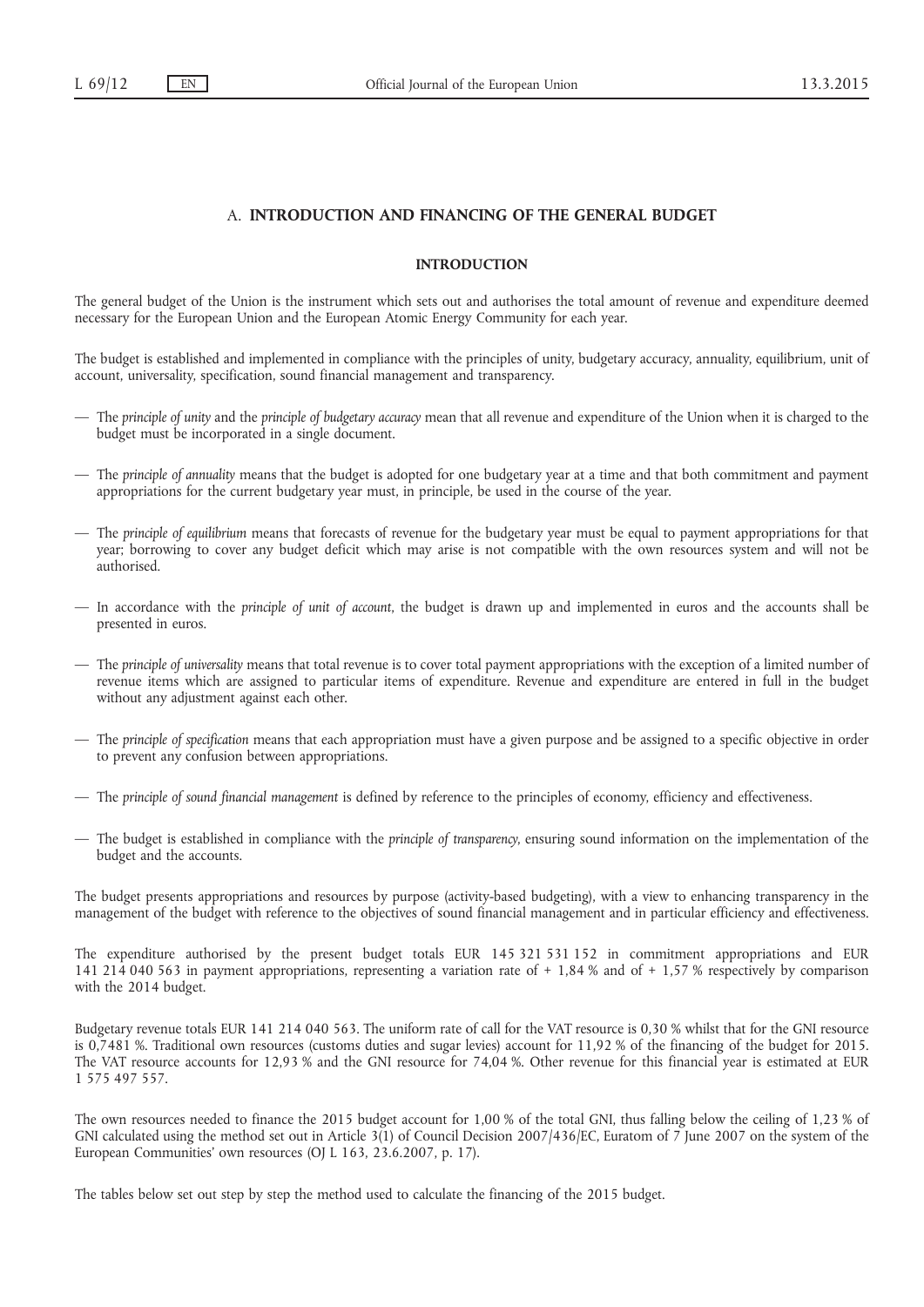## FINANCING OF THE GENERAL BUDGET

#### Appropriations to be covered during the financial year 2015 pursuant to Article 1 of Council Decision 2007/436/EC, Euratom of 7 June 2007 on the system of the European Communities' own resources

## EXPENDITURE

| Description                                                                                                                                            | Budget 2015     | Budget 2014 (1) | Change (%) |
|--------------------------------------------------------------------------------------------------------------------------------------------------------|-----------------|-----------------|------------|
| 1. Smart and inclusive growth                                                                                                                          | 66 922 960 910  | 65 300 076 773  | $+2,49$    |
| 2. Sustainable growth: natural resources                                                                                                               | 55 998 594 804  | 56 443 752 595  | $-0.79$    |
| 3. Security and citizenship                                                                                                                            | 1859513795      | 1 665 510 850   | $+11,65$   |
| 4. Global Europe                                                                                                                                       | 7 422 489 907   | 6 840 903 616   | $+8,50$    |
| 5. Administration                                                                                                                                      | 8 658 756 179   | 8 405 389 881   | $+3,01$    |
| 6. Compensation                                                                                                                                        | p.m.            | 28 600 000      |            |
| Special instruments                                                                                                                                    | 351 724 968     | 350 000 000     | $+0.49$    |
| Total expenditure $(2)$                                                                                                                                | 141 214 040 563 | 139 034 233 715 | $+1,57$    |
| The figures in this column correspond to those in the 2014 budget (OJ L 51, 20.2.2014, p. 1) plus amending budgets No $1/2014$ to No $7/2014$ .<br>(1) |                 |                 |            |

( 2) The third subparagraph of Article 310(1) of the Treaty on the Functioning of the European Union reads: 'The revenue and expenditure shown in the budget shall be in balance'.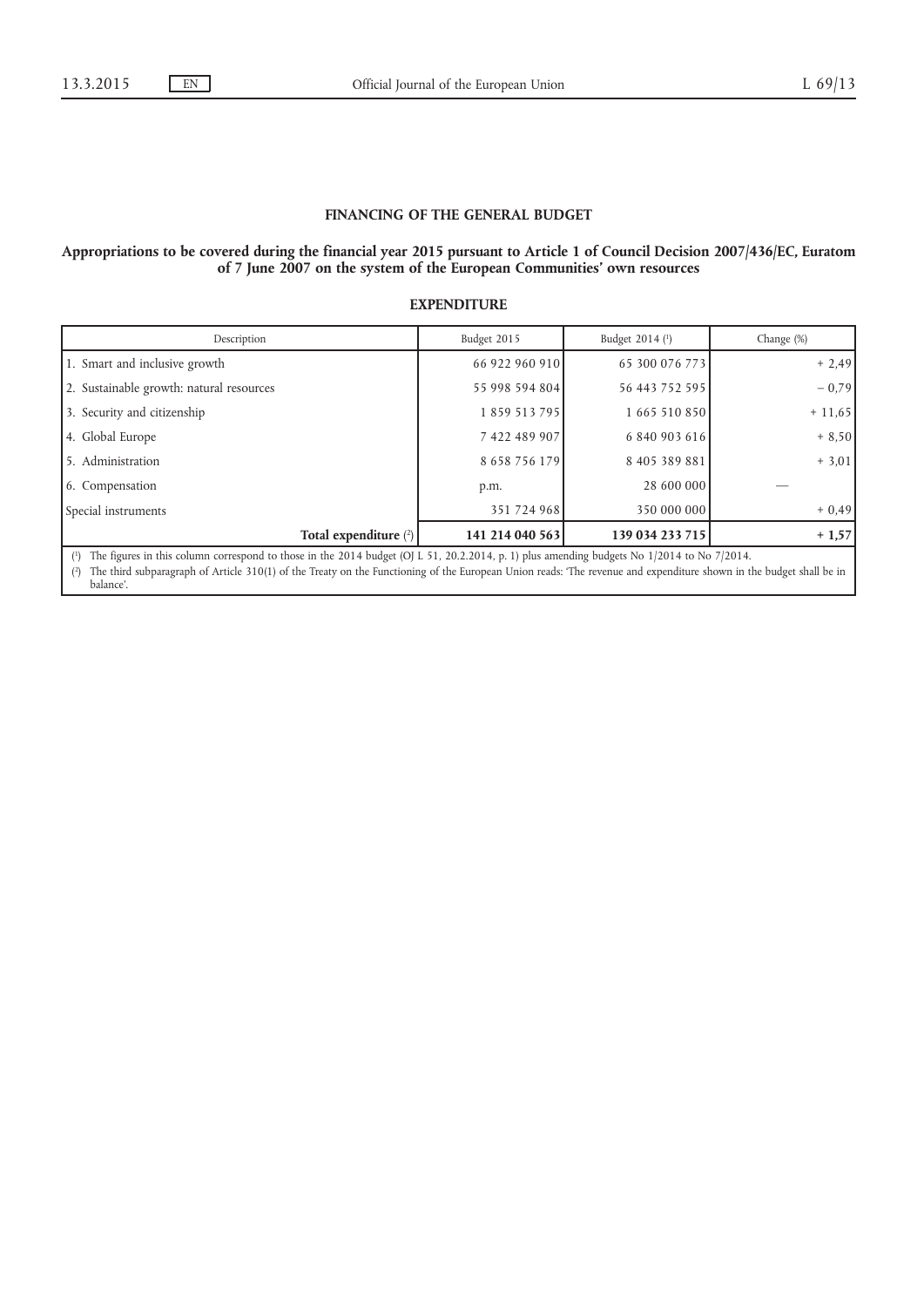## REVENUE

| Budget 2015                                                                                                                                                                                                                                                                                                      | Budget 2014 (1) | Change (%)                                                                                                                                   |
|------------------------------------------------------------------------------------------------------------------------------------------------------------------------------------------------------------------------------------------------------------------------------------------------------------------|-----------------|----------------------------------------------------------------------------------------------------------------------------------------------|
| 1 575 497 557                                                                                                                                                                                                                                                                                                    | 5 545 428 277   | $-71,59$                                                                                                                                     |
| p.m.                                                                                                                                                                                                                                                                                                             | 1 005 406 925   |                                                                                                                                              |
| p.m.                                                                                                                                                                                                                                                                                                             | p.m.            |                                                                                                                                              |
| p.m.                                                                                                                                                                                                                                                                                                             | 4 095 463 000   |                                                                                                                                              |
| 1 575 497 577                                                                                                                                                                                                                                                                                                    | 10 646 298 202  | $-85,20$                                                                                                                                     |
| 16 825 900 000                                                                                                                                                                                                                                                                                                   | 16 084 600 000  | $+4,61$                                                                                                                                      |
| 18 264 479 250                                                                                                                                                                                                                                                                                                   | 17 689 735 350  | $+3,25$                                                                                                                                      |
| 104 548 163 756                                                                                                                                                                                                                                                                                                  | 94 613 600 163  | $+10,50$                                                                                                                                     |
| 139 638 543 006                                                                                                                                                                                                                                                                                                  | 128 387 935 513 | $+8,76$                                                                                                                                      |
| 141 214 040 563                                                                                                                                                                                                                                                                                                  | 139 034 233 715 | $+1,57$                                                                                                                                      |
| Surplus available from the preceding financial year (Chapter)<br>Balance of own resources accruing from VAT and GNP/GNI-<br>based own resources for earlier years (Chapters 3 1 and 3 2)<br>Total revenue for Titles 3 to 9<br>Appropriations to be covered by the own resources referred<br>Total revenue $(3)$ |                 | (1) The figures in this column correspond to those in the 2014 budget (OLL 51, 20, 2014 n, 1) plus amending budgets No 1/2014 to No $7/2014$ |

( 1) The figures in this column correspond to those in the 2014 budget (OJ L 51, 20.2.2014, p. 1) plus amending budgets No 1/2014 to No 7/2014.

( 2) The own resources for the 2015 budget are determined on the basis of the budget forecasts adopted at the 160th meeting of the Advisory Committee on Own Resources on 19 May 2014.

( 3) The third subparagraph of Article 310(1) of the Treaty on the Functioning of the European Union reads: 'The revenue and expenditure shown in the budget shall be in balance'.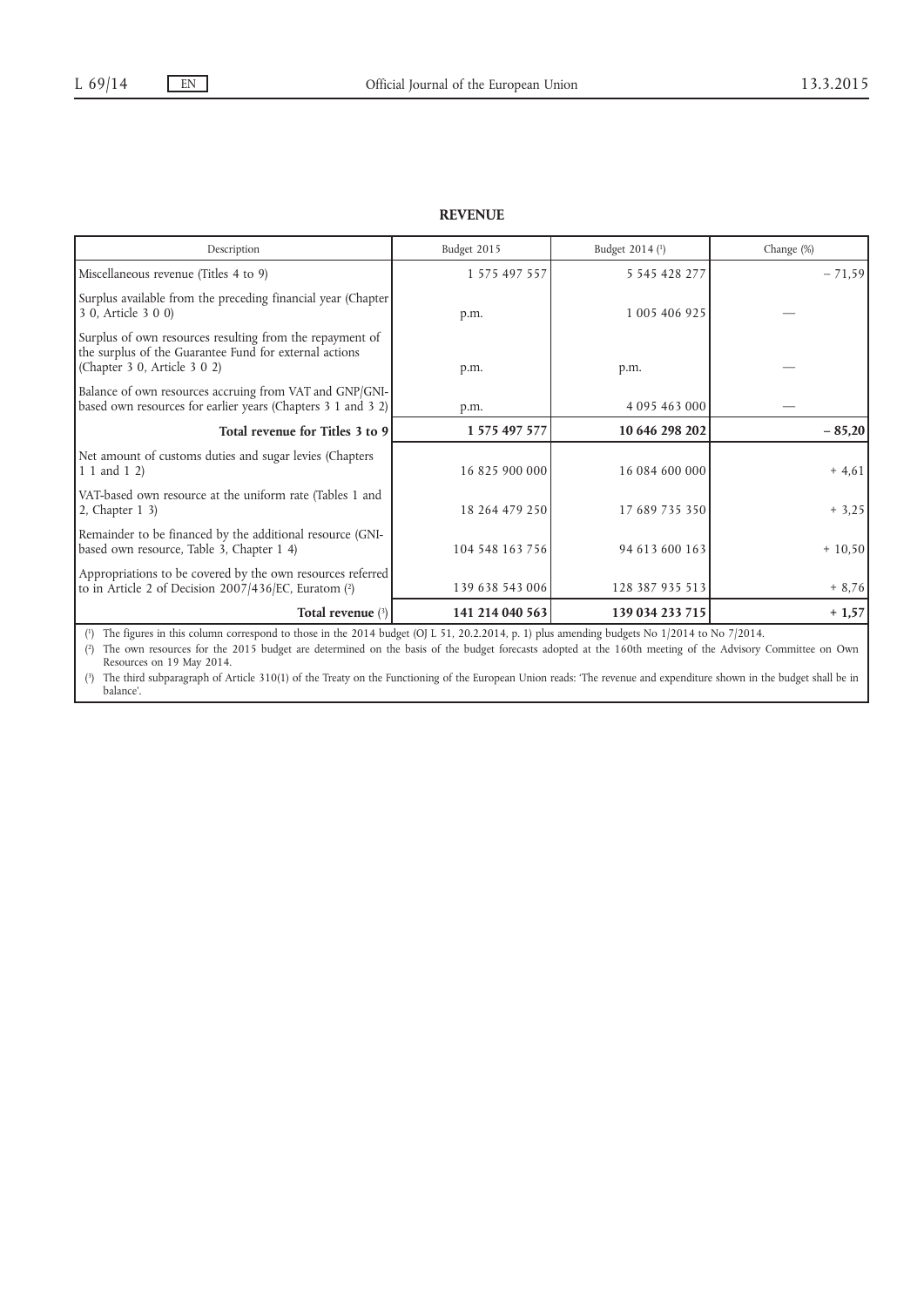Calculation of capping of harmonised value added tax (VAT) bases pursuant to Article 2(1)(b) of Decision 2007/436/EC, Euratom

| Member State                                         | 1 % of non-capped<br>VAT base | 1 % of gross<br>national income | Capping rate (in<br>% | 1 % of gross<br>national income<br>multiplied by<br>capping rate | 1 % of capped VAT<br>base $(1)$ | Member States whose<br>VAT base is capped |
|------------------------------------------------------|-------------------------------|---------------------------------|-----------------------|------------------------------------------------------------------|---------------------------------|-------------------------------------------|
|                                                      | (1)                           | (2)                             | (3)                   | (4)                                                              | (5)                             | (6)                                       |
| Belgium                                              | 1 720 407 000                 | 4 052 264 000                   | 50                    | 2026132000                                                       | 1 720 407 000                   |                                           |
| Bulgaria                                             | 201 270 000                   | 414 927 000                     | 50                    | 207 463 500                                                      | 201 270 000                     |                                           |
| Czech Republic                                       | 618 215 000                   | 1 405 091 000                   | 50                    | 702 545 500                                                      | 618 215 000                     |                                           |
| Denmark                                              | 1 045 978 000                 | 2 742 029 000                   | 50                    | 1 371 014 500                                                    | 1 045 978 000                   |                                           |
| Germany                                              | 12 873 205 000                | 30 055 584 000                  | 50                    | 15 027 792 000                                                   | 12 873 205 000                  |                                           |
| Estonia                                              | 92 227 000                    | 198 736 000                     | 50                    | 99 368 000                                                       | 92 227 000                      |                                           |
| Ireland                                              | 660 326 000                   | 1 491 005 000                   | 50                    | 745 502 500                                                      | 660 326 000                     |                                           |
| Greece                                               | 717 672 000                   | 1 845 174 000                   | 50                    | 922 587 000                                                      | 717 672 000                     |                                           |
| Spain                                                | 4 867 873 000                 | 10 536 508 000                  | 50                    | 5 268 254 000                                                    | 4 867 873 000                   |                                           |
| France                                               | 9 943 171 000                 | 22 043 072 000                  | 50                    | 11 021 536 000                                                   | 9 943 171 000                   |                                           |
| Croatia                                              | 268 216 000                   | 430 366 000                     | 50                    | 215 183 000                                                      | 215 183 000                     | Croatia                                   |
| Italy                                                | 6 158 442 000                 | 16 160 696 000                  | 50                    | 8 0 8 0 3 4 8 0 0 0                                              | 6 158 442 000                   |                                           |
| Cyprus                                               | 107 472 000                   | 158 300 000                     | 50                    | 79 150 000                                                       | 79 150 000                      | Cyprus                                    |
| Latvia                                               | 94 889 000                    | 262 878 000                     | 50                    | 131 439 000                                                      | 94 889 000                      |                                           |
| Lithuania                                            | 146 760 000                   | 372 032 000                     | 50                    | 186 016 000                                                      | 146 760 000                     |                                           |
| Luxembourg                                           | 267 324 000                   | 333 256 000                     | 50                    | 166 628 000                                                      | 166 628 000                     | Luxembourg                                |
| Hungary                                              | 403 363 000                   | 993 883 000                     | 50                    | 496 941 500                                                      | 403 363 000                     |                                           |
| Malta                                                | 53 058 000                    | 73 886 000                      | 50                    | 36 943 000                                                       | 36 943 000                      | Malta                                     |
| Netherlands                                          | 2 797 149 000                 | 6 403 499 000                   | 50                    | 3 201 749 500                                                    | 2 797 149 000                   |                                           |
| Austria                                              | 1 543 536 000                 | 3 334 038 000                   | 50                    | 1 667 019 000                                                    | 1 543 536 000                   |                                           |
| Poland                                               | 1 818 157 000                 | 4 097 085 000                   | 50                    | 2 048 542 500                                                    | 1 818 157 000                   |                                           |
| Portugal                                             | 775 256 000                   | 1 690 835 000                   | 50                    | 845 417 500                                                      | 775 256 000                     |                                           |
| Romania                                              | 563 787 000                   | 1 537 681 000                   | 50                    | 768 840 500                                                      | 563 787 000                     |                                           |
| Slovenia                                             | 179 922 000                   | 357 193 000                     | 50                    | 178 596 500                                                      | 178 596 500                     | Slovenia                                  |
| Slovakia                                             | 238 229 000                   | 756 777 000                     | 50                    | 378 388 500                                                      | 238 229 000                     |                                           |
| Finland                                              | 946 116 000                   | 2 037 361 000                   | 50                    | 1 018 680 500                                                    | 946 116 000                     |                                           |
| Sweden                                               | 1 940 367 000                 | 4 508 252 000                   | 50                    | 2 2 5 4 1 2 6 0 0 0                                              | 1 940 367 000                   |                                           |
| United Kingdom                                       | 10 038 702 000                | 21 460 858 000                  | 50                    | 10 730 429 000                                                   | 10 038 702 000                  |                                           |
| <b>Total</b>                                         | 61 081 089 000                | 139 753 266 000                 |                       | 69 876 633 000                                                   | 60 881 597 500                  |                                           |
| (1) The base to be used does not exceed 50 % of GNI. |                               |                                 |                       |                                                                  |                                 |                                           |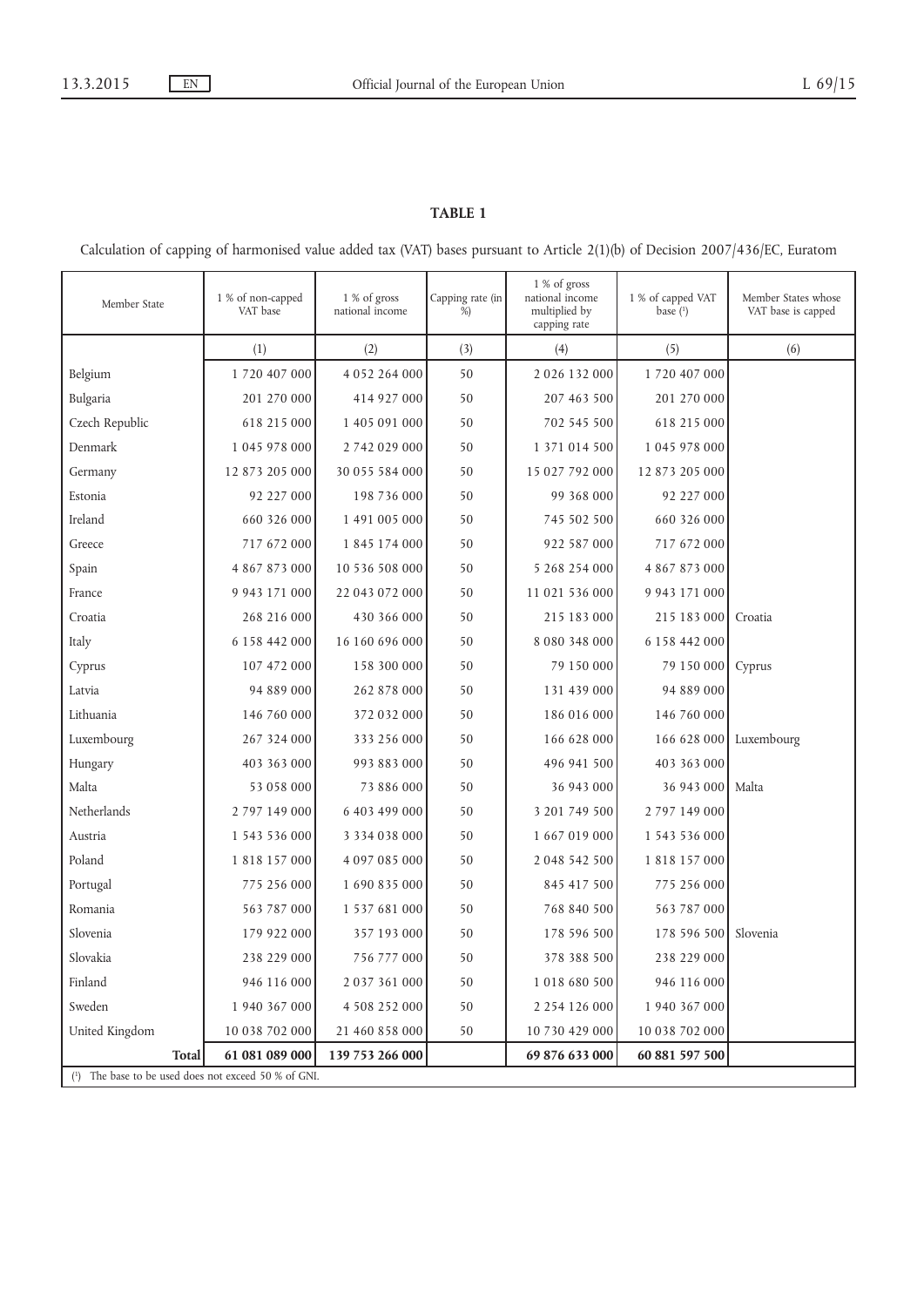Breakdown of own resources accruing from VAT pursuant to Article 2(1)(b) of Decision 2007/436/EC, Euratom (Chapter 1 3)

| Member State   | 1 % of capped VAT base | Uniform rate of VAT<br>own resource (in %) | VAT-based own resource<br>at uniform rate |
|----------------|------------------------|--------------------------------------------|-------------------------------------------|
|                | (1)                    | (2)                                        | $(3) = (1) \times (2)$                    |
| Belgium        | 1 720 407 000          | 0,300                                      | 516 122 100                               |
| Bulgaria       | 201 270 000            | 0,300                                      | 60 381 000                                |
| Czech Republic | 618 215 000            | 0,300                                      | 185 464 500                               |
| Denmark        | 1 045 978 000          | 0,300                                      | 313 793 400                               |
| Germany        | 12 873 205 000         | 0,300                                      | 3 861 961 500                             |
| Estonia        | 92 227 000             | 0,300                                      | 27 668 100                                |
| Ireland        | 660 326 000            | 0,300                                      | 198 097 800                               |
| Greece         | 717 672 000            | 0,300                                      | 215 301 600                               |
| Spain          | 4 867 873 000          | 0,300                                      | 1 460 361 900                             |
| France         | 9 9 4 3 1 7 1 0 0 0    | 0,300                                      | 2 982 951 300                             |
| Croatia        | 215 183 000            | 0,300                                      | 64 554 900                                |
| Italy          | 6 1 5 8 4 4 2 0 0 0    | 0,300                                      | 1 847 532 600                             |
| Cyprus         | 79 150 000             | 0,300                                      | 23 745 000                                |
| Latvia         | 94 889 000             | 0,300                                      | 28 466 700                                |
| Lithuania      | 146 760 000            | 0,300                                      | 44 028 000                                |
| Luxembourg     | 166 628 000            | 0,300                                      | 49 988 400                                |
| Hungary        | 403 363 000            | 0,300                                      | 121 008 900                               |
| Malta          | 36 943 000             | 0,300                                      | 11 082 900                                |
| Netherlands    | 2 797 149 000          | 0,300                                      | 839 144 700                               |
| Austria        | 1 543 536 000          | 0,300                                      | 463 060 800                               |
| Poland         | 1 818 157 000          | 0,300                                      | 545 447 100                               |
| Portugal       | 775 256 000            | 0,300                                      | 232 576 800                               |
| Romania        | 563 787 000            | 0,300                                      | 169 136 100                               |
| Slovenia       | 178 596 500            | 0,300                                      | 53 578 950                                |
| Slovakia       | 238 229 000            | 0,300                                      | 71 468 700                                |
| Finland        | 946 116 000            | 0,300                                      | 283 834 800                               |
| Sweden         | 1 940 367 000          | 0,300                                      | 582 110 100                               |
| United Kingdom | 10 038 702 000         | 0,300                                      | 3 011 610 600                             |
| <b>Total</b>   | 60 881 597 500         |                                            | 18 264 479 250                            |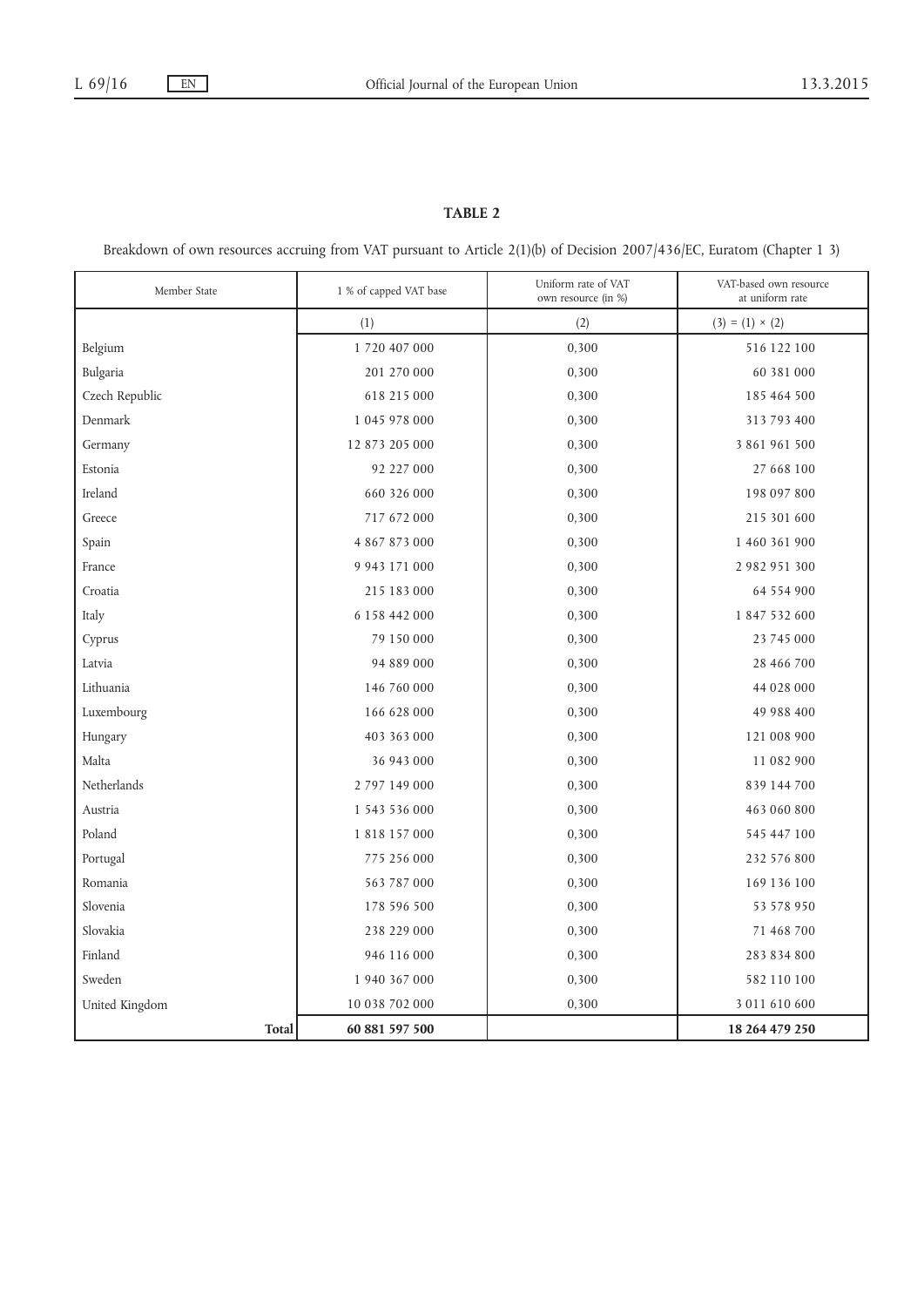Determination of uniform rate and breakdown of resources based on gross national income pursuant to Article 2(1)(c) of Decision 2007/ 436/EC, Euratom (Chapter 1 4)

| Member State                                                                     | 1 % of gross national income | Uniform rate of 'additional base',<br>own resource | 'Additional base' own resource<br>at uniform rate |
|----------------------------------------------------------------------------------|------------------------------|----------------------------------------------------|---------------------------------------------------|
|                                                                                  | (1)                          | (2)                                                | $(3) = (1) \times (2)$                            |
| Belgium                                                                          | 4 052 264 000                |                                                    | 3 031 462 322                                     |
| Bulgaria                                                                         | 414 927 000                  |                                                    | 310 403 164                                       |
| Czech Republic                                                                   | 1 405 091 000                |                                                    | 1 051 135 964                                     |
| Denmark                                                                          | 2 742 029 000                |                                                    | 2 051 287 280                                     |
| Germany                                                                          | 30 055 584 000               |                                                    | 22 484 312 586                                    |
| Estonia                                                                          | 198 736 000                  |                                                    | 148 672 618                                       |
| Ireland                                                                          | 1 491 005 000                |                                                    | 1 115 407 456                                     |
| Greece                                                                           | 1 845 174 000                |                                                    | 1 380 358 106                                     |
| Spain                                                                            | 10 536 508 000               |                                                    | 7 882 267 051                                     |
| France                                                                           | 22 043 072 000               |                                                    | 16 490 224 287                                    |
| Croatia                                                                          | 430 366 000                  |                                                    | 321 952 941                                       |
| Italy                                                                            | 16 160 696 000               |                                                    | 12 089 671 606                                    |
| Cyprus                                                                           | 158 300 000                  |                                                    | 118 422 809                                       |
| Latvia                                                                           | 262 878 000                  | $0,7480910$ <sup>(1)</sup>                         | 196 656 672                                       |
| Lithuania                                                                        | 372 032 000                  |                                                    | 278 313 800                                       |
| Luxembourg                                                                       | 333 256 000                  |                                                    | 249 305 822                                       |
| Hungary                                                                          | 993 883 000                  |                                                    | 743 514 950                                       |
| Malta                                                                            | 73 886 000                   |                                                    | 55 273 453                                        |
| Netherlands                                                                      | 6 403 499 000                |                                                    | 4 790 400 119                                     |
| Austria                                                                          | 3 3 3 4 0 3 8 0 0 0          |                                                    | 2 494 163 899                                     |
| Poland                                                                           | 4 097 085 000                |                                                    | 3 064 992 510                                     |
| Portugal                                                                         | 1 690 835 000                |                                                    | 1 264 898 485                                     |
| Romania                                                                          | 1 537 681 000                |                                                    | 1 1 50 3 2 5 3 5 3                                |
| Slovenia                                                                         | 357 193 000                  |                                                    | 267 212 877                                       |
| Slovakia                                                                         | 756 777 000                  |                                                    | 566 138 080                                       |
| Finland                                                                          | 2 037 361 000                |                                                    | 1 5 24 1 3 1 4 7 5                                |
| Sweden                                                                           | 4 508 252 000                |                                                    | 3 372 582 851                                     |
| United Kingdom                                                                   | 21 460 858 000               |                                                    | 16 054 675 220                                    |
| <b>Total</b>                                                                     | 139 753 266 000              |                                                    | 104 548 163 756                                   |
| (1) Calculation of rate: $(104548163756) / (139753266000) = 0.748091023189397$ . |                              |                                                    |                                                   |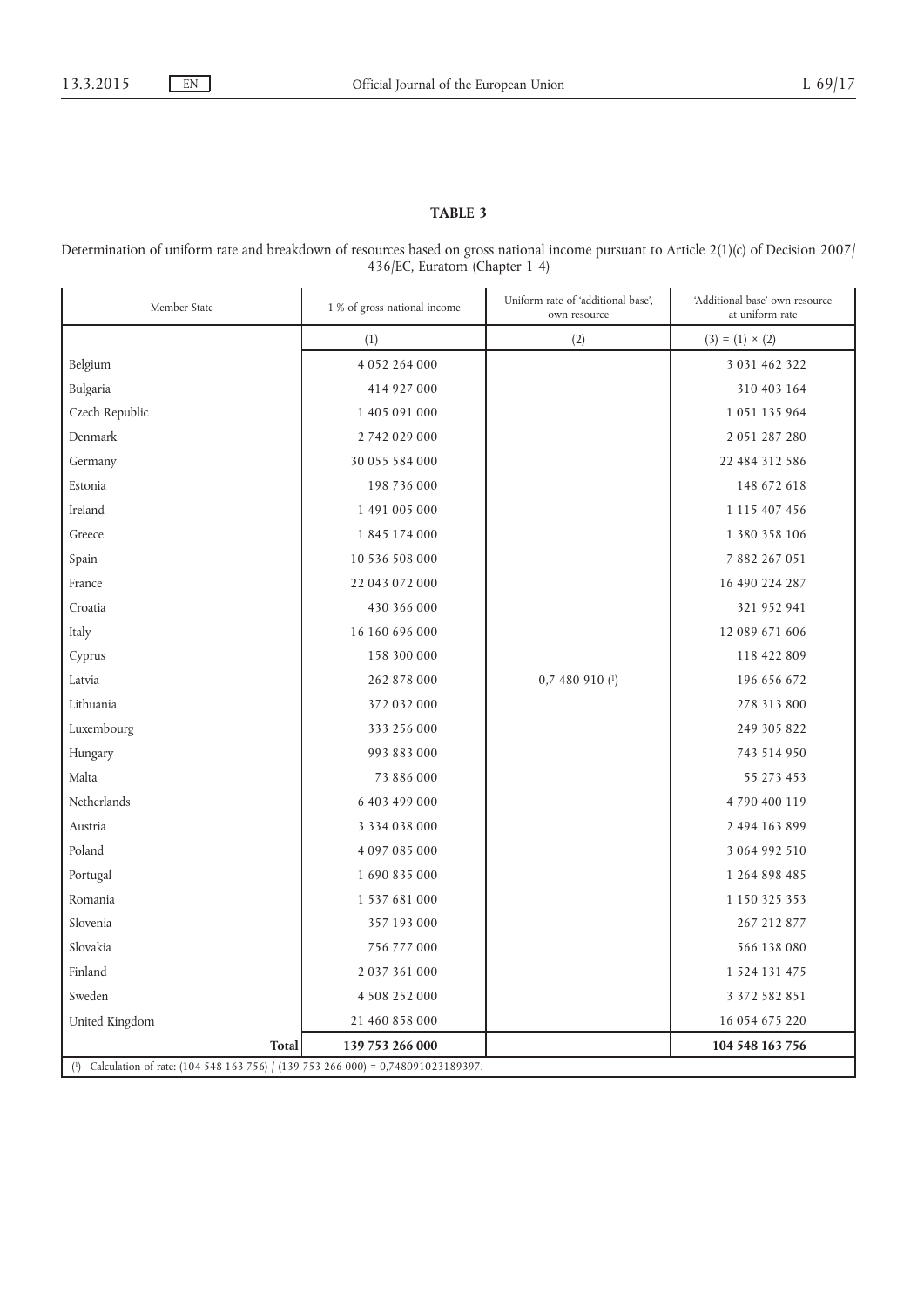Correction of budgetary imbalances for the United Kingdom for the year 2014 pursuant to Article 4 of Decision 2007/436/EC, Euratom (Chapter 1 5)

| Description                                                                          | Coefficient $(1)$ $(\%)$ | Amount          |
|--------------------------------------------------------------------------------------|--------------------------|-----------------|
| 1. United Kingdom's share (in %) of notional uncapped VAT base                       | 16,2 167                 |                 |
| 2. United Kingdom's share (in %) of enlargement-adjusted total allocated expenditure | 5,9 238                  |                 |
| $3. (1) - (2)$                                                                       | 10,2 929                 |                 |
| 4. Total allocated expenditure                                                       |                          | 126 118 882 798 |
| 5. Enlargement related expenditure (2)                                               |                          | 29 283 982 122  |
| 6. Enlargement-adjusted total allocated expenditure = $(4) - (5)$                    |                          | 96 834 900 676  |
| 7. United Kingdom's correction original amount = $(3) \times (6) \times 0.66$        |                          | 6 578 286 401   |
| 8. United Kingdom's advantage (3)                                                    |                          | 1 119 838 248   |
| 9. Core United Kingdom's correction = $(7) - (8)$                                    |                          | 5 458 448 153   |
| 10. Windfall gains deriving from traditional own resources (4)                       |                          | 25 084 566      |
| 11. Correction for the United Kingdom = $(9) - (10)$                                 |                          | 5 433 363 587   |

( 1) Rounded percentages.

( 2) The amount of enlargement-related expenditure corresponds to total allocated expenditure in the ten Member States which joined the Union on 1 May 2004 and the two Member States which joined the Union on 1 January 2007, except for agricultural direct payments and market-related expenditure as well as that part of rural development expenditure originating from the EAGGF, Guarantee Section. This amount is deducted from total allocated expenditure to ensure that expenditure which is unabated before enlargement remains so after enlargement.

( 3) The 'UK advantage' corresponds to the effects arising for the United Kingdom from the changeover to capped VAT and the introduction of the GNP/GNI-based own resource.

( 4) These windfall gains correspond to the net gains of the United Kingdom resulting from the increase — from 10 to 25 % as of 1 January 2001 — in the percentage of traditional own resources retained by Member States to cover the collection costs of traditional own resources (TOR).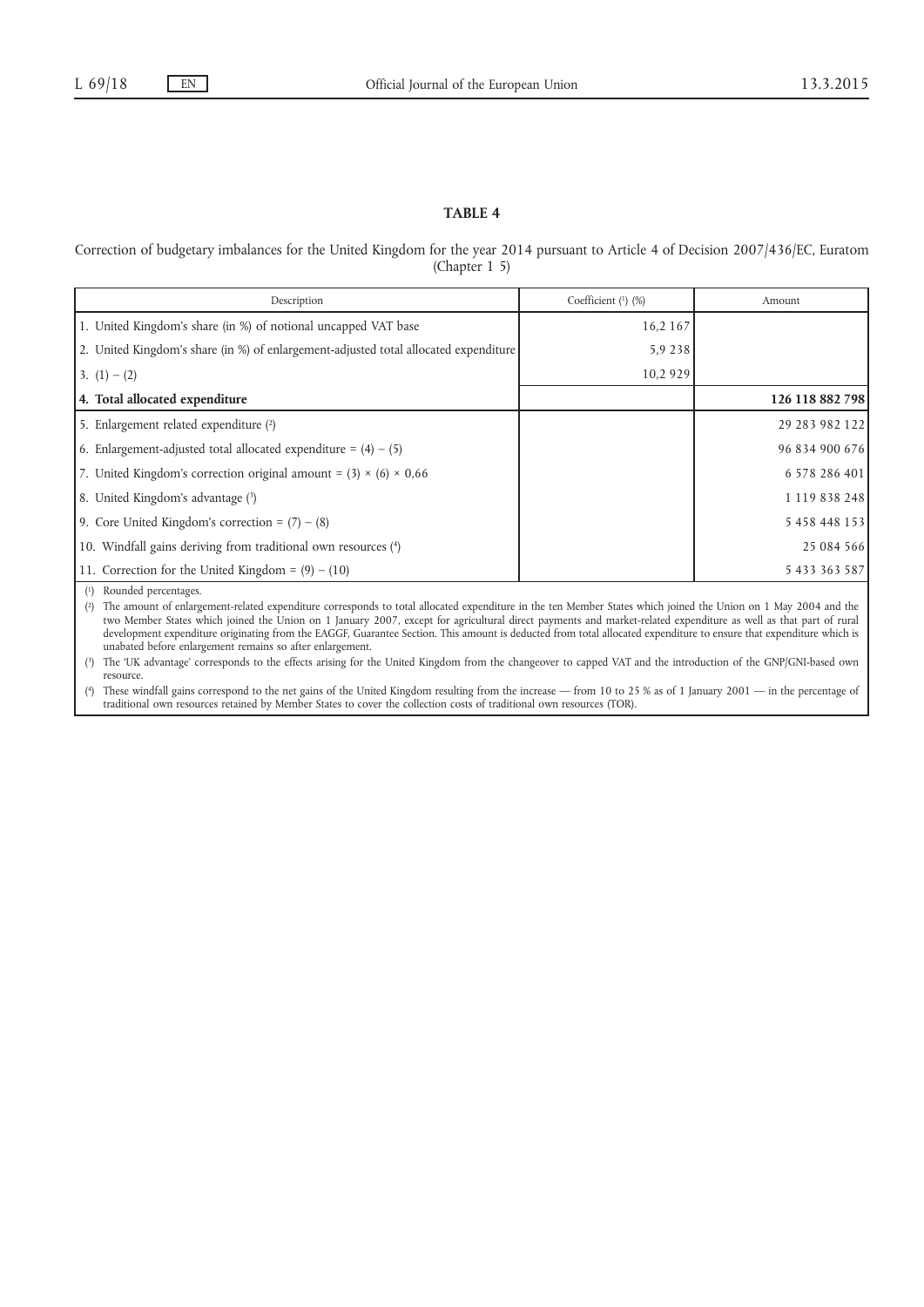Calculation of the financing of the correction for the United Kingdom amounting to EUR - 5 433 363 587 (Chapter 1 5)

| Member State   | Percentage share<br>of GNI base | Shares without the<br>United Kingdom | Shares without<br>Germany, the<br>Netherlands,<br>Austria, Sweden<br>and the United<br>Kingdom | Three quarters of<br>the share of<br>Germany, the<br>Netherlands,<br>Austria and<br>Sweden in column<br>$\overline{2}$ | Column 4<br>distributed in<br>accordance with<br>column 3 | Financing<br>scale         | Financing scale<br>applied to the<br>correction |
|----------------|---------------------------------|--------------------------------------|------------------------------------------------------------------------------------------------|------------------------------------------------------------------------------------------------------------------------|-----------------------------------------------------------|----------------------------|-------------------------------------------------|
|                | (1)                             | (2)                                  | (3)                                                                                            | (4)                                                                                                                    | (5)                                                       | $(6) = (2) + (4) +$<br>(5) | (7)                                             |
| Belgium        | 2,90                            | 3,43                                 | 5,48                                                                                           |                                                                                                                        | 1,54                                                      | 4,96                       | 269 708 378                                     |
| Bulgaria       | 0, 30                           | 0,35                                 | 0,56                                                                                           |                                                                                                                        | 0,16                                                      | 0, 51                      | 27 616 485                                      |
| Czech Republic | 1,01                            | 1,19                                 | 1,90                                                                                           |                                                                                                                        | 0, 53                                                     | 1,72                       | 93 519 281                                      |
| Denmark        | 1,96                            | 2,32                                 | 3,71                                                                                           |                                                                                                                        | 1,04                                                      | 3,36                       | 182 502 472                                     |
| Germany        | 21,51                           | 25,41                                | 0,00                                                                                           | $-19,06$                                                                                                               | 0,00                                                      | 6,35                       | 345 125 522                                     |
| Estonia        | 0,14                            | 0,17                                 | 0,27                                                                                           |                                                                                                                        | 0,08                                                      | 0,24                       | 13 227 362                                      |
| Ireland        | 1,07                            | 1,26                                 | 2,02                                                                                           |                                                                                                                        | 0,57                                                      | 1,83                       | 99 237 498                                      |
| Greece         | 1,32                            | 1,56                                 | 2,49                                                                                           |                                                                                                                        | 0,70                                                      | 2,26                       | 122 810 085                                     |
| Spain          | 7,54                            | 8,91                                 | 14,24                                                                                          |                                                                                                                        | 4,00                                                      | 12,91                      | 701 283 156                                     |
| France         | 15,77                           | 18,63                                | 29,79                                                                                          |                                                                                                                        | 8,37                                                      | 27,00                      | 1 467 130 770                                   |
| Croatia        | 0,31                            | 0,36                                 | 0,58                                                                                           |                                                                                                                        | 0,16                                                      | 0, 53                      | 28 644 066                                      |
| Italy          | 11,56                           | 13,66                                | 21,84                                                                                          |                                                                                                                        | 6,13                                                      | 19,80                      | 1 075 614 795                                   |
| Cyprus         | 0,11                            | 0,13                                 | 0,21                                                                                           |                                                                                                                        | 0,06                                                      | 0,19                       | 10 536 045                                      |
| Latvia         | 0,19                            | 0,22                                 | 0,36                                                                                           |                                                                                                                        | 0,10                                                      | 0,32                       | 17 496 491                                      |
| Lithuania      | 0,27                            | 0,31                                 | 0, 50                                                                                          |                                                                                                                        | 0,14                                                      | 0,46                       | 24 761 503                                      |
| Luxembourg     | 0,24                            | 0,28                                 | 0,45                                                                                           |                                                                                                                        | 0,13                                                      | 0,41                       | 22 180 671                                      |
| Hungary        | 0,71                            | 0,84                                 | 1,34                                                                                           |                                                                                                                        | 0,38                                                      | 1,22                       | 66 150 323                                      |
| Malta          | 0,05                            | 0,06                                 | 0,10                                                                                           |                                                                                                                        | 0,03                                                      | 0,09                       | 4 917 664                                       |
| Netherlands    | 4,58                            | 5,41                                 | 0,00                                                                                           | $-4,06$                                                                                                                | 0,00                                                      | 1,35                       | 73 530 793                                      |
| Austria        | 2,39                            | 2,82                                 | 0,00                                                                                           | $-2,11$                                                                                                                | 0,00                                                      | 0,70                       | 38 284 453                                      |
| Poland         | 2,93                            | 3,46                                 | 5,54                                                                                           |                                                                                                                        | 1,56                                                      | 5,02                       | 272 691 550                                     |
| Portugal       | 1,21                            | 1,43                                 | 2,29                                                                                           |                                                                                                                        | 0,64                                                      | 2,07                       | 112 537 674                                     |
| Romania        | 1,10                            | 1,30                                 | 2,08                                                                                           |                                                                                                                        | 0,58                                                      | 1,88                       | 102 344 134                                     |
| Slovenia       | 0,26                            | 0, 30                                | 0,48                                                                                           |                                                                                                                        | 0,14                                                      | 0,44                       | 23 773 857                                      |
| Slovakia       | 0,54                            | 0,64                                 | 1,02                                                                                           |                                                                                                                        | 0,29                                                      | 0,93                       | 50 369 151                                      |
| Finland        | 1,46                            | 1,72                                 | 2,75                                                                                           |                                                                                                                        | 0,77                                                      | 2,50                       | 135 601 563                                     |
| Sweden         | 3,23                            | 3,81                                 | 0,00                                                                                           | $-2,86$                                                                                                                | 0,00                                                      | 0,95                       | 51 767 845                                      |
| United Kingdom | 15,36                           | 0,00                                 | 0,00                                                                                           |                                                                                                                        | 0,00                                                      | 0,00                       | $\boldsymbol{0}$                                |
| <b>Total</b>   | 100,00                          | 100,00                               | 100,00                                                                                         | $-28,09$                                                                                                               | 28,09                                                     | 100,00                     | 5 433 363 587                                   |

The calculations are made to 15 decimal places.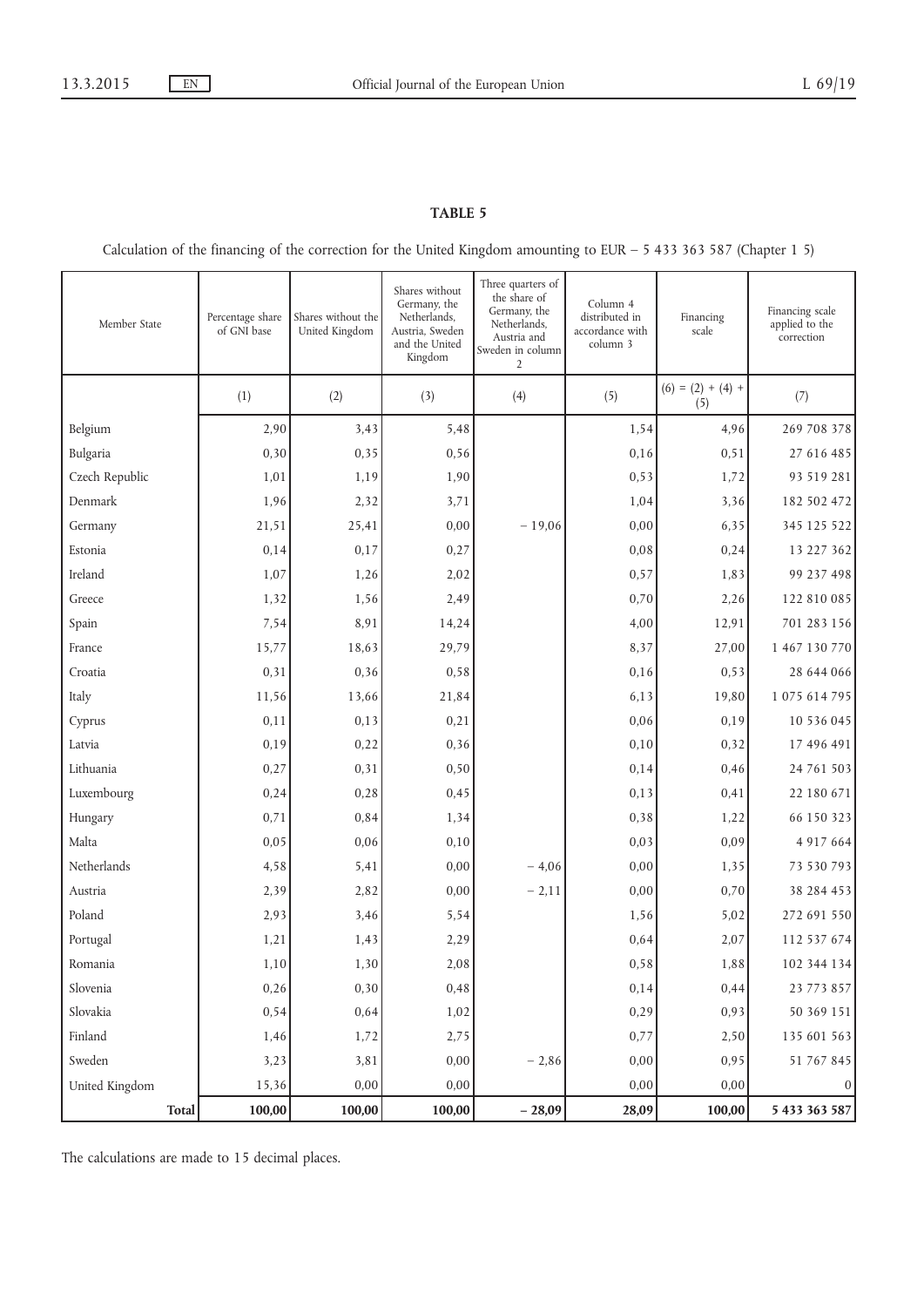| ١<br>┑ |
|--------|
| ۰<br>г |
|        |

Summary of financing (1) of the general budget by type of own resource and by Member State Summary of financing (1) of the general budget by type of own resource and by Member State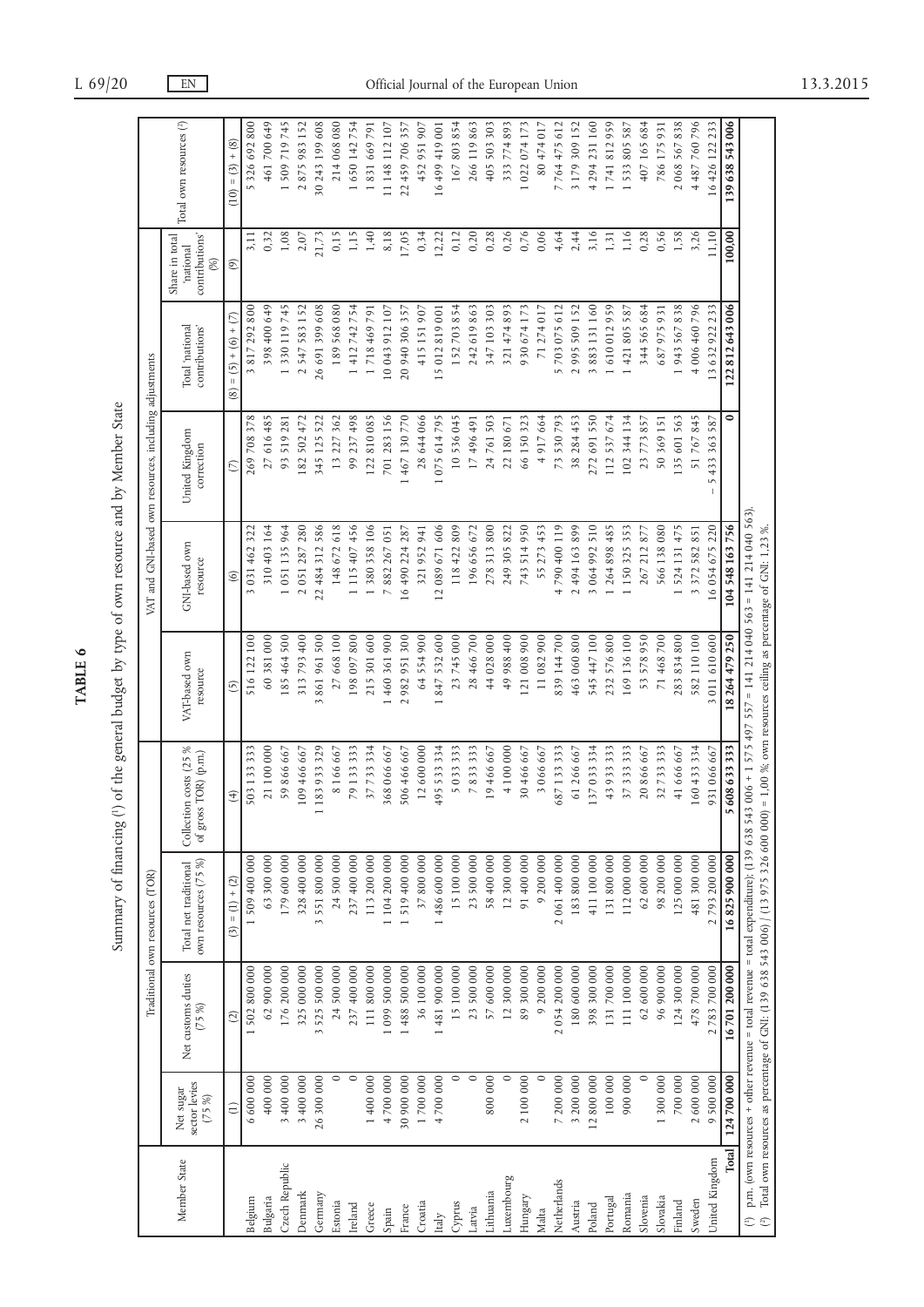# B. GENERAL STATEMENT OF REVENUE BY BUDGET HEADING

| Title                   | Heading                                                                               | Financial year 2015 | Financial year 2014 | Financial year 2013 |
|-------------------------|---------------------------------------------------------------------------------------|---------------------|---------------------|---------------------|
| $\,1\,$                 | OWN RESOURCES                                                                         | 139 638 543 006     | 128 387 935 513     | 140 099 576 848,56  |
| $\overline{\mathbf{3}}$ | SURPLUSES, BALANCES AND ADJUSTMENTS                                                   | p.m.                | 5 100 869 925       | 697 682 743,61      |
| $\overline{4}$          | REVENUE ACCRUING FROM PERSONS WORKING WITH<br>THE INSTITUTIONS AND OTHER UNION BODIES | 1 300 952 883       | 1 274 999 230       | 1 199 275 874,85    |
| 5                       | REVENUE ACCRUING FROM THE ADMINISTRATIVE<br>OPERATION OF THE INSTITUTIONS             | 54 453 674          | 53 752 047          | 610 755 511,67      |
| 6                       | CONTRIBUTIONS AND REFUNDS IN CONNECTION WITH<br>UNION AGREEMENTS AND PROGRAMMES       | 60 000 000          | 60 000 000          | 3 897 761 733,08    |
| 7                       | INTEREST ON LATE PAYMENTS AND FINES                                                   | 123 000 000         | 3 973 000 000       | 2 972 783 038,59    |
| 8                       | BORROWING AND LENDING OPERATIONS                                                      | 6 8 9 0 0 0 0       | 153 477 000         | 1839600,-           |
| 9                       | MISCELLANEOUS REVENUE                                                                 | 30 201 000          | 30 200 000          | 23 983 643,20       |
|                         |                                                                                       |                     |                     |                     |
|                         |                                                                                       |                     |                     |                     |
|                         |                                                                                       |                     |                     |                     |
|                         |                                                                                       |                     |                     |                     |
|                         |                                                                                       |                     |                     |                     |
|                         |                                                                                       |                     |                     |                     |
|                         |                                                                                       |                     |                     |                     |
|                         |                                                                                       |                     |                     |                     |
|                         |                                                                                       |                     |                     |                     |
|                         |                                                                                       |                     |                     |                     |
|                         |                                                                                       |                     |                     |                     |
|                         |                                                                                       |                     |                     |                     |
|                         |                                                                                       |                     |                     |                     |
|                         |                                                                                       |                     |                     |                     |
|                         |                                                                                       |                     |                     |                     |
|                         |                                                                                       |                     |                     |                     |
|                         |                                                                                       |                     |                     |                     |
|                         |                                                                                       |                     |                     |                     |
|                         |                                                                                       |                     |                     |                     |
|                         |                                                                                       |                     |                     |                     |
|                         |                                                                                       |                     |                     |                     |
|                         |                                                                                       |                     |                     |                     |
|                         |                                                                                       |                     |                     |                     |
|                         |                                                                                       |                     |                     |                     |
|                         |                                                                                       |                     |                     |                     |
|                         |                                                                                       |                     |                     |                     |
|                         |                                                                                       |                     |                     |                     |
|                         |                                                                                       |                     |                     |                     |
|                         |                                                                                       |                     |                     |                     |
|                         | <b>GRAND TOTAL</b>                                                                    | 141 214 040 563     | 139 034 233 715     | 149 503 658 993,56  |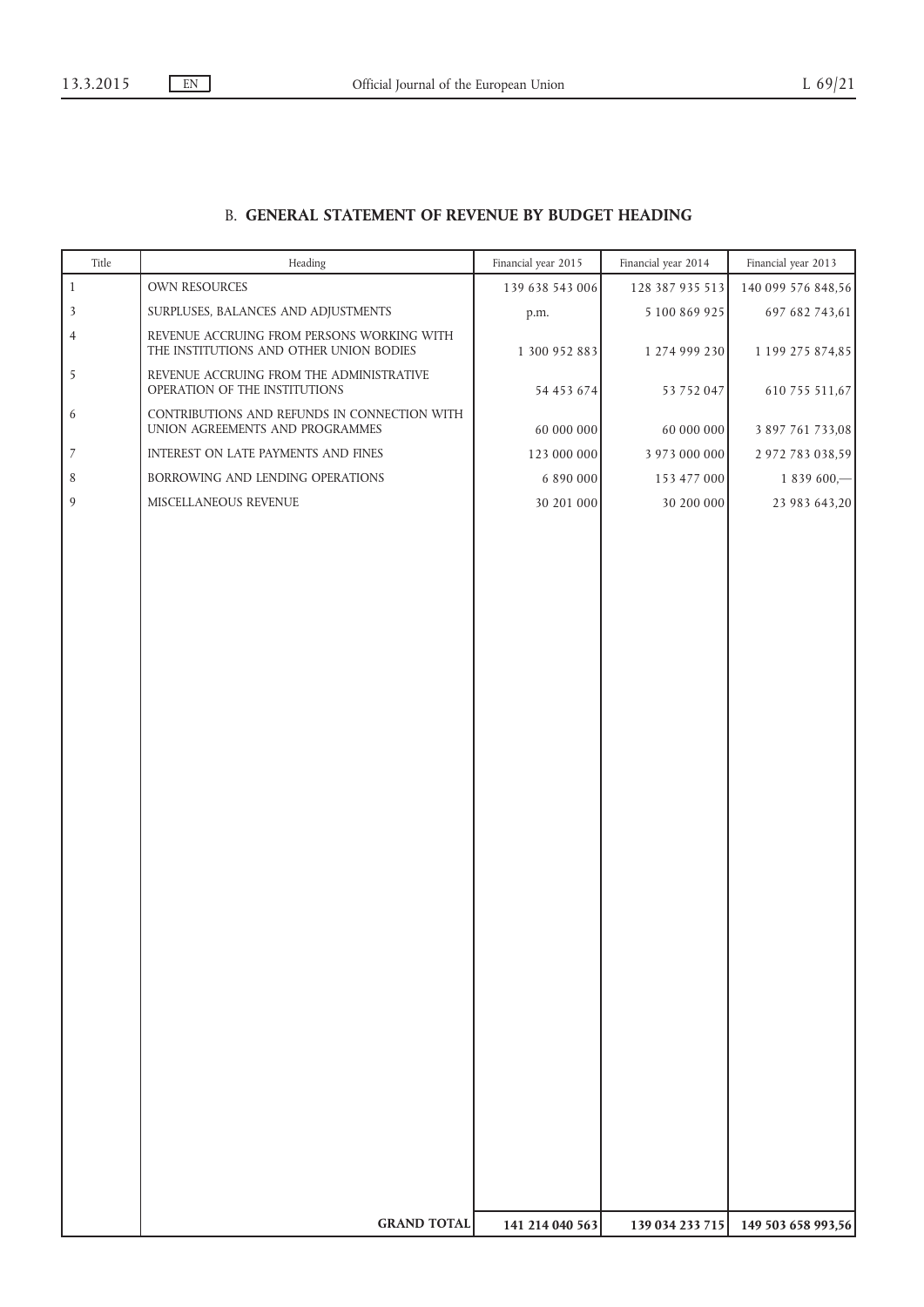## TITLE 1

## OWN RESOURCES

## CHAPTER 1 1 — LEVIES AND OTHER DUTIES PROVIDED FOR UNDER THE COMMON ORGANISATION OF THE MARKETS IN SUGAR (ARTICLE 2(1)(A) OF DECISION 2007/436/EC, EURATOM)

CHAPTER 1 2 - CUSTOMS DUTIES AND OTHER DUTIES REFERRED TO IN ARTICLE 2(1)(A) OF DECISION 2007/436/ EC, EURATOM

CHAPTER 1 3 — OWN RESOURCES ACCRUING FROM VALUE ADDED TAX PURSUANT TO ARTICLE 2(1)(B) OF DECISION 2007/436/EC, EURATOM

## CHAPTER 1 4 - OWN RESOURCES BASED ON GROSS NATIONAL INCOME PURSUANT TO ARTICLE 2(1)(C) OF DECISION 2007/436/EC, EURATOM

| Article<br>Item | Heading                                                                                                                               | Financial year 2015 | Financial year 2014 | Financial year 2013               | % 2013/<br>2015 |
|-----------------|---------------------------------------------------------------------------------------------------------------------------------------|---------------------|---------------------|-----------------------------------|-----------------|
|                 | <b>CHAPTER 11</b>                                                                                                                     |                     |                     |                                   |                 |
| 110             | Production levies related to the marketing year 2005/<br>2006 and previous years                                                      | p.m.                | $-214000000$        | $-6770330,36$                     |                 |
| 111             | Sugar storage levies                                                                                                                  | p.m.                | p.m.                | $0, -$                            |                 |
| 113             | Charges levied on non-exported C sugar, C isoglucose and<br>C inulin syrup production, and on substituted C sugar<br>and C isoglucose | p.m.                | p.m.                | $0, -$                            |                 |
| 117             | Production charge                                                                                                                     | 124 700 000         | 124 500 000         | 124 203 303,03                    | 99,60           |
| 118             | One-off amounts on additional sugar quotas and supple-<br>mentary isoglucose quotas                                                   | p.m.                | p.m.                | $_{0,-}$                          |                 |
| 119             | Surplus amount                                                                                                                        | p.m.                | p.m.                | 84 166 097,02                     |                 |
|                 | CHAPTER 1 1 - TOTAL                                                                                                                   | 124 700 000         | $-89500000$         | 201 599 069,69                    | 161,67          |
|                 |                                                                                                                                       |                     |                     |                                   |                 |
|                 |                                                                                                                                       |                     |                     |                                   |                 |
|                 |                                                                                                                                       |                     |                     |                                   |                 |
|                 | <b>CHAPTER 12</b>                                                                                                                     |                     |                     |                                   |                 |
| 120             | Customs duties and other duties referred to in<br>Article $2(1)(a)$ of Decision 2007/436/EC, Euratom                                  | 16 701 200 000      | 16 174 100 000      | 15 163 722 761,63                 | 90,79           |
|                 | CHAPTER 1 2 - TOTAL                                                                                                                   | 16 701 200 000      | 16 174 100 000      | 15 163 722 761,63                 | 90,79           |
|                 |                                                                                                                                       |                     |                     |                                   |                 |
|                 | <b>CHAPTER 1 3</b>                                                                                                                    |                     |                     |                                   |                 |
| 130             | Own resources accruing from value added tax pursuant to<br>Article 2(1)(b) of Decision 2007/436/EC, Euratom                           | 18 264 479 250      | 17 689 735 350      | 14 542 019 378,60                 | 79,62           |
|                 | CHAPTER 1 3 - TOTAL                                                                                                                   | 18 264 479 250      | 17 689 735 350      | 14 542 019 378,60                 | 79,62           |
|                 |                                                                                                                                       |                     |                     |                                   |                 |
|                 | <b>CHAPTER 1 4</b>                                                                                                                    |                     |                     |                                   |                 |
| 140             | Own resources based on gross national income pursuant<br>to Article $2(1)(c)$ of Decision 2007/436/EC, Euratom                        | 104 548 163 756     |                     | 94 613 600 163 110 032 395 624,40 | 105,25          |
|                 | CHAPTER 1 4 - TOTAL                                                                                                                   | 104 548 163 756     |                     | 94 613 600 163 110 032 395 624,40 | 105,25          |
|                 |                                                                                                                                       |                     |                     |                                   |                 |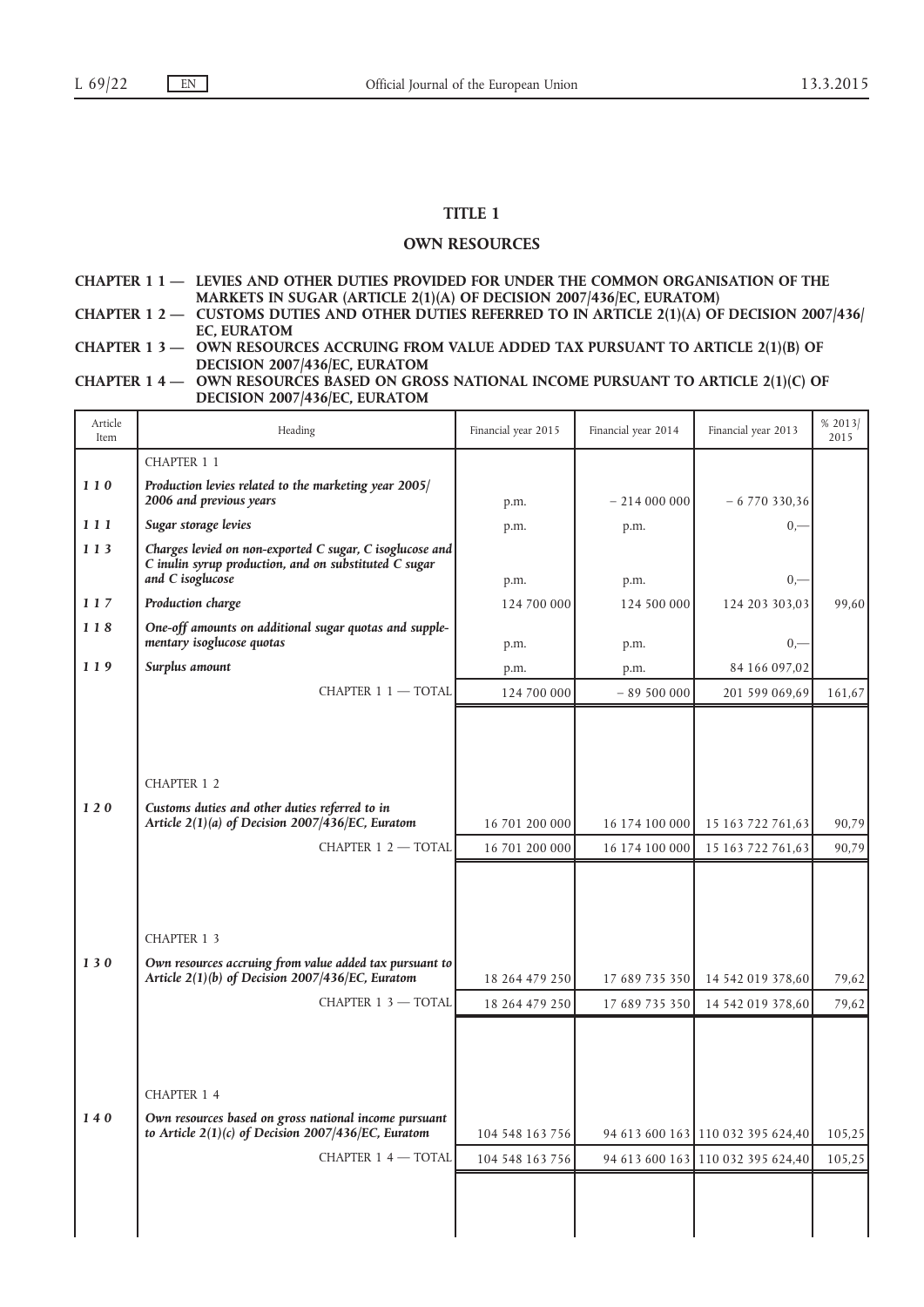#### CHAPTER 1 5 — CORRECTION OF BUDGETARY IMBALANCES CHAPTER 1 6 — GROSS REDUCTION IN THE ANNUAL GNI-BASED CONTRIBUTION GRANTED TO THE NETHERLANDS AND SWEDEN

| Article<br>Item | Heading                                                                                                                                                    | Financial year 2015 | Financial year 2014 | Financial year 2013                | $\begin{array}{c}\%2013/\\2015\end{array}$ |
|-----------------|------------------------------------------------------------------------------------------------------------------------------------------------------------|---------------------|---------------------|------------------------------------|--------------------------------------------|
|                 | CHAPTER 1 5                                                                                                                                                |                     |                     |                                    |                                            |
| 150             | Correction of budgetary imbalances granted to the United<br>Kingdom in accordance with Articles 4 and 5 of Decision<br>2007/436/EC, Euratom                | $0, -$              | $0, -$              | 165 645 823,06                     |                                            |
|                 | CHAPTER $15 -$ TOTAL                                                                                                                                       | $0, -$              | $0, -$              | 165 645 823,06                     |                                            |
|                 |                                                                                                                                                            |                     |                     |                                    |                                            |
|                 | CHAPTER 1 6                                                                                                                                                |                     |                     |                                    |                                            |
| 160             | Gross reduction in the annual GNI-based contribution<br>granted to the Netherlands and Sweden pursuant to<br>Article 2(5) of Decision 2007/436/EC, Euratom | p.m.                | p.m.                | $-5805808,82$                      |                                            |
|                 | CHAPTER $1.6 - TOTAL$                                                                                                                                      | p.m.                | p.m.                | $-5805808,82$                      |                                            |
|                 |                                                                                                                                                            |                     |                     |                                    |                                            |
|                 | Title $1 -$ Total                                                                                                                                          | 139 638 543 006     |                     | 128 387 935 513 140 099 576 848,56 | 100,33                                     |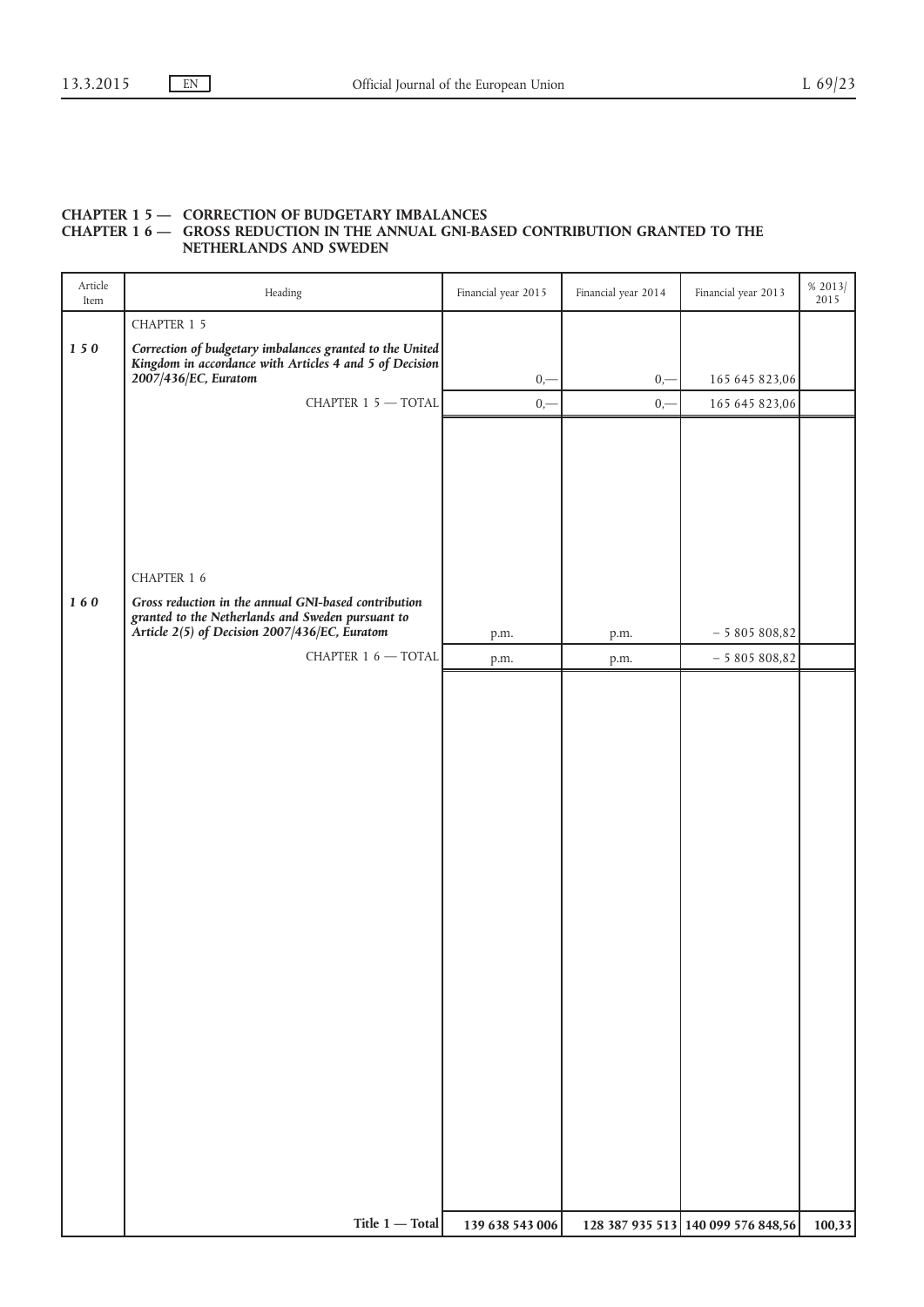## TITLE 1

## OWN RESOURCES

## CHAPTER 1 1 — LEVIES AND OTHER DUTIES PROVIDED FOR UNDER THE COMMON ORGANISATION OF THE MARKETS IN SUGAR (ARTICLE 2(1)(A) OF DECISION 2007/436/EC, EURATOM)

## 1 1 0 Production levies related to the marketing year 2005/2006 and previous years

| Financial vear 2015 | Financial vear 2014 | Financial vear 2013      |
|---------------------|---------------------|--------------------------|
| p.m.                | $-2140000001$       | $\overline{\phantom{0}}$ |

Remarks

The common organisation of the market in the sugar sector provided that sugar, isoglucose and inulin syrup producers had to pay basic and B production levies. These levies were intended to cover market support expenditure. At present amounts entered under this article are a consequence of the revision of past established levies. Levies for the marketing years 2007/2008 and following years are entered under Article 1 1 7 of this chapter as a 'production charge'.

Figures are net of collection costs.

#### Legal basis

Council Regulation (EC) No 1260/2001 of 19 June 2001 on the common organisation of the markets in the sugar sector (OJ L 178, 30.6.2001, p. 1).

Council Decision 2007/436/EC, Euratom of 7 June 2007 on the system of the European Communities' own resources (OJ L 163, 23.6.2007, p. 17), and in particular Article 2(1)(a) thereof.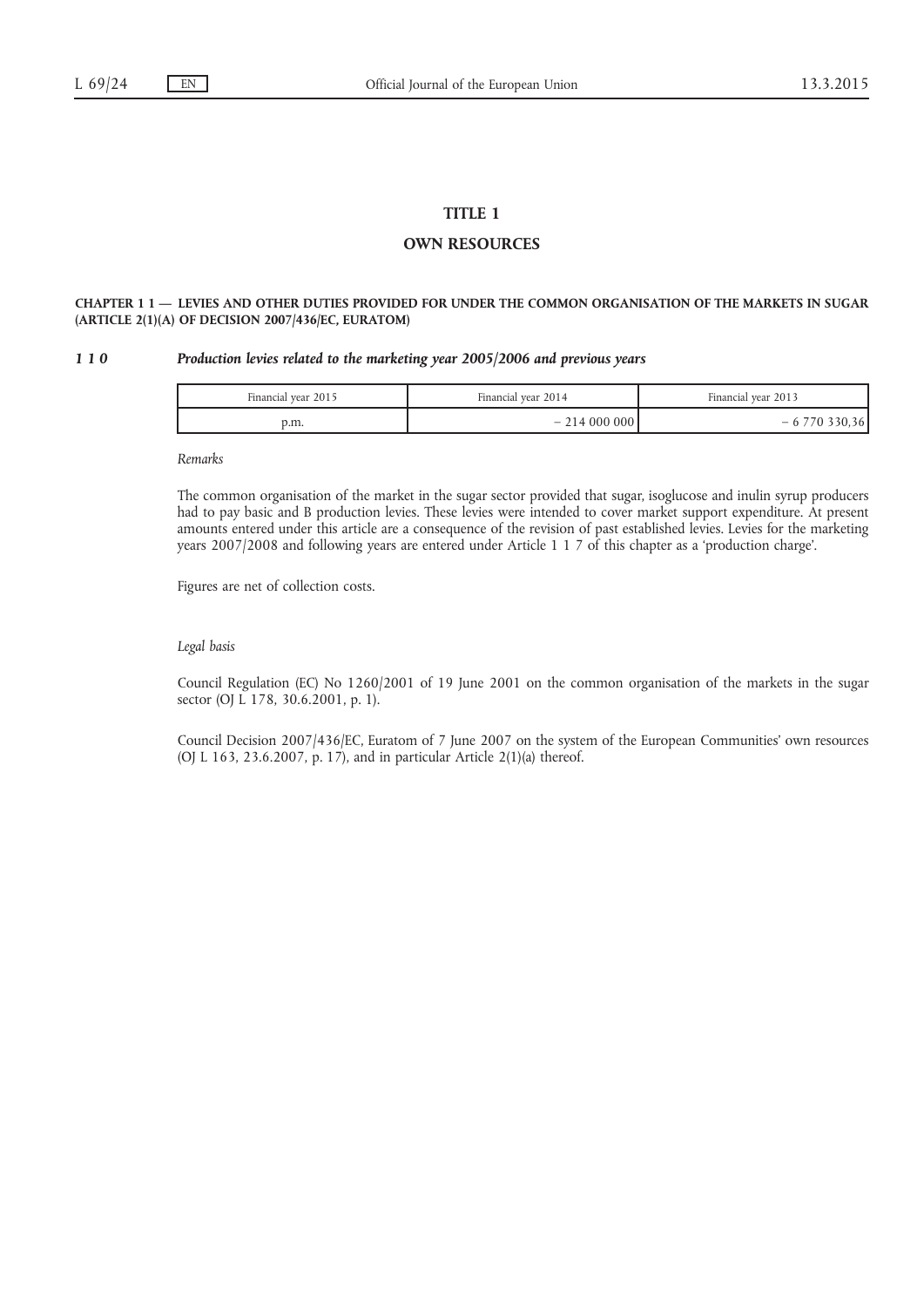110 (cont'd)

| Member State          | Budget 2015 | Budget 2014  | Outturn 2013  |
|-----------------------|-------------|--------------|---------------|
| Belgium               | p.m.        | $-13608187$  | $0, -$        |
| Bulgaria              |             |              | $_{0,-}$      |
| Czech Republic        | p.m.        | $-680683$    | $0, -$        |
| Denmark               | p.m.        | $-8437845$   | $0, -$        |
| Germany               | p.m.        | $-71022930$  | $_{0,-}$      |
| Estonia               |             |              | $0,-$         |
| Ireland               | p.m.        | $-1628671$   | $_{0,-}$      |
| Greece                | p.m.        | $-907524$    | $_{0,-}$      |
| Spain                 | p.m.        | $-3951238$   | $0,-$         |
| France                | p.m.        | $-66471563$  | $0,-$         |
| Croatia               |             |              | $0, -$        |
| Italy                 | p.m.        | $-5433959$   | $_{0,-}$      |
| Cyprus                |             |              | $_{0,-}$      |
| Latvia                | p.m.        | $-37322$     | $0, -$        |
| Lithuania             | p.m.        | $-52455$     | $0, -$        |
| Luxembourg            |             |              | $0, -$        |
| Hungary               | p.m.        | $-343310$    | $0, -$        |
| Malta                 |             |              | $0, -$        |
| Netherlands           | p.m.        | $-16005676$  | $0, -$        |
| Austria               | p.m.        | $-6487560$   | $0, -$        |
| Poland                | p.m.        | $-3906994$   | $_{0,-}$      |
| Portugal              | p.m.        | $-551346$    | $0, -$        |
| Romania               |             |              | $0, -$        |
| Slovenia              | p.m.        | $-4160$      | $0, -$        |
| Slovakia              | p.m.        | $-767751$    | $0, -$        |
| Finland               | p.m.        | $-1207994$   | $0,-$         |
| Sweden                | p.m.        | $-3009989$   | $-6770330,36$ |
| United Kingdom        | p.m.        | $-9482843$   | $0,-$         |
| Article 1 1 0 - Total | p.m.        | $-214000000$ | $-6770330,36$ |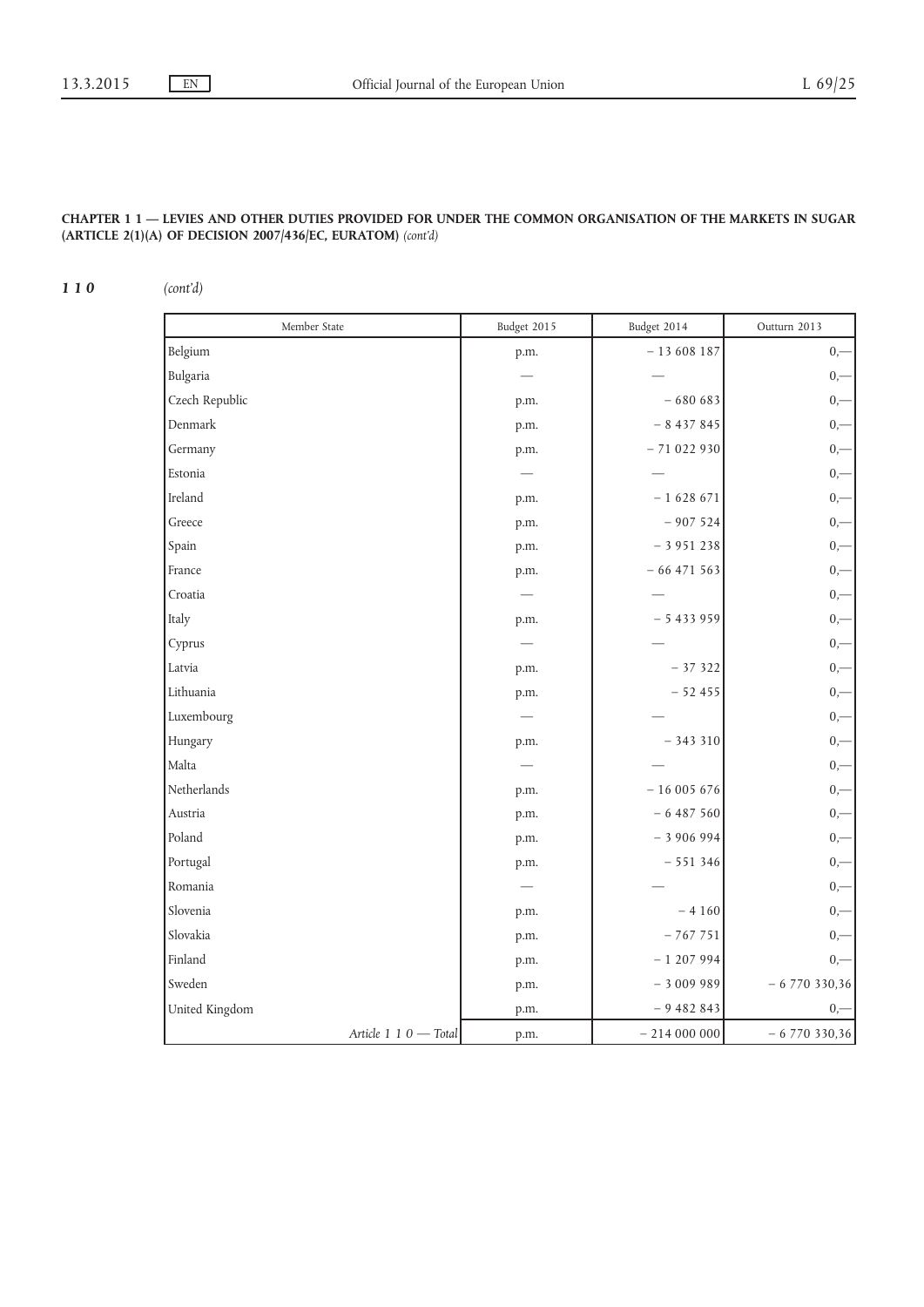#### 1 1 1 Sugar storage levies

| Financial year 2015 | Financial year 2014 | Financial year 2013 |
|---------------------|---------------------|---------------------|
| p.m.                | v.m.                |                     |

Remarks

This article is intended for the recording of income charged by new Member States in the event of non-elimination of sugar stocks considered surplus within the meaning of Commission Regulation (EC) No 60/2004 of 14 January 2004 laying down transitional measures in the sugar sector by reason of the accession of the Czech Republic, Estonia, Cyprus, Latvia, Lithuania, Hungary, Malta, Poland, Slovenia and Slovakia (OJ L 9, 15.1.2004, p. 8).

It is also intended to record revenue from the outstanding sugar storage levies as Council Regulation (EC) No 1260/ 2001 of 19 June 2001 on the common organisation of the markets in the sugar sector (OJ L 178, 30.6.2001, p. 1) abolished the storage levy.

This article also covers the outstanding amounts due pursuant to Article 5 of Commission Regulation (EEC) No 65/82 of 13 January 1982 laying down detailed rules for carrying forward sugar to the following marketing year (OJ L 9, 14.1.1982, p. 14) when the obligation to store sugar carried forward is not complied with, and the amounts due in accordance with Council Regulation (EEC) No 1789/81 of 30 June 1981 laying down general rules concerning the system of minimum stocks in the sugar sector (OJ L 177, 1.7.1981, p. 39) when the general rules concerning the system of minimum stocks in the sugar sector are not complied with.

Figures are net of collection costs.

#### Legal basis

Council Decision 2007/436/EC, Euratom of 7 June 2007 on the system of the European Communities' own resources (OJ L 163, 23.6.2007, p. 17), and in particular Article 2(1)(a) thereof.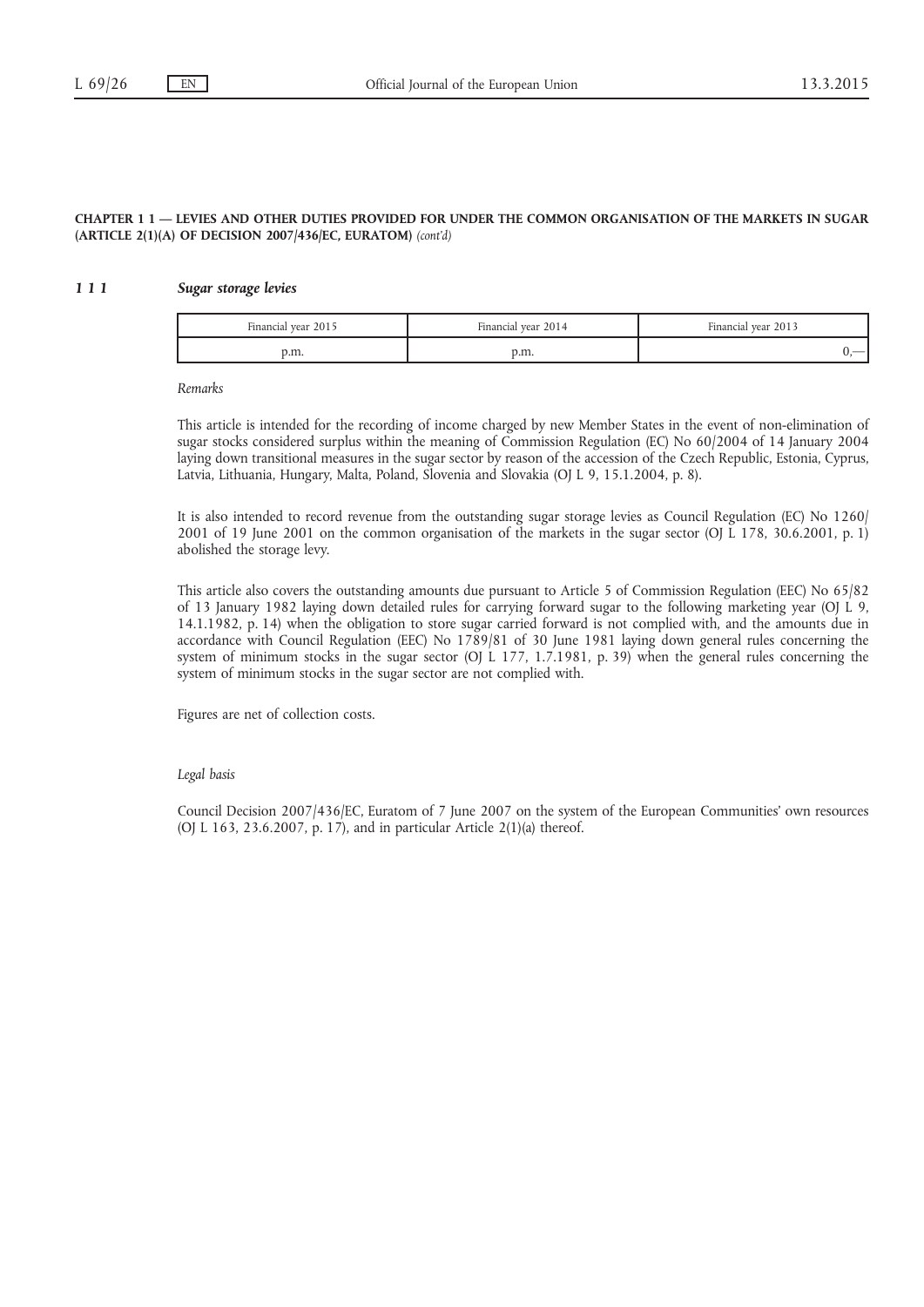## 111 (cont'd)

| Member State         | Budget 2015 | Budget 2014 | Outturn 2013 |
|----------------------|-------------|-------------|--------------|
| Belgium              | p.m.        | p.m.        | $0,-$        |
| Bulgaria             | p.m.        | p.m.        | $0, -$       |
| Czech Republic       | p.m.        | p.m.        | $0, -$       |
| Denmark              | p.m.        | p.m.        | $0, -$       |
| Germany              | p.m.        | p.m.        | $0, -$       |
| Estonia              | p.m.        | p.m.        | $0, -$       |
| Ireland              | p.m.        | p.m.        | $0, -$       |
| Greece               | p.m.        | p.m.        | $0, -$       |
| Spain                | p.m.        | p.m.        | $0, -$       |
| France               | p.m.        | p.m.        | $_{0,-}$     |
| Croatia              | p.m.        | p.m.        | $0, -$       |
| Italy                | p.m.        | p.m.        | $0, -$       |
| Cyprus               | p.m.        | p.m.        | $_{0,-}$     |
| Latvia               | p.m.        | p.m.        | $0, -$       |
| Lithuania            | p.m.        | p.m.        | $0, -$       |
| Luxembourg           |             |             | $0, -$       |
| Hungary              | p.m.        | p.m.        | $0, -$       |
| Malta                | p.m.        | p.m.        | $0, -$       |
| Netherlands          | p.m.        | p.m.        | $_{0,-}$     |
| Austria              | p.m.        | p.m.        | $_{0,-}$     |
| Poland               | p.m.        | p.m.        | $0, -$       |
| Portugal             | p.m.        | p.m.        | $0, -$       |
| Romania              | p.m.        | p.m.        | $_{0,-}$     |
| Slovenia             | p.m.        | p.m.        | $0, -$       |
| Slovakia             | p.m.        | p.m.        | $0, -$       |
| Finland              | p.m.        | p.m.        | $0, -$       |
| Sweden               | p.m.        | p.m.        | $0, -$       |
| United Kingdom       | p.m.        | p.m.        | $0, -$       |
| Article 1 1 1 -Total | p.m.        | p.m.        | $0, -$       |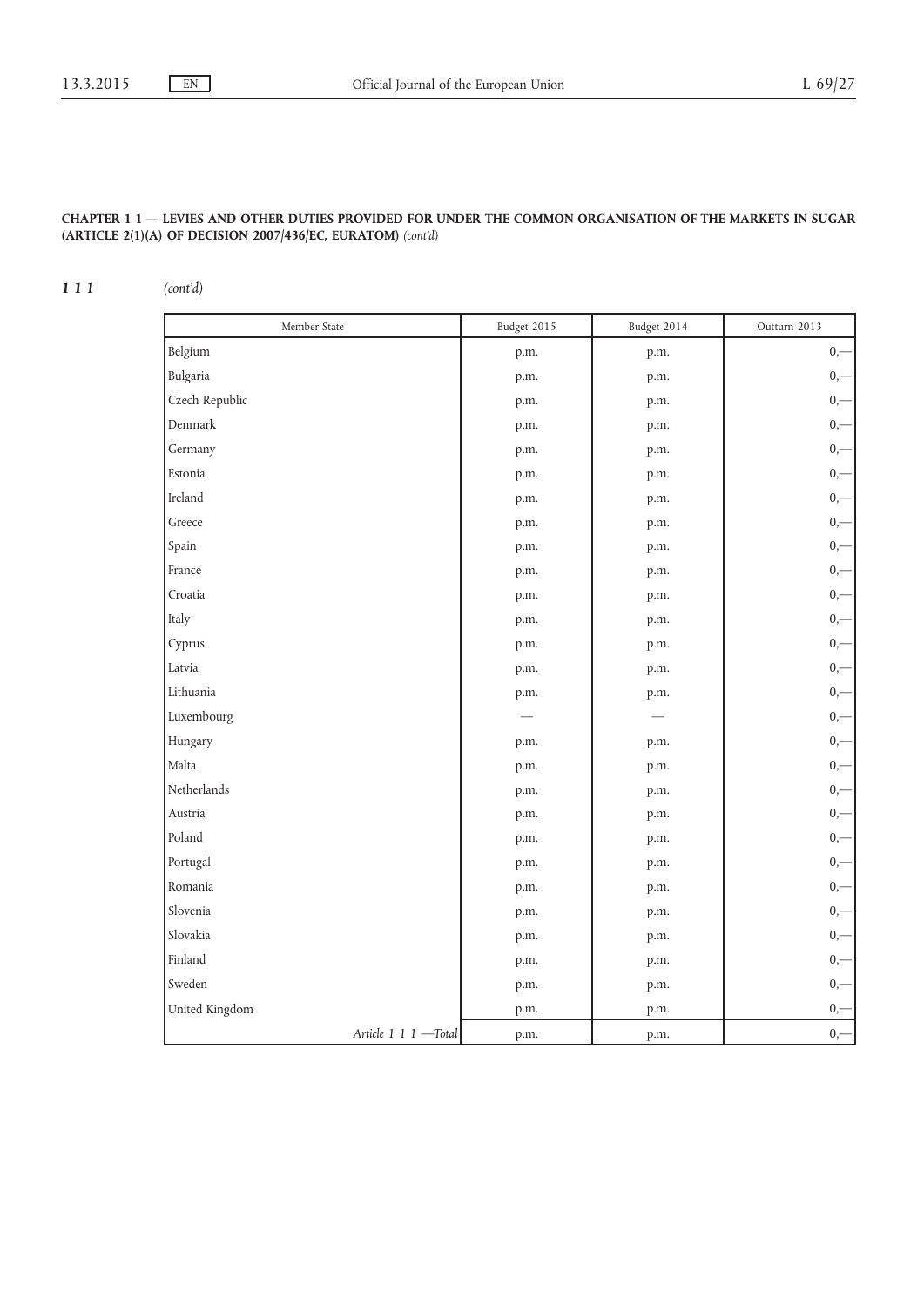#### 1 1 3 Charges levied on non-exported C sugar, C isoglucose and C inulin syrup production, and on substituted C sugar and C isoglucose

| Financial year 2015 | Financial vear 2014 | Financial year 2013 |
|---------------------|---------------------|---------------------|
| p.m.                | p.m.                |                     |

Remarks

Amounts corresponding to charges levied on non-exported C sugar, C isoglucose and C inulin syrup production. They comprise as well the charges levied on substituted  $C$  sugar and  $C$  isoglucose.

Figures are net of collection costs.

#### Legal basis

Commission Regulation (EEC) No 2670/81 of 14 September 1981 laying down detailed implementing rules in respect of sugar production in excess of the quota (OJ L 262, 16.9.1981, p. 14).

Council Decision 2007/436/EC, Euratom of 7 June 2007 on the system of the European Communities' own resources (OJ L 163, 23.6.2007, p. 17), and in particular Article 2(1)(a) thereof.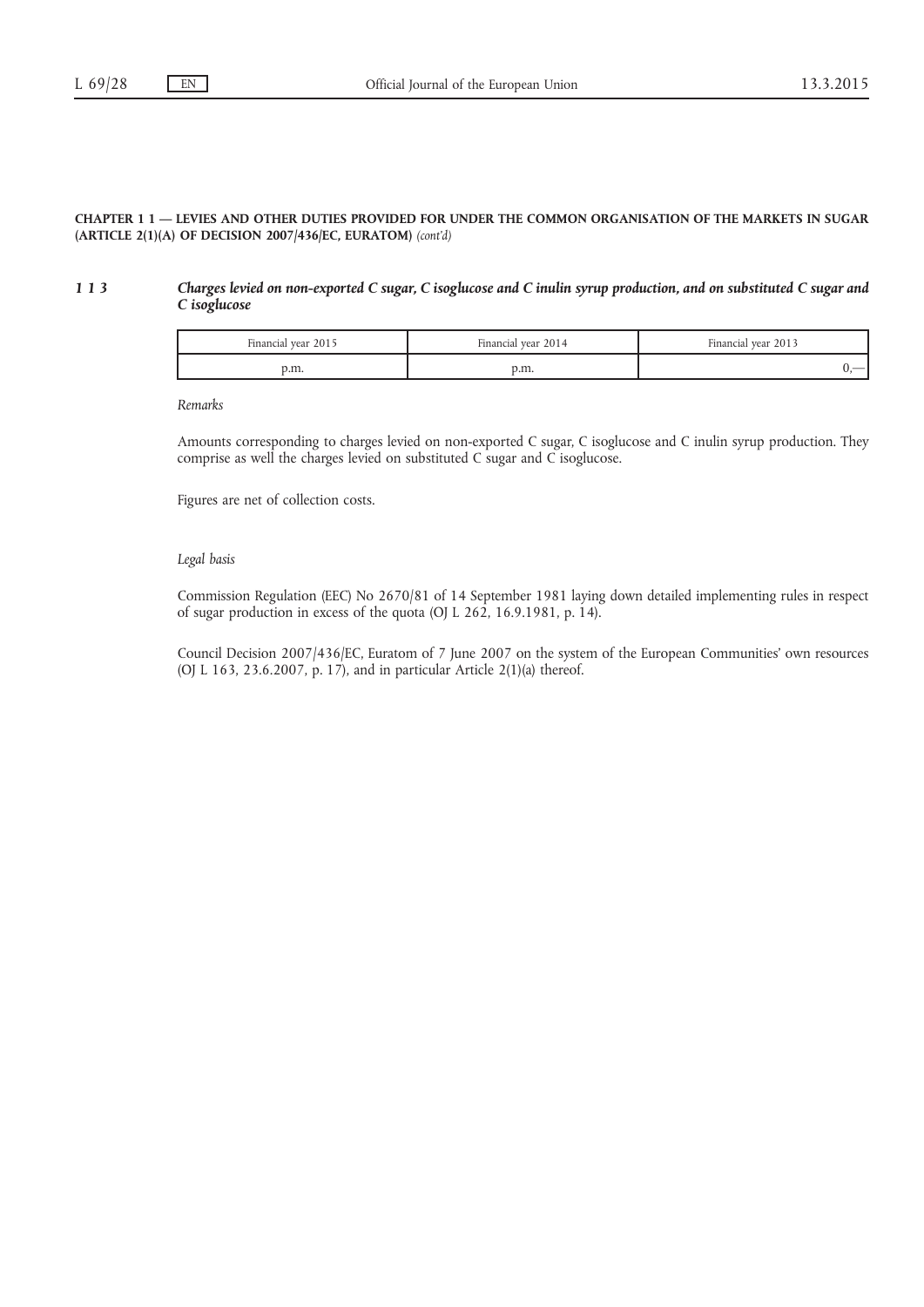113 (cont'd)

| Member State          | Budget 2015 | Budget 2014 | Outturn 2013 |
|-----------------------|-------------|-------------|--------------|
| Belgium               | p.m.        | p.m.        | $0, -$       |
| Bulgaria              |             |             | $_{0,-}$     |
| Czech Republic        | p.m.        | p.m.        | $_{0,-}$     |
| Denmark               | p.m.        | p.m.        | $_{0,-}$     |
| Germany               | p.m.        | p.m.        | $0, -$       |
| Estonia               |             |             | $0, -$       |
| Ireland               | p.m.        | p.m.        | $0, -$       |
| Greece                | p.m.        | p.m.        | $0, -$       |
| Spain                 | p.m.        | p.m.        | $0, -$       |
| France                | p.m.        | p.m.        | $0, -$       |
| Croatia               |             |             | $0, -$       |
| Italy                 | p.m.        | p.m.        | $0, -$       |
| Cyprus                |             |             | $0, -$       |
| Latvia                | p.m.        | p.m.        | $_{0,-}$     |
| Lithuania             | p.m.        | p.m.        | $0, -$       |
| Luxembourg            |             |             | $0, -$       |
| Hungary               | p.m.        | p.m.        | $0, -$       |
| Malta                 |             |             | $0, -$       |
| Netherlands           | p.m.        | p.m.        | $0, -$       |
| Austria               | p.m.        | p.m.        | $0, -$       |
| Poland                | p.m.        | p.m.        | $0, -$       |
| Portugal              | p.m.        | p.m.        | $0, -$       |
| Romania               |             |             | $0, -$       |
| Slovenia              | p.m.        | p.m.        | $0, -$       |
| Slovakia              | p.m.        | p.m.        | $0, -$       |
| Finland               | p.m.        | p.m.        | $0, -$       |
| Sweden                | p.m.        | p.m.        | $_{0,-}$     |
| United Kingdom        | p.m.        | p.m.        | $_{0,-}$     |
| Article 1 1 3 - Total | p.m.        | p.m.        | $0, -$       |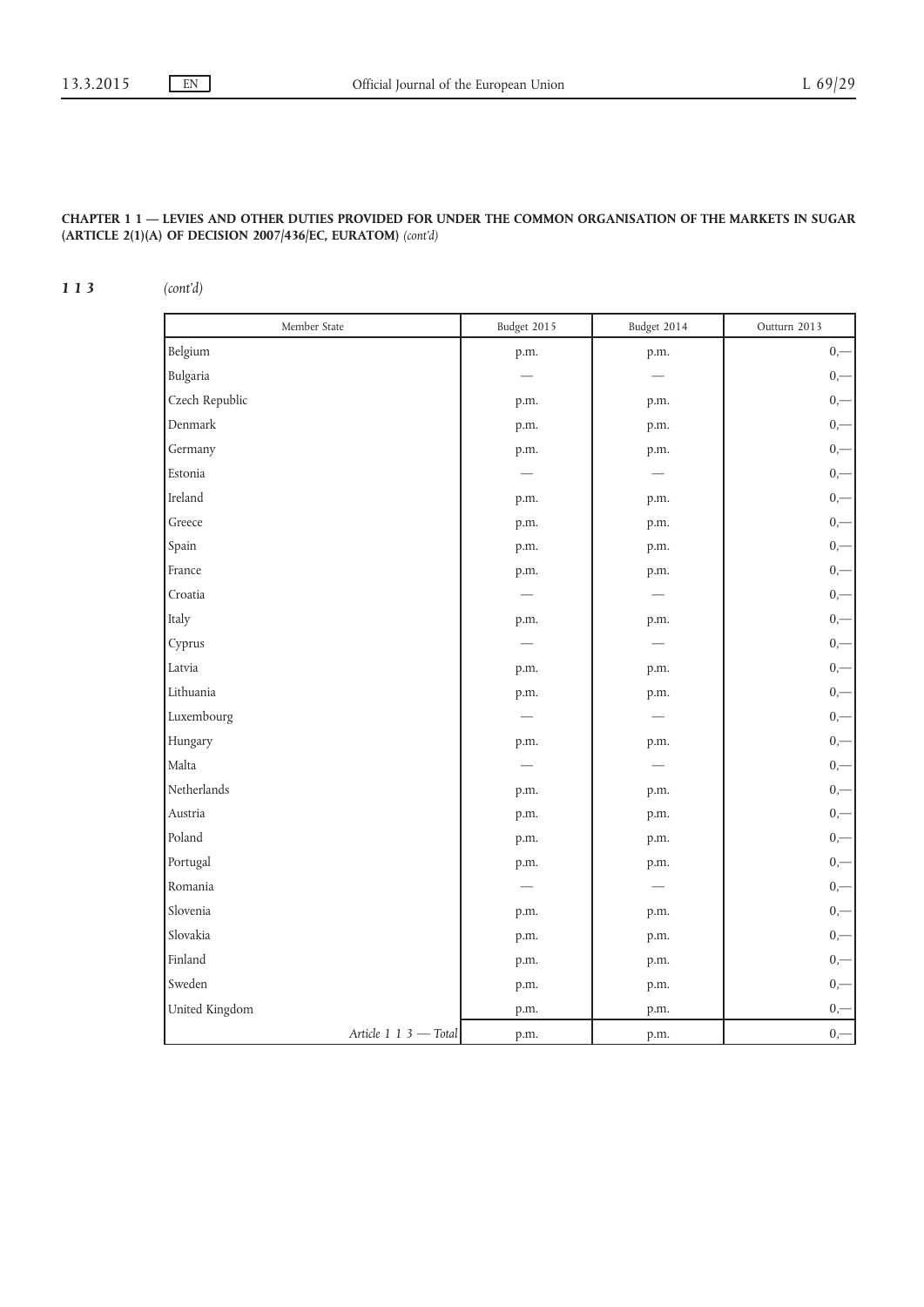#### 1 1 7 **Production charge**

| Financial year 2015 | Financial vear 2014 | Financial year 2013 |
|---------------------|---------------------|---------------------|
| 124 700 000 l       | 124 500 000         | 124 203 303,03      |

Remarks

Under the actual common organisation of the markets in the sugar sector, a production charge is levied on undertakings producing sugar, isoglucose or inulin syrup.

Figures are net of collection costs.

#### Legal basis

Council Regulation (EC) No 318/2006 of 20 February 2006 on the common organisation of the markets in the sugar sector (OJ L 58, 28.2.2006, p. 1), and in particular Article 16 thereof.

Commission Regulation (EC) No 952/2006 of 29 June 2006 laying down detailed rules for the application of Council Regulation (EC) No 318/2006 as regards the management of the Community market in sugar and the quota system (OJ L 178, 1.7.2006, p. 39).

Council Decision 2007/436/EC, Euratom of 7 June 2007 on the system of the European Communities' own resources (OJ L 163, 23.6.2007, p. 17), and in particular Article 2(1)(a) thereof.

Council Regulation (EC) No 1234/2007 of 22 October 2007 establishing a common organisation of agricultural markets and on specific provisions for certain agricultural products (Single CMO Regulation) (OJ L 299, 16.11.2007, p. 1), and in particular Article 51 thereof.

Regulation (EU) No 1308/2013 of the European Parliament and of the Council of 17 December 2013 establishing a common organisation of the markets in agricultural products and repealing Council Regulations (EEC) No 922/72, (EEC) No 234/79, (EC) No 1037/2001 and (EC) No 1234/2007 (OJ L 347, 20.12.2013, p. 671), and in particular Article 128 thereof.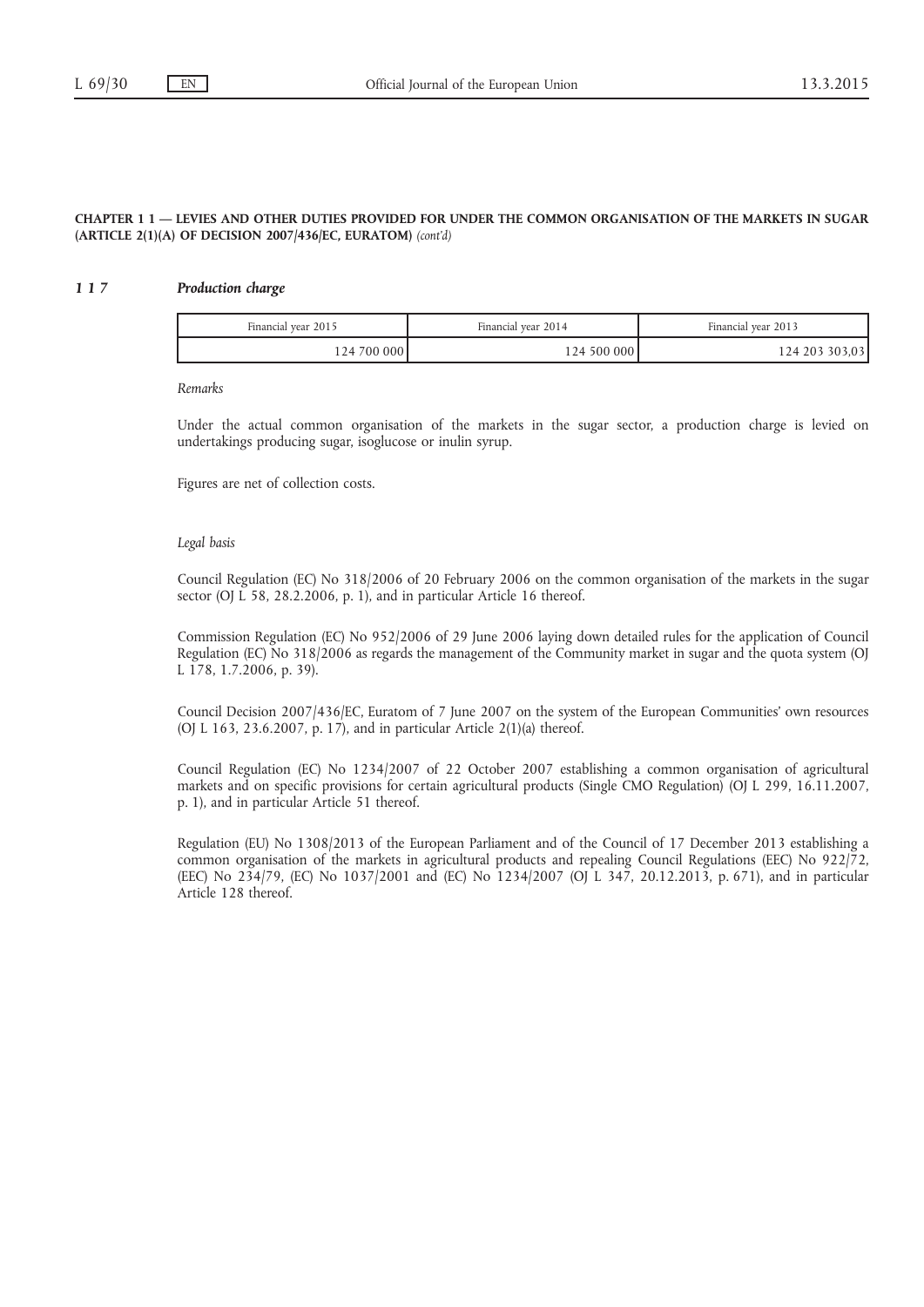117 (cont'd)

| Member State              | Budget 2015 | Budget 2014 | Outturn 2013      |
|---------------------------|-------------|-------------|-------------------|
| Belgium                   | 6 600 000   | 6 600 000   | 6 601 725,90      |
| Bulgaria                  | 400 000     | 400 000     | 401 391,00        |
| Czech Republic            | 3 400 000   | 3 400 000   | 3 287 279,02      |
| Denmark                   | 3 400 000   | 3 400 000   | 3 350 952,60      |
| Germany                   | 26 300 000  | 26 300 000  | 26 339 173,20     |
| Estonia                   |             |             | $0,-$             |
| Ireland                   | p.m.        | p.m.        | $0, -$            |
| Greece                    | 1 400 000   | 1 400 000   | 1 428 318,00      |
| Spain                     | 4 700 000   | 4 700 000   | 4 7 28 4 6 7, 6 3 |
| France                    | 30 900 000  | 30 900 000  | 30 933 280,80     |
| Croatia                   | 1 700 000   | 1 700 000   | $_{0,-}$          |
| Italy                     | 4 700 000   | 4 700 000   | 6 788 003,64      |
| Cyprus                    |             |             | $0,-$             |
| Latvia                    | p.m.        | p.m.        | $0,-$             |
| Lithuania                 | 800 000     | 800 000     | 812 268,00        |
| Luxembourg                |             |             | $0, -$            |
| Hungary                   | 2 100 000   | 1 900 000   | 1 870 004,23      |
| Malta                     |             |             | $_{0,-}$          |
| Netherlands               | 7 200 000   | 7 200 000   | 7 243 992,00      |
| Austria                   | 3 200 000   | 3 200 000   | 3 159 246,60      |
| Poland                    | 12 800 000  | 12 800 000  | 12 655 238,28     |
| Portugal                  | 100 000     | 100 000     | 56 250,00         |
| Romania                   | 900 000     | 900 000     | 1 076 197,04      |
| Slovenia                  | p.m.        | p.m.        | $0, -$            |
| Slovakia                  | 1 300 000   | 1 300 000   | 1 317 300,75      |
| Finland                   | 700 000     | 700 000     | 728 991,00        |
| Sweden                    | 2 600 000   | 2 600 000   | 2 643 241,19      |
| United Kingdom            | 9 500 000   | 9 500 000   | 8 781 982,15      |
| Article $1\,1\,7$ — Total | 124 700 000 | 124 500 000 | 124 203 303,03    |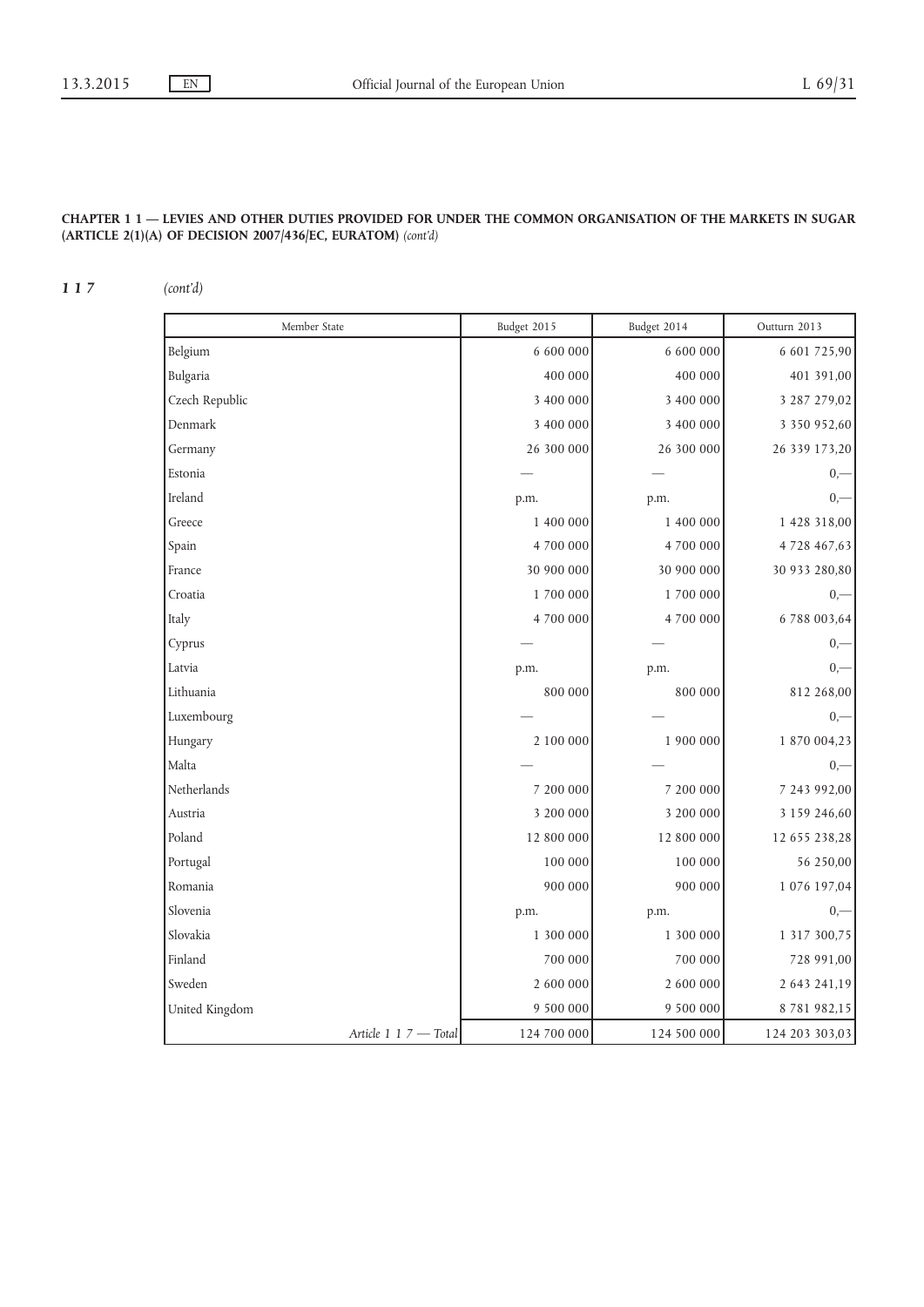#### 1 1 8 One-off amounts on additional sugar quotas and supplementary isoglucose quotas

| Financial year 2015 | Financial year 2014 | Financial year 2013 |
|---------------------|---------------------|---------------------|
| p.m.                | p.m.                |                     |

Remarks

A one-off amount is levied on additional sugar quotas or supplementary isoglucose quotas which have been allocated to undertakings in accordance with Article 58 of Regulation (EC) No 1234/2007.

Figures are net of collection costs.

#### Legal basis

Council Regulation (EC) No 318/2006 of 20 February 2006 on the common organisation of the markets in the sugar sector (OJ L 58, 28.2.2006, p. 1), and in particular Article 8 and Article 9(2) and (3) thereof.

Commission Regulation (EC) No 952/2006 of 29 June 2006 laying down detailed rules for the application of Council Regulation (EC) No 318/2006 as regards the management of the Community market in sugar and the quota system (OJ L 178, 1.7.2006, p. 39).

Council Decision 2007/436/EC, Euratom of 7 June 2007 on the system of the European Communities' own resources (OJ L 163, 23.6.2007, p. 17), and in particular Article 2(1)(a) thereof.

Council Regulation (EC) No 1234/2007 of 22 October 2007 establishing a common organisation of agricultural markets and on specific provisions for certain agricultural products (Single CMO Regulation) (OJ L 299, 16.11.2007, p. 1).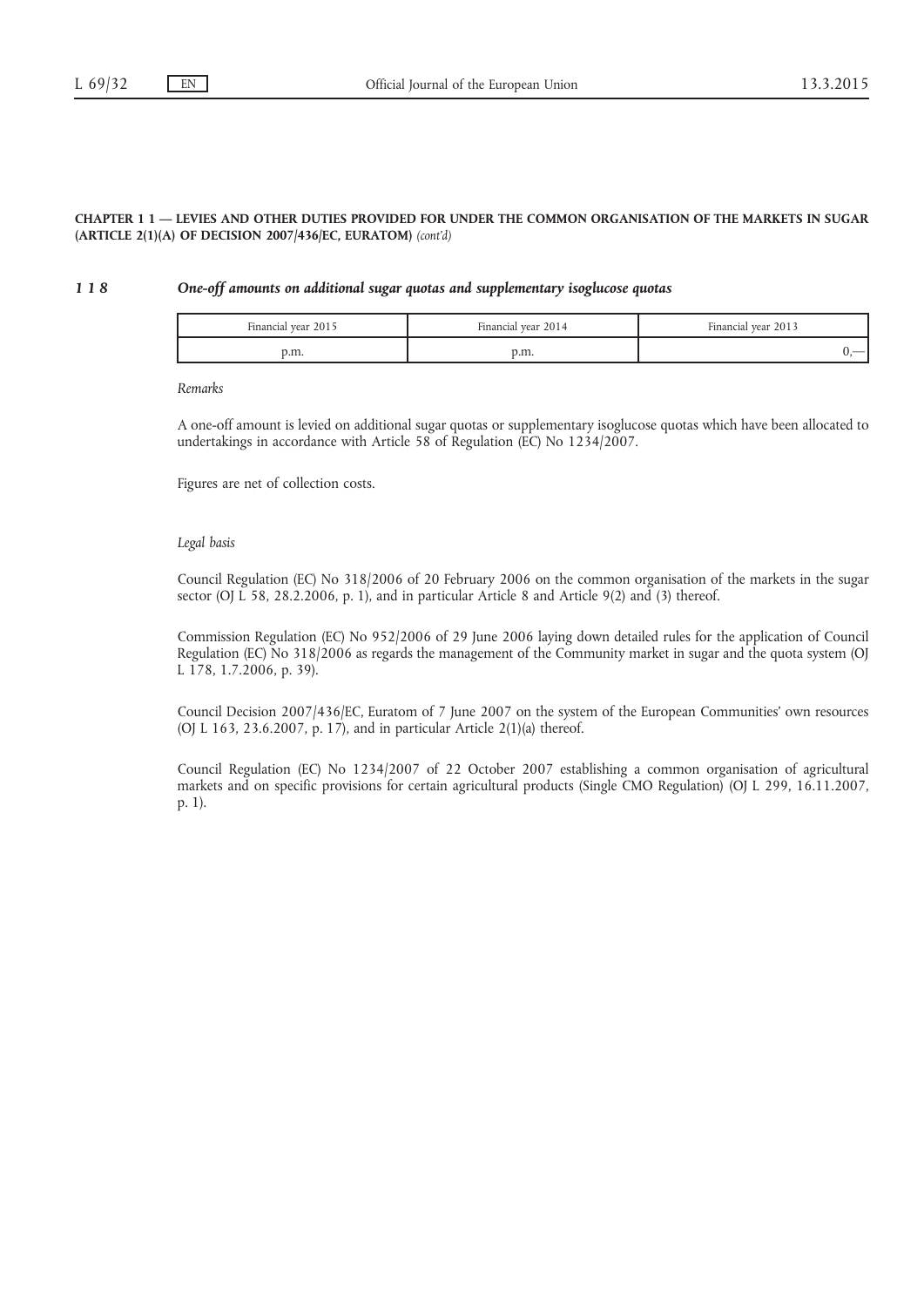## 118 (cont'd)

| Member State          | Budget 2015 | Budget 2014 | Outturn 2013 |
|-----------------------|-------------|-------------|--------------|
| Belgium               | p.m.        | p.m.        | $0, -$       |
| Bulgaria              | p.m.        | p.m.        | $0, -$       |
| Czech Republic        | p.m.        | p.m.        | $_{0,-}$     |
| Denmark               | p.m.        | p.m.        | $0, -$       |
| Germany               | p.m.        | p.m.        | $0, -$       |
| Estonia               |             |             | $_{0,-}$     |
| Ireland               | p.m.        | p.m.        | $0, -$       |
| Greece                | p.m.        | p.m.        | $0, -$       |
| Spain                 | p.m.        | p.m.        | $0, -$       |
| France                | p.m.        | p.m.        | $0, -$       |
| Croatia               |             |             | $0, -$       |
| Italy                 | p.m.        | p.m.        | $0, -$       |
| Cyprus                |             |             | $0, -$       |
| Latvia                | p.m.        | p.m.        | $0, -$       |
| Lithuania             | p.m.        | p.m.        | $0, -$       |
| Luxembourg            |             |             | $0, -$       |
| Hungary               | p.m.        | p.m.        | $0, -$       |
| Malta                 |             |             | $0, -$       |
| Netherlands           | p.m.        | p.m.        | $0, -$       |
| Austria               | p.m.        | p.m.        | $0, -$       |
| Poland                | p.m.        | p.m.        | $0, -$       |
| Portugal              | p.m.        | p.m.        | $0, -$       |
| Romania               | p.m.        | p.m.        | $_{0,-}$     |
| Slovenia              | p.m.        | p.m.        | $0,$ — $\,$  |
| Slovakia              | p.m.        | p.m.        | $0, -$       |
| Finland               | p.m.        | p.m.        | $0, -$       |
| Sweden                | p.m.        | p.m.        | $0, -$       |
| United Kingdom        | p.m.        | p.m.        | $0, -$       |
| Article 1 1 8 - Total | p.m.        | p.m.        | $0, -$       |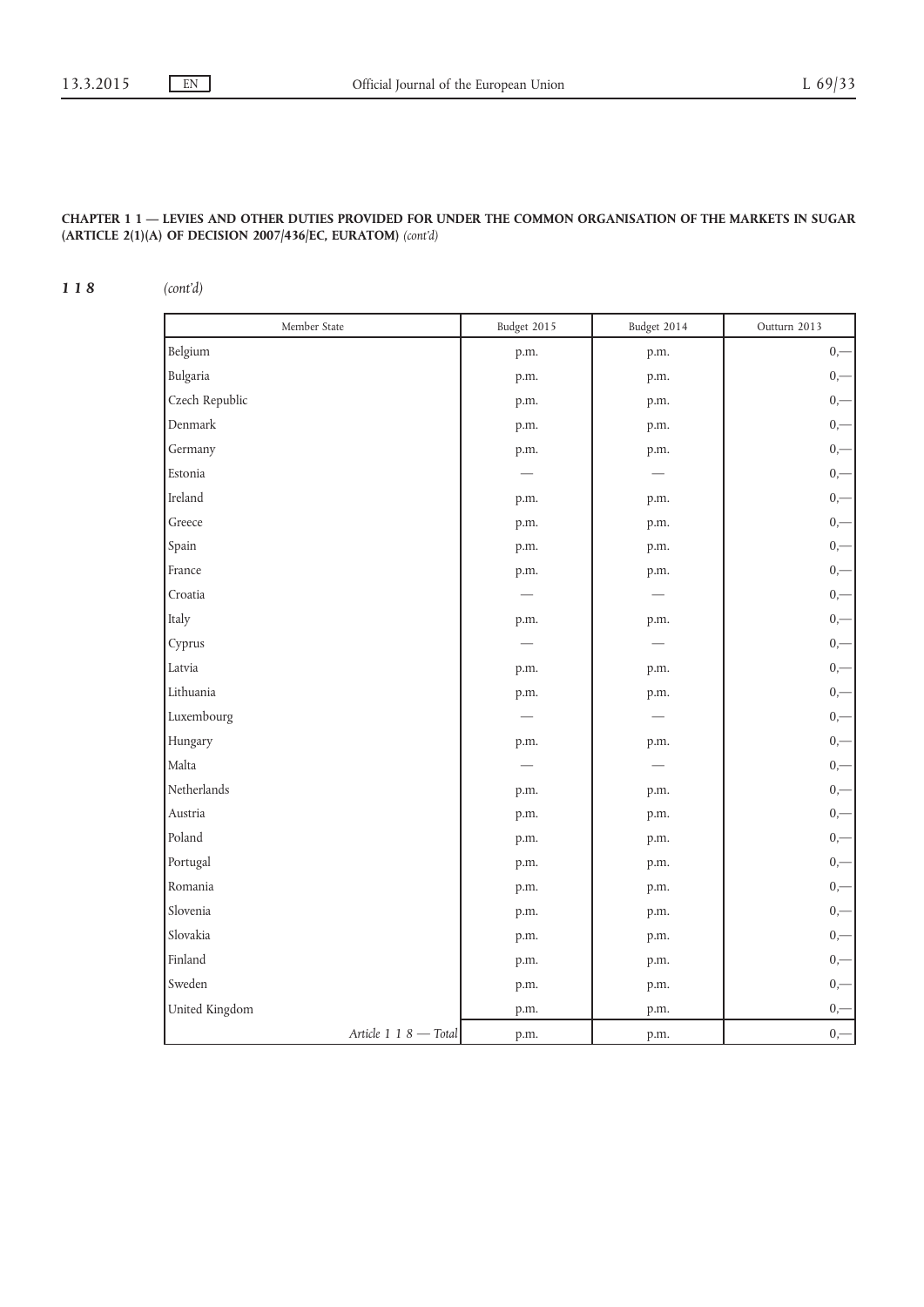#### 1 1 9 Surplus amount

| Financial year 2015 | Financial year 2014 | Financial year 2013 |
|---------------------|---------------------|---------------------|
| p.m.                | p.m.                | 84 166 097,02       |

Remarks

A surplus amount shall be levied and charged by the Member States to the undertakings concerned located on its territory in accordance with Article 142 of Regulation (EU) No 1308/2013.

Figures are net of collection costs.

#### Legal basis

Council Regulation (EC) No 318/2006 of 20 February 2006 on the common organisation of the markets in the sugar sector (OJ L 58, 28.2.2006, p. 1), and in particular Article 15 thereof.

Commission Regulation (EC) No 967/2006 of 29 June 2006 laying down detailed rules for the application of Council Regulation (EC) No 318/2006 as regards sugar production in excess of the quota (OJ L 176, 30.6.2006, p. 22).

Council Decision 2007/436/EC, Euratom of 7 June 2007 on the system of the European Communities' own resources (OJ L 163, 23.6.2007, p. 17), and in particular Article 2(1)(a) thereof.

Council Regulation (EC) No 1234/2007 of 22 October 2007 establishing a common organisation of agricultural markets and on specific provisions for certain agricultural products (Single CMO Regulation) (OJ L 299, 16.11.2007, p. 1), and in particular Article 64 thereof.

Regulation (EU) No 1308/2013 of the European Parliament and of the Council of 17 December 2013 establishing a common organisation of the markets in agricultural products and repealing Council Regulations (EEC) No 922/72, (EEC) No 234/79, (EC) No 1037/2001 and (EC) No 1234/2007 (OJ L 347, 20.12.2013, p. 671).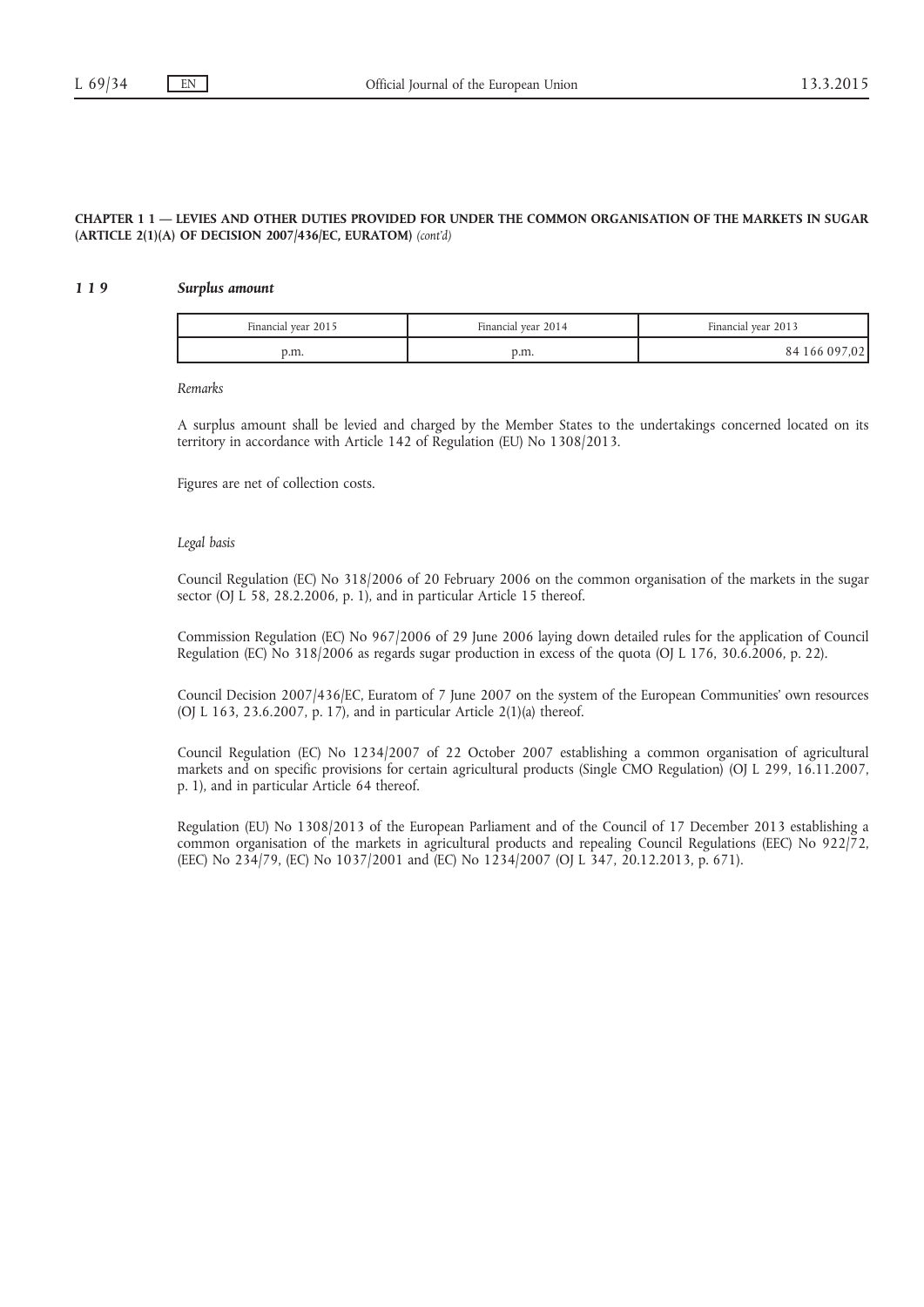## 119 (cont'd)

| Member State          | Budget 2015 | Budget 2014 | Outturn 2013        |
|-----------------------|-------------|-------------|---------------------|
| Belgium               | p.m.        | p.m.        | 2 295 181,67        |
| Bulgaria              | p.m.        | p.m.        | $0, -$              |
| Czech Republic        | p.m.        | p.m.        | 4 265 113,29        |
| Denmark               | p.m.        | p.m.        | 1769323,22          |
| Germany               | p.m.        | p.m.        | 21 736 798,74       |
| Estonia               |             |             | $0, -$              |
| Ireland               | p.m.        | p.m.        | $0, -$              |
| Greece                | p.m.        | p.m.        | $0, -$              |
| Spain                 | p.m.        | p.m.        | 831 594,75          |
| France                | p.m.        | p.m.        | 9 9 2 2 2 6 3,00    |
| Croatia               | p.m.        | p.m.        | $0, -$              |
| Italy                 | p.m.        | p.m.        | 843 617,72          |
| Cyprus                |             |             | $0, -$              |
| Latvia                | p.m.        | p.m.        | $0,-$               |
| Lithuania             | p.m.        | p.m.        | 4 254 302,66        |
| Luxembourg            |             |             | $0,-$               |
| Hungary               | p.m.        | p.m.        | 366 790,17          |
| Malta                 |             |             | $0,-$               |
| Netherlands           | p.m.        | p.m.        | 6 168 762,72        |
| Austria               | p.m.        | p.m.        | 11 611,13           |
| Poland                | p.m.        | p.m.        | 18 357 999,48       |
| Portugal              | p.m.        | p.m.        | $0, -$              |
| Romania               | p.m.        | p.m.        | 4 0 28 3 24, 41     |
| Slovenia              | p.m.        | p.m.        | $0, -$              |
| Slovakia              | p.m.        | p.m.        | 2 2 3 9 9 2 3 , 3 6 |
| Finland               | p.m.        | p.m.        | 2 2 3 9 9 2 3 , 3 6 |
| Sweden                | p.m.        | p.m.        | 3 174 662,79        |
| United Kingdom        | p.m.        | p.m.        | 1 661 904,55        |
| Article 1 1 9 - Total | p.m.        | p.m.        | 84 166 097,02       |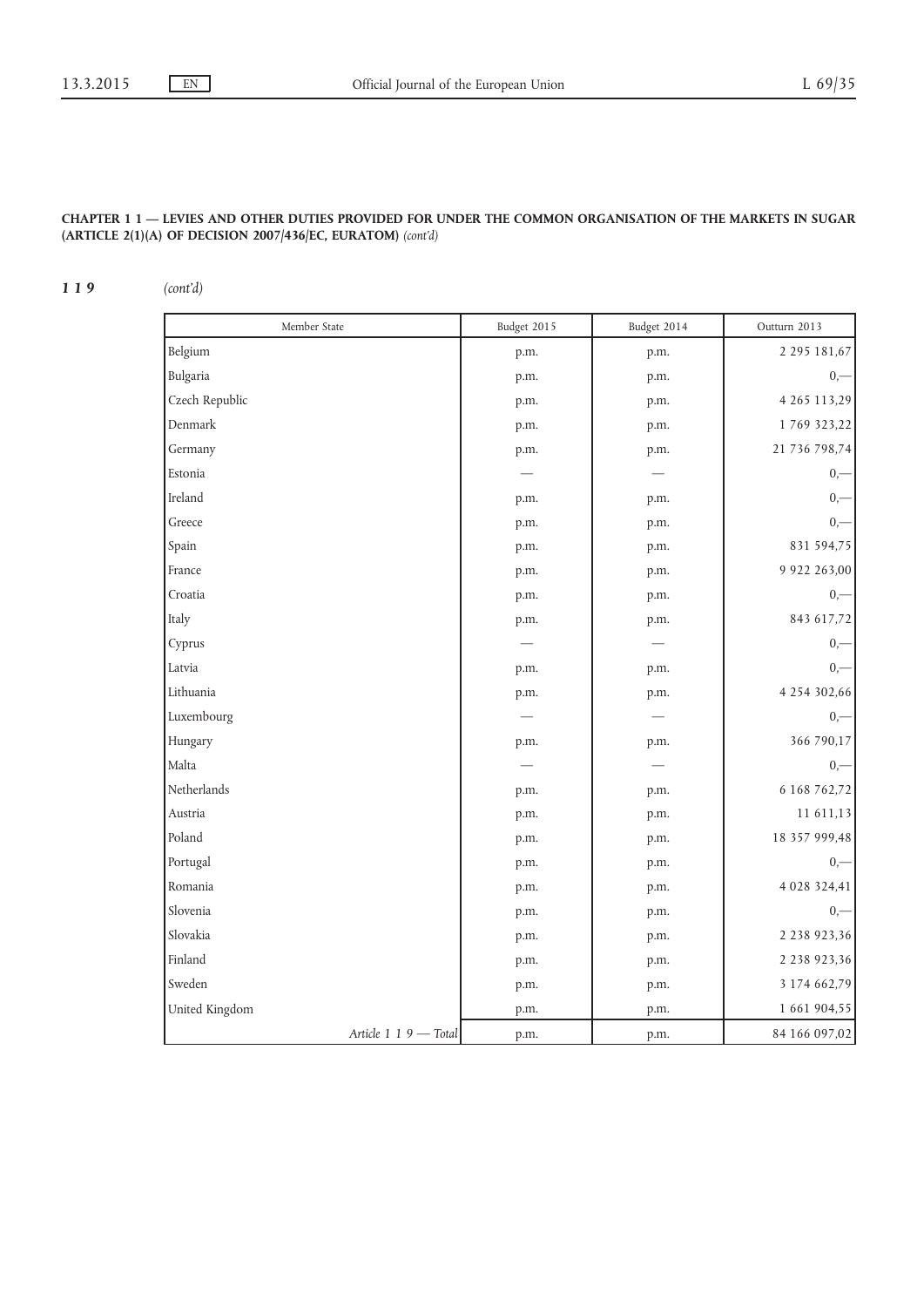## CHAPTER 1 2 — CUSTOMS DUTIES AND OTHER DUTIES REFERRED TO IN ARTICLE 2(1)(A) OF DECISION 2007/436/EC, EURATOM

#### 1 2 0 Customs duties and other duties referred to in Article 2(1)(a) of Decision 2007/436/EC, Euratom

| Financial year 2015 | Financial vear 2014 | Financial year 2013 |
|---------------------|---------------------|---------------------|
| 16 701 200 000 l    | 16 174 100 000      | 15 163 722 761,63   |

Remarks

The assignment of customs duties as own resources to the financing of common expenditure is the logical consequence of the free movement of goods within the Union. This article may comprise levies, premiums, additional or compensatory amounts, additional amounts or factors, Common Customs Tariff duties and other duties established or to be established by the institutions of the European Union in respect of trade with third countries and customs duties on products under the expired Treaty establishing the European Coal and Steel Community.

Figures are net of collection costs.

#### Legal basis

Council Decision 2007/436/EC, Euratom of 7 June 2007 on the system of the European Communities' own resources (OJ L 163, 23.6.2007, p. 17), and in particular Article 2(1)(a) thereof.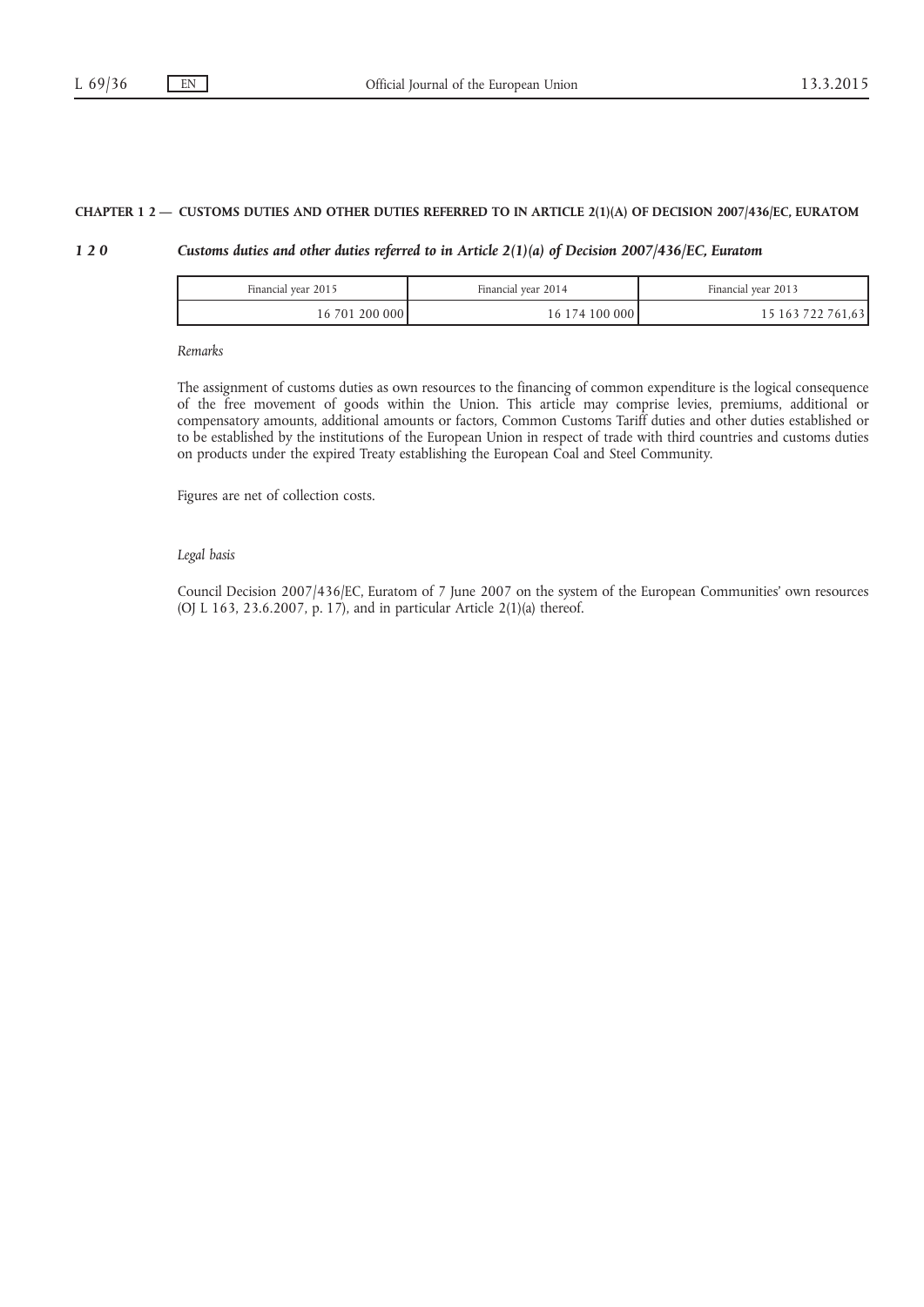## CHAPTER 1 2 — CUSTOMS DUTIES AND OTHER DUTIES REFERRED TO IN ARTICLE 2(1)(A) OF DECISION 2007/436/EC, EURATOM (cont'd)

120 (cont'd)

| Member State              | Budget 2015    | Budget 2014    | Outturn 2013      |
|---------------------------|----------------|----------------|-------------------|
| Belgium                   | 1 502 800 000  | 1 437 939 613  | 1 350 606 110,33  |
| Bulgaria                  | 62 900 000     | 59 648 930     | 54 328 885,01     |
| Czech Republic            | 176 200 000    | 167 448 201    | 164 102 327,25    |
| Denmark                   | 325 000 000    | 310 359 235    | 288 227 620,29    |
| Germany                   |                | 3 401 939 670  | 3 203 001 836,17  |
| Estonia                   | 24 500 000     | 23 305 176     | 21 676 016,42     |
| Ireland                   | 237 400 000    | 235 618 407    | 210 583 219,37    |
| Greece                    | 111 800 000    | 111 905 910    | 110 849 783,99    |
| Spain                     | 1 099 500 000  | 1 044 215 608  | 987 521 152,51    |
| France                    | 1 488 500 000  | 1 455 392 829  | 1 376 311 972,42  |
| Croatia                   | 36 100 000     | 35 727 758     | 11 475 926,50     |
| Italy                     | 1 481 900 000  | 1 435 270 298  | 1 412 146 293,09  |
| Cyprus                    | 15 100 000     | 15 605 228     | 14 810 016,61     |
| Latvia                    | 23 500 000     | 22 175 850     | 20 716 634,94     |
| Lithuania                 | 57 600 000     | 54 720 963     | 50 272 974,92     |
| Luxembourg                | 12 300 000     | 12 114 585     | 11 302 448,63     |
| Hungary                   | 89 300 000     | 89 730 060     | 88 623 015,27     |
| Malta                     | 9 200 000      | 9 342 604      | 8 878 706,93      |
| Netherlands               | 2054 200 000   | 1 970 981 343  | 1 794 176 409,57  |
| Austria                   | 180 600 000    | 173 300 162    | 160 705 160,97    |
| Poland                    | 398 300 000    | 382 020 084    | 352 780 715,19    |
| Portugal                  | 131 700 000    | 125 149 821    | 113 956 093,58    |
| Romania                   | 111 100 000    | 106 464 614    | 100 239 317,88    |
| Slovenia                  | 62 600 000     | 60 264 926     | 57 511 930,36     |
| Slovakia                  | 96 900 000     | 89 627 394     | 82 383 606,82     |
| Finland                   | 124 300 000    | 121 556 512    | 124 613 419,83    |
| Sweden                    | 478 700 000    | 459 635 560    | 443 540 584,50    |
| United Kingdom            | 2 783 700 000  | 2 762 638 659  | 2 548 380 582,28  |
| Article $1\ 2\ 0$ - Total | 16 701 200 000 | 16 174 100 000 | 15 163 722 761,63 |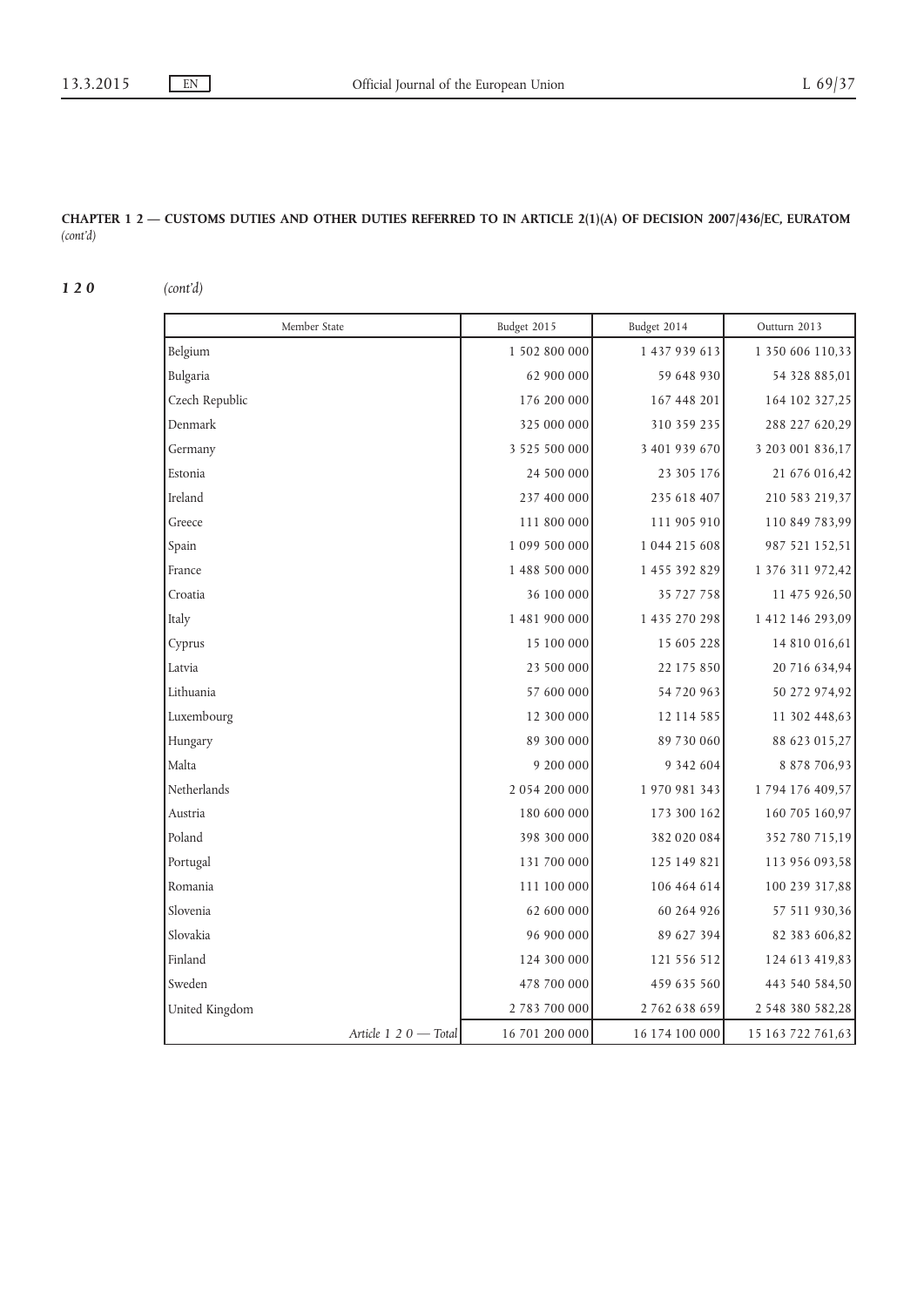### CHAPTER 1 3 — OWN RESOURCES ACCRUING FROM VALUE ADDED TAX PURSUANT TO ARTICLE 2(1)(B) OF DECISION 2007/436/EC, EURATOM

## 1 3 0 Own resources accruing from value added tax pursuant to Article 2(1)(b) of Decision 2007/436/EC, Euratom

| Financial year 2014<br>Financial year 2015 |                | Financial year 2013 |  |
|--------------------------------------------|----------------|---------------------|--|
| 18 264 479 250                             | 17 689 735 350 | 14 542 019 378,601  |  |

Remarks

The applied uniform rate valid for all Member States to the harmonised VAT assessment bases determined according to Union rules is fixed at 0,30 %. The assessment base to be taken into account for this purpose shall not exceed 50 % of GNI for each Member State.

For the period 2007-2013 only, the rate of call of the VAT-based own resource for Austria shall be fixed at 0,225 %, for Germany at 0,15 % and for the Netherlands and Sweden at 0,10 %.

## Legal basis

Council Decision 2007/436/EC, Euratom of 7 June 2007 on the system of the European Communities' own resources (OJ L 163, 23.6.2007, p. 17), and in particular Article 2(1)(b) and (4) thereof.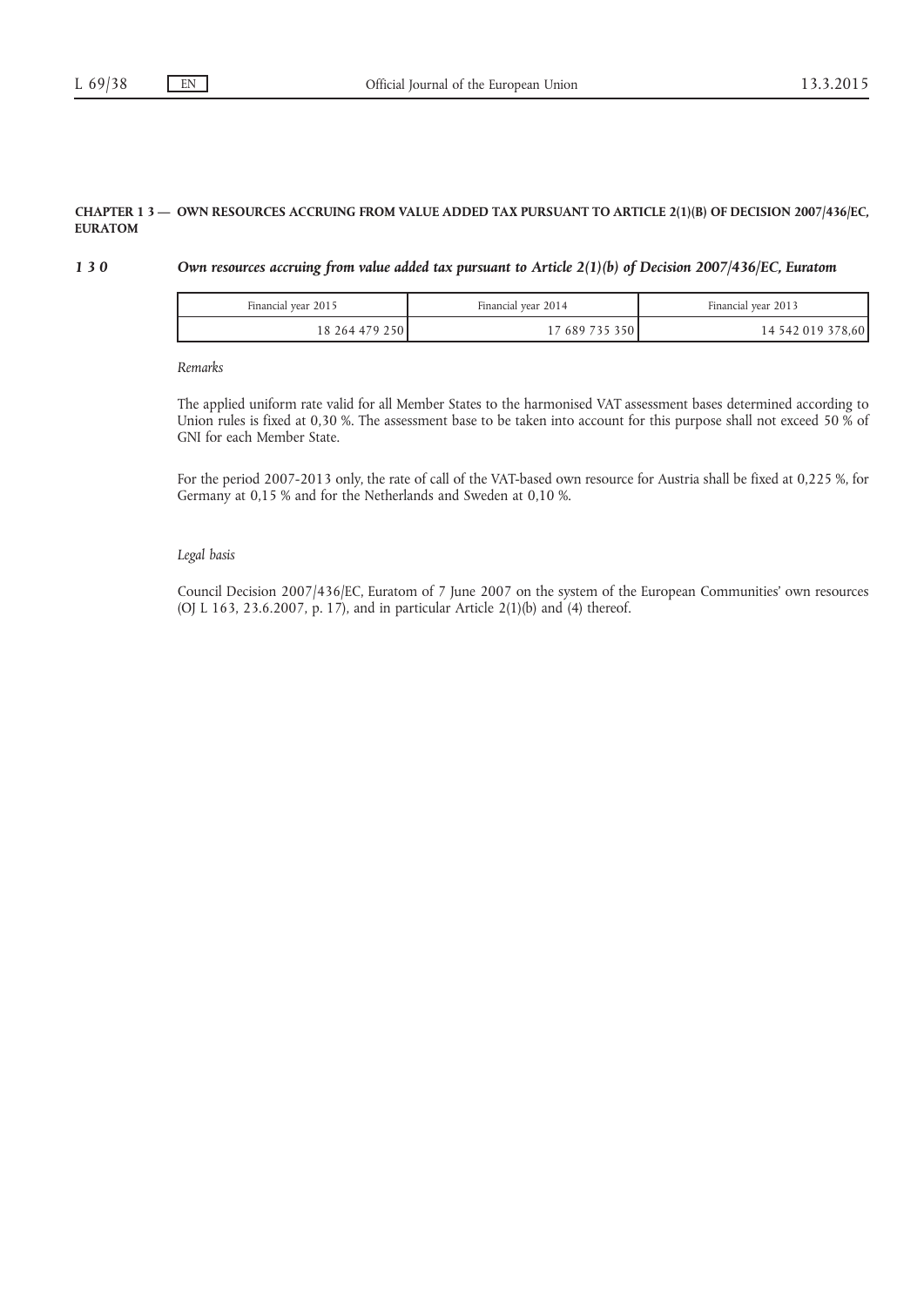## CHAPTER 1 3 — OWN RESOURCES ACCRUING FROM VALUE ADDED TAX PURSUANT TO ARTICLE 2(1)(B) OF DECISION 2007/436/EC, EURATOM (cont'd)

130 (cont'd)

| Member State          | Budget 2015    | Budget 2014    | Outturn 2013              |
|-----------------------|----------------|----------------|---------------------------|
| Belgium               | 516 122 100    | 499 622 100    | 489 384 900,00            |
| Bulgaria              | 60 381 000     | 57 927 300     | 58 248 300,02             |
| Czech Republic        | 185 464 500    | 178 991 400    | 189 687 885,01            |
| Denmark               | 313 793 400    | 285 388 800    | 297 569 416,65            |
| Germany               | 3 861 961 500  | 3725690100     | 1 797 675 750,00          |
| Estonia               | 27 668 100     | 26 144 100     | 25 017 000,00             |
| Ireland               | 198 097 800    | 196 628 400    | 194 340 000,00            |
| Greece                | 215 301 600    | 212 793 600    | 199 643 100,00            |
| Spain                 | 1 460 361 900  | 1 427 048 700  | 1 354 325 100,00          |
| France                | 2 982 951 300  | 2 919 401 100  | 2 8 3 6 6 0 7 1 0 0 0 0   |
| Croatia               | 64 554 900     | 63 347 850     | 32 137 898,87             |
| Italy                 | 1 847 532 600  | 1 812 851 100  | 1 929 954 300,00          |
| Cyprus                | 23 745 000     | 23 013 300     | 23 936 850,00             |
| Latvia                | 28 466 700     | 26 570 100     | 23 337 734,58             |
| Lithuania             | 44 028 000     | 41 524 800     | 39 907 500,03             |
| Luxembourg            | 49 988 400     | 48 755 700     | 49 310 850,00             |
| Hungary               | 121 008 900    | 120 509 400    | 116 400 060,05            |
| Malta                 | 11 082 900     | 10 564 650     | 9 823 050,00              |
| Netherlands           | 839 144 700    | 823 095 900    | 259 068 800,00            |
| Austria               | 463 060 800    | 449 919 300    | 325 186 200,00            |
| Poland                | 545 447 100    | 525 251 100    | 550 918 399,89            |
| Portugal              | 232 576 800    | 230 141 400    | 230 820 900,00            |
| Romania               | 169 136 100    | 158 521 800    | 152 213 616,54            |
| Slovenia              | 53 578 950     | 52 845 450     | 51 960 900,00             |
| Slovakia              | 71 468 700     | 69 001 800     | 75 870 000,00             |
| Finland               | 283 834 800    | 278 532 000    | 283 354 200,00            |
| Sweden                | 582 110 100    | 566 793 000    | 189 574 719,61            |
| United Kingdom        | 3 011 610 600  | 2858861100     | 2 7 5 7 7 4 4 8 4 7 , 3 5 |
| Article 1 3 0 — Total | 18 264 479 250 | 17 689 735 350 | 14 542 019 378,60         |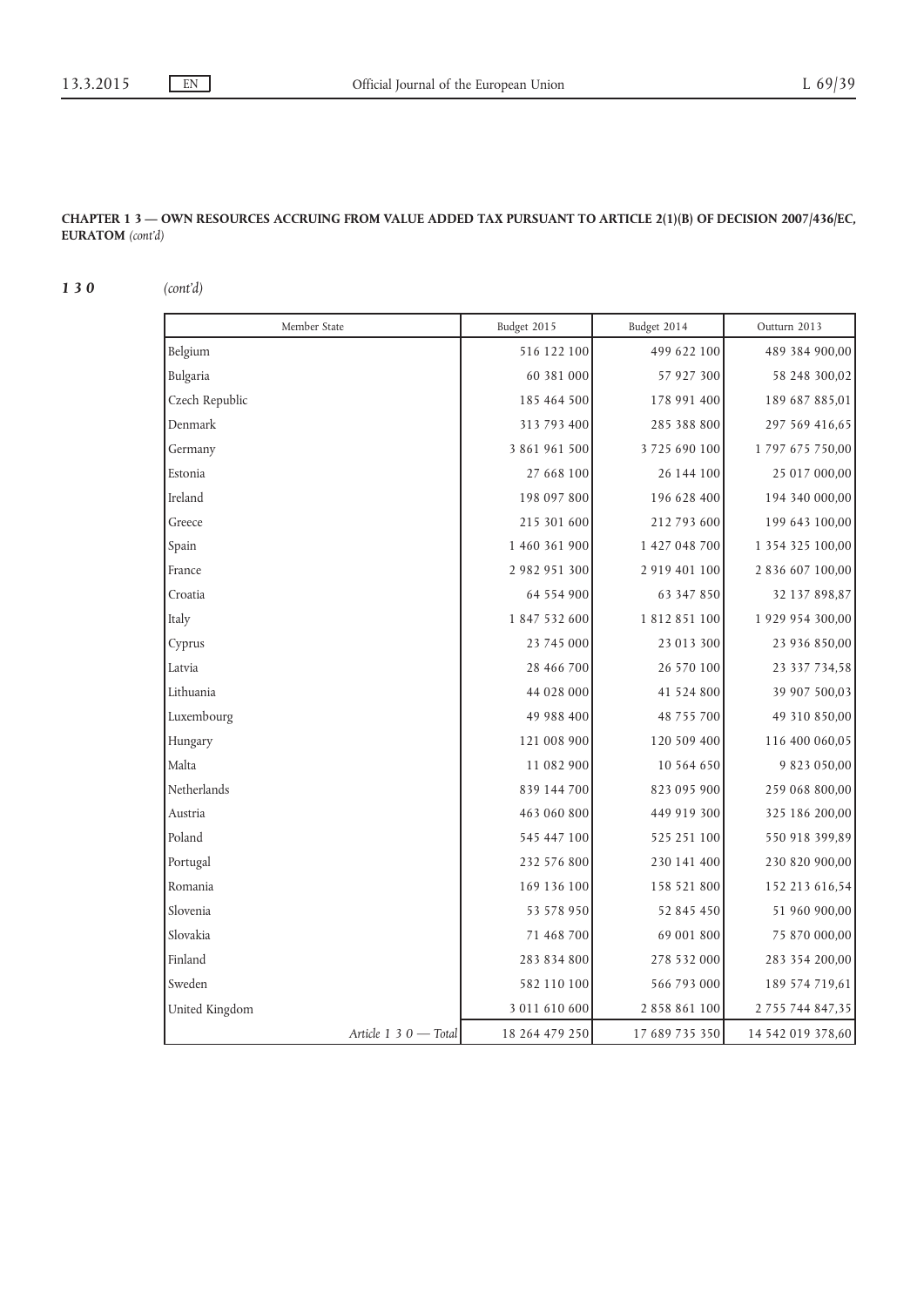### CHAPTER 1 4 — OWN RESOURCES BASED ON GROSS NATIONAL INCOME PURSUANT TO ARTICLE 2(1)(C) OF DECISION 2007/436/ EC, EURATOM

#### 1 4 0 Own resources based on gross national income pursuant to Article 2(1)(c) of Decision 2007/436/EC, Euratom

| Financial year 2015 | Financial year 2014 | Financial year 2013 |
|---------------------|---------------------|---------------------|
| 104 548 163 756     | 94 613 600 163      | 110 032 395 624,40  |

Remarks

The GNI-based resource is an 'additional' resource, providing the revenue required to cover expenditure in excess of the amount yielded by traditional own resources, VAT-based payments and other revenue in any particular year. By implication, the GNI-based resource ensures that the general budget of the Union is always balanced *ex ante*.

The GNI call rate is determined by the additional revenue needed to finance the budgeted expenditure not covered by the other resources (VAT-based payments, traditional own resources and other revenue). Thus a call rate is applied to the GNI of each of the Member States.

The rate to be applied to the Member States' gross national income for this financial year is 0,7481 %.

#### Legal basis

Council Decision 2007/436/EC, Euratom of 7 June 2007 on the system of the European Communities' own resources (OJ L 163, 23.6.2007, p. 17), and in particular Article 2(1)(c) thereof.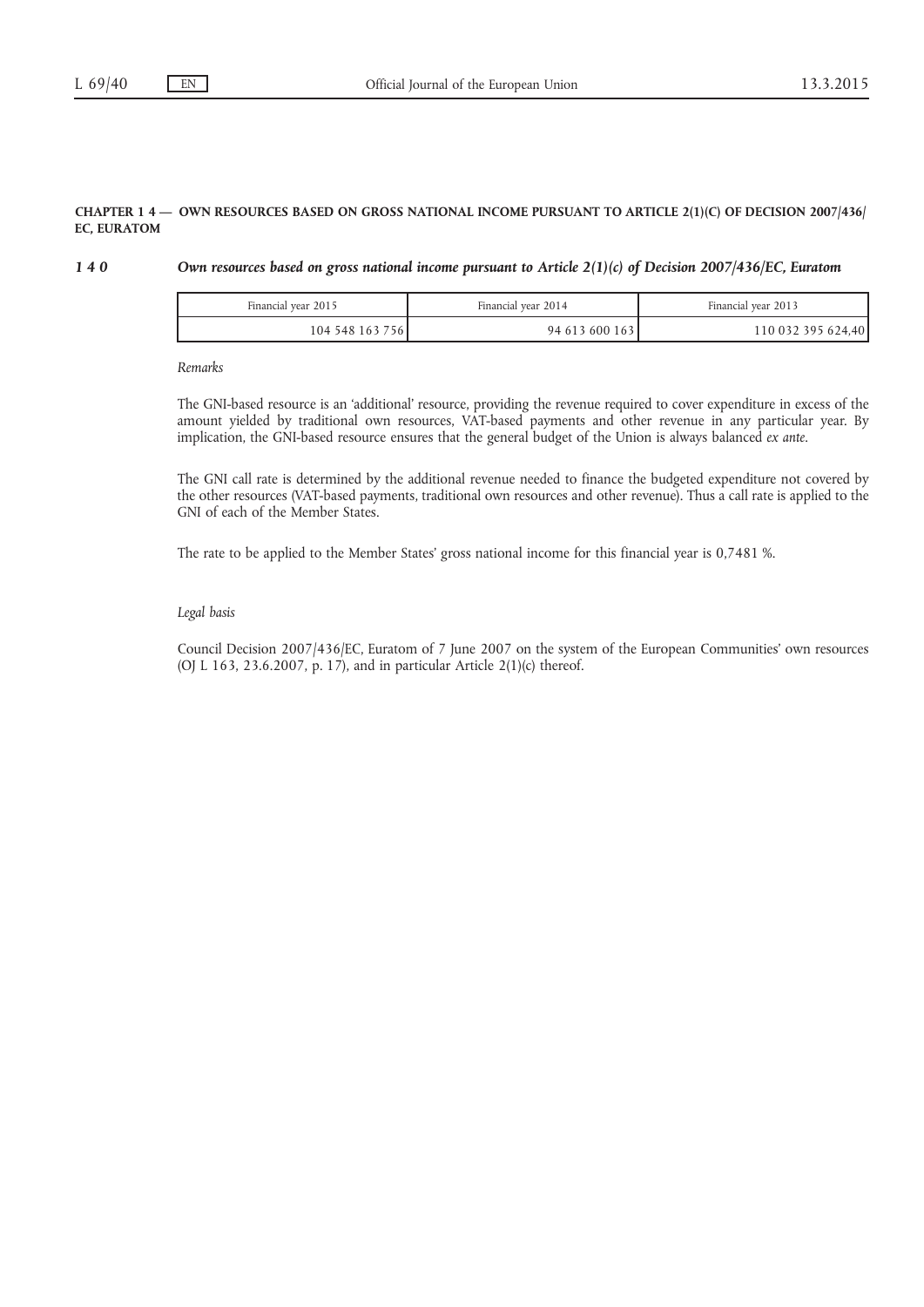## CHAPTER 1 4 — OWN RESOURCES BASED ON GROSS NATIONAL INCOME PURSUANT TO ARTICLE 2(1)(C) OF DECISION 2007/436/EC, EURATOM (cont'd)

140 (cont'd)

| Member State            | Budget 2015         | Budget 2014         | Outturn 2013            |
|-------------------------|---------------------|---------------------|-------------------------|
| Belgium                 | 3 0 3 1 4 6 2 3 2 2 | 2 7 5 2 5 6 9 4 4 9 | 3 269 456 218,00        |
| Bulgaria                | 310 403 164         | 280 112 820         | 335 554 542,07          |
| Czech Republic          | 1 051 135 964       | 952 134 378         | 1 172 523 487,29        |
| Denmark                 | 2051287280          | 1 861 020 966       | 2 160 348 389,96        |
| Germany                 | 22 484 312 586      | 20 336 920 973      | 23 193 444 042,00       |
| Estonia                 | 148 672 618         | 130 457 204         | 145 129 074,00          |
| Ireland                 | 1 115 407 456       | 1 005 662 600       | 1 1 29 4 78 8 3 7,00    |
| Greece                  | 1 380 358 106       | 1 261 209 951       | 1 536 393 391,00        |
| Spain                   | 7 882 267 051       | 7 210 679 301       | 8 713 469 013,00        |
| France                  | 16 490 224 287      | 15 014 013 074      | 17 697 582 270,00       |
| Croatia                 | 321 952 941         | 296 134 052         | 180 489 088,74          |
| Italy                   | 12 089 671 606      | 11 053 651 104      | 13 151 631 037,00       |
| Cyprus                  | 118 422 809         | 107 580 948         | 134 558 595,00          |
| Latvia                  | 196 656 672         | 172 605 499         | 197 354 560,69          |
| Lithuania               | 278 313 800         | 244 897 383         | 279 846 193,30          |
| Luxembourg              | 249 305 822         | 227 919 701         | 277 195 984,00          |
| Hungary                 | 743 514 950         | 686 854 241         | 788 800 676,33          |
| Malta                   | 55 273 453          | 49 386 879          | 55 219 288,00           |
| Netherlands             | 4790400119          | 4 382 027 230       | 5 1 5 1 3 5 4 8 7 1 0 0 |
| Austria                 | 2 494 163 899       | 2 256 035 360       | 2 684 283 716,00        |
| Poland                  | 3 064 992 510       | 2757003897          | 3 156 196 753,97        |
| Portugal                | 1 264 898 485       | 1 160 869 691       | 1 344 995 702,00        |
| Romania                 | 1 1 5 0 3 2 5 3 5 3 | 1 013 065 268       | 1 179 354 596,35        |
| Slovenia                | 267 212 877         | 247 038 175         | 292 092 973,00          |
| Slovakia                | 566 138 080         | 508 952 508         | 611 070 009,00          |
| Finland                 | 1 5 2 4 1 3 1 4 7 5 | 1 390 603 421       | 1 683 693 730,00        |
| Sweden                  | 3 372 582 851       | 3 071 321 011       | 3 646 524 705,97        |
| United Kingdom          | 16 054 675 220      | 14 182 873 079      | 15 864 353 879,73       |
| Article $1\,40$ — Total | 104 548 163 756     | 94 613 600 163      | 110 032 395 624,40      |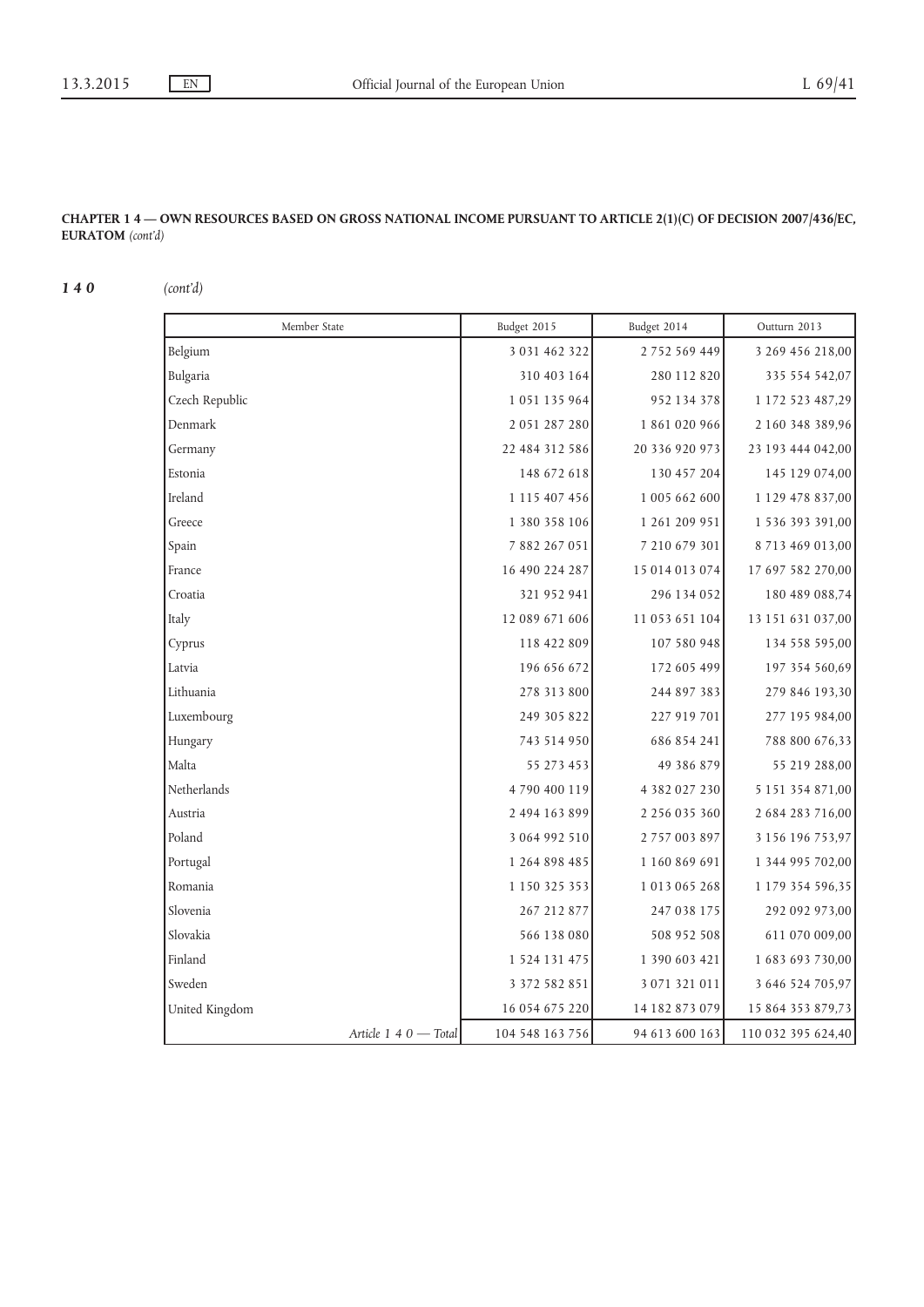## CHAPTER 1 5 — CORRECTION OF BUDGETARY IMBALANCES

### 1 5 0 Correction of budgetary imbalances granted to the United Kingdom in accordance with Articles 4 and 5 of Decision 2007/436/EC, Euratom

| Financial year 2015<br>Financial vear 2014 |                          | Financial vear 2013 |  |
|--------------------------------------------|--------------------------|---------------------|--|
| $\overline{\phantom{a}}$<br>v.             | $\overline{\phantom{a}}$ | 0.06<br>165 645 82? |  |

Remarks

The budgetary imbalance correction mechanism in favour of the United Kingdom (UK correction) was introduced by the European Council in Fontainebleau in June 1984 and the resulting own resources decision of 1985. The purpose of the mechanism is to reduce the UK budgetary imbalance through a reduction in its payments to the Union.

## Legal basis

Council Decision 2007/436/EC, Euratom of 7 June 2007 on the system of the European Communities' own resources (OJ L 163, 23.6.2007, p. 17), and in particular Articles 4 and 5 thereof.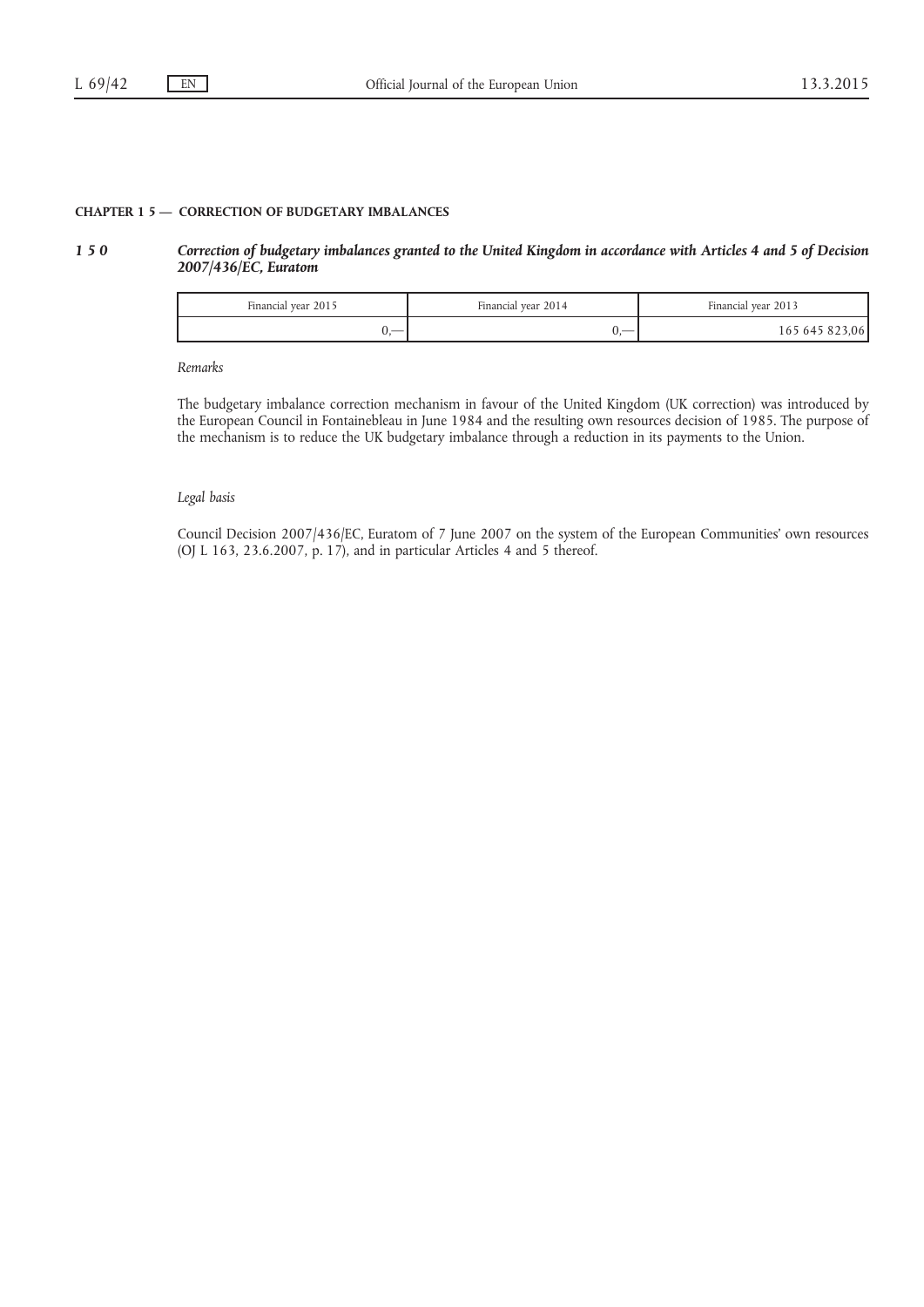## CHAPTER 1 5 - CORRECTION OF BUDGETARY IMBALANCES (cont'd)

150 (cont'd)

| Member State            | Budget 2015   | Budget 2014   | Outturn 2013     |
|-------------------------|---------------|---------------|------------------|
| Belgium                 | 269 708 378   | 274 500 044   | 230 617 663,00   |
| Bulgaria                | 27 616 485    | 27 934 257    | 23 669 014,00    |
| Czech Republic          | 93 519 281    | 94 951 620    | 82 406 912,84    |
| Denmark                 | 182 502 472   | 185 590 353   | 152 383 079,65   |
| Germany                 | 345 125 522   | 350 335 402   | 284 710 504,00   |
| Estonia                 | 13 227 362    | 13 009 847    | 10 236 971,00    |
| Ireland                 | 99 237 498    | 100 289 723   | 79 670 059,00    |
| Greece                  | 122 810 085   | 125 774 188   | 108 372 594,00   |
| Spain                   | 701 283 156   | 719 085 138   | 614 622 042,00   |
| France                  | 1 467 130 770 | 1 497 272 756 | 1 248 334 520,00 |
| Croatia                 | 28 644 066    | 29 531 974    | 12 729 377,24    |
| Italy                   | 1 075 614 795 | 1 102 325 579 | 927 676 717,00   |
| Cyprus                  | 10 536 045    | 10 728 512    | 9 491 361,00     |
| Latvia                  | 17 496 491    | 17 213 087    | 13 920 358,73    |
| Lithuania               | 24 761 503    | 24 422 396    | 19 739 513,01    |
| Luxembourg              | 22 180 671    | 22 7 29 29 7  | 19 552 576,00    |
| Hungary                 | 66 150 323    | 68 496 553    | 55 613 545,54    |
| Malta                   | 4 9 1 7 6 6 4 | 4 9 2 5 1 0 8 | 3 895 003,00     |
| Netherlands             | 73 530 793    | 75 487 301    | 63 235 319,00    |
| Austria                 | 38 284 453    | 38 863 752    | 32 950 853,00    |
| Poland                  | 272 691 550   | 274 942 269   | 222 605 107,31   |
| Portugal                | 112 537 674   | 115 767 753   | 94 871 974,00    |
| Romania                 | 102 344 134   | 101 027 954   | 83 240 635,43    |
| Slovenia                | 23 773 857    | 24 635 887    | 20 603 365,00    |
| Slovakia                | 50 369 151    | 50 755 299    | 43 103 051,00    |
| Finland                 | 135 601 563   | 138 677 954   | 118 762 720,00   |
| Sweden                  | 51 767 845    | 52 908 328    | 44 700 654,55    |
| United Kingdom          | $-5433363587$ | $-5542182331$ | $-4456069667,24$ |
| Article $1 5 0$ - Total | $\mathbf{0}$  | $\theta$      | 165 645 823,06   |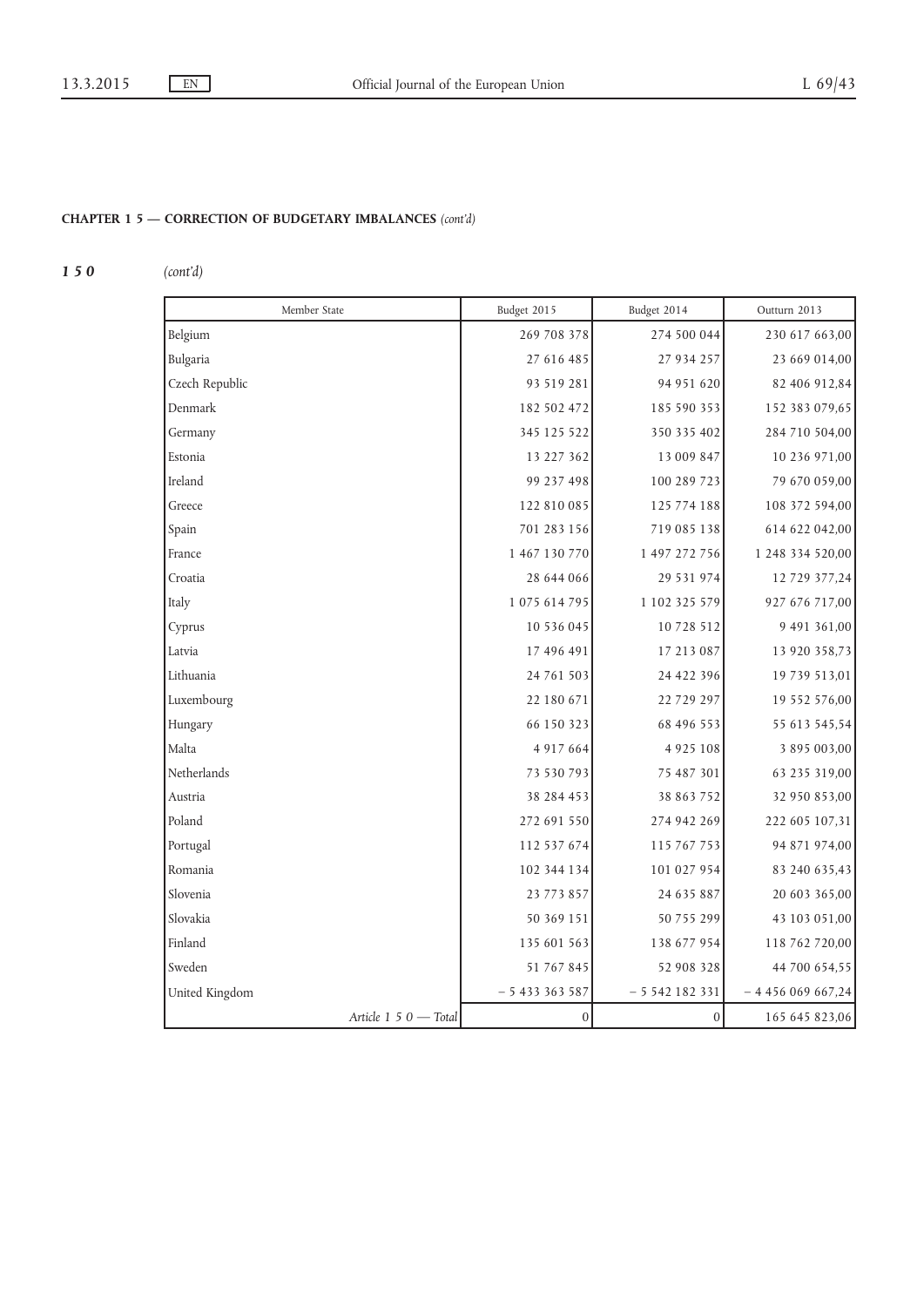## CHAPTER 1 6 — GROSS REDUCTION IN THE ANNUAL GNI-BASED CONTRIBUTION GRANTED TO THE NETHERLANDS AND SWEDEN

## 1 6 0 Gross reduction in the annual GNI-based contribution granted to the Netherlands and Sweden pursuant to Article 2(5) of Decision 2007/436/EC, Euratom

| Financial year 2015 | Financial vear 2014 | Financial vear 2013                      |
|---------------------|---------------------|------------------------------------------|
| p.m.                | p.m.                | 5 805 808,82<br>$\overline{\phantom{0}}$ |

Remarks

For the period 2007-2013 only, the Netherlands benefits from a gross reduction in its annual GNI contribution of EUR 605 000 000 and Sweden from a gross reduction in its annual GNI contribution of EUR 150 000 000, measured in 2004 prices. These amounts are adjusted to current prices.

#### Legal basis

Council Regulation (EC, Euratom) No 1150/2000 of 22 May 2000 implementing Decision 2007/436/EC, Euratom on the system of the European Communities' own resources (OJ L 130, 31.5.2000, p. 1), and in particular Article 10(9) thereof.

Council Decision 2007/436/EC, Euratom of 7 June 2007 on the system of the European Communities' own resources (OJ L 163, 23.6.2007, p. 17), and in particular Article 2(5) thereof.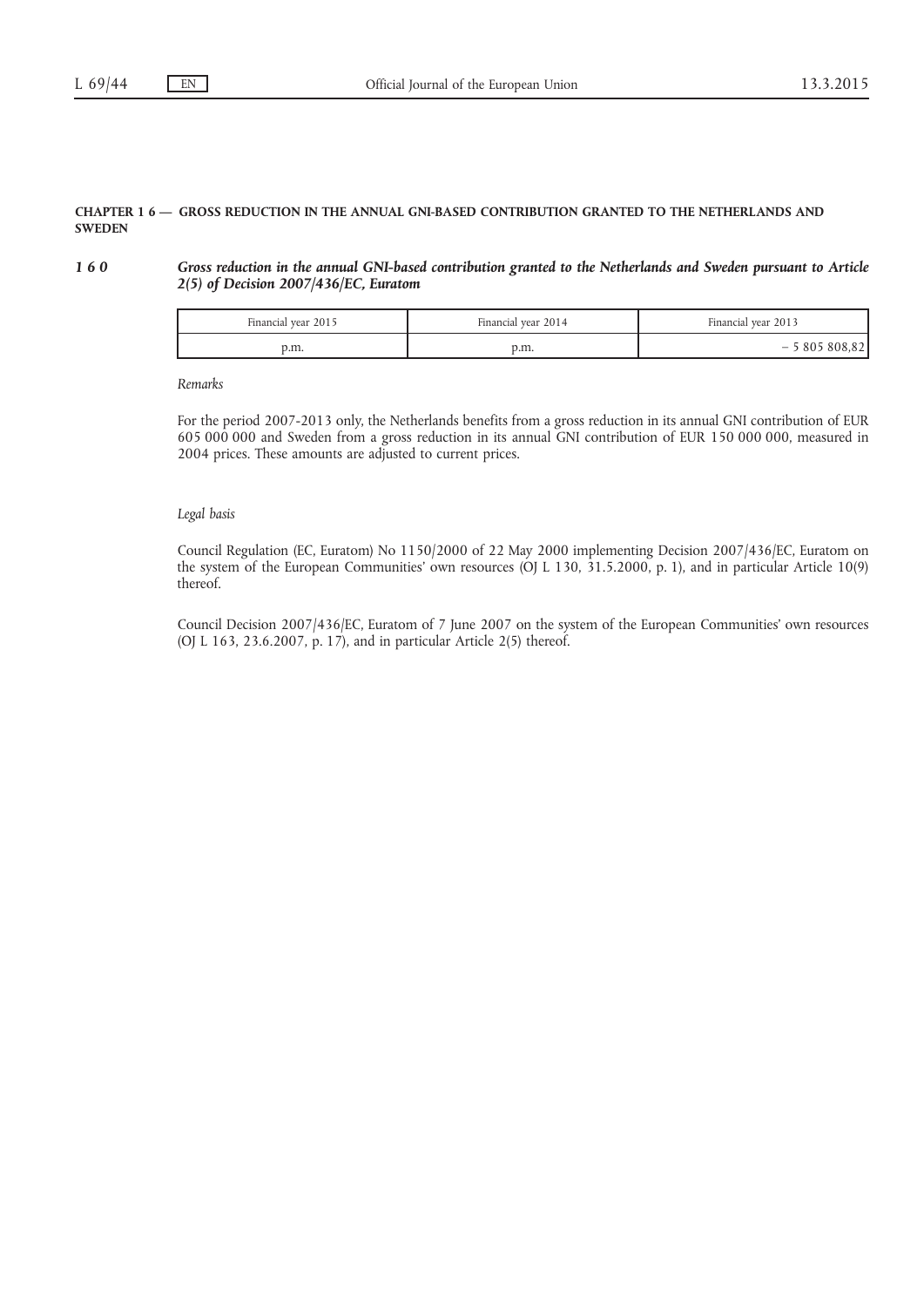## CHAPTER 1 6 — GROSS REDUCTION IN THE ANNUAL GNI-BASED CONTRIBUTION GRANTED TO THE NETHERLANDS AND SWEDEN (cont'd)

160 (cont'd)

| Member State          | Budget 2015 | Budget 2014 | Outturn 2013        |
|-----------------------|-------------|-------------|---------------------|
| Belgium               | p.m.        | p.m.        | 25 535 591,00       |
| Bulgaria              | p.m.        | p.m.        | 2 620 798,00        |
| Czech Republic        | p.m.        | p.m.        | 9 194 556,59        |
| Denmark               | p.m.        | p.m.        | 16 873 421,44       |
| Germany               | p.m.        | p.m.        | 181 148 872,00      |
| Estonia               | p.m.        | p.m.        | 1 1 3 5 5 0 9 , 0 0 |
| Ireland               | p.m.        | p.m.        | 8 8 2 1 6 2 3 , 0 0 |
| Greece                | p.m.        | p.m.        | 11 999 767,00       |
| Spain                 | p.m.        | p.m.        | 68 055 226,00       |
| France                | p.m.        | p.m.        | 138 224 279,00      |
| Croatia               | p.m.        | p.m.        | 1 410 810,26        |
| Italy                 | p.m.        | p.m.        | 102 718 817,00      |
| Cyprus                | p.m.        | p.m.        | 1 050 949,00        |
| Latvia                | p.m.        | p.m.        | 1 541 904,61        |
| Lithuania             | p.m.        | p.m.        | 2 185 696,00        |
| Luxembourg            | p.m.        | p.m.        | 2 164 997,00        |
| Hungary               | p.m.        | p.m.        | 6 165 547,35        |
| Malta                 | p.m.        | p.m.        | 431 282,00          |
| Netherlands           | p.m.        | p.m.        | $-653364512,00$     |
| Austria               | p.m.        | p.m.        | 20 965 190,00       |
| Poland                | p.m.        | p.m.        | 24 644 758,22       |
| Portugal              | p.m.        | p.m.        | 10 504 885,00       |
| Romania               | p.m.        | p.m.        | 9 227 071,88        |
| Slovenia              | p.m.        | p.m.        | 2 2 8 1 3 4 8 , 0 0 |
| Slovakia              | p.m.        | p.m.        | 4 772 669,00        |
| Finland               | p.m.        | p.m.        | 13 150 234,00       |
| Sweden                | p.m.        | p.m.        | $-142913714,45$     |
| United Kingdom        | p.m.        | p.m.        | 123 648 615,28      |
| Article 1 6 0 - Total | p.m.        | p.m.        | $-5805808,82$       |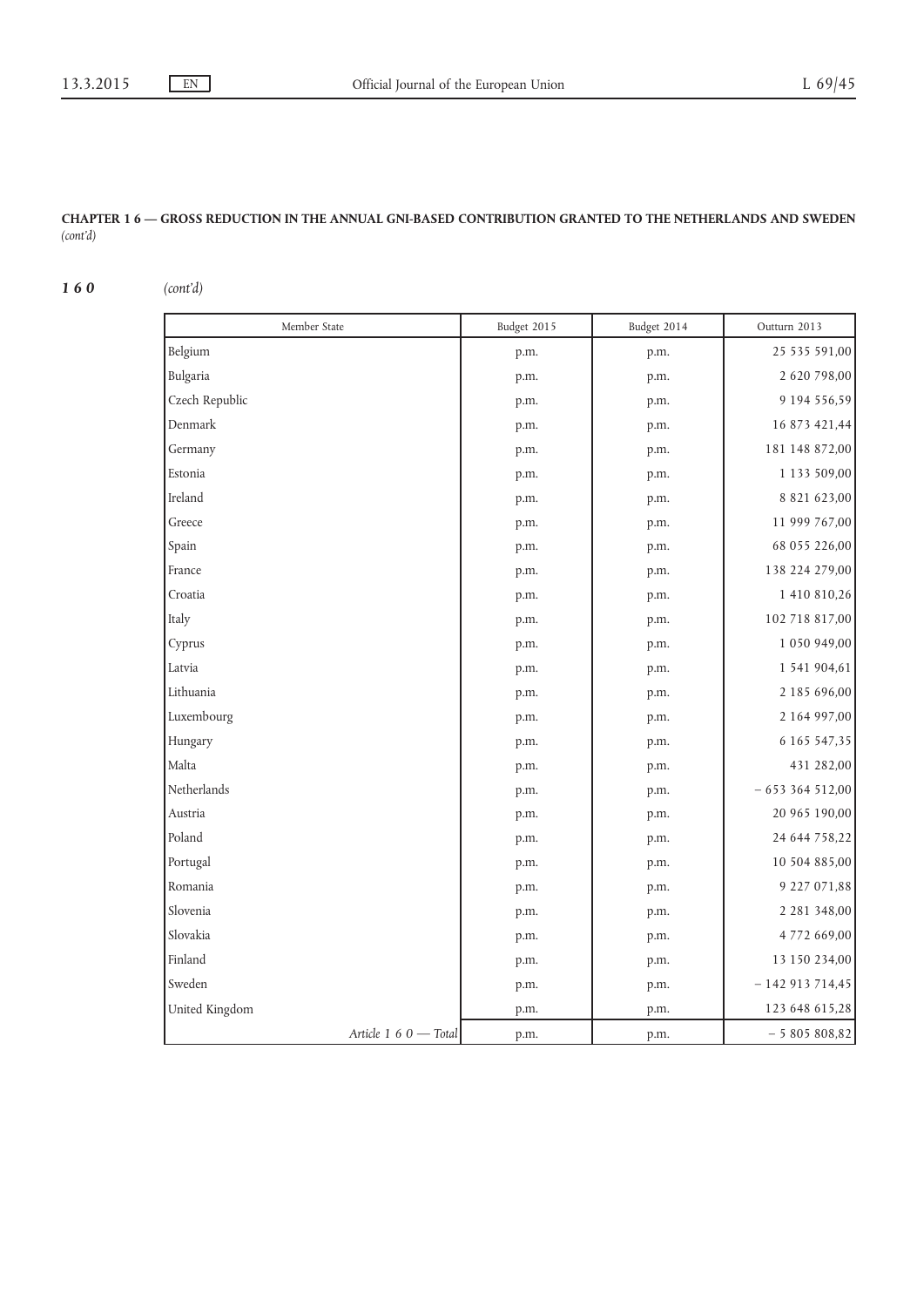г

h

## TITLE 3

## SURPLUSES, BALANCES AND ADJUSTMENTS

- CHAPTER 3 0 SURPLUS AVAILABLE FROM THE PRECEDING FINANCIAL YEAR
- CHAPTER 3 1 BALANCES AND ADJUSTMENT OF BALANCES BASED ON VAT FOR THE PREVIOUS FINANCIAL YEARS AS A RESULT OF THE APPLICATION OF ARTICLE 10(4), (5) AND (8) OF REGULATION (EC, EURATOM) NO 1150/2000
- CHAPTER 3 2 BALANCES AND ADJUSTMENTS OF BALANCES BASED ON GROSS NATIONAL INCOME/PRODUCT FOR THE PREVIOUS FINANCIAL YEARS AS A RESULT OF THE APPLICATION OF ARTICLE 10(6), (7) AND (8) OF REGULATION (EC, EURATOM) NO 1150/2000

### CHAPTER 3 4 — ADJUSTMENT RELATING TO THE NON-PARTICIPATION OF CERTAIN MEMBER STATES IN CERTAIN POLICIES IN THE AREA OF FREEDOM, SECURITY AND JUSTICE

| Article<br>Item | Heading                                                                                                                                            | Financial year 2015 | Financial year 2014 | Financial year 2013 | % 2013/<br>2015 |
|-----------------|----------------------------------------------------------------------------------------------------------------------------------------------------|---------------------|---------------------|---------------------|-----------------|
|                 | <b>CHAPTER 30</b>                                                                                                                                  |                     |                     |                     |                 |
| 300             | Surplus available from the preceding financial year                                                                                                | p.m.                | 1 005 406 925       | 1 023 276 525,93    |                 |
| 302             | Surplus own resources resulting from repayment of the<br>surplus from the Guarantee Fund for external actions                                      | p.m.                | p.m.                | 30 335 185,93       |                 |
|                 | CHAPTER 3 0 - TOTAL                                                                                                                                | p.m.                | 1 005 406 925       | 1 053 611 711,86    |                 |
|                 |                                                                                                                                                    |                     |                     |                     |                 |
|                 |                                                                                                                                                    |                     |                     |                     |                 |
|                 | <b>CHAPTER 3 1</b>                                                                                                                                 |                     |                     |                     |                 |
| 310             | Application for 1995 and subsequent financial years of<br>Article 10(4), (5) and (8) of Regulation (EC, Euratom)<br>No 1150/2000                   |                     |                     |                     |                 |
| 3 1 0 3         | Application for 1995 and subsequent years of Article 10(4),<br>$(5)$ and $(8)$ of Regulation (EC, Euratom) No $1150/2000$                          | p.m.                | $-80683434$         | $-522295950,96$     |                 |
|                 | Article $3\ 1\ 0$ - Total                                                                                                                          | p.m.                | $-80683434$         | $-522295950,96$     |                 |
|                 | CHAPTER 3 1 - TOTAL                                                                                                                                | p.m.                | $-80683434$         | $-522295950,96$     |                 |
|                 |                                                                                                                                                    |                     |                     |                     |                 |
|                 |                                                                                                                                                    |                     |                     |                     |                 |
|                 | <b>CHAPTER 3 2</b>                                                                                                                                 |                     |                     |                     |                 |
| 320             | Application for 1995 and subsequent financial years of<br>Article 10(6), (7) and (8) of Regulation (EC, Euratom)<br>No 1150/2000                   |                     |                     |                     |                 |
| 3 2 0 3         | Application for 1995 and subsequent financial years of                                                                                             |                     |                     |                     |                 |
|                 | Article 10(6), (7) and (8) of Regulation (EC, Euratom)<br>No 1150/2000                                                                             | p.m.                | 4 176 146 434       | 162 212 525,29      |                 |
|                 | Article $3\ 2\ 0$ — Total                                                                                                                          | p.m.                | 4 176 146 434       | 162 212 525,29      |                 |
|                 | CHAPTER 3 2 - TOTAL                                                                                                                                | p.m.                | 4 176 146 434       | 162 212 525,29      |                 |
|                 |                                                                                                                                                    |                     |                     |                     |                 |
|                 |                                                                                                                                                    |                     |                     |                     |                 |
|                 | <b>CHAPTER 3 4</b>                                                                                                                                 |                     |                     |                     |                 |
| $340$           | Adjustment for the impact of the non-participation of<br>certain Member States in certain policies in the area of<br>freedom, security and justice | p.m.                | p.m.                | $-83117,97$         |                 |
|                 | CHAPTER 3 4 - TOTAL                                                                                                                                | p.m.                | p.m.                | $-83117,97$         |                 |
|                 |                                                                                                                                                    |                     |                     |                     |                 |
|                 |                                                                                                                                                    |                     |                     |                     |                 |
|                 |                                                                                                                                                    |                     |                     |                     |                 |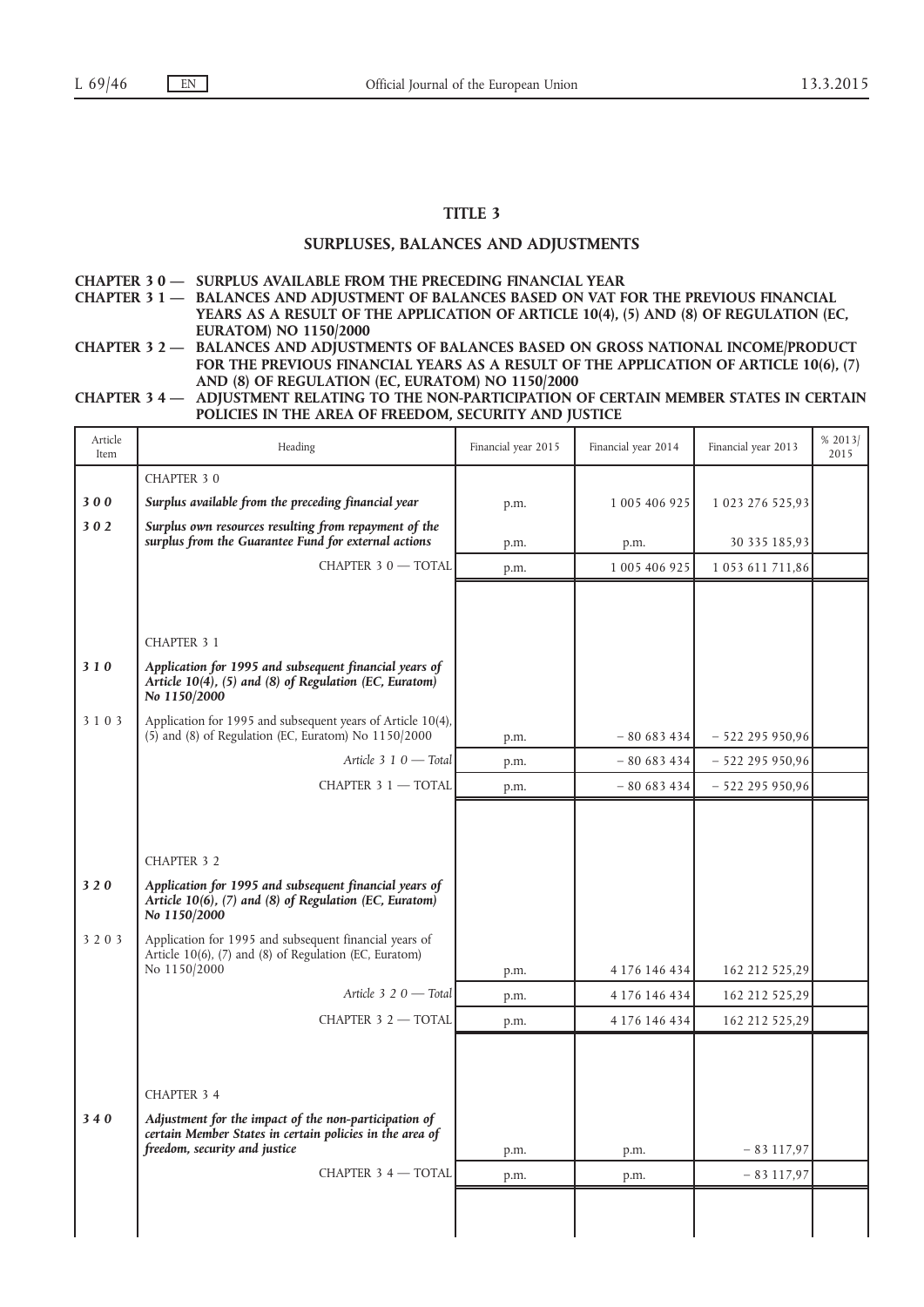#### CHAPTER 3 5 — RESULT OF THE DEFINITIVE CALCULATION OF THE FINANCING OF THE CORRECTION OF BUDGETARY IMBALANCES FOR THE UNITED KINGDOM CHAPTER 3 6 — RESULT OF INTERMEDIATE UPDATES OF THE CALCULATION OF THE FINANCING OF THE CORRECTION OF BUDGETARY IMBALANCES FOR THE UNITED KINGDOM

| Article<br>Item | Heading                                                                                                                                   | Financial year 2015 | Financial year 2014 | Financial year 2013 | % 2013/<br>2015 |
|-----------------|-------------------------------------------------------------------------------------------------------------------------------------------|---------------------|---------------------|---------------------|-----------------|
|                 | CHAPTER 3 5                                                                                                                               |                     |                     |                     |                 |
| 350             | Result of the definitive calculation of the financing of the<br>correction of budgetary imbalances for the United<br>Kingdom              |                     |                     |                     |                 |
| 3 5 0 4         | Result of the definitive calculation of the financing of the<br>correction of budgetary imbalances for the United Kingdom                 | p.m.                | $0, -$              | 4 2 3 7 5 7 5 , 3 9 |                 |
|                 | Article 3 5 0 - Total                                                                                                                     | p.m.                | $0, -$              | 4 237 575,39        |                 |
|                 | CHAPTER 3 $5-$ TOTAL                                                                                                                      | p.m.                | $0, -$              | 4 237 575,39        |                 |
|                 |                                                                                                                                           |                     |                     |                     |                 |
|                 | CHAPTER 3 6                                                                                                                               |                     |                     |                     |                 |
| 360             | Result of intermediate updates of the calculation of the<br>financing of the correction of budgetary imbalances for<br>the United Kingdom |                     |                     |                     |                 |
| 3604            | Result of intermediate updates of the calculation of the<br>financing of the correction of budgetary imbalances for the<br>United Kingdom | p.m.                | $0, -$              | $0, -$              |                 |
|                 | Article 3 6 $0$ - Total                                                                                                                   | p.m.                | $0, -$              | $0, -$              |                 |
|                 | CHAPTER 3 6 - TOTAL                                                                                                                       | p.m.                | $0, -$              | $0, -$              |                 |
|                 |                                                                                                                                           |                     |                     |                     |                 |
|                 | Title 3 - Total                                                                                                                           | p.m.                | 5 100 869 925       | 697 682 743,61      |                 |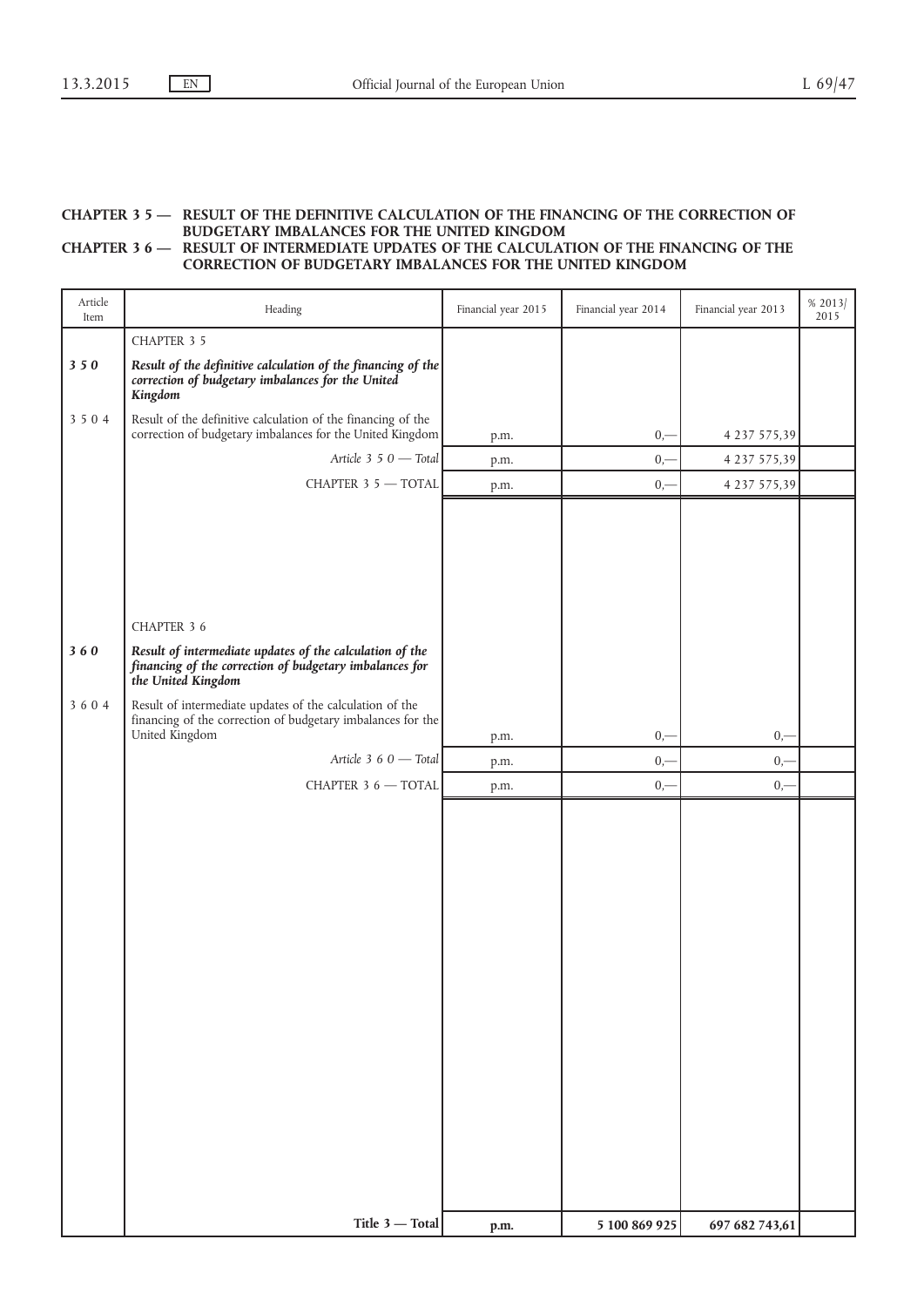## TITLE 3

## SURPLUSES, BALANCES AND ADJUSTMENTS

#### CHAPTER 3 0 — SURPLUS AVAILABLE FROM THE PRECEDING FINANCIAL YEAR

## 3 0 0 Surplus available from the preceding financial year

| Financial year 2015 | Financial year 2014 | Financial year 2013 |
|---------------------|---------------------|---------------------|
| p.m.                | 005 406 925         | $2/6$ 52.           |

#### Remarks

In accordance with Article 18 of the Financial Regulation, the balance from each financial year, whether surplus or deficit, is entered as revenue or expenditure in the budget of the subsequent financial year.

The relevant estimates of such revenue or expenditure are entered in the budget during the budgetary procedure and, where appropriate, in a letter of amendment submitted pursuant to Article 39 of the Financial Regulation. They are drawn up in accordance with the principles set out in Article 15 of Regulation (EC, Euratom) No 1150/2000.

After the closure of the accounts for each financial year, any discrepancy in relation to the estimates is entered in the budget for the following financial year through an amending budget that must be presented by the Commission within 15 days following the submission of the provisional accounts.

A deficit is entered in Article 27 02 01 of the statement of expenditure in Section III 'Commission'.

#### Legal basis

Council Regulation (EC, Euratom) No 1150/2000 of 22 May 2000 implementing Decision 2007/436/EC, Euratom on the system of the European Communities' own resources (OJ L 130, 31.5.2000, p. 1).

Council Decision 2007/436/EC, Euratom of 7 June 2007 on the system of the European Communities' own resources (OJ L 163, 23.6.2007, p. 17), and in particular Article 7 thereof.

Regulation (EU, Euratom) No 966/2012 of the European Parliament and of the Council of 25 October 2012 on the financial rules applicable to the general budget of the Union and repealing Council Regulation (EC, Euratom) No 1605/ 2002 (OJ L 298, 26.10.2012, p. 1), and in particular Article 18 thereof.

#### 3 0 2 Surplus own resources resulting from repayment of the surplus from the Guarantee Fund for external actions

| Financial vear 2015 | Financial vear 2014 | Financial vear 2013 |
|---------------------|---------------------|---------------------|
| p.m.                | p.m.                |                     |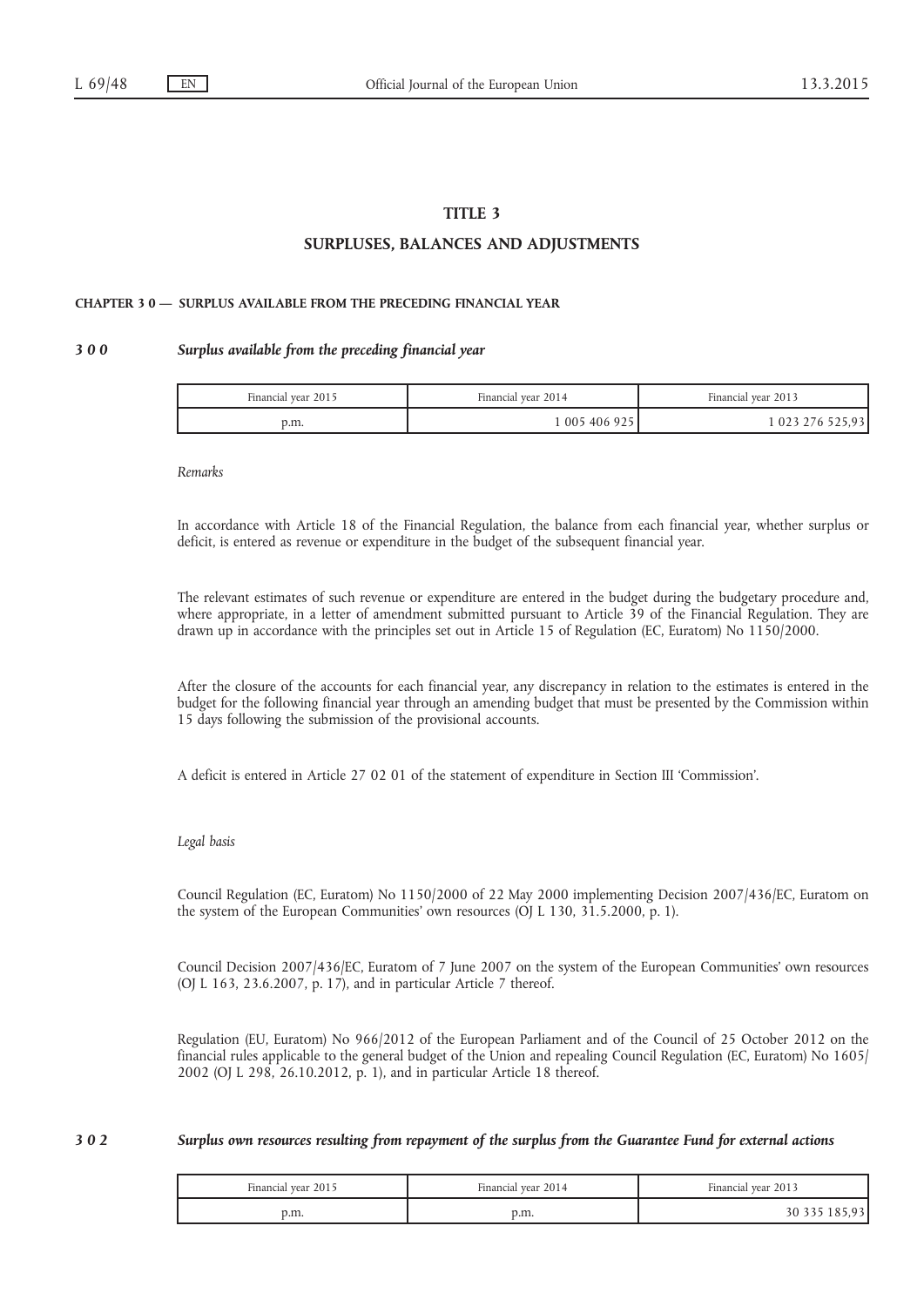#### CHAPTER 3 0 — SURPLUS AVAILABLE FROM THE PRECEDING FINANCIAL YEAR (cont'd)

302 (cont'd)

Remarks

This article is intended to receive, once the target amount has been reached, any surplus in the Guarantee Fund for external actions in accordance with Articles 3 and 4 of Regulation (EC, Euratom) No 480/2009.

The revenue under 2013 relates to Croatia's accession to the Union, not to surplus resources in the Guarantee Fund.

#### Legal basis

Council Decision 2007/436/EC, Euratom of 7 June 2007 on the system of the European Communities' own resources (OJ L 163, 23.6.2007, p. 17).

Council Regulation (EC, Euratom) No 480/2009 of 25 May 2009 establishing a Guarantee Fund for external actions (OJ L 145, 10.6.2009, p. 10).

Regulation (EU, Euratom) No 966/2012 of the European Parliament and of the Council of 25 October 2012 on the financial rules applicable to the general budget of the Union and repealing Council Regulation (EC, Euratom) No 1605/ 2002 (OJ L 298, 26.10.2012, p. 1), and in particular Article 7(2) thereof.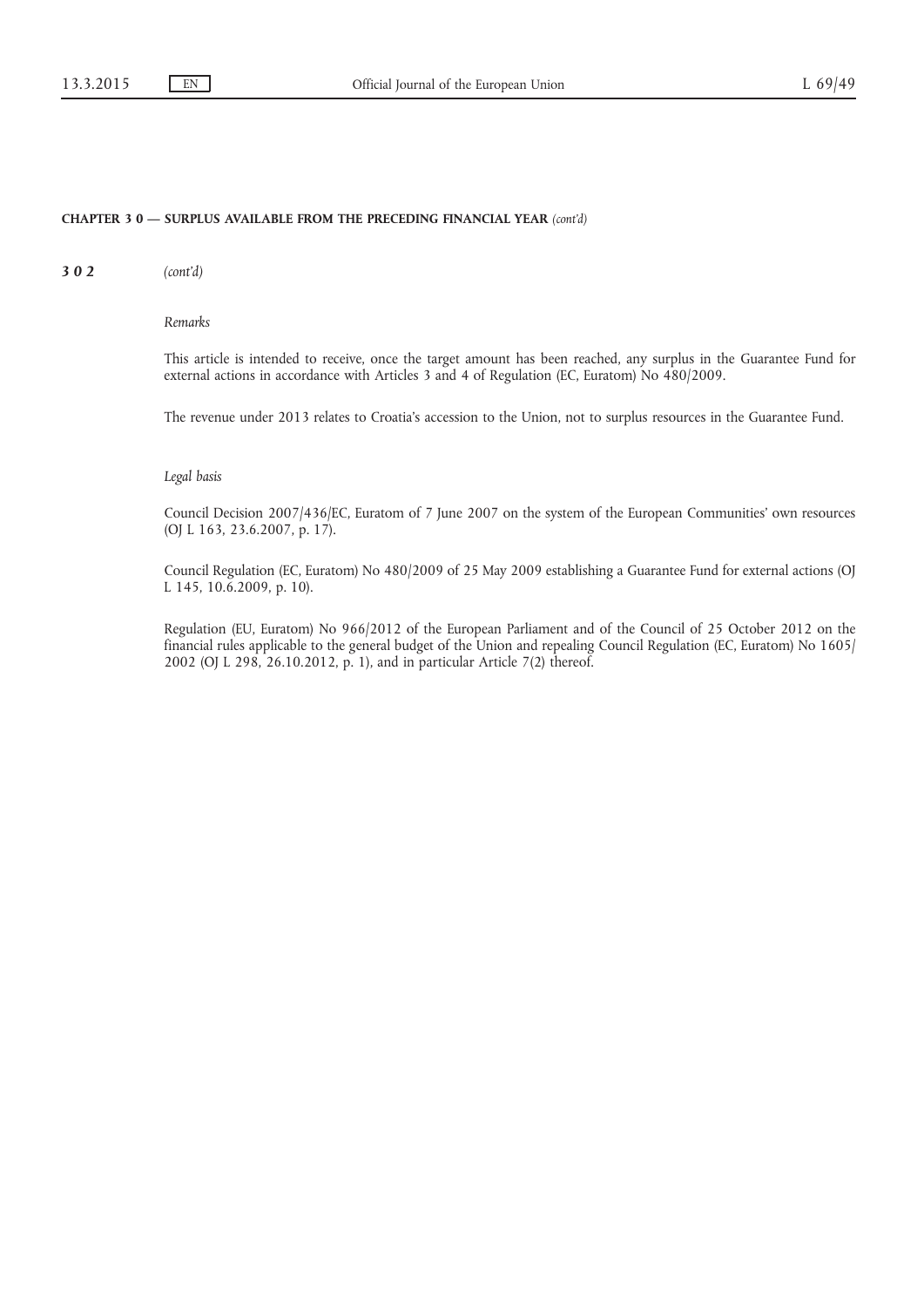#### CHAPTER 3 1 — BALANCES AND ADJUSTMENT OF BALANCES BASED ON VAT FOR THE PREVIOUS FINANCIAL YEARS AS A RESULT OF THE APPLICATION OF ARTICLE 10(4), (5) AND (8) OF REGULATION (EC, EURATOM) NO 1150/2000

#### 3 1 0 Application for 1995 and subsequent financial years of Article 10(4), (5) and (8) of Regulation (EC, Euratom) No 1150/2000

3 1 0 3 Application for 1995 and subsequent years of Article 10(4), (5) and (8) of Regulation (EC, Euratom) No 1150/2000

| Financial year 2015 | Financial year 2014 | Financial year 2013  |
|---------------------|---------------------|----------------------|
| p.m.                | $-80683$            | 522 295 956<br>$-$ 5 |

Remarks

Under Article 7(1) of Regulation (EEC, Euratom) No 1553/89, Member States are to send the Commission a statement of the total amount of the VAT resources base for the previous calendar year before 31 July.

Each Member State is debited with an amount calculated on the basis of that statement according to Union rules and credited with the 12 payments actually made during the previous financial year. The Commission works out each Member State's balance and informs it in time for that Member State to enter its balance in the Commission's account referred to in Article 9(1) of Regulation (EC, Euratom) No 1150/2000 on the first working day of December of the same year.

Any corrections to the abovementioned statements resulting from Commission controls in accordance with Article 9 of Regulation (EEC, Euratom) No 1553/89 or/and any changes to the GNI of previous financial years that have an effect on the capping of the 'VAT' base will lead to adjustments of the 'VAT' balances.

#### Legal basis

Council Regulation (EEC, Euratom) No 1553/89 of 29 May 1989 on the definitive uniform arrangements for the collection of own resources accruing from value added tax (OJ L 155, 7.6.1989, p. 9).

Council Regulation (EC, Euratom) No 1150/2000 of 22 May 2000 implementing Decision 2007/436/EC Euratom on the system of the European Communities' own resources (OJ L 130, 31.5.2000, p. 1), and in particular Article 10(4), (5) and (8) thereof.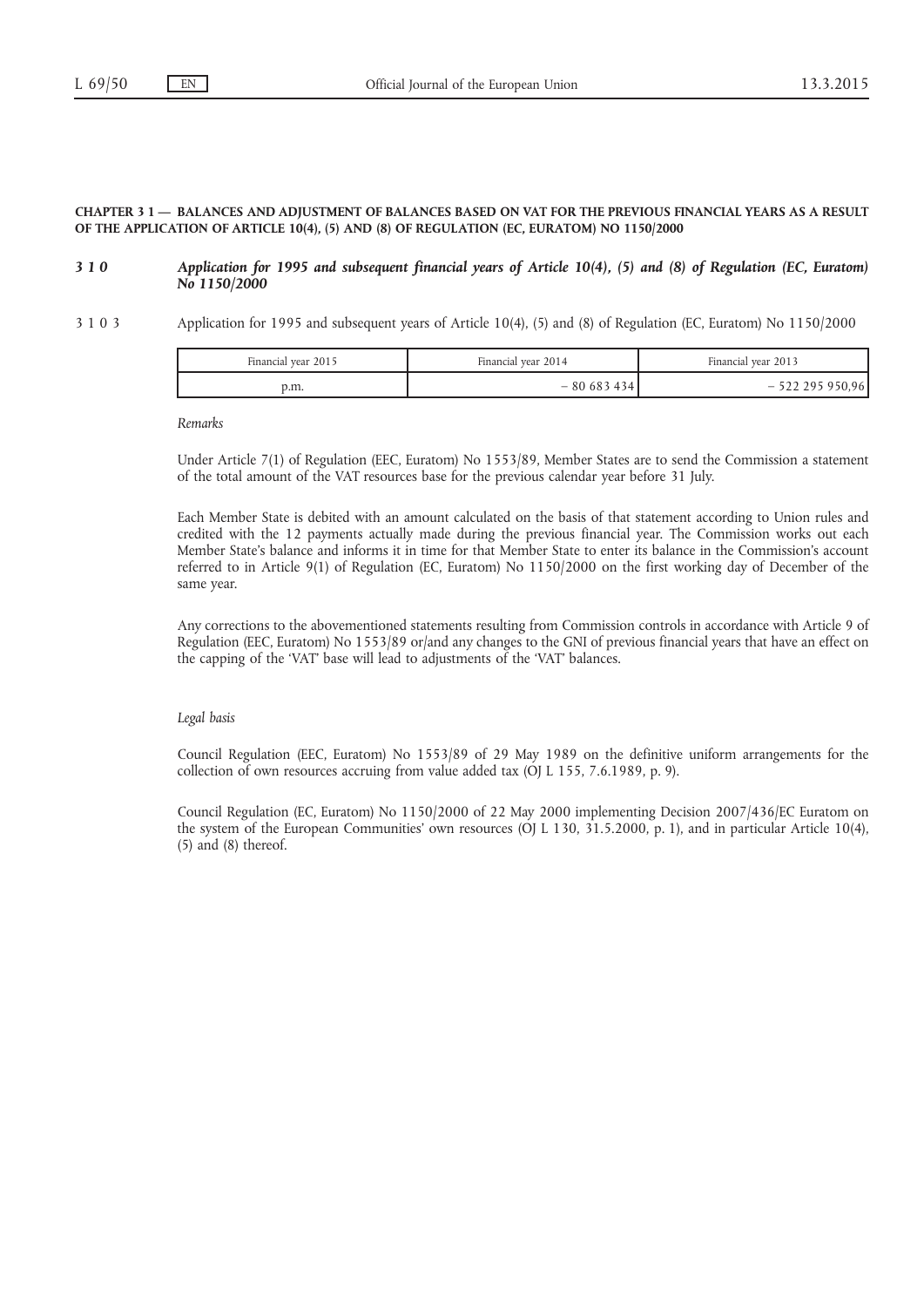# CHAPTER 3 1 — BALANCES AND ADJUSTMENT OF BALANCES BASED ON VAT FOR THE PREVIOUS FINANCIAL YEARS AS A RESULT OF THE APPLICATION OF ARTICLE 10(4), (5) AND (8) OF REGULATION (EC, EURATOM) NO 1150/2000 (cont'd)

## 310 (cont'd)

3103 (cont'd)

| Member State         | Budget 2015 | Budget 2014      | Outturn 2013     |
|----------------------|-------------|------------------|------------------|
| Belgium              | p.m.        | 9 0 2 4 0 0 0    | $-12458243,04$   |
| Bulgaria             | p.m.        | $\boldsymbol{0}$ | 1 722 213,04     |
| Czech Republic       | p.m.        | 5 266 000        | 10 144 574,21    |
| Denmark              | p.m.        | $-7945000$       | $-7169324,83$    |
| Germany              | p.m.        | $-27014000$      | 6 417 040,13     |
| Estonia              | p.m.        | $-459000$        | $-89109,48$      |
| Ireland              | p.m.        | 6 5 3 6 0 0 0    | 7 881 932,84     |
| Greece               | p.m.        | 73 206 000       | 4 577 285,49     |
| Spain                | p.m.        | $-45030000$      | $-62$ 257 349,78 |
| France               | p.m.        | 36 978 000       | 503 512,66       |
| Croatia              | p.m.        | $-214000$        | $_{0,-}$         |
| Italy                | p.m.        | $-52778434$      | $-197786674,07$  |
| Cyprus               | p.m.        | 0                | 234 750,00       |
| Latvia               | p.m.        | 5 480 000        | 3 161 297,61     |
| Lithuania            | p.m.        | $-1225000$       | 3 481 503,19     |
| Luxembourg           | p.m.        | $-10259000$      | $-6403200,00$    |
| Hungary              | p.m.        | 1932000          | $-7202006,86$    |
| Malta                | p.m.        | $\mathbf{0}$     | 1 379 550,00     |
| Netherlands          | p.m.        | $-4505000$       | 1 088 789,16     |
| Austria              | p.m.        | 3 0 7 3 0 0 0    | 8 645 702,52     |
| Poland               | p.m.        | $-75926000$      | $-49476495,63$   |
| Portugal             | p.m.        | 12 195 000       | $-5193463,49$    |
| Romania              | p.m.        | 2 163 000        | 1 621 647,83     |
| Slovenia             | p.m.        | $\boldsymbol{0}$ | 256 584,23       |
| Slovakia             | p.m.        | 34 000           | $-7979411,93$    |
| Finland              | p.m.        | $-8009000$       | 1 987 311,47     |
| Sweden               | p.m.        | $-3206000$       | 9 060 425,23     |
| United Kingdom       | p.m.        | $\mathbf{0}$     | $-228444791,46$  |
| Item 3 1 0 3 - Total | p.m.        | $-80683434$      | $-522295950,96$  |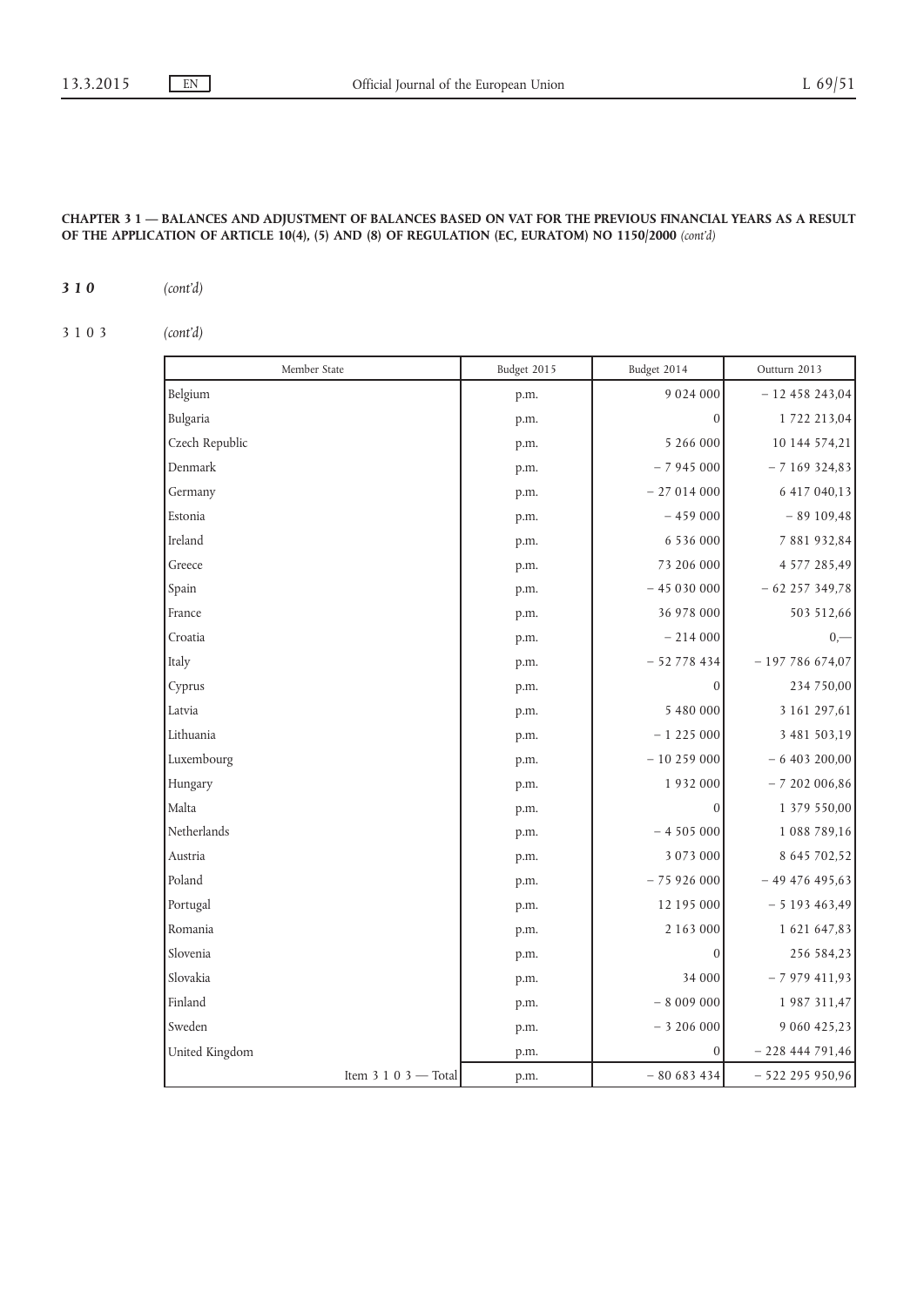#### CHAPTER 3 2 — BALANCES AND ADJUSTMENTS OF BALANCES BASED ON GROSS NATIONAL INCOME/PRODUCT FOR THE PREVIOUS FINANCIAL YEARS AS A RESULT OF THE APPLICATION OF ARTICLE 10(6), (7) AND (8) OF REGULATION (EC, EURATOM) NO 1150/2000

#### 3 2 0 Application for 1995 and subsequent financial years of Article 10(6), (7) and (8) of Regulation (EC, Euratom) No 1150/2000

#### 3 2 0 3 Application for 1995 and subsequent financial years of Article 10(6), (7) and (8) of Regulation (EC, Euratom) No 1150/ 2000

| Financial year 2015 | Financial year 2014 | Financial year 2013 |
|---------------------|---------------------|---------------------|
| p.m.                | 4 176 146 434       | 162 212 525,29      |

Remarks

On the basis of figures for aggregate gross national income and its components from the preceding year, supplied by the Member States in accordance with Article 2(2) of Regulation (EC, Euratom) No 1287/2003, each Member State shall be debited with an amount calculated according to Union rules and credited with the 12 payments made during that previous financial year.

The Commission works out each Member State's balance and informs it in time for that Member State to enter its balance in the account referred to in Article 9(1) of Regulation (EC, Euratom) No 1150/2000 on the first working day of December of the same year.

Any changes to the gross national product/gross national income of previous financial years pursuant to Article 2(2) of Regulation (EC, Euratom) No 1287/2003, subject to Articles 4 and 5 thereof, gives rise for each Member State concerned to an adjustment to the balance established pursuant to Article 10(7) of Regulation (EC, Euratom) No 1150/ 2000.

#### Legal basis

Council Regulation (EC, Euratom) No 1150/2000 of 22 May 2000 implementing Decision 2007/436/EC, Euratom on the system of the European Communities' own resources (OJ L 130, 31.5.2000, p. 1), and in particular Article 10(6), (7) and (8) thereof.

Council Regulation (EC, Euratom) No 1287/2003 of 15 July 2003 on the harmonisation of gross national income at market prices (OJ L 181, 19.7.2003, p. 1).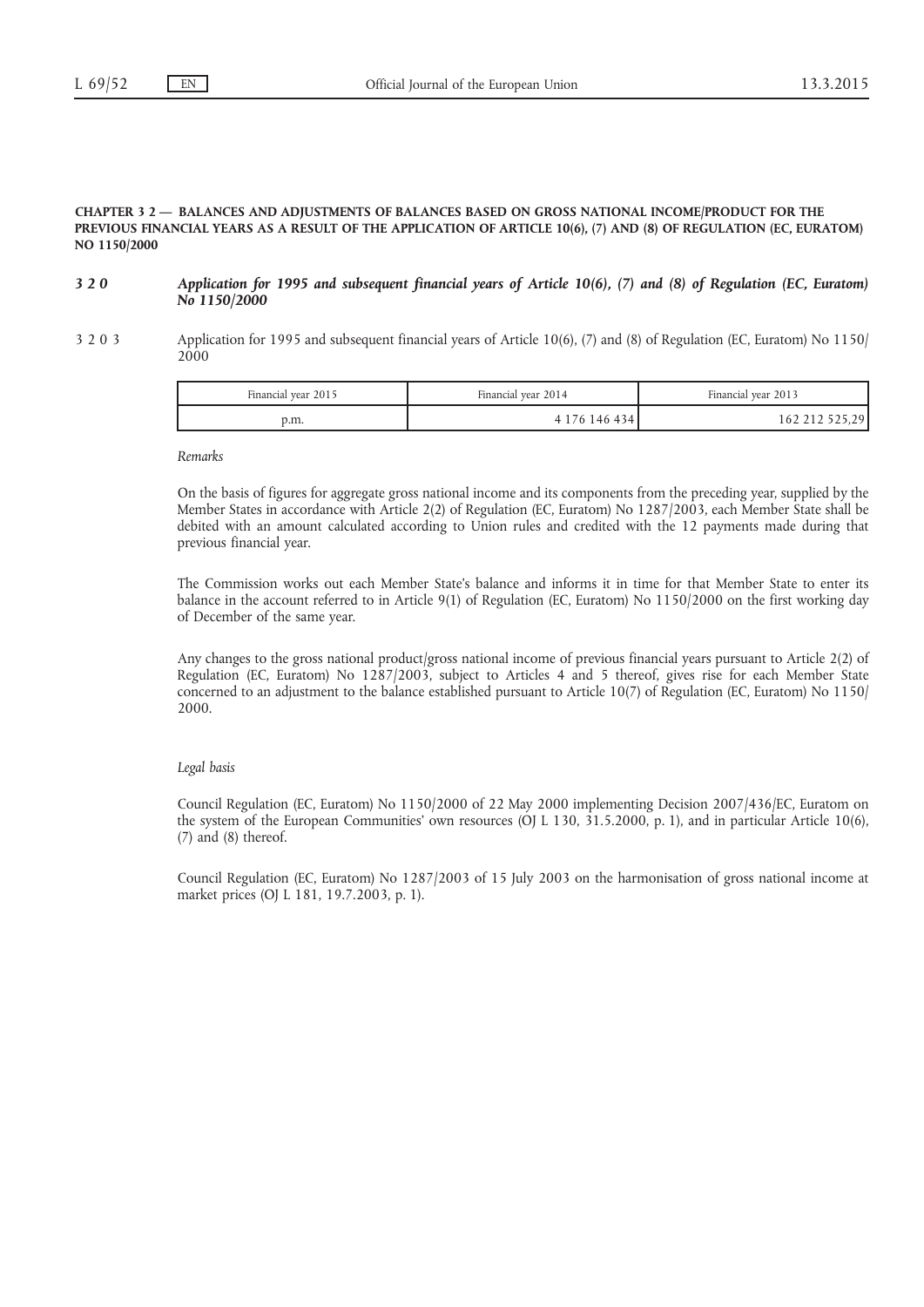## CHAPTER 3 2 — BALANCES AND ADJUSTMENTS OF BALANCES BASED ON GROSS NATIONAL INCOME/PRODUCT FOR THE PREVIOUS FINANCIAL YEARS AS A RESULT OF THE APPLICATION OF ARTICLE 10(6), (7) AND (8) OF REGULATION (EC, EURATOM) NO 1150/2000 (cont'd)

## 320 (cont'd)

3203 (cont'd)

| Member State         | Budget 2015 | Budget 2014    | Outturn 2013        |
|----------------------|-------------|----------------|---------------------|
| Belgium              | p.m.        | 109 853 000    | $-71448672,81$      |
| Bulgaria             | p.m.        | $\theta$       | 487 404,28          |
| Czech Republic       | p.m.        | 73 255 000     | $-20167772,06$      |
| Denmark              | p.m.        | $-117740000$   | $-7319713,70$       |
| Germany              | p.m.        | 1 386 017 000  | 655 046 813,96      |
| Estonia              | p.m.        | 7 770 000      | 8 8 6 9 7 2 5 , 4 9 |
| Ireland              | p.m.        | 105 640 000    | 104 719 680,37      |
| Greece               | p.m.        | 148 776 000    | $-55743196,80$      |
| Spain                | p.m.        | 634 182 000    | $-297786532,46$     |
| France               | p.m.        | $\overline{0}$ | $-12170248,48$      |
| Croatia              | p.m.        | $-1205000$     | $0, -$              |
| Italy                | p.m.        | 381 068 434    | $-14786279963$      |
| Cyprus               | p.m.        | $\overline{0}$ | 1 009 407,31        |
| Latvia               | p.m.        | 19 093 000     | 8 790 229,73        |
| Lithuania            | p.m.        | 8 741 000      | 4 3 3 7 5 5 3 , 1 2 |
| Luxembourg           | p.m.        | $-56671000$    | $-30764327,53$      |
| Hungary              | p.m.        | 37 850 000     | $-37647611,19$      |
| Malta                | p.m.        | $\overline{0}$ | 6 758 604,45        |
| Netherlands          | p.m.        | 1 107 927 000  | $-76851515,33$      |
| Austria              | p.m.        | $-60$ 167 000  | $-45181114,99$      |
| Poland               | p.m.        | 49 123 000     | $-73016227,92$      |
| Portugal             | p.m.        | 109 407 000    | 2 448 897,61        |
| Romania              | p.m.        | 72 917 000     | $-57334051,33$      |
| Slovenia             | p.m.        | $\overline{0}$ | 1 240 415,8         |
| Slovakia             | p.m.        | $-6697000$     | $-12408432,93$      |
| Finland              | p.m.        | $-26310000$    | $-69206795,82$      |
| Sweden               | p.m.        | 193 317 000    | 17 792 350,12       |
| United Kingdom       | p.m.        | 0              | 365 620 456,02      |
| Item 3 2 0 3 - Total | p.m.        | 4 176 146 434  | 162 212 525,29      |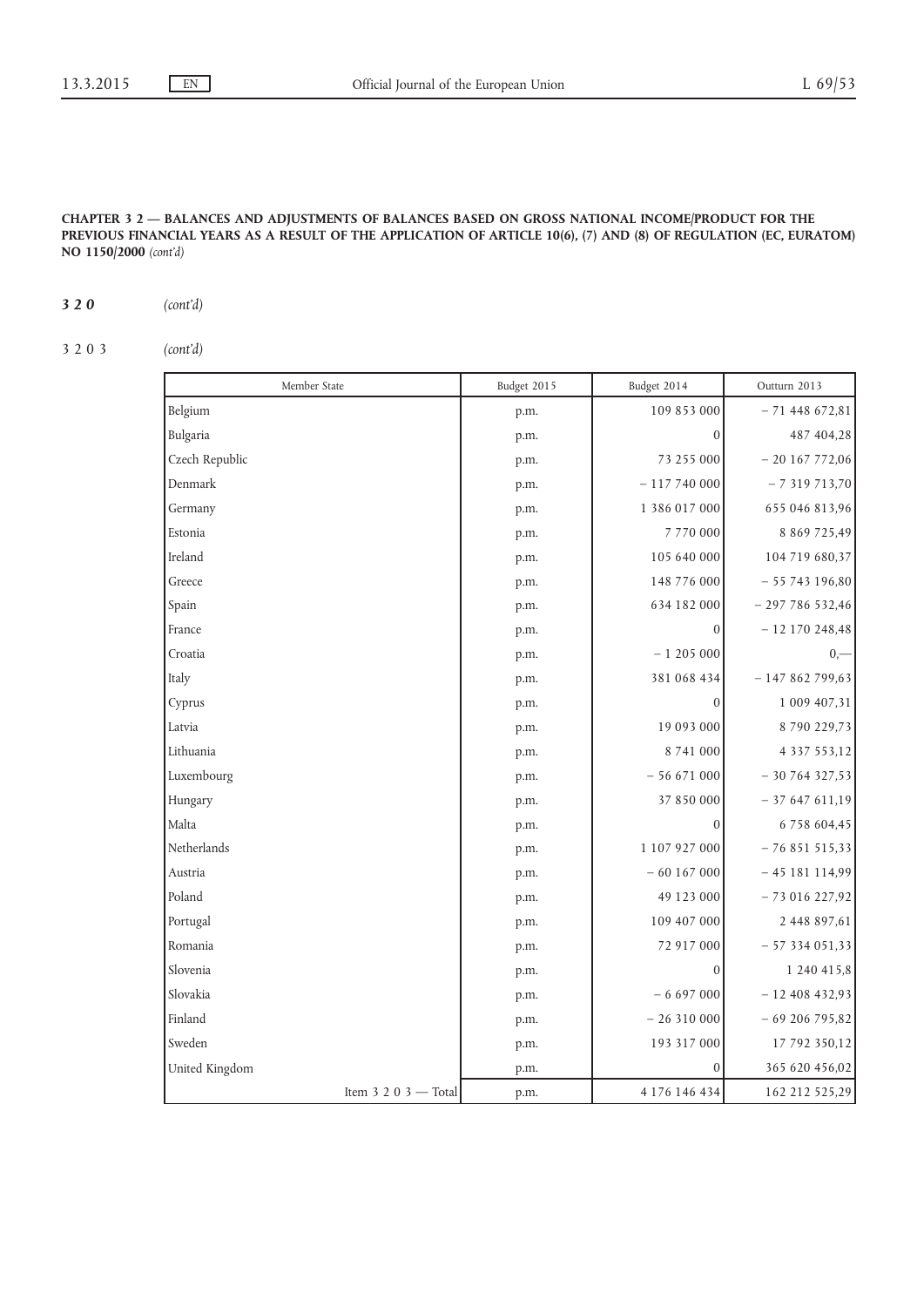#### CHAPTER 3 4 — ADJUSTMENT RELATING TO THE NON-PARTICIPATION OF CERTAIN MEMBER STATES IN CERTAIN POLICIES IN THE AREA OF FREEDOM, SECURITY AND JUSTICE

#### 3 4 0 Adjustment for the impact of the non-participation of certain Member States in certain policies in the area of freedom, security and justice

| Financial year 2015 | Financial vear 2014 | Financial year 2013      |
|---------------------|---------------------|--------------------------|
| o.m.                | p.m.                | $\overline{\phantom{a}}$ |

Remarks

Article 3 of the Protocol on the position of Denmark and Article 5 of the Protocol on the position of the United Kingdom and Ireland, annexed to the Treaty on European Union and the Treaty on the Functioning of the European Union, grant full exemption to these Member States from supporting the financial consequences of some specific policies in the area of freedom, security and justice, with the exception of the related administrative costs. They can therefore obtain an adjustment to the own resources paid for each year in which they do not participate.

Each Member State's contribution to the adjustment mechanism is calculated by applying to the budget expenditure resulting from this operation or policy the scale of the aggregate gross national income and its components from the preceding year, supplied by the Member States in accordance with Article 2(2) of Council Regulation (EC, Euratom) No 1287/2003 of 15 July 2003 on the harmonisation of gross national income at market prices (OJ L 181, 19.7.2003, p. 1).

The Commission works out each Member State's balance and informs it in time for that Member State to enter its balance in the account referred to in Article 9(1) of Regulation (EC, Euratom) No 1150/2000 on the first working day of December, in accordance with Article 10a of that Regulation.

#### Legal basis

Council Regulation (EC, Euratom) No 1150/2000 of 22 May 2000 implementing Decision 2007/436/EC, Euratom on the system of the European Communities' own resources (OJ L 130, 31.5.2000, p. 1), and in particular Article 10a thereof.

Protocol on the position of Denmark, annexed to the Treaty on European Union and to the Treaty on the Functioning of the European Union, and in particular Article 3 thereof, and Protocol on the position of the United Kingdom and Ireland in respect of the area of freedom, security and justice, annexed to the Treaty on European Union and to the Treaty on the Functioning of the European Union, and in particular Article 5 thereof.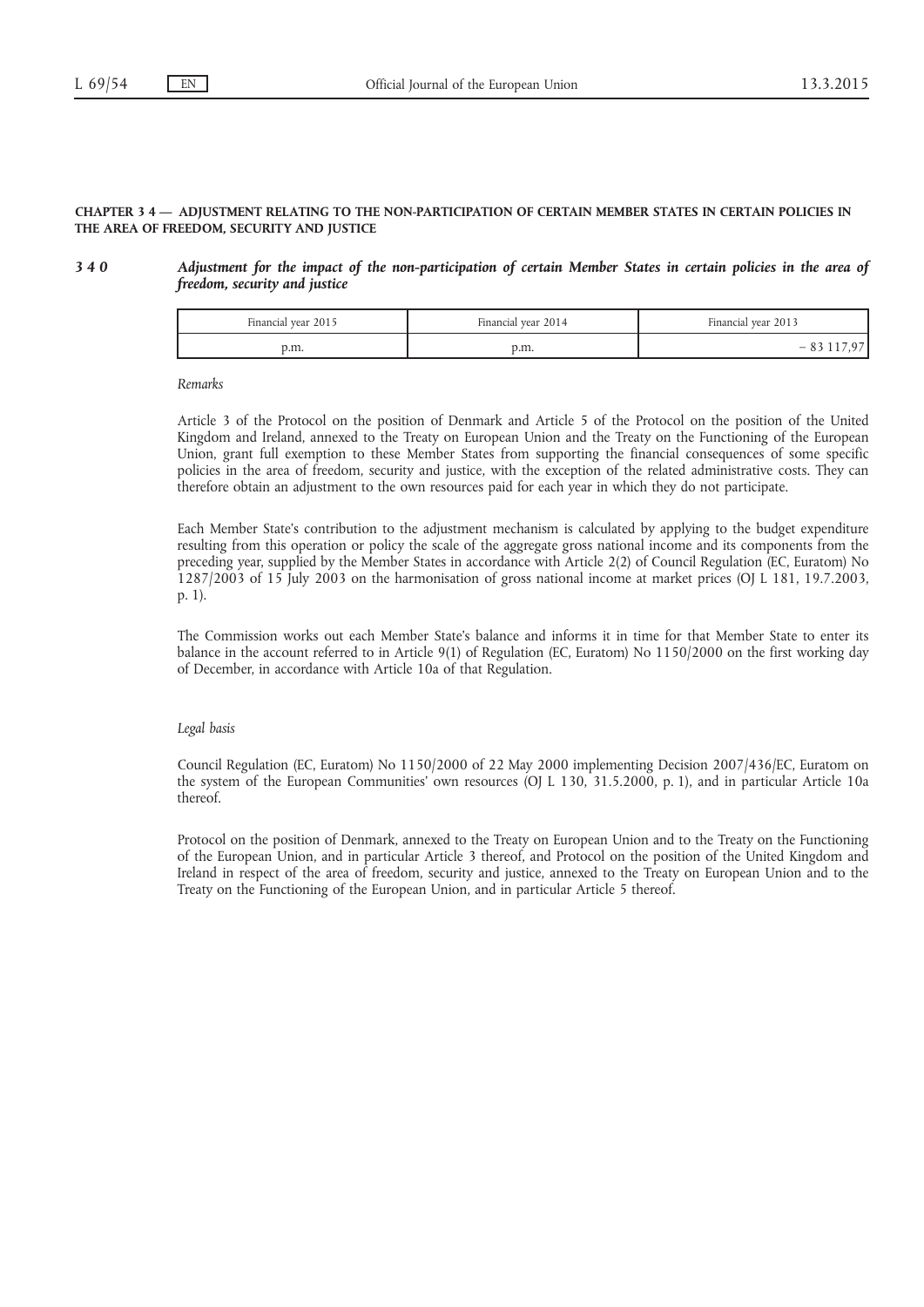# CHAPTER 3 4 — ADJUSTMENT RELATING TO THE NON-PARTICIPATION OF CERTAIN MEMBER STATES IN CERTAIN POLICIES IN THE AREA OF FREEDOM, SECURITY AND JUSTICE (cont'd)

340 (cont'd)

| Member State          | Budget 2015 | Budget 2014 | Outturn 2013   |
|-----------------------|-------------|-------------|----------------|
| Belgium               | p.m.        | p.m.        | 1 734 464,81   |
| Bulgaria              | p.m.        | p.m.        | 178 324,39     |
| Czech Republic        | p.m.        | p.m.        | 599 168,23     |
| Denmark               | p.m.        | p.m.        | $-3915012,19$  |
| Germany               | p.m.        | p.m.        | 12 563 438,84  |
| Estonia               | p.m.        | p.m.        | 76 317,48      |
| Ireland               | p.m.        | p.m.        | $-2994073,71$  |
| Greece                | p.m.        | p.m.        | 896 007,92     |
| Spain                 | p.m.        | p.m.        | 4 680 207,35   |
| France                | p.m.        | p.m.        | 9 512 879,41   |
| Croatia               | p.m.        | p.m.        | $0, -$         |
| Italy                 | p.m.        | p.m.        | 7 164 110,40   |
| Cyprus                | p.m.        | p.m.        | 78 830,11      |
| Latvia                | p.m.        | p.m.        | 101 478,23     |
| Lithuania             | p.m.        | p.m.        | 146 723,39     |
| Luxembourg            | p.m.        | p.m.        | 134 572,61     |
| Hungary               | p.m.        | p.m.        | 407 869,73     |
| Malta                 | p.m.        | p.m.        | 29 516,42      |
| Netherlands           | p.m.        | p.m.        | 2 781 128,9    |
| Austria               | p.m.        | p.m.        | 1 404 073,25   |
| Poland                | p.m.        | p.m.        | 1 670 745,22   |
| Portugal              | p.m.        | p.m.        | 741 582,83     |
| Romania               | p.m.        | p.m.        | 604 254,17     |
| Slovenia              | p.m.        | p.m.        | 160 748,07     |
| Slovakia              | p.m.        | p.m.        | 319 452,91     |
| Finland               | p.m.        | p.m.        | 884 954,22     |
| Sweden                | p.m.        | p.m.        | 1 869 673,16   |
| United Kingdom        | p.m.        | p.m.        | $-41914554,12$ |
| Article 3 4 0 - Total | p.m.        | p.m.        | $-83117,97$    |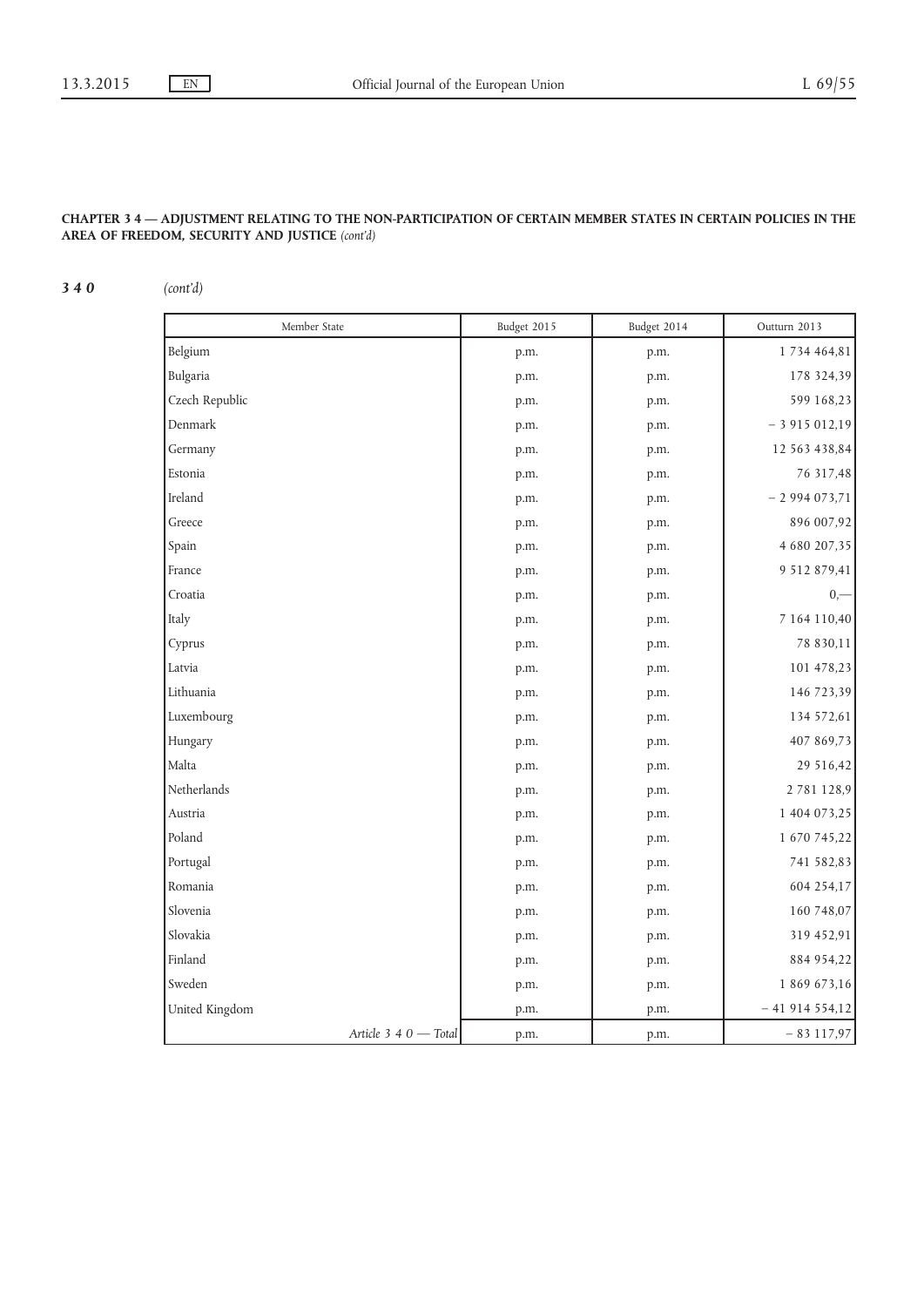## CHAPTER 3 5 — RESULT OF THE DEFINITIVE CALCULATION OF THE FINANCING OF THE CORRECTION OF BUDGETARY IMBALANCES FOR THE UNITED KINGDOM

### 3 5 0 Result of the definitive calculation of the financing of the correction of budgetary imbalances for the United Kingdom

3 5 0 4 Result of the definitive calculation of the financing of the correction of budgetary imbalances for the United Kingdom

| Financial year 2015 | Financial year 2014 | Financial year 2013 |
|---------------------|---------------------|---------------------|
| p.m.                | __                  |                     |

Remarks

Result of the definitive calculation of the financing of the correction of budgetary imbalances for the United Kingdom.

The figures for 2013 correspond to the result of the definitive calculation of the financing of the correction of budgetary imbalances for the United Kingdom in respect of the correction for the year 2009.

The figures for 2014 correspond to the result of the definitive calculation of the financing of the correction of budgetary imbalances for the United Kingdom in respect of the correction for the year 2010.

## Legal basis

Council Decision 2000/597/EC, Euratom of 29 September 2000 on the system of the European Communities' own resources (OJ L 253, 7.10.2000, p. 42), and in particular Articles 4 and 5 thereof.

Council Decision 2007/436/EC, Euratom of 7 June 2007 on the system of the European Communities' own resources (OJ L 163, 23.6.2007, p. 17), and in particular Articles 4 and 5 thereof.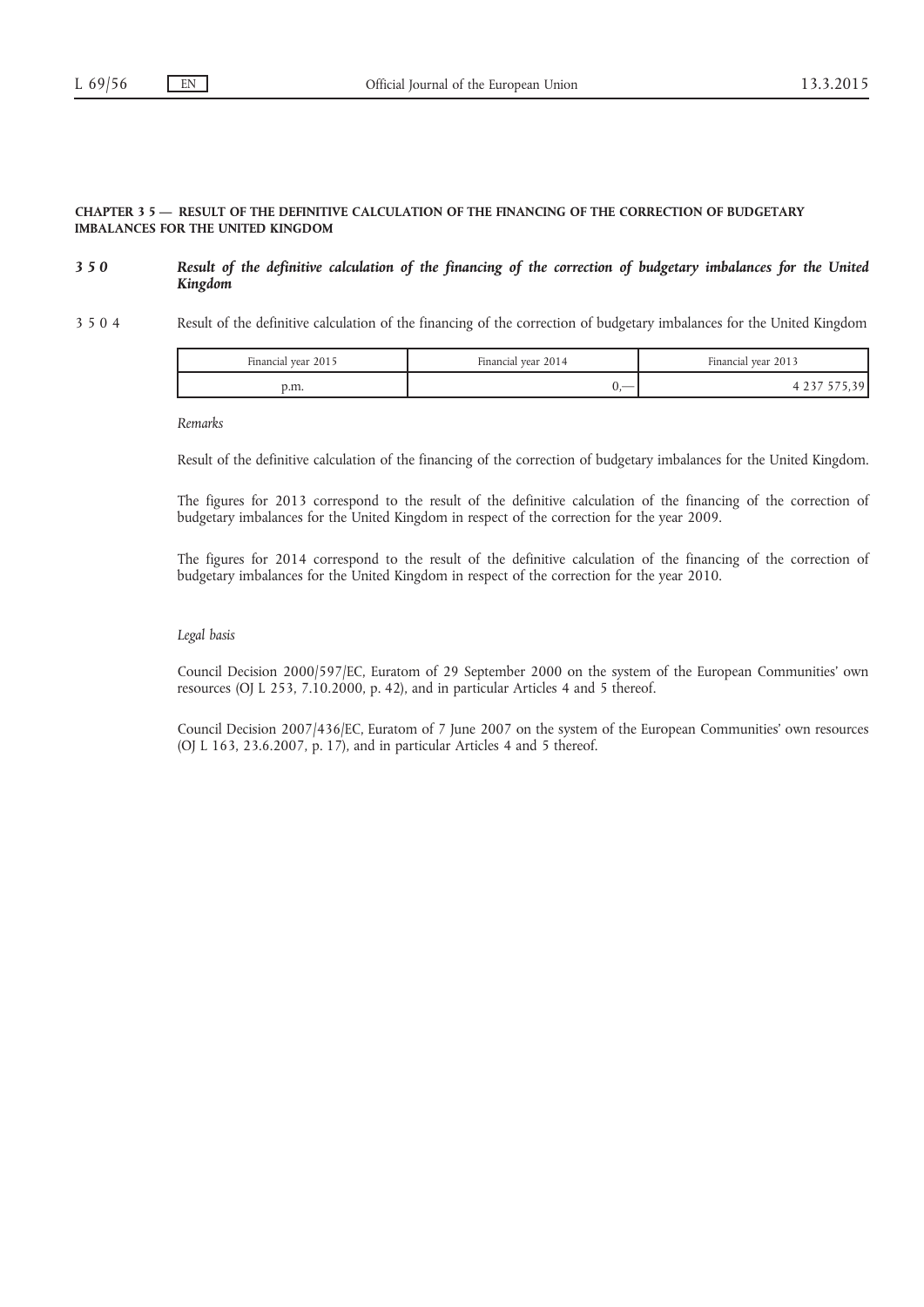# CHAPTER 3 5 — RESULT OF THE DEFINITIVE CALCULATION OF THE FINANCING OF THE CORRECTION OF BUDGETARY IMBALANCES FOR THE UNITED KINGDOM (cont'd)

350 (cont'd)

3504 (cont'd)

| Member State              | Budget 2015 | Budget 2014      | Outturn 2013        |
|---------------------------|-------------|------------------|---------------------|
| Belgium                   | p.m.        | 4 5 20 5 4 7     | $-1560520,00$       |
| Bulgaria                  | p.m.        | 562 835          | 347 361,00          |
| Czech Republic            | p.m.        | 2 5 5 6 2 7 2    | 590 509,44          |
| Denmark                   | p.m.        | 3 3 4 5 2 6 3    | $-2767464,85$       |
| Germany                   | p.m.        | 10 941 079       | $-5926083,00$       |
| Estonia                   | p.m.        | 334 638          | $-102455,00$        |
| Ireland                   | p.m.        | 5 207 662        | $-1276162,00$       |
| Greece                    | p.m.        | 452 777          | $-11973529,00$      |
| Spain                     | p.m.        | 5 1 6 1 5 7 7    | $-19472383,00$      |
| France                    | p.m.        | 36 713 295       | $-44165819,00$      |
| Croatia                   |             |                  | $0, -1$             |
| Italy                     | p.m.        | 25 185 874       | $-25357823,00$      |
| Cyprus                    | p.m.        | 919 896          | $-337011,00$        |
| Latvia                    | p.m.        | 377 190          | 85 890,94           |
| Lithuania                 | p.m.        | 527852           | $-214388,00$        |
| Luxembourg                | p.m.        | $-467949$        | $-694287,00$        |
| Hungary                   | p.m.        | 925 341          | $-2305660,71$       |
| Malta                     | p.m.        | 320 963          | 7 989,00            |
| Netherlands               | p.m.        | 1 0 8 8 4 5 7    | $-2758821,00$       |
| Austria                   | p.m.        | 439 387          | $-712461,00$        |
| Poland                    | p.m.        | 4 287 709        | $-2893204,95$       |
| Portugal                  | p.m.        | 2 496 000        | $-244526,00$        |
| Romania                   | p.m.        | $-392307$        | 22 554,13           |
| Slovenia                  | p.m.        | 896 466          | $-485496,00$        |
| Slovakia                  | p.m.        | 913 354          | $-1338212,00$       |
| Finland                   | p.m.        | 822 308          | $-1122623,00$       |
| Sweden                    | p.m.        | 867048           | 2 2 8 2 3 0 0 , 5 3 |
| United Kingdom            | p.m.        | $-109003534$     | 126 609 899,86      |
| Item $3\ 5\ 0\ 4$ — Total | p.m.        | $\boldsymbol{0}$ | 4 237 575,39        |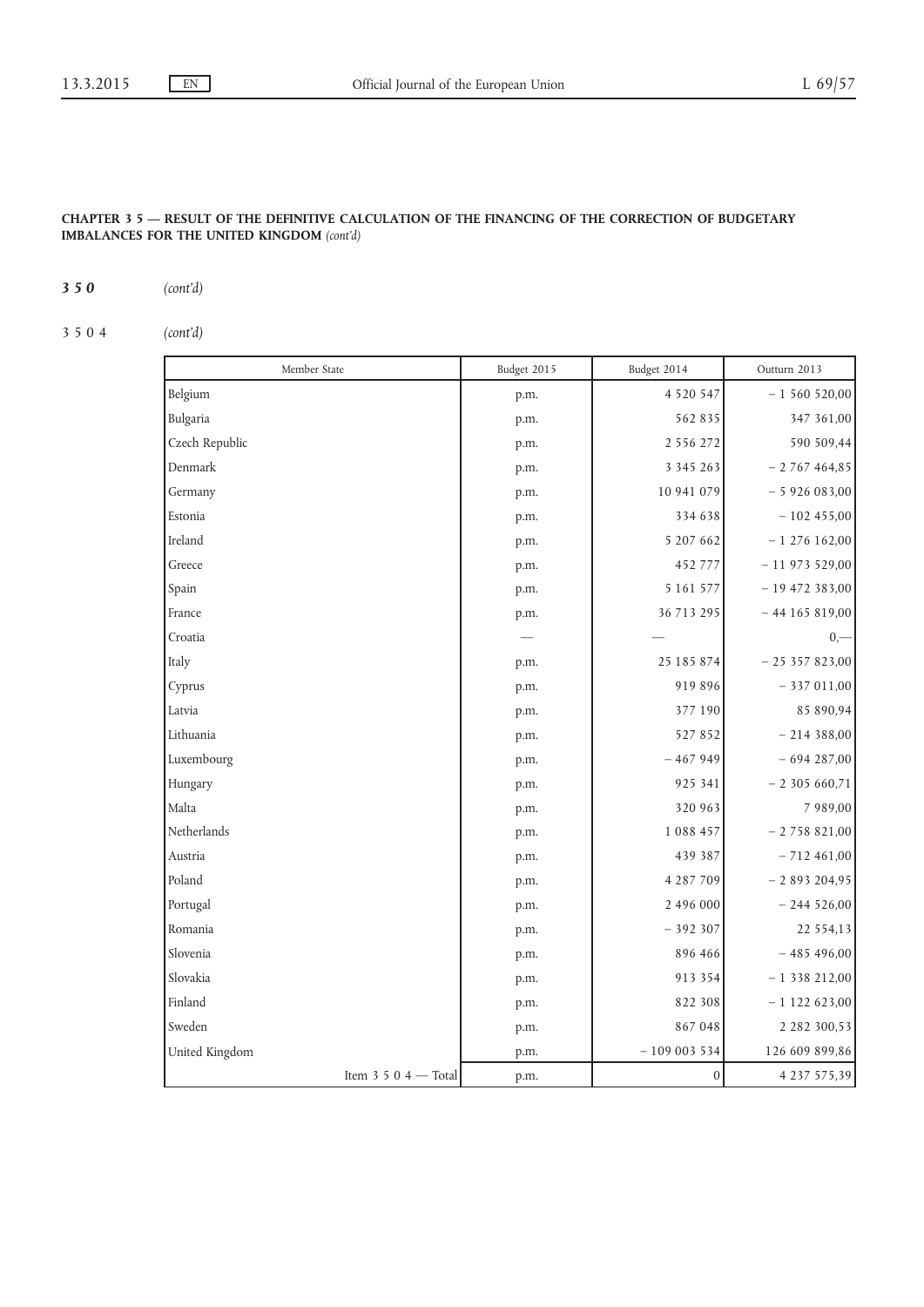## CHAPTER 3 6 — RESULT OF INTERMEDIATE UPDATES OF THE CALCULATION OF THE FINANCING OF THE CORRECTION OF BUDGETARY IMBALANCES FOR THE UNITED KINGDOM

#### 3 6 0 Result of intermediate updates of the calculation of the financing of the correction of budgetary imbalances for the United Kingdom

3 6 0 4 Result of intermediate updates of the calculation of the financing of the correction of budgetary imbalances for the United Kingdom

| Financial year 2015 | Financial vear 2014 | Financial year 2013 |
|---------------------|---------------------|---------------------|
| p.m.                |                     |                     |

Remarks

This item is intended to record the difference between previously budgeted and the latest intermediate update of the UK correction before the final calculations are made.

The figures for 2014 correspond to the result of the intermediate calculation of the financing of the correction of budgetary imbalances for the United Kingdom in respect of the correction for the year 2011.

# Legal basis

Council Decision 2007/436/EC, Euratom of 7 June 2007 on the system of the European Communities' own resources (OJ L 163, 23.6.2007, p. 17), and in particular Articles 4 and 5 thereof.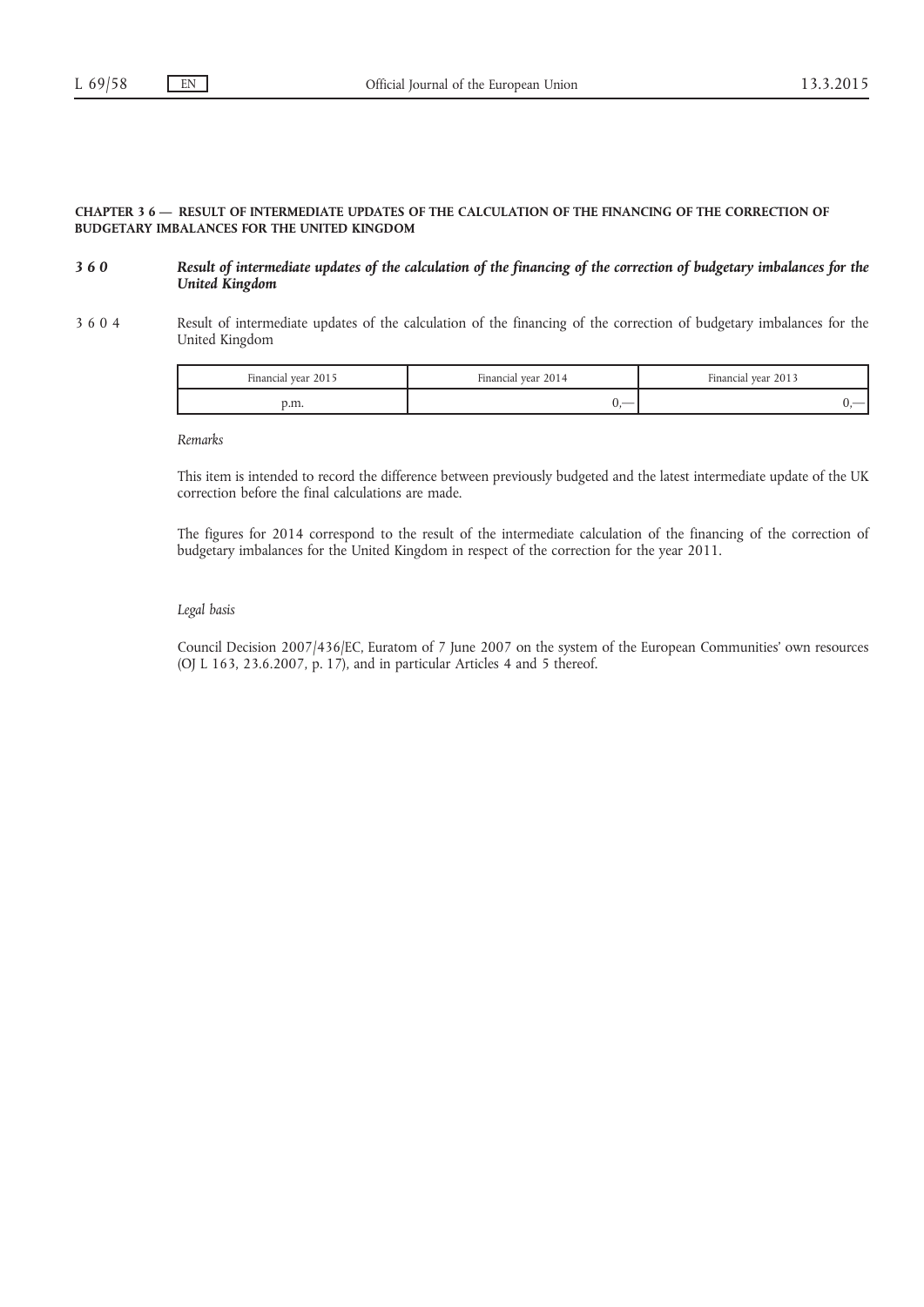# CHAPTER 3 6 — RESULT OF INTERMEDIATE UPDATES OF THE CALCULATION OF THE FINANCING OF THE CORRECTION OF BUDGETARY IMBALANCES FOR THE UNITED KINGDOM (cont'd)

360 (cont'd)

3604 (cont'd)

| Member State        | Budget 2015 | Budget 2014      | Outturn 2013 |
|---------------------|-------------|------------------|--------------|
| Belgium             | p.m.        | 8 101 453        | $0, -$       |
| Bulgaria            | p.m.        | 1 375 381        | $0, -$       |
| Czech Republic      | p.m.        | 5 0 5 6 5 3 8    | $0, -$       |
| Denmark             | p.m.        | 7 280 734        | $0, -$       |
| Germany             | p.m.        | 18 309 269       | $0, -$       |
| Estonia             | p.m.        | 885 630          | $0, -$       |
| Ireland             | p.m.        | 8 409 370        | $0, -$       |
| Greece              | p.m.        | 3 4 3 8 5 5 3    | $_{0,-}$     |
| Spain               | p.m.        | 21 543 140       | $0, -$       |
| France              | p.m.        | 58 179 865       | $0, -$       |
| Croatia             | p.m.        |                  | $0, -$       |
| Italy               | p.m.        | 37 543 615       | $0, -$       |
| Cyprus              | p.m.        | 479 335          | $0, -$       |
| Latvia              | p.m.        | 1 3 3 3 8 6 6    | $0, -$       |
| Lithuania           | p.m.        | 1 3 2 4 8 7 3    | $0, -$       |
| Luxembourg          | p.m.        | $-29470$         | $0, -$       |
| Hungary             | p.m.        | 4 872 613        | $_{0,-}$     |
| Malta               | p.m.        | 438 532          | $_{0,-}$     |
| Netherlands         | p.m.        | 2 5 2 9 7 4 4    | $0, -$       |
| Austria             | p.m.        | 1 1 5 5 0 2 8    | $0, -$       |
| Poland              | p.m.        | 17 881 528       | $0, -$       |
| Portugal            | p.m.        | 5 1 7 8 0 1 7    | $0, -$       |
| Romania             | p.m.        | 305 779          | $0, -$       |
| Slovenia            | p.m.        | 1 1 5 6 6 3 4    | $_{0,-}$     |
| Slovakia            | p.m.        | 1786 552         | $_{0,-}$     |
| Finland             | p.m.        | 1891154          | $0, -$       |
| Sweden              | p.m.        | 2 9 8 3 0 4 5    | $0, -$       |
| United Kingdom      | p.m.        | $-213410778$     | $0,-$        |
| Item $3604 - Total$ | p.m.        | $\boldsymbol{0}$ | $0, -$       |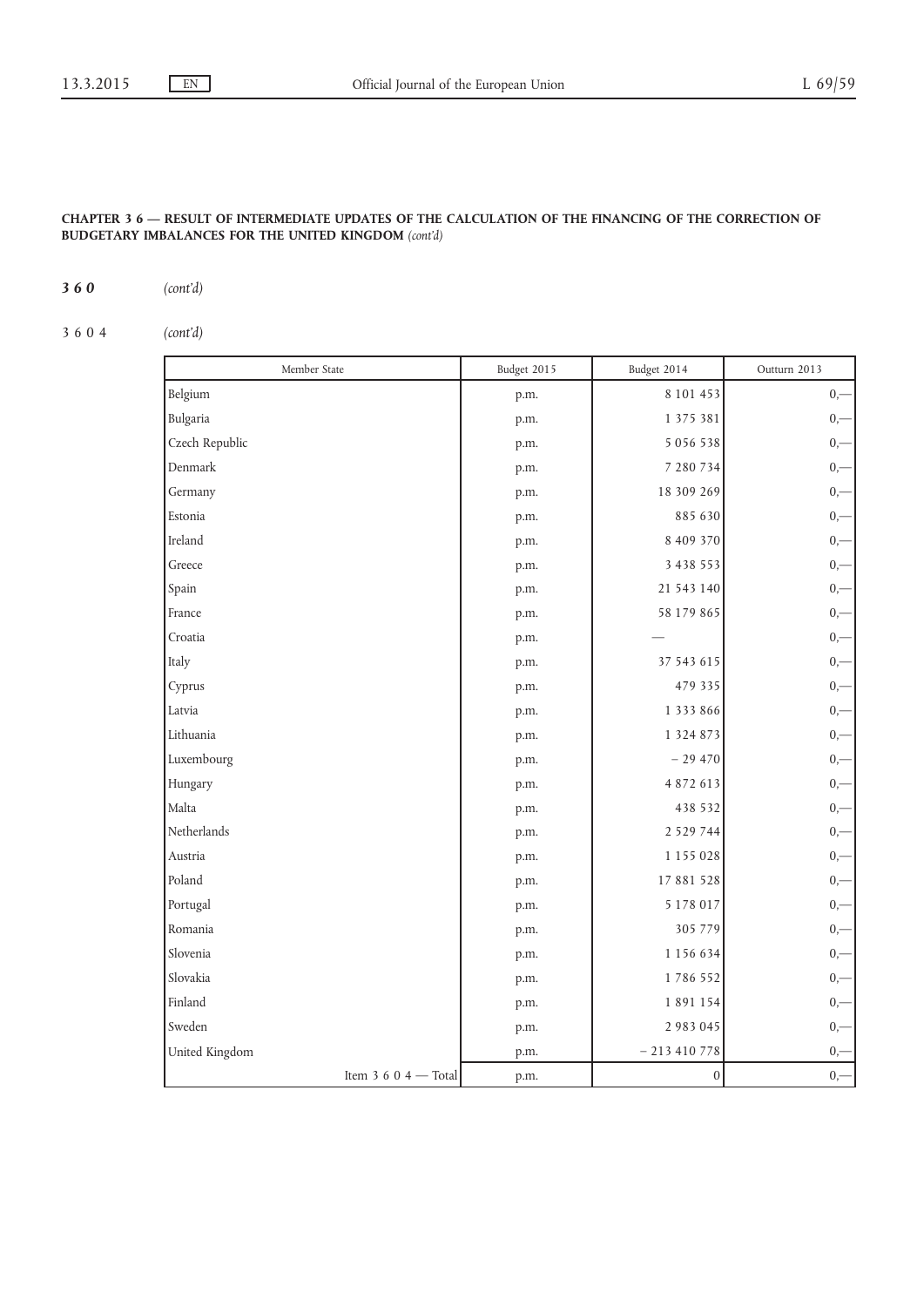# TITLE 4

# REVENUE ACCRUING FROM PERSONS WORKING WITH THE INSTITUTIONS AND OTHER UNION BODIES

## CHAPTER 4 0 — MISCELLANEOUS TAXES AND DEDUCTIONS CHAPTER 4 1 — CONTRIBUTIONS TO THE PENSION SCHEME CHAPTER 4 2 — OTHER CONTRIBUTIONS TO THE PENSION SCHEME

| Article<br>Item | Heading                                                                                                                                                                                                                                                                                                                                                    | Financial year 2015 | Financial year 2014 | Financial year 2013 | % 2013/2015 |
|-----------------|------------------------------------------------------------------------------------------------------------------------------------------------------------------------------------------------------------------------------------------------------------------------------------------------------------------------------------------------------------|---------------------|---------------------|---------------------|-------------|
|                 | CHAPTER 40                                                                                                                                                                                                                                                                                                                                                 |                     |                     |                     |             |
| 400             | Proceeds from the tax on the salaries, wages and<br>allowances of Members of the institutions, officials,<br>other servants and persons in receipt of a pension, and<br>members of the governing bodies of the European<br>Investment Bank, the European Central Bank, the<br>European Investment Fund, their staff and persons in<br>receipt of a pension | 677 271 687         | 654 290 626         | 620 108 853,76      | 91,56       |
| 403             | Proceeds from the temporary contribution from the<br>salaries of Members of the institutions, officials and<br>other servants in active employment                                                                                                                                                                                                         | p.m.                | p.m.                | 22 850,10           |             |
| 404             | Proceeds from the special levy and the solidarity levy on<br>the salaries of Members of the institutions, officials and<br>other servants in active employment                                                                                                                                                                                             | 76 200 621          | 68 333 233          | 409 187,70          | 0,54        |
|                 | CHAPTER 4 0 - TOTAL                                                                                                                                                                                                                                                                                                                                        | 753 472 308         | 722 623 859         | 620 540 891,56      | 82,36       |
|                 | <b>CHAPTER 4 1</b>                                                                                                                                                                                                                                                                                                                                         |                     |                     |                     |             |
| 410             | Staff contributions to the pension scheme                                                                                                                                                                                                                                                                                                                  | 421 735 470         | 435 628 040         | 445 524 833,32      | 105,64      |
| 4 1 1           | Transfer or purchase of pension rights by staff                                                                                                                                                                                                                                                                                                            | 103 896 621         | 92 862 947          | 104 883 767,68      | 100,95      |
| 412             | Contributions to the pensions scheme by officials and<br>temporary staff on leave on personal grounds                                                                                                                                                                                                                                                      | 110 000             | 110 000             | 76 835,82           | 69,85       |
|                 | CHAPTER 4 1 - TOTAL                                                                                                                                                                                                                                                                                                                                        | 525 742 091         | 528 600 987         | 550 485 436,82      | 104,71      |
|                 | <b>CHAPTER 4 2</b>                                                                                                                                                                                                                                                                                                                                         |                     |                     |                     |             |
| 420             | Employer's contribution by decentralised agencies and                                                                                                                                                                                                                                                                                                      |                     |                     |                     |             |
|                 | international organisations to the pension scheme                                                                                                                                                                                                                                                                                                          | 21 738 484          | 23 774 384          | 28 239 167,47       | 129,90      |
| 421             | Contributions by Members of the European Parliament<br>to the pension scheme                                                                                                                                                                                                                                                                               | p.m.                | p.m.                | $10379 -$           |             |
|                 | CHAPTER 4 2 - TOTAL                                                                                                                                                                                                                                                                                                                                        | 21 738 484          | 23 774 384          | 28 249 546,47       | 129,95      |
|                 |                                                                                                                                                                                                                                                                                                                                                            |                     |                     |                     |             |
|                 | Title 4 - Total                                                                                                                                                                                                                                                                                                                                            | 1 300 952 883       | 1 274 999 230       | 1 199 275 874,85    | 92,18       |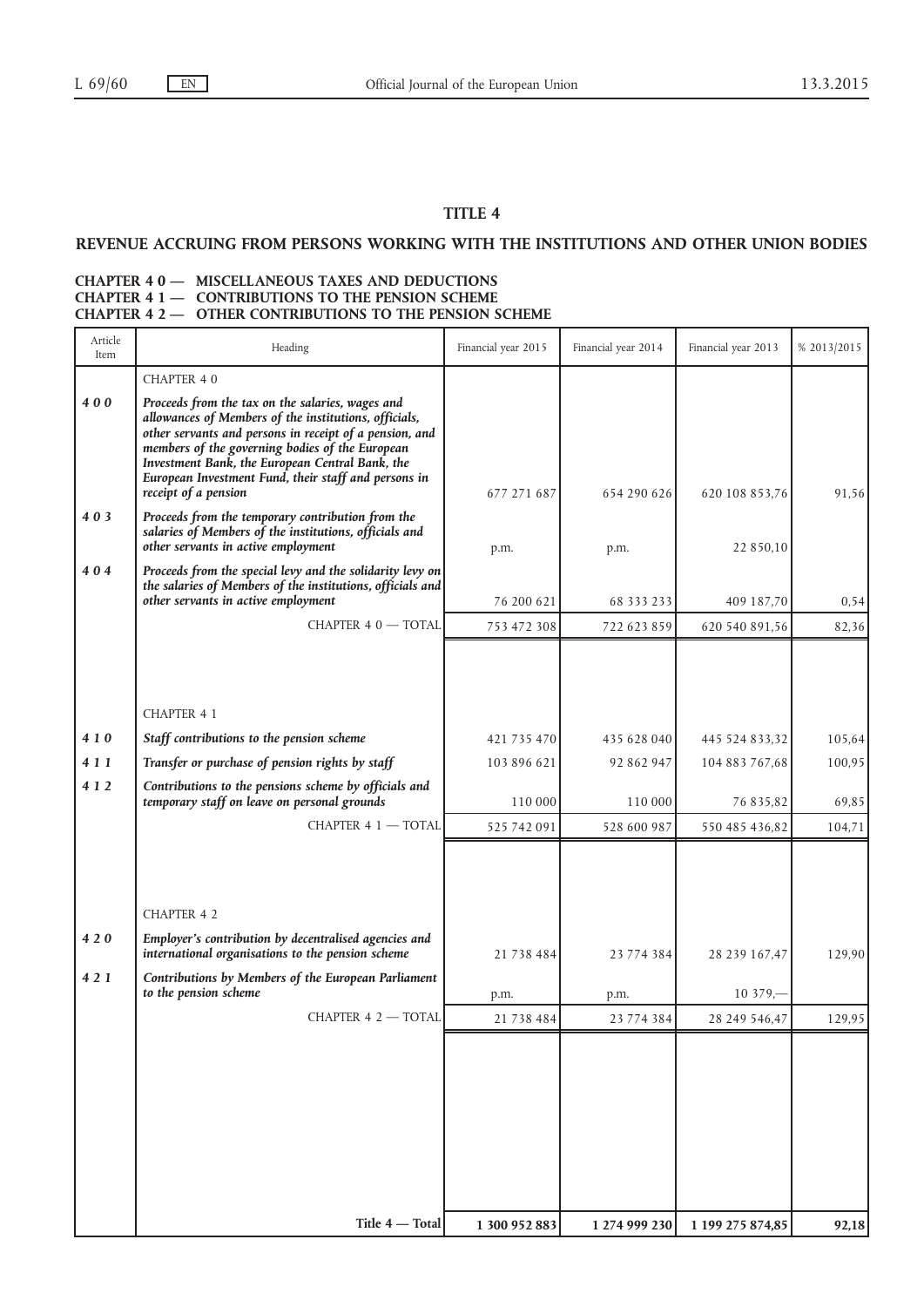# TITLE 4

#### REVENUE ACCRUING FROM PERSONS WORKING WITH THE INSTITUTIONS AND OTHER UNION BODIES

#### CHAPTER 4 0 — MISCELLANEOUS TAXES AND DEDUCTIONS

4 0 0 Proceeds from the tax on the salaries, wages and allowances of Members of the institutions, officials, other servants and persons in receipt of a pension, and members of the governing bodies of the European Investment Bank, the European Central Bank, the European Investment Fund, their staff and persons in receipt of a pension

| Financial year 2015 | Financial year 2014 | Financial year 2013 |
|---------------------|---------------------|---------------------|
| 687                 | 290 626<br>554      | 620 108 853,76      |

#### Remarks

This revenue represents all the tax levied on salaries, wages and emoluments of every type, with the exception of benefits and family allowances paid to Members of the Commission, officials, other servants and persons in receipt of the compensation payments on termination of employment referred to in Chapter 01 of each title of the statement of expenditure and to persons in receipt of a pension.

| European Parliament                                                                                                         |               | 69 674 060  |
|-----------------------------------------------------------------------------------------------------------------------------|---------------|-------------|
| Council                                                                                                                     |               | 22 576 000  |
| Commission:                                                                                                                 |               | 448 080 407 |
| — administration                                                                                                            | (364483000)   |             |
| - research and technological development                                                                                    | (15098064)    |             |
| - research (indirect actions)                                                                                               | (16799500)    |             |
| - European Anti-Fraud Office (OLAF)                                                                                         | (3091000)     |             |
| - European Personnel Selection Office (EPSO)                                                                                | (610000)      |             |
| - Office for Infrastructure and Logistics in Brussels (OIB)                                                                 | (2, 417, 000) |             |
| — Office for Infrastructure and Logistics in Luxembourg (OIL)                                                               | (843000)      |             |
| - Office for Administration and Payment of Individual Entitlements (PMO)                                                    | (1116000)     |             |
| - Publications Office of the European Union (OP)                                                                            | (3 245 000)   |             |
| - Agency for the Cooperation of Energy Regulators (ACER)                                                                    | (275694)      |             |
| - Agency for the Operational Management of Large-scale IT Systems in the Area of<br>Freedom, Security and Justice (eu-LISA) | (69555)       |             |
| - Bio-based Industries Joint Undertaking (BBI)                                                                              | (57, 401)     |             |
| — Body of European Regulators for Electronic Communications (BEREC)                                                         | (68051)       |             |
| - Clean Sky Joint Undertaking (CSJU)                                                                                        | (169949)      |             |
| - Community Plant Variety Office (CPVO)                                                                                     | (256138)      |             |
| - Consumers, Health and Food Executive Agency (Chafea ex EAHC)                                                              | (128 480)     |             |
| - Education, Audiovisual and Culture Executive Agency (EACEA)                                                               | (1159729)     |             |
| - Electronic Components and Systems for European Leadership JU (ECSEL ex Artemis &<br>ENIAC)                                | (165 561)     |             |
| - European Agency for Safety and Health at Work (EU-OSHA)                                                                   | (255981)      |             |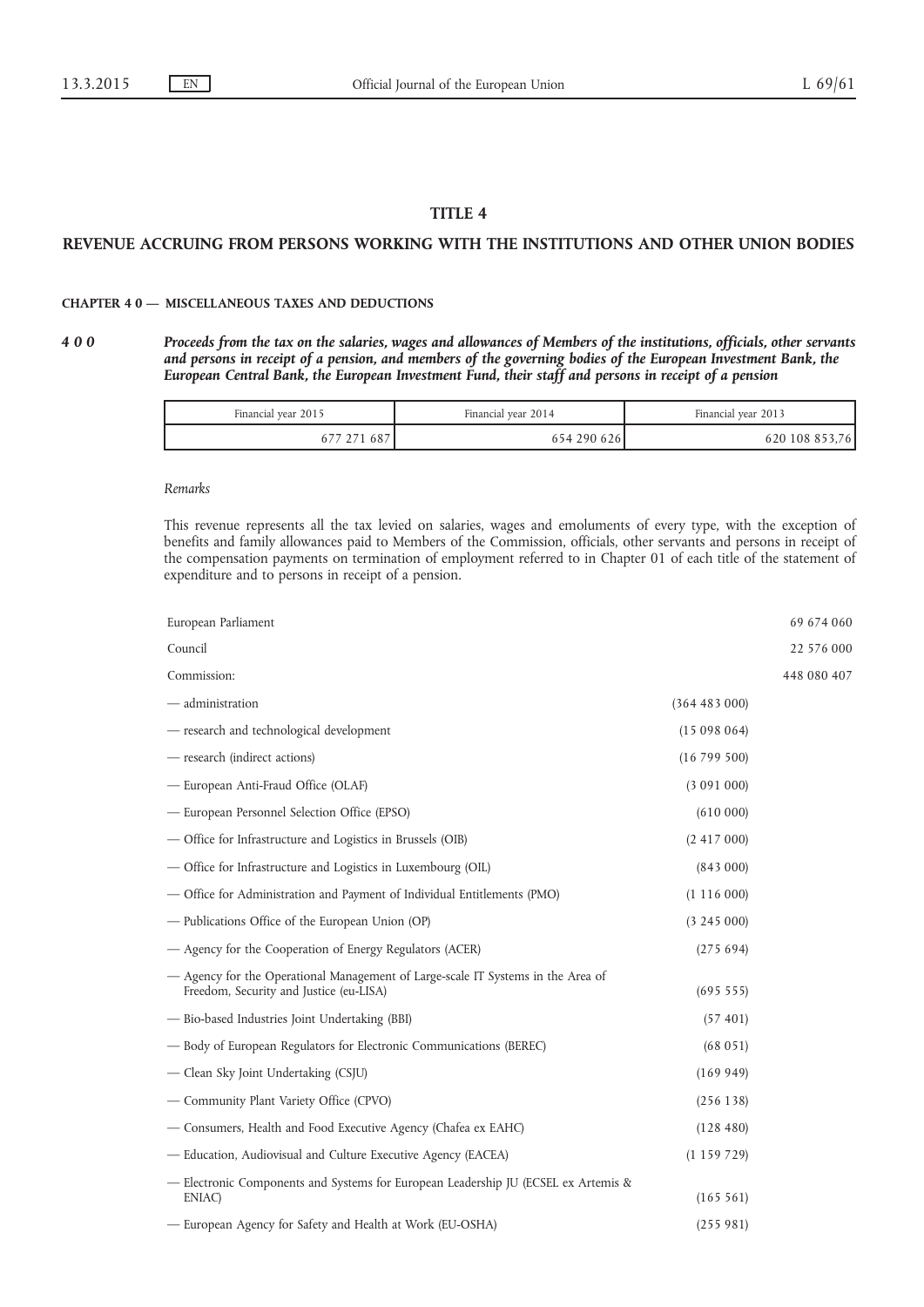# 400 (cont'd)

| - European Agency for the Management of Operational Cooperation at the External Borders<br>(Frontex) | (834804)        |
|------------------------------------------------------------------------------------------------------|-----------------|
| - European Asylum Support Office (EASO)                                                              | (240378)        |
| - European Aviation Safety Agency (EASA)                                                             | (1980354)       |
| - European Banking Authority (EBA)                                                                   | (932674)        |
| — European Body for the Enhancement of Judicial Cooperation (Eurojust)                               | (731692)        |
| - European Centre for Disease Prevention and Control (ECDC)                                          | $(1\;223\;078)$ |
| — European Centre for the Development of Vocational Training (Cedefop)                               | (604191)        |
| - European Chemicals Agency (ECHA)                                                                   | (3 260 979)     |
| - European Environment Agency (EEA)                                                                  | (1130686)       |
| — European Fisheries Control Agency (EFCA)                                                           | (277186)        |
| - European Food Safety Authority (EFSA)                                                              | $(1\;340\;945)$ |
| - European Foundation for the Improvement of Living and Working Conditions (Euro-<br>found)          | (616327)        |
| - European GNSS Supervisory Authority (Galileo)                                                      | (836992)        |
| - European Institute for Gender Equality (EIGE)                                                      | (141555)        |
| - European Institute of Innovation and Technology (EIT)                                              | (142755)        |
| - European Insurance and Occupational Pensions Authority (EIOPA)                                     | (546 511)       |
| — European Joint Undertaking for ITER and the Development of Fusion Energy (F4E)                     | (2119898)       |
| - European Maritime Safety Agency (EMSA)                                                             | (949944)        |
| - European Medicines Agency (EMA)                                                                    | (4302569)       |
| - European Monitoring Centre for Drugs and Drug Addiction (EMCDDA)                                   | (546070)        |
| - European Network and Information Security Agency (ENISA)                                           | (241746)        |
| — European Police College (CEPOL)                                                                    | (176864)        |
| - European Police Office (Europol)                                                                   | (2392721)       |
| - European Rail Joint Undertaking (Shift2Rail)                                                       | $(38\;268)$     |
| - European Railway Agency (ERA)                                                                      | (796815)        |
| - European Research Council Executive Agency (ERCEA)                                                 | (1 001 865)     |
| - European Securities and Markets Authority (ESMA)                                                   | (820 428)       |
| - European Training Foundation (ETF)                                                                 | (870655)        |
| - European Union Agency for Fundamental Rights (FRA)                                                 | (472634)        |
| - Executive Agency for Small and Medium-sized Enterprises (EASME ex EACI)                            | (408781)        |
| - Fuel Cells and Hydrogen Technology Joint Undertaking (FCH)                                         | (114803)        |
| - Innovation and Networks Executive Agency (INEA exTEN-T EA)                                         | (272197)        |
| - Innovative Medicines Initiative Joint Undertaking (IMI)                                            | (260995)        |
| - New Generation European Air Traffic Management System Joint Undertaking (SESAR)                    | (214697)        |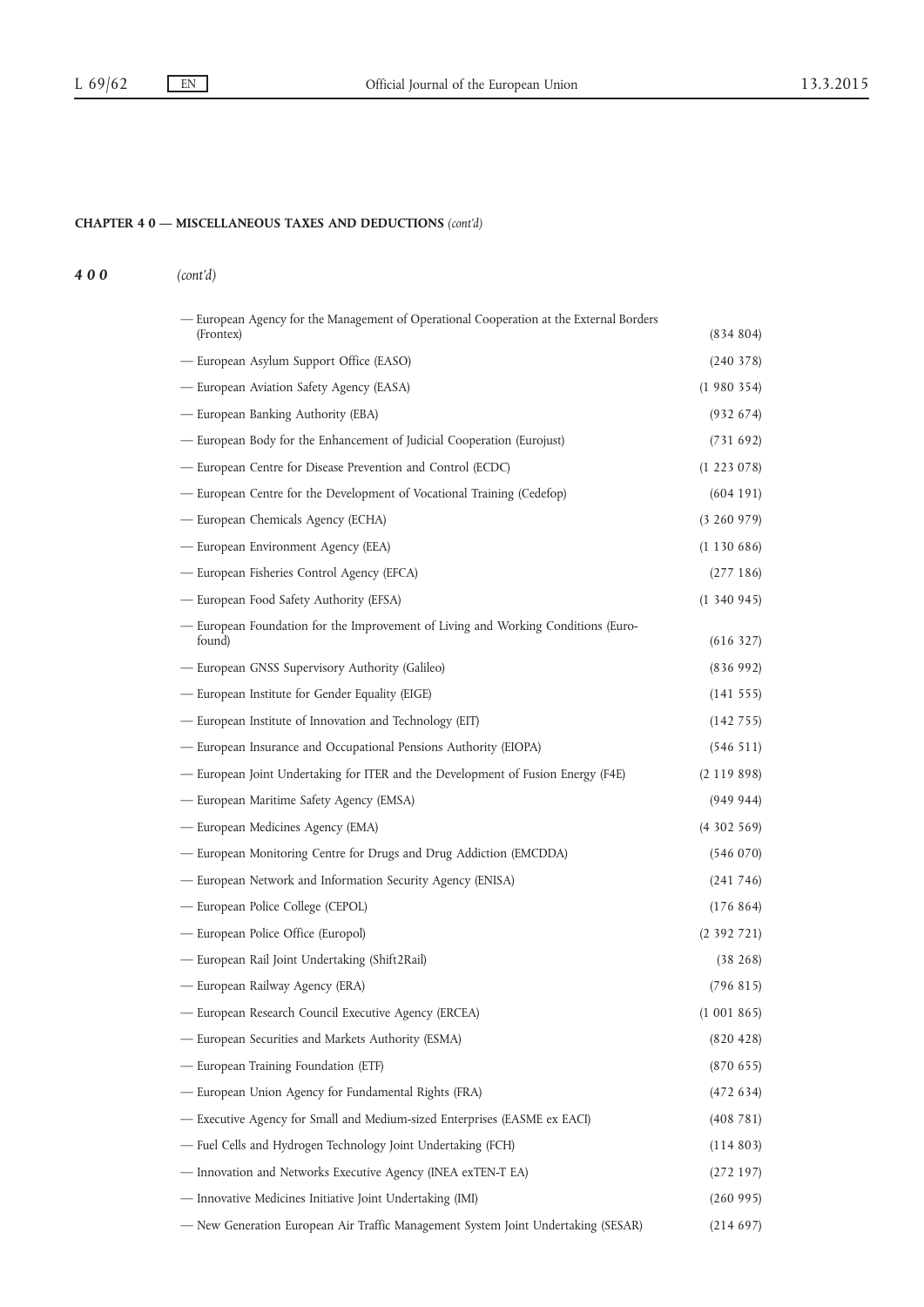#### 400 (cont'd)

| - Office for Harmonization in the Internal Market (OHIM)<br>(4176047)        |                      |
|------------------------------------------------------------------------------|----------------------|
| - Research Executive Agency (REA)<br>(1088171)                               |                      |
| — Translation Centre for the bodies of the European Union (CdT)<br>(1038029) |                      |
| Court of Justice of the European Union                                       | 23 694 000           |
| Court of Auditors                                                            | 10 838 000           |
| European Economic and Social Committee                                       | 4 6 3 3 2 5 6        |
| Committee of the Regions                                                     | 3 3 4 5 2 7 3        |
| European Ombudsman                                                           | 633 691              |
| European Data Protection Supervisor                                          | 497 000              |
| European External Action Service                                             | 22 070 000           |
| European Investment Bank                                                     | 43 730 000           |
| European Central Bank                                                        | 24 000 000           |
| European Investment Fund                                                     | 3 500 000            |
|                                                                              | Total<br>677 271 687 |

#### Legal basis

Staff Regulations of Officials of the European Union.

Conditions of Employment of Other Servants of the European Union.

Protocol on the privileges and immunities of the European Union, and in particular Article 12 thereof.

Council Regulation No 422/67/EEC, No 5/67/Euratom of 25 July 1967 determining the emoluments of the President and Members of the Commission, of the President, Judges, Advocates-General and Registrar of the Court of Justice, of the President, Members and Registrar of the General Court and of the President, Members and Registrar of the European Union Civil Service Tribunal (OJ 187, 8.8.1967, p. 1).

Council Regulation (EEC, Euratom, ECSC) No 260/68 of 29 February 1968 laying down the conditions and procedure for applying the tax for the benefit of the European Communities (OJ L 56, 4.3.1968, p. 8).

Council Regulation (ECSC, EEC, Euratom) No 1860/76 of 29 June 1976 laying down the Conditions of Employment of Staff of the European Foundation for the Improvement of Living and Working Conditions (OJ L 214, 6.8.1976, p. 24).

Council Regulation (EEC, Euratom, ECSC) No 2290/77 of 18 October 1977 determining the emoluments of the members of the Court of Auditors (OJ L 268, 20.10.1977, p. 1).

Decision 94/262/ECSC, EC, Euratom of the European Parliament of 9 March 1994 on the regulations and general conditions governing the performance of the Ombudsman's duties (OJ L 113, 4.5.1994, p. 15).

Decision No 1247/2002/EC of the European Parliament, of the Council and of the Commission of 1 July 2002 on the regulations and general conditions governing the performance of the European Data-protection Supervisor's duties (OJ L 183, 12.7.2002, p. 1).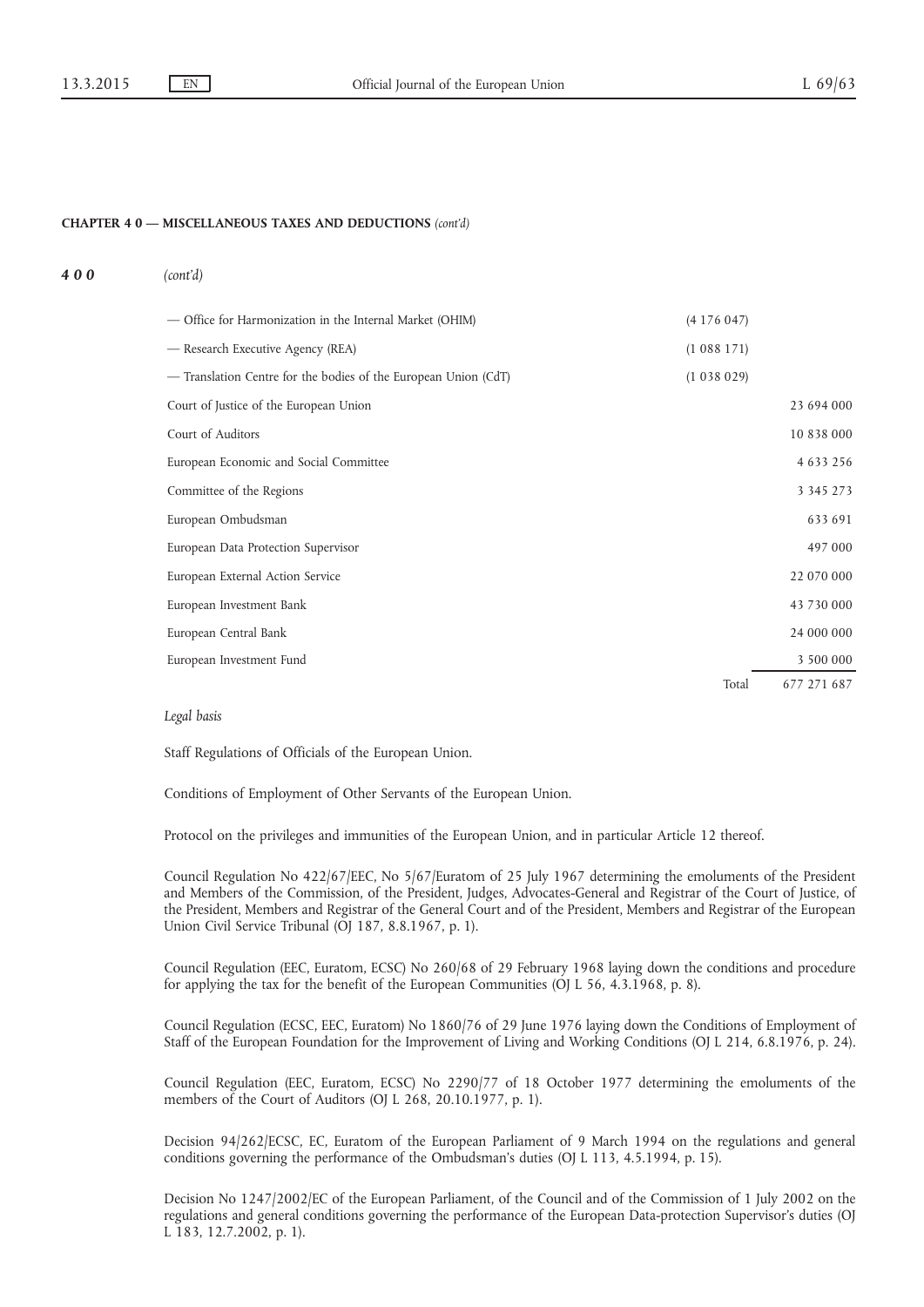400 (cont'd)

Council Decision 2009/909/EU of 1 December 2009 laying down the conditions of employment of the President of the European Council (OJ L 322, 9.12.2009, p. 35).

Council Decision 2009/910/EU of 1 December 2009 laying down the conditions of employment of the High Representative of the Union for Foreign Affairs and Security Policy (OJ L 322, 9.12.2009, p. 36).

Council Decision 2009/912/EU of 1 December 2009 laying down the conditions of employment of the Secretary-General of the Council of the European Union (OJ L 322, 9.12.2009, p. 38).

#### 4 0 3 Proceeds from the temporary contribution from the salaries of Members of the institutions, officials and other servants in active employment

| Financial year 2015 | Financial year 2014 | Financial year 2013 |
|---------------------|---------------------|---------------------|
| p.m.                | p.m.                |                     |

#### Remarks

The provisions concerning the temporary contribution applied until 30 June 2003. Therefore this line will cover any revenue resulting from the residual amount of the temporary contribution from the salaries of Members of the Commission, officials and other servants in active employment.

| European Parliament                                                      |        | p.m. |
|--------------------------------------------------------------------------|--------|------|
| Council                                                                  |        | p.m. |
| Commission:                                                              |        | p.m. |
| — administration                                                         | (p.m.) |      |
| - research and technological development                                 | (p.m.) |      |
| - research (indirect actions)                                            | (p.m.) |      |
| - European Personnel Selection Office (EPSO)                             | (p.m.) |      |
| - European Anti-Fraud Office (OLAF)                                      | (p.m.) |      |
| - Office for Infrastructure and Logistics in Brussels (OIB)              | (p.m.) |      |
| - Office for Infrastructure and Logistics in Luxembourg (OIL)            | (p.m.) |      |
| - Office for Administration and Payment of Individual Entitlements (PMO) | (p.m.) |      |
| - Publications Office of the European Union (OP)                         | (p.m.) |      |
| — Community Plant Variety Office (CPVO)                                  | (p.m.) |      |
| — European Body for the Enhancement of Judicial Cooperation (Eurojust)   | (p.m.) |      |
| - European Agency for Safety and Health at Work (EU-OSHA)                | (p.m.) |      |
| - European Medicines Agency (EMA)                                        | (p.m.) |      |
| - European Aviation Safety Agency (EASA)                                 | (p.m.) |      |
| — European Centre for the Development of Vocational Training (Cedefop)   | (p.m.) |      |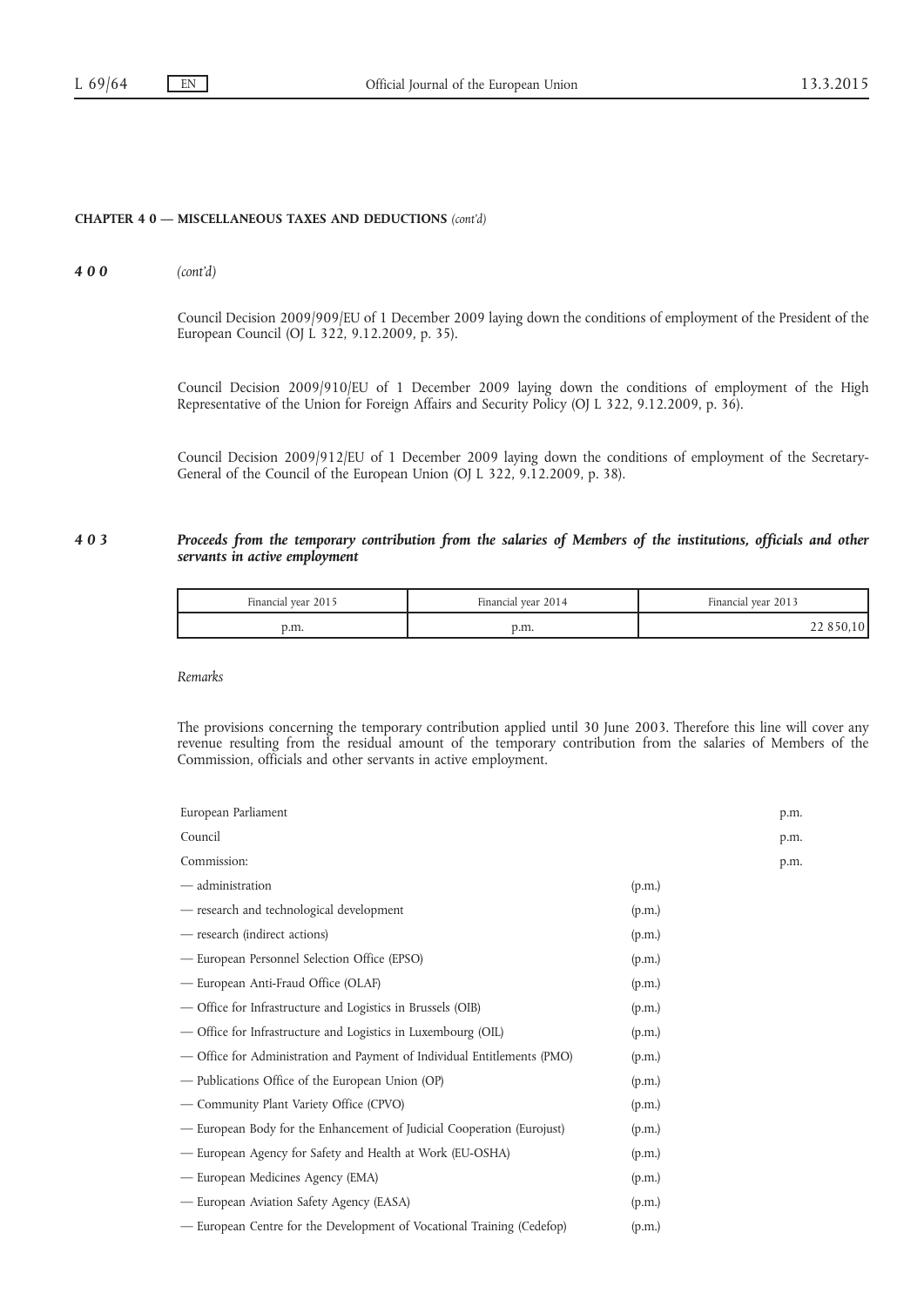#### 403 (cont'd)

| - European Environment Agency (EEA)                                                       | (p.m.) |      |
|-------------------------------------------------------------------------------------------|--------|------|
| - European Food Safety Authority (EFSA)                                                   | (p.m.) |      |
| - European Foundation for the Improvement of Living and Working<br>Conditions (Eurofound) | (p.m.) |      |
| — European Maritime Safety Agency (EMSA)                                                  | (p.m.) |      |
| — European Monitoring Centre for Drugs and Drug Addiction (EMCDDA)                        | (p.m.) |      |
| — European Union Agency for Fundamental Rights (FRA)                                      | (p.m.) |      |
| — European Training Foundation (ETF)                                                      | (p.m.) |      |
| - Office for Harmonization in the Internal Market (OHIM)                                  | (p.m.) |      |
| — Translation Centre for the bodies of the European Union (CdT)                           | (p.m.) |      |
| Court of Justice of the European Union                                                    |        | p.m. |
| Court of Auditors                                                                         |        | p.m. |
| European Economic and Social Committee                                                    |        | p.m. |
| Committee of the Regions                                                                  |        | p.m. |
| European Ombudsman                                                                        |        | p.m. |
| European Data Protection Supervisor                                                       |        | p.m. |
|                                                                                           | Total  | p.m. |

#### Legal basis

Staff Regulations of Officials of the European Communities, and in particular Article 66a thereof in the version in force until 15 December 2003.

Council Regulation No 422/67/EEC, No 5/67/Euratom of 25 July 1967 determining the emoluments of the President and Members of the Commission, of the President, Judges, Advocates-General and Registrar of the Court of Justice, of the President, Members and Registrar of the General Court and of the President, Members and Registrar of the European Union Civil Service Tribunal (OJ 187, 8.8.1967, p. 1).

Council Regulation (EEC, Euratom, ECSC) No 2290/77 of 18 October 1977 determining the emoluments of the members of the Court of Auditors (OJ L 268, 20.10.1977, p. 1).

## 4 0 4 Proceeds from the special levy and the solidarity levy on the salaries of Members of the institutions, officials and other servants in active employment

| Financial year 2015 | Financial year 2014 | Financial year 2013 |
|---------------------|---------------------|---------------------|
| 76 200 621          |                     | 409 187             |

Remarks

This article is intended to record the proceeds from the special levy and the solidarity levy on the salaries of officials and other servants in active employment in accordance with Article 66a of the Staff Regulations.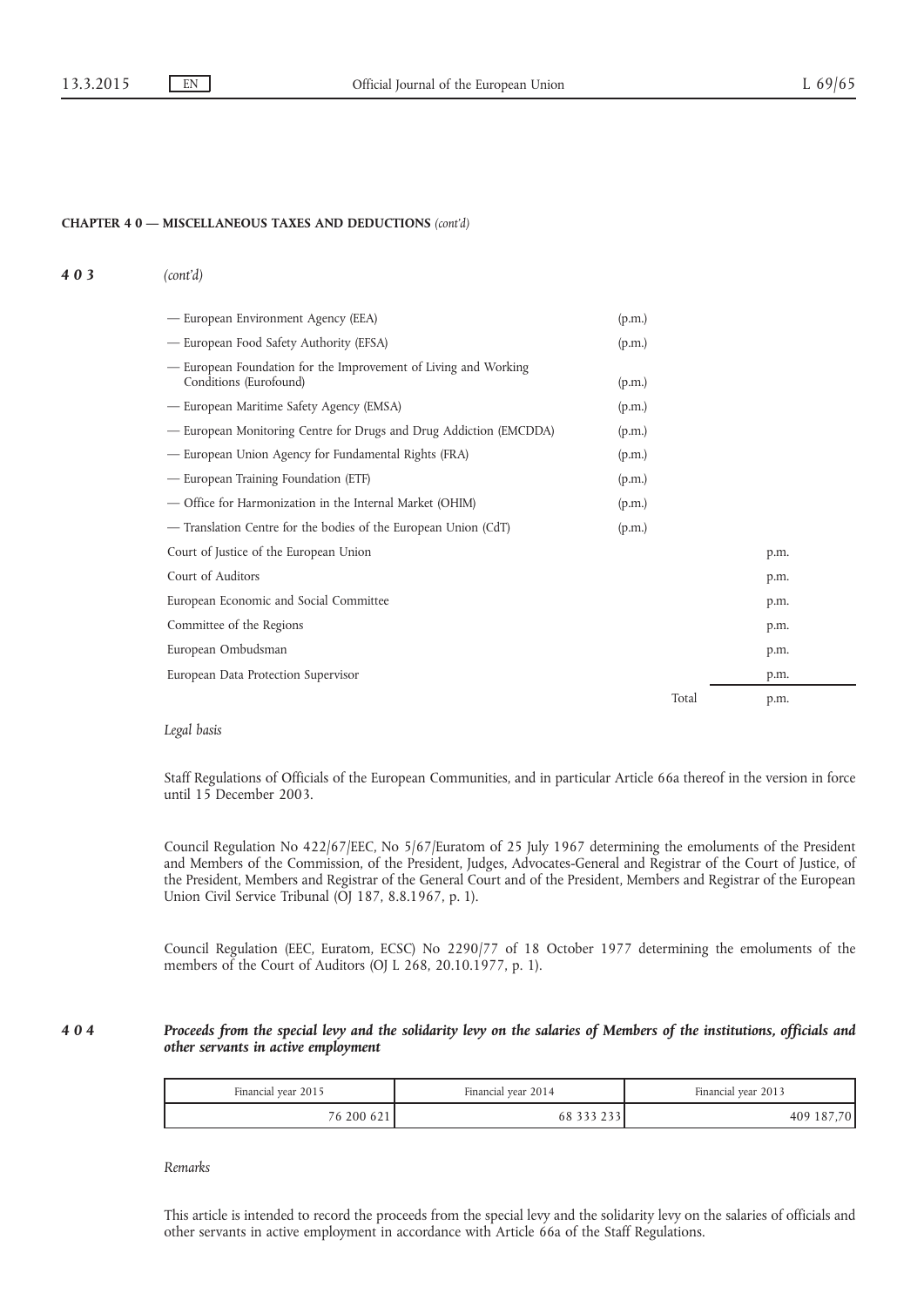# 404 (cont'd)

| European Parliament                                                                                                         |                 | 9 412 163  |
|-----------------------------------------------------------------------------------------------------------------------------|-----------------|------------|
| Council                                                                                                                     |                 | 3 170 000  |
| Commission:                                                                                                                 |                 | 53 683 717 |
| — administration                                                                                                            | (32782000)      |            |
| - research and technological development                                                                                    | $(5\;253\;613)$ |            |
| — research (indirect actions)                                                                                               | (4860947)       |            |
| - European Anti-Fraud Office (OLAF)                                                                                         | (632000)        |            |
| - European Personnel Selection Office (EPSO)                                                                                | (125000)        |            |
| — Office for Infrastructure and Logistics in Brussels (OIB)                                                                 | (440 000)       |            |
| - Office for Infrastructure and Logistics in Luxembourg (OIL)                                                               | (153000)        |            |
| - Office for Administration and Payment of Individual Entitlements (PMO)                                                    | (245000)        |            |
| - Publications Office of the European Union (OP)                                                                            | (677000)        |            |
| - Agency for the Cooperation of Energy Regulators (ACER)                                                                    | (64326)         |            |
| - Agency for the Operational Management of Large-scale IT Systems in the Area of<br>Freedom, Security and Justice (eu-LISA) | (61453)         |            |
| - Bio-based Industries Joint Undertaking (BBI)                                                                              | (15761)         |            |
| - Body of European Regulators for Electronic Communications (BEREC)                                                         | (17253)         |            |
| — Clean Sky Joint Undertaking (CSJU)                                                                                        | (38366)         |            |
| - Community Plant Variety Office (CPVO)                                                                                     | $(56 \ 274)$    |            |
| — Consumers, Health and Food Executive Agency (Chafea ex EAHC)                                                              | (24603)         |            |
| — Education, Audiovisual and Culture Executive Agency (EACEA)                                                               | (194848)        |            |
| - Electronic Components and Systems for European Leadership JU (ECSEL ex Artemis &<br>ENIAC)                                | (34389)         |            |
| - European Agency for Safety and Health at Work (EU-OSHA)                                                                   | (54155)         |            |
| — European Agency for the Management of Operational Cooperation at the External<br>Borders (Frontex)                        | (246 491)       |            |
| - European Asylum Support Office (EASO)                                                                                     | (49782)         |            |
| - European Aviation Safety Agency (EASA)                                                                                    | (1 020 629)     |            |
| - European Banking Authority (EBA)                                                                                          | (146448)        |            |
| - European Body for the Enhancement of Judicial Cooperation (Eurojust)                                                      | (115137)        |            |
| - European Centre for Disease Prevention and Control (ECDC)                                                                 | (31 541)        |            |
| - European Centre for the Development of Vocational Training (Cedefop)                                                      | (130730)        |            |
| - European Chemicals Agency (ECHA)                                                                                          | (625929)        |            |
| - European Environment Agency (EEA)                                                                                         | (187698)        |            |
| - European Fisheries Control Agency (EFCA)                                                                                  | (72017)         |            |

— European Food Safety Authority (EFSA) (296 586)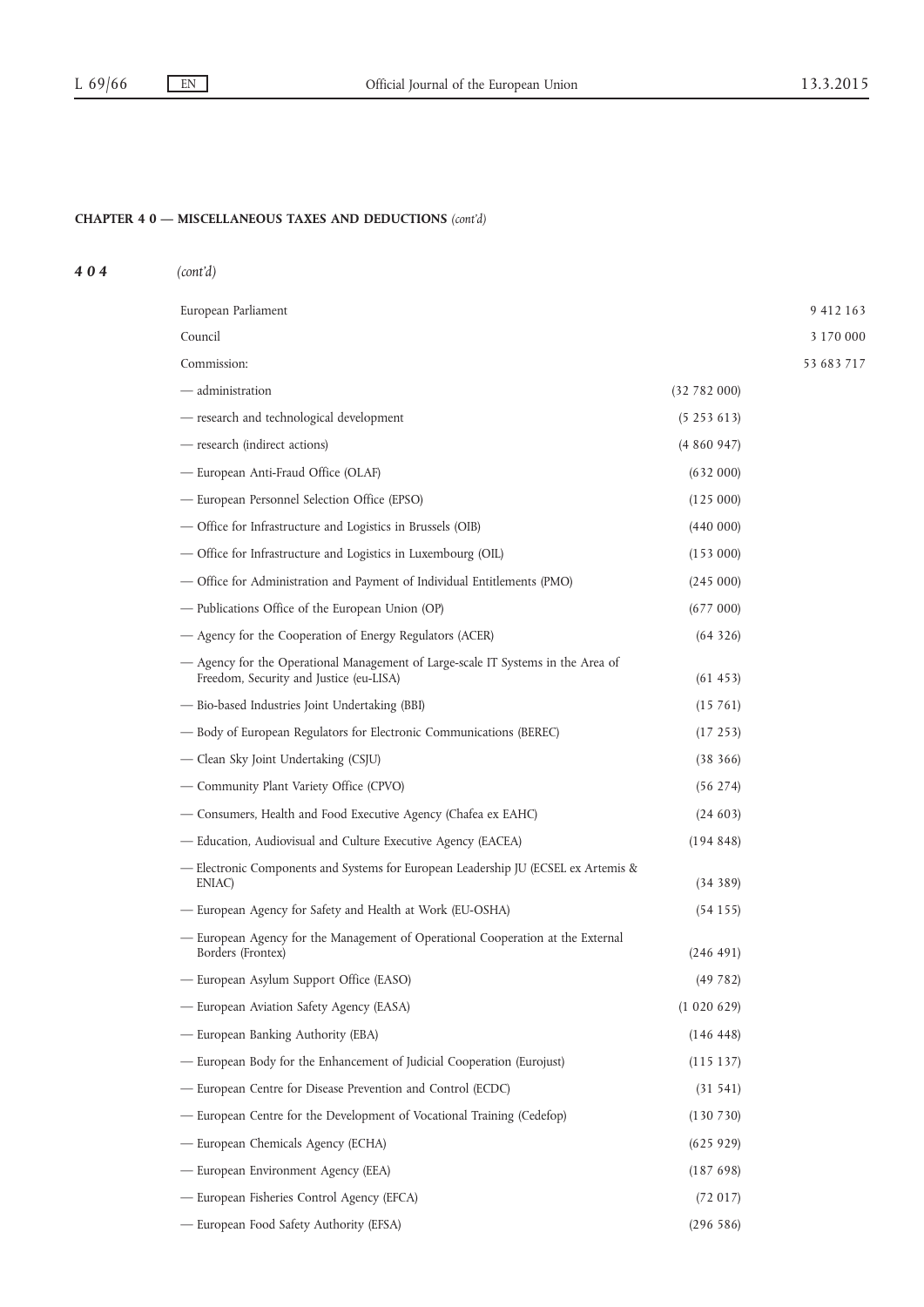# 404 (cont'd)

| - European Foundation for the Improvement of Living and Working Conditions<br>(Eurofound) | (125743)  |               |
|-------------------------------------------------------------------------------------------|-----------|---------------|
| - European GNSS Supervisory Authority (Galileo)                                           | (191 249) |               |
| - European Institute for Gender Equality (EIGE)                                           | (37 271)  |               |
| - European Institute of Innovation and Technology (EIT)                                   | (39 526)  |               |
| - European Insurance and Occupational Pensions Authority (EIOPA)                          | (134012)  |               |
| - European Joint Undertaking for ITER and the Development of Fusion Energy (F4E)          | (377522)  |               |
| — European Maritime Safety Agency (EMSA)                                                  | (263 360) |               |
| - European Medicines Agency (EMA)                                                         | (656495)  |               |
| - European Monitoring Centre for Drugs and Drug Addiction (EMCDDA)                        | (140047)  |               |
| - European Network and Information Security Agency (ENISA)                                | (53996)   |               |
| — European Police College (CEPOL)                                                         | (28458)   |               |
| — European Police Office (Europol)                                                        | (596 628) |               |
| - European Rail Joint Undertaking (Shift2Rail)                                            | (10 507)  |               |
| - European Railway Agency (ERA)                                                           | (170416)  |               |
| - European Research Council Executive Agency (ERCEA)                                      | (201052)  |               |
| - European Securities and Markets Authority (ESMA)                                        | (159 226) |               |
| - European Training Foundation (ETF)                                                      | (171 430) |               |
| - European Union Agency for Fundamental Rights (FRA)                                      | (106 570) |               |
| - Executive Agency for Small and Medium-sized Enterprises (EASME ex EACI)                 | (67655)   |               |
| - Fuel Cells and Hydrogen Technology Joint Undertaking (FCH)                              | (31 521)  |               |
| - Innovation and Networks Executive Agency (INEA ex TEN-T EA)                             | (55377)   |               |
| — Innovative Medicines Initiative Joint Undertaking (IMI)                                 | (54893)   |               |
| - New Generation European Air Traffic Management System Joint Undertaking (SESAR)         | (49852)   |               |
| — Office for Harmonization in the Internal Market (OHIM)                                  | (882862)  |               |
| - Research Executive Agency (REA)                                                         | (192966)  |               |
| - Translation Centre for the bodies of the European Union (CdT)                           | (232107)  |               |
| Court of Justice of the European Union                                                    |           | 4 5 1 3 0 0 0 |
| Court of Auditors                                                                         |           | 1750000       |
| European Economic and Social Committee                                                    |           | 851 410       |
| Committee of the Regions                                                                  |           | 596 477       |
| European Ombudsman                                                                        |           | 51 854        |
| European Data Protection Supervisor                                                       |           | 81 000        |
| European External Action Service                                                          |           | 2 091 000     |
|                                                                                           | Total     | 76 200 621    |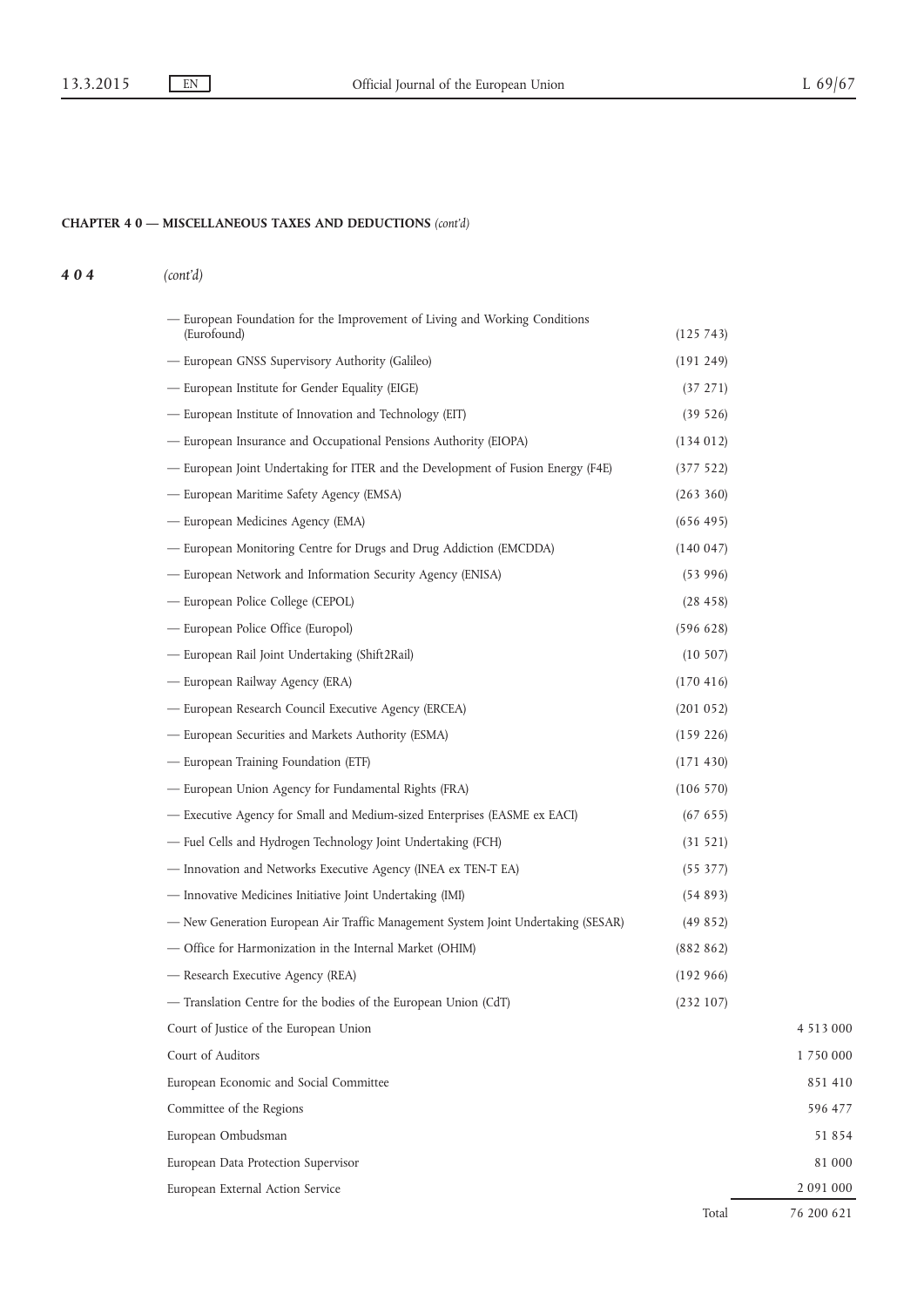404 (cont'd)

Legal basis

Staff Regulations of Officials of the European Union, and in particular Article 66a thereof.

Conditions of Employment of Other Servants of the European Union.

Council Regulation No 422/67/EEC, No 5/67/Euratom of 25 July 1967 determining the emoluments of the President and Members of the Commission, of the President, Judges, Advocates-General and Registrar of the Court of Justice, of the President, Members and Registrar of the General Court and of the President, Members and Registrar of the European Union Civil Service Tribunal (OJ 187, 8.8.1967, p. 1).

Council Regulation (EEC, Euratom, ECSC) No 2290/77 of 18 October 1977 determining the emoluments of the members of the Court of Auditors (OJ L 268, 20.10.1977, p. 1).

Decision 94/262/ECSC, EC, Euratom of the European Parliament of 9 March 1994 on the regulations and general conditions governing the performance of the Ombudsman's duties (OJ L 113, 4.5.1994, p. 15).

Decision No 1247/2002/EC of the European Parliament, of the Council and of the Commission of 1 July 2002 on the regulations and general conditions governing the performance of the European Data-protection Supervisor's duties (OJ L 183, 12.7.2002, p. 1).

Council Decision 2009/909/EU of 1 December 2009 laying down the conditions of employment of the President of the European Council (OJ L 322, 9.12.2009, p. 35).

Council Decision 2009/910/EU of 1 December 2009 laying down the conditions of employment of the High Representative of the Union for Foreign Affairs and Security Policy (OJ L 322, 9.12.2009, p. 36).

Council Decision 2009/912/EU of 1 December 2009 laying down the conditions of employment of the Secretary-General of the Council of the European Union (OJ L 322, 9.12.2009, p. 38).

#### CHAPTER 4 1 — CONTRIBUTIONS TO THE PENSION SCHEME

### 4 1 0 Staff contributions to the pension scheme

| Financial year 2015 | Financial year 2014 | Financial vear 2013 |
|---------------------|---------------------|---------------------|
| 470                 | 628 040             | 445                 |

Remarks

The revenue represents staff contributions to the financing of the pension scheme.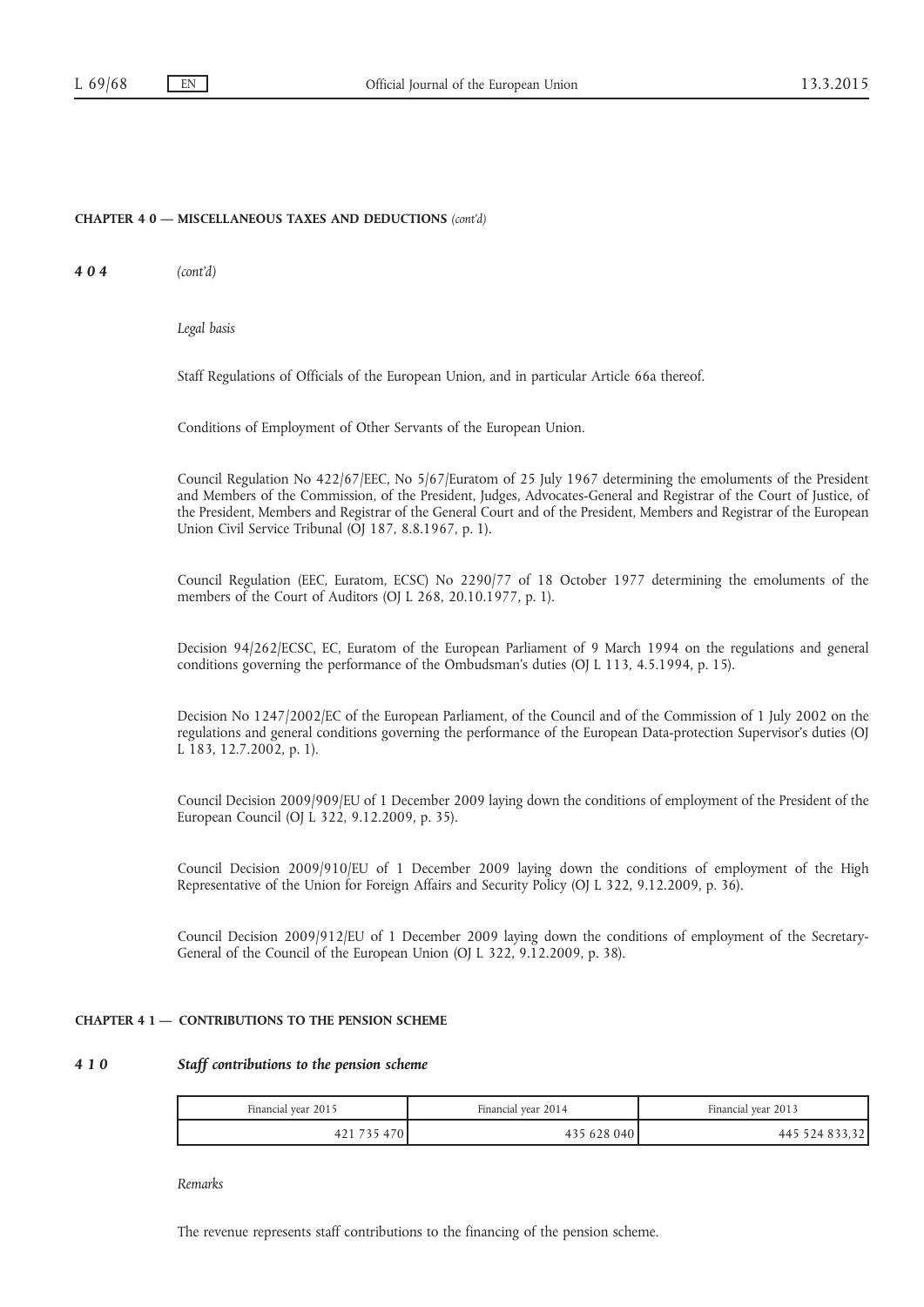| 410 | (cont'd)                                                                                                                    |                 |             |
|-----|-----------------------------------------------------------------------------------------------------------------------------|-----------------|-------------|
|     | European Parliament                                                                                                         |                 | 60 237 843  |
|     | Council                                                                                                                     |                 | 31 357 000  |
|     | Commission:                                                                                                                 |                 | 282 537 089 |
|     | - administration                                                                                                            | (176 307 000)   |             |
|     | - research and technological development                                                                                    | (15073762)      |             |
|     | - research (indirect actions)                                                                                               | (14876941)      |             |
|     | - European Anti-Fraud Office (OLAF)                                                                                         | (3192000)       |             |
|     | - European Personnel Selection Office (EPSO)                                                                                | (868000)        |             |
|     | - Office for Infrastructure and Logistics in Brussels (OIB)                                                                 | (4694000)       |             |
|     | - Office for Infrastructure and Logistics in Luxembourg (OIL)                                                               | (1446000)       |             |
|     | - Office for Administration and Payment of Individual Entitlements (PMO)                                                    | $(2\ 389\ 000)$ |             |
|     | - Publications Office of the European Union (OP)                                                                            | $(4\ 276\ 000)$ |             |
|     | - Agency for the Cooperation of Energy Regulators (ACER)                                                                    | (419542)        |             |
|     | - Agency for the Operational Management of Large-scale IT Systems in the Area of<br>Freedom, Security and Justice (eu-LISA) | (836541)        |             |
|     | - Bio-based Industries Joint Undertaking (BBI)                                                                              | (79157)         |             |
|     | - Body of European Regulators for Electronic Communications (BEREC)                                                         | (118379)        |             |
|     | - Clean Sky Joint Undertaking (CSJU)                                                                                        | (190932)        |             |
|     | - Community Plant Variety Office (CPVO)                                                                                     | (332948)        |             |
|     | - Consumers, Health and Food Executive Agency (Chafea ex EAHC)                                                              | (253 345)       |             |
|     | - Education, Audiovisual and Culture Executive Agency (EACEA)                                                               | (2 226 086)     |             |
|     | - Electronic Components and Systems for European Leadership JU (ECSEL ex Artemis<br>& ENIAC)                                | (200 496)       |             |
|     | - European Agency for Safety and Health at Work (EU-OSHA)                                                                   | (198096)        |             |
|     | - European Agency for the Management of Operational Cooperation at the External<br>Borders (Frontex)                        | (972 274)       |             |
|     | - European Asylum Support Office (EASO)                                                                                     | (240 378)       |             |
|     | - European Aviation Safety Agency (EASA)                                                                                    | (5733937)       |             |
|     | - European Banking Authority (EBA)                                                                                          | (813 407)       |             |
|     | - European Body for the Enhancement of Judicial Cooperation (Eurojust)                                                      | (1 201 280)     |             |
|     | - European Centre for Disease Prevention and Control (ECDC)                                                                 | (1923166)       |             |
|     | - European Centre for the Development of Vocational Training (Cedefop)                                                      | (827 539)       |             |
|     | - European Chemicals Agency (ECHA)                                                                                          | (3856178)       |             |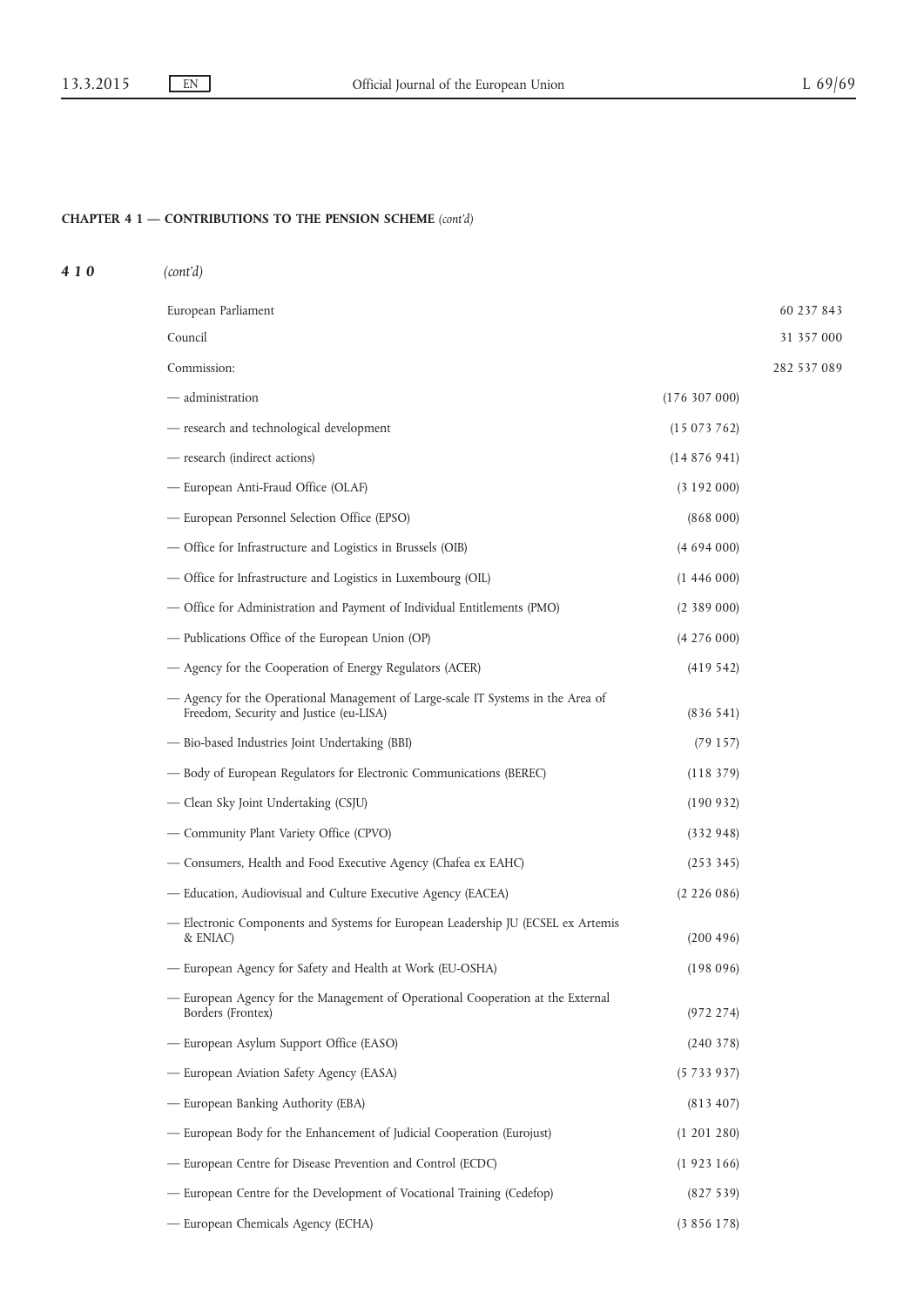# 410 (cont'd)

| - European Environment Agency (EEA)                                                       | (1 226 824)     |
|-------------------------------------------------------------------------------------------|-----------------|
| - European Fisheries Control Agency (EFCA)                                                | (402846)        |
| — European Food Safety Authority (EFSA)                                                   | (2 056 527)     |
| — European Foundation for the Improvement of Living and Working Conditions<br>(Eurofound) | (744641)        |
| - European GNSS Supervisory Authority (Galileo)                                           | $(1\;174\;732)$ |
| - European Institute for Gender Equality (EIGE)                                           | (259 810)       |
| - European Institute of Innovation and Technology (EIT)                                   | (270924)        |
| — European Insurance and Occupational Pensions Authority (EIOPA)                          | (863932)        |
| - European Joint Undertaking for ITER and the Development of Fusion Energy (F4E)          | (2736437)       |
| - European Maritime Safety Agency (EMSA)                                                  | (1585823)       |
| - European Medicines Agency (EMA)                                                         | (442668)        |
| - European Monitoring Centre for Drugs and Drug Addiction (EMCDDA)                        | (756 794)       |
| - European Network and Information Security Agency (ENISA)                                | (365594)        |
| - European Police College (CEPOL)                                                         | (216 370)       |
| — European Police Office (Europol)                                                        | (3569878)       |
| - European Rail Joint Undertaking (Shift2Rail)                                            | (52771)         |
| - European Railway Agency (ERA)                                                           | (1 017 949)     |
| - European Research Council Executive Agency (ERCEA)                                      | (1918261)       |
| - European Securities and Markets Authority (ESMA)                                        | (967598)        |
| - European Training Foundation (ETF)                                                      | (990832)        |
| - European Union Agency for Fundamental Rights (FRA)                                      | (670090)        |
| - Executive Agency for Small and Medium-sized Enterprises (EASME ex EACI)                 | (812007)        |
| - Fuel Cells and Hydrogen Technology Joint Undertaking (FCH)                              | (158314)        |
| - Innovation and Networks Executive Agency (INEA ex TEN-T EA)                             | (515 670)       |
| - Innovative Medicines Initiative Joint Undertaking (IMI)                                 | (290183)        |
| - New Generation European Air Traffic Management System Joint Undertaking<br>(SESAR)      | (273 703)       |
| — Office for Harmonization in the Internal Market (OHIM)                                  | (5 506 480)     |
| - Research Executive Agency (REA)                                                         | (3649644)       |
| - Translation Centre for the bodies of the European Union (CdT)                           | (1 509 383)     |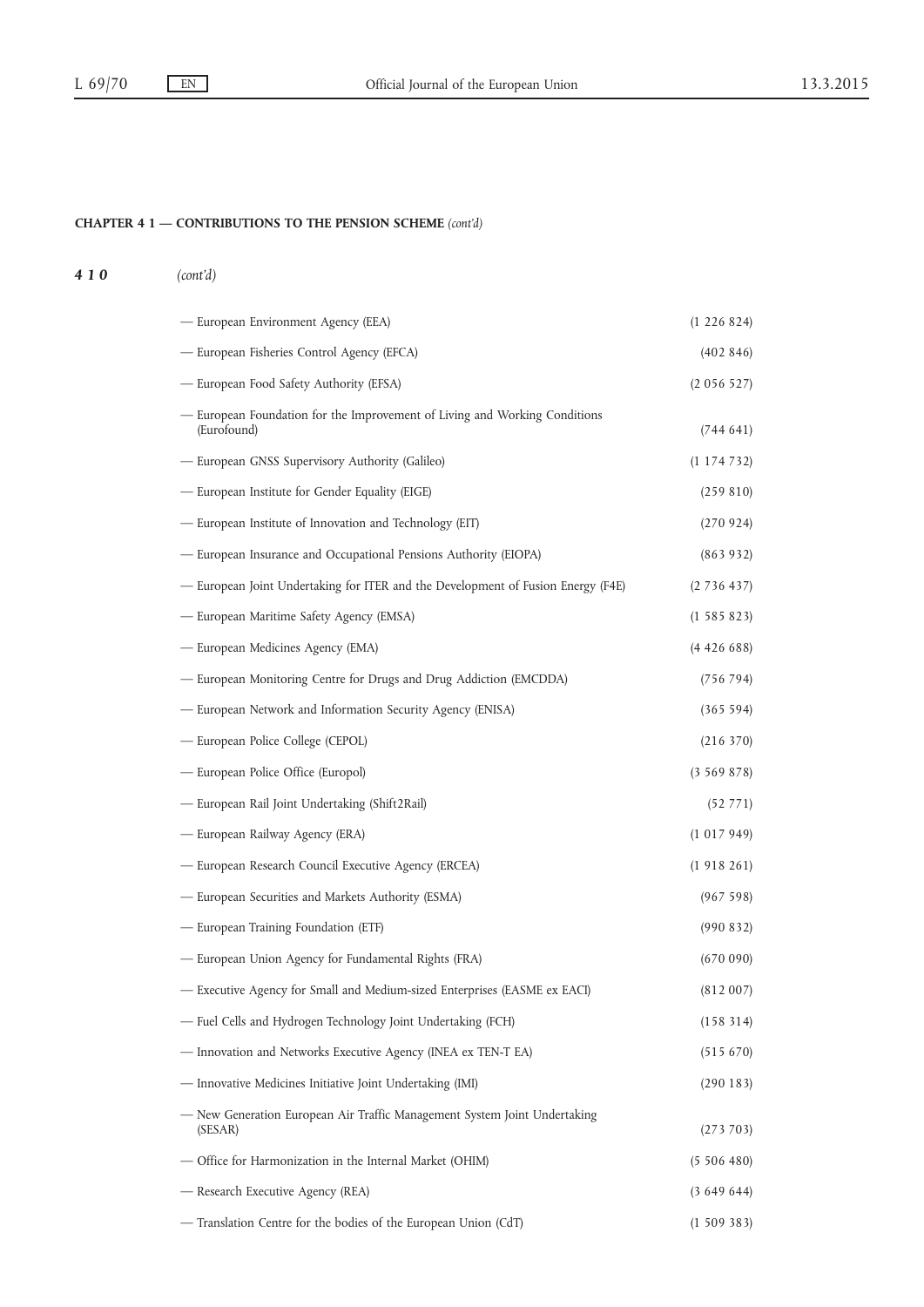| 410 | (cont'd)                               |       |               |
|-----|----------------------------------------|-------|---------------|
|     | Court of Justice of the European Union |       | 16 649 000    |
|     | Court of Auditors                      |       | 7 404 000     |
|     | European Economic and Social Committee |       | 5 2 3 9 5 4 2 |
|     | Committee of the Regions               |       | 3755729       |
|     | European Ombudsman                     |       | 539 267       |
|     | European Data Protection Supervisor    |       | 381 000       |
|     | European External Action Service       |       | 13 635 000    |
|     |                                        | Total | 421 735 470   |
|     |                                        |       |               |

#### Legal basis

Staff Regulations of Officials of the European Union.

Conditions of Employment of Other Servants of the European Union.

Council Regulation (ECSC, EEC, Euratom) No 1860/76 of 29 June 1976 laying down the Conditions of Employment of Staff of the European Foundation for the Improvement of Living and Working Conditions (OJ L 214, 6.8.1976, p. 24).

# 4 1 1 Transfer or purchase of pension rights by staff

| Financial year 2015 | Financial year 2014 | Financial year 2013 |
|---------------------|---------------------|---------------------|
| 103 896 621         | 92 862 947          | 104 883 767,68      |

## Remarks

The revenue represents the payment to the Union of the actuarial equivalent or the flat-rate redemption value of pension rights acquired by officials in their previous jobs.

| European Parliament                    |       | 9 100 000   |
|----------------------------------------|-------|-------------|
| Council                                |       | p.m.        |
| Commission                             |       | 94 796 621  |
| Court of Justice of the European Union |       | p.m.        |
| Court of Auditors                      |       | p.m.        |
| European Economic and Social Committee |       | p.m.        |
| Committee of the Regions               |       | p.m.        |
| European Ombudsman                     |       | p.m.        |
| European Data Protection Supervisor    |       | p.m.        |
| European External Action Service       |       | p.m.        |
|                                        | Total | 103 896 621 |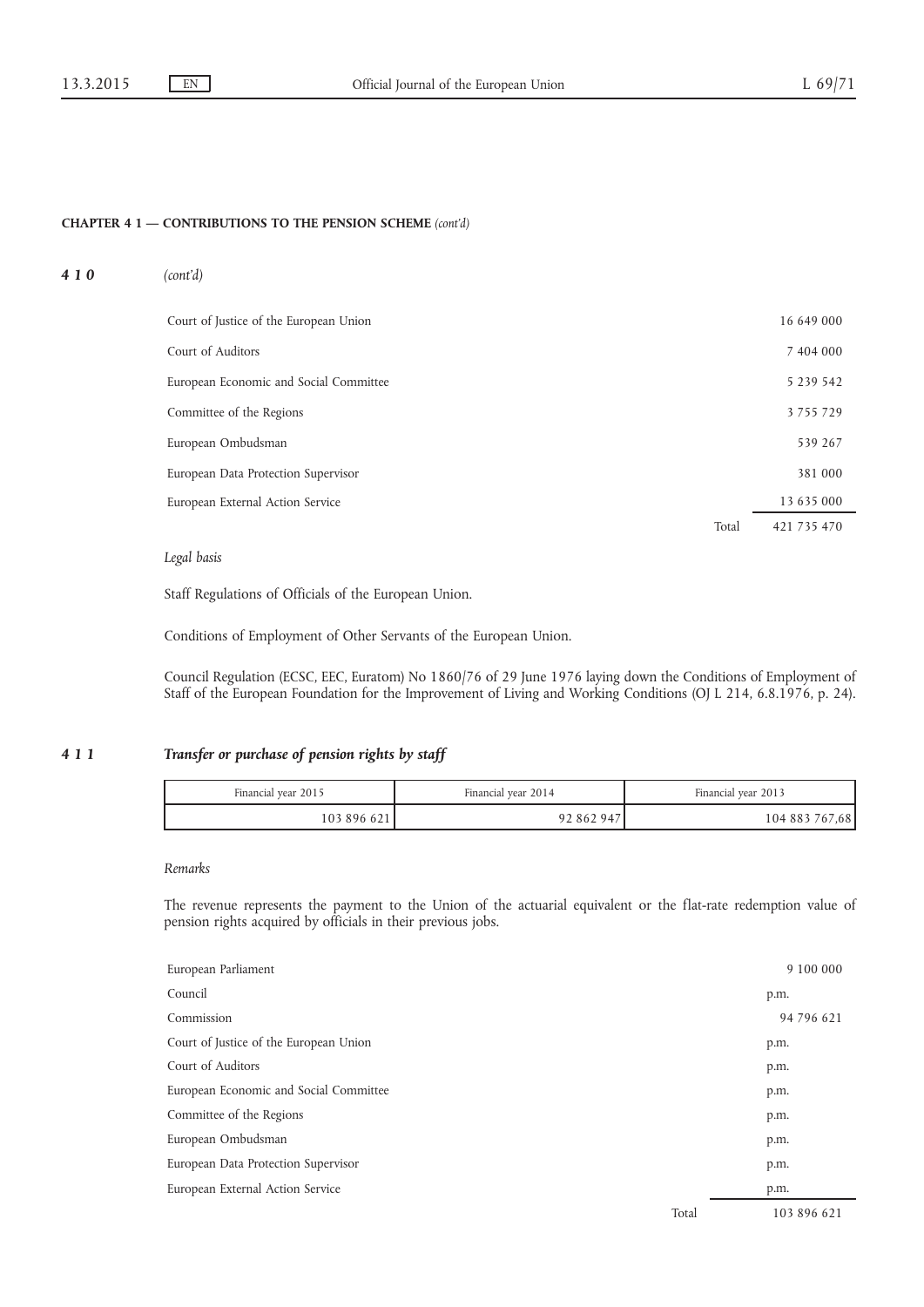411 (cont'd)

Legal basis

Staff Regulations of Officials of the European Union.

# 4 1 2 Contributions to the pensions scheme by officials and temporary staff on leave on personal grounds

| Financial year 2015 | Financial vear 2014 | Financial year 2013 |
|---------------------|---------------------|---------------------|
| 10000               | ا 10 000 ا          |                     |

#### Remarks

Officials and other servants taking leave on personal grounds may continue to acquire pension rights provided that they also bear the cost of the employer's contribution.

| European Parliament                    |       | 10 000  |
|----------------------------------------|-------|---------|
| Council                                |       | p.m.    |
| Commission                             |       | 100 000 |
| Court of Justice of the European Union |       | p.m.    |
| Court of Auditors                      |       | p.m.    |
| European Economic and Social Committee |       | p.m.    |
| Committee of the Regions               |       | p.m.    |
| European Ombudsman                     |       | p.m.    |
| European Data Protection Supervisor    |       | p.m.    |
| European External Action Service       |       | p.m.    |
|                                        | Total | 110 000 |

#### Legal basis

Staff Regulations of Officials of the European Union.

Conditions of Employment of Other Servants of the European Union.

# CHAPTER 4 2 — OTHER CONTRIBUTIONS TO THE PENSION SCHEME

## 4 2 0 Employer's contribution by decentralised agencies and international organisations to the pension scheme

| Financial year 2015 | Financial year 2014 | Financial vear 2013 |
|---------------------|---------------------|---------------------|
| 38 484              | 74 384              | 28 239 167,47       |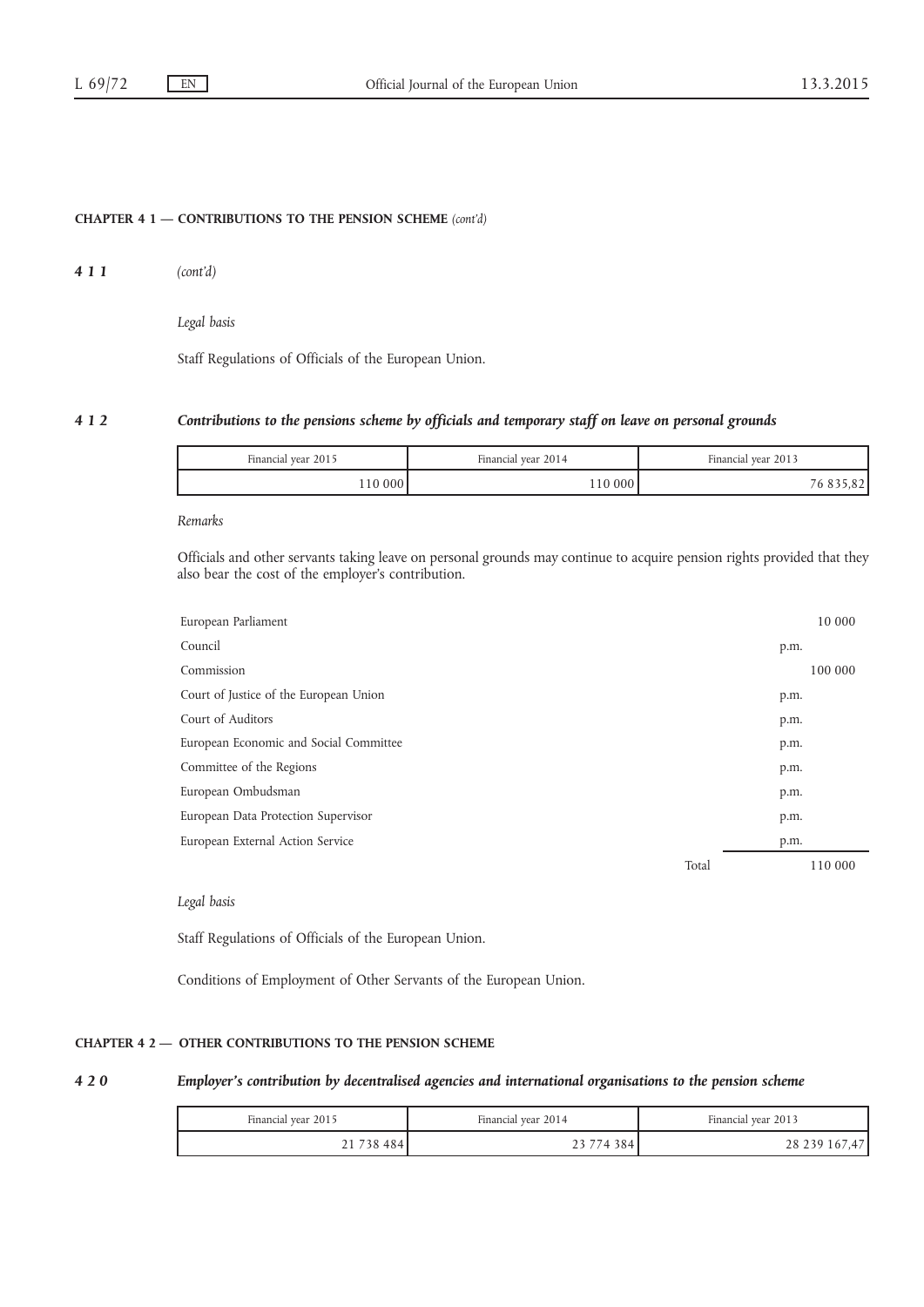420 (cont'd)

Remarks

The revenue represents the employer's contribution by decentralised agencies and international organisations to the pension scheme.

Commission 21 738 484

Legal basis

Staff Regulations of Officials of the European Union.

Conditions of Employment of Other Servants of the European Union.

## 4 2 1 Contributions by Members of the European Parliament to the pension scheme

| Financial year 2015 | Financial year 2014 | Financial year 2013 |
|---------------------|---------------------|---------------------|
| э.m.                | p.m.                |                     |

Remarks

The revenue represents contributions by Members of the European Parliament to the financing of the pension scheme.

European Parliament p.m.

Legal basis

Rules governing the payment of expenses and allowances to Members of the European Parliament, and in particular Annex III thereto.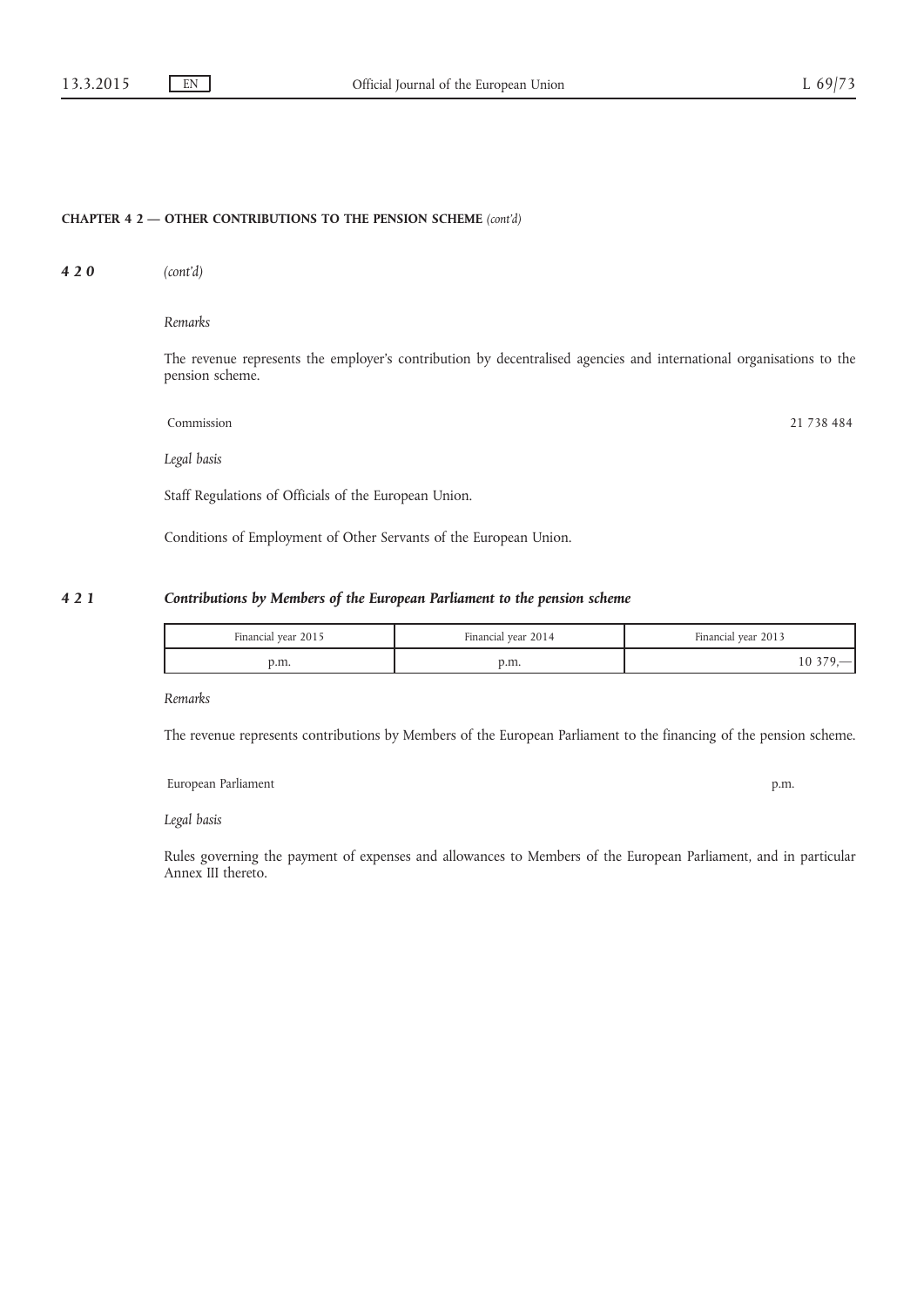# TITLE 5

## REVENUE ACCRUING FROM THE ADMINISTRATIVE OPERATION OF THE INSTITUTIONS

# CHAPTER 5 0 — PROCEEDS FROM THE SALE OF MOVABLE PROPERTY (SUPPLY OF GOODS) AND IMMOVABLE **PROPERTY**

# CHAPTER 5 1 — PROCEEDS FROM LETTING AND HIRING

#### CHAPTER 5 2 — REVENUE FROM INVESTMENTS OR LOANS GRANTED, BANK AND OTHER INTEREST

| Article<br>Item | Heading                                                                                                                                                     | Financial year 2015 | Financial year 2014 | Financial year 2013 | % 2013/2015 |
|-----------------|-------------------------------------------------------------------------------------------------------------------------------------------------------------|---------------------|---------------------|---------------------|-------------|
|                 | CHAPTER 5 0                                                                                                                                                 |                     |                     |                     |             |
| 500             | Proceeds from the sale of movable property (supply of<br>goods)                                                                                             |                     |                     |                     |             |
| 5000            | Proceeds from the sale of vehicles - Assigned revenue                                                                                                       | p.m.                | p.m.                | 60 765,06           |             |
| 5001            | Proceeds from the sale of other movable property -<br>Assigned revenue                                                                                      | p.m.                | p.m.                | 291 120,45          |             |
| 5 0 0 2         | Proceeds from the supply of goods to other institutions or<br>bodies - Assigned revenue                                                                     | p.m.                | p.m.                | 1 443 250,32        |             |
|                 | Article 5 0 $0$ – Total                                                                                                                                     | p.m.                | p.m.                | 1795135,83          |             |
| 501             |                                                                                                                                                             |                     |                     |                     |             |
| 502             | Proceeds from the sale of immovable property<br>Proceeds from the sale of publications, printed works                                                       | p.m.                | p.m.                | $0,-$               |             |
|                 | and $films$ $-$ Assigned revenue                                                                                                                            | p.m.                | p.m.                | 835 048,45          |             |
|                 | CHAPTER 5 0 - TOTAL                                                                                                                                         | p.m.                | p.m.                | 2 630 184,28        |             |
|                 |                                                                                                                                                             |                     |                     |                     |             |
|                 | <b>CHAPTER 5 1</b>                                                                                                                                          |                     |                     |                     |             |
| 510             | Proceeds from the hiring-out of furniture and<br>$equipment - Assigned$ revenue                                                                             | p.m.                | p.m.                | $0, -$              |             |
| 511             | Proceeds from letting and subletting immovable<br>property and reimbursement of charges connected with<br>lettings                                          |                     |                     |                     |             |
| 5 1 1 0         | Proceeds from letting and subletting immovable property<br>- Assigned revenue                                                                               | p.m.                | p.m.                | 14 721 446,22       |             |
| 5111            | Reimbursement of charges connected with lettings -<br>Assigned revenue                                                                                      | p.m.                | p.m.                | 2 306 241,99        |             |
|                 | Article 5 $11 - \text{Total}$                                                                                                                               | p.m.                | p.m.                | 17 027 688,21       |             |
|                 | CHAPTER 5 1 - TOTAL                                                                                                                                         | p.m.                | p.m.                | 17 027 688,21       |             |
|                 |                                                                                                                                                             |                     |                     |                     |             |
|                 | <b>CHAPTER 5 2</b>                                                                                                                                          |                     |                     |                     |             |
| 520             | Revenue from investments or loans granted, bank and<br>other interest on the institutions' accounts                                                         | 453 674             | 1752047             | 3 157 996,35        | 696,09      |
| 521             | Revenue from investments or loans granted, bank and<br>other interest on the accounts of organisations receiving<br>subsidies transferred to the Commission | 10 000 000          | 10 000 000          | 6 0 26 1 5 8, 9 3   | 60,26       |
| 522             | Interest yielded by prefinancing                                                                                                                            | 40 000 000          | 40 000 000          | 36 260 716,99       | 90,65       |
| 523             | Revenue generated on Trust Accounts - Assigned<br>revenue                                                                                                   | p.m.                | p.m.                | 16 820 928,89       |             |
|                 | CHAPTER 5 2 - TOTAL                                                                                                                                         | 50 453 674          | 51 752 047          | 62 265 801,16       | 123,41      |
|                 |                                                                                                                                                             |                     |                     |                     |             |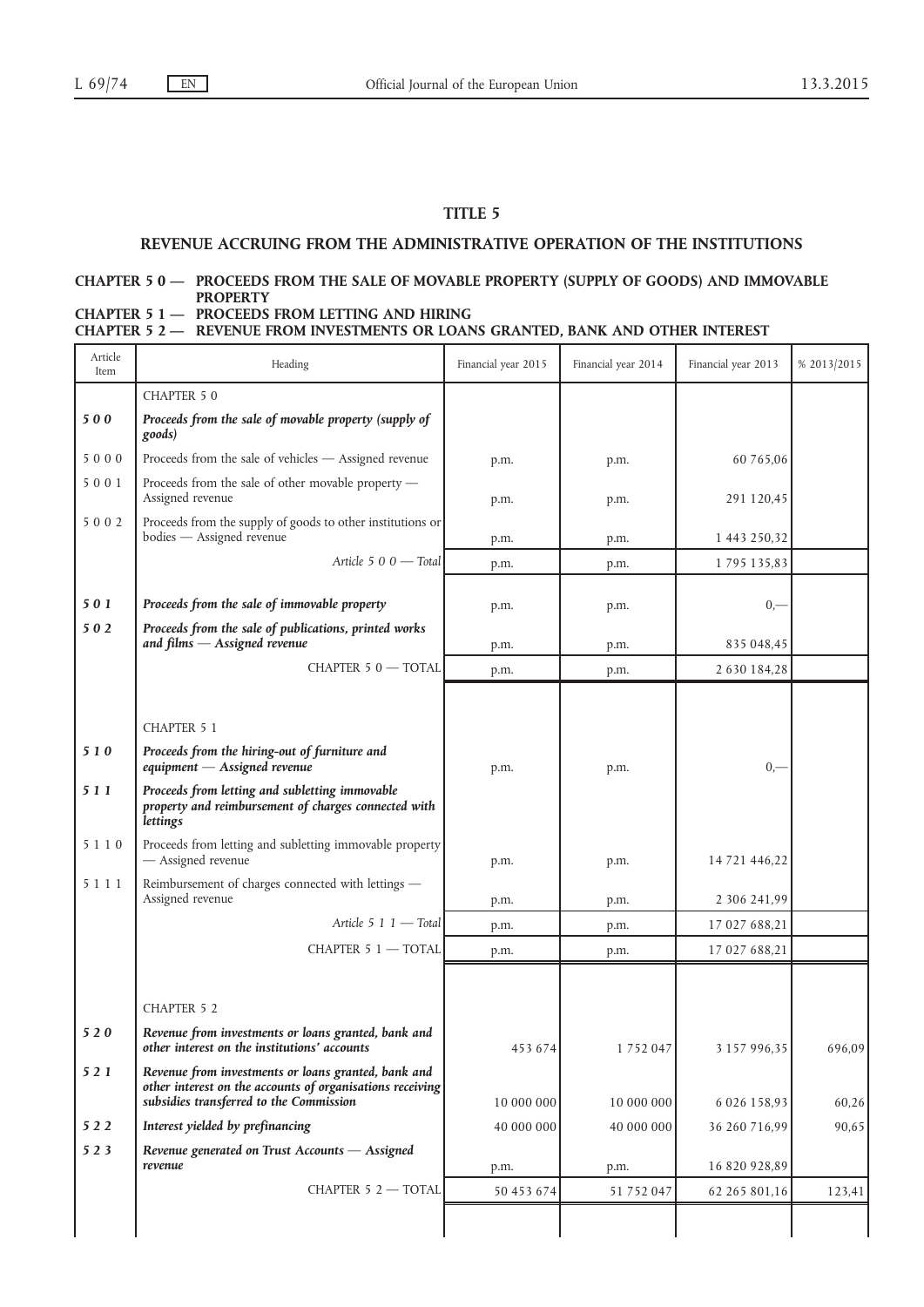# CHAPTER 5 5 — REVENUE FROM THE SUPPLY OF SERVICES AND WORK

# CHAPTER 5 7 — OTHER CONTRIBUTIONS AND REFUNDS IN CONNECTION WITH THE ADMINISTRATIVE OPERATION OF THE INSTITUTIONS

# CHAPTER 5 8 — MISCELLANEOUS COMPENSATION

# CHAPTER 5 9 — OTHER REVENUE FROM ADMINISTRATIVE OPERATIONS

| Article<br>Item | Heading                                                                                                                                                                                                    | Financial year 2015 | Financial year 2014 | Financial year 2013 | % 2013/2015 |
|-----------------|------------------------------------------------------------------------------------------------------------------------------------------------------------------------------------------------------------|---------------------|---------------------|---------------------|-------------|
|                 | <b>CHAPTER 5 5</b>                                                                                                                                                                                         |                     |                     |                     |             |
| 550             | Proceeds from the supply of services and work for other<br>institutions or bodies, including refunds by other insti-<br>tutions or bodies of mission allowances paid on their<br>behalf - Assigned revenue | p.m.                | p.m.                | 37 136 427,16       |             |
| 551             | Revenue from third parties in respect of services or work                                                                                                                                                  |                     |                     |                     |             |
|                 | supplied at their request $-$ Assigned revenue                                                                                                                                                             | p.m.                | p.m.                | 5 748 710,17        |             |
|                 | CHAPTER 5 5 - TOTAL                                                                                                                                                                                        | p.m.                | p.m.                | 42 885 137,33       |             |
|                 |                                                                                                                                                                                                            |                     |                     |                     |             |
|                 | <b>CHAPTER 5 7</b>                                                                                                                                                                                         |                     |                     |                     |             |
| 570             | Revenue arising from the repayment of amounts<br>wrongly $p$ aid $-$ Assigned revenue                                                                                                                      | p.m.                | p.m.                | 42 678 676,30       |             |
| 571             | Revenue earmarked for a specific purpose, such as<br>income from foundations, subsidies, gifts and bequests,<br>including the earmarked revenue specific to each insti-<br>$tution - Assigned revenue$     | p.m.                | p.m.                | $_{0,-}$            |             |
| 572             | Repayment of welfare expenditure incurred on behalf of<br>another institution                                                                                                                              | p.m.                | p.m.                | $_{0,-}$            |             |
| 573             | Other contributions and refunds in connection with the<br>administrative operation of the institution $-$ Assigned<br>revenue                                                                              | p.m.                | p.m.                | 167 276 700,82      |             |
| 574             | Revenue arising from the Commission contribution to<br>the European External Action Service (EEAS) for<br>Commission staff working in Union delegations -<br>Assigned revenue                              | p.m.                | p.m.                | 269 246 720,19      |             |
|                 | CHAPTER 5 7 - TOTAL                                                                                                                                                                                        | p.m.                | p.m.                | 479 202 097,31      |             |
|                 | <b>CHAPTER 5 8</b>                                                                                                                                                                                         |                     |                     |                     |             |
| 580             |                                                                                                                                                                                                            |                     |                     |                     |             |
|                 | Revenue from payments connected with lettings -<br>Assigned revenue                                                                                                                                        | p.m.                | p.m.                | 151 318,84          |             |
| 581             | Revenue from insurance payments received $-$ Assigned<br>revenue                                                                                                                                           | p.m.                | p.m.                | 979 446,92          |             |
|                 | CHAPTER 5 $8-$ TOTAL                                                                                                                                                                                       | p.m.                | p.m.                | 1 130 765,76        |             |
|                 | CHAPTER 5 9                                                                                                                                                                                                |                     |                     |                     |             |
| 590             | Other revenue from administrative operations                                                                                                                                                               | 4 000 000           | 2 000 000           | 5 613 837,62        | 140,35      |
|                 | CHAPTER 5 9 - TOTAL                                                                                                                                                                                        | 4 000 000           | 2 000 000           | 5 613 837,62        | 140,35      |
|                 | Title 5 — Total                                                                                                                                                                                            | 54 453 674          | 53 752 047          | 610 755 511,67      | 1 1 2 1,61  |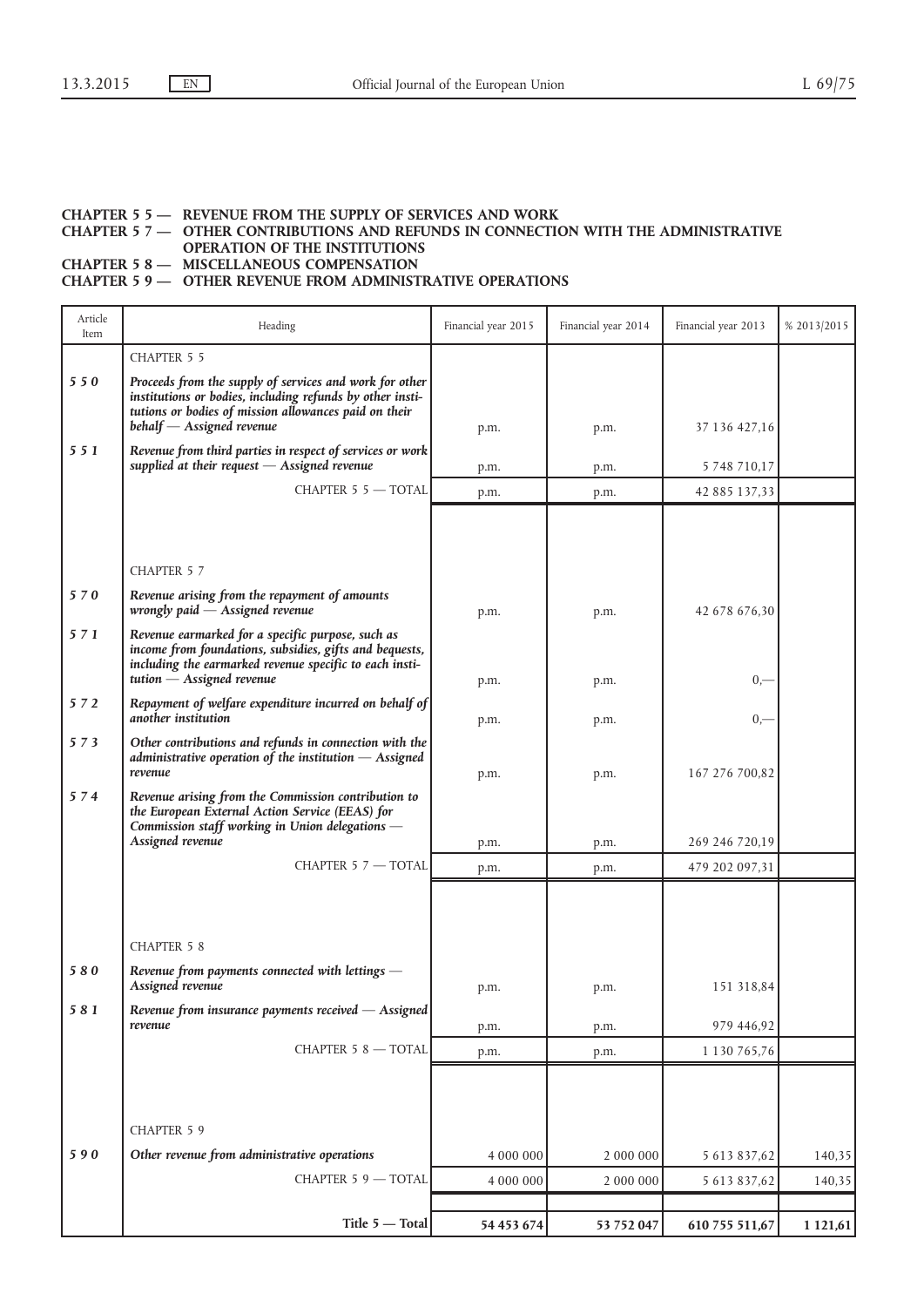## TITLE 5

#### REVENUE ACCRUING FROM THE ADMINISTRATIVE OPERATION OF THE INSTITUTIONS

#### CHAPTER 5 0 — PROCEEDS FROM THE SALE OF MOVABLE PROPERTY (SUPPLY OF GOODS) AND IMMOVABLE PROPERTY

#### 5 0 0 Proceeds from the sale of movable property (supply of goods)

5 0 0 0 Proceeds from the sale of vehicles — Assigned revenue

| Financial vear 2015 | Financial vear 2014 | Financial year 2013 |
|---------------------|---------------------|---------------------|
| p.m.                | p.m.                | 60 76               |

#### Remarks

This item is intended to record revenue from the sale or part-exchange of vehicles belonging to the institutions.

It also records the proceeds from the sale of vehicles that are being replaced or scrapped when their book value is fully depreciated.

In accordance with Article  $21(3)(a)$  and (b) of the Financial Regulation, this revenue is to be considered as assigned revenue and gives rise to the entry of additional appropriations on the lines which bore the initial expenditure giving rise to the corresponding revenue.

| European Parliament                    |       | p.m. |
|----------------------------------------|-------|------|
| Council                                |       | p.m. |
| Commission                             |       | p.m. |
| Court of Justice of the European Union |       | p.m. |
| Court of Auditors                      |       | p.m. |
| European Economic and Social Committee |       | p.m. |
| Committee of the Regions               |       | p.m. |
| European Ombudsman                     |       | p.m. |
| European Data Protection Supervisor    |       | p.m. |
| European External Action Service       |       | p.m. |
|                                        | Total | p.m. |

5 0 0 1 Proceeds from the sale of other movable property — Assigned revenue

| Financial year 2015 | Financial vear 2014 | Financial year 2013 |
|---------------------|---------------------|---------------------|
| p.m.                | p.m.                |                     |

#### Remarks

This item is intended to record revenue from the sale or part-exchange of movable property, other than vehicles, belonging to the institutions.

It also records the proceeds from the sale of equipment, installations, materials, and scientific and technical apparatus which are being replaced or scrapped when the book value is fully depreciated.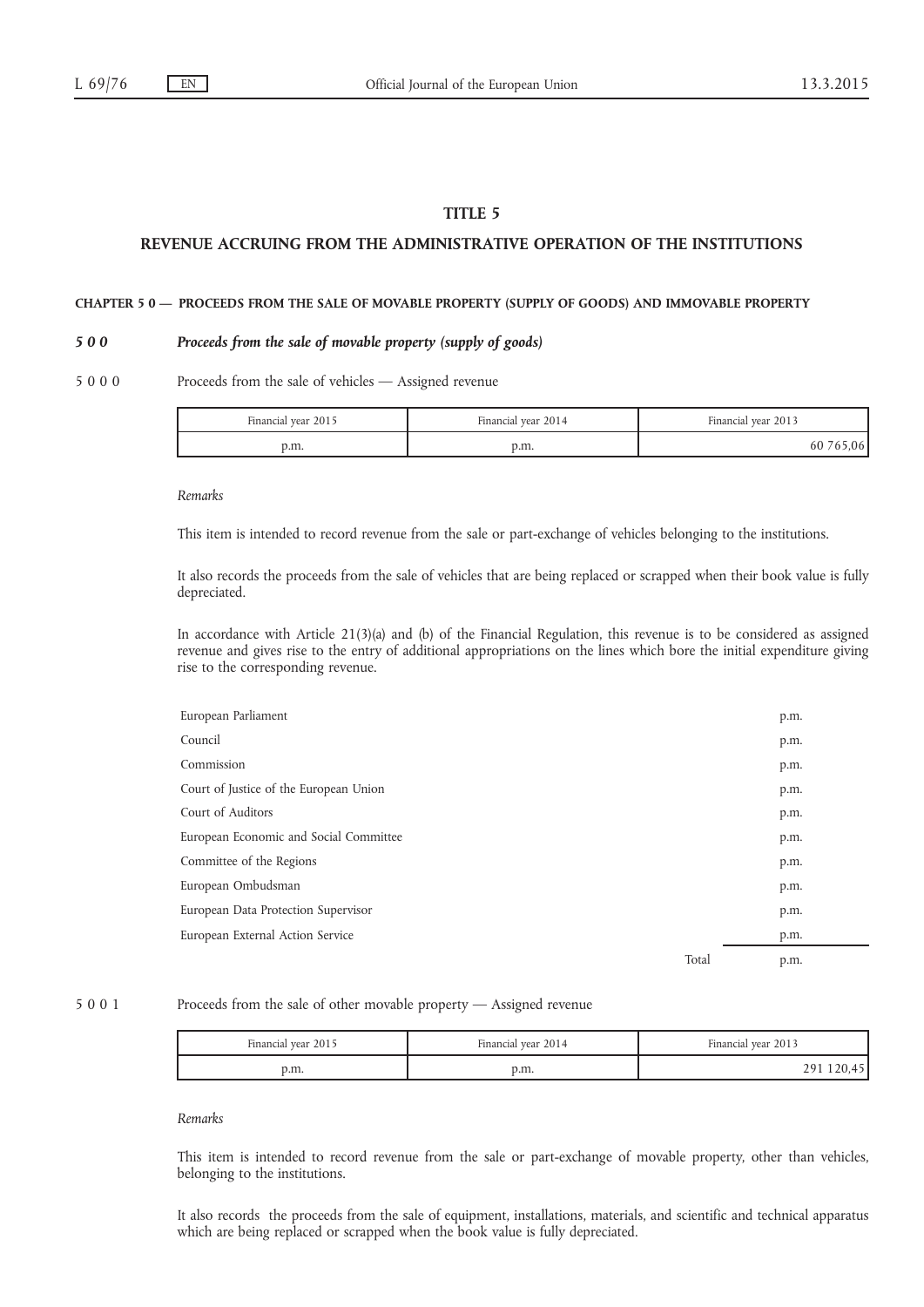## CHAPTER 5 0 — PROCEEDS FROM THE SALE OF MOVABLE PROPERTY (SUPPLY OF GOODS) AND IMMOVABLE PROPERTY (cont'd)

500 (cont'd)

#### 5001 (cont'd)

In accordance with Article 21(3)(a) and (b) of the Financial Regulation, this revenue is to be considered as assigned revenue and gives rise to the entry of additional appropriations on the lines which bore the initial expenditure giving rise to the corresponding revenue.

| European Parliament                    |       | p.m. |
|----------------------------------------|-------|------|
| Council                                |       | p.m. |
| Commission                             |       | p.m. |
| Court of Justice of the European Union |       | p.m. |
| Court of Auditors                      |       | p.m. |
| European Economic and Social Committee |       | p.m. |
| Committee of the Regions               |       | p.m. |
| European Ombudsman                     |       | p.m. |
| European Data Protection Supervisor    |       | p.m. |
| European External Action Service       |       | p.m. |
|                                        | Total | p.m. |

## 5 0 0 2 Proceeds from the supply of goods to other institutions or bodies — Assigned revenue

| Financial year 2015 | Financial year 2014 | Financial year 2013 |
|---------------------|---------------------|---------------------|
| p.m.                | p.m.                | 443                 |

#### Remarks

In accordance with Article 21(3)(e) of the Financial Regulation, this revenue is to be considered as assigned revenue and gives rise to the entry of additional appropriations on the lines which bore the initial expenditure giving rise to the corresponding revenue.

| European Parliament                    |       | p.m. |
|----------------------------------------|-------|------|
| Council                                |       | p.m. |
| Commission                             |       | p.m. |
| Court of Justice of the European Union |       | p.m. |
| Court of Auditors                      |       | p.m. |
| European Economic and Social Committee |       | p.m. |
| Committee of the Regions               |       | p.m. |
| European Ombudsman                     |       | p.m. |
| European Data Protection Supervisor    |       | p.m. |
| European External Action Service       |       | p.m. |
|                                        | Total | p.m. |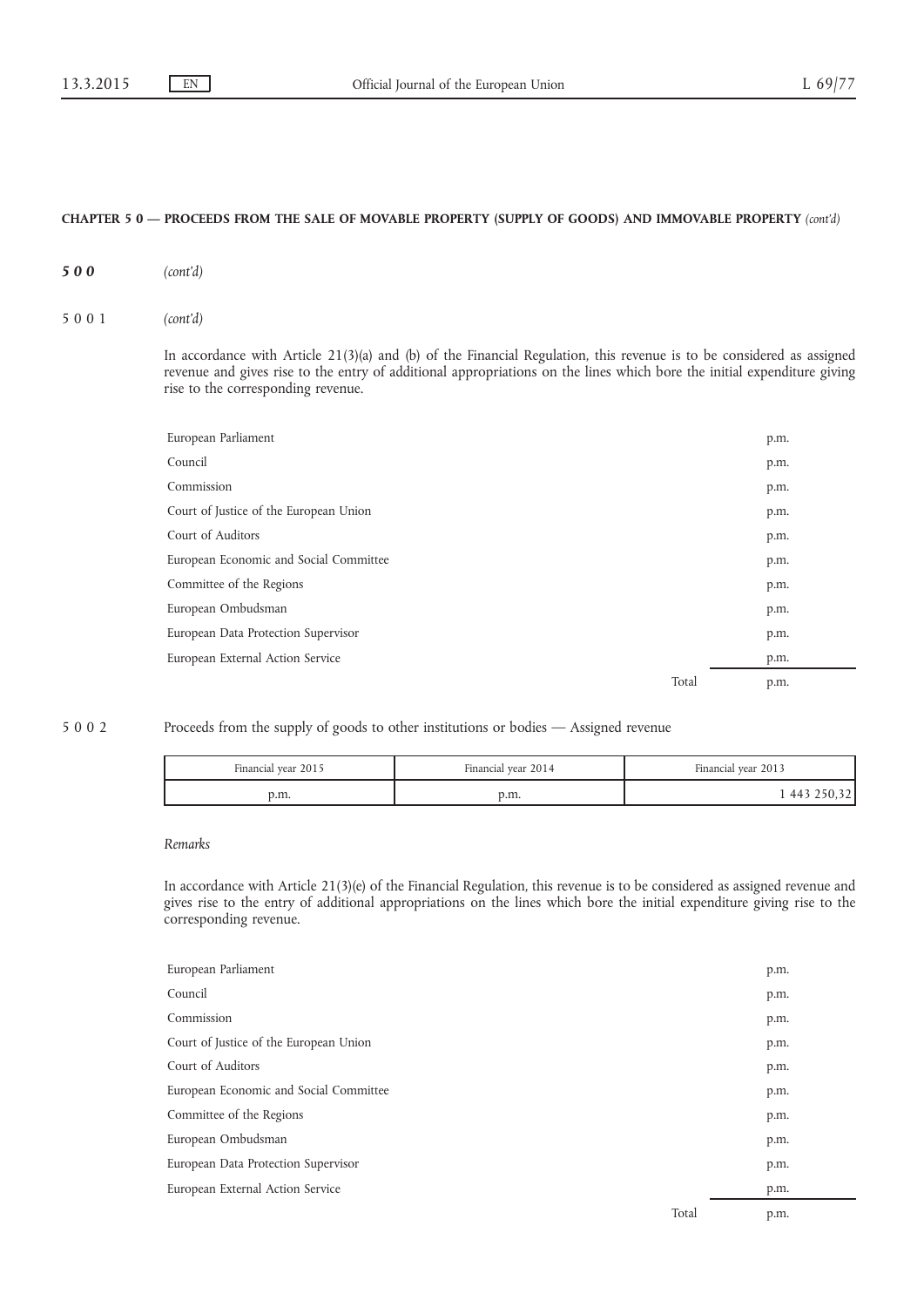## CHAPTER 5 0 — PROCEEDS FROM THE SALE OF MOVABLE PROPERTY (SUPPLY OF GOODS) AND IMMOVABLE PROPERTY (cont'd)

# 5 0 1 Proceeds from the sale of immovable property

| Financial year 2015 | Financial vear 2014 | Financial vear 2013 |
|---------------------|---------------------|---------------------|
| p.m.                | v.m.                | __                  |

Remarks

This article is intended to record revenue from the sale of immovable property belonging to the institutions.

## 5 0 2 Proceeds from the sale of publications, printed works and films — Assigned revenue

| Financial year 2015 | Financial vear 2014 | Financial year 2013 |
|---------------------|---------------------|---------------------|
| p.m.                | p.m.                | 835 048.45          |

Remarks

In accordance with Article 21(3)(h) of the Financial Regulation, this revenue is to be considered as assigned revenue and gives rise to the entry of additional appropriations on the lines which bore the initial expenditure giving rise to the corresponding revenue.

This article also contains revenue from the sale of such products on an electronic medium.

| European Parliament                    |       | p.m. |
|----------------------------------------|-------|------|
| Council                                |       | p.m. |
| Commission                             |       | p.m. |
| Court of Justice of the European Union |       | p.m. |
| Court of Auditors                      |       | p.m. |
| European Economic and Social Committee |       | p.m. |
| Committee of the Regions               |       | p.m. |
| European Ombudsman                     |       | p.m. |
| European Data Protection Supervisor    |       | p.m. |
| European External Action Service       |       | p.m. |
|                                        | Total | p.m. |

## CHAPTER 5 1 — PROCEEDS FROM LETTING AND HIRING

## 5 1 0 Proceeds from the hiring-out of furniture and equipment — Assigned revenue

| Financial year 2015 | Financial year 2014 | Financial year 2013      |
|---------------------|---------------------|--------------------------|
| p.m.                | р.ш.                | $\overline{\phantom{a}}$ |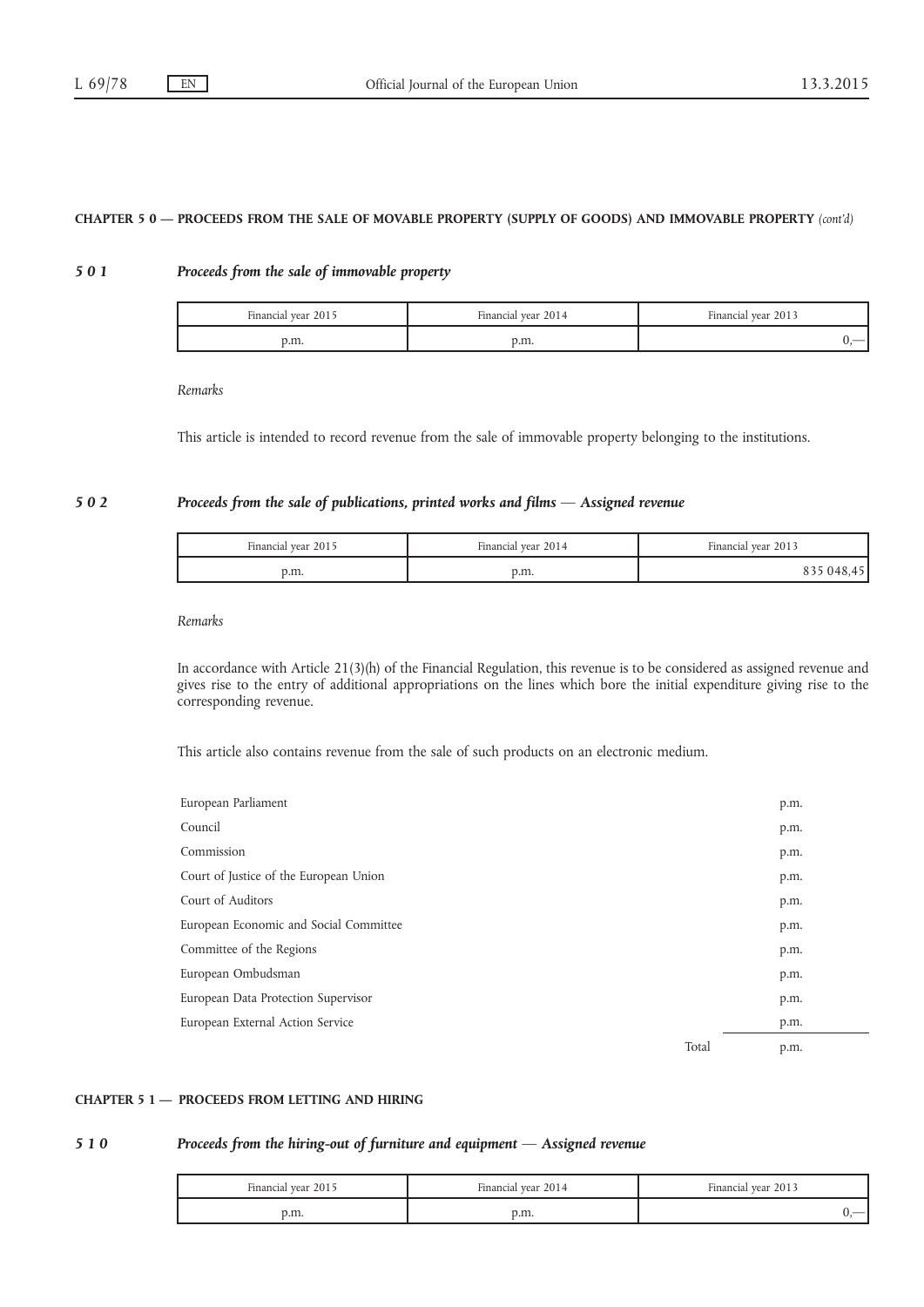#### CHAPTER 5 1 — PROCEEDS FROM LETTING AND HIRING (cont'd)

510 (cont'd)

#### Remarks

In accordance with Article 21(3)(a) of the Financial Regulation, this revenue is to be considered as assigned revenue and gives rise to the entry of additional appropriations on the lines which bore the initial expenditure giving rise to the corresponding revenue.

| European Parliament                    |       | p.m. |
|----------------------------------------|-------|------|
| Council                                |       | p.m. |
| Commission                             |       | p.m. |
| Court of Justice of the European Union |       | p.m. |
| Court of Auditors                      |       | p.m. |
| European Economic and Social Committee |       | p.m. |
| Committee of the Regions               |       | p.m. |
| European Ombudsman                     |       | p.m. |
| European Data Protection Supervisor    |       | p.m. |
| European External Action Service       |       | p.m. |
|                                        | Total | p.m. |

#### 5 1 1 Proceeds from letting and subletting immovable property and reimbursement of charges connected with lettings

#### 5 1 1 0 Proceeds from letting and subletting immovable property — Assigned revenue

| Financial year 2015 | Financial vear 2014 | Financial year 2013 |
|---------------------|---------------------|---------------------|
| p.m.                | p.m.                | 446.221<br>14 /     |

#### Remarks

In accordance with Article 21(3)(a) of the Financial Regulation, this revenue is to be considered as assigned revenue and gives rise to the entry of additional appropriations on the lines which bore the initial expenditure giving rise to the corresponding revenue.

| European Parliament                    |       | p.m. |
|----------------------------------------|-------|------|
| Council                                |       | p.m. |
| Commission                             |       | p.m. |
| Court of Justice of the European Union |       | p.m. |
| Court of Auditors                      |       | p.m. |
| European Economic and Social Committee |       | p.m. |
| Committee of the Regions               |       | p.m. |
| European Ombudsman                     |       | p.m. |
| European Data Protection Supervisor    |       | p.m. |
| European External Action Service       |       | p.m. |
|                                        | Total | p.m. |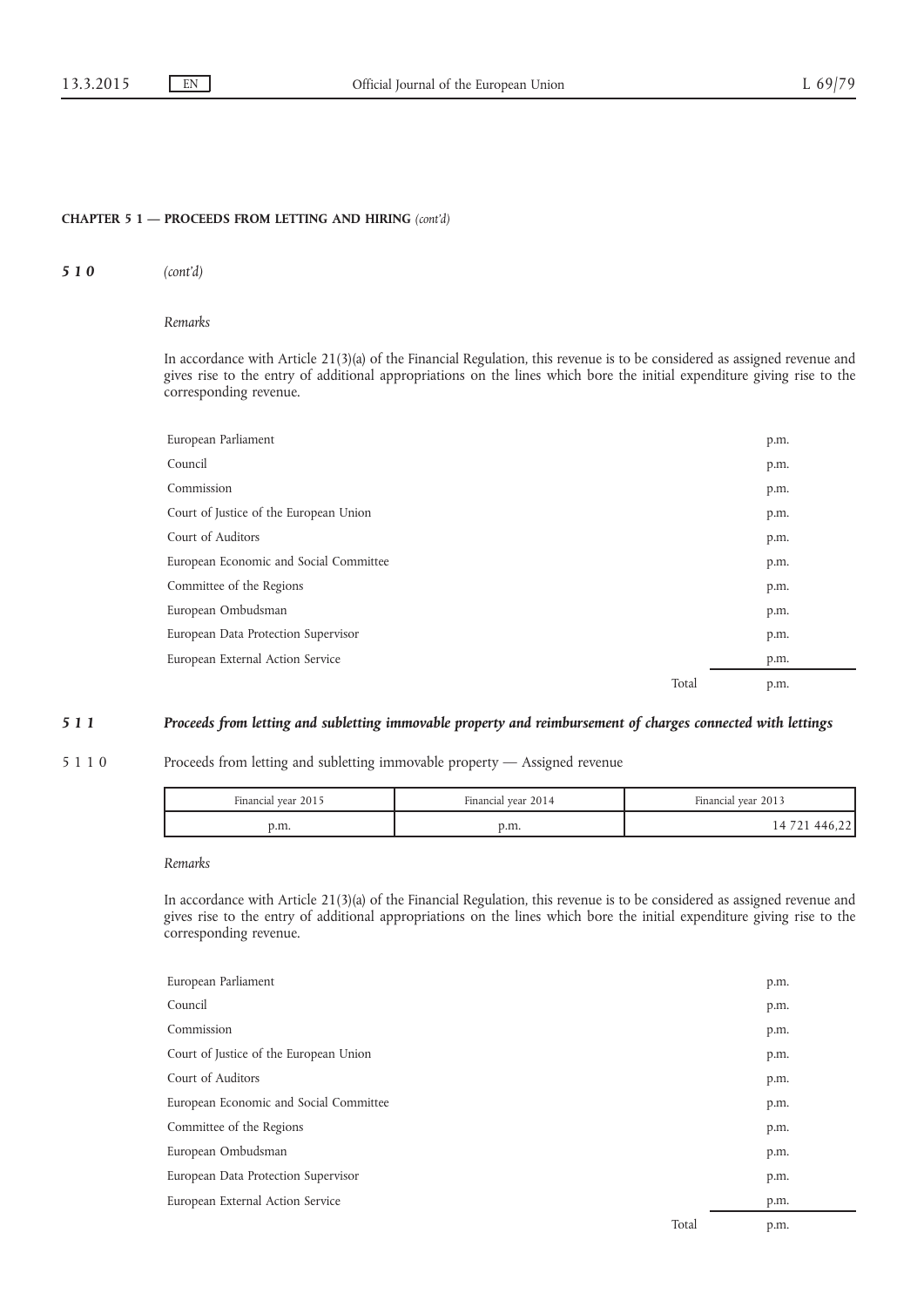## CHAPTER 5 1 — PROCEEDS FROM LETTING AND HIRING (cont'd)

# 511 (cont'd)

5 1 1 1 Reimbursement of charges connected with lettings — Assigned revenue

| Financial year 2015 | Financial vear 2014 | Financial year 2013 |
|---------------------|---------------------|---------------------|
| p.m.                | p.m.                | 2 306 241,99        |

Remarks

In accordance with Article 21(3)(a) of the Financial Regulation, this revenue is to be considered as assigned revenue and gives rise to the entry of additional appropriations on the lines which bore the initial expenditure giving rise to the corresponding revenue.

| European Parliament                    |       | p.m. |
|----------------------------------------|-------|------|
| Council                                |       | p.m. |
| Commission                             |       | p.m. |
| Court of Justice of the European Union |       | p.m. |
| Court of Auditors                      |       | p.m. |
| European Economic and Social Committee |       | p.m. |
| Committee of the Regions               |       | p.m. |
| European Ombudsman                     |       | p.m. |
| European Data Protection Supervisor    |       | p.m. |
| European External Action Service       |       | p.m. |
|                                        | Total | p.m. |

#### CHAPTER 5 2 — REVENUE FROM INVESTMENTS OR LOANS GRANTED, BANK AND OTHER INTEREST

#### 5 2 0 Revenue from investments or loans granted, bank and other interest on the institutions' accounts

| Financial year 2015 | Financial vear 2014 | Financial vear 2013 |
|---------------------|---------------------|---------------------|
|                     |                     | フフリ.ノノ              |

Remarks

This article is intended to record revenue from investments or loans granted, bank and other interest on the institutions' accounts.

| European Parliament                    |       | 410 000 |  |
|----------------------------------------|-------|---------|--|
| Council                                |       | p.m.    |  |
| Commission                             |       | p.m.    |  |
| Court of Justice of the European Union |       | p.m.    |  |
| Court of Auditors                      |       | p.m.    |  |
| European Economic and Social Committee |       | 40 000  |  |
| Committee of the Regions               |       | 3 6 7 4 |  |
| European Ombudsman                     |       | p.m.    |  |
| European Data Protection Supervisor    |       | p.m.    |  |
| European External Action Service       |       | p.m.    |  |
|                                        | Total | 453 674 |  |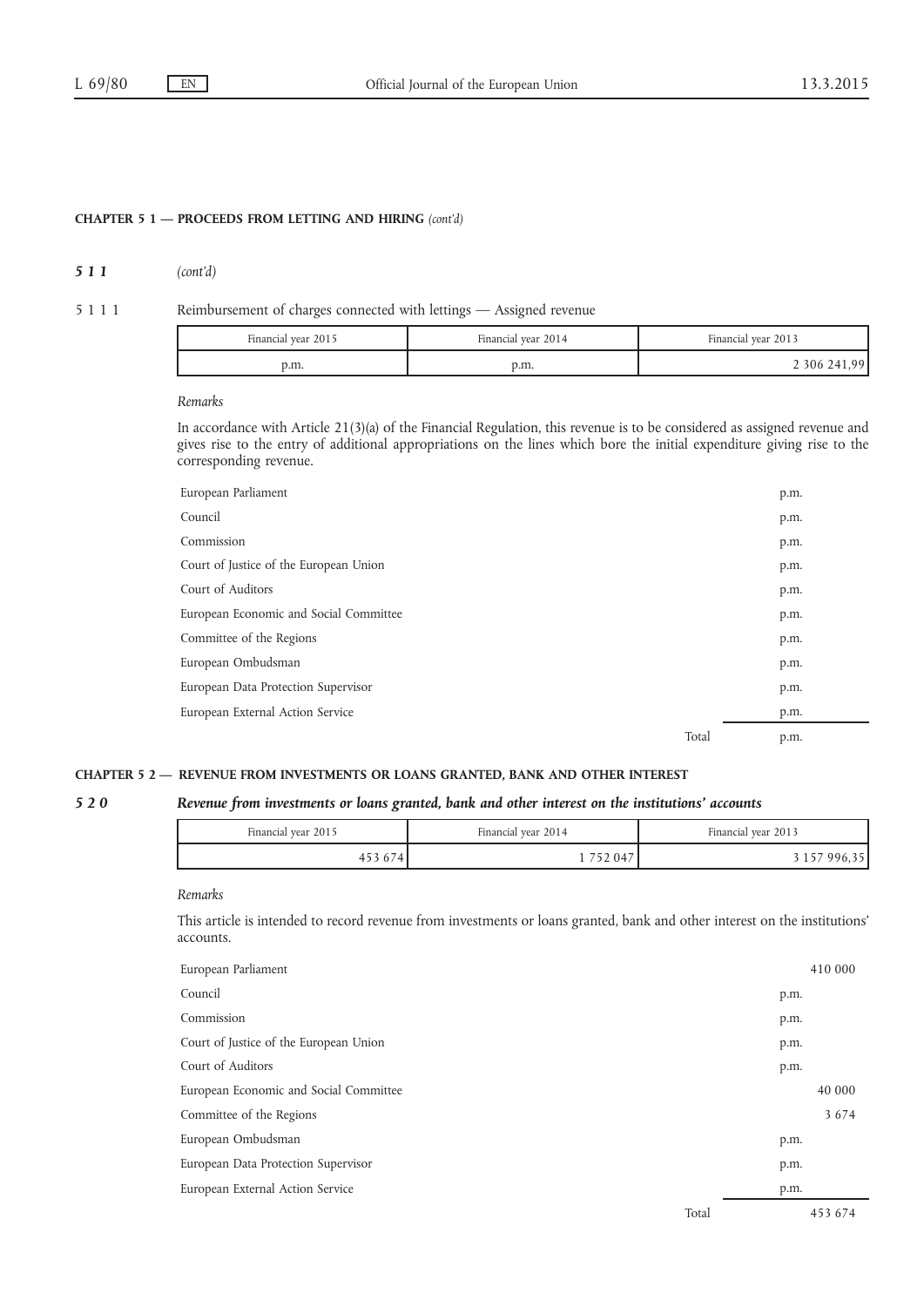#### CHAPTER 5 2 — REVENUE FROM INVESTMENTS OR LOANS GRANTED, BANK AND OTHER INTEREST (cont'd)

#### 5 2 1 Revenue from investments or loans granted, bank and other interest on the accounts of organisations receiving subsidies transferred to the Commission

| Financial year 2015 | Financial year 2014 | Financial year 2013 |
|---------------------|---------------------|---------------------|
| 10 000 000          | 10 000 000          | 6 0 2 6 1 5 8 9 3   |

Remarks

This article is intended to record the revenue accruing from the repayment of interest by the subsidised organisations which have placed advances received from the Commission on interest-bearing accounts. If they remain unused, these advances and the interest on them have to be repaid to the Commission.

Commission 10 000 000

## 5 2 2 Interest yielded by prefinancing

| Financial vear 2015 | Financial vear 2014 | Financial year 2013                |  |
|---------------------|---------------------|------------------------------------|--|
| 40 000 000          | 000000<br>40        | $16,99$ <sup>1</sup><br>260<br>36. |  |

#### Remarks

This article is intended to record revenue from the interest yielded by prefinancing.

In accordance with Article 21(3)(d) of the Financial Regulation, this revenue may be used to provide additional appropriations on the lines which bore the initial expenditure giving rise to the corresponding revenue.

Interest generated by prefinancing payments made from the budget shall not be due to the Union except as otherwise provided for in the delegation agreements, with the exception of those agreements concluded with third countries or the bodies they have designated. In cases in which it is provided for, such interest shall either be reused for the corresponding action, deducted from payment requests in accordance with point (c) of the first subparagraph of Article 23(1) of the Financial Regulation, or recovered.

Delegated Regulation (EU) No 1268/2012 also lays down provisions regarding the accounting of interest yielded on prefinancing.

Commission 40 000 000

Legal basis

Regulation (EU, Euratom) No 966/2012 of the European Parliament and of the Council of 25 October 2012 on the financial rules applicable to the general budget of the Union and repealing Council Regulation (EC, Euratom) No 1605/ 2002 (OJ L 298, 26.10.2012, p. 1), and in particular Article 21(3)(d) thereof.

Commission Delegated Regulation (EU) No 1268/2012 of 29 October 2012 on the rules of application of Regulation (EU, Euratom) No 966/2012 of the European Parliament and of the Council on the financial rules applicable to the general budget of the Union (OJ L 362, 31.12.2012, p. 1).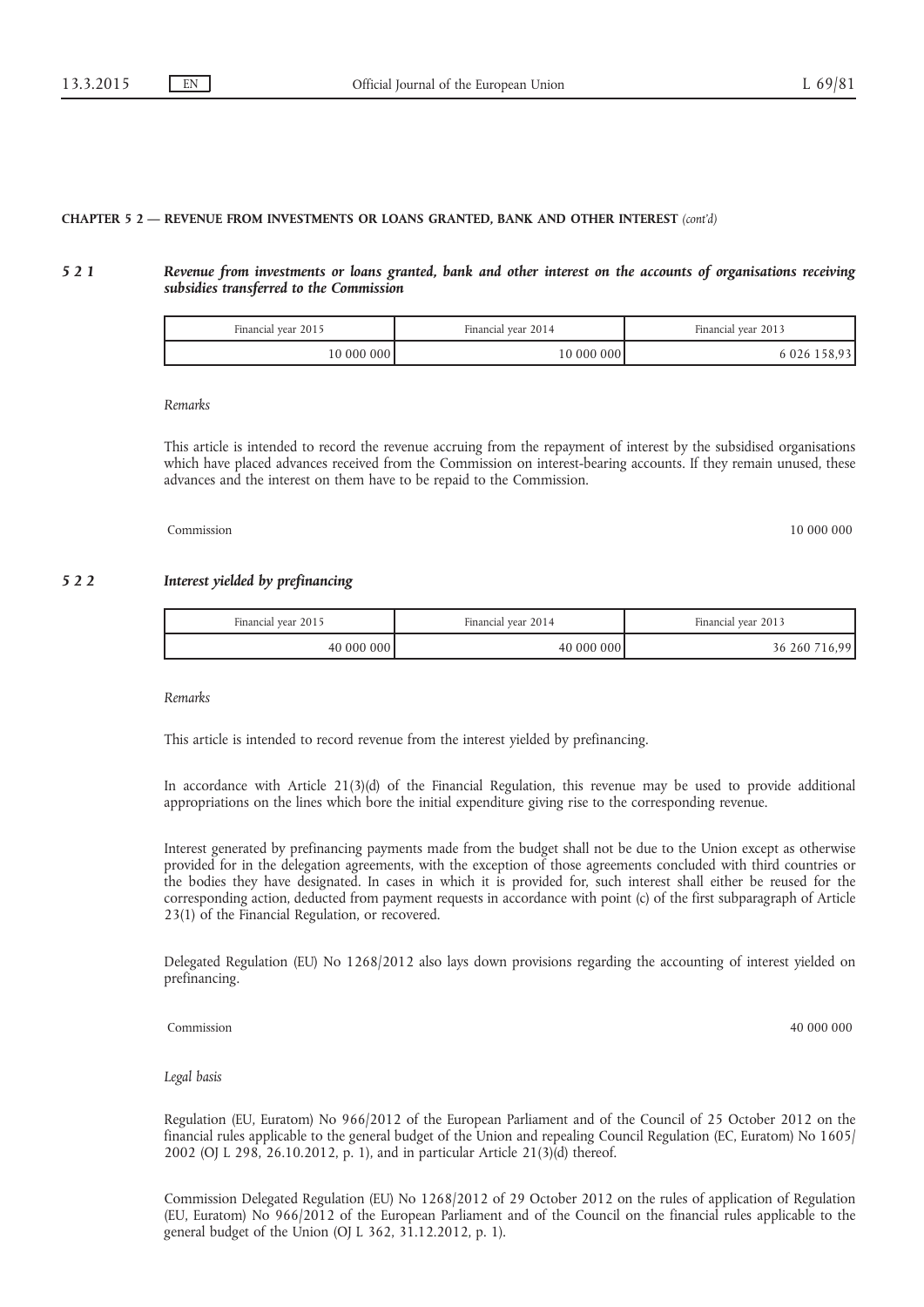#### CHAPTER 5 2 — REVENUE FROM INVESTMENTS OR LOANS GRANTED, BANK AND OTHER INTEREST (cont'd)

#### 5 2 3 Revenue generated on Trust Accounts — Assigned revenue

| Financial year 2015 | Financial year 2014 | Financial year 2013 |  |
|---------------------|---------------------|---------------------|--|
| p.m.                | p.m.                | 16 820 928,891      |  |

Remarks

This article is intended to record interest and other revenue generated on Trust Accounts.

The Trust Accounts are kept on behalf of the Union by international financial institutions (European Investment Fund, European Investment Bank, Council of Europe Development Bank/Kreditanstalt für Wiederaufbau, European Bank for Reconstruction and Development) managing Union programmes and the amounts paid in by the Union remain on the account until they are made available to the beneficiaries under the single programme, such as small and medium-sized enterprises or institutions managing projects in accession countries.

In accordance with Article 21(4) of the Financial Regulation, interest generated by Trust Accounts used for Union programmes are used to provide additional appropriations on the lines which bore the initial expenditure giving rise to the corresponding revenue.

#### Legal basis

Regulation (EU, Euratom) No 966/2012 of the European Parliament and of the Council of 25 October 2012 on the financial rules applicable to the general budget of the Union and repealing Council Regulation (EC, Euratom) No 1605/ 2002 (OJ L 298, 26.10.2012, p. 1), and in particular Article 21(4) thereof.

Commission Delegated Regulation (EU) No 1268/2012 of 29 October 2012 on the rules of application of Regulation (EU, Euratom) No 966/2012 of the European Parliament and of the Council on the financial rules applicable to the general budget of the Union (OJ L 362, 31.12.2012, p. 1).

#### CHAPTER 5 5 — REVENUE FROM THE SUPPLY OF SERVICES AND WORK

5 5 0 Proceeds from the supply of services and work for other institutions or bodies, including refunds by other institutions or bodies of mission allowances paid on their behalf — Assigned revenue

| Financial year 2015 | Financial vear 2014 | Financial year 2013 |
|---------------------|---------------------|---------------------|
| d.m.                | p.m.                | 13642/<br>4.I 6     |

Remarks

In accordance with Article 21(3)(e) of the Financial Regulation, this revenue is to be considered as assigned revenue and gives rise to the entry of additional appropriations on the lines which bore the initial expenditure giving rise to the corresponding revenue.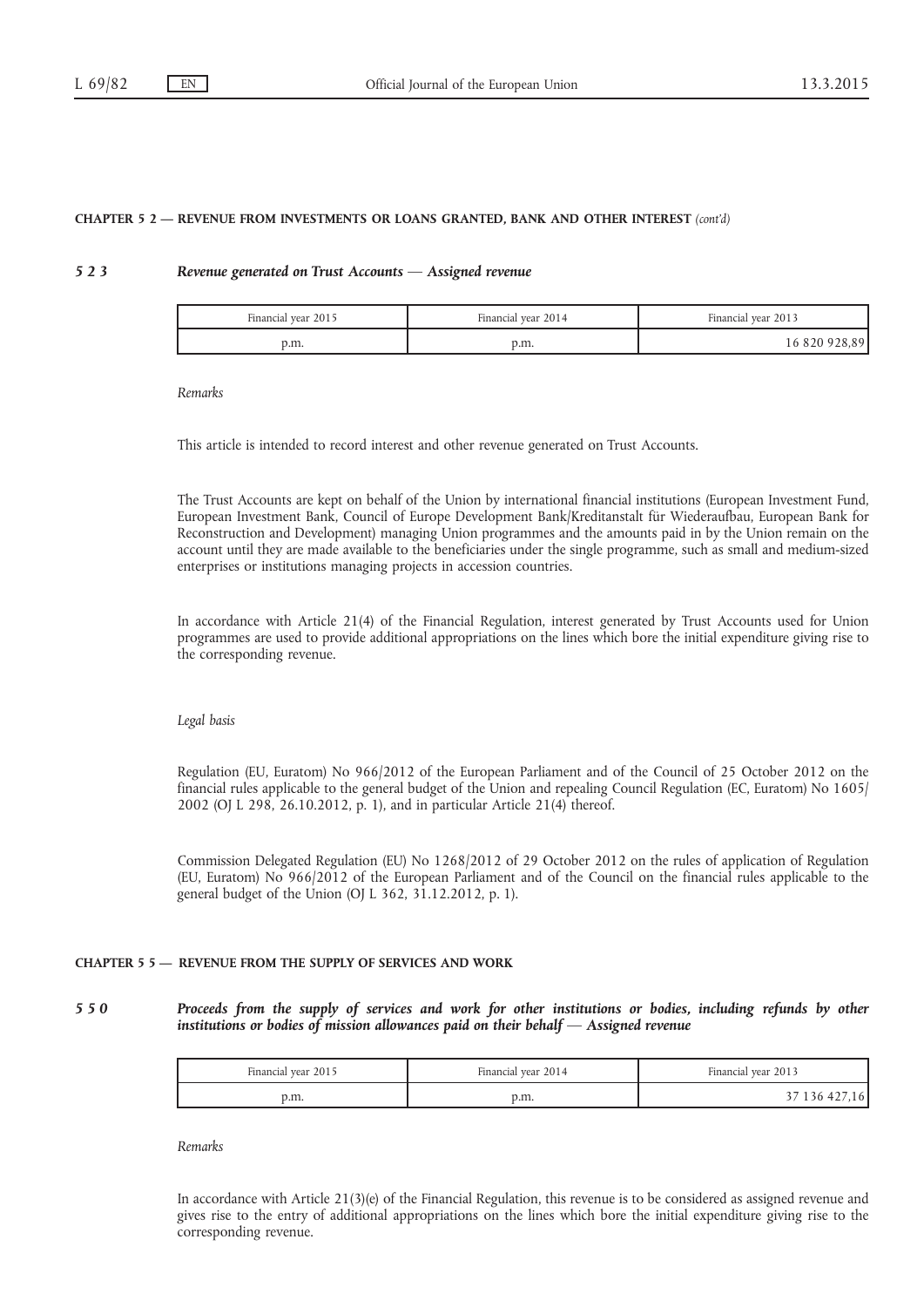#### CHAPTER 5 5 — REVENUE FROM THE SUPPLY OF SERVICES AND WORK (cont'd)

| 550 | (cont'd) |
|-----|----------|
|-----|----------|

| European Parliament                    |       | p.m. |
|----------------------------------------|-------|------|
| Council                                |       | p.m. |
| Commission                             |       | p.m. |
| Court of Justice of the European Union |       | p.m. |
| Court of Auditors                      |       | p.m. |
| European Economic and Social Committee |       | p.m. |
| Committee of the Regions               |       | p.m. |
| European Ombudsman                     |       | p.m. |
| European Data Protection Supervisor    |       | p.m. |
| European External Action Service       |       | p.m. |
|                                        | Total | p.m. |
|                                        |       |      |

## 5 5 1 Revenue from third parties in respect of services or work supplied at their request — Assigned revenue

| Financial year 2015 | Financial year 2014 | Financial year 2013  |
|---------------------|---------------------|----------------------|
| p.m.                | p.m.                | $48^{\circ}$<br>10.1 |

#### Remarks

In accordance with Article 21(3)(a) of the Financial Regulation, this revenue is to be considered as assigned revenue and gives rise to the entry of additional appropriations on the lines which bore the initial expenditure giving rise to the corresponding revenue.

| European Parliament                    |       | p.m. |
|----------------------------------------|-------|------|
| Council                                |       | p.m. |
| Commission                             |       | p.m. |
| Court of Justice of the European Union |       | p.m. |
| Court of Auditors                      |       | p.m. |
| European Economic and Social Committee |       | p.m. |
| Committee of the Regions               |       | p.m. |
| European Ombudsman                     |       | p.m. |
| European Data Protection Supervisor    |       | p.m. |
| European External Action Service       |       | p.m. |
|                                        | Total | p.m. |

### CHAPTER 5 7 — OTHER CONTRIBUTIONS AND REFUNDS IN CONNECTION WITH THE ADMINISTRATIVE OPERATION OF THE INSTITUTIONS

## 5 7 0 Revenue arising from the repayment of amounts wrongly paid — Assigned revenue

| Financial year 2015 | Financial year 2014 | Financial year 2013 |
|---------------------|---------------------|---------------------|
| p.m.                | p.m.                | 42 678 676,30       |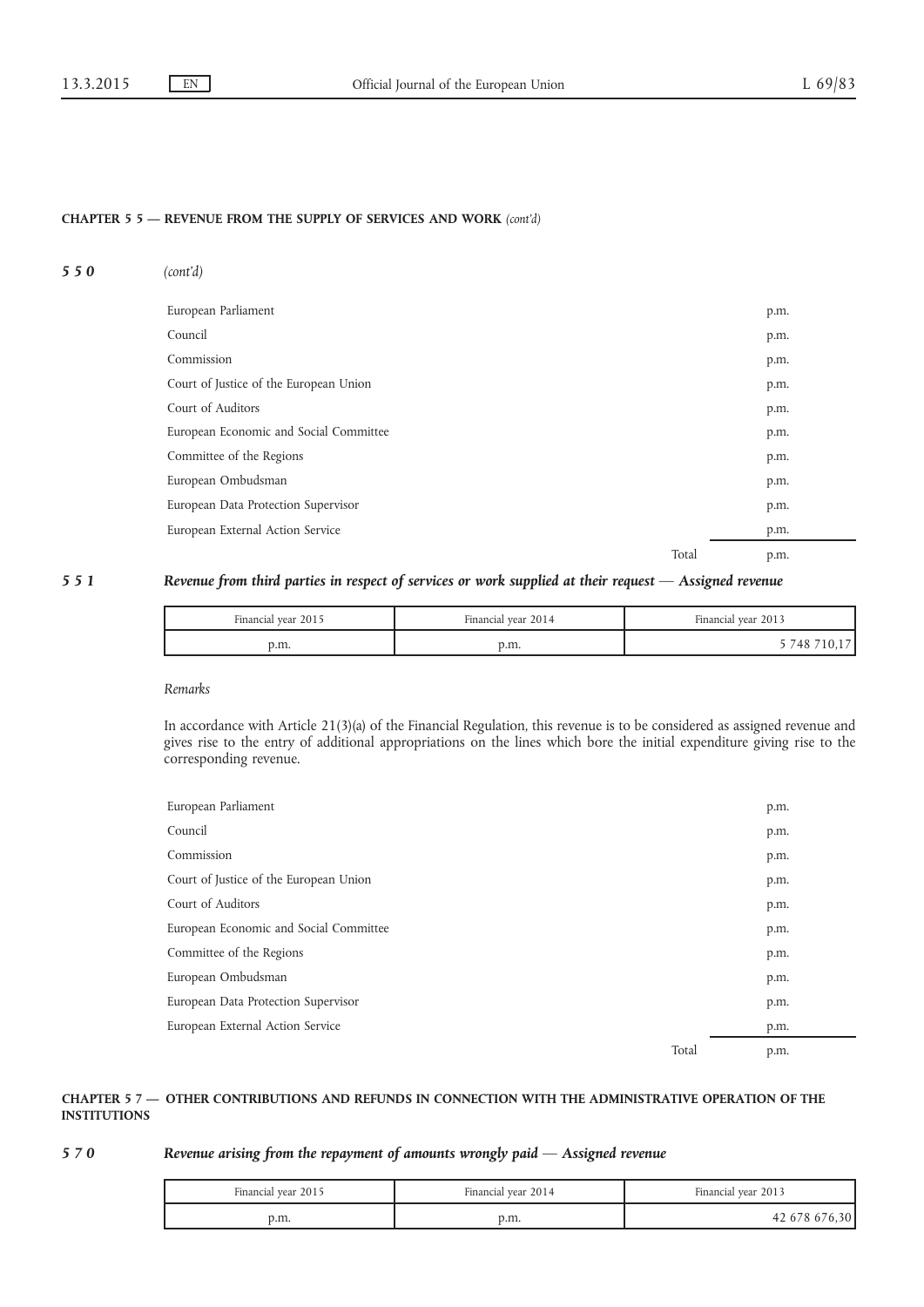# CHAPTER 5 7 — OTHER CONTRIBUTIONS AND REFUNDS IN CONNECTION WITH THE ADMINISTRATIVE OPERATION OF THE INSTITUTIONS (cont'd)

570 (cont'd)

#### Remarks

In accordance with Article 21(3)(c) of the Financial Regulation, this revenue is to be considered as assigned revenue and gives rise to the entry of additional appropriations on the lines which bore the initial expenditure giving rise to the corresponding revenue.

| European Parliament                    |       | p.m. |
|----------------------------------------|-------|------|
| Council                                |       | p.m. |
| Commission                             |       | p.m. |
| Court of Justice of the European Union |       | p.m. |
| Court of Auditors                      |       | p.m. |
| European Economic and Social Committee |       | p.m. |
| Committee of the Regions               |       | p.m. |
| European Ombudsman                     |       | p.m. |
| European Data Protection Supervisor    |       | p.m. |
| European External Action Service       |       | p.m. |
|                                        | Total | p.m. |

# 5 7 1 Revenue earmarked for a specific purpose, such as income from foundations, subsidies, gifts and bequests, including the earmarked revenue specific to each institution — Assigned revenue

| Financial year 2015 | Financial vear 2014 | Financial year 2013 |
|---------------------|---------------------|---------------------|
| р.ш.                | p.m.                |                     |

Remarks

In accordance with Article 21(2)(d) of the Financial Regulation, this revenue is to be considered as assigned revenue and gives rise to the entry of additional appropriations on the lines which bore the initial expenditure giving rise to the corresponding revenue.

| European Parliament                    |       | p.m. |
|----------------------------------------|-------|------|
| Council                                |       | p.m. |
| Commission                             |       | p.m. |
| Court of Justice of the European Union |       | p.m. |
| Court of Auditors                      |       | p.m. |
| European Economic and Social Committee |       | p.m. |
| Committee of the Regions               |       | p.m. |
| European Ombudsman                     |       | p.m. |
| European Data Protection Supervisor    |       | p.m. |
| European External Action Service       |       | p.m. |
|                                        | Total | p.m. |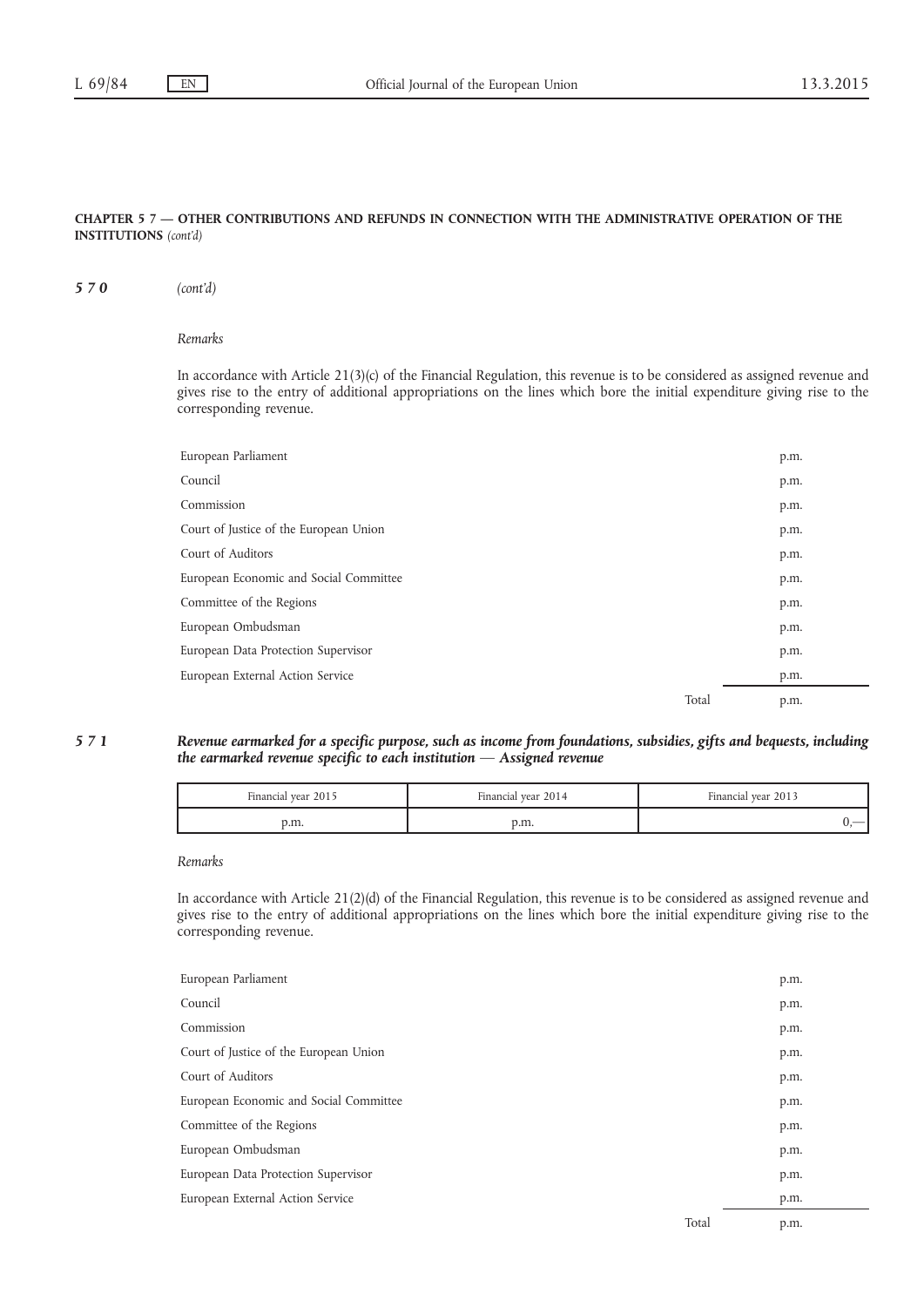# CHAPTER 5 7 — OTHER CONTRIBUTIONS AND REFUNDS IN CONNECTION WITH THE ADMINISTRATIVE OPERATION OF THE INSTITUTIONS (cont'd)

# 5 7 2 Repayment of welfare expenditure incurred on behalf of another institution

| Financial year 2015 | Financial vear 2014 | Financial year 2013      |
|---------------------|---------------------|--------------------------|
| p.m.                | p.m.                | $\overline{\phantom{a}}$ |

Remarks

This article is intended to record revenue from the repayment of welfare expenditure incurred on behalf of another institution.

| European Parliament                    |       | p.m. |
|----------------------------------------|-------|------|
| Council                                |       | p.m. |
| Commission                             |       | p.m. |
| Court of Justice of the European Union |       | p.m. |
| Court of Auditors                      |       | p.m. |
| European Economic and Social Committee |       | p.m. |
| Committee of the Regions               |       | p.m. |
| European Ombudsman                     |       | p.m. |
| European Data Protection Supervisor    |       | p.m. |
| European External Action Service       |       | p.m. |
|                                        | Total | p.m. |

# 5 7 3 Other contributions and refunds in connection with the administrative operation of the institution — Assigned revenue

| Financial year 2015 | Financial year 2014 | Financial year 2013 |
|---------------------|---------------------|---------------------|
| p.m.                | p.m.                | 700.82<br>16/       |

#### Remarks

In accordance with Article 21 of the Financial Regulation, this revenue is to be considered as assigned revenue and gives rise to the entry of additional appropriations on the lines which bore the initial expenditure giving rise to the corresponding revenue.

| European Parliament                    |       | p.m. |
|----------------------------------------|-------|------|
| Council                                |       | p.m. |
| Commission                             |       | p.m. |
| Court of Justice of the European Union |       | p.m. |
| Court of Auditors                      |       | p.m. |
| European Economic and Social Committee |       | p.m. |
| Committee of the Regions               |       | p.m. |
| European Ombudsman                     |       | p.m. |
| European Data Protection Supervisor    |       | p.m. |
| European External Action Service       |       | p.m. |
|                                        | Total | p.m. |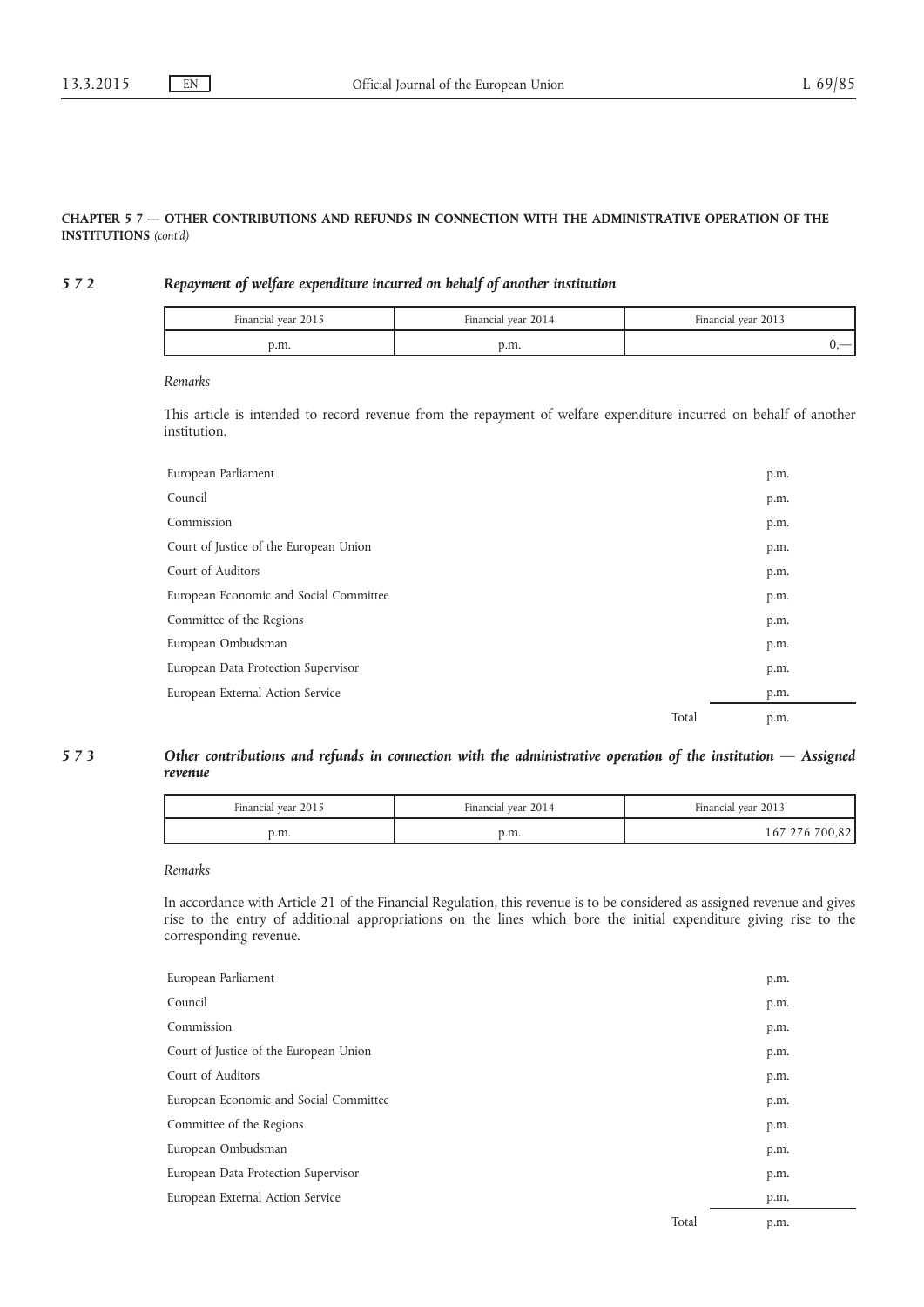# CHAPTER 5 7 — OTHER CONTRIBUTIONS AND REFUNDS IN CONNECTION WITH THE ADMINISTRATIVE OPERATION OF THE INSTITUTIONS (cont'd)

# 5 7 4 Revenue arising from the Commission contribution to the European External Action Service (EEAS) for Commission staff working in Union delegations — Assigned revenue

| Financial year 2015 | Financial vear 2014 | Financial year 2013 |
|---------------------|---------------------|---------------------|
| o.m.                | p.m.                | 269 246 720,19      |

Remarks

This revenue arises from a Commission contribution to the EEAS for covering locally managed expenses of Commission staff working in Union delegations, including Commission staff funded by the European Development Fund (EDF).

In accordance with Article 21(2) and (3) of the Financial Regulation, any revenue will be used to provide additional appropriations for Item 3 0 0 5 in the statement of expenditure in Section X 'European External Action Service'.

European External Action Service p.m.

# CHAPTER 5 8 — MISCELLANEOUS COMPENSATION

# 5 8 0 Revenue from payments connected with lettings — Assigned revenue

| Financial year 2015 | Financial vear 2014 | Financial year 2013 |
|---------------------|---------------------|---------------------|
| p.m.                | p.m.                |                     |

Remarks

In accordance with Article 21(3)(g) of the Financial Regulation, this revenue is to be considered as assigned revenue and gives rise to the entry of additional appropriations on the lines which bore the initial expenditure giving rise to the corresponding revenue.

| European Parliament                    |       | p.m. |
|----------------------------------------|-------|------|
| Council                                |       | p.m. |
| Commission                             |       | p.m. |
| Court of Justice of the European Union |       | p.m. |
| Court of Auditors                      |       | p.m. |
| European Economic and Social Committee |       | p.m. |
| Committee of the Regions               |       | p.m. |
| European Ombudsman                     |       | p.m. |
| European Data Protection Supervisor    |       | p.m. |
| European External Action Service       |       | p.m. |
|                                        | Total | p.m. |

# 5 8 1 Revenue from insurance payments received — Assigned revenue

| Financial year 2015 | Financial year 2014 | Financial year 2013 |
|---------------------|---------------------|---------------------|
| p.m.                | p.m.                |                     |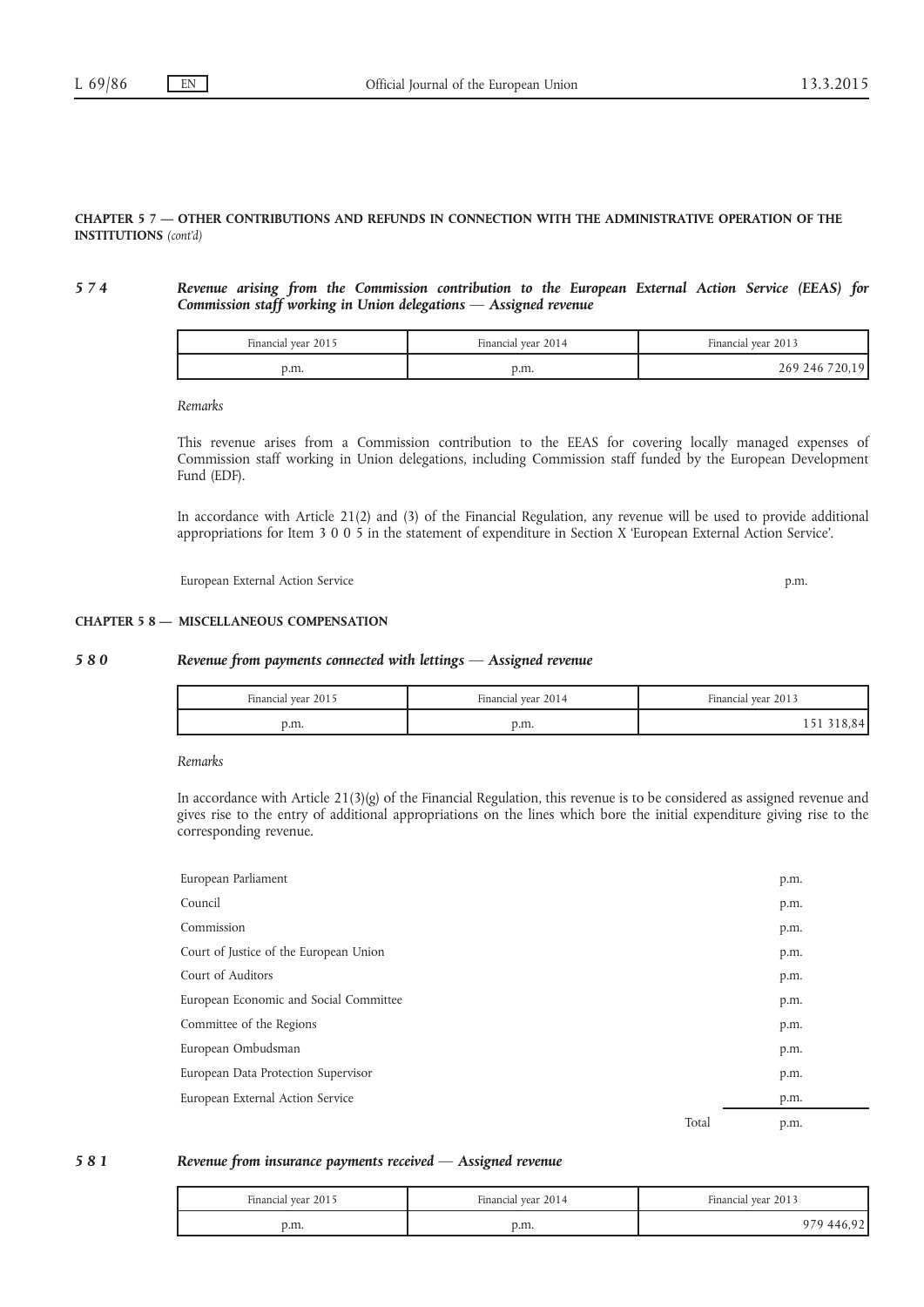# CHAPTER 5 8 — MISCELLANEOUS COMPENSATION (cont'd)

# 581 (cont'd)

# Remarks

In accordance with Article 21(3)(f) of the Financial Regulation, this revenue is to be considered as assigned revenue and gives rise to the entry of additional appropriations on the lines which bore the initial expenditure giving rise to the corresponding revenue.

This article is also intended to record revenue arising from reimbursement by insurance companies of the salaries of officials involved in accidents.

| European Parliament                    |       | p.m. |
|----------------------------------------|-------|------|
| Council                                |       | p.m. |
| Commission                             |       | p.m. |
| Court of Justice of the European Union |       | p.m. |
| Court of Auditors                      |       | p.m. |
| European Economic and Social Committee |       | p.m. |
| Committee of the Regions               |       | p.m. |
| European Ombudsman                     |       | p.m. |
| European Data Protection Supervisor    |       | p.m. |
| European External Action Service       |       | p.m. |
|                                        | Total | p.m. |

# CHAPTER 5 9 — OTHER REVENUE FROM ADMINISTRATIVE OPERATIONS

# 5 9 0 Other revenue from administrative operations

| Financial year 2015 | Financial vear 2014 | Financial year 2013 |
|---------------------|---------------------|---------------------|
| 000 000             | 000000              |                     |

#### Remarks

This article is intended to record other revenue from administrative operations.

| European Parliament                    |       | p.m.      |
|----------------------------------------|-------|-----------|
| Council                                |       | p.m.      |
| Commission                             |       | 4 000 000 |
| Court of Justice of the European Union |       | p.m.      |
| Court of Auditors                      |       | p.m.      |
| European Economic and Social Committee |       | p.m.      |
| Committee of the Regions               |       | p.m.      |
| European Ombudsman                     |       | p.m.      |
| European Data Protection Supervisor    |       | p.m.      |
| European External Action Service       |       | p.m.      |
|                                        | Total | 4 000 000 |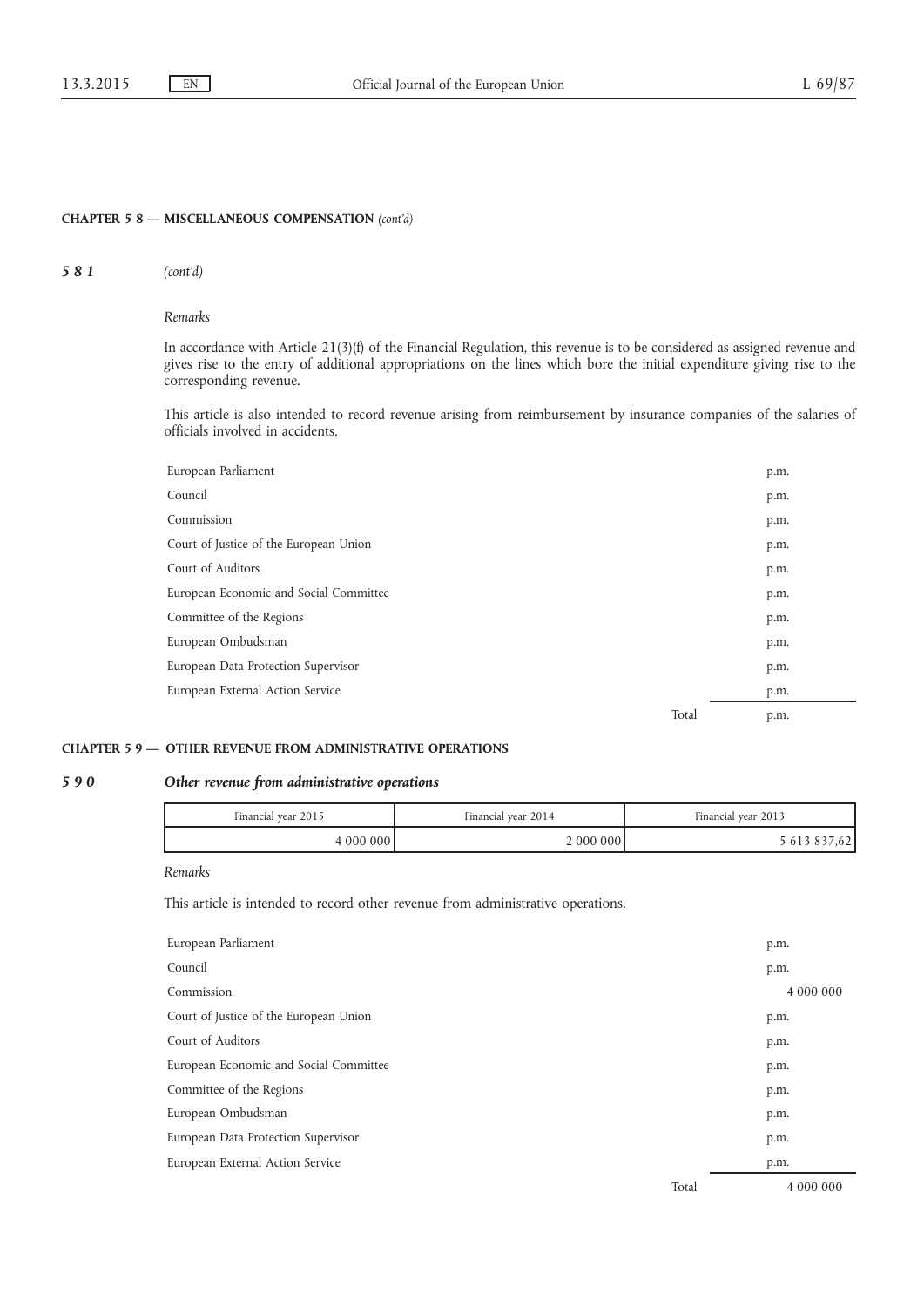# TITLE 6

# CONTRIBUTIONS AND REFUNDS IN CONNECTION WITH UNION AGREEMENTS AND PROGRAMMES

# CHAPTER 6 0 — CONTRIBUTIONS TO UNION PROGRAMMES CHAPTER 6 1 — REPAYMENT OF MISCELLANEOUS EXPENDITURE

| Article<br>Item                   | Heading                                                                                                                                                                                                                                                                                                                                                                                                                                                                                                                                    | Financial year 2015          | Financial year 2014          | Financial year 2013                                             | % 2013/<br>2015 |
|-----------------------------------|--------------------------------------------------------------------------------------------------------------------------------------------------------------------------------------------------------------------------------------------------------------------------------------------------------------------------------------------------------------------------------------------------------------------------------------------------------------------------------------------------------------------------------------------|------------------------------|------------------------------|-----------------------------------------------------------------|-----------------|
|                                   | CHAPTER 6 0                                                                                                                                                                                                                                                                                                                                                                                                                                                                                                                                |                              |                              |                                                                 |                 |
| 601                               | Miscellaneous research programmes                                                                                                                                                                                                                                                                                                                                                                                                                                                                                                          |                              |                              |                                                                 |                 |
| 6011                              | Switzerland/Euratom cooperation agreements on controlled<br>thermonuclear fusion and plasma physics - Assigned<br>revenue                                                                                                                                                                                                                                                                                                                                                                                                                  | p.m.                         | p.m.                         | $0, -$                                                          |                 |
| 6 0 1 2                           | European fusion development agreements (EFDAs) -<br>Assigned revenue                                                                                                                                                                                                                                                                                                                                                                                                                                                                       | p.m.                         | p.m.                         | 17 060 314,18                                                   |                 |
| 6013                              | Cooperation agreements with third countries under Union<br>research programmes - Assigned revenue                                                                                                                                                                                                                                                                                                                                                                                                                                          | p.m.                         | p.m.                         | 527 209 566,75                                                  |                 |
| 6 0 1 5                           | Cooperation agreements with institutes from third countries<br>in connection with scientific and technological projects of<br>Union interest (Eureka and others) - Assigned revenue                                                                                                                                                                                                                                                                                                                                                        | p.m.                         | p.m.                         | $_{0,-}$                                                        |                 |
| 6016                              | Agreements for European cooperation in the field of<br>scientific and technical research - Assigned revenue                                                                                                                                                                                                                                                                                                                                                                                                                                | p.m.                         | p.m.                         | $0,-$                                                           |                 |
|                                   | Article 6 0 1 - Total                                                                                                                                                                                                                                                                                                                                                                                                                                                                                                                      | p.m.                         | p.m.                         | 544 269 880,93                                                  |                 |
| 602                               | Other programmes                                                                                                                                                                                                                                                                                                                                                                                                                                                                                                                           |                              |                              |                                                                 |                 |
| 6021                              | Miscellaneous revenue relating to humanitarian aid -                                                                                                                                                                                                                                                                                                                                                                                                                                                                                       |                              |                              |                                                                 |                 |
|                                   | Assigned revenue                                                                                                                                                                                                                                                                                                                                                                                                                                                                                                                           | p.m.                         | p.m.                         | 17 988 984,03                                                   |                 |
|                                   | Article 6 0 2 - Total                                                                                                                                                                                                                                                                                                                                                                                                                                                                                                                      | p.m.                         | p.m.                         | 17 988 984,03                                                   |                 |
| 603<br>6 0 3 1<br>6032<br>6 0 3 3 | Association agreements between the Union and third<br>countries<br>Revenue accruing from the participation of the candidate<br>countries and the western Balkan potential candidates in<br>Union programmes - Assigned revenue<br>Revenue accruing from the participation of third countries,<br>other than candidate countries and western Balkan potential<br>candidates in customs cooperation agreements - Assigned<br>revenue<br>Participation of outside bodies in Union activities -<br>Assigned revenue<br>Article 6 0 $3$ – Total | p.m.<br>p.m.<br>p.m.<br>p.m. | p.m.<br>p.m.<br>p.m.<br>p.m. | 260 787 394,39<br>190 949,38<br>31 735 855,53<br>292 714 199,30 |                 |
|                                   | CHAPTER 6 0 - TOTAL                                                                                                                                                                                                                                                                                                                                                                                                                                                                                                                        |                              |                              | 854 973 064,26                                                  |                 |
|                                   |                                                                                                                                                                                                                                                                                                                                                                                                                                                                                                                                            | p.m.                         | p.m.                         |                                                                 |                 |
|                                   | CHAPTER 6 1                                                                                                                                                                                                                                                                                                                                                                                                                                                                                                                                |                              |                              |                                                                 |                 |
| 6 1 1                             | Repayment of expenditure incurred on behalf of one or<br>more Member States                                                                                                                                                                                                                                                                                                                                                                                                                                                                |                              |                              |                                                                 |                 |
| 6 1 1 3                           | Revenue from the investments provided for in Article 4 of<br>Decision 2003/76/EC - Assigned revenue                                                                                                                                                                                                                                                                                                                                                                                                                                        | p.m.                         | p.m.                         | 52 762 018,07                                                   |                 |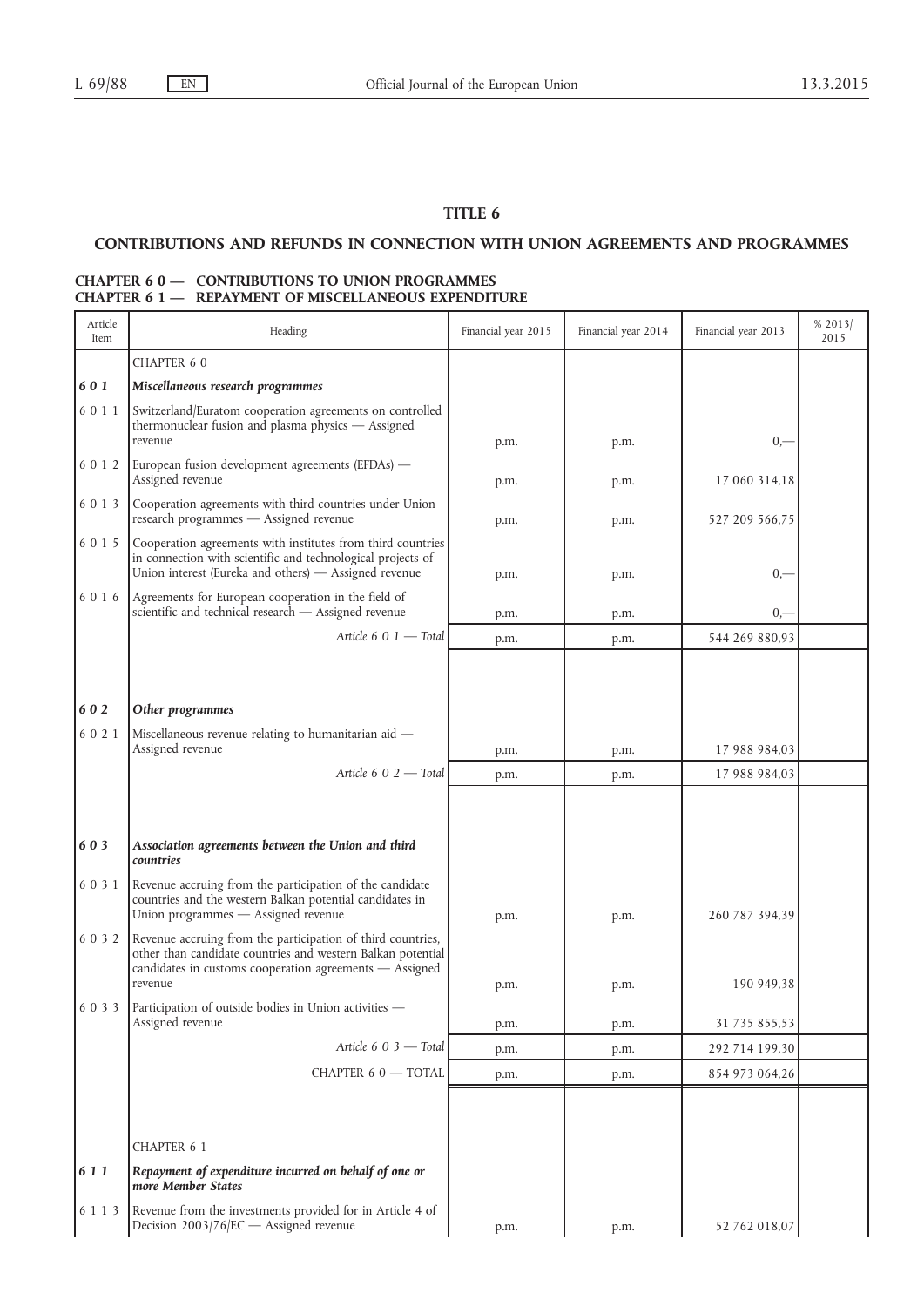| Article<br>Item | Heading                                                                                                                                                                                                                                                                                                 | Financial year 2015 | Financial year 2014 | Financial year 2013 | % 2013/<br>2015 |
|-----------------|---------------------------------------------------------------------------------------------------------------------------------------------------------------------------------------------------------------------------------------------------------------------------------------------------------|---------------------|---------------------|---------------------|-----------------|
| 6 1 1           | (cont'd)                                                                                                                                                                                                                                                                                                |                     |                     |                     |                 |
| 6 1 1 4         | Revenue accruing from amounts recovered under the                                                                                                                                                                                                                                                       |                     |                     |                     |                 |
|                 | research programme of the Research Fund for Coal and Steel                                                                                                                                                                                                                                              | p.m.                | p.m.                | $_{0,-}$            |                 |
|                 | Article $6 1 1 - \text{Total}$                                                                                                                                                                                                                                                                          | p.m.                | p.m.                | 52 762 018,07       |                 |
|                 |                                                                                                                                                                                                                                                                                                         |                     |                     |                     |                 |
| 6 1 2           | Repayment of expenditure incurred specifically as a result<br>of work undertaken on request and against payment -<br>Assigned revenue                                                                                                                                                                   | p.m.                | p.m.                | 12 256,60           |                 |
| 6 1 4           | Repayment of Union support to commercially successful<br>projects and activities                                                                                                                                                                                                                        |                     |                     |                     |                 |
| 6 1 4 3         | Repayment of Union support to European risk capital<br>activities in support of small and medium-sized enterprises<br>- Assigned revenue                                                                                                                                                                | p.m.                | p.m.                | $0,-$               |                 |
| 6 1 4 4         | Repayment of Union support to risk-sharing instruments<br>financed from the European Regional Development Fund<br>and the Cohesion Fund - Assigned revenue                                                                                                                                              | p.m.                | p.m.                | $_{0,-}$            |                 |
|                 | Article 6 1 4 - Total                                                                                                                                                                                                                                                                                   | p.m.                | p.m.                | $_{0,-}$            |                 |
|                 |                                                                                                                                                                                                                                                                                                         |                     |                     |                     |                 |
| 6 1 5           | Repayment of unused Union aid                                                                                                                                                                                                                                                                           |                     |                     |                     |                 |
| 6 1 5 0         | Repayment of unused aid from European Social Fund,<br>European Regional Development Fund, European Agri-<br>cultural Guidance and Guarantee Fund, Financial Instrument<br>for Fisheries Guidance, Cohesion Fund, European Union<br>Solidarity Fund, ISPA, IPA, EFF, FEAD and EMFF - Assigned<br>revenue | p.m.                | p.m.                | 424 926 415,45      |                 |
| 6 1 5 1         | Repayment of unused subsidies for balancing budgets -<br>Assigned revenue                                                                                                                                                                                                                               | p.m.                | p.m.                | $0,-$               |                 |
| 6 1 5 2         | Repayment of unused interest subsidies - Assigned revenue                                                                                                                                                                                                                                               | p.m.                | p.m.                | $_{0,-}$            |                 |
| 6 1 5 3         | Repayment of unused sums paid under contracts concluded<br>by the institution - Assigned revenue                                                                                                                                                                                                        | p.m.                | p.m.                | $800 -$             |                 |
| 6 1 5 7         | Repayments of payments on account under the Structural<br>Funds, the Cohesion Fund, the European Fisheries Fund, the<br>Fund for European Aid to the Most Deprived and the<br>European Maritime and Fisheries Fund - Assigned revenue                                                                   |                     |                     | 7 504 528,88        |                 |
| 6 1 5 8         | Repayment of miscellaneous unused Union aid - Assigned                                                                                                                                                                                                                                                  | p.m.                | p.m.                |                     |                 |
|                 | revenue                                                                                                                                                                                                                                                                                                 | p.m.                | p.m.                | 729 933,78          |                 |
|                 | Article 6 $15$ – Total                                                                                                                                                                                                                                                                                  | p.m.                | p.m.                | 433 161 678,11      |                 |
| 616             | Repayment of expenditure incurred on behalf of the Inter-                                                                                                                                                                                                                                               |                     |                     |                     |                 |
|                 | national Atomic Energy Agency - Assigned revenue                                                                                                                                                                                                                                                        | p.m.                | p.m.                | $0,-$               |                 |
| 6 1 7           | Repayment of amounts paid in connection with Union aid<br>to third countries                                                                                                                                                                                                                            |                     |                     |                     |                 |
| 6 1 7 0         | Repayments within the framework of cooperation with<br>South Africa - Assigned revenue                                                                                                                                                                                                                  | p.m.                | p.m.                | 676 018,51          |                 |
|                 | Article 6 $17 - \text{Total}$                                                                                                                                                                                                                                                                           | p.m.                | p.m.                | 676 018,51          |                 |
|                 |                                                                                                                                                                                                                                                                                                         |                     |                     |                     |                 |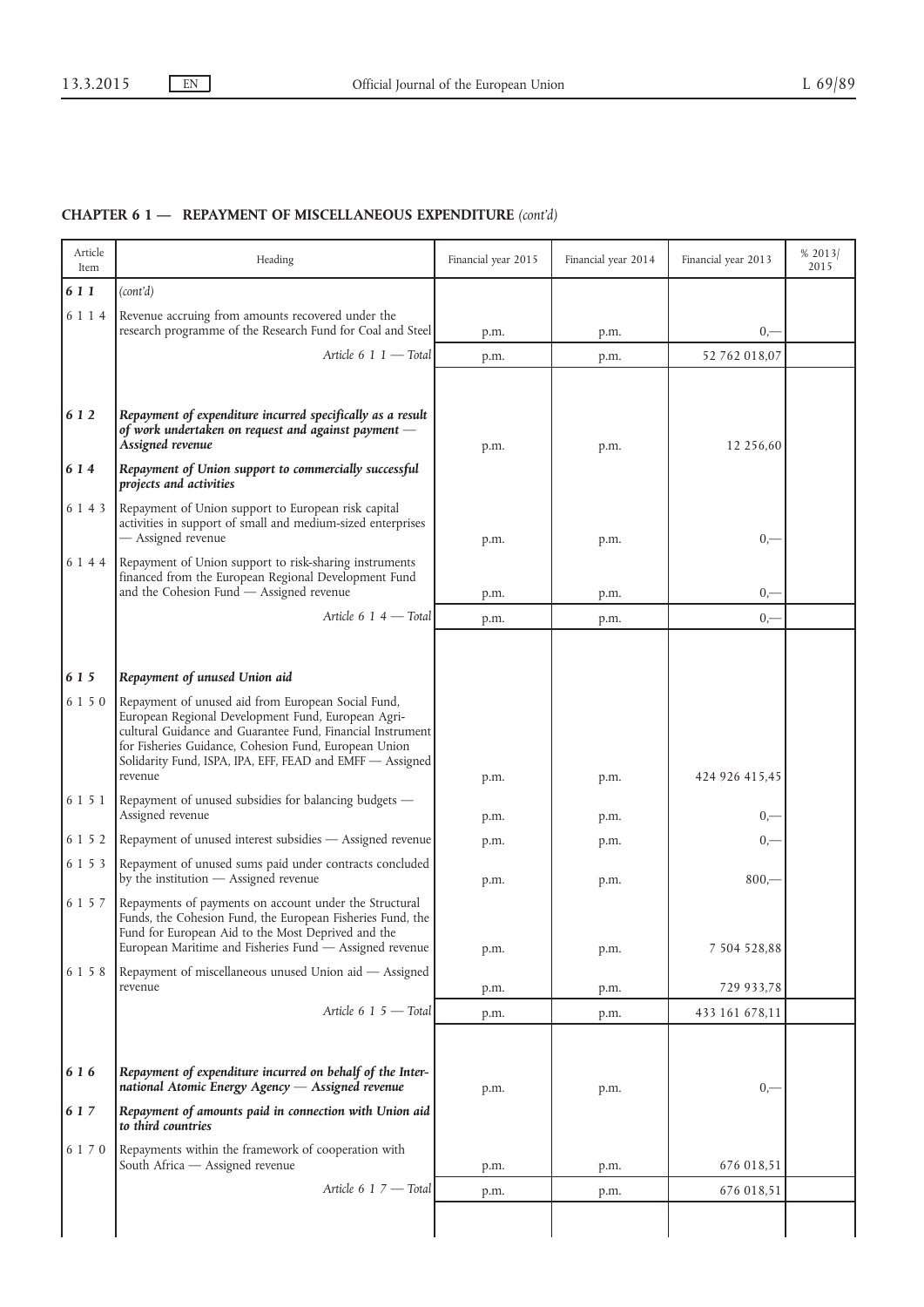# CHAPTER 6 1 - REPAYMENT OF MISCELLANEOUS EXPENDITURE (cont'd) CHAPTER 6 2 — REVENUE FROM SERVICES RENDERED AGAINST PAYMENT

| Article<br>Item | Heading                                                                                                                                                                                   | Financial year 2015 | Financial year 2014 | Financial year 2013 | % 2013/<br>2015 |
|-----------------|-------------------------------------------------------------------------------------------------------------------------------------------------------------------------------------------|---------------------|---------------------|---------------------|-----------------|
| 618             | Repayment of amounts paid in connection with food aid                                                                                                                                     |                     |                     |                     |                 |
| 6 1 8 0         | Repayments by tenderers or recipients of overpayments<br>made in connection with food aid - Assigned revenue                                                                              | p.m.                | p.m.                | 108 962,67          |                 |
| 6 1 8 1         | Repayment of additional costs caused by the recipients of<br>food aid - Assigned revenue                                                                                                  | p.m.                | p.m.                | 25 362,22           |                 |
|                 | Article $6 \t1 \t8 - \tTotal$                                                                                                                                                             | p.m.                | p.m.                | 134 324,89          |                 |
|                 |                                                                                                                                                                                           |                     |                     |                     |                 |
| 619             | Repayment of other expenditure incurred on behalf of<br>outside bodies                                                                                                                    |                     |                     |                     |                 |
| 6 1 9 1         | Repayment of other expenditure incurred on behalf of<br>outside bodies pursuant to Council Decision 77/270/<br>Euratom - Assigned revenue                                                 |                     |                     |                     |                 |
|                 | Article $6\ 1\ 9$ — Total                                                                                                                                                                 | p.m.                | p.m.                | 182 689,33          |                 |
|                 |                                                                                                                                                                                           | p.m.                | p.m.                | 182 689,33          |                 |
|                 | CHAPTER 6 1 - TOTAL                                                                                                                                                                       | p.m.                | p.m.                | 486 928 985,51      |                 |
|                 |                                                                                                                                                                                           |                     |                     |                     |                 |
|                 | <b>CHAPTER 6 2</b>                                                                                                                                                                        |                     |                     |                     |                 |
| 620             | Supply against payment of source materials or special<br>fissile materials (point (b) of Article 6 of the Euratom<br>$Treaty)$ $-$ Assigned revenue                                       | p.m.                | p.m.                | $_{0,-}$            |                 |
| 622             | Revenue from services provided by the Joint Research<br>Centre to outside bodies against payment                                                                                          |                     |                     |                     |                 |
| 6 2 2 1         | Revenue from the operation of the high-flux reactor (HFR)<br>to be used to provide additional appropriations - Assigned<br>revenue                                                        | p.m.                | p.m.                | 8 706 828,74        |                 |
| 6 2 2 3         | Other revenue from services provided by the Joint Research<br>Centre to outside bodies against payment to be used to<br>provide additional appropriations - Assigned revenue              | p.m.                | p.m.                | 8 269 646,52        |                 |
| 6 2 2 4         | Revenue from licences granted by the Commission on<br>inventions resulting from Union research provided by the<br>Joint Research Centre, irrespective of whether they can be              |                     |                     |                     |                 |
|                 | patented - Assigned revenue                                                                                                                                                               | p.m.                | p.m.                | 225 762,99          |                 |
| 6 2 2 5         | Other revenue for the Joint Research Centre - Assigned<br>revenue                                                                                                                         | p.m.                | p.m.                | $_{0,-}$            |                 |
| 6 2 2 6         | Revenue from services provided by the Joint Research Centre<br>to other services of the Commission on a competitive basis,<br>to be used to provide additional appropriations - Assigned  |                     |                     |                     |                 |
|                 | revenue                                                                                                                                                                                   | p.m.                | p.m.                | 64 201 319,79       |                 |
|                 | Article 6 2 2 $-$ Total                                                                                                                                                                   | p.m.                | p.m.                | 81 403 558,04       |                 |
| 624             | Revenue from licences granted by the Commission on<br>inventions resulting from Union research, irrespective of<br>whether they can be patented (indirect action) $-$ Assigned<br>revenue | p.m.                | p.m.                | $_{0,-}$            |                 |
|                 | CHAPTER 6 2 - TOTAL                                                                                                                                                                       | p.m.                | p.m.                | 81 403 558,04       |                 |
|                 |                                                                                                                                                                                           |                     |                     |                     |                 |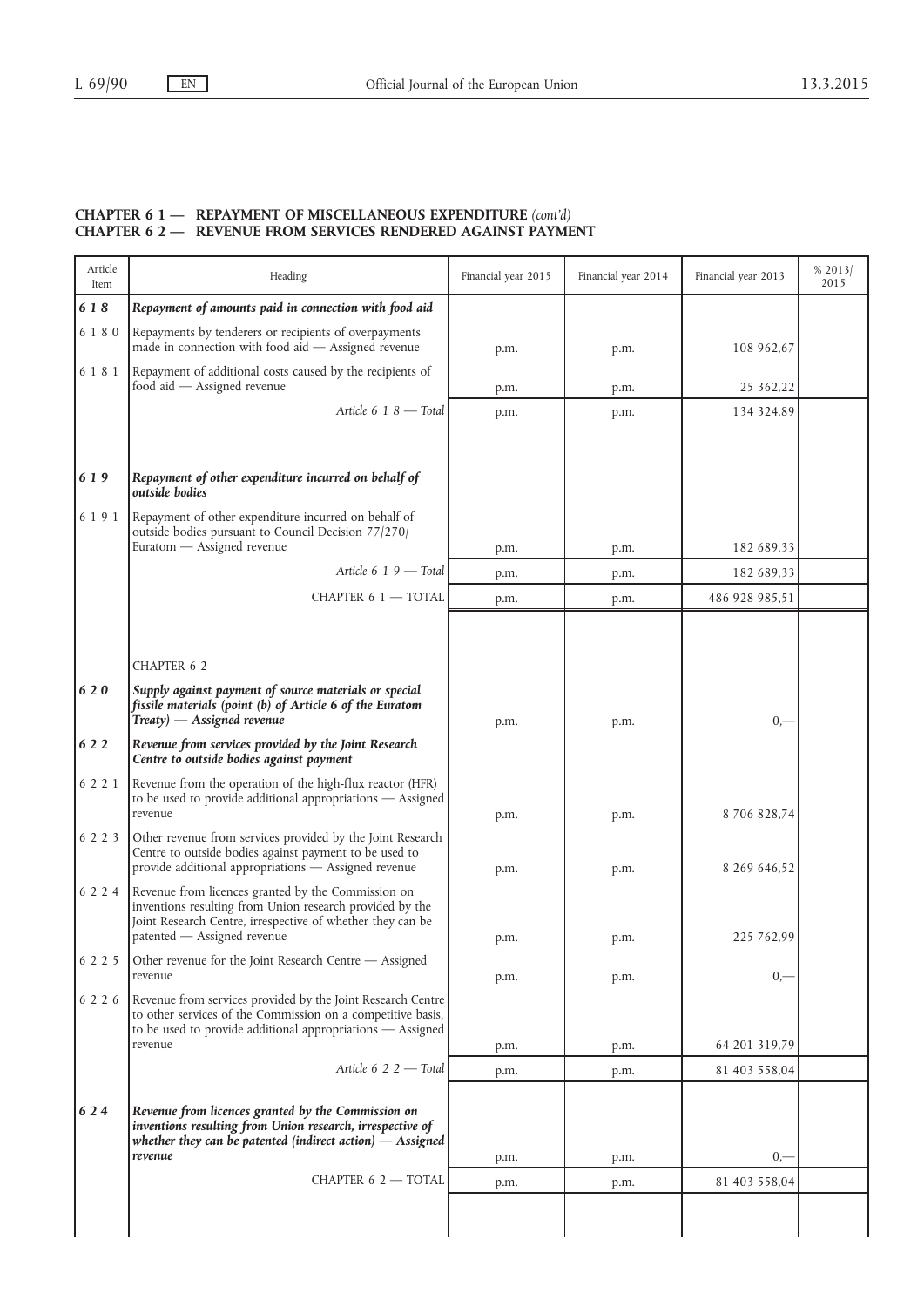| Article<br>Item | Heading                                                                                                                                                                                                                              | Financial year 2015 | Financial year 2014 | Financial year 2013 | % 2013/<br>2015 |
|-----------------|--------------------------------------------------------------------------------------------------------------------------------------------------------------------------------------------------------------------------------------|---------------------|---------------------|---------------------|-----------------|
|                 | CHAPTER 6 3                                                                                                                                                                                                                          |                     |                     |                     |                 |
| 630             | Contributions by the European Free Trade Association<br>Member States under the Cooperation Agreement on the<br>European Economic Area - Assigned revenue                                                                            | p.m.                | p.m.                | 293 208 636,-       |                 |
| 631             | Contributions within the framework of the Schengen<br>acquis                                                                                                                                                                         |                     |                     |                     |                 |
| 6 3 1 1         | Contributions to administrative costs resulting from the<br>agreement concluded with Iceland and Norway - Assigned<br>revenue                                                                                                        | p.m.                | p.m.                | 1 812 111,20        |                 |
| 6 3 1 2         | Contributions for the development, establishment, operation<br>and use of large-scale information systems under the<br>agreements concluded with Iceland, Norway, Switzerland<br>and Liechtenstein - Assigned revenue                | p.m.                | p.m.                | 4 3 2 2 3 8 6, 9 5  |                 |
| 6 3 1 3         | Other contributions within the framework of the Schengen<br>acquis (Iceland, Norway, Switzerland and Liechtenstein) -                                                                                                                |                     |                     |                     |                 |
|                 | Assigned revenue<br>Article $6 \n3 \n1 - Total$                                                                                                                                                                                      | p.m.                | p.m.                | 37 093 666,75       |                 |
|                 |                                                                                                                                                                                                                                      | p.m.                | p.m.                | 43 228 164,90       |                 |
| 632             | Contributions to common administrative support<br>expenditure of the European Development Fund -<br>Assigned revenue                                                                                                                 | p.m.                | p.m.                | 87 861 046,04       |                 |
| 633             | Contributions to certain external aid programmes                                                                                                                                                                                     |                     |                     |                     |                 |
| 6 3 3 0         | Contributions from Member States, including their public<br>agencies, entities or natural persons, to certain external aid<br>programmes financed by the Union and managed by the<br>Commission on their behalf - Assigned revenue   | p.m.                | p.m.                | 9 5 28 5 3 7, 4 6   |                 |
| 6 3 3 1         | Contributions from third countries, including their public<br>agencies, entities or natural persons, to certain external aid<br>programmes financed by the Union and managed by the<br>Commission on their behalf - Assigned revenue | p.m.                | p.m.                | $_{0,-}$            |                 |
| 6 3 3 2         | Contributions from international organisations to certain<br>external aid programmes financed by the Union and<br>managed by the Commission on their behalf - Assigned<br>revenue                                                    | p.m.                | p.m.                | $_{0,-}$            |                 |
|                 | Article 6 3 3 - Total                                                                                                                                                                                                                | p.m.                | p.m.                | 9 5 28 5 3 7, 4 6   |                 |
|                 |                                                                                                                                                                                                                                      |                     |                     |                     |                 |
| 634             | Contributions from trust funds and financial instruments<br>— Assigned revenue                                                                                                                                                       |                     |                     |                     |                 |
| 6 3 4 0         | Contributions from trust funds to the management costs of<br>the Commission - Assigned revenue                                                                                                                                       | p.m.                | p.m.                | $_{0,-}$            |                 |
| 6 3 4 1         | Contributions from financial instruments - Assigned<br>revenue                                                                                                                                                                       | p.m.                | p.m.                |                     |                 |
|                 | Article $6\,3\,4$ — Total                                                                                                                                                                                                            | p.m.                | p.m.                | $_{0,-}$            |                 |
|                 | CHAPTER 6 3 - TOTAL                                                                                                                                                                                                                  | p.m.                | p.m.                | 433 826 384,40      |                 |
|                 |                                                                                                                                                                                                                                      |                     |                     |                     |                 |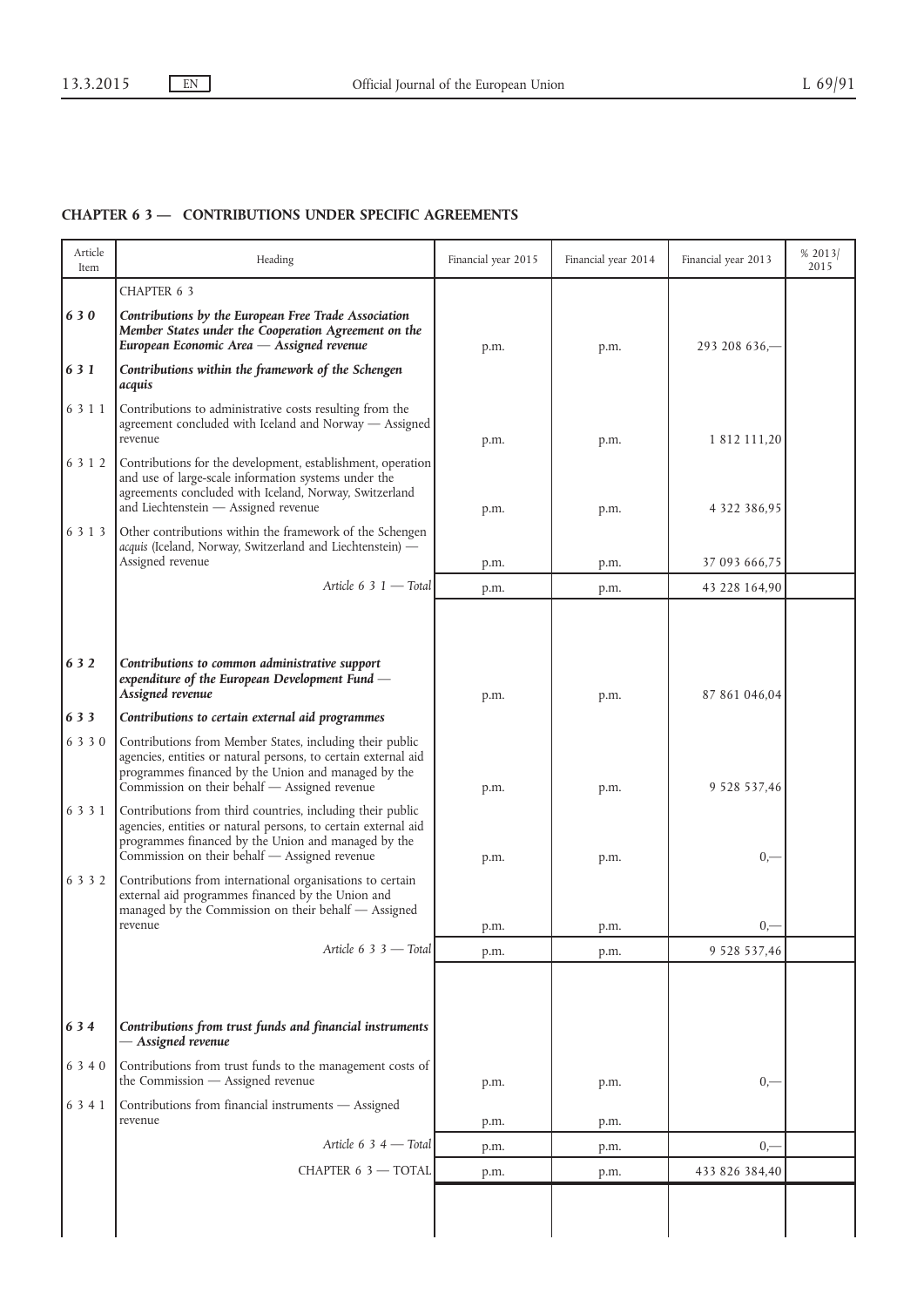# CHAPTER 6 5 — FINANCIAL CORRECTIONS

# CHAPTER 6 6 — OTHER CONTRIBUTIONS AND REFUNDS

#### CHAPTER 6 7 — REVENUE CONCERNING THE EUROPEAN AGRICULTURAL GUARANTEE FUND AND THE EUROPEAN AGRICULTURAL FUND FOR RURAL DEVELOPMENT

| Article<br>Item | Heading                                                                                                                                                                              | Financial year 2015 | Financial year 2014 | Financial year 2013 | % 2013/<br>2015 |
|-----------------|--------------------------------------------------------------------------------------------------------------------------------------------------------------------------------------|---------------------|---------------------|---------------------|-----------------|
|                 | CHAPTER 6 5                                                                                                                                                                          |                     |                     |                     |                 |
| 650             | Financial corrections prior to 2015 in connection with the<br>ERDF, the ESF, the EAGGF-Guidance, the FIGF, the<br>Cohesion Fund, the EFF, EMFF, Sapard and IPA -<br>Assigned revenue |                     | p.m.                | 436 120 128,23      |                 |
| 651             | Financial corrections related to the programming periods<br>before 2000                                                                                                              | p.m.                |                     |                     |                 |
| 652             | Financial corrections related to the programming period<br>2000-2006 - Assigned revenue                                                                                              | p.m.                |                     |                     |                 |
| 653             | Financial corrections related to the programming period<br>2007-2013 - Assigned revenue                                                                                              | p.m.                |                     |                     |                 |
| 654             | Financial corrections related to the programming period<br>2014-2020 - Assigned revenue                                                                                              | p.m.                |                     |                     |                 |
|                 | CHAPTER 6 5 - TOTAL                                                                                                                                                                  | p.m.                | p.m.                | 436 120 128,23      |                 |
|                 |                                                                                                                                                                                      |                     |                     |                     |                 |
|                 | CHAPTER 6 6                                                                                                                                                                          |                     |                     |                     |                 |
| 660             | Other contributions and refunds                                                                                                                                                      |                     |                     |                     |                 |
| 6600            | Other assigned contributions and refunds - Assigned<br>revenue                                                                                                                       | p.m.                | p.m.                | 520 758 025,39      |                 |
| 6601            | Other non-assigned contributions and refunds                                                                                                                                         | 60 000 000          | 60 000 000          | 42 606 139,40       | 71,01           |
|                 | Article $660$ — Total                                                                                                                                                                | 60 000 000          | 60 000 000          | 563 364 164,79      | 938,94          |
|                 | CHAPTER 6 6 - TOTAL                                                                                                                                                                  | 60 000 000          | 60 000 000          | 563 364 164,79      | 938,94          |
|                 |                                                                                                                                                                                      |                     |                     |                     |                 |
|                 | CHAPTER 6 7                                                                                                                                                                          |                     |                     |                     |                 |
| 670             | Revenue concerning European Agricultural Guarantee<br>Fund                                                                                                                           |                     |                     |                     |                 |
| 6701            | Clearance of European Agricultural Guarantee Fund<br>accounts - Assigned revenue                                                                                                     | p.m.                | p.m.                | 593 564 006,54      |                 |
| 6702            | European Agricultural Guarantee Fund irregularities -<br>Assigned revenue                                                                                                            | p.m.                | p.m.                | 155 144 099,11      |                 |
| 6703            | Super-levy from milk producers - Assigned revenue                                                                                                                                    | p.m.                | p.m.                | 80 246 086,87       |                 |
|                 | Article 6 7 0 - Total                                                                                                                                                                | p.m.                | p.m.                | 828 954 192,52      |                 |
| $671$           | Revenue concerning European Agricultural Fund for Rural<br>Development                                                                                                               |                     |                     |                     |                 |
| 6 7 1 1         | Clearance of accounts European Agricultural Fund for Rural<br>Development - Assigned revenue                                                                                         | p.m.                | p.m.                | 212 191 255,33      |                 |
| 6 7 1 2         | European Agricultural Fund for Rural Development irregu-<br>larities - Assigned revenue                                                                                              | p.m.                | p.m.                | $0,-$               |                 |
|                 | Article 6 7 1 - Total                                                                                                                                                                | p.m.                | p.m.                | 212 191 255,33      |                 |
|                 | CHAPTER 6 $7 -$ TOTAL                                                                                                                                                                | p.m.                | p.m.                | 1 041 145 447,85    |                 |
|                 |                                                                                                                                                                                      |                     |                     |                     |                 |
|                 | Title 6 - Total                                                                                                                                                                      | 60 000 000          | 60 000 000          | 3 897 761 733,08    | 6 496,27        |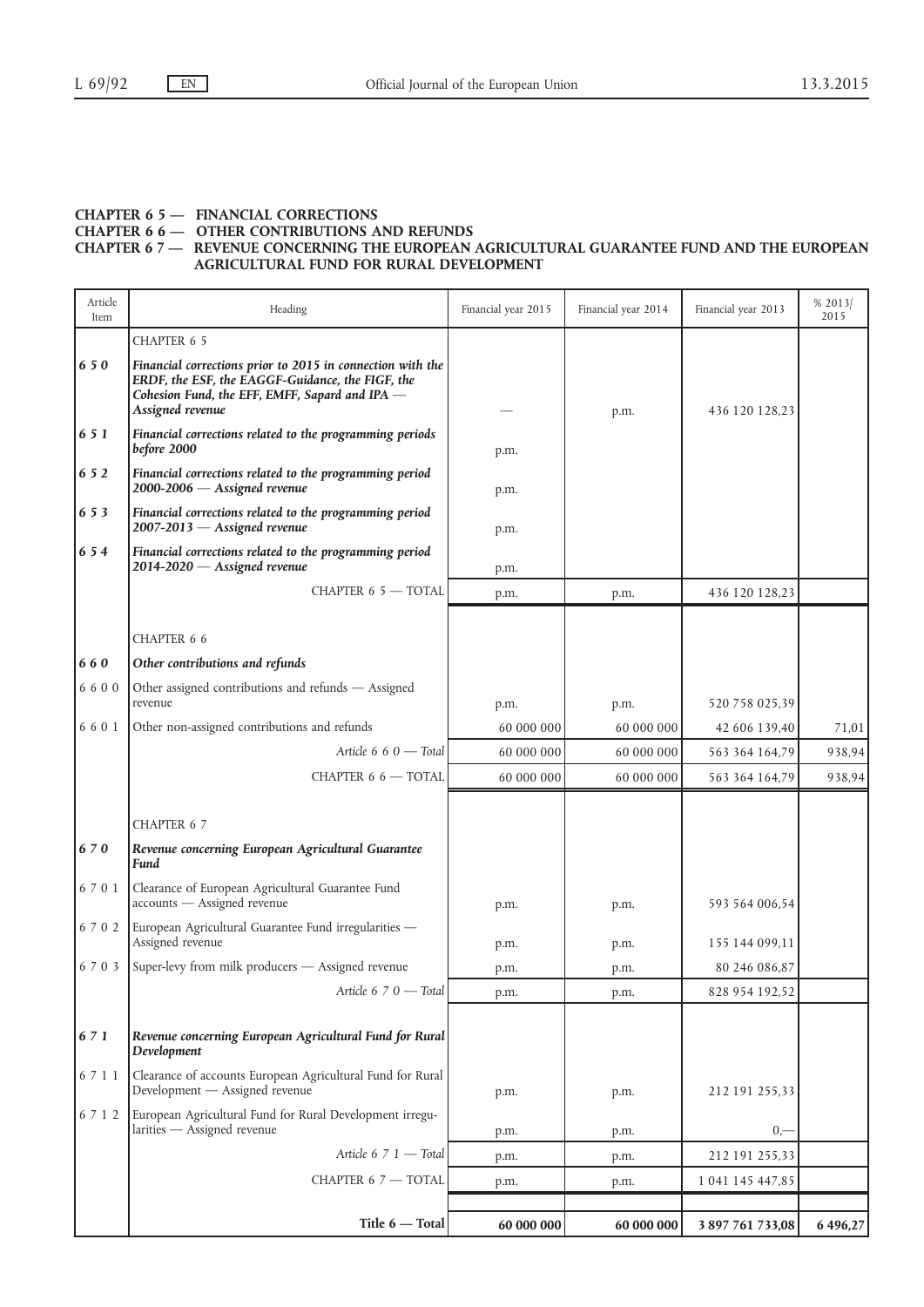# TITLE 6

# CONTRIBUTIONS AND REFUNDS IN CONNECTION WITH UNION AGREEMENTS AND PROGRAMMES

#### CHAPTER 6 0 — CONTRIBUTIONS TO UNION PROGRAMMES

#### 6 0 1 Miscellaneous research programmes

6 0 1 1 Switzerland/Euratom cooperation agreements on controlled thermonuclear fusion and plasma physics — Assigned revenue

| Financial year 2015 | Financial vear 2014 | Financial vear 2013 |
|---------------------|---------------------|---------------------|
| p.m.                | p.m.                |                     |

#### Remarks

Revenue resulting from cooperation agreements between Switzerland and the European Atomic Energy Community, in particular that of 14 September 1978.

In accordance with Article 21 of the Financial Regulation, any revenue will be used to provide additional appropriations under Articles 08 03 50 and 08 04 50 (indirect action) of the statement of expenditure in Section III 'Commission', depending on the expenditure to be covered.

# 6 0 1 2 European fusion development agreements (EFDAs) — Assigned revenue

| Financial year 2015 | Financial year 2014 | Financial year 2013 |
|---------------------|---------------------|---------------------|
| p.m.                | p.m.                | 060 314,18          |

Remarks

Revenue resulting from the multilateral EFDAs between the European Atomic Energy Community and its 26 fusion associates.

In accordance with Article 21 of the Financial Regulation, any revenue will be used to provide additional appropriations under Article 08 03 50 (indirect action) of the statement of expenditure in Section III 'Commission', depending on the expenditure to be covered.

# 6 0 1 3 Cooperation agreements with third countries under Union research programmes — Assigned revenue

| Financial year 2015 | Financial year 2014 | Financial year 2013 |
|---------------------|---------------------|---------------------|
| p.m.                | p.m.                | 209<br>566./        |

#### Remarks

Revenue resulting from cooperation agreements between the Union and third countries, in particular those participating in European cooperation in the field of scientific and technical research (COST) in order to associate them with Union research programmes.

Any contributions received are to cover the costs of meetings, experts' contracts and research expenditure under the programmes in question.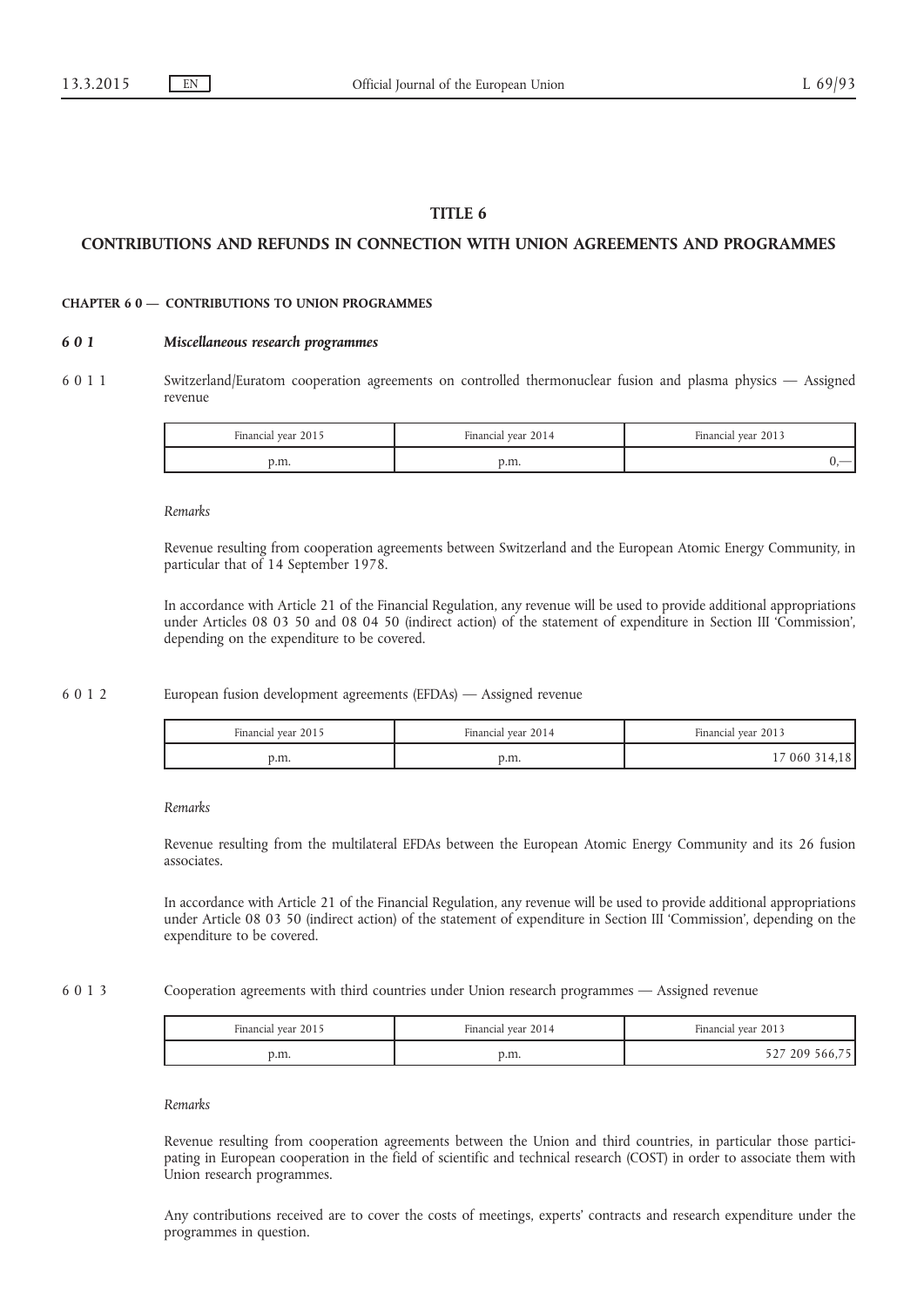601 (cont'd)

6013 (cont'd)

In accordance with Article 21 of the Financial Regulation, any revenue will be used to provide additional appropriations under Articles 02 04 50, 05 09 50, 06 03 50, 08 02 50, 08 03 50, 08 04 50, 09 04 50, 15 03 50, 32 04 50 (indirect action), 10 02 50 and 10 03 50 of the statement of expenditure in Section III 'Commission', depending on the expenditure to be covered.

#### Legal basis

Council Decision 2008/372/EC of 12 February 2008 on the signing and provisional application of a Protocol to the Euro-Mediterranean Agreement establishing an association between the European Communities and their Member States, of the one part, and the State of Israel, of the other part, on a framework Agreement between the European Community and the State of Israel on the general principles governing the State of Israel's participation in Community programmes (OJ L 129, 17.5.2008, p. 39).

Council Decision 2011/28/EU of 12 July 2010 on the conclusion of a Protocol to the Partnership and Cooperation Agreement establishing a partnership between the European Communities and their Member States, of the one part, and the Republic of Moldova, on the other part, on a Framework Agreement between the European Union and the Republic of Moldova, on the general principles for the participation of the Republic of Moldova in Union programmes (OJ L 14, 19.1.2011, p. 5).

Council Decision 2014/953/EU of 4 December 2014, on the signing, on behalf of the European Union, and provisional application of the Agreement for scientific and technological cooperation between the European Union and European Atomic Energy Community and the Swiss Confederation associating the Swiss Confederation to Horizon 2020 — the Framework Programme for Research and Innovation and the Research and Training Programme of the European Atomic Energy Community complementing Horizon 2020, and regulating the Swiss Confederation's participation in the ITER activities carried out by Fusion for Energy (OJ L 370, 30.12.2014, p. 1).

Council Decision 2014/954/Euratom of 4 December 2014 approving the conclusion by the European Commission, on behalf of the European Atomic Energy Community, of the Agreement for scientific and technological cooperation between the European Union and European Atomic Energy Community and the Swiss Confederation, associating the Swiss Confederation to Horizon 2020 — the Framework Programme for Research and Innovation and the Research and Training Programme of the European Atomic Energy Community complementing Horizon 2020; and regulating the Swiss Confederation's participation in the ITER activities carried out by Fusion for Energy (OJ L 370, 30.12.2014, p. 19).

Council Decision (EU) 2015/… of …, on the conclusion of the Agreement for scientific and technological cooperation between the European Union and European Atomic Energy Community and the Swiss Confederation associating the Swiss Confederation to Horizon 2020 — the Framework Programme for Research and Innovation and the Research and Training Programme of the European Atomic Energy Community complementing Horizon 2020; and regulating the Swiss Confederation's participation in the ITER activities carried out by Fusion for Energy (OJ L …, …, p. …).

Commission Decision C(2014) 9320 of 5 December 2014 on the conclusion, on behalf of the European Atomic Energy Community, of an Agreement for scientific and technological cooperation between the European Union and European Atomic Energy Community and the Swiss Confederation associating the Swiss Confederation to Horizon 2020 – the Framework Programme for Research and Innovation and the Research and Training Programme of the European Atomic Energy Community complementing Horizon 2020 and regulating the Swiss Confederation's participation in the ITER activities carried out by Fusion for Energy.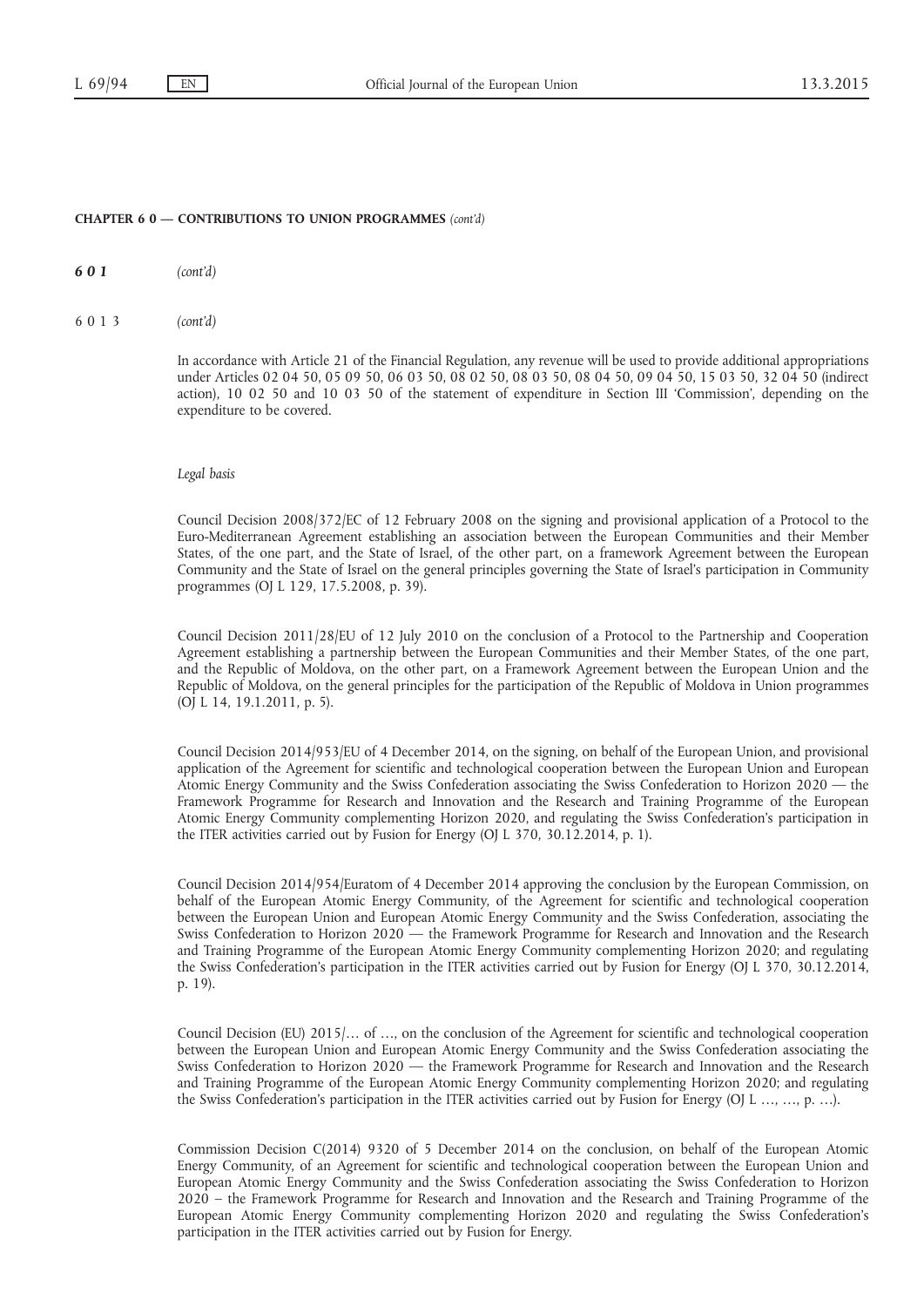601 (cont'd)

6013 (cont'd)

Commission Decision C(2014) 2089 of 2 April 2014 on the approval and signature of the Agreement between the European Union and the State of Israel on the participation of Israel in the Union programme 'Horizon 2020 — the Framework Programme for Research and Innovation (2014-2020)'.

Commission Decision C(2014) 4290 of 30 June 2014 on the approval and signature of the Agreement between the European Union and the Republic of Moldova on the participation of Moldova in the Union programme 'Horizon 2020 — the Framework Programme for Research and Innovation (2014-2020)'.

Council Decision … of 10 November 2014 on the signature and provisional application of the Agreement for scientific and technological cooperation between the European Union and the Faroe Islands associating the Faroe Islands to Horizon 2020 — the Framework Programme for Research and Innovation (2014-2020) (OJ L ..., ..., p. ...).

Council Decision … of … 2015 on the conclusion of the Agreement for scientific and technological cooperation between the European Union and the Faroe Islands associating the Faroe Islands to Horizon 2020 — the Framework Programme for Research and Innovation (2014-2020) (OJ L …, …, p. …).

6 0 1 5 Cooperation agreements with institutes from third countries in connection with scientific and technological projects of Union interest (Eureka and others) — Assigned revenue

| Financial year 2015 | Financial vear 2014 | Financial year 2013      |
|---------------------|---------------------|--------------------------|
| p.m.                | o.m.                | $\overline{\phantom{a}}$ |

Remarks

Revenue resulting from cooperation agreements between the Union and institutes from third countries in connection with scientific and technological projects of Union interest (Eureka and others).

In accordance with Article 21 of the Financial Regulation, any revenue will be used to provide additional appropriations under Articles 02 04 50, 05 09 50, 06 03 50, 08 02 50, 09 04 50, 15 03 50 and 32 04 50 (indirect action) of the statement of expenditure in Section III 'Commission'.

6 0 1 6 Agreements for European cooperation in the field of scientific and technical research — Assigned revenue

| Financial year 2015 | Financial year 2014 | Financial vear 2013 |
|---------------------|---------------------|---------------------|
| p.m.                | p.m.                |                     |

Remarks

Revenue from States taking part in European cooperation in the field of scientific and technical research.

In accordance with Article 21 of the Financial Regulation, any revenue will be used to provide additional appropriations under Articles 02 04 50, 05 09 50, 06 03 50, 08 02 50, 09 04 50, 15 03 50 and 32 04 50 (indirect action) of the statement of expenditure in Section III 'Commission'.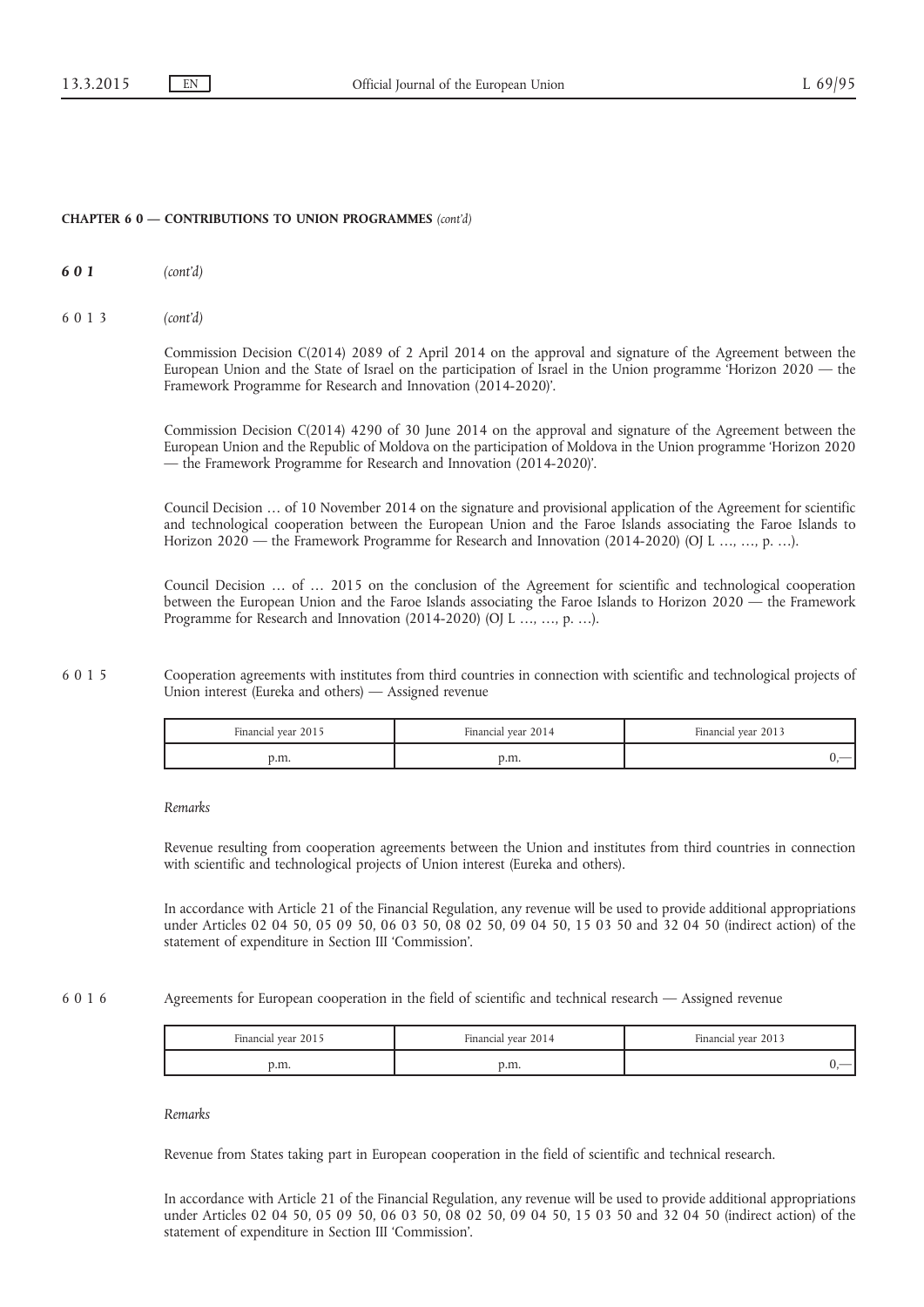- 601 (cont'd)
- 6016 (cont'd)

Reference acts

Resolution of the Ministers of States participating in European Cooperation in the field of Scientific and Technical Research (COST) (signed in Vienna on 21 November 1991) (OJ C 333, 24.12.1991, p. 1).

# 6 0 2 Other programmes

# 6 0 2 1 Miscellaneous revenue relating to humanitarian aid — Assigned revenue

| Financial year 2015 | Financial year 2014 | Financial vear 2013 |
|---------------------|---------------------|---------------------|
| p.m.                | p.m.                | 17 988 984,03       |

Remarks

Any contributions by outside bodies relating to humanitarian aid.

In accordance with Article 21 of the Financial Regulation, any revenue will be used to provide additional appropriations under Title 23 of the statement of expenditure in Section III 'Commission'.

#### Legal basis

Council Regulation (EC) No 1257/96 of 20 June 1996 concerning humanitarian aid (OJ L 163, 2.7.1996, p. 1).

# 6 0 3 Association agreements between the Union and third countries

6 0 3 1 Revenue accruing from the participation of the candidate countries and the western Balkan potential candidates in Union programmes — Assigned revenue

| Financial vear 2015 | Financial vear 2014 | Financial vear 2013 |
|---------------------|---------------------|---------------------|
| p.m.                | v.m.                | 260 787 394,39      |

# Remarks

Revenue accruing from the Association Agreements concluded between the Union and the countries listed below as a result of their participation in various Union programmes. Any revenue from countries that are already Member States relate to past operations.

In accordance with Article 21 of the Financial Regulation, any revenue will be used to provide additional appropriations to finance the expenditure to which this revenue is assigned.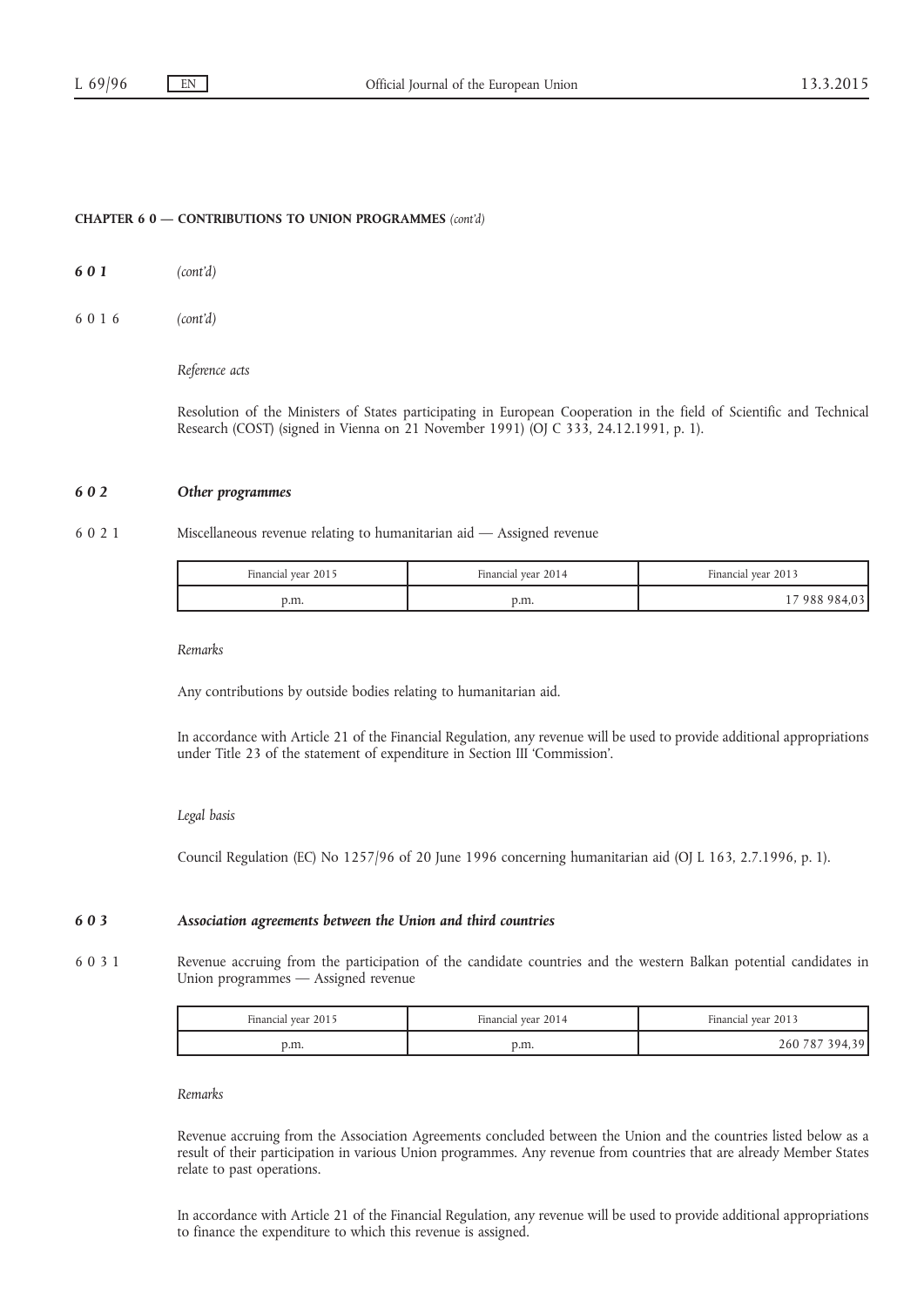603 (cont'd)

6031 (cont'd)

### Reference acts

Framework Agreement between the European Community and the Republic of Turkey on the general principles for the participation of the Republic of Turkey in Community programmes (OJ L 61, 2.3.2002, p. 29).

Commission Decision C(2014) 3502 of 2 June 2014 on the approval and signature of an Agreement between the European Union and the Republic of Turkey on the participation of the Republic of Turkey in the Union programme 'Horizon 2020 — the Framework Programme for Research and Innovation (2014-2020)'.

Framework Agreement between the European Community and the Republic of Albania on the general principles for the participation of the Republic of Albania in Community programmes (OJ L 192, 22.7.2005, p. 2).

Commission Decision C(2014) 3711 of 10 June 2014 on the approval and signature of an Agreement between the European Union and the Republic of Albania on the participation of Albania in the Union programme 'Horizon 2020 — the Framework Programme for Research and Innovation (2014-2020)'.

Framework Agreement between the European Community and Bosnia and Herzegovina on the general principles for the participation of Bosnia and Herzegovina in Community programmes (OJ L 192, 22.7.2005, p. 9).

Commission Decision C(2014) 3693 of 10 June 2014 on the approval and signature of an Agreement between the European Union and Bosnia and Herzegovina on the participation of Bosnia and Herzegovina in the Union programme 'Horizon 2020 — the Framework Programme for Research and Innovation (2014-2020)'.

Framework Agreement between the European Community and Serbia and Montenegro on the general principles for the participation of Serbia and Montenegro in Community programmes (OJ L 192, 22.7.2005, p. 29).

Commission Decision C(2014) 3710 of 10 June 2014 on the approval and signature of an Agreement between the European Union and the Republic of Serbia on the participation of Serbia in the Union programme 'Horizon 2020 the Framework Programme for Research and Innovation (2014-2020)'.

Protocol to the Stabilisation and Association Agreement between the European Communities and their Member States, of the one part, and the former Yugoslav Republic of Macedonia, of the other part, on a Framework Agreement between the European Community and the former Yugoslav Republic of Macedonia on the general principles for the participation of the Former Yugoslav Republic of Macedonia in Community programmes (OJ L 192, 22.7.2005, p. 23).

Commission Decision C(2014) 3707 of 10 June 2014 on the approval and signature of an Agreement between the European Union and the former Yugoslav Republic of Macedonia on the participation of the former Yugoslav Republic of Macedonia in the Union programme 'Horizon 2020 — the Framework Programme for Research and Innovation (2014-2020)'.

Protocol 8 to the Stabilisation and Association Agreement between the European Communities and their Member States, of the one part, and the Republic of Montenegro, of the other part, on the general principles for the participation of Montenegro in Community programmes (OJ L 108, 29.4.2010, p. 1).

Commission Decision C(2014) 3705 of 10 June 2014 on the approval and signature of an Agreement between the European Union and the Republic of Montenegro on the participation of Montenegro in the Union programme 'Horizon 2020 — the Framework Programme for Research and Innovation (2014-2020)'.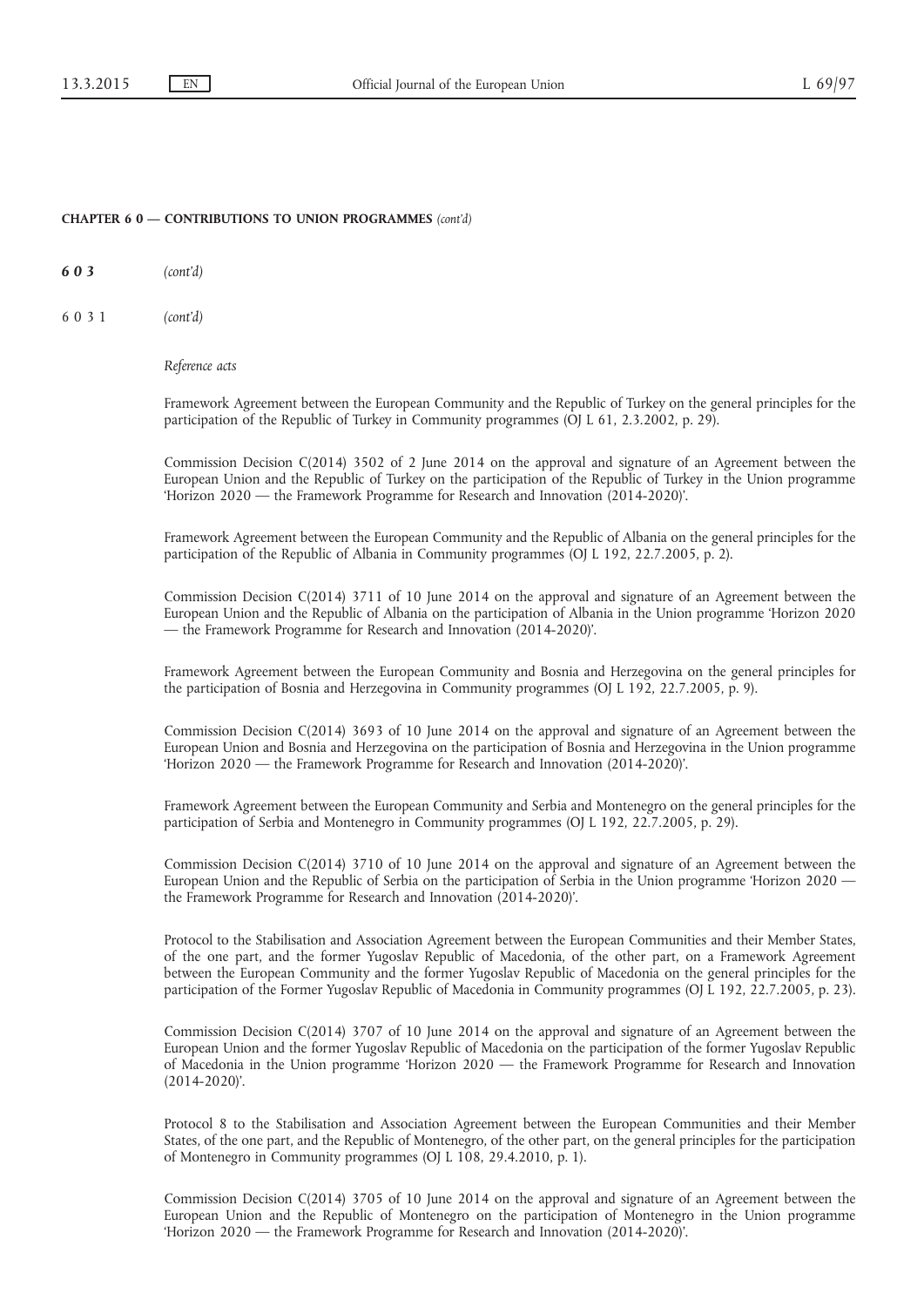- 603 (cont'd)
- 6031 (cont'd)

A Framework Agreement between the European Union and Kosovo on the general principles for the participation of Kosovo in Union programmes (COM(2013) 218 final) is expected to be signed soon, and, when signed, an International Agreement associating Kosovo to Horizon 2020 could be negotiated.

Additional protocols to the Europe Agreements (Articles 228 and 238) opening up Union programmes to the candidate countries.

6 0 3 2 Revenue accruing from the participation of third countries, other than candidate countries and western Balkan potential candidates in customs cooperation agreements — Assigned revenue

| Financial year 2015 | Financial vear 2014 | Financial vear 2013 |
|---------------------|---------------------|---------------------|
| p.m.                | p.m.                | 190 949,38          |

#### Remarks

This item is intended to receive third country contributions to customs cooperation agreements, in particular under the Transit project and the project for the dissemination of tariff and other particulars (by computer).

In accordance with Article 21 of the Financial Regulation, any revenue will be used to provide additional appropriations under Articles 14 02 02, 14 02 51, 14 03 02 and 14 03 51 of the statement of expenditure in Section III 'Commission'.

#### Legal basis

Convention of 20 May 1987 between the European Economic Community, the Republic of Austria, the Republic of Finland, the Republic of Iceland, the Kingdom of Norway, the Kingdom of Sweden and the Swiss Confederation, on a common transit procedure (OJ L 226, 13.8.1987, p. 2).

Council Decision 2000/305/EC of 30 March 2000 on the conclusion of an Agreement in the form of an Exchange of Letters between the European Community and Switzerland concerning the extension of the common communication network/common system interface (CCN/CSI) within the framework of the Convention on a common transit procedure (OJ L 102, 27.4.2000, p. 50).

Council Decision 2000/506/EC of 31 July 2000 on the conclusion of an Agreement in the form of an Exchange of Letters between the European Community and Norway concerning the extension of the common communication network/common system interface (CCN/CSI) within the framework of the Convention on a common transit procedure (OJ L 204, 11.8.2000, p. 35).

Council Decision of 19 March 2001 authorising the Commission to negotiate, on behalf of the European Community, an amendment to the Convention creating the Customs Cooperation Council signed in Brussels on 15 December 1950 allowing the European Community to become a member of that organisation.

Decision No 253/2003/EC of the European Parliament and of the Council of 11 February 2003 adopting an action programme for customs in the Community (Customs 2007) (OJ L 36, 12.2.2003, p. 1).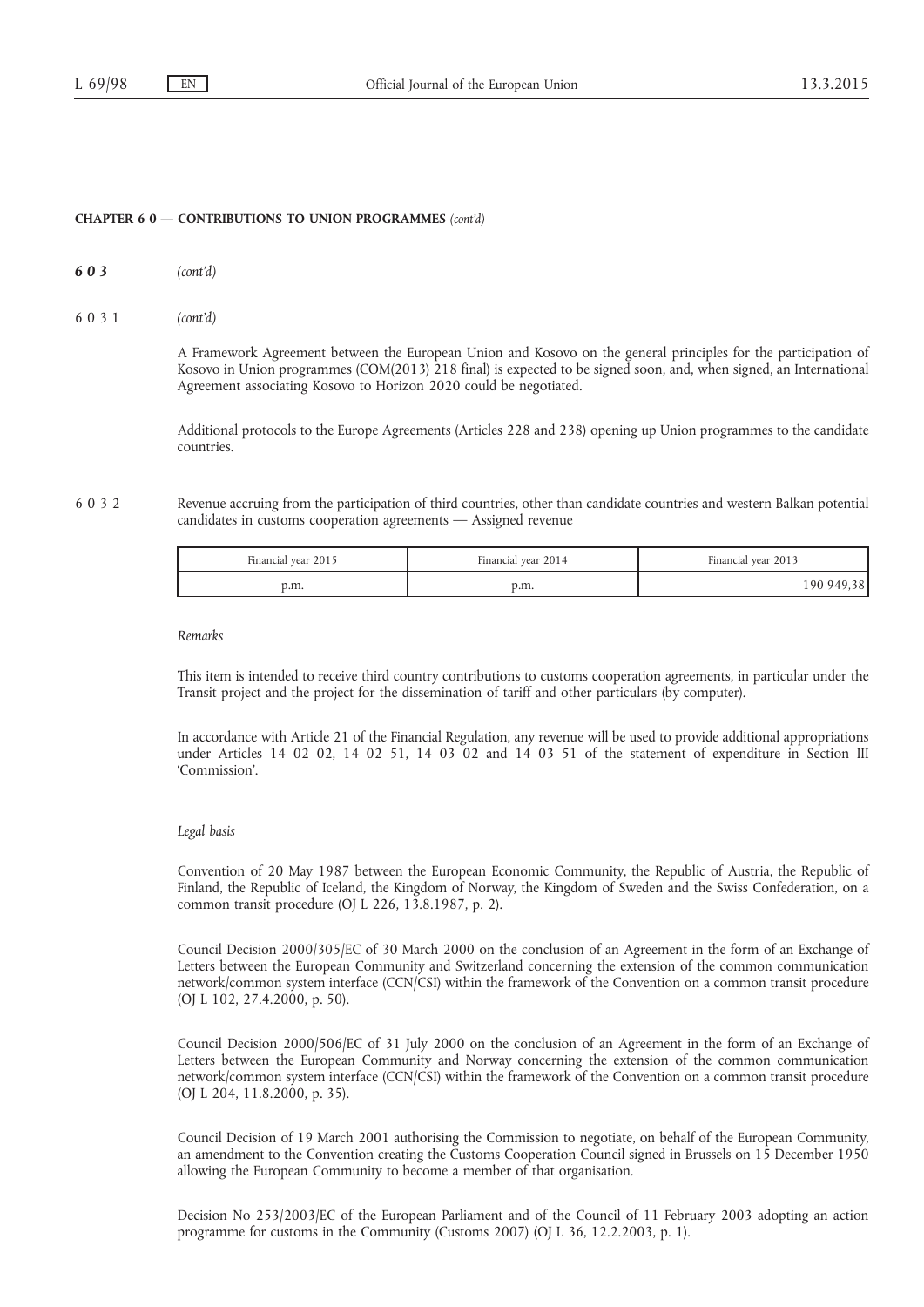603 (cont'd)

6032 (cont'd)

Decision No 624/2007/EC of the European Parliament and of the Council of 23 May 2007 establishing an action programme for customs in the Community (Customs 2013) (OJ L 154, 14.6.2007, p. 25).

# 6 0 3 3 Participation of outside bodies in Union activities — Assigned revenue

| Financial year 2015 | $\mathbf{r}$<br>Financial vear 2014 | Financial vear 2013 |
|---------------------|-------------------------------------|---------------------|
| p.m.                | э.m.                                |                     |

Remarks

This item is intended to receive any contributions by outside bodies to Union activities.

In accordance with Article 21 of the Financial Regulation, any revenue will be used to provide additional appropriations to finance the expenditure to which this revenue is assigned.

#### CHAPTER 6 1 — REPAYMENT OF MISCELLANEOUS EXPENDITURE

# 6 1 1 Repayment of expenditure incurred on behalf of one or more Member States

# 6 1 1 3 Revenue from the investments provided for in Article 4 of Decision 2003/76/EC — Assigned revenue

| Financial year 2015 | Financial vear 2014 | Financial year 2013 |
|---------------------|---------------------|---------------------|
| э.m.                | p.m.                | $52\,762\,018.0$    |

Remarks

Decision 2003/76/EC stipulates that the Commission is entrusted with winding up the financial operations of the European Coal and Steel Community which are still in progress upon expiry of the ECSC Treaty.

Pursuant to Article 4 of that Decision, net revenue from the investment of available assets will constitute revenue in the general budget of the European Union earmarked for a specific purpose, namely financing research projects in sectors related to the coal and steel industry by the Research Fund for Coal and Steel.

The net revenue available for financing research projects in year n+2 appears in the balance sheet of the ECSC in liquidation for year n, and after the liquidation process has been completed will appear as assets in the balance sheet of the Coal and Steel Research Fund. This financing mechanism took effect in 2003. Revenue coming from 2013 will be used for research in 2015. In order to reduce as far as possible the fluctuations that movements in the financial markets could cause in the financing of research, a smoothing arrangement is applied. The amount of net revenue expected to be available for research in 2015 comes to EUR 47 700 000.

In accordance with Article 4 of Decision 2003/76/EC, 72,8 % of the fund's appropriations will be for the steel-related sector and 27,2 % for the coal-related sector.

In accordance with Article 21 and Article 181(2) of the Financial Regulation, revenue will be used to provide additional appropriations under Chapter 08 05 of the statement of expenditure in Section III 'Commission'.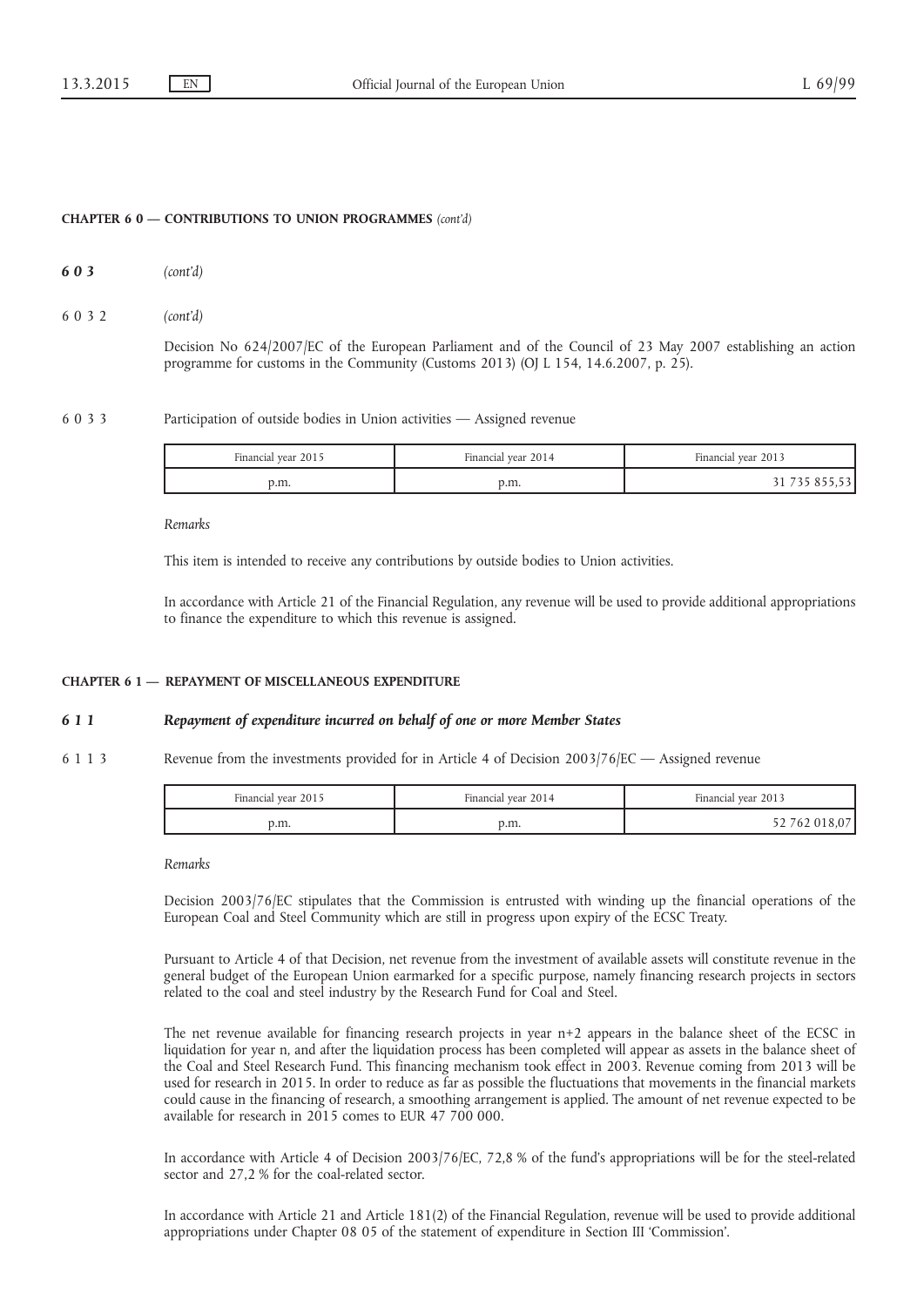- 611 (cont'd)
- 6113 (cont'd)

Legal basis

Council Decision 2003/76/EC of 1 February 2003 establishing the measures necessary for the implementation of the Protocol, annexed to the Treaty establishing the European Community, on the financial consequences of the expiry of the ECSC Treaty and on the Research Fund for Coal and Steel (OJ L 29, 5.2.2003, p. 22).

6 1 1 4 Revenue accruing from amounts recovered under the research programme of the Research Fund for Coal and Steel

| Financial year 2015 | Financial year 2014 | Financial year 2013 |
|---------------------|---------------------|---------------------|
| o.m.                | p.m.                |                     |

Remarks

Decision 2003/76/EC stipulates that the Commission is entrusted with winding up the financial operations of the European Coal and Steel Community which are still in progress upon expiry of the ECSC Treaty.

Pursuant to Article 4(5) of that Decision, the amounts recovered return initially to the assets of the ECSC in liquidation and subsequently, on completion of the liquidation, to the assets of the Research Fund for Coal and Steel.

## Legal basis

Council Decision 2003/76/EC of 1 February 2003 establishing the measures necessary for the implementation of the Protocol, annexed to the Treaty establishing the European Community, on the financial consequences of the expiry of the ECSC Treaty and on the Research Fund for Coal and Steel (OJ L 29, 5.2.2003, p. 22).

# 6 1 2 Repayment of expenditure incurred specifically as a result of work undertaken on request and against payment — Assigned revenue

| Financial year 2015 | Financial year 2014 | Financial vear 2013 |
|---------------------|---------------------|---------------------|
| p.m.                | p.m.                |                     |

Remarks

In accordance with Article 21 of the Financial Regulation, any revenue will be used to provide additional appropriations to finance the expenditure to which this revenue is assigned.

| Commission                       |       | p.m. |
|----------------------------------|-------|------|
| Council                          |       | p.m. |
| European External Action Service |       | p.m. |
|                                  | Total | p.m. |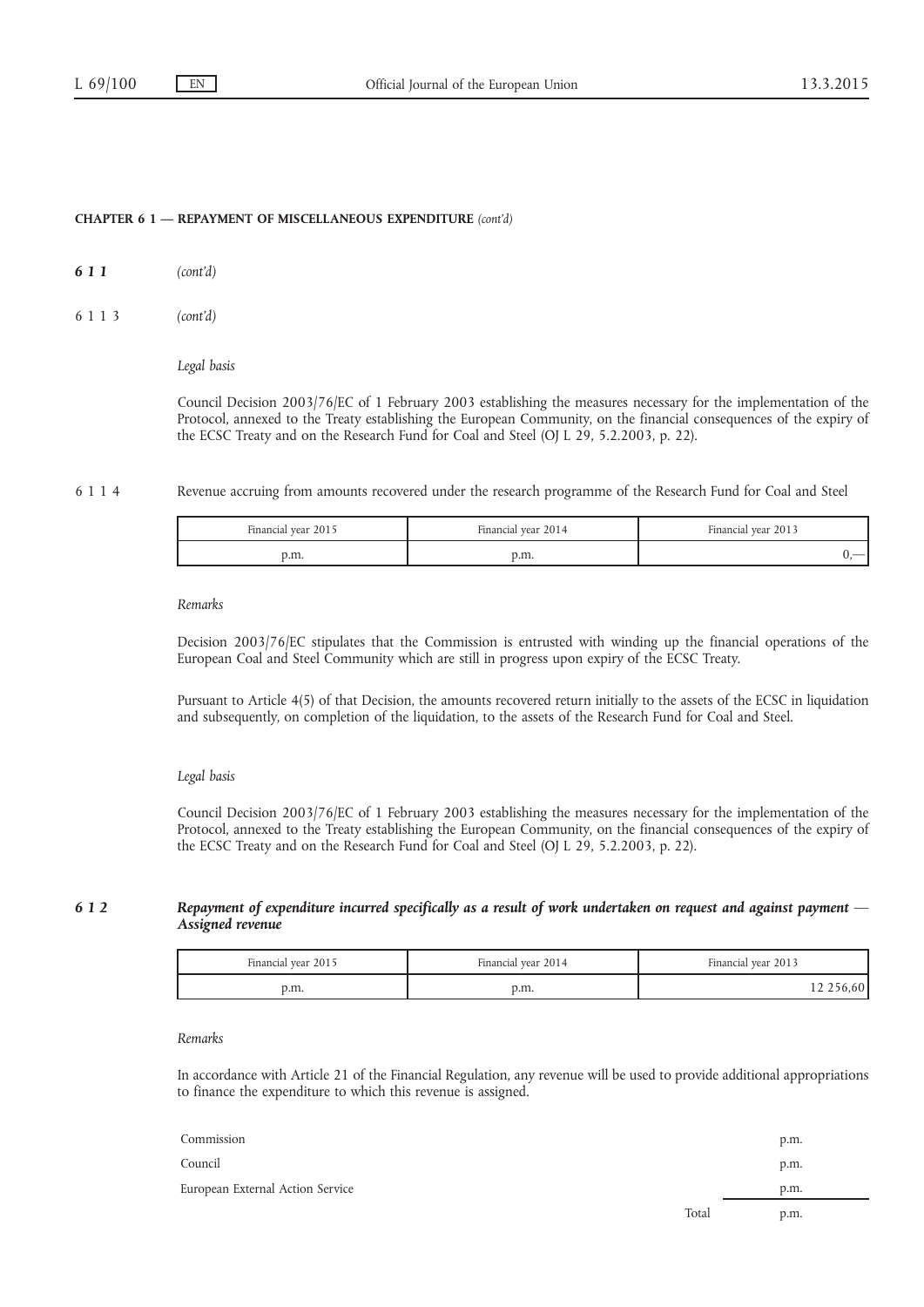# 6 1 4 Repayment of Union support to commercially successful projects and activities

6 1 4 3 Repayment of Union support to European risk capital activities in support of small and medium-sized enterprises — Assigned revenue

| Financial year 2015 | Financial year 2014 | Financial year 2013 |
|---------------------|---------------------|---------------------|
| p.m.                | p.m.                |                     |

#### Remarks

Repayment of all or part of the support for commercially successful projects, with possible participation in profits resulting from grants awarded as part of European risk capital activities in support of small and medium-sized enterprises under the Venture Consort and Eurotech Capital instruments.

In accordance with Article 21 of the Financial Regulation, any revenue will be used to provide additional appropriations to finance the expenditure to which this revenue is assigned.

6 1 4 4 Repayment of Union support to risk-sharing instruments financed from the European Regional Development Fund and the Cohesion Fund — Assigned revenue

| Financial year 2015 | Financial year 2014 | Financial year 2013 |
|---------------------|---------------------|---------------------|
| d.m.                | ,,,,,,              |                     |

Remarks

Repayment of reflows and amounts left over from Union support to risk-sharing instruments financed from the European Regional Development Fund and the Cohesion Fund.

In accordance with Article 21 of the Financial Regulation, any revenue will be used to provide additional appropriations to finance the expenditure to which the revenue is assigned.

### Legal basis

Council Regulation (EC) No 1083/2006 of 11 July 2006 laying down general provisions on the European Regional Development Fund, the European Social Fund and the Cohesion Fund and repealing Regulation (EC) No 1260/1999 (OJ L 210, 31.7.2006, p. 25) and in particular Articles 14 and 36a thereof.

Regulation (EU) No 1303/2013 of the European Parliament and of the Council of 17 December 2013 laying down common provisions on the European Regional Development Fund, the European Social Fund, the Cohesion Fund, the European Agricultural Fund for Rural Development and the European Maritime and Fisheries Fund and laying down general provisions on the European Regional Development Fund, the European Social Fund, the Cohesion Fund and the European Maritime and Fisheries Fund and repealing Council Regulation (EC) No 1083/2006 (OJ L 347, 20.12.2013, p. 320).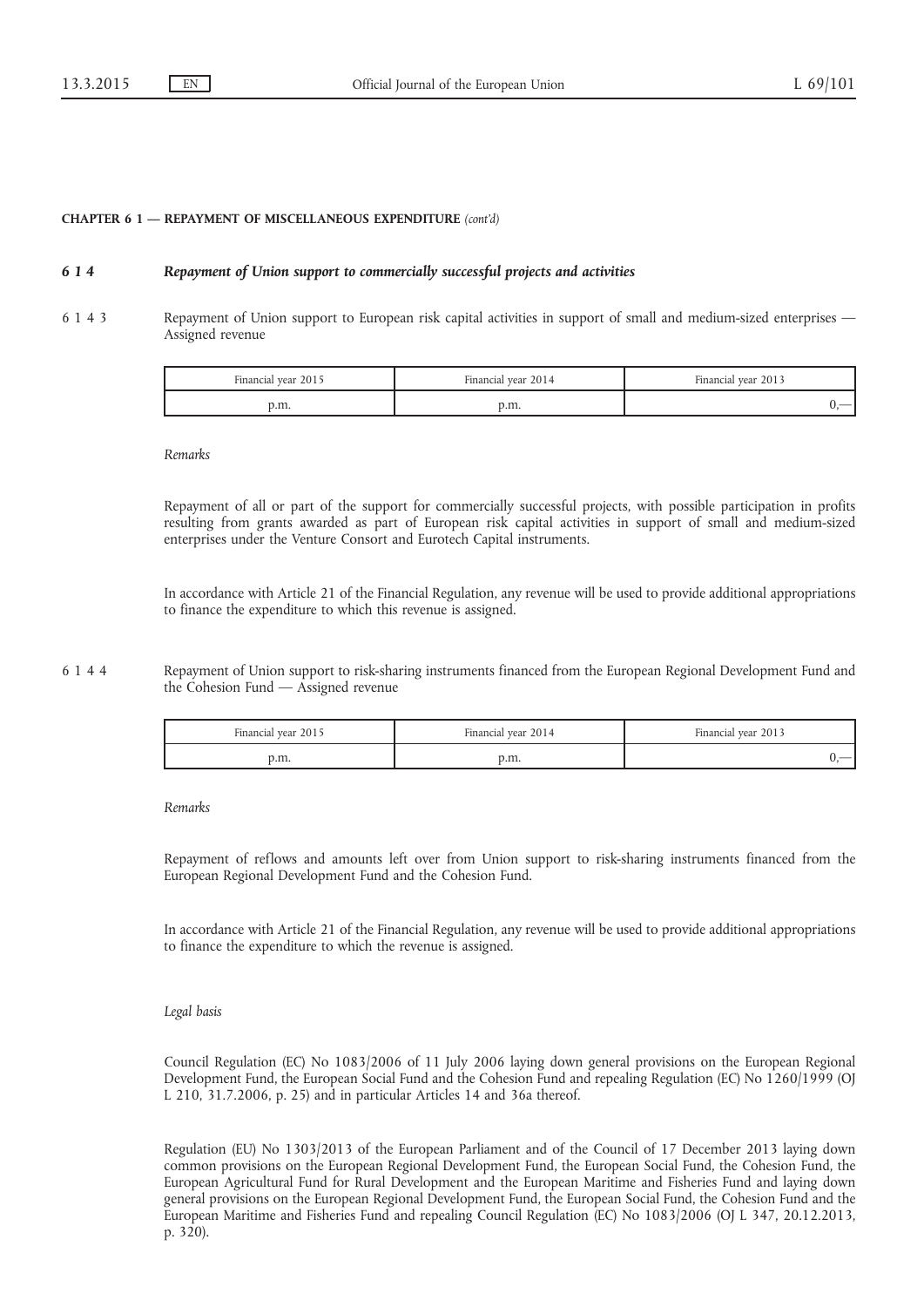# 6 1 5 Repayment of unused Union aid

6 1 5 0 Repayment of unused aid from European Social Fund, European Regional Development Fund, European Agricultural Guidance and Guarantee Fund, Financial Instrument for Fisheries Guidance, Cohesion Fund, European Union Solidarity Fund, ISPA, IPA, EFF, FEAD and EMFF — Assigned revenue

| Financial year 2015 | Financial year 2014 | Financial year 2013 |
|---------------------|---------------------|---------------------|
| p.m.                | p.m.                | 424 926 415,45      |

#### Remarks

Repayment of unused aid from the European Social Fund, the European Regional Development Fund, the European Agricultural Guidance and Guarantee Fund, the Financial Instrument for Fisheries Guidance, the Cohesion Fund, the European Union Solidarity Fund, the Instrument for Structural Policies for Pre-Accession (ISPA), the Instrument for Pre-Accession Assistance (IPA), the European Fisheries Fund (EFF), the Fund for European Aid to the Most Deprived (FEAD) and the European Maritime and Fisheries Fund (EMFF).

In accordance with Article 21 of the Financial Regulation, this revenue will be used to provide additional appropriations on the lines which bore the initial expenditure giving rise to the corresponding revenue.

6 1 5 1 Repayment of unused subsidies for balancing budgets — Assigned revenue

| Financial year 2015 | Financial year 2014 | Financial vear 2013 |
|---------------------|---------------------|---------------------|
| d.m.                | p.m.                |                     |

Remarks

In accordance with Article 21 of the Financial Regulation, this revenue is to be considered as assigned revenue and gives rise to the entry of additional appropriations on the lines which bore the initial expenditure giving rise to the corresponding revenue.

# 6 1 5 2 Repayment of unused interest subsidies — Assigned revenue

| Financial year 2015 | Financial year 2014 | Financial year 2013 |
|---------------------|---------------------|---------------------|
| p.m.                | p.m.                |                     |

Remarks

In accordance with Article 21 of the Financial Regulation, this revenue is to be considered as assigned revenue and gives rise to the entry of additional appropriations on the lines which bore the initial expenditure giving rise to the corresponding revenue.

6 1 5 3 Repayment of unused sums paid under contracts concluded by the institution — Assigned revenue

| Financial vear 2015 | Financial vear 2014 | Financial vear 2013 |
|---------------------|---------------------|---------------------|
| p.m.                | p.m.                | 300 –               |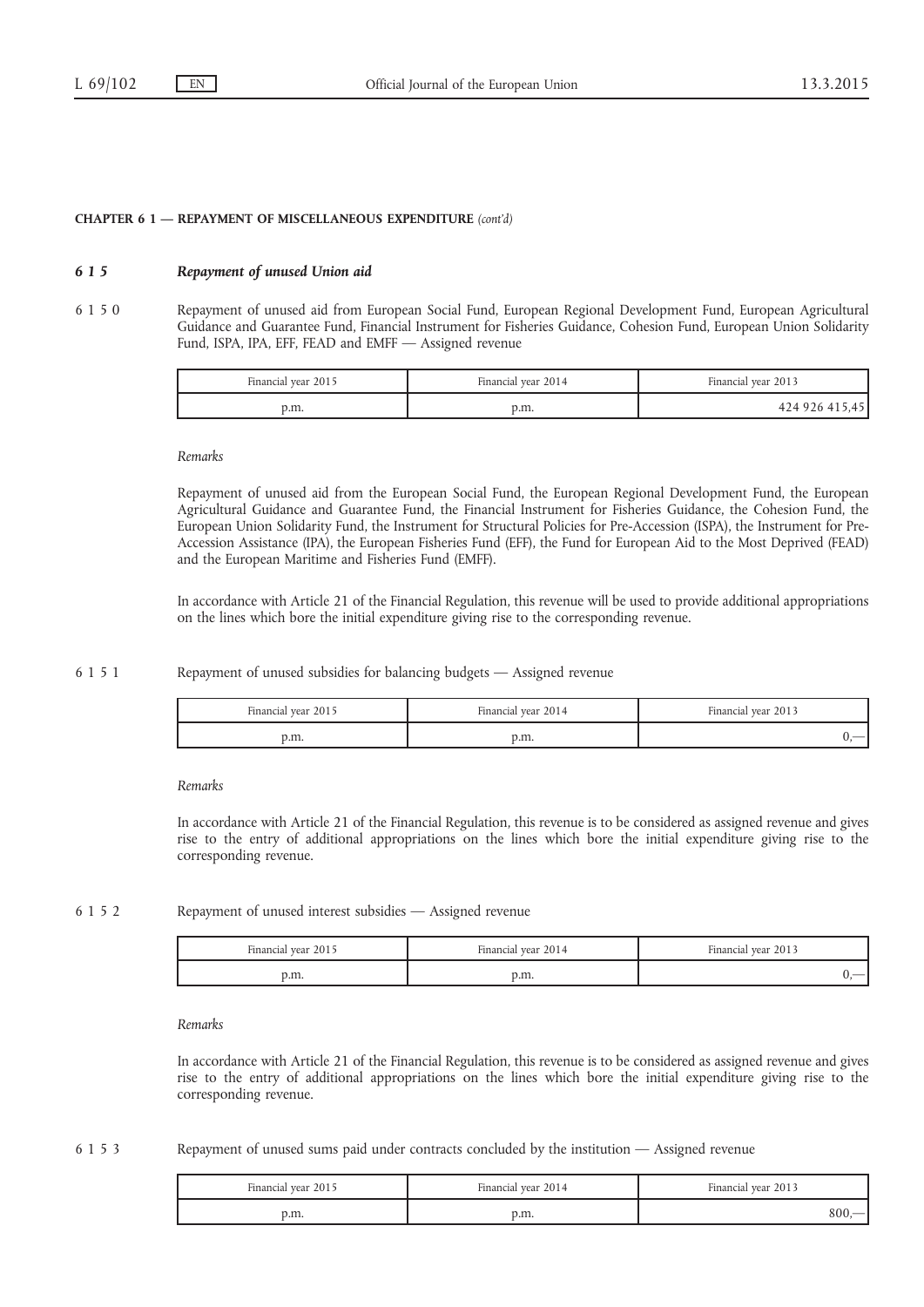- 615 (cont'd)
- 6153 (cont'd)

Remarks

In accordance with Article 21 of the Financial Regulation, this revenue is to be considered as assigned revenue and gives rise to the entry of additional appropriations on the lines which bore the initial expenditure giving rise to the corresponding revenue.

6 1 5 7 Repayments of payments on account under the Structural Funds, the Cohesion Fund, the European Fisheries Fund, the Fund for European Aid to the Most Deprived and the European Maritime and Fisheries Fund — Assigned revenue

| Financial year 2015 | Financial year 2014 | Financial year 2013 |
|---------------------|---------------------|---------------------|
| p.m.                | p.m.                | 504                 |

#### Remarks

This item is intended to record the repayment of payments on account under the Structural Funds (European Regional Development Fund and European Social Fund), the Cohesion Fund, the European Fisheries Fund (EFF), the Fund for European Aid to the Most Deprived (FEAD) and the European Maritime and Fisheries Fund (EMFF).

The amounts booked to this item will, in accordance with Articles 21 and 177 of the Financial Regulation, be used to provide additional appropriations on the corresponding headings of Titles 04, 11 and 13 of the statement of expenditure in Section III 'Commission', in order not to reduce the contribution from the Funds to the operation concerned.

#### Legal basis

Council Regulation (EC) No 1164/94 of 16 May 1994 establishing a Cohesion Fund (OJ L 130, 25.5.1994, p. 1), and in particular Article D of Annex II thereto.

Council Regulation (EC) No 1083/2006 of 11 July 2006 laying down general provisions on the European Regional Development Fund, the European Social Fund and the Cohesion Fund (OJ L 210, 31.7.2006, p. 25), and in particular Article 82(2) and Chapter II thereof.

Council Regulation (EC) No 1198/2006 of 27 July 2006 on the European Fisheries Fund (OJ L 223, 15.8.2006, p. 1).

Regulation (EU) No 1303/2013 of the European Parliament and of the Council of 17 December 2013 laying down common provisions on the European Regional Development Fund, the European Social Fund, the Cohesion Fund, the European Agricultural Fund for Rural Development and the European Maritime and Fisheries Fund and laying down general provisions on the European Regional Development Fund, the European Social Fund, the Cohesion Fund and the European Maritime and Fisheries Fund and repealing Council Regulation (EC) No 1083/2006 (OJ L 347, 20.12.2013, p. 320).

Regulation (EU) No 223/2014 of the European Parliament and of the Council of 11 March 2014 on the Fund for European Aid to the Most Deprived (OJ L 72, 12.3.2014, p. 1).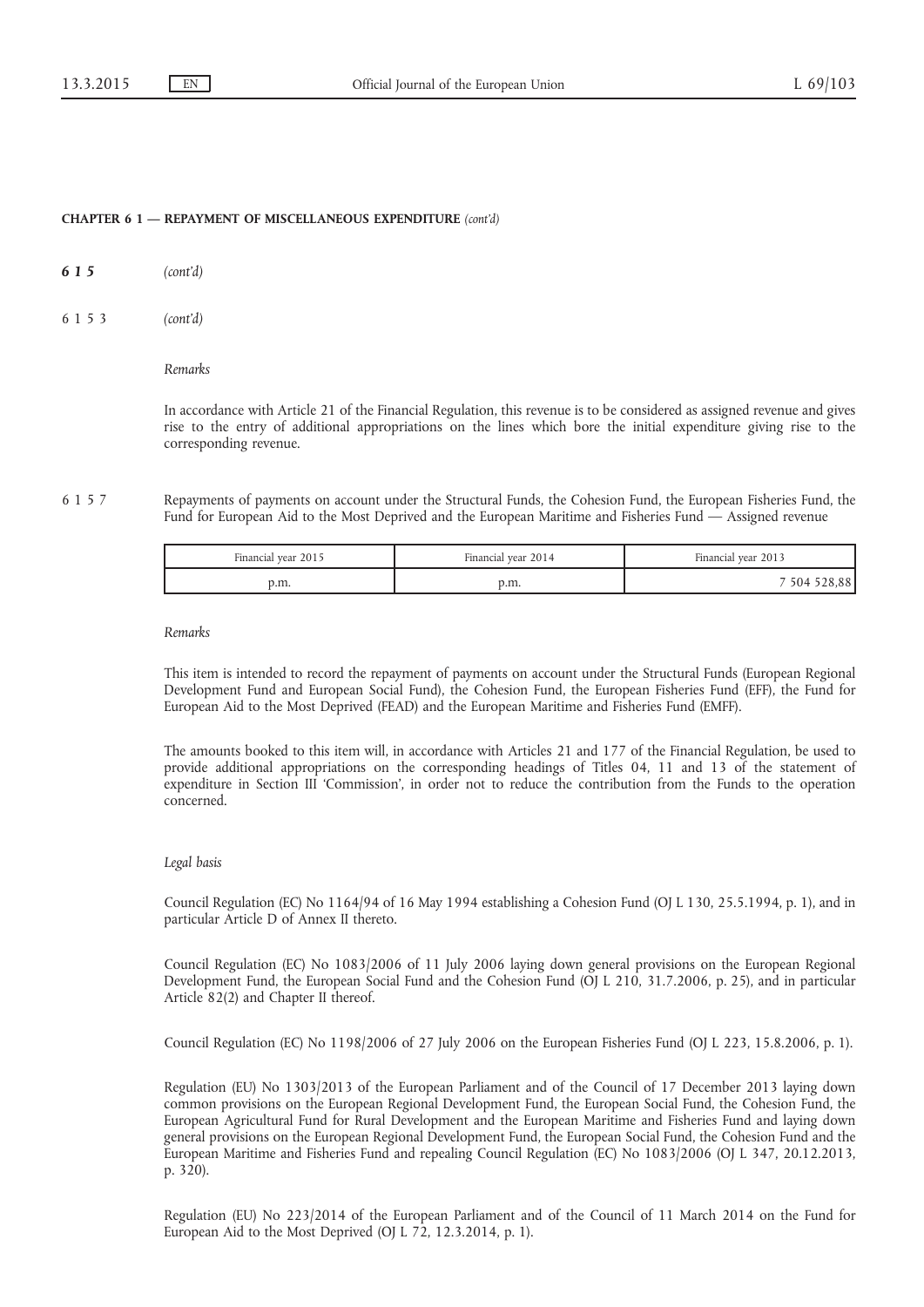615 (cont'd)

6 1 5 8 Repayment of miscellaneous unused Union aid — Assigned revenue

| Financial year 2015 | Financial vear 2014 | Financial year 2013 |
|---------------------|---------------------|---------------------|
| p.m.                | p.m.                |                     |

#### Remarks

In accordance with Article 21 of the Financial Regulation, this revenue is to be considered as assigned revenue and gives rise to the entry of additional appropriations on the lines which bore the initial expenditure giving rise to the corresponding revenue.

# 6 1 6 Repayment of expenditure incurred on behalf of the International Atomic Energy Agency — Assigned revenue

| Financial year 2015 | Financial year 2014 | Financial year 2013 |
|---------------------|---------------------|---------------------|
| p.m.                | p.m.                |                     |

#### Remarks

Repayment by the International Atomic Energy Agency (IAEA) of sums which were advanced by the Commission to pay for controls carried out by the IAEA under the verification agreements (see Articles 32 03 01 and 32 03 02 of the statement of expenditure in Section III 'Commission').

In accordance with Article 21 of the Financial Regulation, any revenue will be used to provide additional appropriations to finance the expenditure to which this revenue is assigned.

# Reference acts

Agreement between the Kingdom of Belgium, the Kingdom of Denmark, the Federal Republic of Germany, Ireland, the Italian Republic, the Grand Duchy of Luxembourg, the Kingdom of the Netherlands, the European Atomic Energy Community and the International Atomic Energy Agency in implementation of Article III (1) and (4) of the Treaty on the non-proliferation of nuclear weapons (OJ L 51, 22.2.1978, p. 1), and in particular Article 15 thereof.

Tripartite agreements between the Community, the United Kingdom and the International Atomic Energy Agency.

Tripartite agreement between the Community, France and the International Atomic Energy Agency.

# 6 1 7 Repayment of amounts paid in connection with Union aid to third countries

6 1 7 0 Repayments within the framework of cooperation with South Africa — Assigned revenue

| Financial year 2015 | Financial vear 2014 | Financial year 2013 |
|---------------------|---------------------|---------------------|
| p.m.                | p.m.                | 676 018,5           |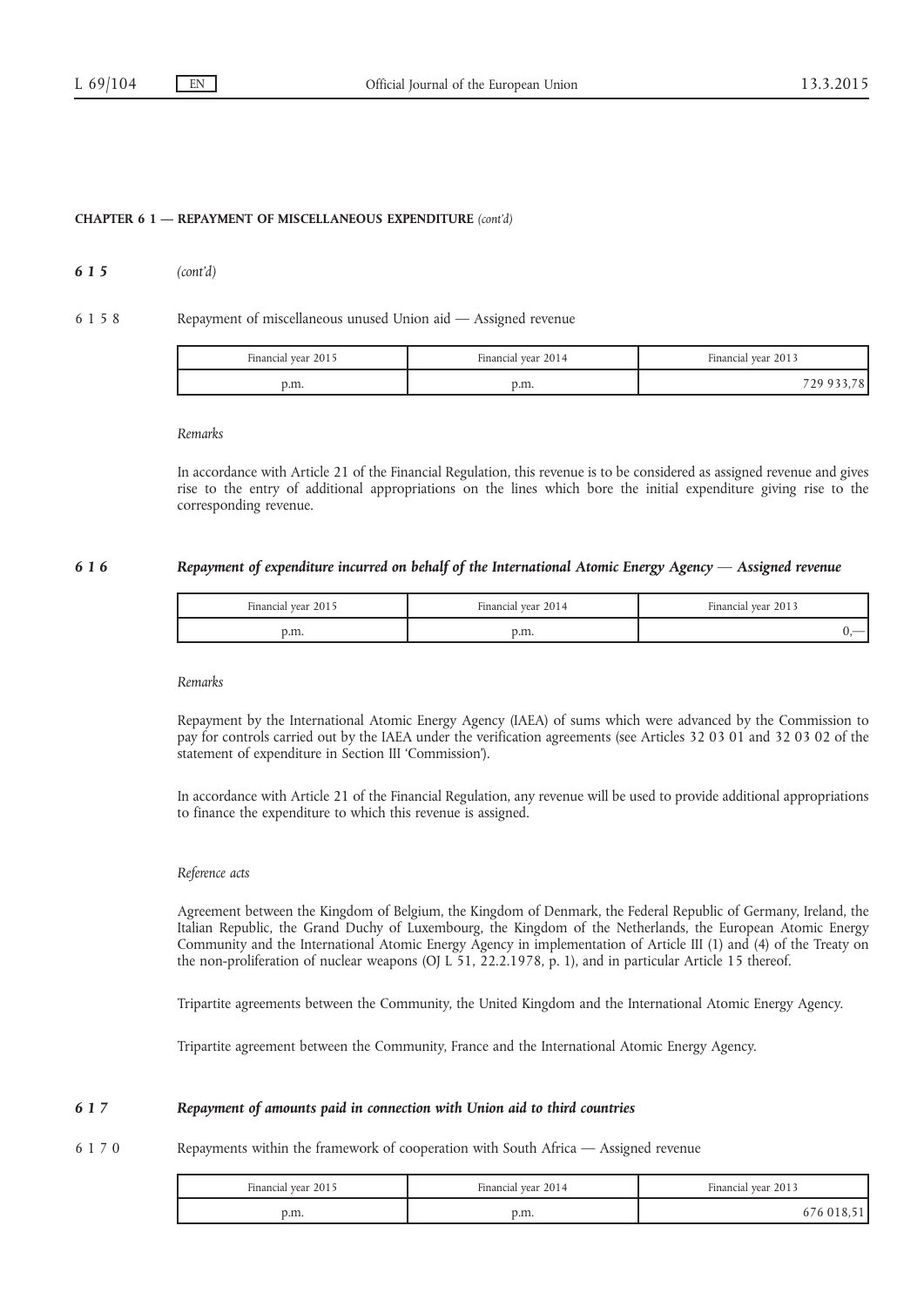- 617 (cont'd)
- 6170 (cont'd)

Remarks

Repayments by tenderers or recipients of overpayments made in connection with development cooperation with South Africa.

In accordance with Article 21 of the Financial Regulation, any revenue will be used to provide additional appropriations under Items 21 02 05 01 and 21 02 05 02 of the statement of expenditure in Section III 'Commission'.

Legal basis

Regulation (EU) No 233/2014 of the European Parliament and of the Council of 11 March 2014 establishing a financing instrument for development cooperation for the period 2014-2020 (OJ L 77, 15.3.2014, p. 44).

# 6 1 8 Repayment of amounts paid in connection with food aid

6 1 8 0 Repayments by tenderers or recipients of overpayments made in connection with food aid — Assigned revenue

| Financial year 2015 | Financial vear 2014 | Financial year 2013 |
|---------------------|---------------------|---------------------|
| p.m.                | p.m.                | 108 962,67          |

Remarks

Provisions contained in the invitations to tender or in the financial conditions attached to the Commission's letters setting out the conditions under which food aid is granted to recipients.

In accordance with Article 21 of the Financial Regulation, any revenue will be used to provide additional appropriations to finance the expenditure to which this revenue is assigned.

Legal basis

Council Regulation (EC) No 1257/96 of 20 June 1996 concerning humanitarian aid (OJ L 163, 2.7.1996, p. 1).

# 6 1 8 1 Repayment of additional costs caused by the recipients of food aid — Assigned revenue

| Financial vear 2015 | Financial vear 2014 | Financial vear 2013 |
|---------------------|---------------------|---------------------|
| э.m.                | p.m.                |                     |

Remarks

Provisions contained in the terms of delivery attached to the Commission's letters setting out the conditions under which food aid is granted to recipients.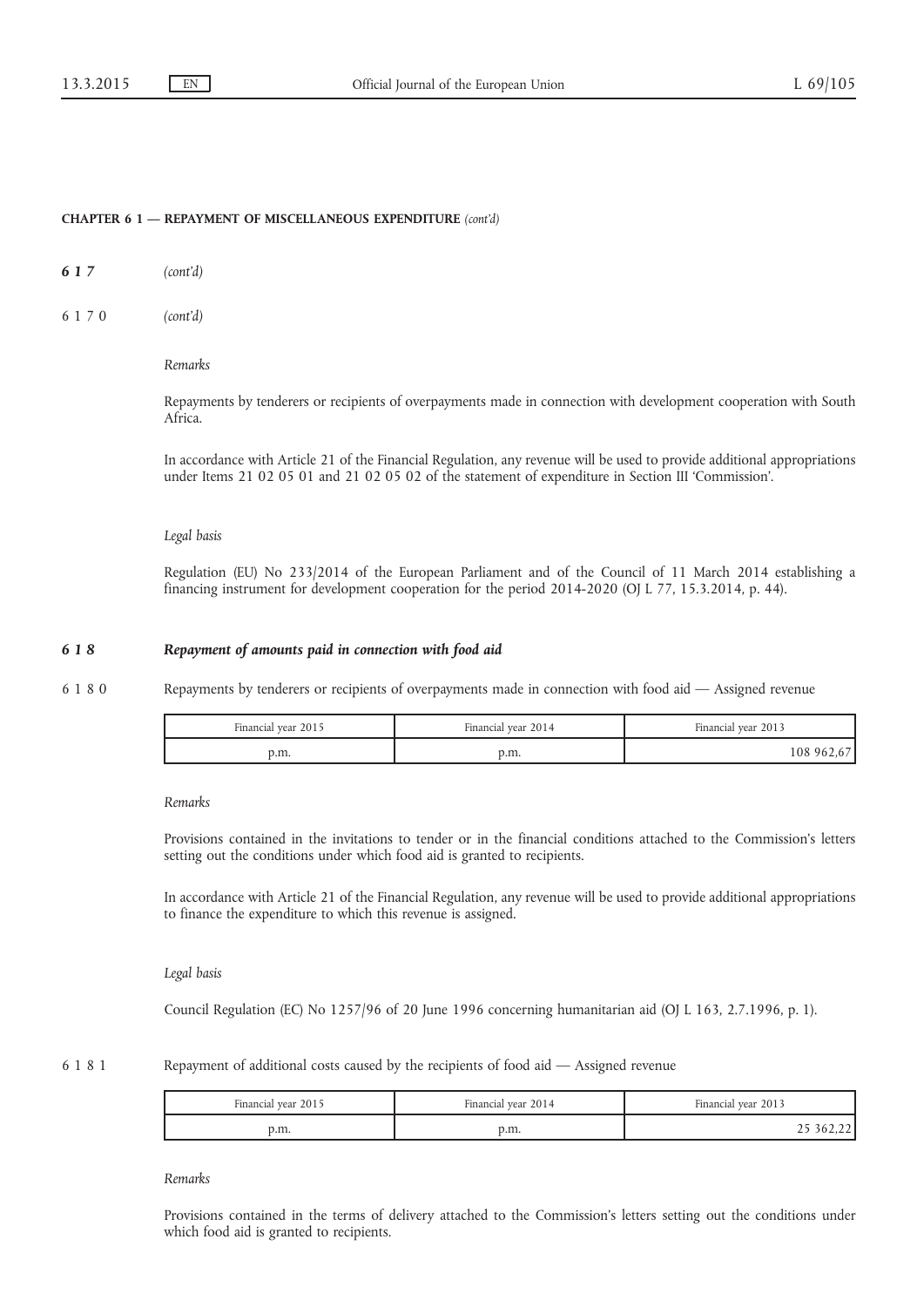- 618 (cont'd)
- 6181 (cont'd)

In accordance with Article 21 of the Financial Regulation, any revenue will be used to provide additional appropriations to finance the expenditure to which this revenue is assigned.

Legal basis

Council Regulation (EC) No 1257/96 of 20 June 1996 concerning humanitarian aid (OJ L 163, 2.7.1996, p. 1).

# 6 1 9 Repayment of other expenditure incurred on behalf of outside bodies

6 1 9 1 Repayment of other expenditure incurred on behalf of outside bodies pursuant to Council Decision 77/270/Euratom — Assigned revenue

| Financial year 2015 | Financial year 2014 | Financial year 2013 |
|---------------------|---------------------|---------------------|
| p.m.                | p.m.                |                     |

#### Remarks

In accordance with Article 21 of the Financial Regulation, any revenue will be used to provide additional appropriations under Articles 21 06 01, 21 06 02, 21 06 51 and 22 02 51 of the statement of expenditure in Section III 'Commission'.

#### Legal basis

Council Regulation (EC) No 1085/2006 of 17 July 2006 establishing an Instrument for Pre-Accession Assistance (IPA) (OJ L 210, 31.7.2006, p. 82).

Council Regulation (Euratom) No 300/2007 of 19 February 2007 establishing an Instrument for Nuclear Safety Cooperation (OJ L 81, 22.3.2007, p. 1).

Regulation (Euratom) No 237/2014 of the Council of 13 December 2013 establishing an Instrument for Nuclear Safety Cooperation (OJ L 77, 15.3.2014, p. 109).

# CHAPTER 6 2 — REVENUE FROM SERVICES RENDERED AGAINST PAYMENT

# 6 2 0 Supply against payment of source materials or special fissile materials (point (b) of Article 6 of the Euratom Treaty) — Assigned revenue

| Financial year 2015 | Financial vear 2014 | Financial year 2013 |
|---------------------|---------------------|---------------------|
| p.m.                | o.m.                |                     |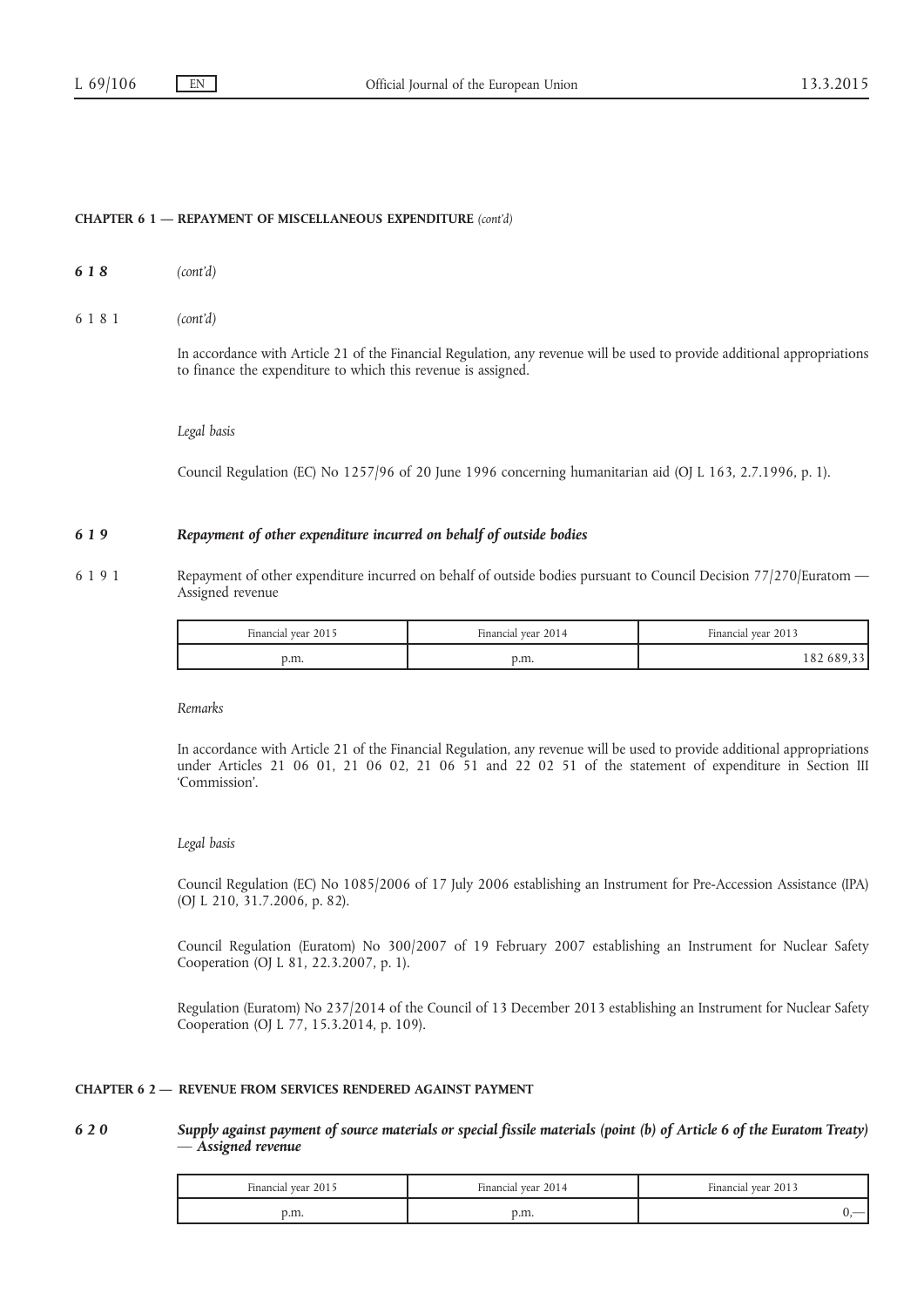#### CHAPTER 6 2 — REVENUE FROM SERVICES RENDERED AGAINST PAYMENT (cont'd)

620 (cont'd)

Remarks

Revenue from the supply to Member States against payment of source materials or special fissile materials for their research programmes.

In accordance with Article 21 of the Financial Regulation, any revenue will be used to provide additional appropriations to finance the expenditure to which this revenue is assigned.

Legal basis

Treaty establishing the European Atomic Energy Community, and in particular point (b) of Article 6 thereof.

# 6 2 2 Revenue from services provided by the Joint Research Centre to outside bodies against payment

6 2 2 1 Revenue from the operation of the high-flux reactor (HFR) to be used to provide additional appropriations — Assigned revenue

| Financial year 2015 | Financial vear 2014 | Financial year 2013 |
|---------------------|---------------------|---------------------|
| p.m.                | p.m.                | 8 706 828,74        |

Remarks

Revenue resulting from the operation of the HFR (high-flux reactor) at the Petten establishment of the Joint Research Centre.

Payments by outside bodies to cover all types of expenditure involved in the operation of the HFR by the Joint Research Centre.

In accordance with Article 21 of the Financial Regulation, any revenue will be used to provide additional appropriations under Articles 10 01 05 and 10 04 04 of the statement of expenditure in Section III 'Commission'.

Completion of earlier programmes

The revenue is provided by Belgium, France and the Netherlands.

6 2 2 3 Other revenue from services provided by the Joint Research Centre to outside bodies against payment to be used to provide additional appropriations — Assigned revenue

| Financial year 2015 | Financial vear 2014 | Financial vear 2013 |
|---------------------|---------------------|---------------------|
| d.m.                | p.m.                | 8 269 646,52        |

Remarks

Revenue from persons, firms and national bodies for which the Joint Research Centre will carry out work and/or provide services against payment.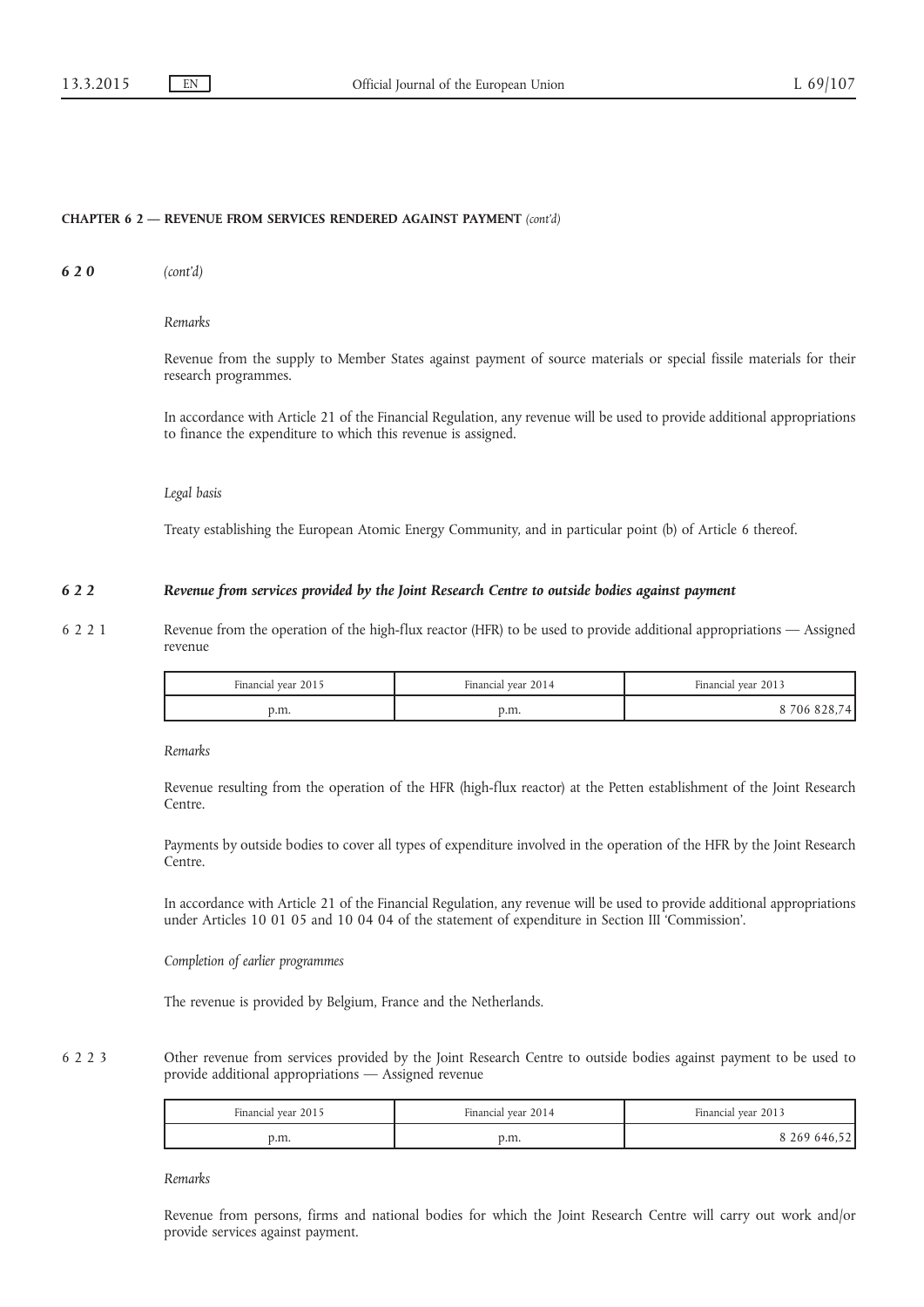#### CHAPTER 6 2 — REVENUE FROM SERVICES RENDERED AGAINST PAYMENT (cont'd)

- 622 (cont'd)
- 6223 (cont'd)

In accordance with Article 21 and Article 183(2) of the Financial Regulation, any revenue will be used to provide additional appropriations under Articles 10 01 05, 10 02 01, 10 02 51, 10 02 52, 10 03 01, 10 03 51, 10 03 52 and 10 04 02 of the statement of expenditure in Section III 'Commission' amounting to the expenditure under each contract with an outside body.

6 2 2 4 Revenue from licences granted by the Commission on inventions resulting from Union research provided by the Joint Research Centre, irrespective of whether they can be patented — Assigned revenue

| Financial year 2015 | Financial vear 2014 | Financial vear 2013 |
|---------------------|---------------------|---------------------|
| p.m.                | p.m.                |                     |

#### Remarks

The Treaty establishing the European Atomic Energy Community, and in particular Article 12 thereof, gives Member States, persons and undertakings the right — against payment of a suitable remuneration — to obtain non-exclusive licences under patents, provisionally protected patent rights, utility models or patent applications owned by the European Atomic Energy Community.

In accordance with Article 21 of the Financial Regulation, any revenue will be used to provide additional appropriations under Articles 10 01 05, 10 04 02, 10 04 03 and Chapters 10 02 and 10 03 of the statement of expenditure in Section III 'Commission'.

#### Legal basis

Treaty establishing the European Atomic Energy Community.

Council Regulation (EEC) No 2380/74 of 17 September 1974 adopting provisions for the dissemination of information relating to research programmes for the European Economic Community (OJ L 255, 20.9.1974, p. 1).

# 6 2 2 5 Other revenue for the Joint Research Centre — Assigned revenue

| Financial year 2015 | Financial vear 2014 | Financial year 2013 |
|---------------------|---------------------|---------------------|
| o.m.                | p.m.                |                     |

#### Remarks

Revenue from contributions, gifts or bequests from third parties for the various activities carried out by the Joint Research Centre.

In accordance with Article 21 of the Financial Regulation, any revenue will be used to provide additional appropriations under Article 10 01 05 and Chapters 10 02, 10 03 and 10 04 of the statement of expenditure in Section III 'Commission'.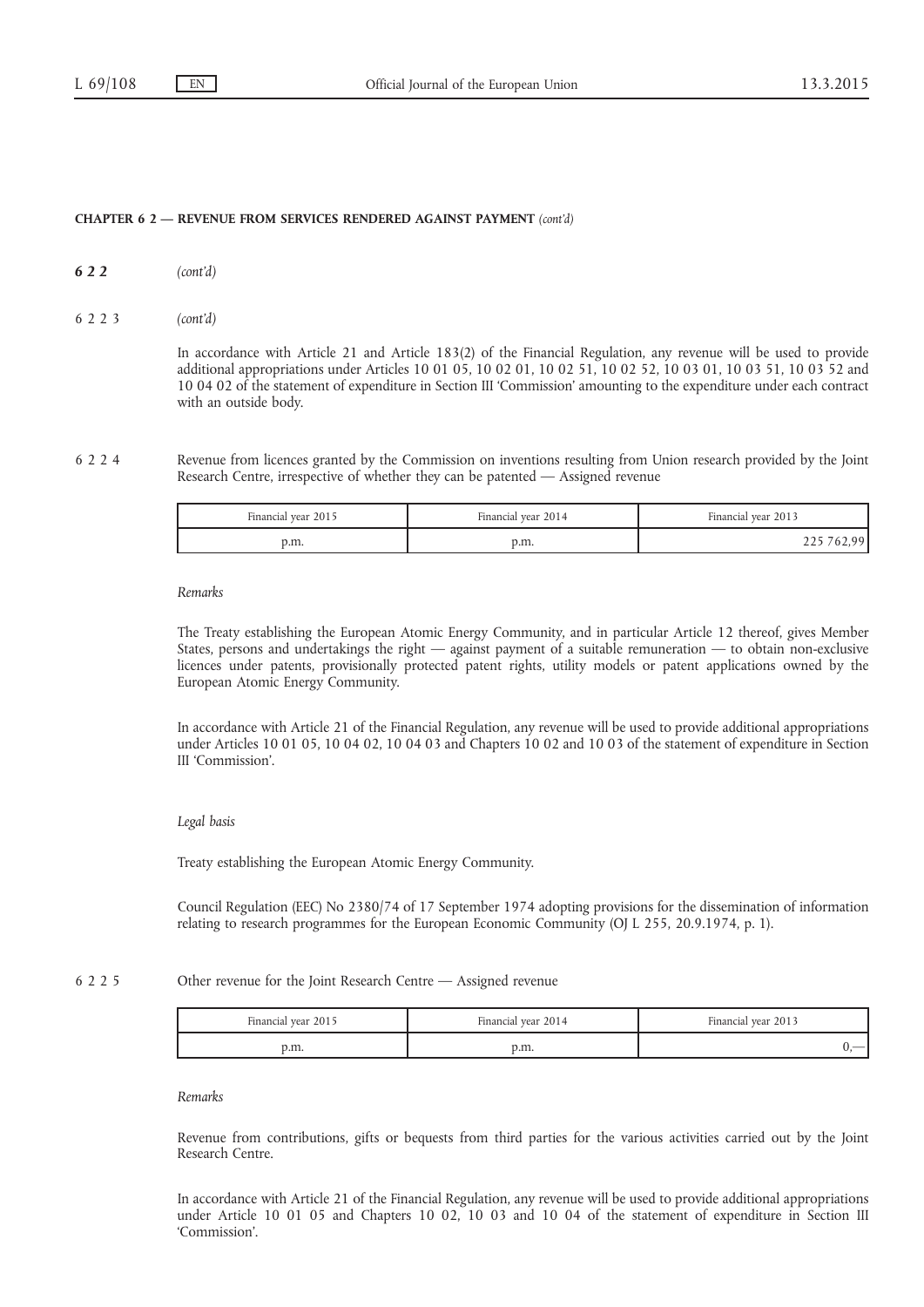#### CHAPTER 6 2 — REVENUE FROM SERVICES RENDERED AGAINST PAYMENT (cont'd)

622 (cont'd)

6 2 2 6 Revenue from services provided by the Joint Research Centre to other services of the Commission on a competitive basis, to be used to provide additional appropriations — Assigned revenue

| Financial year 2015 | Financial vear 2014 | Financial year 2013 |
|---------------------|---------------------|---------------------|
| p.m.                | p.m.                | 64 201 319,79       |

Remarks

Revenue from other services of the Commission for which the Joint Research Centre will carry out work and/or provide services against payment and revenue from participation in the activities of the framework programmes for research and technological development.

In accordance with Article 21 and Article 183(2) of the Financial Regulation, any revenue will be used to provide additional appropriations under Articles 10 01 05, 10 02 01, 10 02 51, 10 02 52, 10 03 01, 10 03 51, 10 03 52 and 10 04 03 of the statement of expenditure in Section III 'Commission' amounting to the specific expenditure under each contract with other services of the Commission.

# 6 2 4 Revenue from licences granted by the Commission on inventions resulting from Union research, irrespective of whether they can be patented (indirect action)  $-$  Assigned revenue

| Financial year 2015 | Financial vear 2014 | Financial year 2013 |
|---------------------|---------------------|---------------------|
| p.m.                | p.m.                |                     |

#### Remarks

The Treaty establishing the European Atomic Energy Community, and in particular Article 12 thereof, gives Member States, persons and undertakings the right — against payment of a suitable remuneration — to obtain non-exclusive licences under patents, provisionally protected patent rights, utility models or patent applications owned by the European Atomic Energy Community.

In accordance with Article 21 of the Financial Regulation, any revenue will be used to provide additional appropriations to finance the expenditure to which this revenue is assigned.

#### Legal basis

Treaty establishing the European Atomic Energy Community.

Council Regulation (EEC) No 2380/74 of 17 September 1974 adopting provisions for the dissemination of information relating to research programmes for the European Economic Community (OJ L 255, 20.9.1974, p. 1).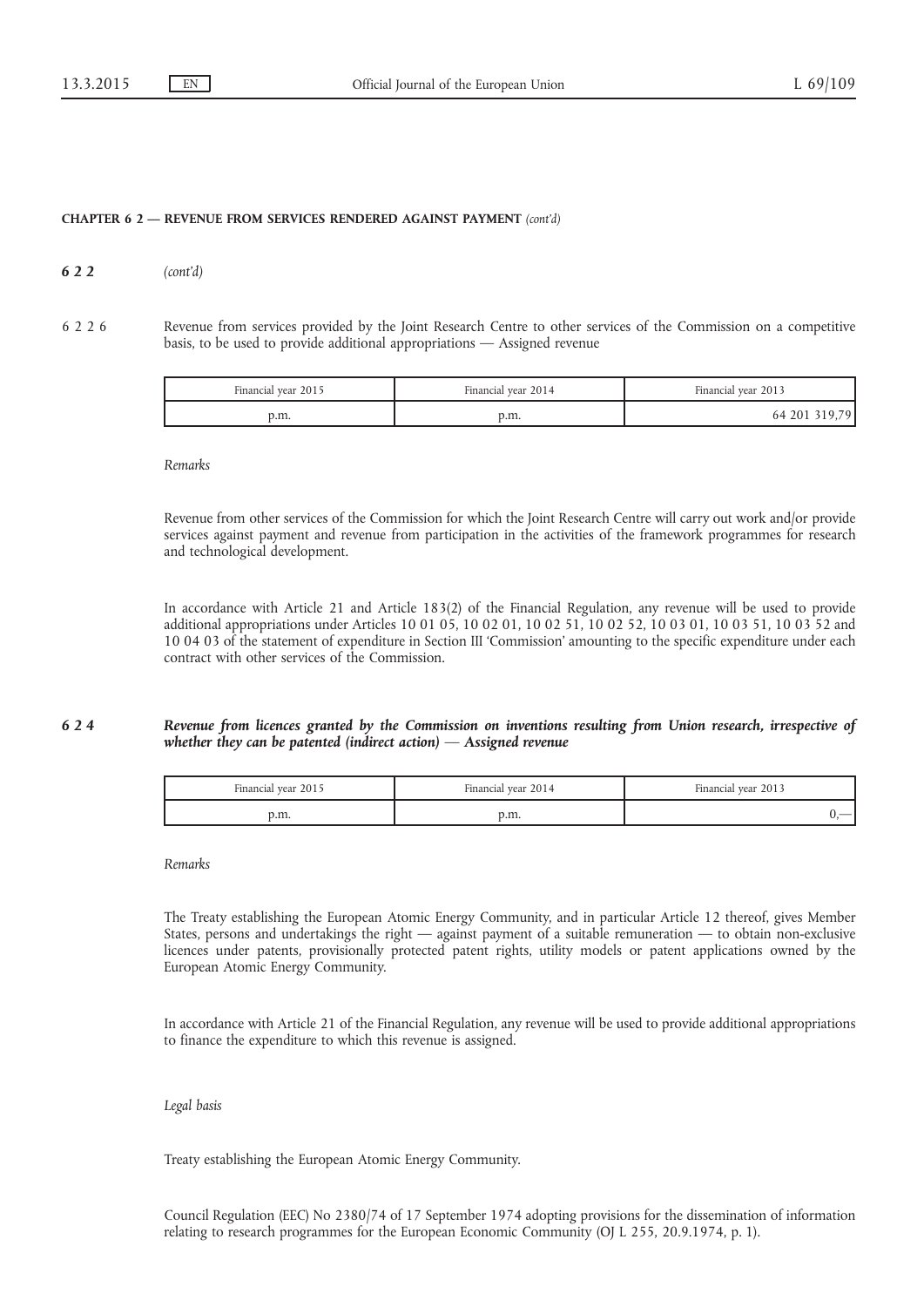### 6 3 0 Contributions by the European Free Trade Association Member States under the Cooperation Agreement on the European Economic Area — Assigned revenue

| Financial vear 2015 | Financial vear 2014 | Financial vear 2013 |
|---------------------|---------------------|---------------------|
| p.m.                | o.m.                |                     |

Remarks

This article is intended to record contributions from the European Free Trade Association Member States resulting from their financial participation in certain activities of the Union in accordance with Article 82 of and Protocol 32 to the Agreement on the European Economic Area.

The total contribution planned is shown in the summary presented for information in an annex to the statement of expenditure in Section III 'Commission'.

Contributions by the European Free Trade Association Member States are made available to the Commission in accordance with Articles 1, 2 and 3 of Protocol 32 to the Agreement on the European Economic Area.

In accordance with Article 21 of the Financial Regulation, any revenue will be used to provide additional appropriations to finance the expenditure to which this revenue is assigned.

Reference acts

Agreement on the European Economic Area (OJ L 1, 3.1.1994, p. 3).

# 6 3 1 Contributions within the framework of the Schengen acquis

6 3 1 1 Contributions to administrative costs resulting from the agreement concluded with Iceland and Norway — Assigned revenue

| Financial year 2015 | Financial vear 2014 | Financial vear 2013 |
|---------------------|---------------------|---------------------|
| p.m.                | p.m.                |                     |

Remarks

Contributions to administrative costs resulting from the Agreement of 18 May 1999 concluded by the Council of the European Union and the Republic of Iceland and the Kingdom of Norway concerning the latters' association with the implementation, application and development of the Schengen acquis (OJ L 176, 10.7.1999, p. 36), and in particular Article 12 of that Agreement.

In accordance with Article 21 of the Financial Regulation, any revenue will be used to provide additional appropriations to finance the expenditure to which this revenue is assigned.

| Council                          |       | p.m. |
|----------------------------------|-------|------|
| European External Action Service |       | p.m. |
|                                  | Total | p.m. |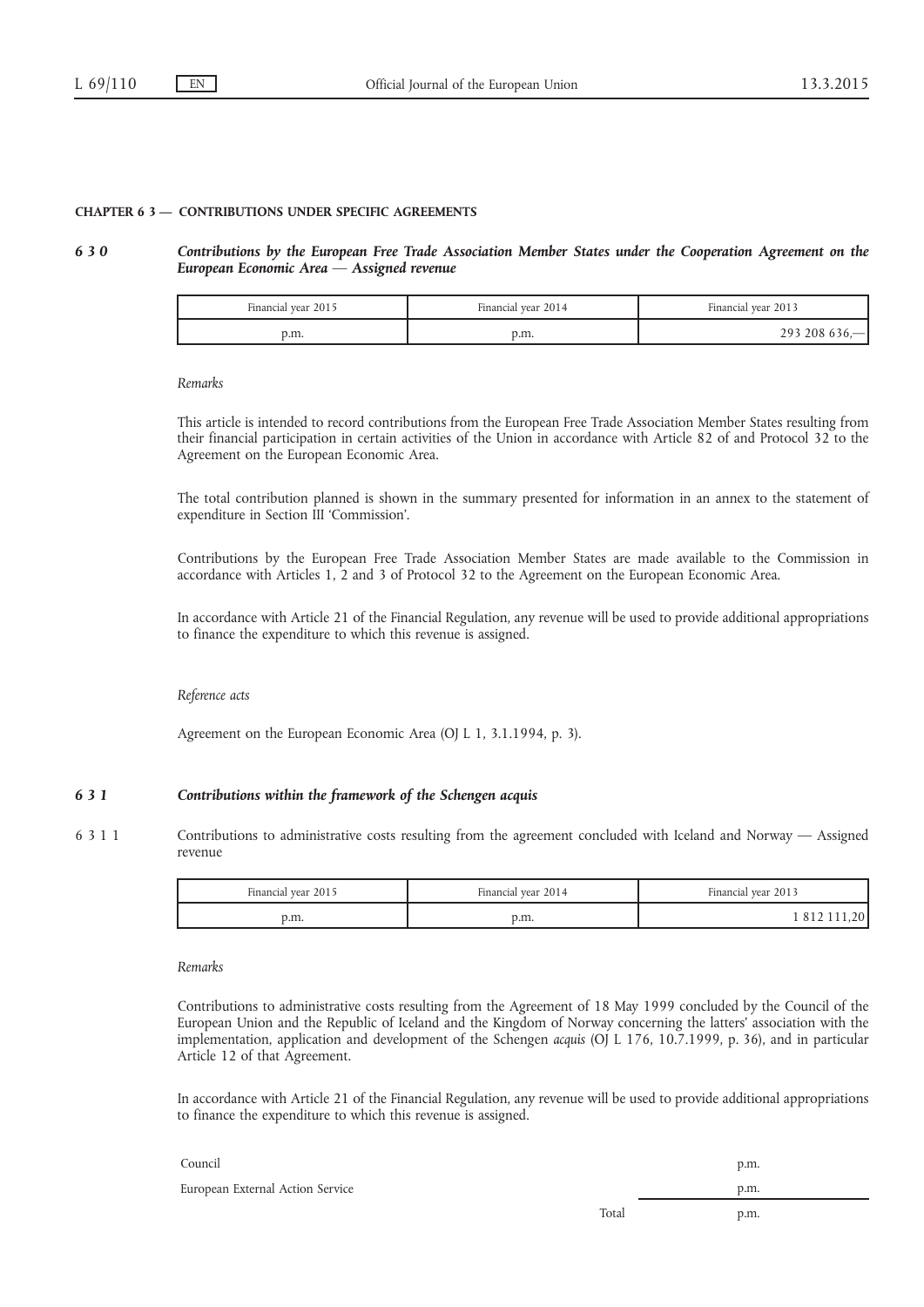631 (cont'd)

6311 (cont'd)

Legal basis

Council Decision 1999/437/EC of 17 May 1999 on certain arrangements for the application of the Agreement concluded by the Council of the European Union and the Republic of Iceland and the Kingdom of Norway concerning the association of those two States with the implementation, application and development of the Schengen acquis (OJ L 176, 10.7.1999, p. 31).

6 3 1 2 Contributions for the development, establishment, operation and use of large-scale information systems under the agreements concluded with Iceland, Norway, Switzerland and Liechtenstein — Assigned revenue

| Financial year 2015 | Financial year 2014 | Financial year 2013 |
|---------------------|---------------------|---------------------|
| d.m.                | p.m.                |                     |

Remarks

In accordance with Article 21 of Financial Regulation, any revenue will be used to provide additional appropriations under Articles 18 02 07, 18 02 08, 18 02 09 and 18 03 03 of the statement of expenditure in Section III 'Commission'.

#### Legal basis

Council Decision 1999/437/EC of 17 May 1999 on certain arrangements for the application of the Agreement concluded by the Council of the European Union and the Republic of Iceland and the Kingdom of Norway concerning the association of those two States with the implementation, application and development of the Schengen acquis (OJ L 176, 10.7.1999, p. 31).

Council Decision 1999/439/EC of 17 May 1999 on the conclusion of the Agreement with the Republic of Iceland and the Kingdom of Norway concerning the latters' association with the implementation, application and development of the Schengen acquis (OJ L 176, 10.7.1999, p. 35).

Council Regulation (EC) No 2725/2000 of 11 December 2000 concerning the establishment of Eurodac for the comparison of fingerprints for the effective application of the Dublin Convention (OJ L 316, 15.12.2000, p. 1).

Council Decision 2001/258/EC of 15 March 2001 concerning the conclusion of an Agreement between the European Community and the Republic of Iceland and the Kingdom of Norway concerning the criteria and mechanisms for establishing the State responsible for examining a request for asylum lodged in a Member State or Iceland or Norway (OJ L 93, 3.4.2001, p. 38), and in particular Article 9 of that Agreement.

Council Decision 2001/886/JHA of 6 December 2001 on the development of the second generation Schengen Information System (SIS II) (OJ L 328, 13.12.2001, p. 1).

Council Regulation (EC) No 2424/2001 of 6 December 2001 on the development of the second generation Schengen Information System (SIS II) (OJ L 328, 13.12.2001, p. 4).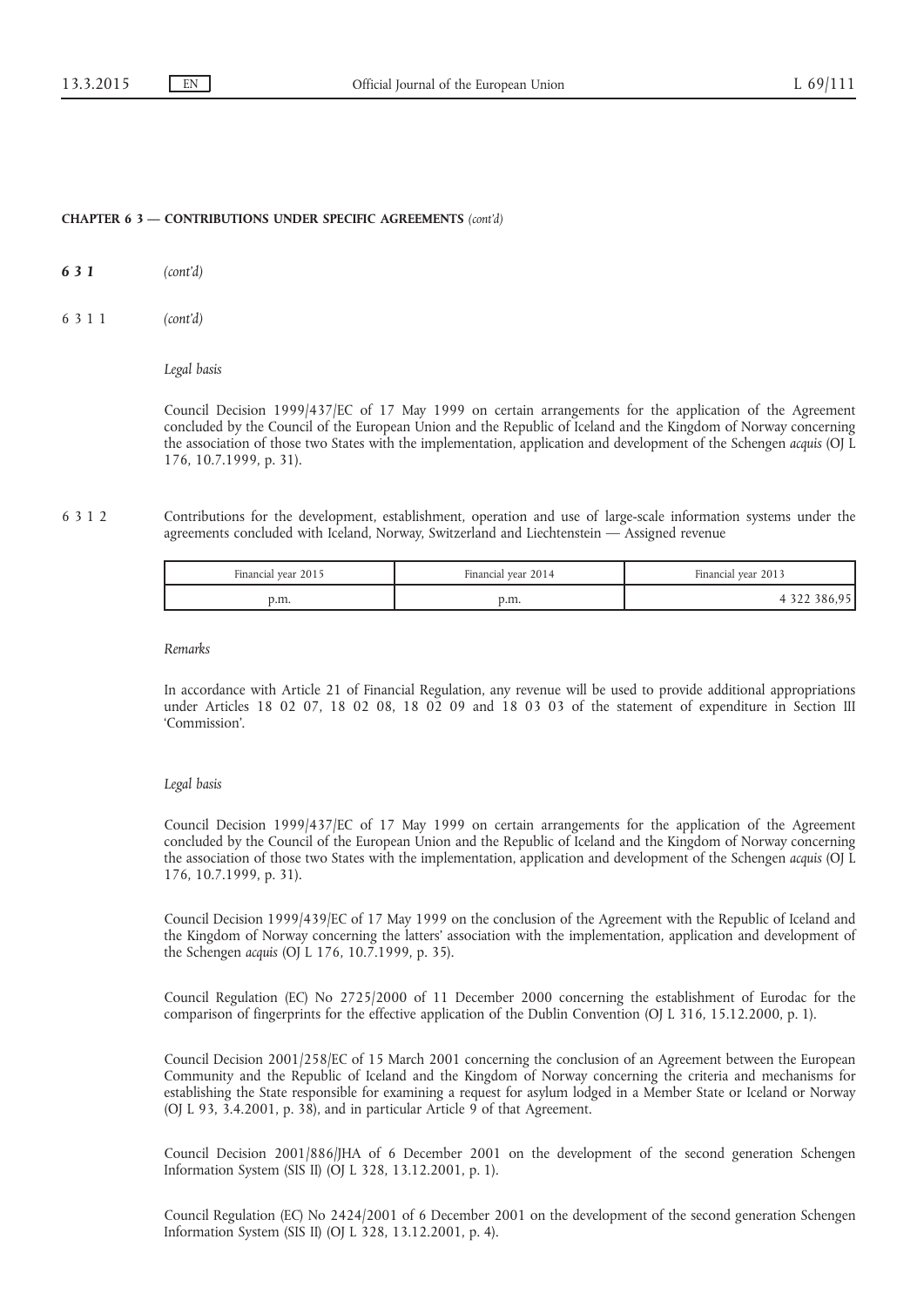631 (cont'd)

6312 (cont'd)

Council Regulation (EC) No 343/2003 of 18 February 2003 establishing the criteria and mechanisms for determining the Member State responsible for examining an asylum application lodged in one of the Member States by a thirdcountry national (OJ L 50, 25.2.2003, p. 1).

Commission Regulation (EC) No 1560/2003 of 2 September 2003 laying down detailed rules for the application of Council Regulation (EC) No 343/2003 establishing the criteria and mechanisms for determining the Member State responsible for examining an asylum application lodged in one of the Member States by a third-country national (OJ L 222, 5.9.2003, p. 3).

Council Decision 2004/512/CE of 8 June 2004 establishing the Visa Information System (VIS) (OJ L 213, 15.6.2004, p. 5).

Regulation (EC) No 1986/2006 of the European Parliament and of the Council of 20 December 2006 regarding access to the Second Generation Schengen Information System (SIS II) by the services in the Member States responsible for issuing vehicle registration certificates (OJ L 381, 28.12.2006, p. 1).

Regulation (EC) No 1987/2006 of the European Parliament and of the Council of 20 December 2006 on the establishment, operation and use of the second generation Schengen Information System (SIS II) (OJ L 381, 28.12.2006, p. 4).

Council Decision 2007/533/JHA of 12 June 2007 on the establishment, operation and use of the second generation Schengen Information System (SIS II) (OJ L 205, 7.8.2007, p. 63).

Council Decision 2008/146/EC of 28 January 2008 on the conclusion, on behalf of the European Community, of the Agreement between the European Union, the European Community and the Swiss Confederation on the Swiss Confederation's association with the implementation, application and development of the Schengen acquis (OJ L 53, 27.2.2008, p. 1).

Council Decision 2008/147/EC of 28 January 2008 on the conclusion on behalf of the European Community of the Agreement between the European Community and the Swiss Confederation concerning the criteria and mechanisms for establishing the State responsible for examining a request for asylum lodged in a Member State or in Switzerland (OJ L 53, 27.2.2008, p. 3).

Council Decision 2008/149/EC of 28 January 2008 on the conclusion on behalf of the European Union of the Agreement between the European Union, the European Community and the Swiss Confederation on the Swiss Confederation's association with the implementation, application and development of the Schengen acquis (OJ L 53, 27.2.2008, p. 50).

Council Decision 2008/633/JHA of 23 June 2008 concerning access for consultation of the Visa Information System (VIS) by designated authorities of Member States and by Europol for the purposes of the prevention, detection and investigation of terrorist offences and of other serious criminal offences (OJ L 218, 13.8.2008, p. 129).

Regulation (EC) No 767/2008 of the European Parliament and of the Council of 9 July 2008, concerning the Visa Information System (VIS) and the exchange of data between Member States on short-stay visas (VIS Regulation) (OJ L 218, 13.8.2008, p. 60).

Council Regulation (EC) No 1104/2008 of 24 October 2008 on migration from the Schengen Information System (SIS 1+) to the second generation Schengen Information System (SIS II) (OJ L 299, 8.11.2008, p. 1).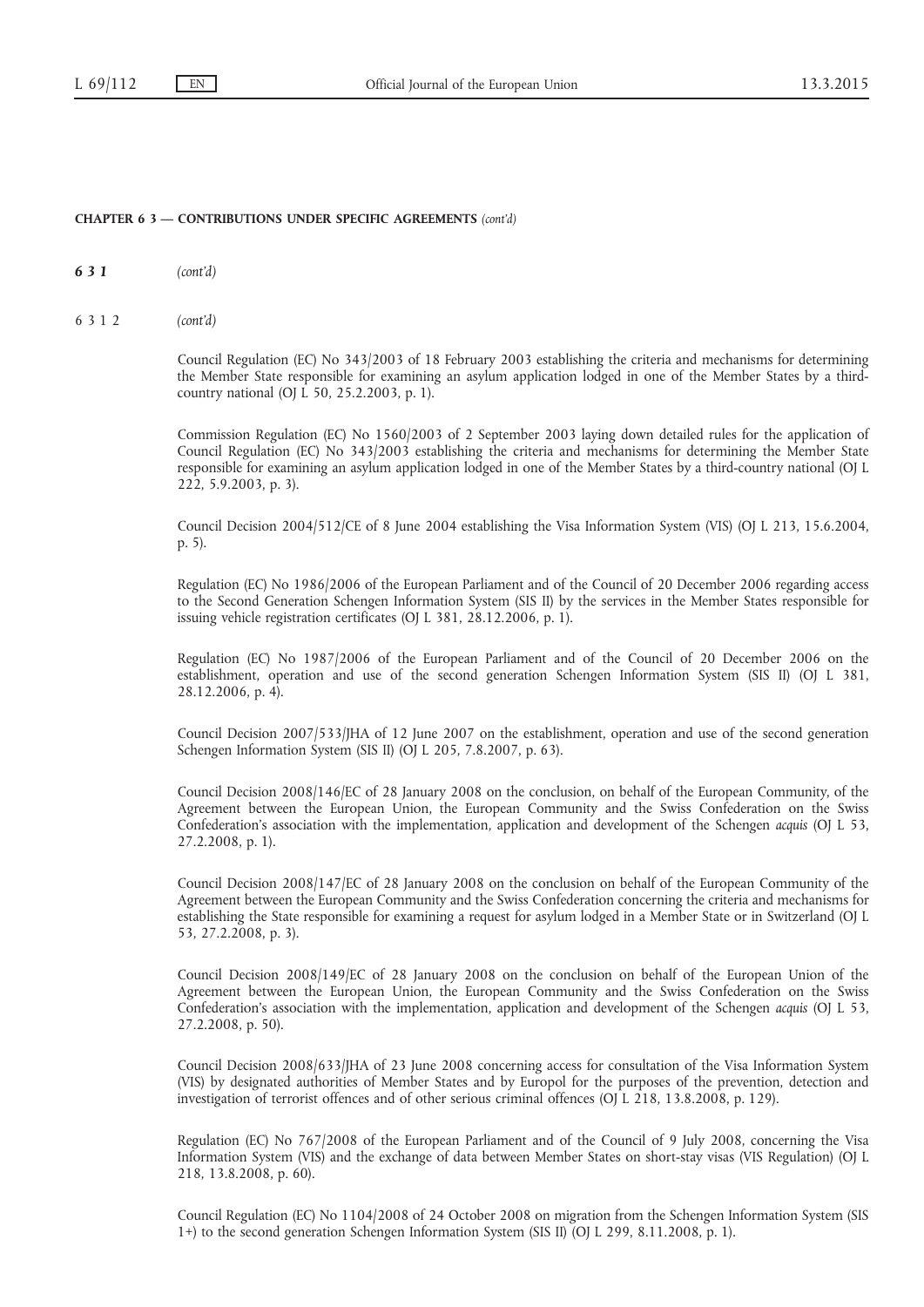631 (cont'd)

6312 (cont'd)

Council Decision 2008/839/JHA of 24 October 2008 on migration from the Schengen Information System (SIS 1+) to the second generation Schengen Information System (SIS II) (OJ L 299, 8.11.2008, p. 43).

Council Decision 2011/349/EU of 7 March 2011 on the conclusion on behalf of the European Union of the Protocol between the European Union, the European Community, the Swiss Confederation and the Principality of Liechtenstein on the accession of the Principality of Liechtenstein to the Agreement between the European Union, the European Community and the Swiss Confederation on the Swiss Confederation's association with the implementation, application and development of the Schengen acquis, relating in particular to judicial cooperation in criminal matters and police cooperation (OJ L 160, 18.6.2011, p. 1).

Council Decision 2011/350/EU of 7 March 2011 on the conclusion, on behalf of the European Union, of the Protocol between the European Union, the European Community, the Swiss Confederation and the Principality of Liechtenstein on the accession of the Principality of Liechtenstein to the Agreement between the European Union, the European Community and the Swiss Confederation on the Swiss Confederation's association with the implementation, application and development of the Schengen acquis, relating to the abolition of checks at internal borders and movement of persons (OJ L 160, 18.6.2011, p. 19).

Regulation (EU) No 1077/2011 of the European Parliament and of the Council of 25 October 2011, establishing a European Agency for the operational management of large-scale IT systems in the area of freedom, security and justice (OJ L 286, 1.11.2011, p. 1).

6 3 1 3 Other contributions within the framework of the Schengen acquis (Iceland, Norway, Switzerland and Liechtenstein) — Assigned revenue

| Financial year 2015 | Financial vear 2014 | Financial year 2013 |
|---------------------|---------------------|---------------------|
| p.m.                | p.m.                | 37 093 666,75       |

### Remarks

In accordance with Article 21 of the Financial Regulation, any revenue will be used to provide additional appropriations under Articles 18 02 51 and 18 03 02 of the statement of expenditure in Section III 'Commission'.

#### Legal basis

Council Decision 1999/437/EC of 17 May 1999 on certain arrangements for the application of the Agreement concluded by the Council of the European Union and the Republic of Iceland and the Kingdom of Norway concerning the association of those two States with the implementation, application and development of the Schengen acquis (OJ L 176, 10.7.1999, p. 31).

Council Decision 1999/439/EC of 17 May 1999 on the conclusion of the Agreement with the Republic of Iceland and the Kingdom of Norway concerning the latters' association with the implementation, application and development of the Schengen acquis (OJ L 176, 10.7.1999, p. 35).

Council Decision 2001/258/EC of 15 March 2001 concerning the conclusion of an Agreement between the European Community and the Republic of Iceland and the Kingdom of Norway concerning the criteria and mechanisms for establishing the State responsible for examining a request for asylum lodged in a Member State or Iceland or Norway (OJ L 93, 3.4.2001, p. 38), and in particular Article 9 of that Agreement.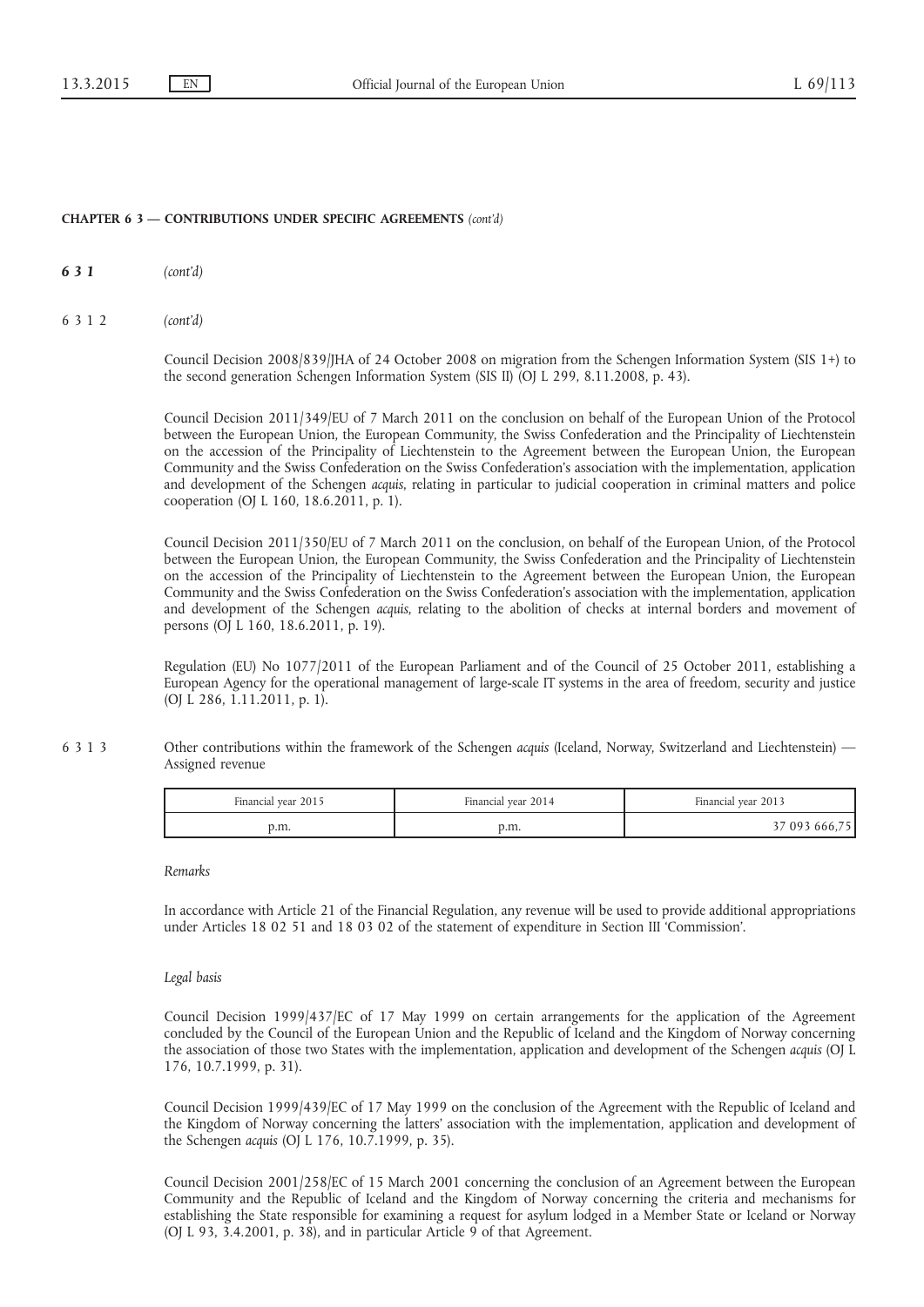631 (cont'd)

6313 (cont'd)

Decision No 574/2007/EC of the European Parliament and of the Council of 23 May 2007 establishing the External Borders Fund for the period 2007 to 2013 as part of the General programme Solidarity and Management of Migration Flows (OJ L 144, 6.6.2007, p. 22).

Council Decision 2008/146/EC of 28 January 2008 on the conclusion, on behalf of the European Community, of the Agreement between the European Union, the European Community and the Swiss Confederation on the Swiss Confederation's association with the implementation, application and development of the Schengen acquis (OJ L 53, 27.2.2008, p. 1).

Council Decision 2008/147/EC of 28 January 2008 on the conclusion on behalf of the European Community of the Agreement between the European Community and the Swiss Confederation concerning the criteria and mechanisms for establishing the State responsible for examining a request for asylum lodged in a Member State or in Switzerland (OJ L 53, 27.2.2008, p. 3).

Council Decision 2008/149/EC of 28 January 2008 on the conclusion on behalf of the European Union of the Agreement between the European Union, the European Community and the Swiss Confederation on the Swiss Confederation's association with the implementation, application and development of the Schengen acquis (OJ L 53, 27.2.2008, p. 50).

Regulation (EU) No 439/2010 of the European Parliament and of the Council of 19 May 2010 establishing a European Asylum Support Office (OJ L 132, 29.5.2010, p. 11).

Council Decision 2011/305/EU of 21 March 2011 on the conclusion, on behalf of the European Union, and provisional application of the Agreement between the European Community and the Republic of Iceland, the Kingdom of Norway, the Swiss Confederation and the Principality of Liechtenstein on supplementary rules in relation to the External Borders Fund for the period 2007 to 2013 (OJ L 137, 25.5.2011, p. 1).

Council Decision 2011/349/EU of 7 March 2011 on the conclusion on behalf of the European Union of the Protocol between the European Union, the European Community, the Swiss Confederation and the Principality of Liechtenstein on the accession of the Principality of Liechtenstein to the Agreement between the European Union, the European Community and the Swiss Confederation on the Swiss Confederation's association with the implementation, application and development of the Schengen acquis, relating in particular to judicial cooperation in criminal matters and police cooperation (OJ L 160, 18.6.2011, p. 1).

Council Decision 2011/350/EU of 7 March 2011 on the conclusion, on behalf of the European Union, of the Protocol between the European Union, the European Community, the Swiss Confederation and the Principality of Liechtenstein on the accession of the Principality of Liechtenstein to the Agreement between the European Union, the European Community and the Swiss Confederation on the Swiss Confederation's association with the implementation, application and development of the Schengen acquis, relating to the abolition of checks at internal borders and movement of persons (OJ L 160, 18.6.2011, p. 19).

Council Decision 2012/192/EU of 12 July 2010 on the signing, on behalf of the Union, of the Arrangement between the European Union and the Republic of Iceland, the Principality of Liechtenstein, the Kingdom of Norway and the Swiss Confederation on the participation by those States in the work of the committees which assist the European Commission in the exercise of its executive powers as regards the implementation, application and development of the Schengen acquis (OJ L 103, 13.4.2012, p. 1).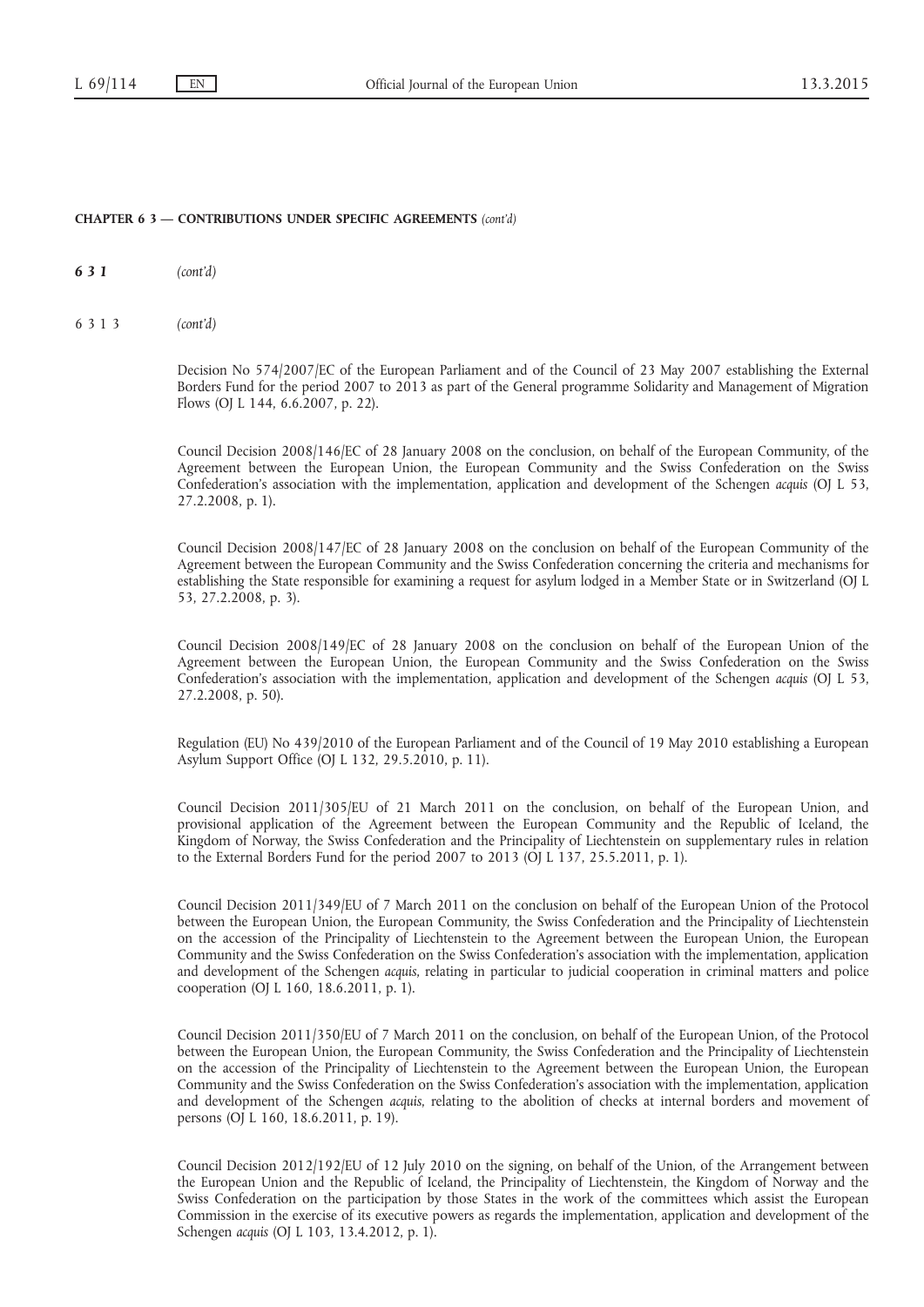631 (cont'd)

6313 (cont'd)

Council Decision 2012/193/EU of 13 March 2012 on the conclusion, on behalf of the Union, of the Arrangement between the European Union and the Republic of Iceland, the Principality of Liechtenstein, the Kingdom of Norway and the Swiss Confederation on the participation by those States in the work of the committees which assist the European Commission in the exercise of its executive powers as regards the implementation, application and development of the Schengen acquis (OJ L 103, 13.4.2012, p. 3).

Council Regulation (EU) No 1053/2013 of 7 October 2013 establishing an evaluation and monitoring mechanism to verify the application of the Schengen acquis and repealing the Decision of the Executive Committee of 16 September 1998 setting up a Standing Committee on the evaluation and implementation of Schengen (OJ L 295, 6.11.2013, p. 27).

# 6 3 2 Contributions to common administrative support expenditure of the European Development Fund — Assigned revenue

| Financial year 2015 | Financial year 2014 | Financial year 2013 |
|---------------------|---------------------|---------------------|
| d.m.                | p.m.                | 87 861 046,04       |

Remarks

In accordance with Article 21 of the Financial Regulation, any revenue from the European Development Fund (EDF) contributing to the cost of support measures will be used to provide additional appropriations under item 21 01 04 07 of the statement of expenditure in Section III 'Commission'.

#### Legal basis

Council Decision 2013/759/EU of 12 December 2013 regarding transitional EDF management measures from 1 January 2014 until the entry into force of the 11th European Development Fund (OJ L 335, 14.12.2013, p. 48).

Council Decision 2013/755/EU of 25 November 2013 on the association of the overseas countries and territories with the European Union ('Overseas Association Decision') (OJ L 344, 19.12.2013, p. 1).

#### Reference acts

Internal Agreement between the Representatives of the Governments of the Member States, meeting within the Council, on the financing of Community aid under the multiannual financial framework for the period 2008 to 2013 in accordance with the ACP-EC Partnership Agreement and on the allocation of financial assistance for the Overseas Countries and Territories to which Part Four of the EC Treaty applies (OJ L 247, 9.9.2006, p. 32).

Communication from the Commission to the European Parliament and the Council of 7 December 2011: Preparation of the multiannual financial framework regarding the financing of EU cooperation for African, Caribbean and Pacific States and Overseas Countries and Territories for the 2014-2020 period (11th European Development Fund) (COM(2011) 837 final).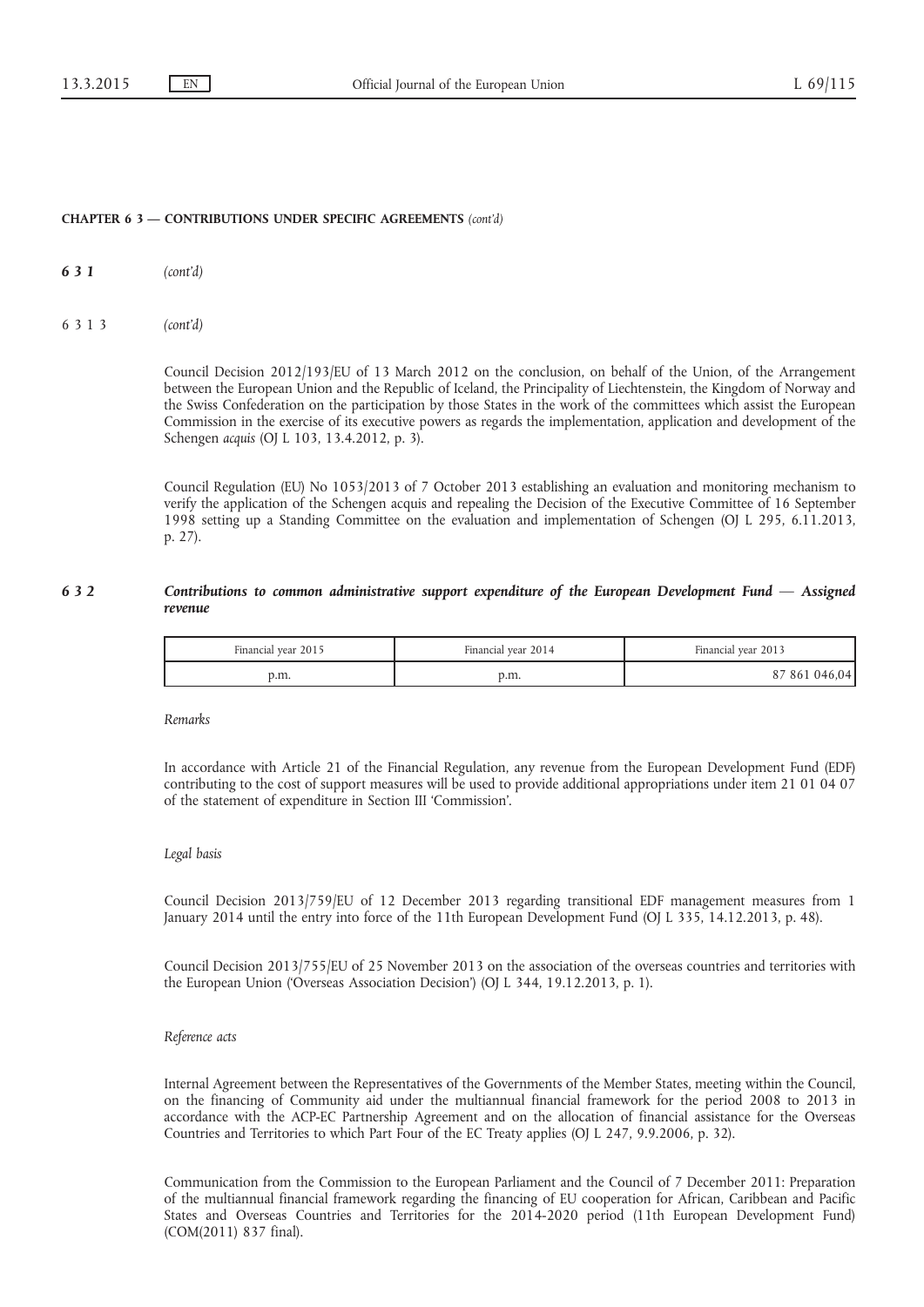# 6 3 3 Contributions to certain external aid programmes

6 3 3 0 Contributions from Member States, including their public agencies, entities or natural persons, to certain external aid programmes financed by the Union and managed by the Commission on their behalf — Assigned revenue

| Financial year 2015 | Financial year 2014 | Financial year 2013 |
|---------------------|---------------------|---------------------|
| p.m.                | p.m.                | 7.46 I<br>52853/    |

#### Remarks

This item is intended to record the financial contributions from Member States, including their public agencies, entities or natural persons to certain external aid programmes financed by the Union and managed by the Commission on their behalf.

In accordance with Article 21(2)(b) of the Financial Regulation, any revenue will be used to provide additional appropriations to finance the expenditure to which this revenue is assigned.

6 3 3 1 Contributions from third countries, including their public agencies, entities or natural persons, to certain external aid programmes financed by the Union and managed by the Commission on their behalf — Assigned revenue

| Financial year 2015 | Financial year 2014 | Financial year 2013 |
|---------------------|---------------------|---------------------|
| o.m.                | p.111.              | __                  |

Remarks

This item is intended to record the financial contributions from third countries, including their public agencies entities or natural persons to certain external aid programmes financed by the Union and managed by the Commission on their behalf.

In accordance with Article 21(2)(b) of the Financial Regulation, any revenue will be used to provide additional appropriations to finance the expenditure to which this revenue is assigned.

6 3 3 2 Contributions from international organisations to certain external aid programmes financed by the Union and managed by the Commission on their behalf — Assigned revenue

| Financial year 2015 | Financial year 2014 | Financial vear 2013 |
|---------------------|---------------------|---------------------|
| p.m.                | p.m.                |                     |

Remarks

This item is intended to record the financial contributions from international organisations to certain external aid programmes financed by the Union and managed by the Commission on their behalf.

In accordance with Article 21(2)(b) of the Financial Regulation, any revenue will be used to provide additional appropriations to finance the expenditure to which this revenue is assigned.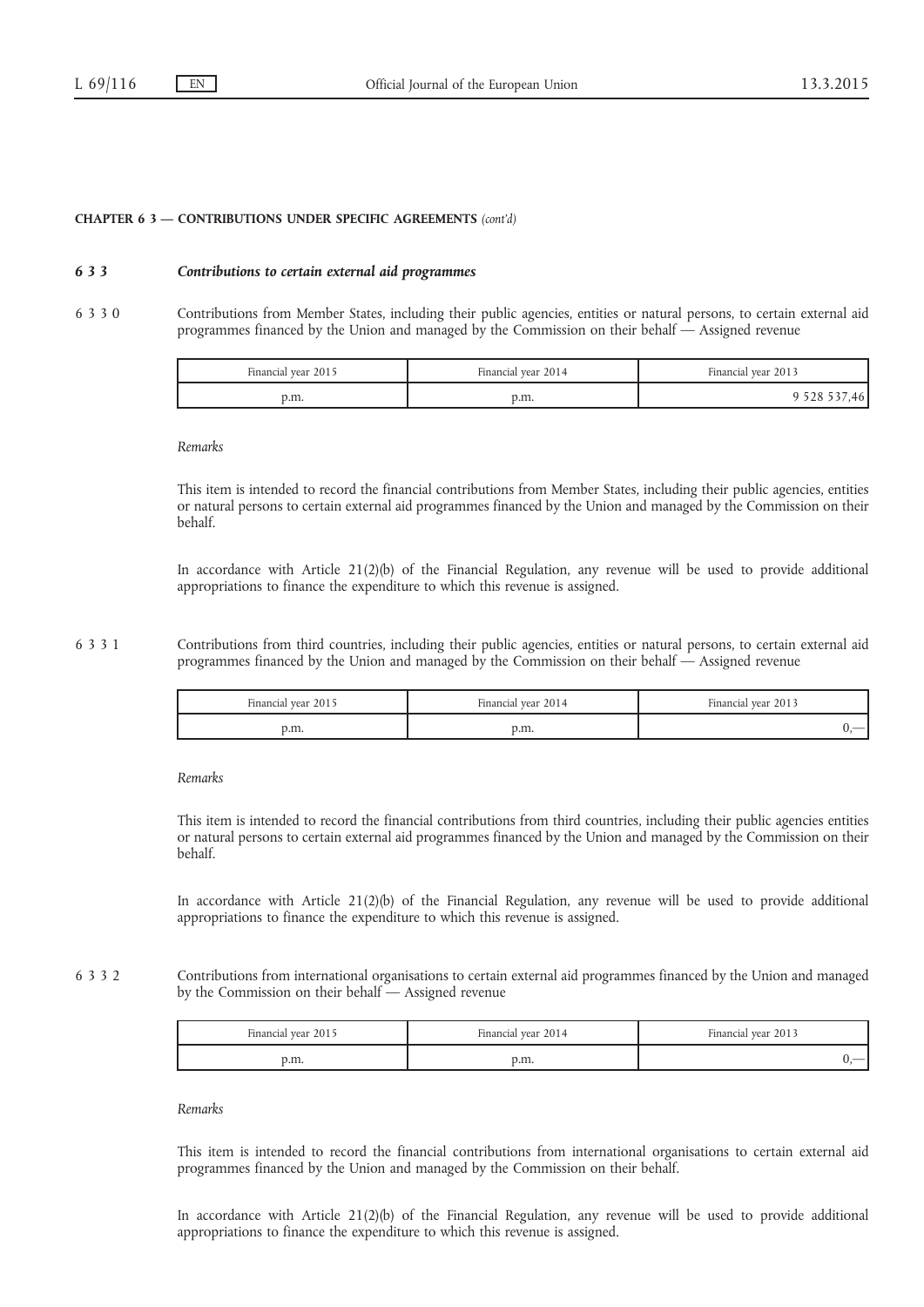# 6 3 4 Contributions from trust funds and financial instruments — Assigned revenue

6 3 4 0 Contributions from trust funds to the management costs of the Commission — Assigned revenue

| Financial year 2015 | Financial vear 2014 | Financial year 2013      |
|---------------------|---------------------|--------------------------|
| d.m.                | p.m.                | $\overline{\phantom{a}}$ |

#### Remarks

This item is intended to record the management fees which the Commission is authorised to withdraw for a maximum of 5 % of the amounts pooled into the trust fund to cover its management costs from the years in which the contributions to each trust fund have started to be used.

In accordance with Article 21(2)(b) of the Financial Regulation, such management fees shall be assimilated to assigned revenue for the duration of the trust fund.

#### Legal basis

Regulation (EU, Euratom) No 966/2012 of the European Parliament and of the Council of 25 October 2012 on the financial rules applicable to the general budget of the Union and repealing Council Regulation (EC, Euratom) No 1605/ 2002 (OJ L 298, 26.10.2012, p. 1), and in particular Article 187(7) thereof.

Commission Delegated Regulation (EU) No 1268/2012 of 29 October 2012 on the rules of application of Regulation (EU, Euratom) No 966/2012 of the European Parliament and of the Council on the financial rules applicable to the general budget of the Union (OJ L 362, 31.12.2012, p. 1), and in particular Article 259 thereof.

6 3 4 1 Contributions from financial instruments — Assigned revenue

| Financial year 2015 | Financial vear 2014 | Financial year 2013 |
|---------------------|---------------------|---------------------|
| p.m.                | p.m.                |                     |

# Remarks

Annual repayments, including capital repayments, guarantees released, and repayments of the principal of loans, paid back to the Commission or fiduciary accounts opened for financial instruments and attributable to the support from the budget under a financial instrument, shall constitute internal assigned revenue in accordance with Article 21 of the Financial Regulation and shall be used for the same financial instruments, without prejudice to Article 140(9) of that Regulation, for a period not exceeding the period for the commitment of appropriations plus two years, unless specified otherwise in a basic act.

#### Legal basis

Regulation (EU, Euratom) No 966/2012 of the European Parliament and of the Council of 25 October 2012 on the financial rules applicable to the general budget of the Union and repealing Council Regulation (EC, Euratom) No 1605/ 2002 (OJ L 298, 26.10.2012, p. 1), and in particular Article 140(6) thereof.

Commission Delegated Regulation (EU) No 1268/2012 of 29 October 2012 on the rules of application of Regulation (EU, Euratom) No 966/2012 of the European Parliament and of the Council on the financial rules applicable to the general budget of the Union (OJ L 362, 31.12.2012, p. 1).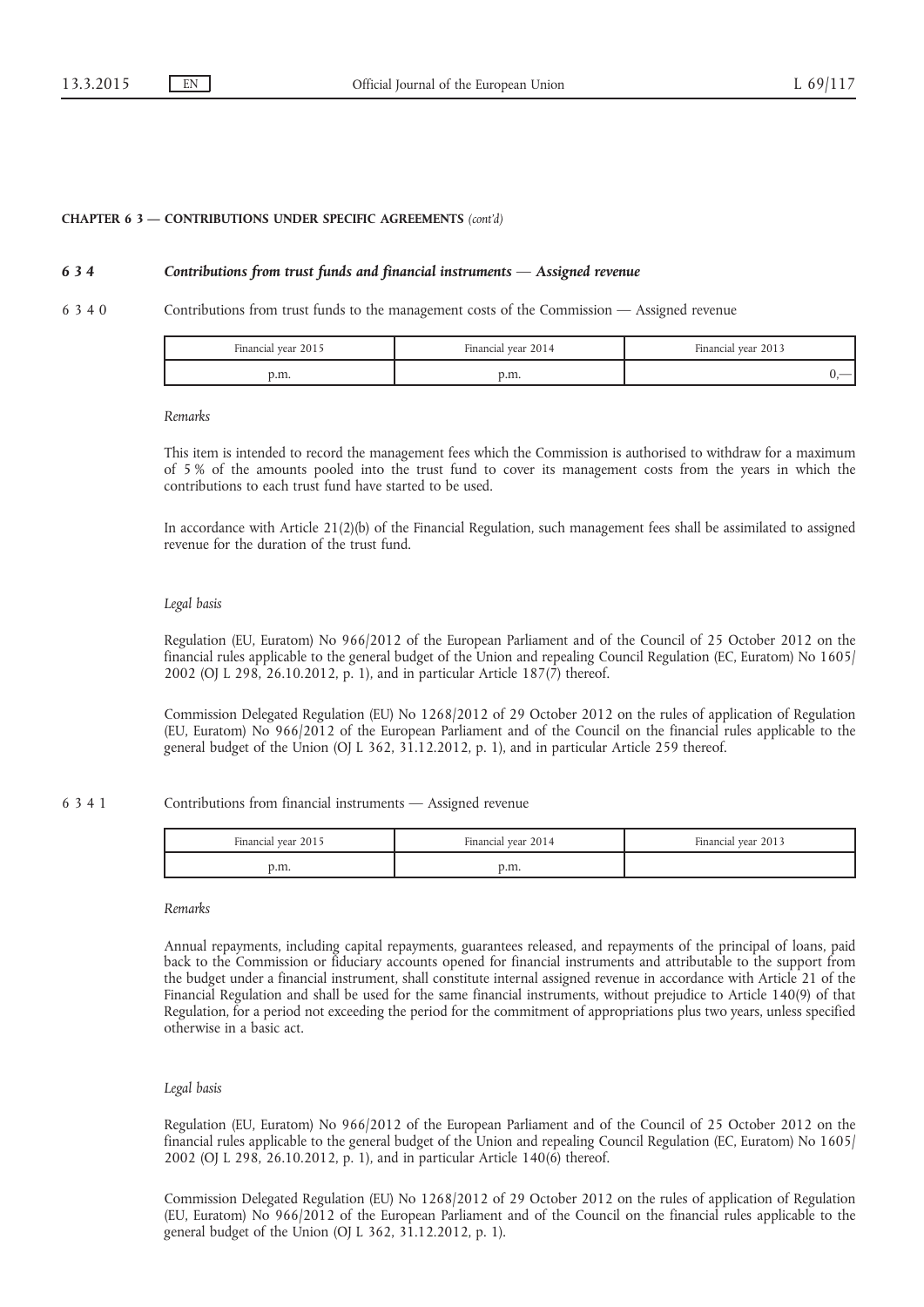#### CHAPTER 6 5 — FINANCIAL CORRECTIONS

#### 6 5 0 Financial corrections prior to 2015 in connection with the ERDF, the ESF, the EAGGF-Guidance, the FIGF, the Cohesion Fund, the EFF, EMFF, Sapard and IPA  $-$  Assigned revenue

| Financial year 2015 | Financial vear 2014 | Financial vear 2013 |
|---------------------|---------------------|---------------------|
| $-$                 | p.m.                | 436 120 128,23      |

Remarks

Former Item 6 5 0 0

From the budgetary year 2015 onwards, the amounts booked in respect of financial corrections previously booked under Item 6 5 0 0 are broken down per programming period under the Articles 6 5 1 to 6 5 4.

Item 6 5 0 0 was intended to accommodate financial corrections in connection with the European Regional Development Fund (ERDF), the European Social Fund (ESF), the European Agricultural Guidance and Guarantee Fund (EAGGF)-Guidance Section, the Financial Instrument for Fisheries Guidance (FIGF), the Cohesion Fund, the European Fisheries Fund (EFF), the European Maritime and Fisheries Fund (EMFF), the Special Accession Programme for Agriculture and Rural Development (Sapard) and the Instrument for Pre-accession Assistance (IPA).

The amounts booked to this item were, in accordance with Article 21 of the Financial Regulation, used to provide additional appropriations on the corresponding headings of Titles 04, 05, 11 and 13 of the statement of expenditure in Section III 'Commission'.

In accordance with Article 105(1) of Regulation (EC) No 1083/2006, that Regulation does not affect the continuation or modification, including the total or partial cancellation, of assistance co-financed by the Structural Funds or of a project co-financed by the Cohesion Fund approved by the Commission on the basis of Regulations (EEC) No 2052/88, (EEC) No 4253/88, (EC) No 1164/94 and (EC) No 1260/1999 or any other legislation which applied to that assistance on 31 December 2006, which shall consequently apply thereafter to that assistance or the projects concerned until their closure.

In accordance with Article 152(1) of Regulation (EU) No 1303/2013, that Regulation does not affect the continuation or modification, including the total or partial cancellation, of the projects concerned, until their closure, or of assistance approved by the Commission on the basis of Regulation (EC) No 1083/2006 or any other legislation applying to that assistance on 31 December 2013.

# Legal basis

Council Regulation (EEC) No 2052/88 of 24 June 1988 on the tasks of the Structural Funds and their effectiveness and on coordination of their activities between themselves and with the operations of the European Investment Bank and the other existing financial instruments (OJ L 185, 15.7.1988, p. 9).

Council Regulation (EEC) No 4253/88 of 19 December 1988 laying down provisions for implementing Regulation (EEC) No 2052/88 as regards coordination of the activities of the different Structural Funds between themselves and with the operations of the European Investment Bank and the other existing financial instruments (OJ L 374, 31.12.1988, p. 1), and in particular Article 24 thereof.

Council Regulation (EC) No 1257/1999 of 17 May 1999 on support for rural development from the European Agricultural Guidance and Guarantee Fund (EAGGF) and amending and repealing certain Regulations (OJ L 160, 26.6.1999, p. 80).

Council Regulation (EC) No 1260/1999 of 21 June 1999 laying down general provisions on the Structural Funds (OJ L 161, 26.6.1999, p. 1), and in particular Article 39(2) thereof.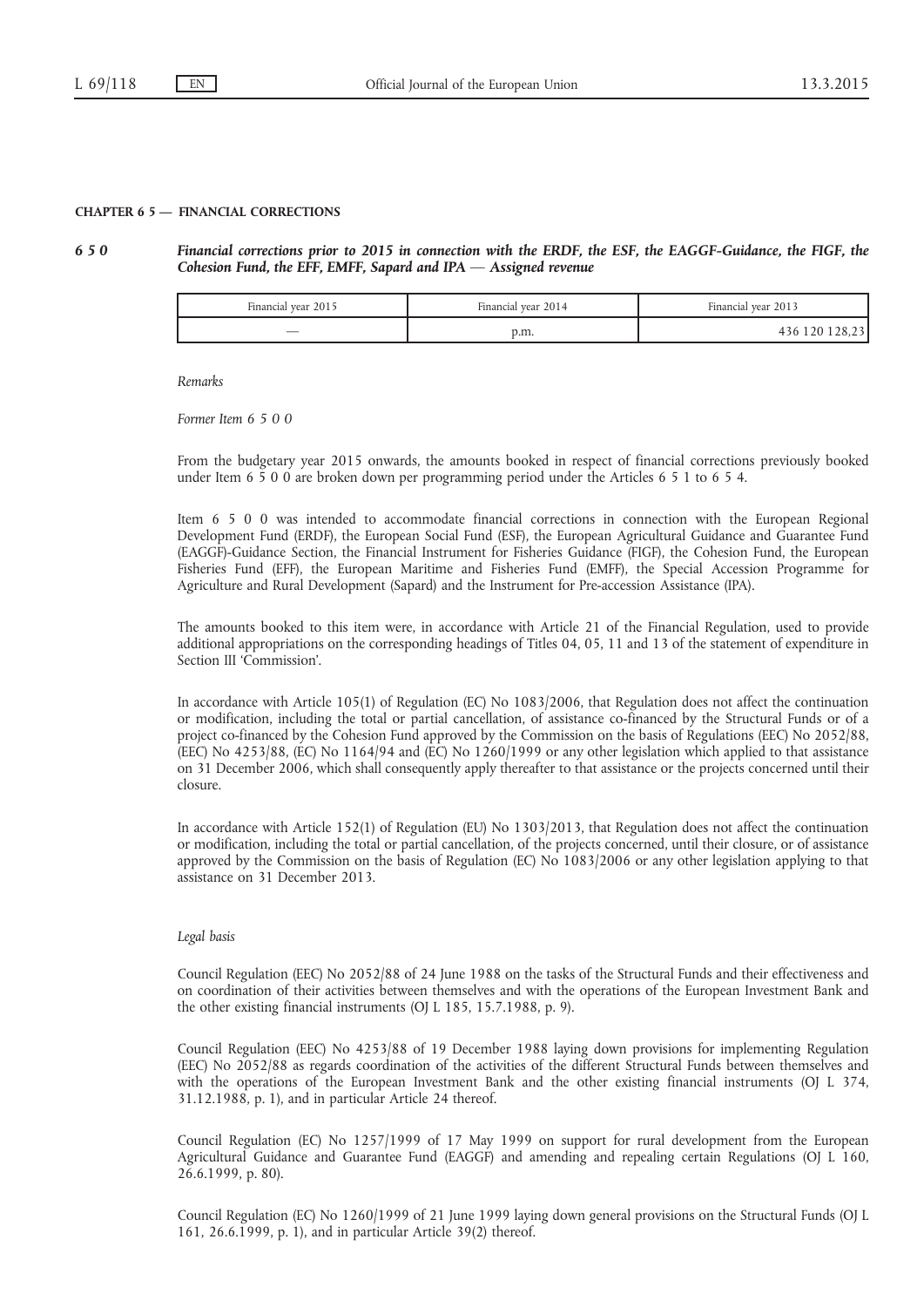#### CHAPTER 6 5 — FINANCIAL CORRECTIONS (cont'd)

650 (cont'd)

Council Regulation (EC) No 1263/1999 of 21 June 1999 on the Financial Instrument for Fisheries Guidance (OJ L 161, 26.6.1999, p. 54).

Council Regulation (EC) No 1268/1999 of 21 June 1999 on Community support for pre-accession measures for agriculture and rural development in the applicant countries of central and eastern Europe in the pre-accession period (OJ L 161, 26.6.1999, p.87).

Commission Regulation (EC) No 448/2001 of 2 March 2001 laying down detailed rules for the implementation of Council Regulation (EC) No 1260/1999 as regards the procedure for making financial corrections to assistance granted under the Structural Funds (OJ L 64, 6.3.2001, p. 13).

Council Regulation (EC) No 1083/2006 of 11 July 2006 laying down general provisions on the European Regional Development Fund, the European Social Fund and the Cohesion Fund and repealing Regulation (EC) No 1260/1999 (OJ L 210, 31.7.2006, p. 25).

Council Regulation (EC) No 1085/2006 of 17 July 2006 establishing an Instrument for Pre-Accession Assistance (IPA) (OJ L 210, 31.7.2006, p. 82).

Council Regulation (EC) No 1198/2006 of 27 July 2006 on the European Fisheries Fund (OJ L 223, 15.8.2006, p. 1).

Commission Regulation (EC) No 1828/2006 of 8 December 2006 setting out rules for the implementation of Council Regulation (EC) No 1083/2006 laying down general provisions on the European Regional Development Fund, the European Social Fund and the Cohesion Fund and of Regulation (EC) No 1080/2006 of the European Parliament and of the Council on the European Regional Development Fund (OJ L 371, 27.12.2006, p. 1).

Regulation (EU) No 1303/2013 of the European Parliament and of the Council of 17 December 2013 laying down common provisions on the European Regional Development Fund, the European Social Fund, the Cohesion Fund, the European Agricultural Fund for Rural Development and the European Maritime and Fisheries Fund and laying down general provisions on the European Regional Development Fund, the European Social Fund, the Cohesion Fund and the European Maritime and Fisheries Fund and repealing Council Regulation (EC) No 1083/2006 (OJ L 347, 20.12.2013, p. 320).

#### 6 5 1 Financial corrections related to the programming periods before 2000

| Financial year 2015 | Financial year 2014 | Financial year 2013 |
|---------------------|---------------------|---------------------|
| э.m.                |                     |                     |

Remarks

New article

This article is intended to accommodate financial corrections in connection with the European Regional Development Fund (ERDF), the European Social Fund (ESF), the European Agricultural Guidance and Guarantee Fund (EAGGF)- Guidance section, the Financial Instrument for Fisheries Guidance (FIGF) and the Cohesion Fund (CF), related to the programming periods before 2000.

The amounts booked to this article will, in accordance with Article 21 of the Financial Regulation, be used to provide additional appropriations on the corresponding headings of Titles 04, 05, 11 and 13 of the statement of expenditure in Section III 'Commission'.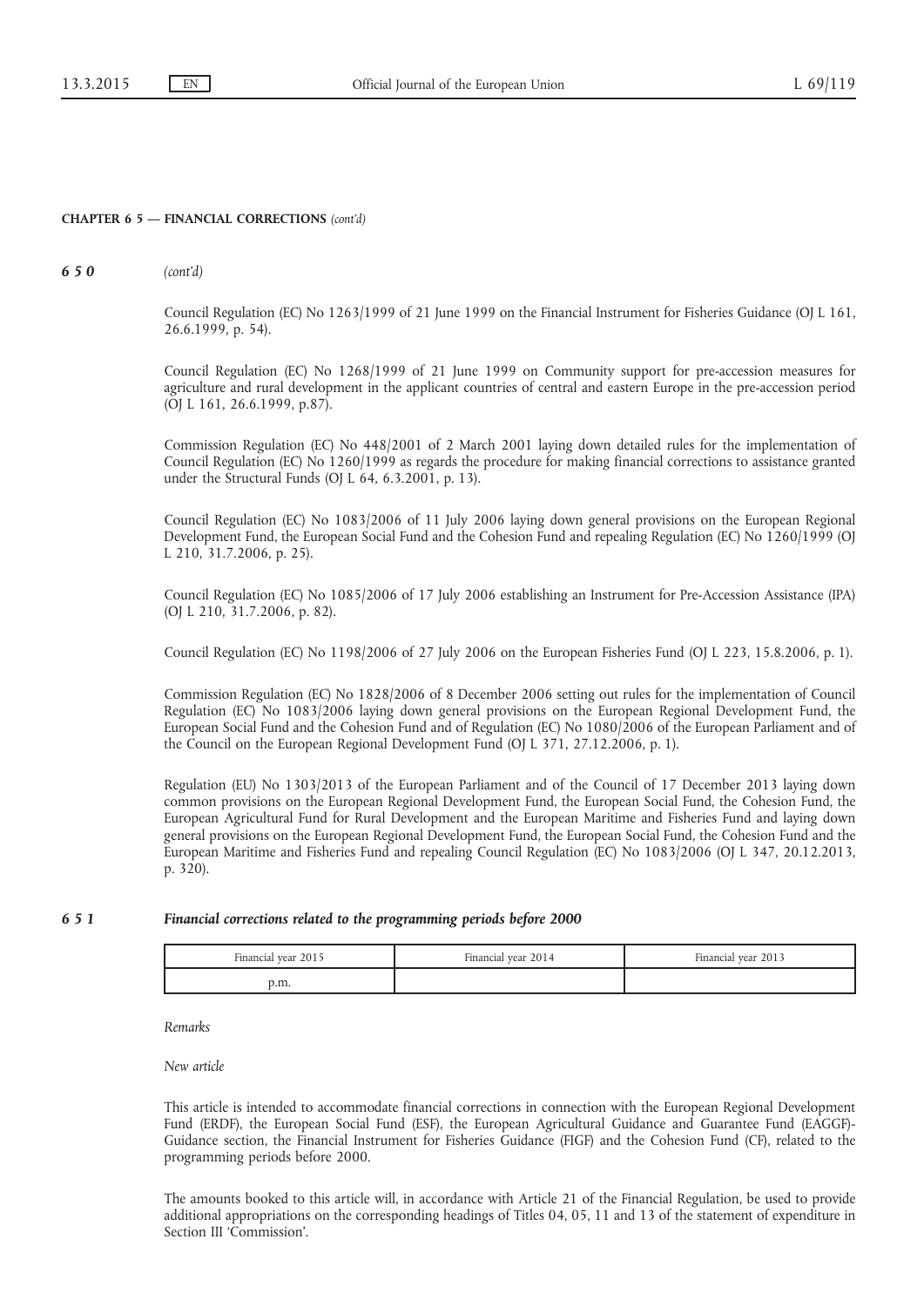## 651 (cont'd)

In accordance with Article 105(1) of Regulation (EC) No 1083/2006, that Regulation does not affect the continuation or modification, including the total or partial cancellation, of assistance co-financed by the Structural Funds or of a project co-financed by the Cohesion Fund approved by the Commission on the basis of Regulations (EEC) No 2052/88, (EEC) No 4253/88, (EC) No 1164/94 and (EC) No 1260/1999 or any other legislation which applied to that assistance on 31 December 2006, which shall consequently apply thereafter to that assistance or the projects concerned until their closure.

In accordance with Article 152(1) of Regulation (EU) 1303/2013 that Regulation does not affect the continuation or modification, including the total or partial cancellation, of the projects concerned, until their closure, or of assistance approved by the Commission on the basis of Regulation (EC) No 1083/2006 or any other legislation applying to that assistance on 31 December 2013.

#### Legal basis

Financial regulation of 21 December 1977 applicable to the general budget of the European Communities (OJ L 356, 31.12.1977, p. 1).

Council Regulation (EEC) No 2052/88 of 24 June 1988 on the tasks of the Structural Funds and their effectiveness and on coordination of their activities between themselves and with the operations of the European Investment Bank and the other existing financial instruments (OJ L 185, 15.7.1988, p. 9).

Council Regulation (EEC) No 4253/88 of 19 December 1988 laying down provisions for implementing Regulation (EEC) No 2052/88 as regards coordination of the activities of the different Structural Funds between themselves and with the operations of the European Investment Bank and the other existing financial instruments (OJ L 374, 31.12.1988, p. 1), and in particular Article 24 thereof.

Council Regulation (EEC) No 4254/88 of 19 December 1988, laying down provisions for implementing Regulation (EEC) No 2052/88 as regards the European Regional Development Fund (OJ L 374, 31.12.1988, p. 15).

Council Regulation (EEC) No 4255/88 of 19 December 1988, laying down provisions for implementing Regulation (EEC) No 2052/88 as regards the European Social Fund (OJ L 374, 31.12.1988, p. 21).

Council Regulation (EEC) No 4256/88 of 19 December 1988, laying down provisions for implementing Regulation (EEC) No 2052/88 as regards the EAGGF Guidance Section (OJ L 374, 31.12.1988, p. 25).

Council Regulation (EEC) No 2080/93 of 20 July 1993 laying down provisions for implementing Regulation (EEC) No 2052/88 as regards the financial instrument of fisheries guidance (OJ L 193, 31.7.1993, p. 1).

Council Regulation (EC) No 1164/94 of 16 May 1994 establishing a Cohesion Fund (OJ L 130, 25.5.1994, p. 1).

Council Regulation (EC) No 1257/1999 of 17 May 1999 on support for rural development from the European Agricultural Guidance and Guarantee Fund (EAGGF) and amending and repealing certain Regulations (OJ L 160, 26.6.1999, p. 80).

Council Regulation (EC) No 1260/1999 of 21 June 1999 laying down general provisions on the Structural Funds (OJ L 161, 26.6.1999, p. 1), and in particular Article 39(2) thereof.

Council Regulation (EC) No 1263/1999 of 21 June 1999 on the Financial Instrument for Fisheries Guidance (OJ L 161, 26.6.1999, p. 54).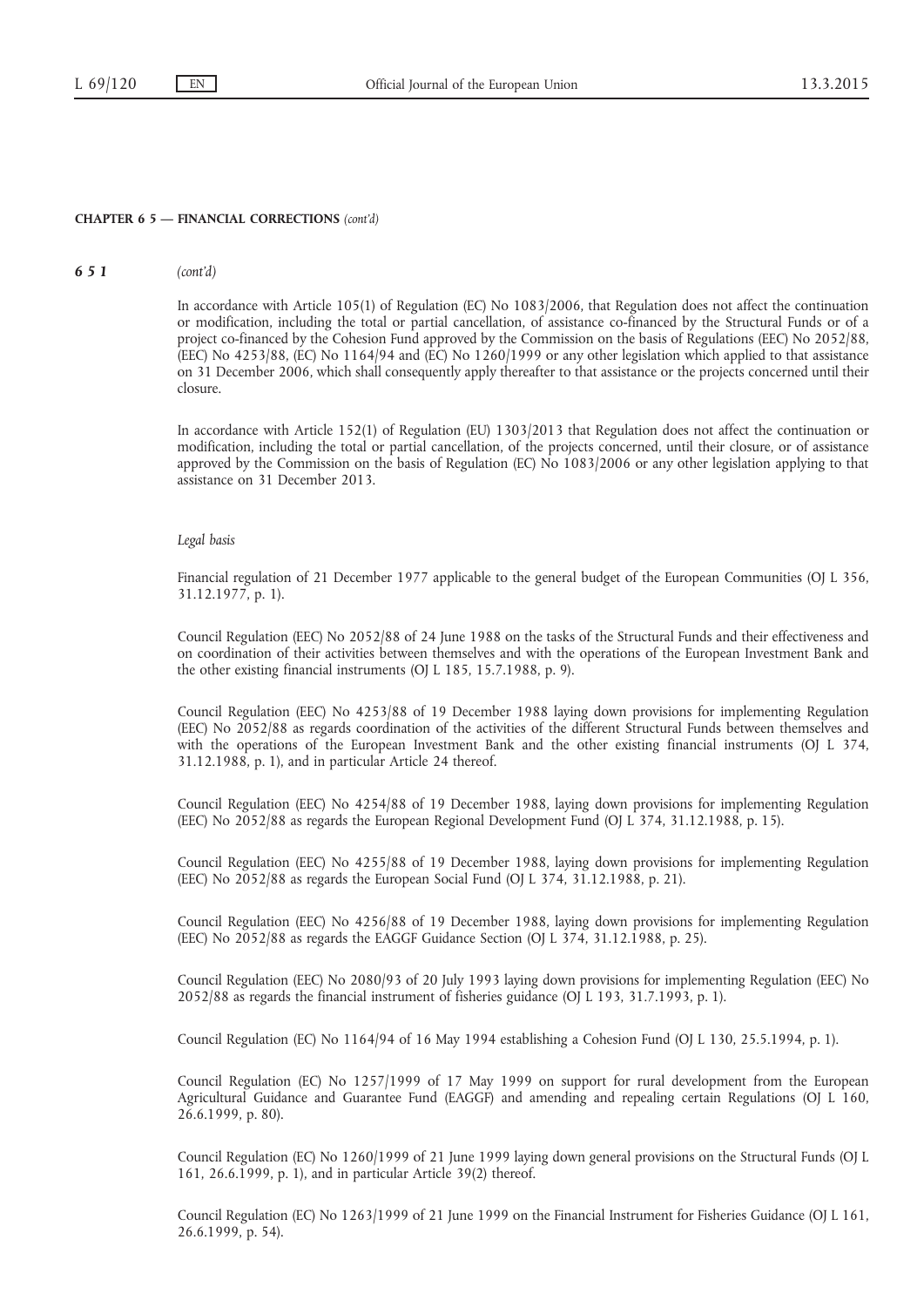#### 6 5 2 Financial corrections related to the programming period 2000-2006 — Assigned revenue

| Financial year 2015 | Financial year 2014 | Financial year 2013 |
|---------------------|---------------------|---------------------|
| p.m.                |                     |                     |

Remarks

New article

This article is intended to accommodate financial corrections in connection with the European Regional Development Fund (ERDF), the European Social Fund (ESF), the European Agricultural Guidance and Guarantee Fund (EAGGF)- Guidance section, the Financial Instrument for Fisheries Guidance (FIGF), the Cohesion Fund (CF) and the Special Accession Programme for Agriculture and Rural Development (Sapard), related to the 2000-2006 programming period.

The amounts booked to this article will, in accordance with Article 21 of the Financial Regulation, be used to provide additional appropriations on the corresponding headings of Titles 04, 05, 11 and 13 of the statement of expenditure in Section III 'Commission'.

In accordance with Article 105(1) of Regulation (EC) No 1083/2006, that Regulation does not affect the continuation or modification, including the total or partial cancellation, of assistance co-financed by the Structural Funds or of a project co-financed by the Cohesion Fund approved by the Commission on the basis of Regulations (EEC) No 2052/88, (EEC) No 4253/88, (EC) No 1164/94 and (EC) No 1260/1999 or any other legislation which applied to that assistance on 31 December 2006, which shall consequently apply thereafter to that assistance or the projects concerned until their closure.

In accordance with Article 152(1) of Regulation (EU) 1303/2013 that Regulation does not affect the continuation or modification, including the total or partial cancellation, of the projects concerned, until their closure, or of assistance approved by the Commission on the basis of Regulation (EC) No 1083/2006 or any other legislation applying to that assistance on 31 December 2013.

#### Legal basis

Council Regulation (EC) No 1164/94 of 16 May 1994 establishing a Cohesion Fund (OJ L 130, 25.5.1994, p. 1).

Council Regulation (EC) No 1257/1999 of 17 May 1999 on support for rural development from the European Agricultural Guidance and Guarantee Fund (EAGGF) and amending and repealing certain Regulations (OJ L 160, 26.6.1999, p. 80).

Council Regulation (EC) No 1260/1999 of 21 June 1999 laying down general provisions on the Structural Funds (OJ L 161, 26.6.1999, p. 1), and in particular Article 39(2) thereof.

Council Regulation (EC) No 1263/1999 of 21 June 1999 on the Financial Instrument for Fisheries Guidance (OJ L 161, 26.6.1999, p. 54).

Council Regulation (EC) No 1268/1999 of 21 June 1999 on Community support for pre-accession measures for agriculture and rural development in the applicant countries of central and eastern Europe in the pre-accession period (OJ L 161, 26.6.1999, p. 87).

Regulation (EC) No 1783/1999 of the European Parliament and of the Council of 12 June 1999 on the European Regional Development Fund (OJ L 213, 13.8.1999, p. 1).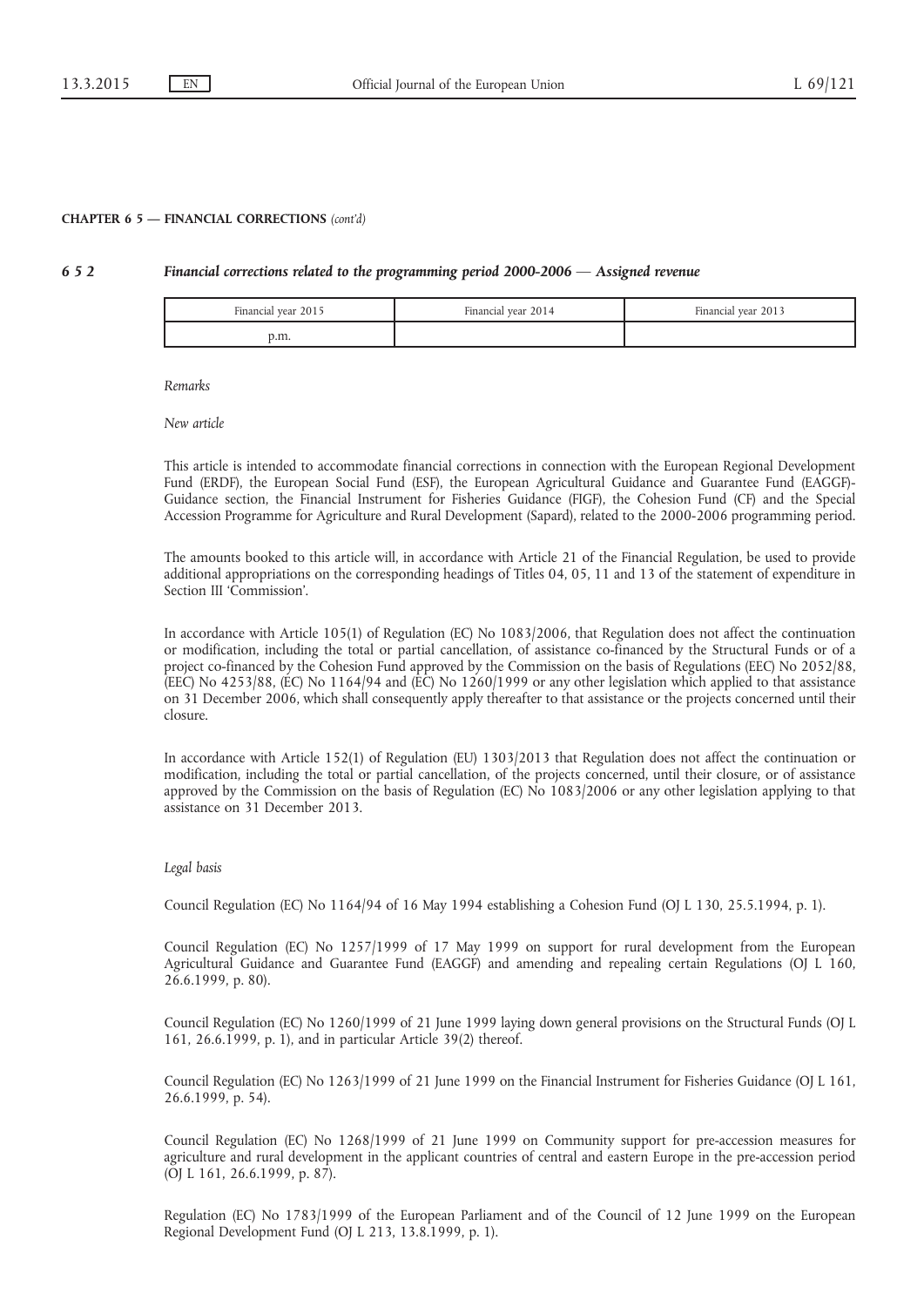# 652 (cont'd)

Regulation (EC) No 1784/1999 of the European Parliament and of the Council of 12 July 1999 on the European Social Fund (OJ L 213, 13.8.1999, p. 5).

Commission Regulation (EC) No 448/2001 of 2 March 2001 laying down detailed rules for the implementation of Council Regulation (EC) No 1260/1999 as regards the procedure for making financial corrections to assistance granted under the Structural Funds (OJ L 64, 6.3.2001, p. 13).

Commission Regulation (EC) No 1386/2002 of 29 July 2002 laying down detailed rules for the implementation of Council Regulation (EC) No 1164/94 as regards the management and control systems for assistance granted from the Cohesion Fund and the procedure for making financial corrections (OJ L 201, 31.7.2002, p. 5).

Council Regulation (EC) No 1083/2006 of 11 July 2006 laying down general provisions on the European Regional Development Fund, the European Social Fund and the Cohesion Fund and repealing Regulation (EC) No 1260/1999 (OJ L 210, 31.7.2006, p. 25).

Council Regulation (EC) No 1198/2006 of 27 July 2006 on the European Fisheries Fund (OJ L 223, 15.8.2006, p. 1).

Commission Regulation (EC) No 1828/2006 of 8 December 2006 setting out rules for the implementation of Council Regulation (EC) No 1083/2006 laying down general provisions on the European Regional Development Fund, the European Social Fund and the Cohesion Fund and of Regulation (EC) No 1080/2006 of the European Parliament and of the Council on the European Regional Development Fund (OJ L 371, 27.12.2006, p. 1).

# 6 5 3 Financial corrections related to the programming period 2007-2013 — Assigned revenue

| Financial year 2015 | Financial year 2014 | Financial year 2013 |
|---------------------|---------------------|---------------------|
| p.m.                |                     |                     |

Remarks

New article

This article is intended to accommodate financial corrections in connection with the European Regional Development Fund (ERDF), the European Social Fund (ESF), the Cohesion Fund (CF) the European Fisheries Fund (EFF) and the Instrument for Pre-accession Assistance (IPA I), related to the 2007-2013 programming period.

The amounts booked to this article will, in accordance with Article 21 of the Financial Regulation, be used to provide additional appropriations on the corresponding headings of Titles 04, 11 and 13 of the statement of expenditure in Section III 'Commission'.

In accordance with Article 152(1) of Regulation (EU) No 1303/2013, that Regulation does not affect the continuation or modification, including the total or partial cancellation, of the projects concerned, until their closure, or of assistance approved by the Commission on the basis of Regulation (EC) No 1083/2006 or any other legislation applying to that assistance on 31 December 2013.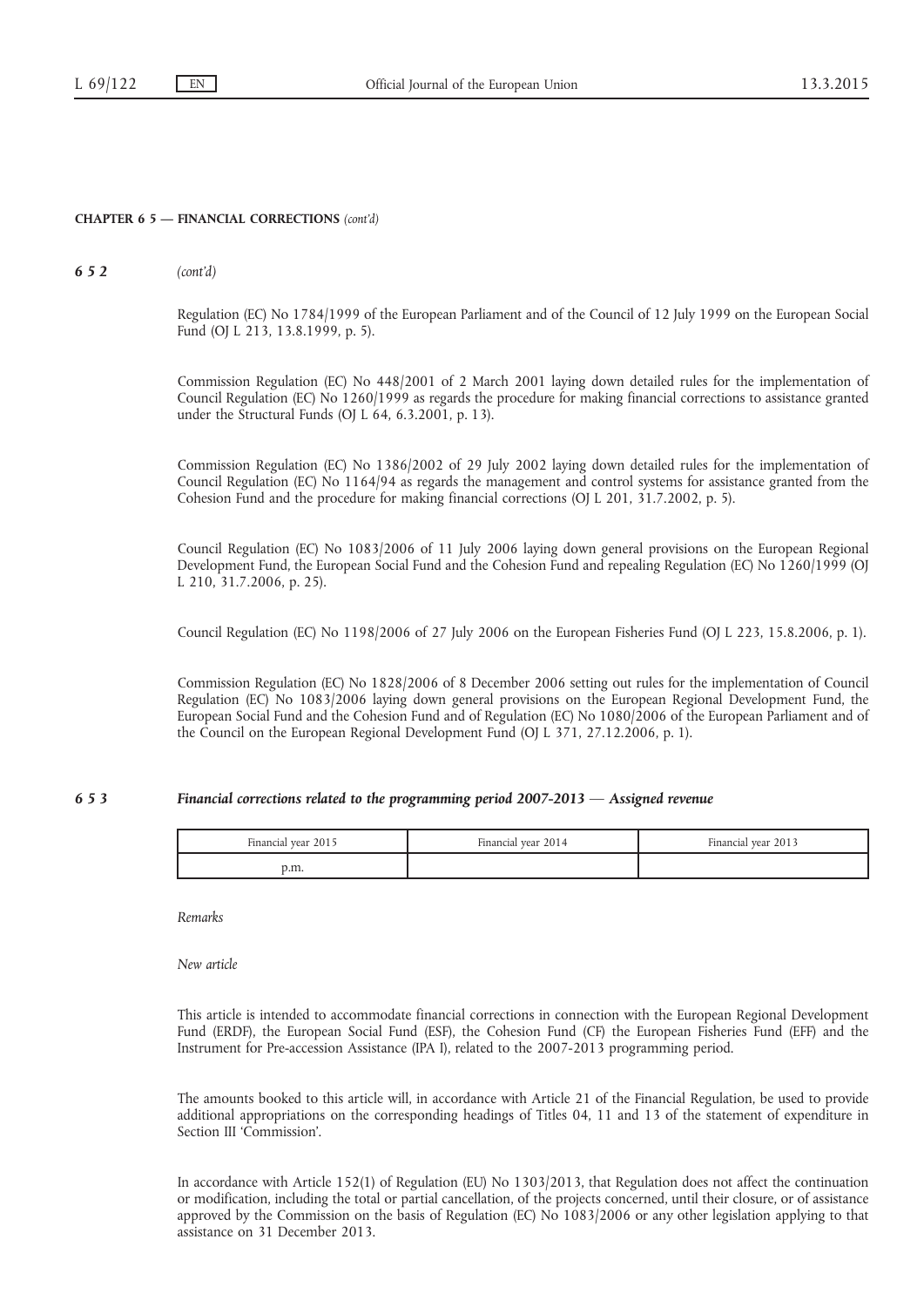653 (cont'd)

Legal basis

Council Regulation (EC) No 1083/2006 of 11 July 2006 laying down general provisions on the European Regional Development Fund, the European Social Fund and the Cohesion Fund and repealing Regulation (EC) No 1260/1999 (OJ L 210, 31.7.2006, p. 25).

Council Regulation (EC) No 1085/2006 of 17 July 2006 establishing an Instrument for Pre-Accession Assistance (IPA) (OJ L 210, 31.7.2006, p. 82).

Council Regulation (EC) No 1198/2006 of 27 July 2006 on the European Fisheries Fund (OJ L 223, 15.8.2006, p. 1).

Commission Regulation (EC) No 1828/2006 of 8 December 2006 setting out rules for the implementation of Council Regulation (EC) No 1083/2006 laying down general provisions on the European Regional Development Fund, the European Social Fund and the Cohesion Fund and of Regulation (EC) No 1080/2006 of the European Parliament and of the Council on the European Regional Development Fund (OJ L 371, 27.12.2006, p. 1).

# 6 5 4 Financial corrections related to the programming period 2014-2020 — Assigned revenue

| Financial year 2015 | Financial year 2014 | Financial year 2013 |
|---------------------|---------------------|---------------------|
| лш.                 |                     |                     |

Remarks

New article

This article is intended to accommodate financial corrections in connection with the European Regional Development Fund (ERDF), the European Social Fund (ESF), the Cohesion Fund (CF), the European Maritime and Fisheries Fund (EMFF), the Fund for European Aid to the Most Deprived (FEAD) and the Instrument for Pre-accession Assistance (IPA II), related to the 2014-2020 programming period.

The amounts booked to this article will, in accordance with Article 21 of the Financial Regulation, be used to provide additional appropriations on the corresponding headings of Titles 04, 11 and 13 of the statement of expenditure in Section III 'Commission'.

#### Legal basis

Regulation (EU) No 1303/2013 of the European Parliament and of the Council of 17 December 2013 laying down common provisions on the European Regional Development Fund, the European Social Fund, the Cohesion Fund, the European Agricultural Fund for Rural Development and the European Maritime and Fisheries Fund and laying down general provisions on the European Regional Development Fund, the European Social Fund, the Cohesion Fund and the European Maritime and Fisheries Fund and repealing Council Regulation (EC) No 1083/2006 (OJ L 347, 20.12.2013, p. 320).

Regulation (EU) No 223/2014 of the European Parliament and of the Council of 11 March 2014 on the Fund for European Aid to the Most Deprived (OJ L 72, 12.3.2014, p. 1).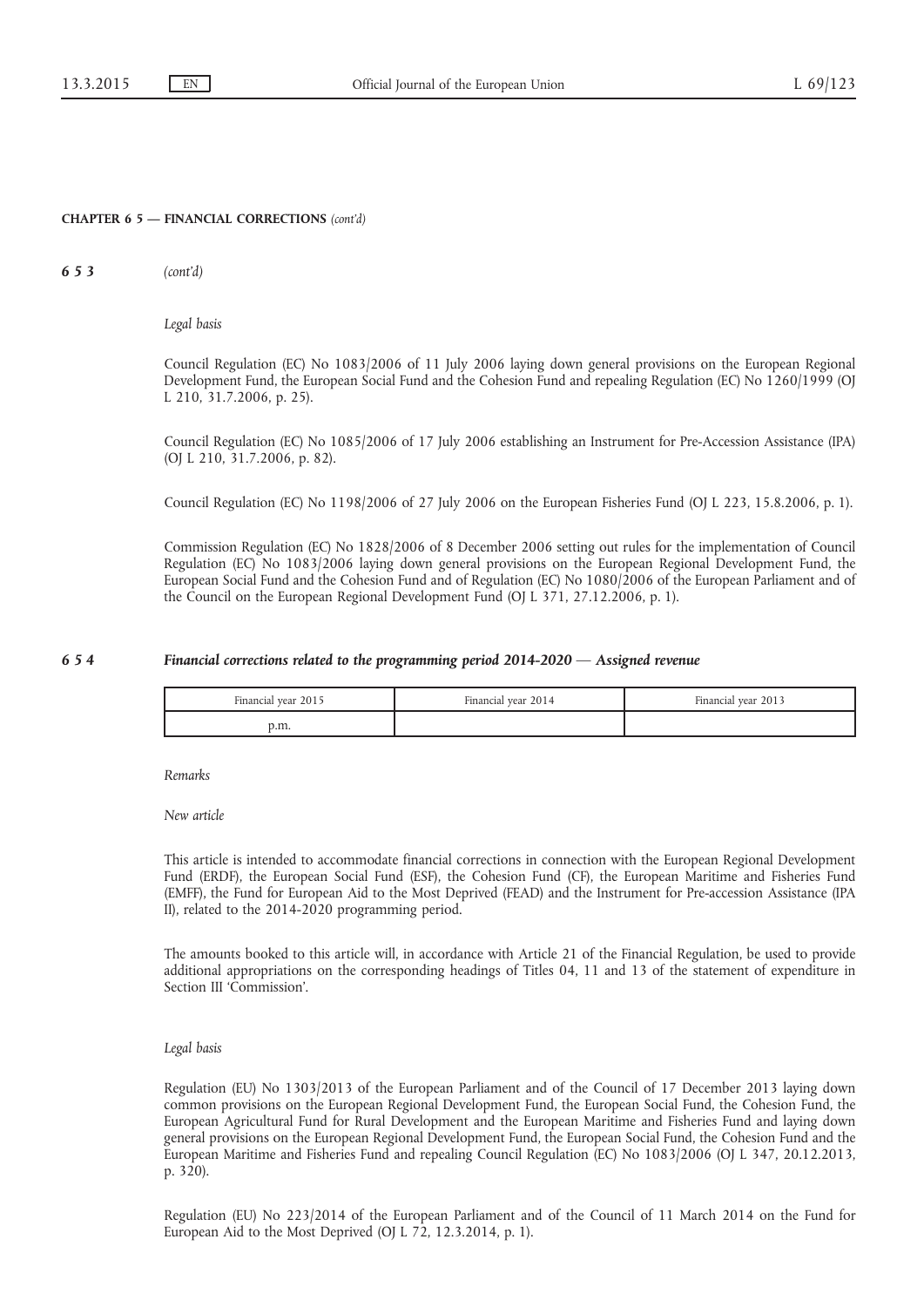654 (cont'd)

Regulation (EU) No 231/2014 of the European Parliament and of the Council of 11 March 2014 establishing an Instrument for Pre-accession Assistance (IPA II) (OJ L 77, 15.3.2014, p. 11).

# CHAPTER 6 6 — OTHER CONTRIBUTIONS AND REFUNDS

# 6 6 0 Other contributions and refunds

## 6 6 0 0 Other assigned contributions and refunds — Assigned revenue

| Financial year 2015 | Financial year 2014 | Financial year 2013 |
|---------------------|---------------------|---------------------|
| p.m.                | p.m.                | -20 7<br>758 02.    |

Remarks

This item is intended to accommodate, in accordance with Article 21 of the Financial Regulation, any revenue not provided for in other parts of Title 6 which is used to provide additional appropriations to finance expenditure to which this revenue is assigned.

| European Parliament              |       | p.m. |
|----------------------------------|-------|------|
| Council                          |       | p.m. |
| Commission                       |       | p.m. |
| Ombudsman                        |       | p.m. |
| European External Action Service |       | p.m. |
|                                  | Total | p.m. |

## 6 6 0 1 Other non-assigned contributions and refunds

| Financial year 2015 | Financial year 2014 | Financial vear 2013                      |
|---------------------|---------------------|------------------------------------------|
| 60 000 000          | 60 000 000          | .39.40<br>$^{\backprime}$ 606 $_{\odot}$ |

## Remarks

This item is intended to accommodate any revenue not provided for in other parts of Title 6 which is not used in accordance with Article 21 of the Financial Regulation.

| European Parliament |       | p.m.       |
|---------------------|-------|------------|
| Commission          |       | 60 000 000 |
|                     | Total | 60 000 000 |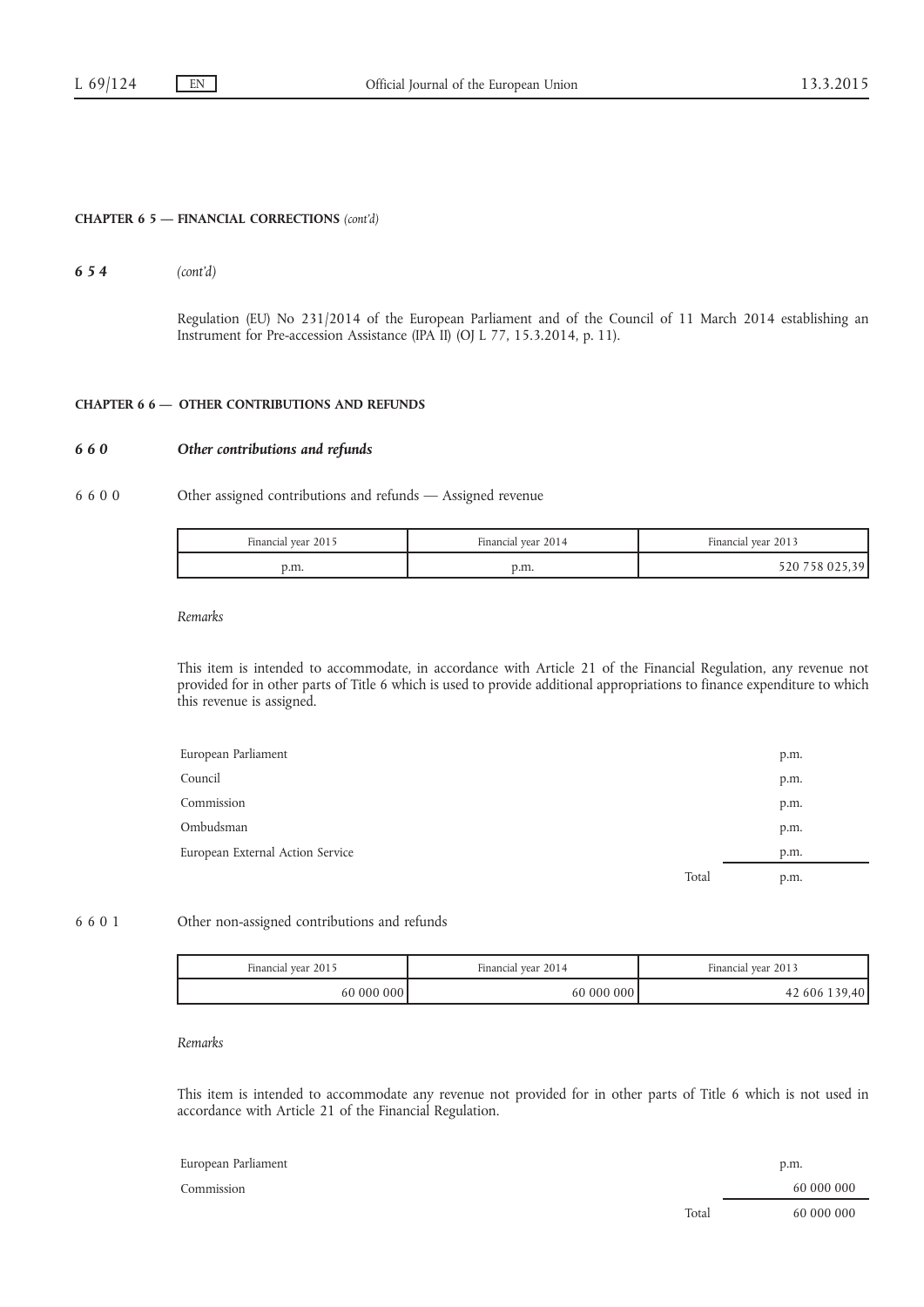#### 6 7 0 Revenue concerning European Agricultural Guarantee Fund

6 7 0 1 Clearance of European Agricultural Guarantee Fund accounts — Assigned revenue

| Financial year 2015 | Financial vear 2014 | Financial year 2013 |
|---------------------|---------------------|---------------------|
| p.m.                | p.m.                | 593 564 006.54      |

#### Remarks

This item is intended to accommodate amounts resulting from decisions related to conformity and accounting clearance of accounts in favour of the Union budget concerning expenditure financed by the European Agricultural Guidance and Guarantee Fund (Guarantee section) under Heading 1 of the 2000-2006 Financial Perspectives and the European Agricultural Guarantee Fund (EAGF) under Heading 2 of the 2007-2013 and the 2014-2020 Multiannual Financial Framework in accordance with Articles 51 and 52 of Regulation (EU) No 1306/2013. It includes corrections related to non-compliance with payment deadlines in accordance with Article 40 of that Regulation.

This item is also intended to accommodate amounts resulting from decisions related to conformity and accounting clearance of accounts in favour of the Union budget concerning expenditure financed by the temporary scheme for the restructuring of the sugar industry (Sugar Restructuring Fund) in the Community established by Regulation (EC) No 320/2006, which ended on 30 September 2012.

In accordance with Article 1(3) of Regulation (EC) No 320/2006 and Article 43 of Regulation (EU) No 1306/2013, such amounts shall be regarded as assigned revenue within the meaning of Articles 21 and 174 of the Financial Regulation. Any revenue under this item will be used to provide additional appropriations to any budgetary item under EAGF of the statement of expenditure in Section III 'Commission'.

The revenue under this item has been estimated at EUR 1 198 600 000, including EUR 330 000 000 carried over from 2014 to 2015 in accordance with Article 14 of Regulation (EU, Euratom) No 966/2012. When establishing the budget for 2015, an amount of EUR 469 300 000 was taken into account for financing the needs of measures under Article 05 02 08, an amount of EUR 54 300 000 was taken into account for financing the needs of measures under Article 05 02 12 and the remaining amount of EUR 675 000 000 was taken into account for financing the needs of measures under Article 05 03 01.

#### Legal basis

Council Regulation (EC) No 320/2006 of 20 February 2006 establishing a temporary scheme for the restructuring of the sugar industry in the Community and amending Regulation (EC) No  $1290/2005$  on the financing of the common agricultural policy (OJ L 58, 28.2.2006, p. 42).

Regulation (EU, Euratom) No 966/2012 of the European Parliament and of the Council of 25 October 2012 on the financial rules applicable to the general budget of the Union and repealing Council Regulation (EC, Euratom) No 1605/ 2002 (OJ L 298, 26.10.2012, p. 1).

Regulation (EU) No 1306/2013 of the European Parliament and of the Council of 17 December 2013 on the financing, management and monitoring of the common agricultural policy and repealing Council Regulations (EEC) No 352/78, (EC) No 165/94, (EC) No 2799/98, (EC) No 814/2000, (EC) No 1290/2005 and (EC) No 485/2008 (OJ L 347, 20.12.2013, p. 549).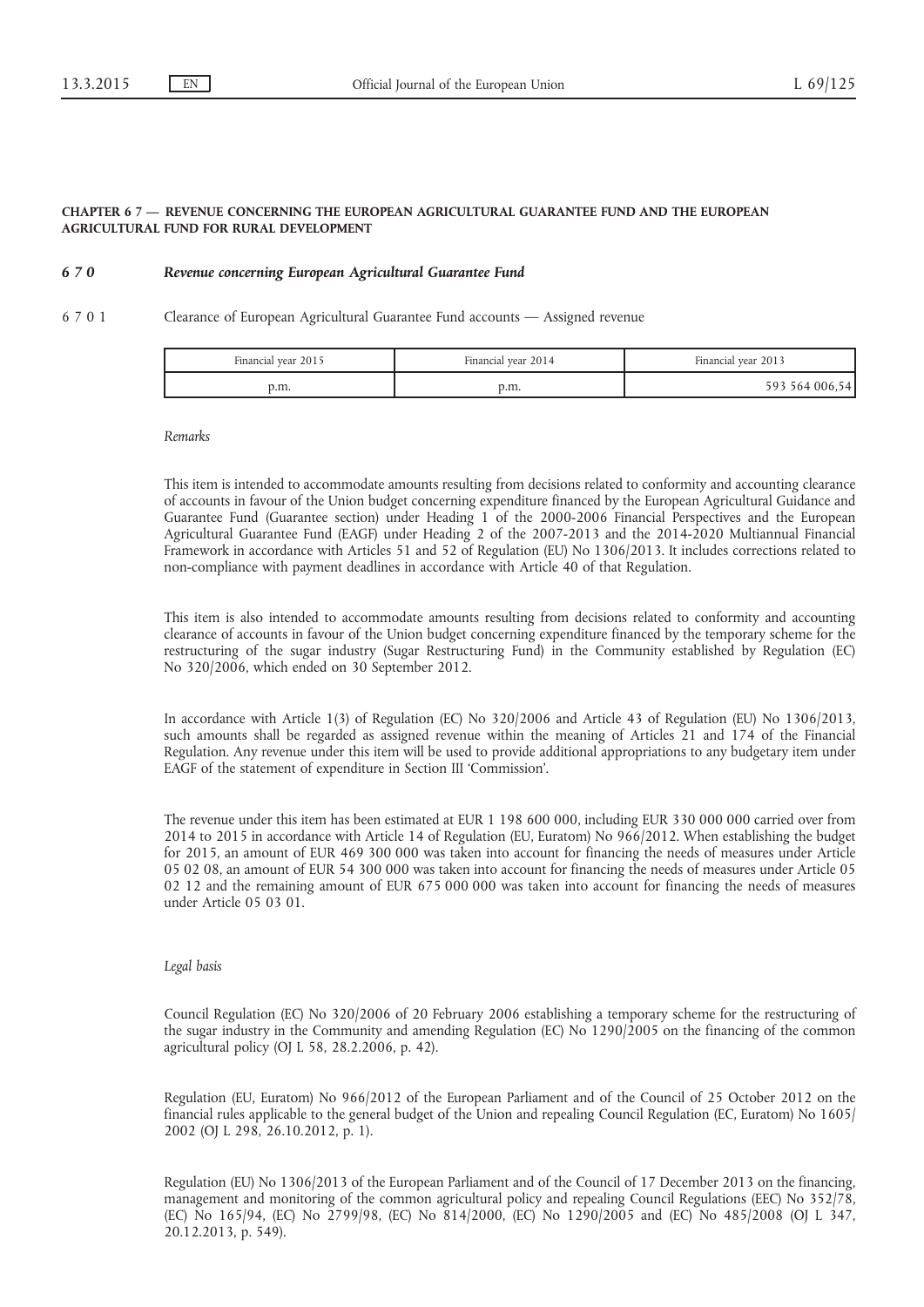670 (cont'd)

6 7 0 2 European Agricultural Guarantee Fund irregularities — Assigned revenue

| Financial year 2015 | Financial year 2014 | Financial year 2013 |
|---------------------|---------------------|---------------------|
| p.m.                | p.m.                | 155 144 099,11      |

#### Remarks

This item is intended to accommodate amounts recovered following irregularities or negligence, including the related interest, in particular amounts recovered in cases of irregularities or fraud, penalties and interest received, as well as securities, deposits or guarantees forfeited concerning expenditure financed by the European Agricultural Guidance and Guarantee Fund (Guarantee section) under Heading 1 of the 2000-2006 Financial Perspectives and the European Agricultural Guarantee Fund (EAGF) under Heading 2 of the 2007-2013 and the 2014-2020 Multiannual Financial Framework in accordance with Articles 54 and 55 of Regulation (EU) No 1306/2013.

This item is also intended to accommodate amounts recovered following irregularities or oversight, including interest, penalties and securities acquired, resulting from expenditure financed by the temporary scheme for the restructuring of the sugar industry (Sugar Restructuring Fund) in the Community established by Regulation (EC) No 320/2006, which ended on 30 September 2012.

It is also intended to accommodate the net amounts recovered for which Member States may retain 20 % as provided for in Article 55 of Regulation (EU) No 1306/2013.

In accordance with Article 1(3) of Regulation (EC) No 320/2006 and Articles 43 and 55 of Regulation (EU) No 1306/ 2013, such amounts shall be regarded as assigned revenue within the meaning of Articles 21 and 174 of the Financial Regulation. Any revenue under this item will be used to provide additional appropriations to any budgetary item under EAGF of the statement of expenditure in Section III 'Commission'.

The revenue under this item has been estimated at EUR 165 000 000. When establishing the budget for 2015, this amount was taken into account for financing the needs of measures under Article 05 03 01.

#### Legal basis

Council Regulation (EC) No 320/2006 of 20 February 2006 establishing a temporary scheme for the restructuring of the sugar industry in the Community and amending Regulation (EC) No 1290/2005 on the financing of the common agricultural policy (OJ L 58, 28.2.2006, p. 42).

Regulation (EU, Euratom) No 966/2012 of the European Parliament and of the Council of 25 October 2012 on the financial rules applicable to the general budget of the Union and repealing Council Regulation (EC, Euratom) No 1605/ 2002 (OJ L 298, 26.10.2012, p. 1).

Regulation (EU) No 1306/2013 of the European Parliament and of the Council of 17 December 2013 on the financing, management and monitoring of the common agricultural policy and repealing Council Regulations (EEC) No 352/78, (EC) No 165/94, (EC) No 2799/98, (EC) No 814/2000, (EC) No 1290/2005 and (EC) No 485/2008 (OJ L 347, 20.12.2013, p. 549).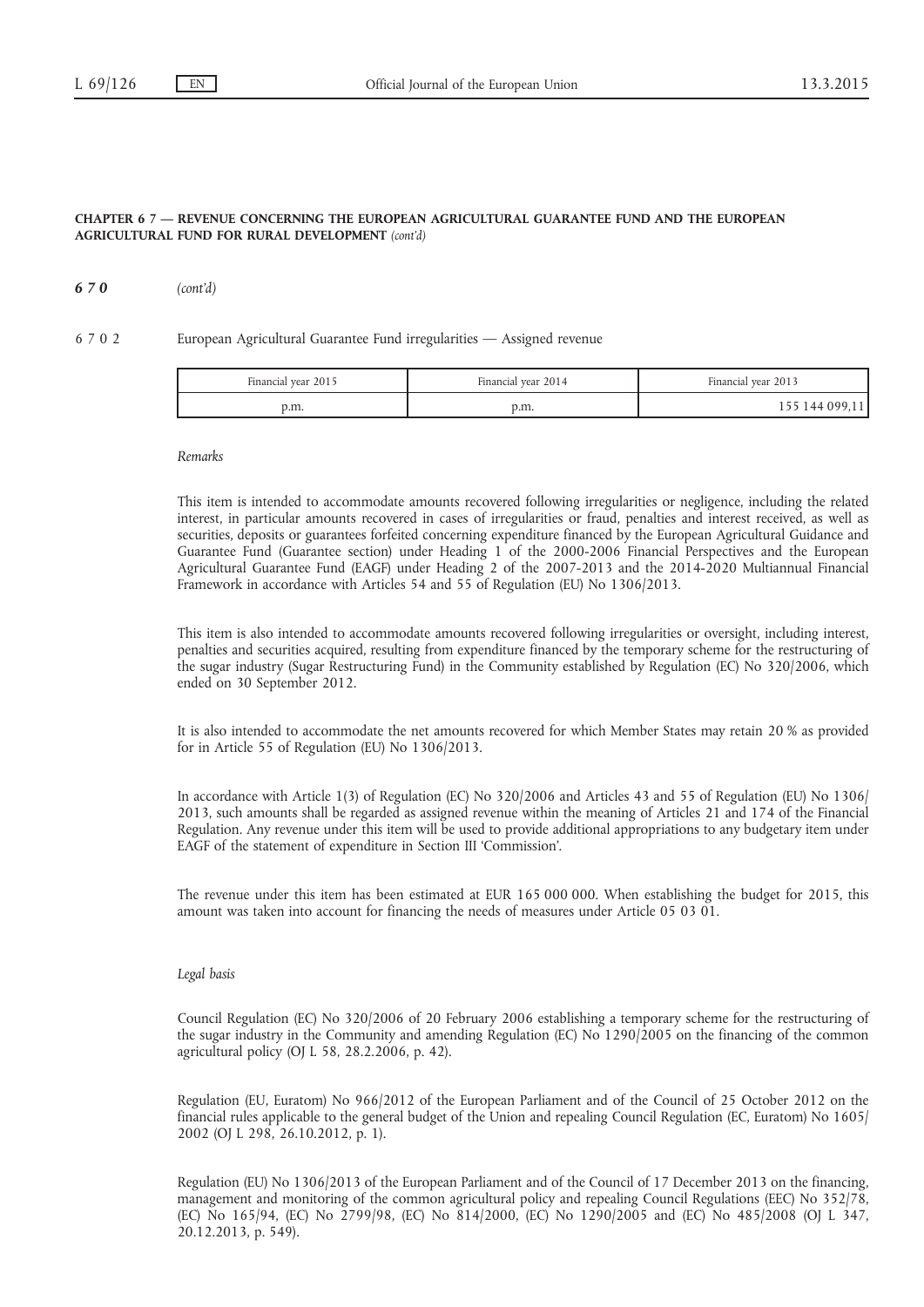670 (cont'd)

6 7 0 3 Super-levy from milk producers — Assigned revenue

| Financial year 2015 | Financial year 2014 | Financial year 2013 |
|---------------------|---------------------|---------------------|
| p.m.                | p.m.                | 80 246 086,87       |

#### Remarks

This item is intended to accommodate amounts related to the surplus levy applying to the milk quota system which are collected or recovered in accordance with the provisions of Section III of Chapter III of Title I of Part II of Regulation (EC) No 1234/2007, in particular Article 78 thereof.

In accordance with Article 43 of Regulation (EU) No 1306/2013, such amounts shall be regarded as assigned revenue within the meaning of Articles 21 and 174 of the Financial Regulation. Any revenue under this item will be used to provide additional appropriations to any budgetary item under European Agricultural Guarantee Fund of the statement of expenditure in Section III 'Commission'.

The revenue under this item has been estimated at EUR 405 000 000. When establishing the budget for 2015, this amount was taken into account for financing the needs of measures under Article 05 03 01.

#### Legal basis

Council Regulation (EC) No 1234/2007 of 22 October 2007 establishing a common organisation of agricultural markets and on specific provisions for certain agricultural products (Single CMO Regulation) (OJ L 299, 16.11.2007, p. 1).

Regulation (EU, Euratom) No 966/2012 of the European Parliament and of the Council of 25 October 2012 on the financial rules applicable to the general budget of the Union and repealing Council Regulation (EC, Euratom) No 1605/ 2002 (OJ L 298, 26.10.2012, p. 1).

Regulation (EU) No 1306/2013 of the European Parliament and of the Council of 17 December 2013 on the financing, management and monitoring of the common agricultural policy and repealing Council Regulations (EEC) No 352/78, (EC) No 165/94, (EC) No 2799/98, (EC) No 814/2000, (EC) No 1290/2005 and (EC) No 485/2008 (OJ L 347, 20.12.2013, p. 549).

# 6 7 1 Revenue concerning European Agricultural Fund for Rural Development

6 7 1 1 Clearance of accounts European Agricultural Fund for Rural Development — Assigned revenue

| Financial year 2015 | Financial vear 2014 | Financial year 2013    |
|---------------------|---------------------|------------------------|
| э.m.                | p.m.                | $\cdots$ , 191 255,55. |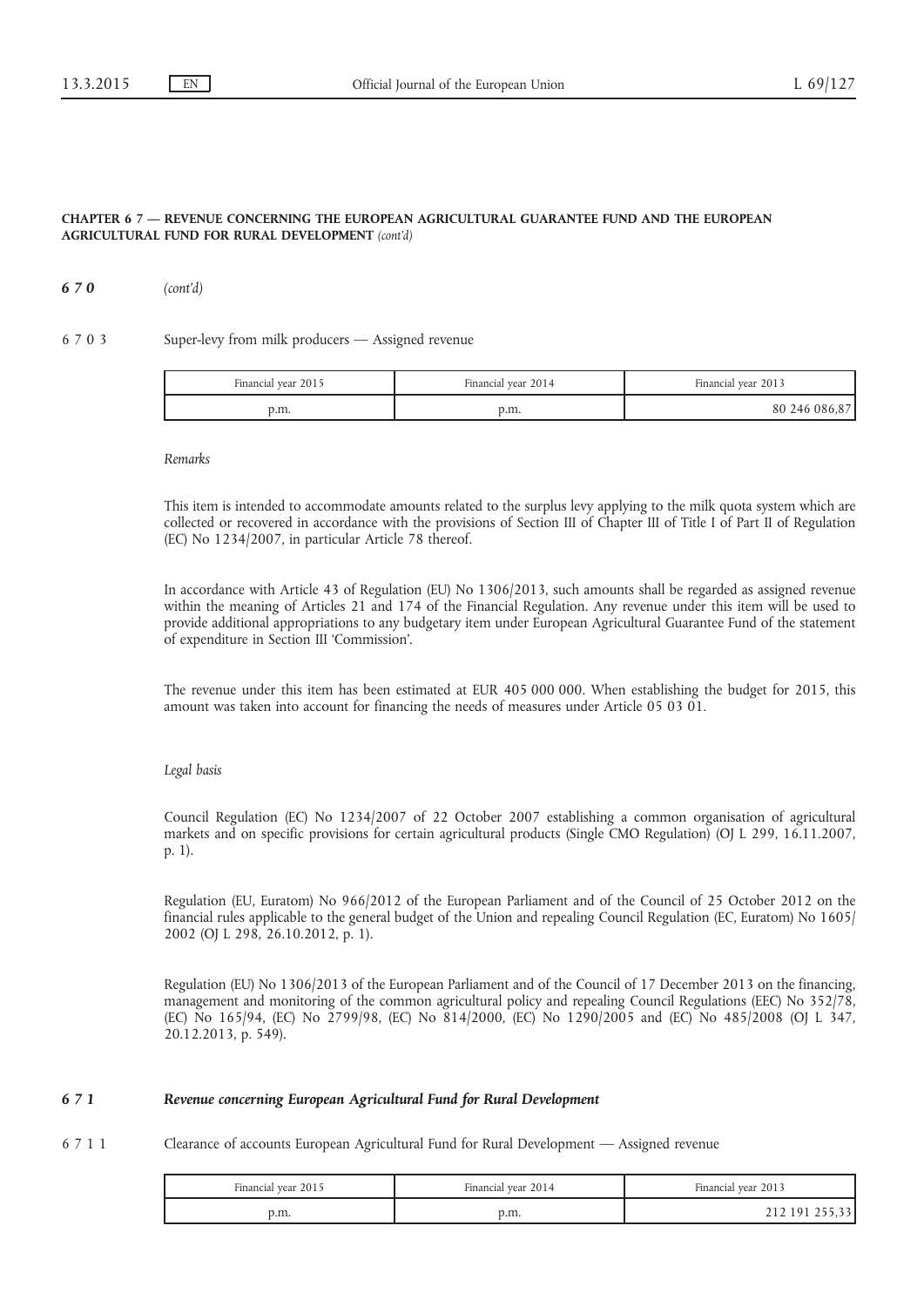671 (cont'd)

6711 (cont'd)

Remarks

This item is intended to accommodate amounts resulting from decisions related to conformity and accounting clearance of accounts in favour of the Union budget within the context of rural development financed by the European Agricultural Fund for Rural Development (EAFRD) in accordance with Articles 51 and 52 of Regulation (EU) No 1306/2013. Amounts in relation to the repayment of payments on account under the EAFRD are also recorded on this item.

In accordance with Article 43 of Regulation (EU) No 1306/2013, such amounts shall be regarded as assigned revenue within the meaning of Articles 21 and 177 of the Financial Regulation. Any revenue under this item will be used to provide additional appropriations to any budgetary item under the EAFRD.

When establishing the budget for 2015, no specific amount was foreseen for Article 05 04 05 and 05 04 60.

#### Legal basis

Regulation (EU, Euratom) No 966/2012 of the European Parliament and of the Council of 25 October 2012 on the financial rules applicable to the general budget of the Union and repealing Council Regulation (EC, Euratom) No 1605/ 2002 (OJ L 298, 26.10.2012, p. 1).

Regulation (EU) No 1306/2013 of the European Parliament and of the Council of 17 December 2013 on the financing, management and monitoring of the common agricultural policy and repealing Council Regulations (EEC) No 352/78, (EC) No 165/94, (EC) No 2799/98, (EC) No 814/2000, (EC) No 1290/2005 and (EC) No 485/2008 (OJ L 347, 20.12.2013, p. 549).

6 7 1 2 European Agricultural Fund for Rural Development irregularities — Assigned revenue

| Financial year 2015 | Financial year 2014 | Financial year 2013 |
|---------------------|---------------------|---------------------|
| p.m.                | d.m.                |                     |

Remarks

This item is intended to accommodate amounts recovered resulting from irregularities and negligence, including the related interest, in particular amounts recovered in cases of irregularities or fraud, penalties and interest received as well as securities forfeited in the context of rural development financed by the European Agricultural Fund for Rural Development (EAFRD) in accordance with Articles 54 and 56 of Regulation (EU) No 1306/2013.

In accordance with Article 43 of Regulation (EU) No 1306/2013, such amounts shall be regarded as assigned revenue within the meaning of Articles 21 and 177 of the Financial Regulation. Any revenue under this item will be used to provide additional appropriations to any budgetary item under the EAFRD.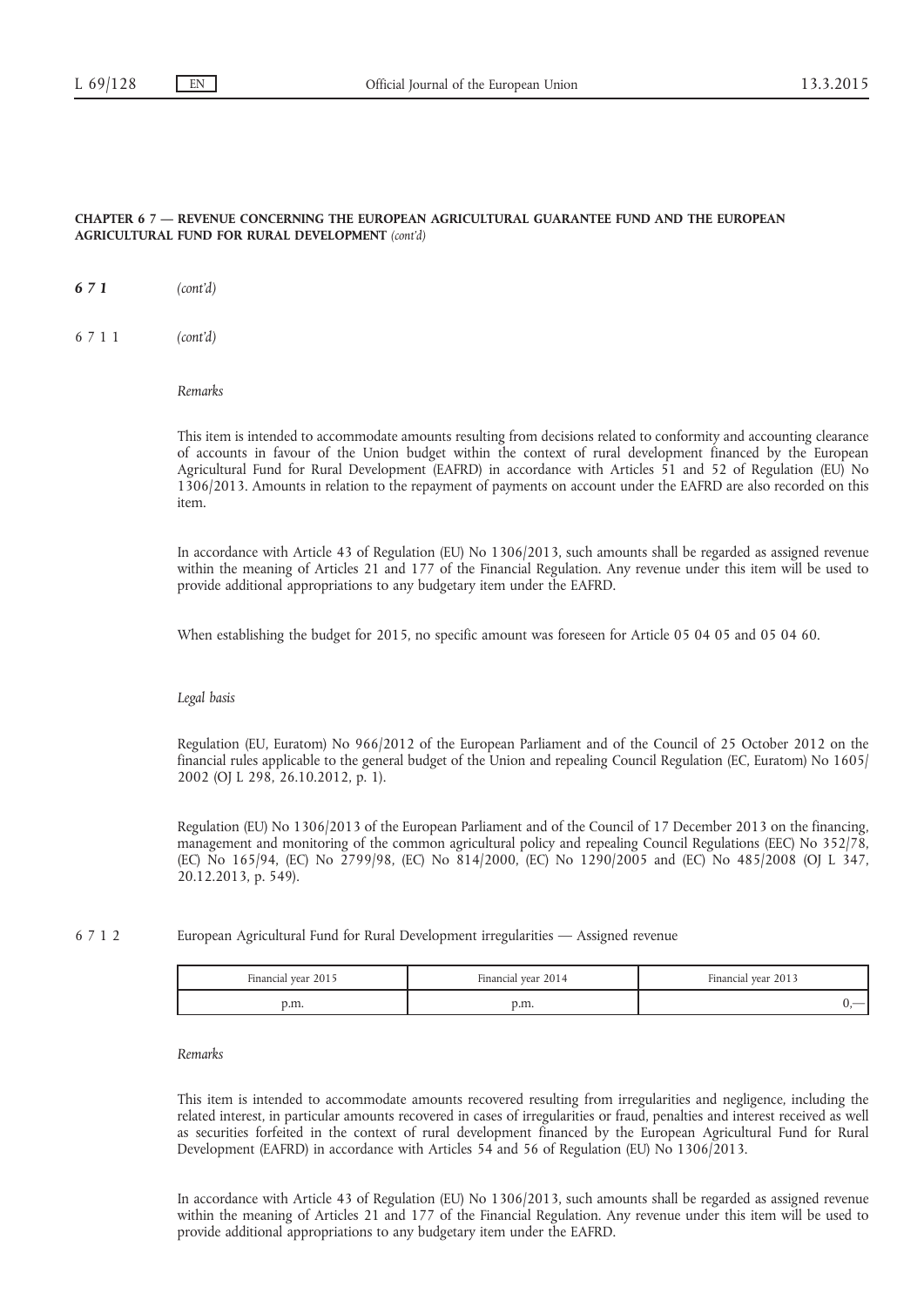671 (cont'd)

6712 (cont'd)

When establishing the budget for 2015, no specific amount was foreseen for Articles 05 04 05 and 05 04 60.

Legal basis

Regulation (EU, Euratom) No 966/2012 of the European Parliament and of the Council of 25 October 2012 on the financial rules applicable to the general budget of the Union and repealing Council Regulation (EC, Euratom) No 1605/ 2002 (OJ L 298, 26.10.2012, p. 1).

Regulation (EU) No 1306/2013 of the European Parliament and of the Council of 17 December 2013 on the financing, management and monitoring of the common agricultural policy and repealing Council Regulations (EEC) No 352/78, (EC) No 165/94, (EC) No 2799/98, (EC) No 814/2000, (EC) No 1290/2005 and (EC) No 485/2008 (OJ L 347, 20.12.2013, p. 549).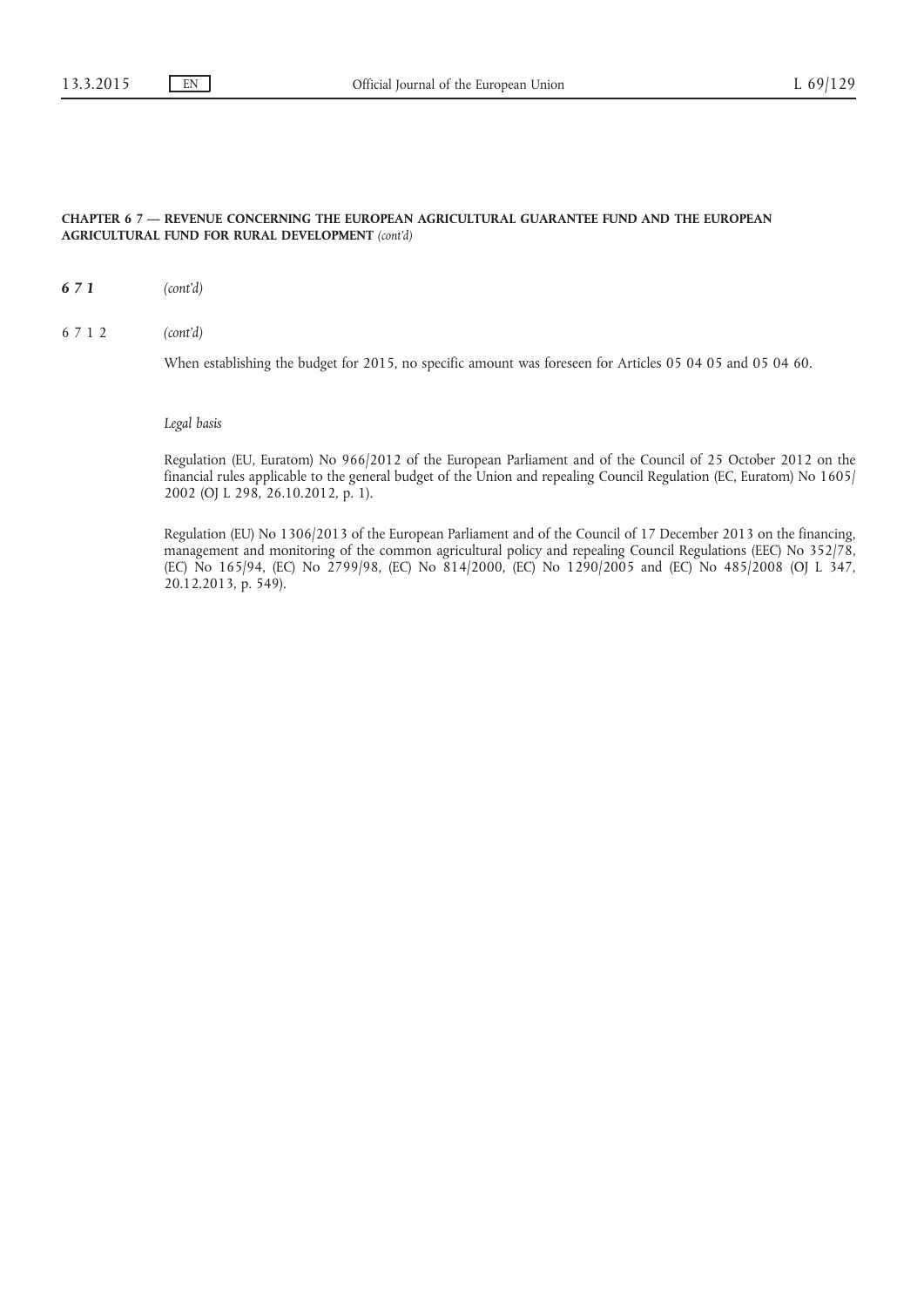# TITLE 7

# INTEREST ON LATE PAYMENTS AND FINES

# CHAPTER 7 0 - INTEREST ON LATE PAYMENTS CHAPTER 7 1 — FINES CHAPTER 7 2 — INTEREST ON DEPOSITS AND FINES

| Article<br>Item | Heading                                                                                                                                                                                                                          | Financial year 2015 | Financial year 2014   | Financial year 2013                       | % 2013/<br>2015 |
|-----------------|----------------------------------------------------------------------------------------------------------------------------------------------------------------------------------------------------------------------------------|---------------------|-----------------------|-------------------------------------------|-----------------|
|                 | <b>CHAPTER 70</b>                                                                                                                                                                                                                |                     |                       |                                           |                 |
| 700             | Interest on late payments                                                                                                                                                                                                        |                     |                       |                                           |                 |
| 7000            | Interest due on late payments into the accounts held with<br>the treasuries of the Member States                                                                                                                                 | 5 000 000           | 5 000 000             | 21 269 225,04                             | 425,38          |
| 7001            | Other interest on late payments                                                                                                                                                                                                  | 3 000 000           | 3 000 000             | 739 442,82                                | 24,65           |
|                 | Article 7 0 0 - Total                                                                                                                                                                                                            | 8 000 000           | 8 000 000             | 22 008 667,86                             | 275,11          |
|                 |                                                                                                                                                                                                                                  |                     |                       |                                           |                 |
| 701             | Interest on late payments and other interest on fines                                                                                                                                                                            | 15 000 000          | 329 000 000           | 248 687 696,88 1 657,92                   |                 |
|                 | CHAPTER 7 0 - TOTAL                                                                                                                                                                                                              | 23 000 000          | 337 000 000           | 270 696 364,74 1 176,94                   |                 |
|                 |                                                                                                                                                                                                                                  |                     |                       |                                           |                 |
|                 | <b>CHAPTER 7 1</b>                                                                                                                                                                                                               |                     |                       |                                           |                 |
| 710             | Fines, periodic penalty payments and other penalties                                                                                                                                                                             | 100 000 000         | 3 636 000 000         | 2 674 688 673,85 2 674,69                 |                 |
| 711             | Excess emissions premiums for new passenger cars                                                                                                                                                                                 | p.m.                | p.m.                  | $0, -$                                    |                 |
| 712             | Penalty payments and lump sums imposed on a Member<br>State for not complying with a judgment of the Court of<br>Justice of the European Union on its failure to fulfil an<br>obligation under the Treaty<br>CHAPTER 7 1 - TOTAL | p.m.<br>100 000 000 | p.m.<br>3 636 000 000 | 27 398 000,-<br>2 702 086 673,85 2 702,09 |                 |
|                 | <b>CHAPTER 7 2</b>                                                                                                                                                                                                               |                     |                       |                                           |                 |
| 720             | Interest on deposits and fines                                                                                                                                                                                                   |                     |                       |                                           |                 |
| 7 2 0 0         | Interest on deposits and fines resulting from the imple-<br>mentation of the excessive deficit procedure - Assigned<br>revenue                                                                                                   | p.m.                | p.m.                  | $0,-$                                     |                 |
|                 | Article $720 - \text{Total}$                                                                                                                                                                                                     | p.m.                | p.m.                  | $0, -$                                    |                 |
|                 | CHAPTER 7 2 - TOTAL                                                                                                                                                                                                              | p.m.                | p.m.                  | $0,-$                                     |                 |
|                 |                                                                                                                                                                                                                                  |                     |                       |                                           |                 |
|                 | Title $7 -$ Total                                                                                                                                                                                                                | 123 000 000         | 3 973 000 000         | 2 972 783 038,59 2 416,90                 |                 |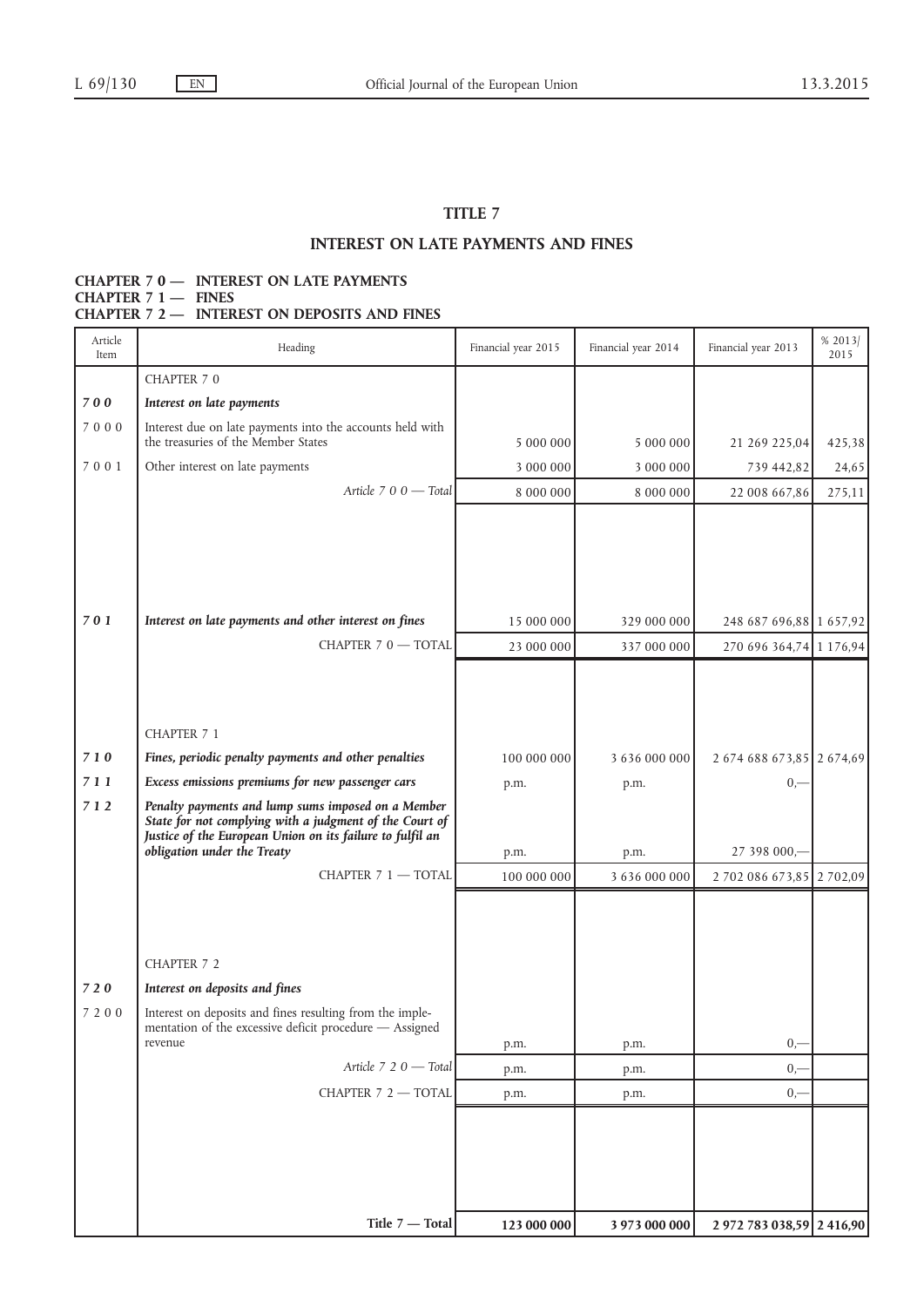# TITLE 7 INTEREST ON LATE PAYMENTS AND FINES

## CHAPTER 7 0 — INTEREST ON LATE PAYMENTS

#### 7 0 0 Interest on late payments

7 0 0 0 Interest due on late payments into the accounts held with the treasuries of the Member States

| Financial vear 2015 | Financial vear 2014 | Financial year 2013 |  |
|---------------------|---------------------|---------------------|--|
| 0000001             | $-0000001$          | 21 269 225,04       |  |

#### Remarks

Any delay by a Member State in making the entry in the account opened in the name of the Commission referred to in Article 9(1) of Regulation (EC, Euratom) No 1150/2000 gives rise to the payment of interest by the Member State concerned.

In the case of Member States whose currency is the euro, the interest rate shall be equal to the rate as published in the Official Journal of the European Union, C series, which the European Central Bank applied to its refinancing operations, on the first day of the month in which the due date fell, increased by two percentage points. This rate shall be increased by 0,25 of a percentage point for each month of delay. The increased rate shall be applied to the entire period of delay.

In the case of Member States whose currency is not the euro, the rate shall be equal to the rate applied on the first day of the month in question by the central banks for their main refinancing operations, increased by two percentage points, or, for the Member States for which the Central Bank rate is not available, the most equivalent rate applied on the first day of the month in question on the Member State's money market, increased by two percentage points. This rate shall be increased by 0,25 of a percentage point for each month of delay. The increased rate shall be applied to the entire period of delay.

The interest rate applies to all entries of own resources enumerated under Article 10 of Regulation (EC, Euratom) No 1150/2000.

| Council                          |       | p.m.      |
|----------------------------------|-------|-----------|
| Commission                       |       | 5 000 000 |
| European External Action Service |       | p.m.      |
|                                  | Total | 5 000 000 |

#### Legal basis

Council Regulation (EC, Euratom) No 1150/2000 of 22 May 2000 implementing Decision 2007/436/EC, Euratom on the system of the European Communities' own resources (OJ L 130, 31.5.2000, p. 1).

Regulation (EU, Euratom) No 966/2012 of the European Parliament and of the Council of 25 October 2012 on the financial rules applicable to the general budget of the Union and repealing Council Regulation (EC, Euratom) No 1605/ 2002 (OJ L 298, 26.10.2012, p. 1), and in particular Article 78(4) thereof.

#### 7 0 0 1 Other interest on late payments

| Financial year 2015 | Financial year 2014 | Financial vear 2013 |
|---------------------|---------------------|---------------------|
| 000000              | 000000              | 739 442,82          |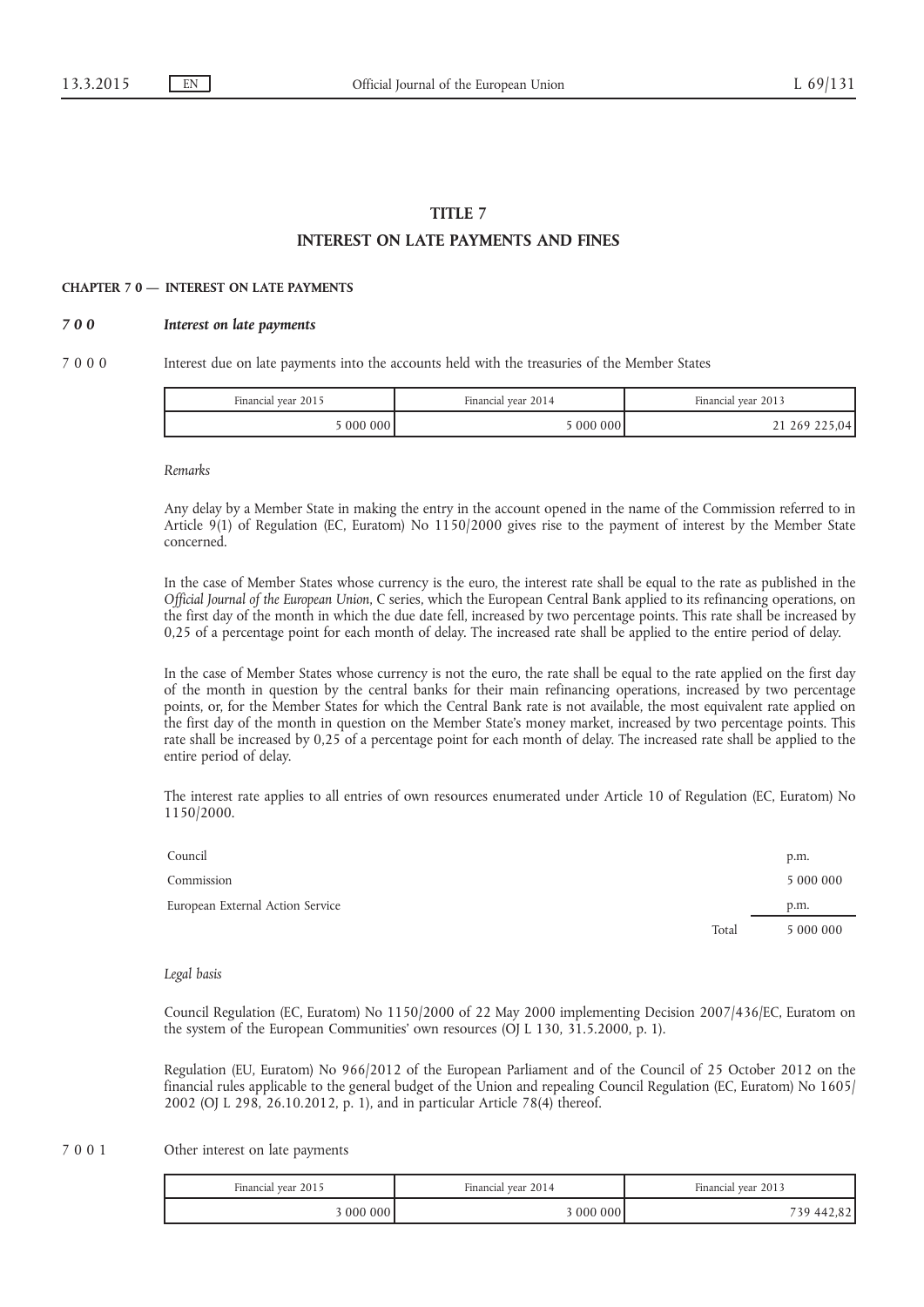#### CHAPTER 7 0 — INTEREST ON LATE PAYMENTS (cont'd)

- 700 (cont'd)
- 7001 (cont'd)

#### Remarks

This item is intended to record interest on the late payment of entitlements other than own resources.

| Commission                       |       | 3 000 000 |
|----------------------------------|-------|-----------|
| European External Action Service |       | p.m.      |
|                                  | Total | 3 000 000 |

#### Legal basis

Agreement on the European Economic Area (OJ L 1, 3.1.1994, p. 3), and in particular Article 2(5) of Protocol 32 thereto.

Council Regulation (EC) No 1083/2006 of 11 July 2006 laying down general provisions on the European Regional Development Fund, the European Social Fund and the Cohesion Fund and repealing Regulation (EC) No 1260/1999 (OJ L 210, 31.7.2006, p. 25), and in particular Article 102 thereof.

Commission Regulation (EC) No 1828/2006 of 8 December 2006 setting out rules for the implementation of Council Regulation (EC) No 1083/2006 laying down general provisions on the European Regional Development Fund, the European Social Fund and the Cohesion Fund and of Regulation (EC) No 1080/2006 of the European Parliament and of the Council on the European Regional Development Fund (OJ L 371, 27.12.2006, p. 1).

Regulation (EU, Euratom) No 966/2012 of the European Parliament and of the Council of 25 October 2012 on the financial rules applicable to the general budget of the Union and repealing Council Regulation (EC, Euratom) No 1605/ 2002 (OJ L 298, 26.10.2012, p. 1), and in particular Article 78(4) thereof.

Commission Delegated Regulation (EU) No 1268/2012 of 29 October 2012 on the rules of application of Regulation (EU, Euratom) No 966/2012 of the European Parliament and of the Council on the financial rules applicable to the general budget of the Union (OJ L 362, 31.12.2012, p. 1), and in particular Article 83 thereof.

# 7 0 1 Interest on late payments and other interest on fines

| Financial vear 2015 | Financial year 2014 | Financial year 2013 |  |
|---------------------|---------------------|---------------------|--|
| ا 000 000 د.        | 329 000 000         | 248 687 696,88      |  |

Remarks

This article is intended to receive accrued interest on special accounts for fines and interest on late payment connected with fines.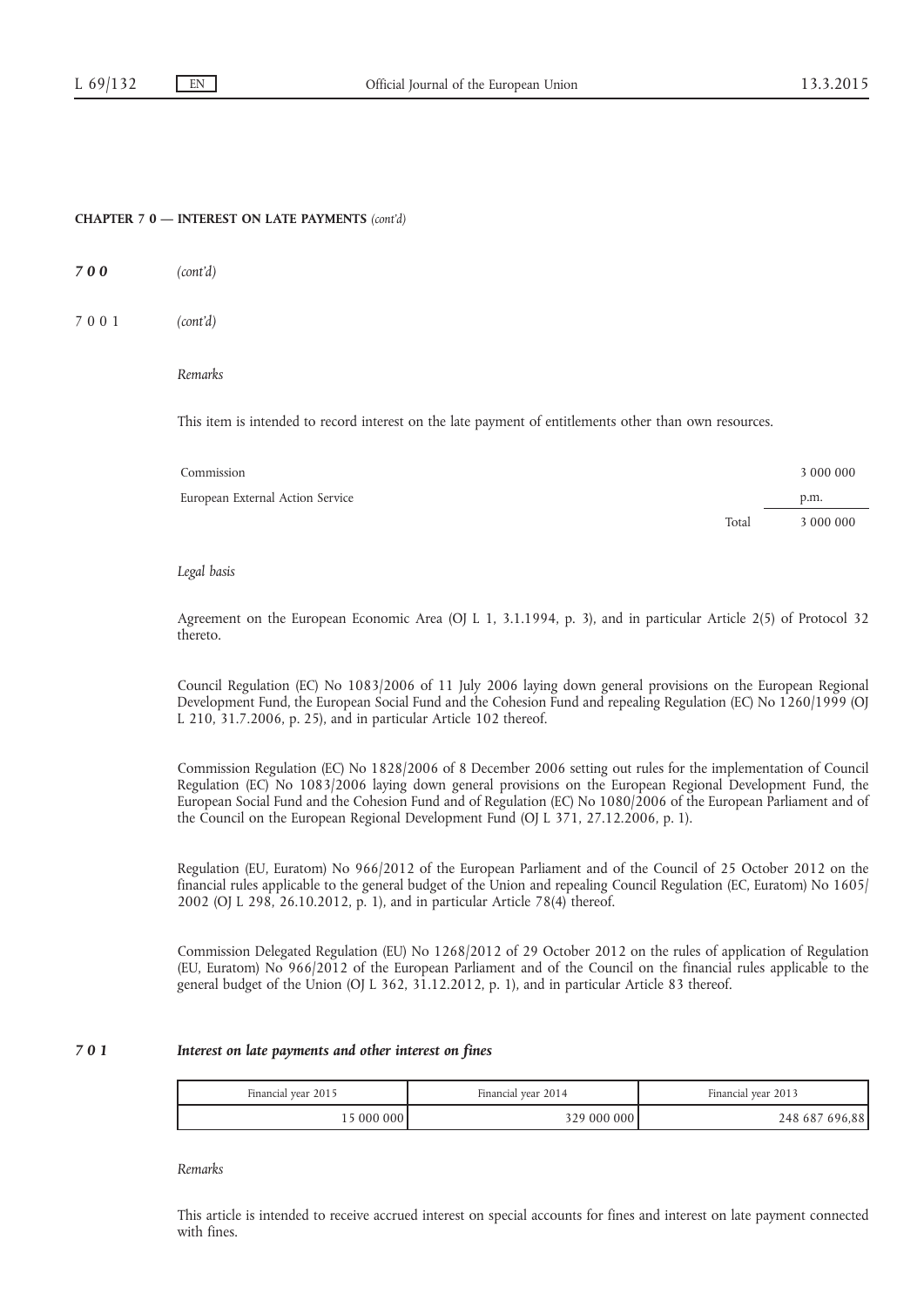#### CHAPTER 7 0 — INTEREST ON LATE PAYMENTS (cont'd)

701 (cont'd)

#### Legal basis

Council Regulation (EC) No 1/2003 of 16 December 2002 on the implementation of the rules on competition laid down in Articles 81 and 82 of the Treaty (OJ L 1, 4.1.2003, p. 1).

Council Regulation (EC) No 139/2004 of 20 January 2004 on the control of concentrations between undertakings (OJ L 24, 29.1.2004, p. 1), and in particular Articles 14 and 15 thereof.

Regulation (EU, Euratom) No 966/2012 of the European Parliament and of the Council of 25 October 2012 on the financial rules applicable to the general budget of the Union and repealing Council Regulation (EC, Euratom) No 1605/ 2002 (OJ L 298, 26.10.2012, p. 1), and in particular Article 78(4) thereof.

Commission Delegated Regulation (EU) No 1268/2012 of 29 October 2012 on the rules of application of Regulation (EU, Euratom) No 966/2012 of the European Parliament and of the Council on the financial rules applicable to the general budget of the Union (OJ L 362, 31.12.2012, p. 1), and in particular Article 83 thereof.

# CHAPTER 7 1 — FINES

## 7 1 0 Fines, periodic penalty payments and other penalties

| Financial year 2015 | Financial year 2014 | Financial year 2013 |  |
|---------------------|---------------------|---------------------|--|
| 100 000 000 l       | 36360000001         | 2 674 688 673,85    |  |

#### Remarks

The Commission may impose fines, periodic penalty payments and other penalties on undertakings and associations of undertakings for not respecting bans or not carrying out their obligations under the Regulations below or under Articles 101 and 102 of the Treaty on the Functioning of the European Union.

The fines must normally be paid within three months of the Commission decision being notified. However, the Commission will not collect the amount due when the undertaking has lodged an appeal with the Court of Justice of the European Union; the undertaking must accept that interest will be paid on the debt after the final date for payment and provide the Commission with a bank guarantee covering both the principal of the debt and interest or surcharges by the final date for payment.

#### Legal basis

Council Regulation (EC) No 1/2003 of 16 December 2002 on the implementation of the rules on competition laid down in Articles 81 and 82 of the Treaty (OJ L 1, 4.1.2003, p. 1).

Council Regulation (EC) No 139/2004 of 20 January 2004 on the control of concentrations between undertakings (OJ L 24, 29.1.2004, p. 1), and in particular Articles 14 and 15 thereof.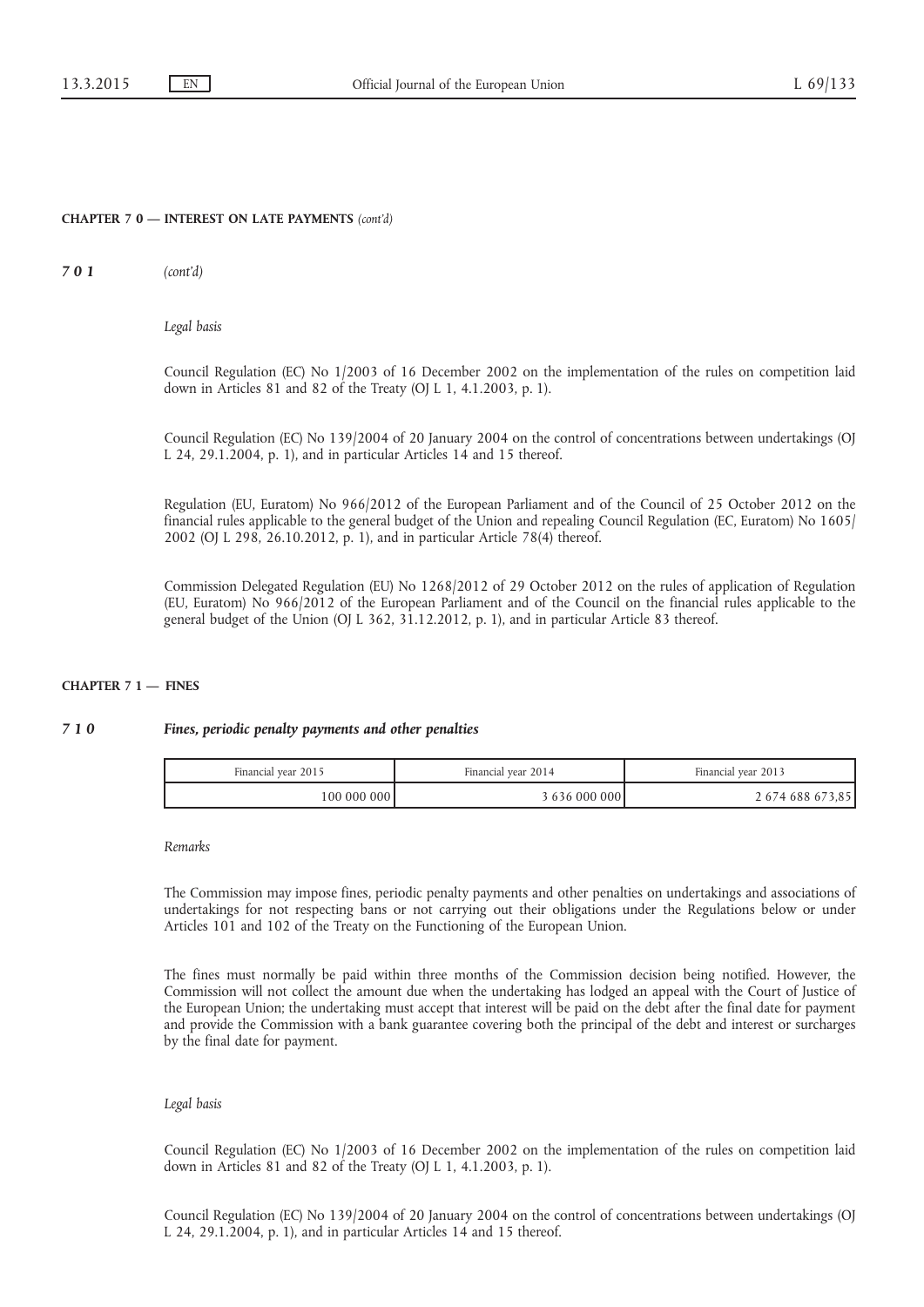#### CHAPTER 7 1 — FINES (cont'd)

# 710 (cont'd)

Regulation (EU, Euratom) No 966/2012 of the European Parliament and of the Council of 25 October 2012 on the financial rules applicable to the general budget of the Union and repealing Council Regulation (EC, Euratom) No 1605/ 2002 (OJ L 298, 26.10.2012, p. 1).

Commission Delegated Regulation (EU) No 1268/2012 of 29 October 2012 on the rules of application of Regulation (EU, Euratom) No 966/2012 of the European Parliament and of the Council on the financial rules applicable to the general budget of the Union (OJ L 362, 31.12.2012, p. 1).

#### 7 1 1 Excess emissions premiums for new passenger cars

| Financial year 2015 | Financial year 2014 | Financial year 2013 |
|---------------------|---------------------|---------------------|
| p.m.                | ρ.111.              |                     |

#### Remarks

This article is intended to record any excess emissions premium imposed by the Commission.

The objective of Regulation (EC) No 443/2009 is to set emission performance standards for new passenger cars registered in the Union, which forms part of the Union's integrated approach to reducing CO<sub>2</sub> emissions from lightduty vehicles while ensuring the proper functioning of the internal market.

However, in respect of each calendar year from 2012 onwards for which a manufacturer's average specific emissions of CO2 exceed its specific emissions target in that year, the Commission shall impose an excess emissions premium on the manufacturer or, in the case of a pool, the pool manager.

#### Legal basis

Regulation (EC) No 443/2009 of the European Parliament and of the Council of 23 April 2009 setting emission performance standards for new passenger cars as part of the Community's integrated approach to reduce  $CO_2$  emissions from light-duty vehicles (OJ L 140, 5.6.2009, p. 1), and in particular Article 9 thereof.

Commission Decision 2012/100/EU of 17 February 2012 on a method for the collection of premiums for excess CO<sub>2</sub> emissions from new passenger cars pursuant to Regulation (EC) No 443/2009 of the European Parliament and of the Council (OJ L 47, 18.2.2012, p. 71).

# 7 1 2 Penalty payments and lump sums imposed on a Member State for not complying with a judgment of the Court of Justice of the European Union on its failure to fulfil an obligation under the Treaty

| Financial year 2015 | Financial year 2014 | Financial year 2013 |
|---------------------|---------------------|---------------------|
| D.III.              | p.m.                | $-398.00c$          |

Legal basis

Treaty on the Functioning of the European Union, and in particular Article 260(2) thereof.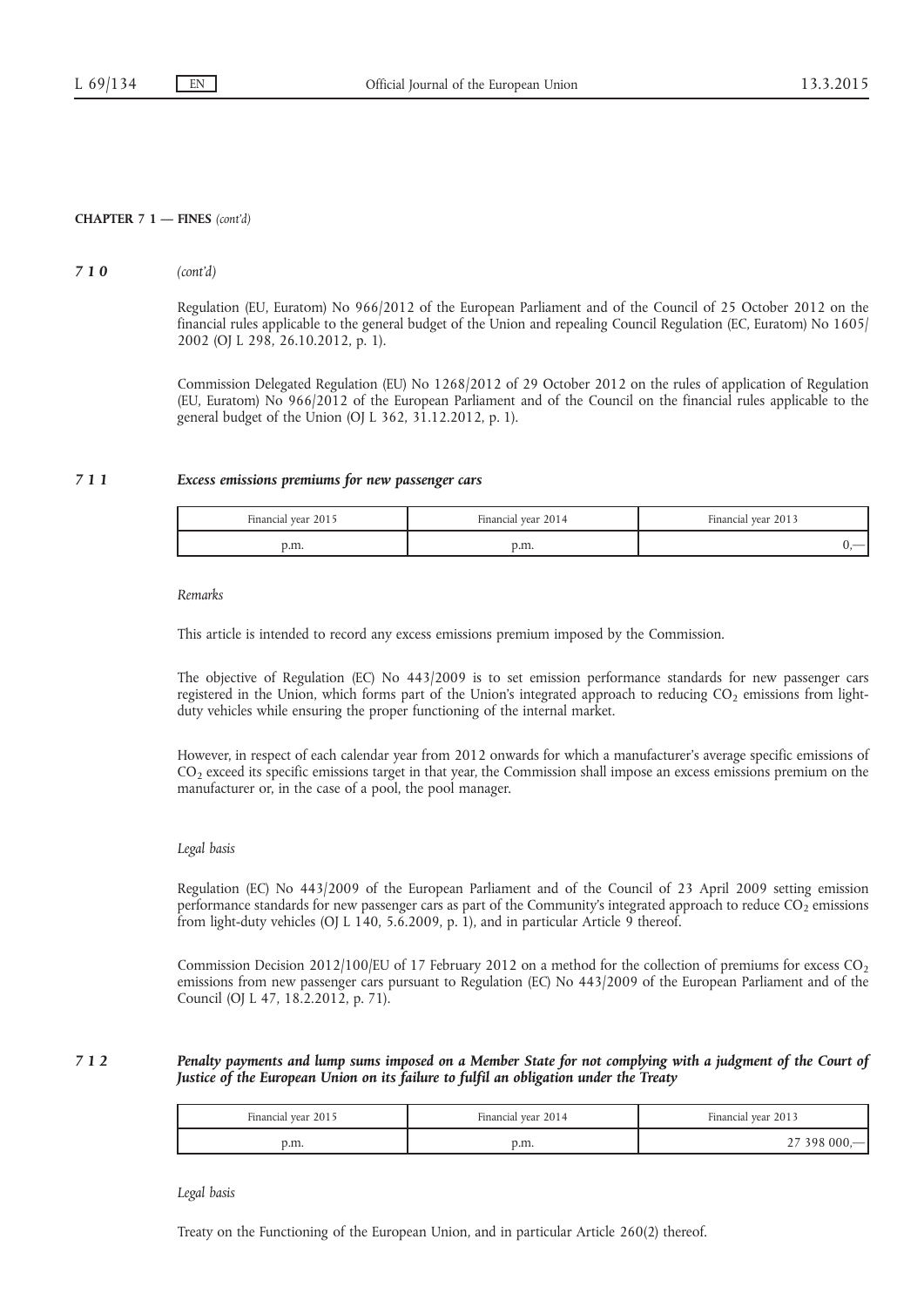# CHAPTER 7 2 — INTEREST ON DEPOSITS AND FINES

## 7 2 0 Interest on deposits and fines

7 2 0 0 Interest on deposits and fines resulting from the implementation of the excessive deficit procedure — Assigned revenue

| Financial year 2015 | Financial year 2014 | Financial year 2013      |
|---------------------|---------------------|--------------------------|
| p.m.                | p.m.                | $\overline{\phantom{a}}$ |

Remarks

Revenue arising from interest on deposits and fines resulting from implementation of the excessive deficit procedure.

In accordance with Article 21(2)(c) of the Financial Regulation, this revenue is to be considered as assigned revenue and gives rise to the entry of additional appropriations on the lines which bore the initial expenditure giving rise to the corresponding revenue.

## Legal basis

Council Regulation (EC) No 1467/97 of 7 July 1997 on speeding up and clarifying the implementation of the excessive deficit procedure (OJ L 209, 2.8.1997, p. 6), and in particular Article 16 thereof.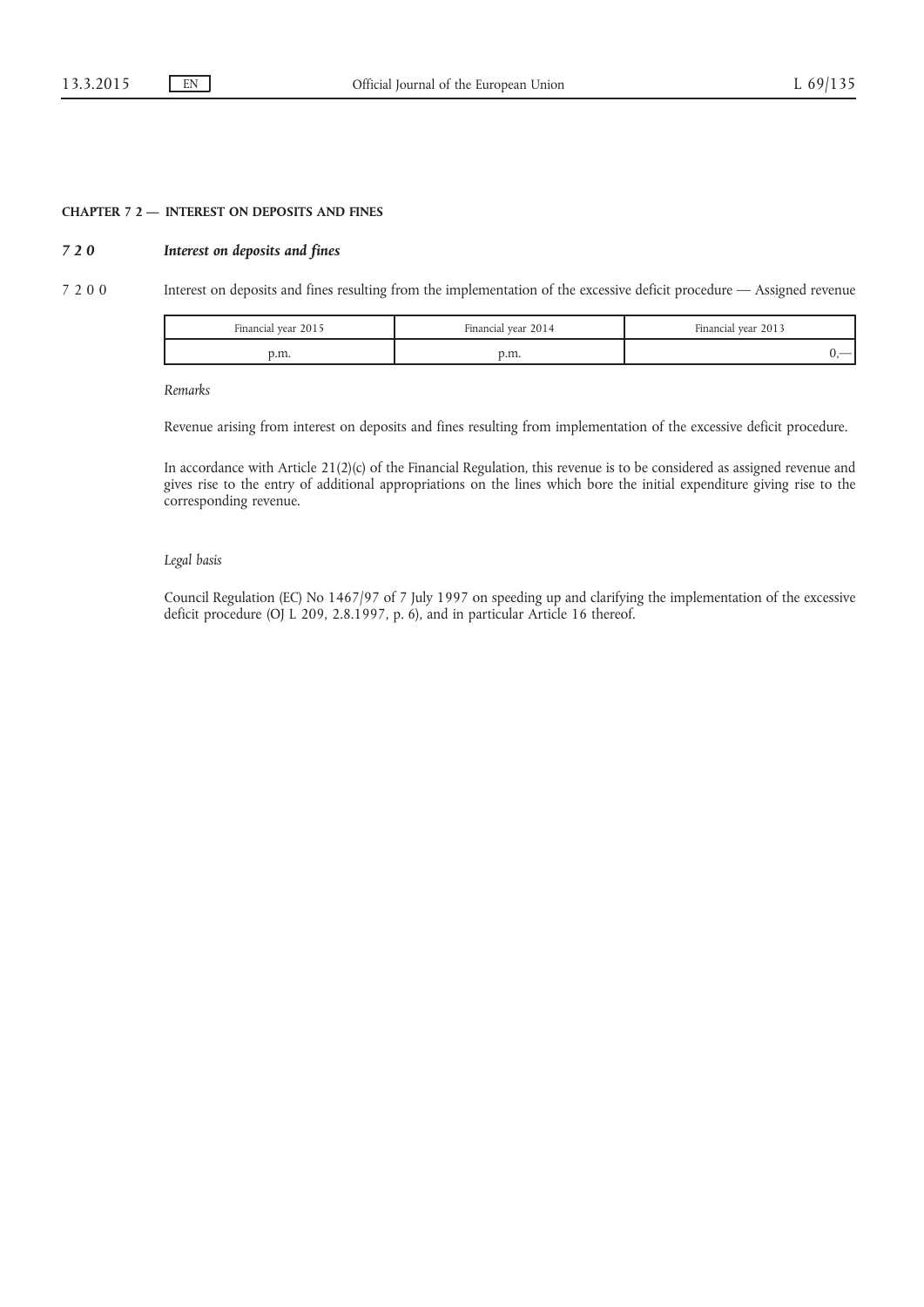# TITLE 8

# BORROWING AND LENDING OPERATIONS

# CHAPTER 8 0 — REVENUE RESULTING FROM THE EUROPEAN UNION GUARANTEE FOR BORROWING AND LENDING OPERATIONS IN THE MEMBER STATES CHAPTER 8 1 — LOANS GRANTED BY THE COMMISSION

# CHAPTER 8 2 — REVENUE RESULTING FROM THE EUROPEAN UNION GUARANTEE FOR BORROWING AND LENDING OPERATIONS FOR THIRD COUNTRIES

| Article<br>Item | Heading                                                                                                                                                                                                                             | Financial year 2015 | Financial year 2014 | Financial year 2013 | % 2013/<br>2015 |
|-----------------|-------------------------------------------------------------------------------------------------------------------------------------------------------------------------------------------------------------------------------------|---------------------|---------------------|---------------------|-----------------|
|                 | <b>CHAPTER 80</b>                                                                                                                                                                                                                   |                     |                     |                     |                 |
| 800             | European Union guarantee for Union borrowings for<br>balance of payments support                                                                                                                                                    | p.m.                | p.m.                | $_{0,-}$            |                 |
| 801             | European Union guarantee for Euratom borrowings                                                                                                                                                                                     | p.m.                | p.m.                | $0, -$              |                 |
| 802             | European Union guarantee for Union borrowings for<br>financial assistance under the European Financial<br><b>Stabilisation Mechanism</b>                                                                                            | p.m.                | p.m.                | $_{0,-}$            |                 |
|                 | CHAPTER 8 0 - TOTAL                                                                                                                                                                                                                 | p.m.                | p.m.                | $0, -$              |                 |
|                 |                                                                                                                                                                                                                                     |                     |                     |                     |                 |
|                 | <b>CHAPTER 8 1</b>                                                                                                                                                                                                                  |                     |                     |                     |                 |
| 810             | Capital repayments and interest in respect of special loans<br>and risk capital granted in the framework of financial<br>cooperation with Mediterranean third countries                                                             | p.m.                | 151 000 000         | $0, -$              |                 |
| 813             | Capital repayments and interest in respect of loans and<br>risk capital granted by the Commission to developing<br>countries in the Mediterranean region and South Africa<br>under the European Union Investment Partners operation | p.m.                | p.m.                | $0, -$              |                 |
|                 | CHAPTER 8 1 - TOTAL                                                                                                                                                                                                                 | p.m.                | 151 000 000         | $0, -$              |                 |
|                 | <b>CHAPTER 8 2</b>                                                                                                                                                                                                                  |                     |                     |                     |                 |
| 827             | European Union guarantee for the borrowing<br>programmes contracted by the Union to provide macro-<br>financial assistance to third countries                                                                                       | p.m.                | p.m.                | $_{0,-}$            |                 |
| 828             | Guarantee for Euratom borrowings to improve the degree<br>of efficiency and safety of nuclear power stations in the<br>countries of central and eastern Europe and the                                                              |                     |                     |                     |                 |
|                 | Commonwealth of Independent States                                                                                                                                                                                                  | p.m.                | p.m.                | $0, -$              |                 |
|                 | CHAPTER 8 2 - TOTAL                                                                                                                                                                                                                 | p.m.                | p.m.                | $0, -$              |                 |
|                 |                                                                                                                                                                                                                                     |                     |                     |                     |                 |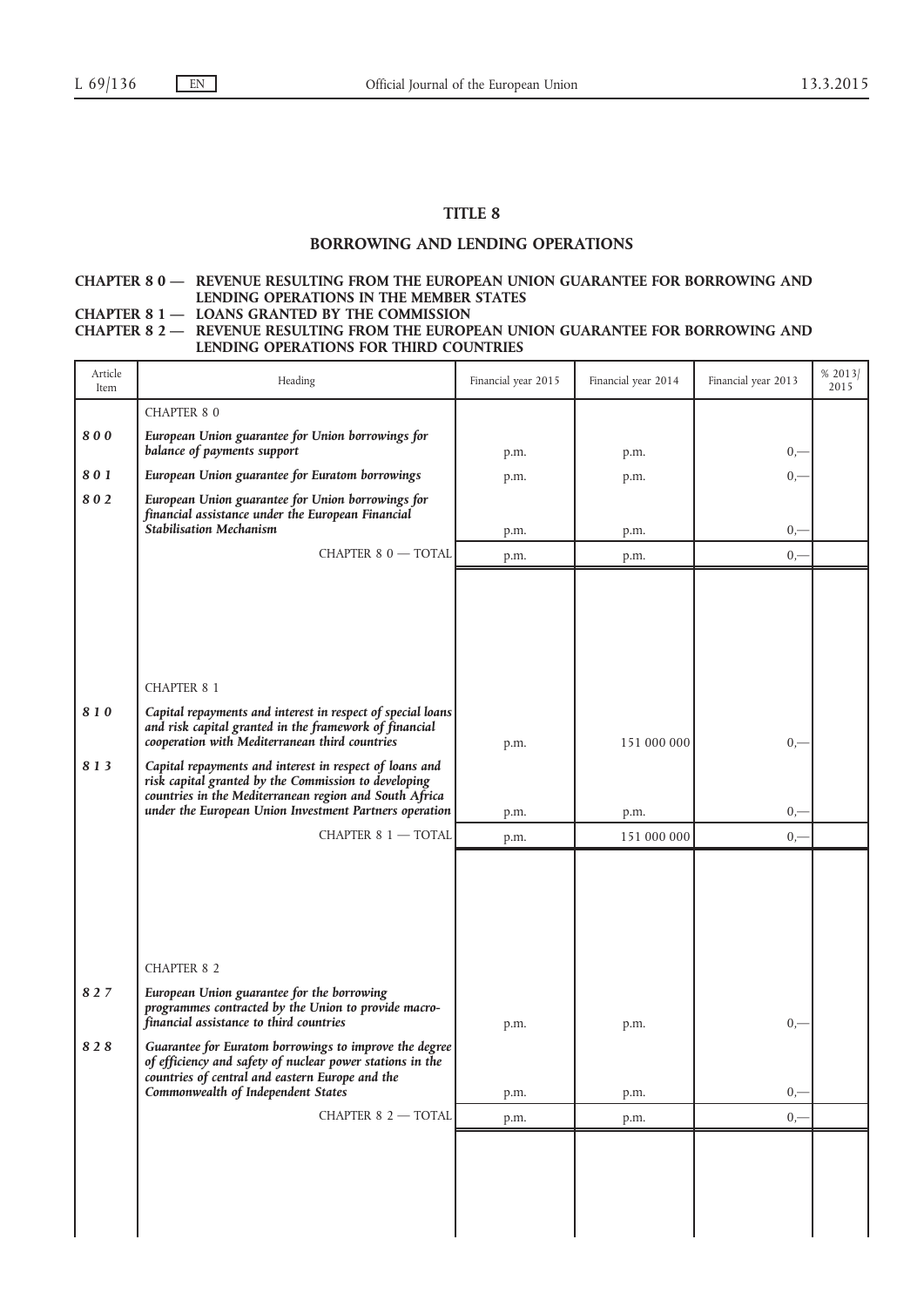# CHAPTER 8 3 — REVENUE RESULTING FROM THE EUROPEAN UNION GUARANTEE FOR LOANS GRANTED BY FINANCIAL ESTABLISHMENTS IN THIRD COUNTRIES CHAPTER 8 5 — REVENUE FROM CONTRIBUTIONS BY GUARANTEE BODIES

| Article<br>Item | Heading                                                                                                            | Financial year 2015 | Financial year 2014 | Financial year 2013 | % 2013/<br>$2015\,$ |
|-----------------|--------------------------------------------------------------------------------------------------------------------|---------------------|---------------------|---------------------|---------------------|
|                 | CHAPTER 8 3                                                                                                        |                     |                     |                     |                     |
| 835             | $\begin{tabular}{l c} European Union guarantee for European Investment Bankloans to third countries \end{tabular}$ | p.m.                | p.m.                | $_{0,-}$            |                     |
|                 | CHAPTER 8 $3$ — TOTAL                                                                                              | p.m.                | p.m.                | $0, -$              |                     |
|                 |                                                                                                                    |                     |                     |                     |                     |
|                 | CHAPTER 8 5                                                                                                        |                     |                     |                     |                     |
| 850             | Dividends paid by the European Investment Fund                                                                     | 6890000             | 2 477 000           | 1 839 600,-         | 26,70               |
|                 | CHAPTER 8 $5$ — TOTAL                                                                                              | 6 890 000           | 2 477 000           | 1839600,-           | 26,70               |
|                 | Title $8$ — Total $\,$                                                                                             | 6 890 000           | 153 477 000         | 1 839 600,-         | 26,70               |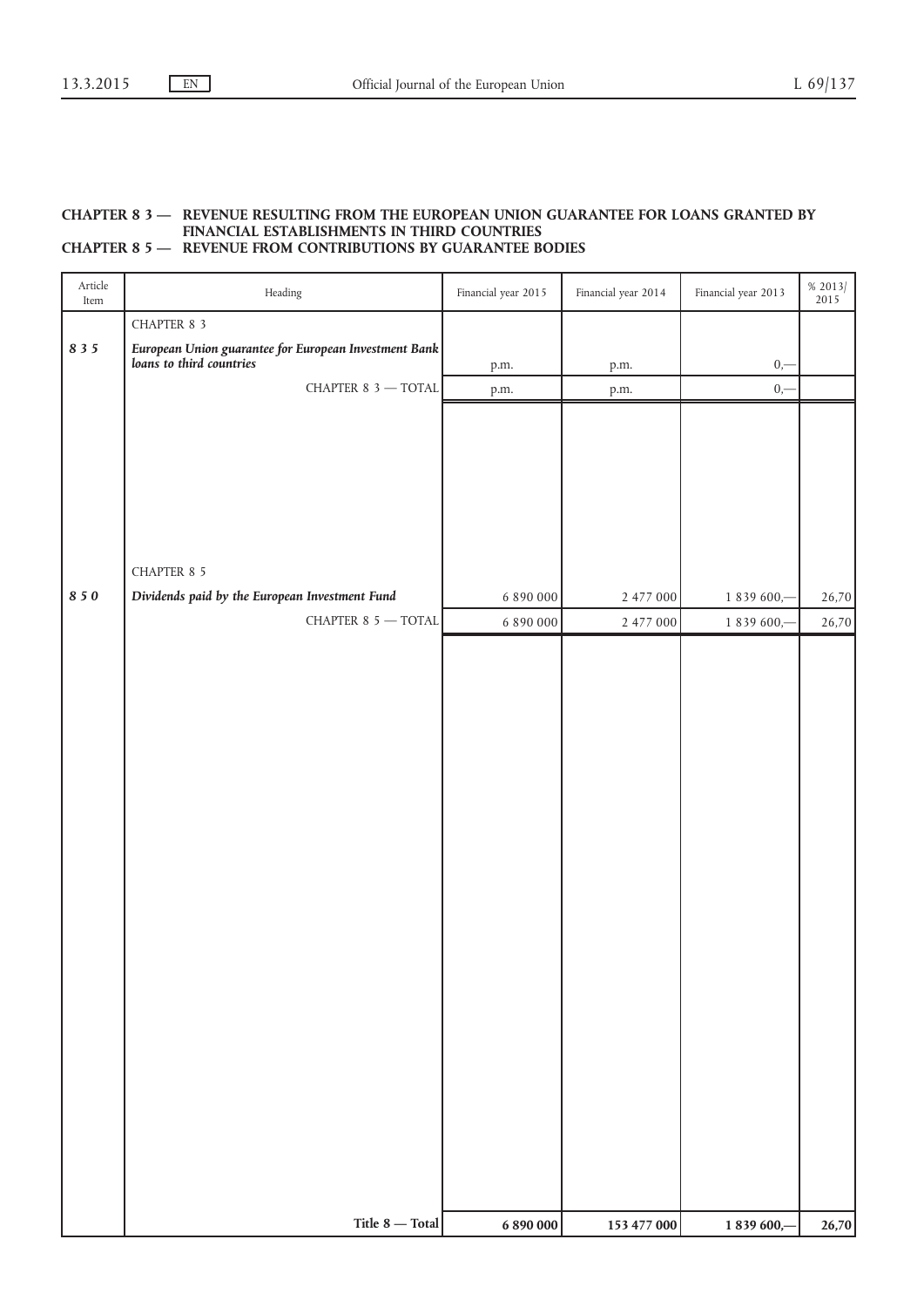# TITLE 8

# BORROWING AND LENDING OPERATIONS

## CHAPTER 8 0 — REVENUE RESULTING FROM THE EUROPEAN UNION GUARANTEE FOR BORROWING AND LENDING OPERATIONS IN THE MEMBER STATES

#### 8 0 0 European Union guarantee for Union borrowings for balance of payments support

| Financial year 2015 | Financial year 2014<br>$\mathbf{r}$ | Financial year 2013 |
|---------------------|-------------------------------------|---------------------|
| p.m.                | p.m.                                |                     |

#### Remarks

The Union guarantee is for borrowings raised on the capital markets or from financial institutions. The amount in principal of loans which may then be granted to the Member States is limited to EUR 50 000 000 000.

This article is intended to record any revenue arising from the exercise of rights in connection with a guarantee under Article 01 02 02 of the statement of expenditure in Section III 'Commission' provided that this revenue has not been deducted from expenditure.

A summary of borrowing-and-lending operations, including debt management, in capital and interest, is given in the Annex 'Borrowing-and-lending operations' to Section III 'Commission'.

## Legal basis

Council Regulation (EC) No 332/2002 of 18 February 2002 establishing a facility providing medium-term financial assistance for Member States' balances of payment (OJ L 53, 23.2.2002, p. 1).

Council Decision 2009/102/EC of 4 November 2008 providing Community medium-term financial assistance for Hungary (OJ L 37, 6.2.2009, p. 5).

Council Decision 2009/290/EC of 20 January 2009 providing Community medium-term financial assistance for Latvia (OJ L 79, 25.3.2009, p. 39).

Council Decision 2009/459/EC of 6 May 2009 providing Community medium-term financial assistance for Romania (OJ L 150, 13.6.2009, p. 8).

Council Decision 2011/288/EU of 12 May 2011 providing precautionary EU medium-term financial assistance for Romania (OJ L 132, 19.5.2011, p. 15).

Council Decision 2013/531/EU of 22 October 2013 providing precautionary Union medium-term financial assistance to Romania (OJ L 286, 29.10.2013, p. 1).

# 8 0 1 European Union guarantee for Euratom borrowings

| Financial year 2015 | Financial year 2014 | Financial vear 2013 |
|---------------------|---------------------|---------------------|
| лш.                 | p.m.                |                     |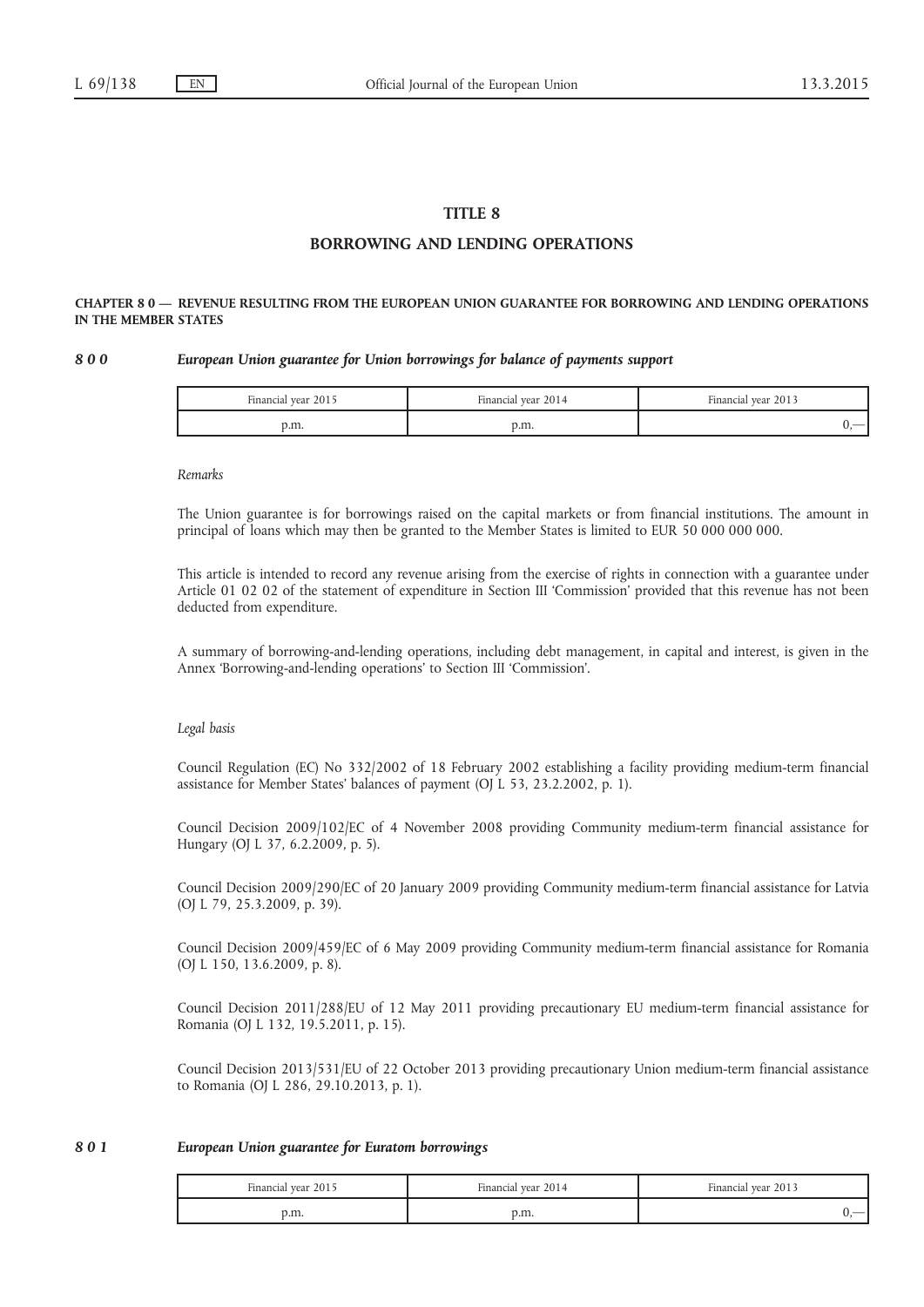## CHAPTER 8 0 — REVENUE RESULTING FROM THE EUROPEAN UNION GUARANTEE FOR BORROWING AND LENDING OPERATIONS IN THE MEMBER STATES (cont'd)

801 (cont'd)

#### Remarks

This article is intended to record any revenue arising from the exercise of rights in connection with a guarantee under Article 01 04 03 of the statement of expenditure in Section III 'Commission' provided that this revenue has not been deducted from expenditure.

A summary of borrowing-and-lending operations, including debt management, in capital and interest, is given in the Annex 'Borrowing-and-lending operations' to Section III 'Commission'.

#### Legal basis

Council Decision 77/270/Euratom of 29 March 1977 empowering the Commission to issue Euratom loans for the purpose of contributing to the financing of nuclear power stations (OJ L 88, 6.4.1977, p. 9).

Council Decision 77/271/Euratom of 29 March 1977 on the implementation of Decision 77/270/Euratom empowering the Commission to issue Euratom loans for the purpose of contributing to the financing of nuclear power stations (OJ L 88, 6.4.1977, p. 11).

# 8 0 2 European Union guarantee for Union borrowings for financial assistance under the European Financial Stabilisation Mechanism

| Financial year 2015 | Financial year 2014 | Financial year 2013      |  |
|---------------------|---------------------|--------------------------|--|
| э.m.                | э.m.                | $\overline{\phantom{a}}$ |  |

Remarks

The Union's guarantee is for borrowings raised on the capital markets or from financial institutions. The outstanding amount of loans or credit lines to be granted to Member States shall be within the limits provided for in the legal basis.

This article is intended to record any revenue arising from exercise of rights in connection with a guarantee under Article 01 02 03, provided that this revenue has not been deducted from expenditure.

A summary of borrowing-and-lending operations, including debt management, in capital and interest, is given in the Annex 'Borrowing-and-lending operations' to Section III 'Commission'.

#### Legal basis

Council Regulation (EU) No 407/2010 of 11 May 2010 establishing a European financial stabilisation mechanism (OJ L 118, 12.5.2010, p. 1).

Council Implementing Decision 2011/77/EU of 7 December 2010 on granting Union financial assistance to Ireland (OJ L 30, 4.2.2011, p. 34).

Council Implementing Decision 2011/344/EU of 30 May 2011 on granting Union financial assistance to Portugal (OJ L 159, 17.6.2011, p. 88).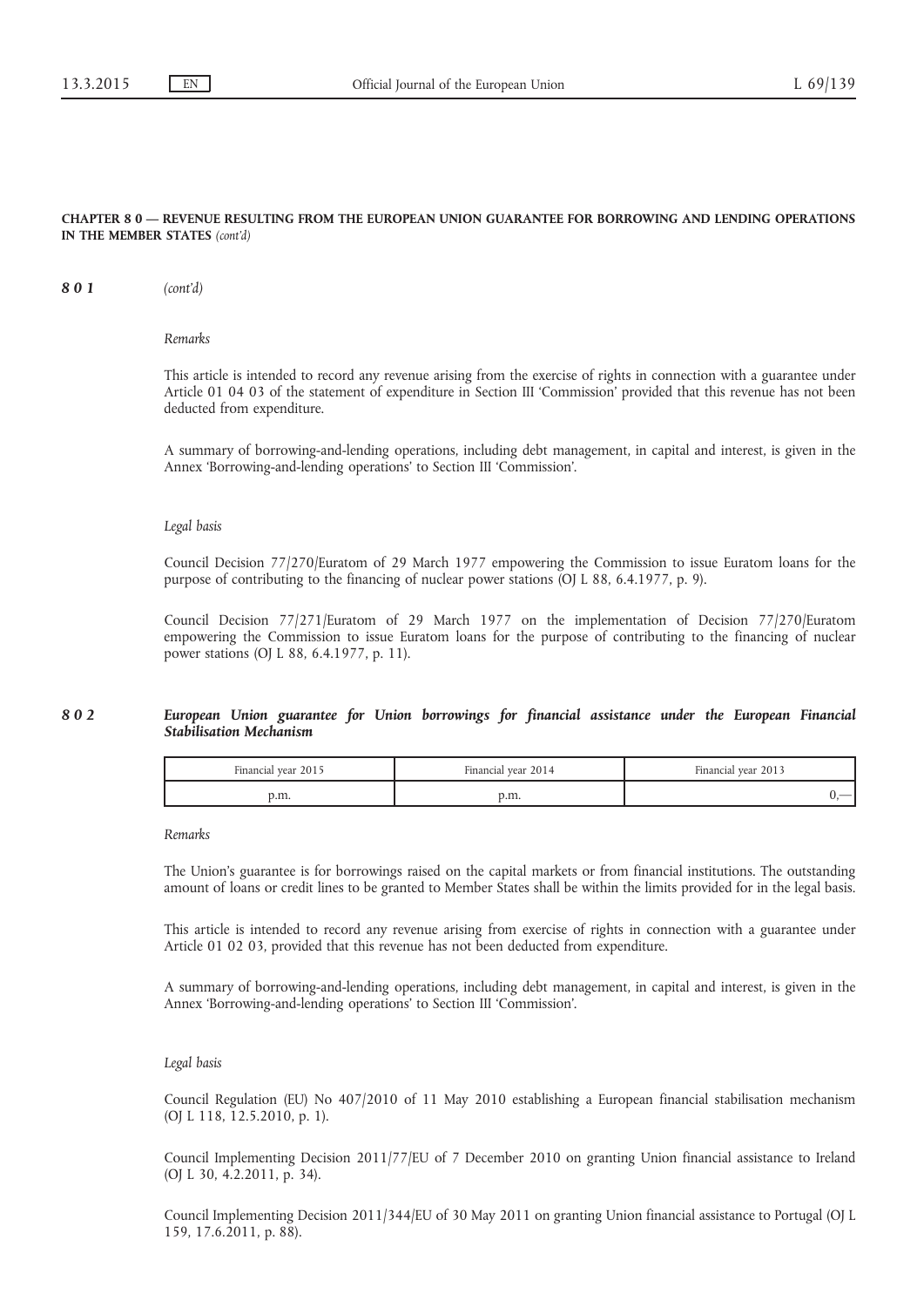#### CHAPTER 8 1 — LOANS GRANTED BY THE COMMISSION

8 1 0 Capital repayments and interest in respect of special loans and risk capital granted in the framework of financial cooperation with Mediterranean third countries

| Financial vear 2015 | Financial vear 2014 | Financial vear 2013 |  |
|---------------------|---------------------|---------------------|--|
| p.m.                | 51 000 000          |                     |  |

Remarks

This article is intended to record capital repayments and interest payments on special loans and risk capital granted from the appropriations in Chapters 21 03 and 22 02 of the statement of expenditure in Section III 'Commission' to Mediterranean third countries.

It also comprises capital repayments and interest payments on special loans and risk capital granted to certain Mediterranean Member States which, however, represent a very small proportion of the overall amount. These loans/ risk capital were granted at a time those countries had not yet joined the Union.

The revenue obtained normally exceeds the amounts forecast in the budget because of the interest payments on special loans which may still be disbursed during the preceding financial year as well as during the current financial year. The interest on special loans and risk capital is charged from the moment the loans are disbursed; interest on special loans is paid in six-monthly instalments and interest on risk capital generally in annual instalments.

This article may accommodate, in accordance with Article 21 of the Financial Regulation, assigned revenue which is used to provide additional appropriations to finance expenditure to which this revenue is assigned.

#### Legal basis

For the legal basis, see remarks for Chapters 21 03 and 22 02 of the statement of expenditure in Section III 'Commission'.

# 8 1 3 Capital repayments and interest in respect of loans and risk capital granted by the Commission to developing countries in the Mediterranean region and South Africa under the European Union Investment Partners operation

| Financial year 2015 | Financial year 2014 | Financial year 2013 |
|---------------------|---------------------|---------------------|
| p.m.                | p.m.                | __                  |

Remarks

This article is intended to record capital repayments and interest payment on loans and risk capital granted from the appropriations in Articles 21 02 51 and 21 03 51 of the statement of expenditure of Section III 'Commission' under the European Union Investment Partners operation.

#### Legal basis

Regulation (EU) No 1291/2013 of the European Parliament and of the Council of 11 December 2013 establishing Horizon 2020 — the Framework Programme for Research and Innovation (2014-2020) and repealing Decision No 1982/2006/EC (OJ L 347, 20.12.2013, p. 104).

For the legal basis, see also remarks for Articles 21 02 51 and 21 03 51 of the statement of expenditure in Section III 'Commission'.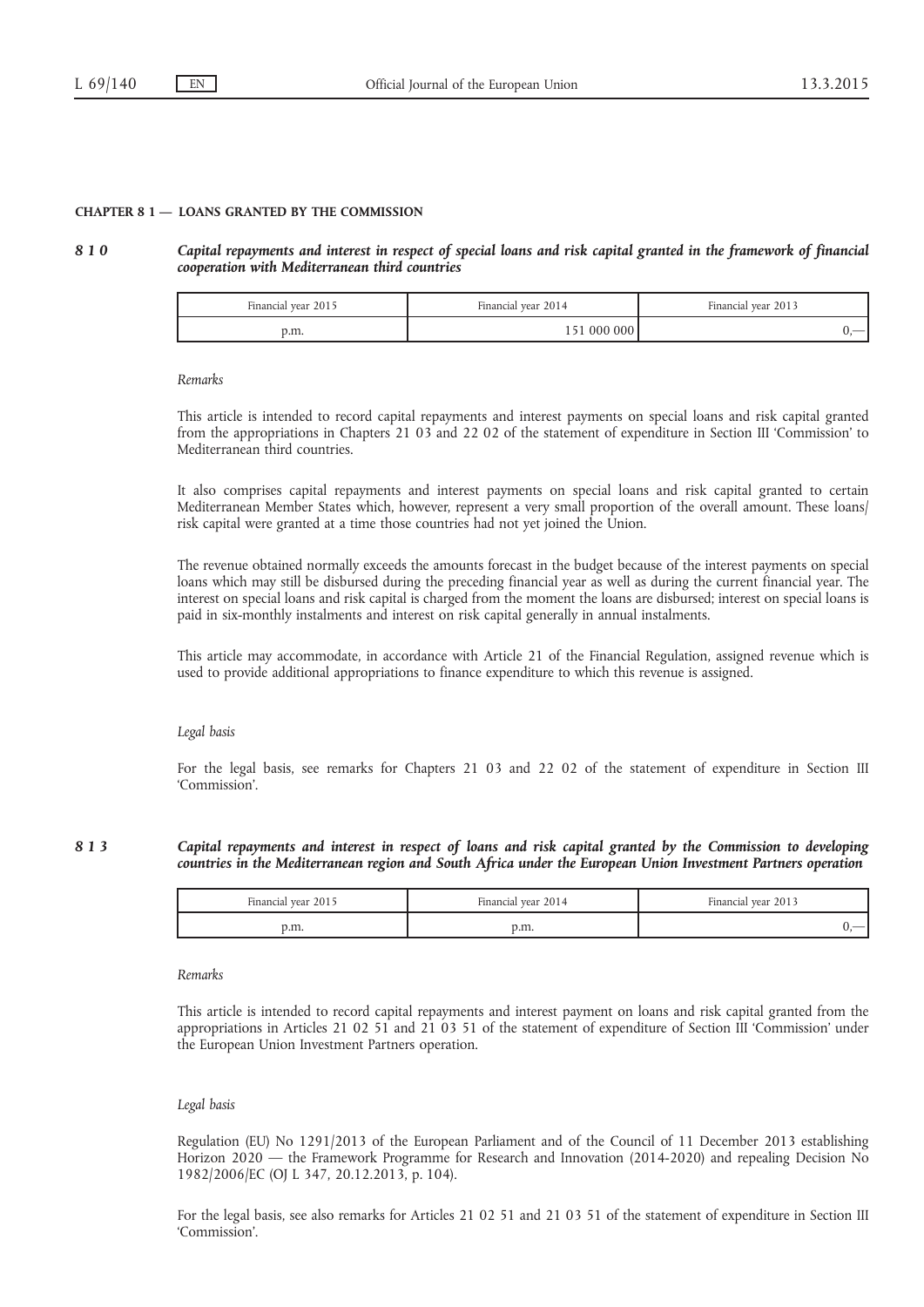## CHAPTER 8 2 — REVENUE RESULTING FROM THE EUROPEAN UNION GUARANTEE FOR BORROWING AND LENDING OPERATIONS FOR THIRD COUNTRIES

8 2 7 European Union guarantee for the borrowing programmes contracted by the Union to provide macro-financial assistance to third countries

| Financial year 2015<br>Financial year 2014 |      | Financial year 2013 |  |
|--------------------------------------------|------|---------------------|--|
| p.m.                                       | p.m. |                     |  |

Remarks

This article is intended to record any revenue arising from the exercise of rights in connection with a guarantee under Article 01 03 03 of the statement of expenditure in Section III 'Commission' provided that this revenue has not been deducted from expenditure.

A summary of borrowing-and-lending operations, including debt management, in capital and interest, is given in the Annex 'Borrowing-and-lending operations' to Section III 'Commission'.

#### Legal basis

Council Decision 97/471/EC of 22 July 1997 providing macro-financial assistance for the former Yugoslav Republic of Macedonia (OJ L 200, 29.7.1997, p. 59).

Council Decision 97/472/EC of 22 July 1997 providing macro-financial assistance for Bulgaria (OJ L 200, 29.7.1997, p. 61).

Council Decision 97/787/EC of 17 November 1997 providing exceptional financial assistance for Armenia and Georgia (OJ L 322, 25.11.1997, p. 37).

Council Decision 98/592/EC of 15 October 1998 providing supplementary macro-financial assistance for Ukraine (OJ L 284, 22.10.1998, p. 45).

Council Decision 1999/325/EC of 10 May 1999 providing macro-financial assistance to Bosnia and Herzegovina (OJ L 123, 13.5.1999, p. 57).

Council Decision 1999/731/EC of 8 November 1999 providing supplementary macro-financial assistance to Bulgaria (OJ L 294, 16.11.1999, p. 27).

Council Decision 1999/732/EC of 8 November 1999 providing supplementary macro-financial assistance to Romania (OJ L 294, 16.11.1999, p. 29).

Council Decision 1999/733/EC of 8 November 1999 providing supplementary macro-financial assistance to the former Yugoslav Republic of Macedonia (OJ L 294, 16.11.1999, p. 31).

Council Decision 2001/549/EC of 16 July 2001 providing macro-financial assistance to the Federal Republic of Yugoslavia (OJ L 197, 21.7.2001, p. 38).

Council Decision 2002/639/EC of 12 July 2002 providing supplementary macro-financial assistance to Ukraine (OJ L 209, 6.8.2002, p. 22).

Council Decision 2002/882/EC of 5 November 2002 providing further macro-financial assistance to the Federal Republic of Yugoslavia (OJ L 308, 9.11.2002, p. 25).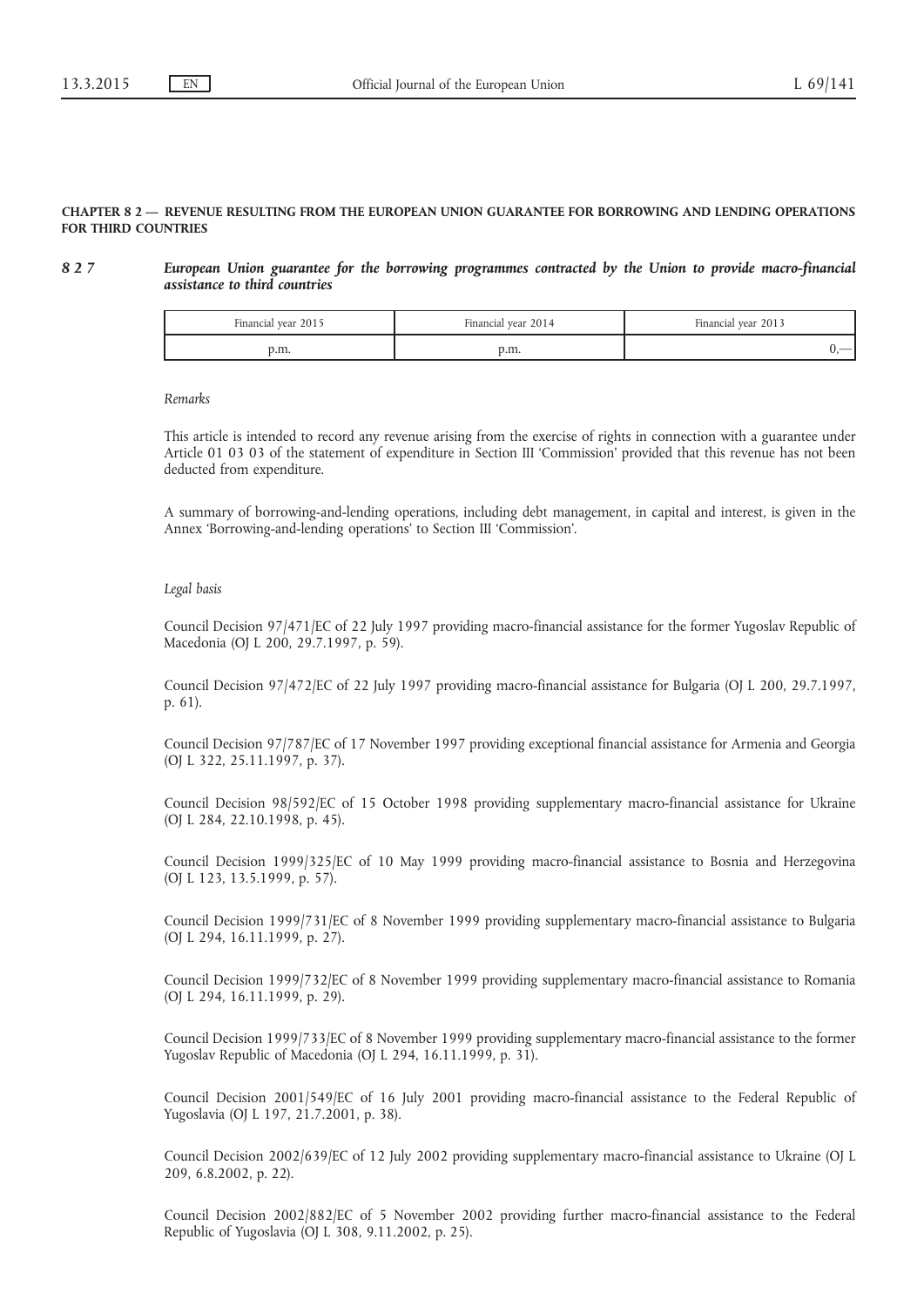# CHAPTER 8 2 — REVENUE RESULTING FROM THE EUROPEAN UNION GUARANTEE FOR BORROWING AND LENDING OPERATIONS FOR THIRD COUNTRIES (cont'd)

827 (cont'd)

Council Decision 2002/883/EC of 5 November 2002 providing further macro-financial assistance to Bosnia and Herzegovina (OJ L 308, 9.11.2002, p. 28).

Council Decision 2004/580/EC of 29 April 2004 providing macro-financial assistance to Albania and repealing Decision 1999/282/EC (OJ L 261, 6.8.2004, p. 116).

Council Decision 2007/860/EC of 10 December 2007 providing Community macro-financial assistance to Lebanon (OJ L 337, 21.12.2007, p. 111).

Council Decision 2009/890/EC of 30 November 2009 providing macro-financial assistance to Armenia (OJ L 320, 5.12.2009, p. 3).

Council Decision 2009/891/EC of 30 November 2009 providing macro-financial assistance to Bosnia and Herzegovina (OJ L 320, 5.12.2009, p. 6).

Council Decision 2009/892/EC of 30 November 2009 providing macro-financial assistance to Serbia (OJ L 320, 5.12.2009, p. 9).

Decision No 778/2013/EU of the European Parliament and of the Council of 12 August 2013 providing further macrofinancial assistance to Georgia (OJ L 218, 14.8.2013, p. 15).

Decision No 1025/2013/EU of the European Parliament and of the Council of 22 October 2013 providing macrofinancial assistance to the Kyrgyz Republic (OJ L 283, 25.10.2013, p. 1).

Decision 1351/2013/EU of the European Parliament and of the Council of 11 December 2013 on providing macrofinancial assistance to the Hashemite Kingdom of Jordan (OJ L 341, 11.12.2013, p. 4).

Council Decision 2014/215/EU of 14 April 2014 providing macro-financial assistance to Ukraine (OJ L 111, 15.4.2014, p. 85).

Decision 534/2014/EU of the European Parliament and of the Council of 15 May 2014 providing macro-financial assistance to the Republic of Tunisia (OJ L 151, 21.5.2014, p. 9).

# 8 2 8 Guarantee for Euratom borrowings to improve the degree of efficiency and safety of nuclear power stations in the countries of central and eastern Europe and the Commonwealth of Independent States

| Financial year 2015 | Financial year 2014 | Financial year 2013 |
|---------------------|---------------------|---------------------|
| p.m.                | o.m.                |                     |

Remarks

This article is intended to record any revenue arising from the exercise of rights in connection with a guarantee under Article 01 03 04 of the statement of expenditure in Section III 'Commission' provided that this revenue has not been deducted from expenditure.

A summary of borrowing-and-lending operations, including debt management, in capital and interest, is given in the Annex 'Borrowing-and-lending operations' to Section III 'Commission'.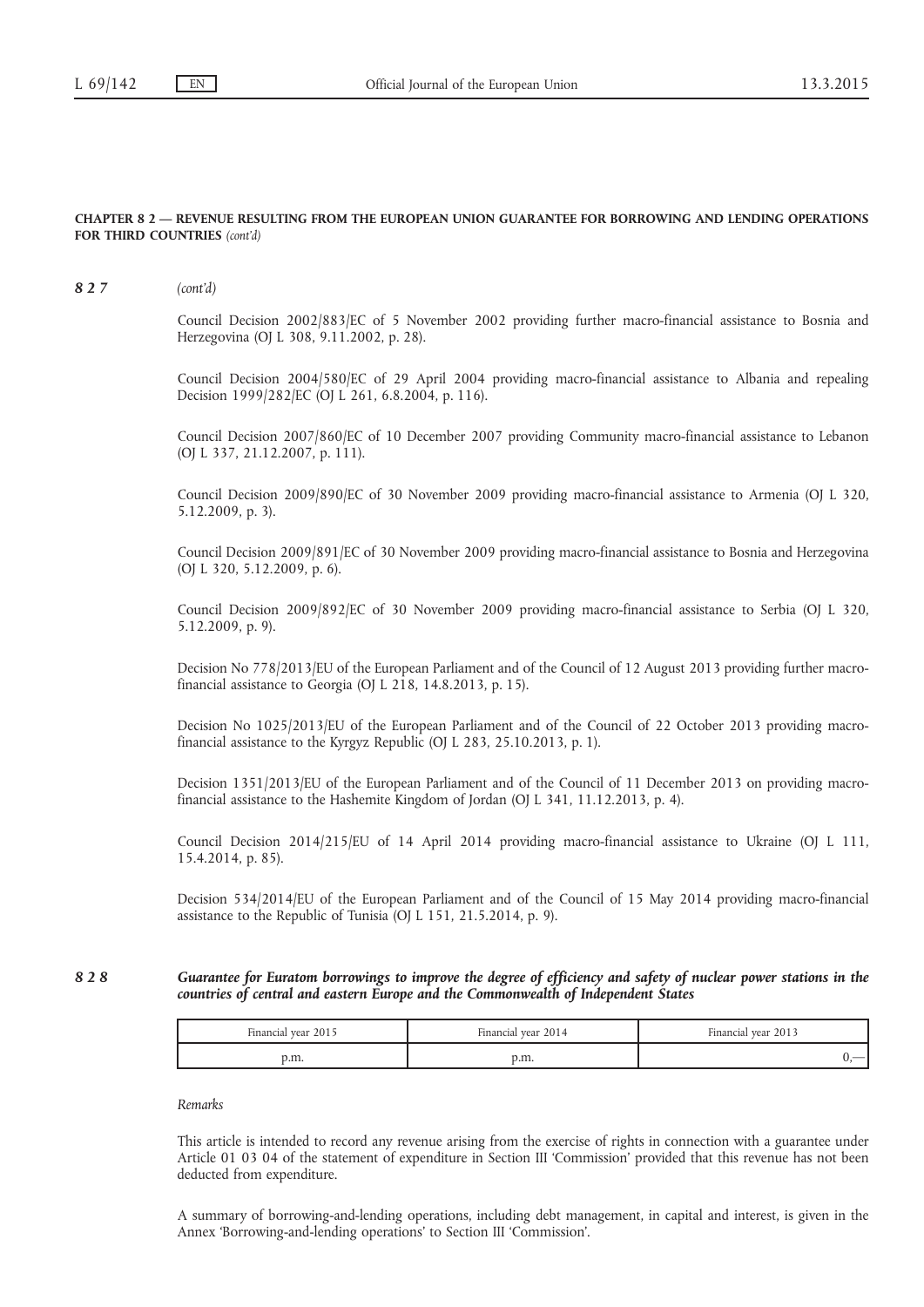#### CHAPTER 8 2 — REVENUE RESULTING FROM THE EUROPEAN UNION GUARANTEE FOR BORROWING AND LENDING OPERATIONS FOR THIRD COUNTRIES (cont'd)

828 (cont'd)

Legal basis

Council Decision 77/270/Euratom of 29 March 1977 empowering the Commission to issue Euratom loans for the purpose of contributing to the financing of nuclear power stations (OJ L 88, 6.4.1977, p. 9).

For the legal basis for Euratom loans to Member States, see also Article 8 0 1.

# CHAPTER 8 3 — REVENUE RESULTING FROM THE EUROPEAN UNION GUARANTEE FOR LOANS GRANTED BY FINANCIAL ESTABLISHMENTS IN THIRD COUNTRIES

#### 8 3 5 European Union guarantee for European Investment Bank loans to third countries

| Financial year 2015 | Financial year 2014 | Financial year 2013      |
|---------------------|---------------------|--------------------------|
| p.m.                | э.m.                | $\overline{\phantom{a}}$ |

Remarks

This article is intended to record any revenue arising from the exercise of rights in connection with a guarantee under Article 01 03 05 of the statement of expenditure in Section III 'Commission' provided that this revenue has not been deducted from expenditure.

A summary of borrowing-and-lending operations, including debt management, in capital and interest, is given in the Annex 'Borrowing-and-lending operations' to Section III 'Commission'.

#### Legal basis

Council Decision of 8 March 1977 (Mediterranean Protocols).

Council Regulation (EEC) No 1273/80 of 23 May 1980 on the conclusion of the Interim Protocol between the European Economic Community and the Socialist Federal Republic of Yugoslavia on the advance implementation of Protocol 2 to the Cooperation Agreement (OJ L 130, 27.5.1980, p. 98).

Council Decision of 19 July 1982 (further exceptional aid for the reconstruction of Lebanon).

Council Regulation (EEC) No 3180/82 of 22 November 1982 on the conclusion of a Protocol on financial and technical cooperation between the European Economic Community and the Lebanese Republic (OJ L 337, 29.11.1982, p. 22).

Council Regulation (EEC) No 3183/82 of 22 November 1982 on the conclusion of a Protocol on financial and technical cooperation between the European Economic Community and the Republic of Tunisia (OJ L 337, 29.11.1982, p. 43).

Council Decision of 9 October 1984 (loan outside the Yugoslavia Protocol).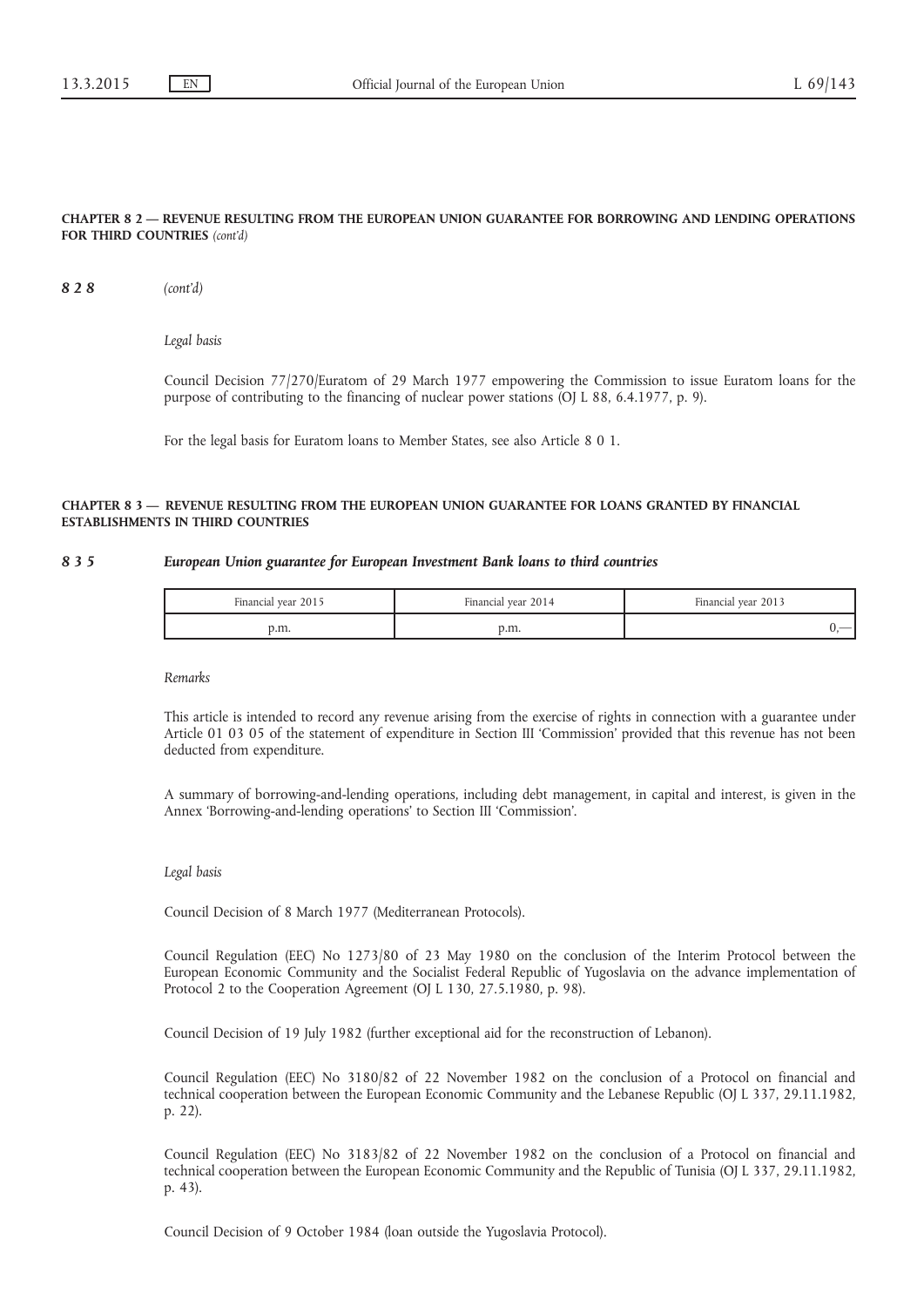# CHAPTER 8 3 — REVENUE RESULTING FROM THE EUROPEAN UNION GUARANTEE FOR LOANS GRANTED BY FINANCIAL ESTABLISHMENTS IN THIRD COUNTRIES (cont'd)

835 (cont'd)

Council Decision 87/604/EEC of 21 December 1987 concerning the conclusion of the Second Protocol on financial cooperation between the European Economic Community and the Socialist Federal Republic of Yugoslavia (OJ L 389, 31.12.1987, p. 65).

Council Decision 88/33/EEC of 21 December 1987 on the conclusion of a Protocol on financial and technical cooperation between the European Economic Community and the Lebanese Republic (OJ L 22, 27.1.1988, p. 25).

Council Decision 88/34/EEC of 21 December 1987 on the conclusion of a Protocol on financial and technical cooperation between the European Economic Community and the Republic of Tunisia (OJ L 22, 27.1.1988, p. 33).

Council Decision 88/453/EEC of 30 June 1988 on the conclusion of a Protocol on financial and technical cooperation between the European Economic Community and the Kingdom of Morocco (OJ L 224, 13.8.1988, p. 32).

Council Decision 90/62/EEC of 12 February 1990 granting a Community guarantee to the European Investment Bank against losses under loans for projects in Hungary, Poland, Czechoslovakia, Bulgaria and Romania (OJ L 42, 16.2.1990, p. 68).

Council Decision 91/252/EEC of 14 May 1991 extending to Czechoslovakia, Bulgaria and Romania Decision 90/62/ EEC granting the Community guarantee to the European Investment Bank against losses under loans for projects in Hungary and Poland (OJ L 123, 18.5.1991, p. 44).

Council Decision 92/44/EEC of 19 December 1991 on the conclusion of a Protocol on financial and technical cooperation between the European Economic Community and the Republic of Tunisia (OJ L 18, 25.1.1992, p. 34).

Council Decision 92/207/EEC of 16 March 1992 on the conclusion of a Protocol on financial and technical cooperation between the European Economic Community and the Arab Republic of Egypt (OJ L 94, 8.4.1992, p. 21).

Council Decision 92/208/EEC of 16 March 1992 on the conclusion of a Protocol on financial and technical cooperation between the European Economic Community and the Hashemite Kingdom of Jordan (OJ L 94, 8.4.1992, p. 29).

Council Decision 92/209/EEC of 16 March 1992 on the conclusion of a Protocol on financial and technical cooperation between the European Economic Community and the Lebanese Republic (OJ L 94, 8.4.1992, p. 37).

Council Decision 92/210/EEC of 16 March 1992 on the conclusion of a Protocol relating to financial cooperation between the European Economic Community and the State of Israel (OJ L 94, 8.4.1992, p. 45).

Council Regulation (EEC) No 1763/92 of 29 June 1992 concerning financial cooperation in respect of all Mediterranean non-member countries (OJ L 181, 1.7.1992, p. 5), repealed by Regulation (EC) No 1488/96 (OJ L 189, 30.7.1996, p. 1).

Council Decision 92/548/EEC of 16 November 1992 on the conclusion of a Protocol on financial and technical cooperation between the European Economic Community and the Kingdom of Morocco (OJ L 352, 2.12.1992, p. 13).

Council Decision 92/549/EEC of 16 November 1992 on the conclusion of a Protocol on financial and technical cooperation between the European Economic Community and the Syrian Arab Republic (OJ L 352, 2.12.1992, p. 21).

Council Decision 93/115/EEC of 15 February 1993 granting a Community guarantee to the European Investment Bank against losses under loans for projects of mutual interest in certain third countries (OJ L 45, 23.2.1993, p. 27).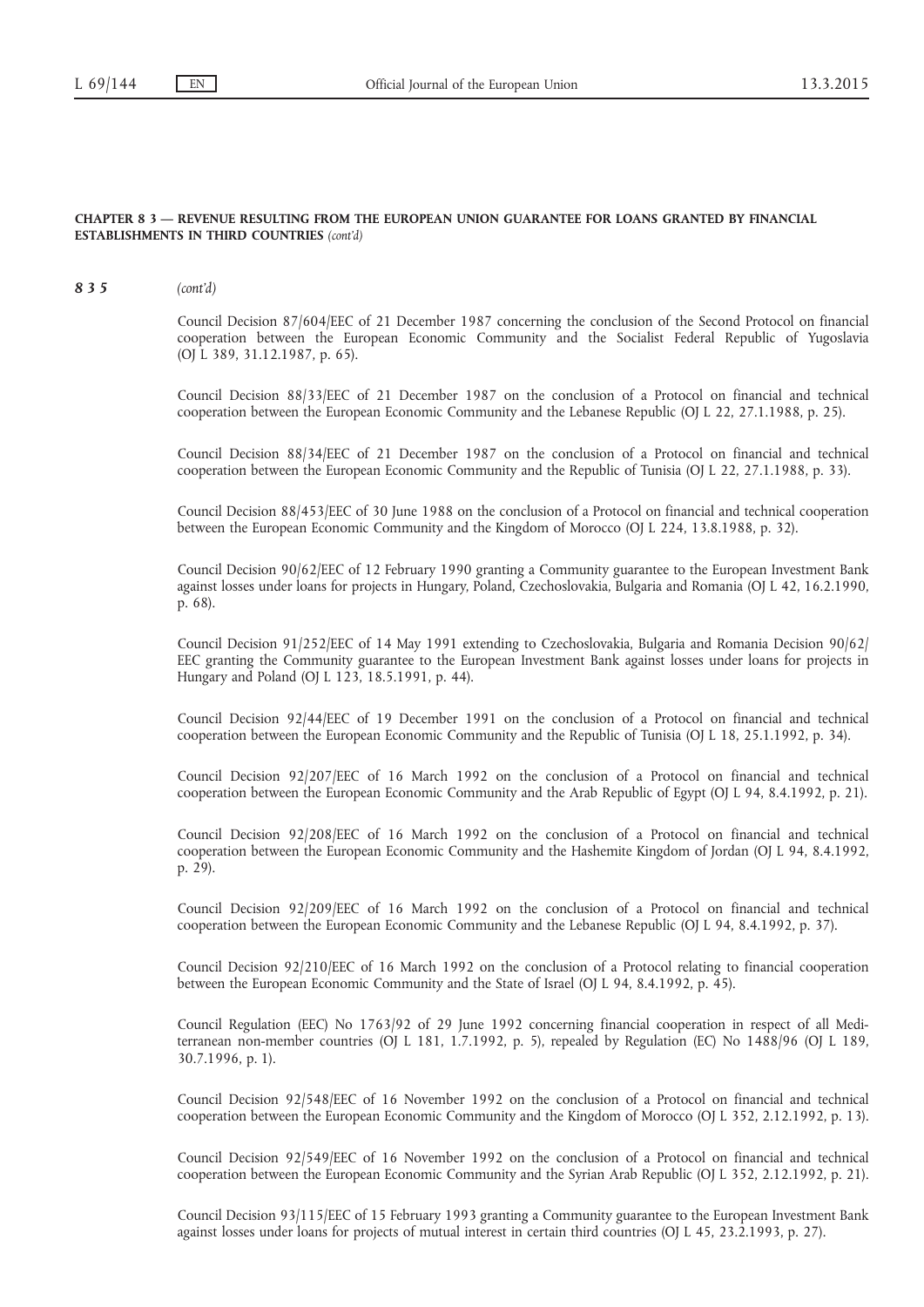## CHAPTER 8 3 — REVENUE RESULTING FROM THE EUROPEAN UNION GUARANTEE FOR LOANS GRANTED BY FINANCIAL ESTABLISHMENTS IN THIRD COUNTRIES (cont'd)

835 (cont'd)

Council Decision 93/166/EEC of 15 March 1993 granting a Community guarantee to the European Investment Bank against losses under loans for projects in Estonia, Latvia and Lithuania (OJ L 69, 20.3.1993, p. 42).

Council Decision 93/408/EEC of 19 July 1993 on the conclusion of a Protocol on financial cooperation between the European Economic Community and the Republic of Slovenia (OJ L 189, 29.7.1993, p. 152).

Council Decision 93/696/EC of 13 December 1993 granting a Community guarantee to the European Investment Bank against losses under loans for projects in central and eastern European countries (Poland, Hungary, the Czech Republic, the Slovak Republic, Romania, Bulgaria, Estonia, Latvia, Lithuania and Albania) (OJ L 321, 23.12.1993, p. 27).

Council Decision 94/67/EC of 24 January 1994 on the conclusion of a Protocol on financial and technical cooperation between the European Economic Community and the Syrian Arab Republic (OJ L 32, 5.2.1994, p. 44).

Council Decision 95/207/EC of 1 June 1995 granting a Community guarantee to the European Investment Bank against losses under loans for projects in South Africa (OJ L 131, 15.6.1995, p. 31).

Council Decision 95/485/EC of 30 October 1995 on the conclusion of a Protocol on financial and technical cooperation between the European Community and the Republic of Cyprus (OJ L 278, 21.11.1995, p. 22).

Council Decision 96/723/EC of 12 December 1996 granting a Community guarantee to the European Investment Bank against losses under loans for projects of mutual interest in Latin American and Asian countries with which the Community has concluded cooperation agreements (Argentina, Bolivia, Brazil, Chile, Colombia, Costa Rica, Ecuador, Guatemala, Honduras, Mexico, Nicaragua, Panama, Paraguay, Peru, El Salvador, Uruguay and Venezuela; Bangladesh, Brunei, China, India, Indonesia, Macao, Malaysia, Pakistan, Philippines, Singapore, Sri Lanka, Thailand and Vietnam) (OJ L 329, 19.12.1996, p. 45).

Council Decision 97/256/EC of 14 April 1997 granting a Community guarantee to the European Investment Bank against losses under loans for projects outside the Community (Central and Eastern European countries, Mediterranean countries, Latin American and Asian countries, South Africa, the former Yugoslav Republic of Macedonia and Bosnia and Herzegovina) (OJ L 102, 19.4.1997, p. 33).

Council Decision 98/348/EC of 19 May 1998 granting a Community guarantee to the European Investment Bank against losses under loans for projects in the former Yugoslav Republic of Macedonia and amending Decision 97/256/ EC granting a Community guarantee to the European Investment Bank against losses under loans for projects outside the Community (central and eastern European countries, Mediterranean countries, Latin American and Asian countries and South Africa) (OJ L 155, 29.5.1998, p. 53).

Council Decision 1999/786/EC of 29 November 1999 granting a Community guarantee to the European Investment Bank (EIB) against losses under loans for projects for the reconstruction of the earthquake-stricken areas of Turkey (OJ L 308, 3.12.1999, p. 35).

Council Decision 2000/24/EC of 22 December 1999 granting a Community guarantee to the European Investment Bank against losses under loans for projects outside the Community (central and eastern Europe, Mediterranean countries, Latin America and Asia and the Republic of South Africa) (OJ L 9, 13.1.2000, p. 24).

Council Decision 2001/777/EC of 6 November 2001 granting a Community guarantee to the European Investment Bank against losses under a special lending action for selected environmental projects in the Baltic Sea basin of Russia under the Northern Dimension (OJ L 292, 9.11.2001, p. 41).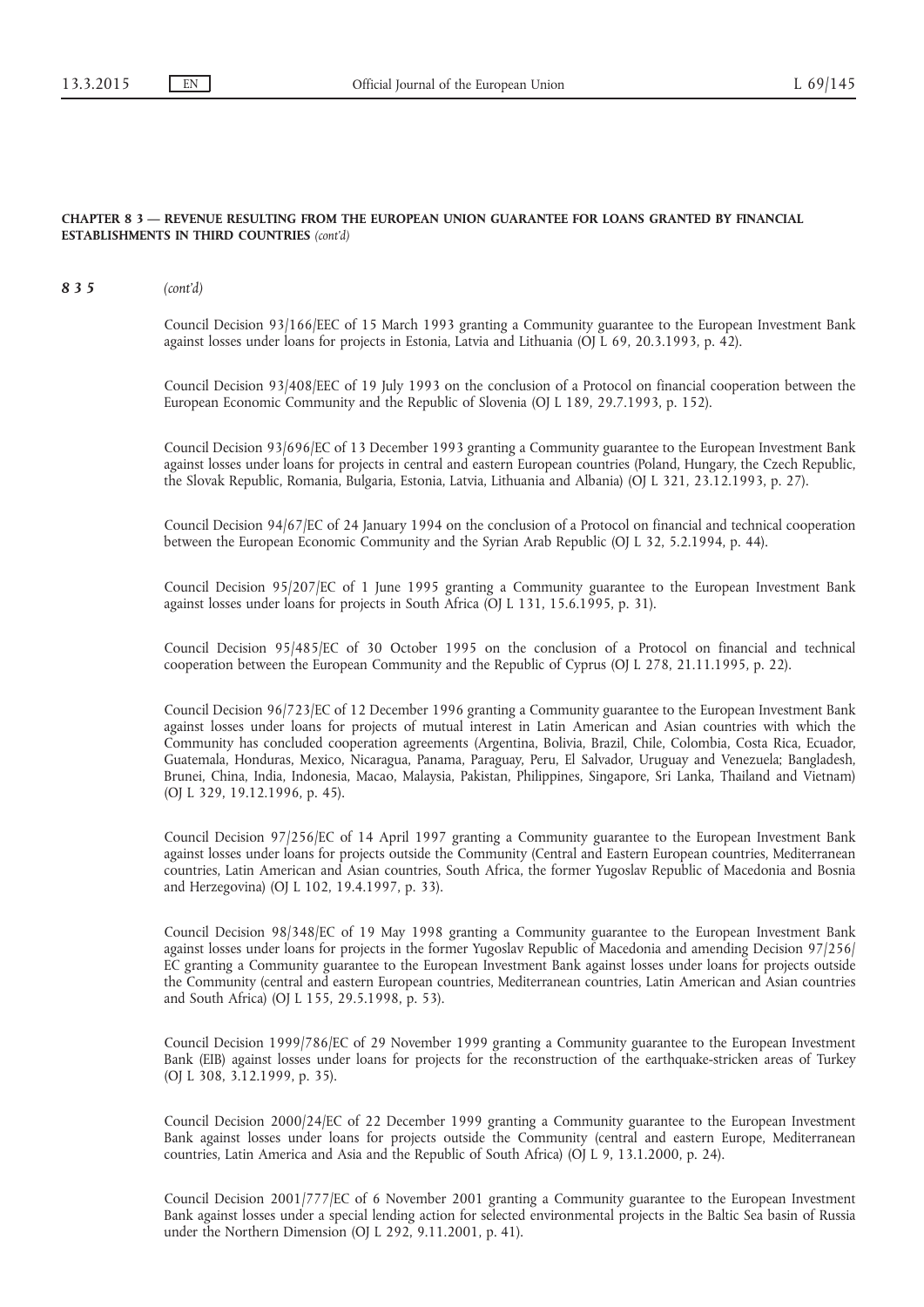## CHAPTER 8 3 — REVENUE RESULTING FROM THE EUROPEAN UNION GUARANTEE FOR LOANS GRANTED BY FINANCIAL ESTABLISHMENTS IN THIRD COUNTRIES (cont'd)

835 (cont'd)

Council Decision 2005/48/EC of 22 December 2004 granting a Community guarantee to the European Investment Bank against losses under loans for certain types of projects in Russia, Ukraine, Moldova and Belarus (OJ L 21, 25.1.2005, p. 11).

Council Decision 2006/1016/EC of 19 December 2006 granting a Community guarantee to the European Investment Bank against losses under loans and loan guarantees for projects outside the Community (OJ L 414, 30.12.2006, p. 95).

Decision No 633/2009/EC of the European Parliament and of the Council of 13 July 2009 granting a Community guarantee to the European Investment Bank against losses under loans and loan guarantees for projects outside the Community (OJ L 190, 22.7.2009, p. 1).

Decision No 1080/2011/EU of the European Parliament and of the Council of 25 October 2011 granting an EU guarantee to the European Investment Bank against losses under loans and loan guarantees for projects outside the Union (OJ L 280, 27.10.2011, p. 1).

Decision No 466/2014/EU of the European Parliament and of the Council of 16 April 2014 granting an EU guarantee to the European Investment Bank against losses under financing operations supporting investment projects outside the Union (OJ L 135, 8.5.2014, p. 1).

# CHAPTER 8 5 — REVENUE FROM CONTRIBUTIONS BY GUARANTEE BODIES

#### 8 5 0 Dividends paid by the European Investment Fund

| Financial year 2015 | Financial year 2014 | Financial year 2013 |  |
|---------------------|---------------------|---------------------|--|
| 890 000             | 000                 | $1839600 -$         |  |

Remarks

This article is intended to receive any dividends paid by the European Investment Fund in respect of this contribution.

Legal basis

Council Decision 94/375/EC of 6 June 1994 on Community membership of the European Investment Fund (OJ L 173, 7.7.1994, p. 12).

Council Decision 2007/247/EC of 19 April 2007 on the Community participation in the capital increase of the European Investment Fund (OJ L 107, 25.4.2007, p. 5).

Decision No 562/2014/EU of the European Parliament and of the Council of 15 May 2014 on the participation of the European Union in the capital increase of the European Investment Fund (OJ L 156, 24.5.2014, p. 1).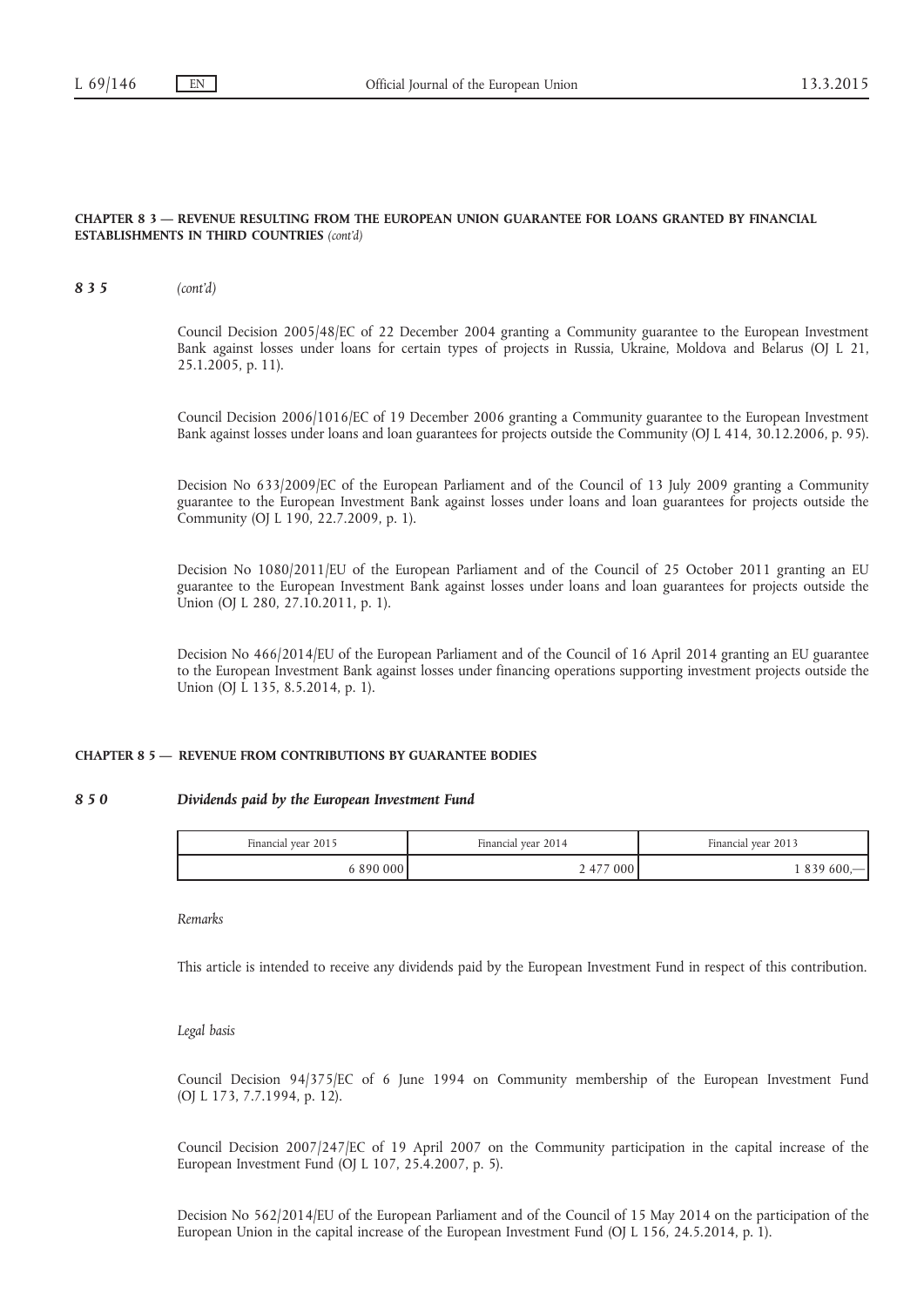# TITLE 9

# MISCELLANEOUS REVENUE

# CHAPTER 9 0 - MISCELLANEOUS REVENUE

| $\Large \bf Article$<br>$\mbox{Item}$ |                       | Heading                      | Financial year 2015 | Financial year 2014 | Financial year 2013                | $\begin{array}{c} \text{\% 2013}/ \ \text{\small{2015}} \end{array}$ |
|---------------------------------------|-----------------------|------------------------------|---------------------|---------------------|------------------------------------|----------------------------------------------------------------------|
|                                       | CHAPTER 9 $0$         |                              |                     |                     |                                    |                                                                      |
| $900$                                 | Miscellaneous revenue |                              | 30 201 000          | 30 200 000          | 23 983 643,20                      | 79,41                                                                |
|                                       |                       | CHAPTER 9 $0 - \text{TOTAL}$ | $30\ 201\ 000$      | $30\ 200\ 000$      | 23 983 643,20                      | 79,41                                                                |
|                                       |                       |                              |                     |                     |                                    |                                                                      |
|                                       |                       | Title 9 — Total              | 30 201 000          | 30 200 000          | 23 983 643,20                      | 79,41                                                                |
|                                       |                       | <b>GRAND TOTAL</b>           | 141 214 040 563     |                     | 139 034 233 715 149 503 658 993,56 | 105,87                                                               |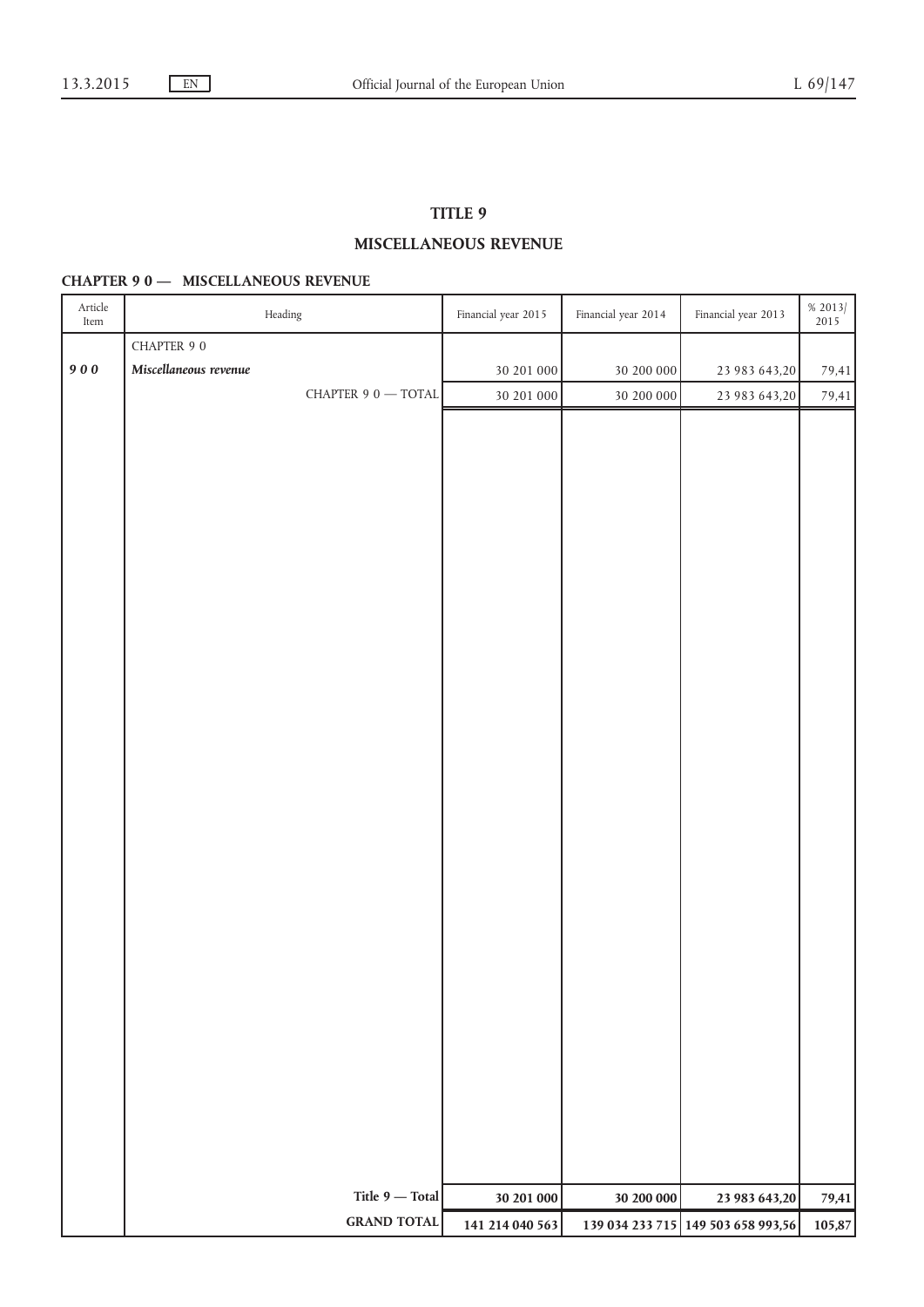# TITLE 9

# MISCELLANEOUS REVENUE

# CHAPTER 9 0 — MISCELLANEOUS REVENUE

# 9 0 0 Miscellaneous revenue

| Financial year 2015 | Financial vear 2014 | Financial vear 2013 |
|---------------------|---------------------|---------------------|
| 30 201 000          | 30 200 000          | 23 983 643,20       |

Remarks

This article is intended to receive miscellaneous revenue.

| European Parliament                    |       | 1 0 0 0    |
|----------------------------------------|-------|------------|
| Council                                |       | p.m.       |
| Commission                             |       | 30 000 000 |
| Court of Justice of the European Union |       | p.m.       |
| Court of Auditors                      |       | 200 000    |
| European Economic and Social Committee |       | p.m.       |
| Committee of the Regions               |       | p.m.       |
| European Ombudsman                     |       | p.m.       |
| European Data Protection Supervisor    |       | p.m.       |
| European External Action Service       |       | p.m.       |
|                                        | Total | 30 201 000 |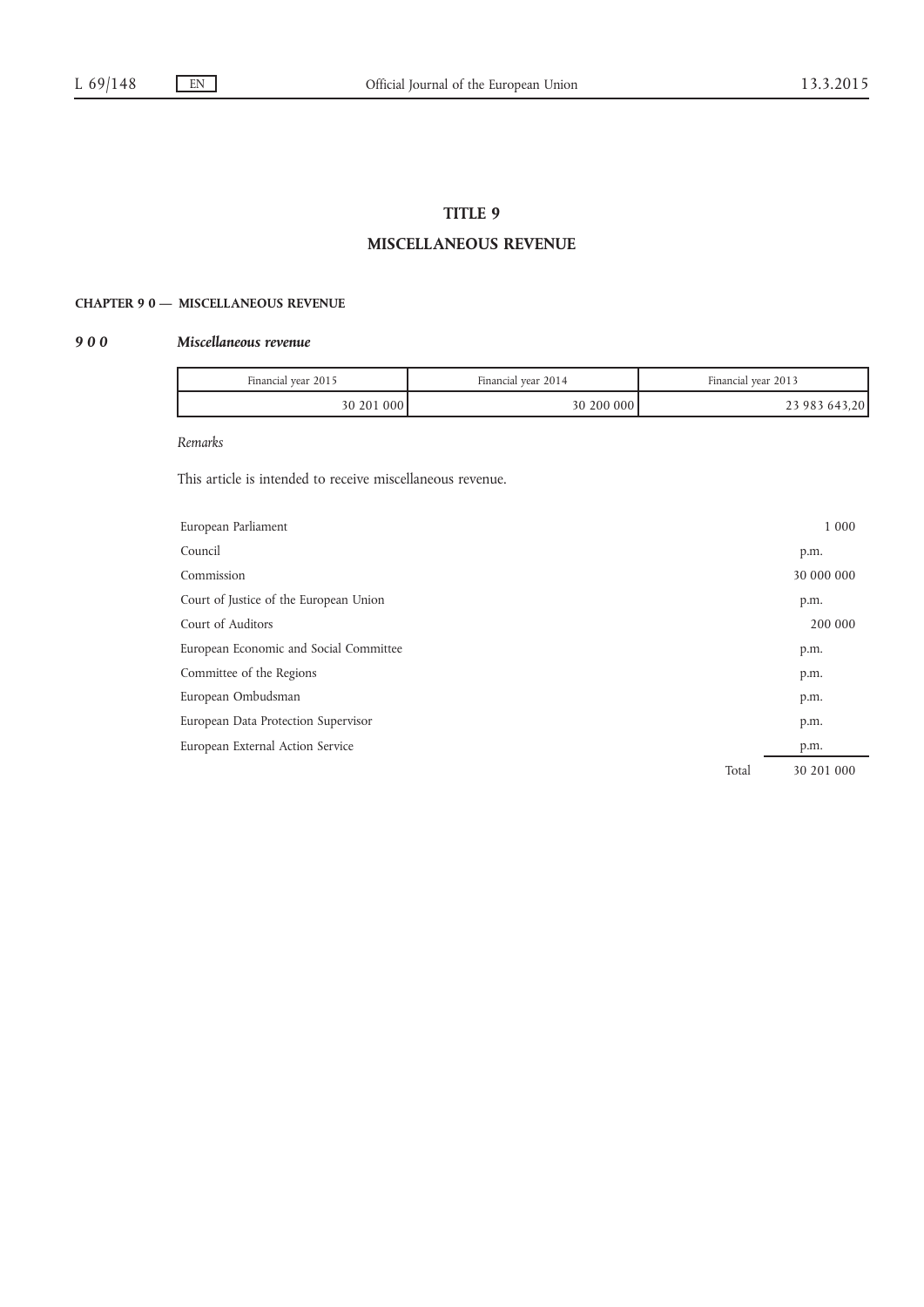# C. ESTABLISHMENT PLAN STAFF

# Authorised establishment plan

|                                                                         | 2015            |                 | 2014            |                 |
|-------------------------------------------------------------------------|-----------------|-----------------|-----------------|-----------------|
| Institution                                                             | Permanent posts | Temporary posts | Permanent posts | Temporary posts |
| European Parliament                                                     | 5 5 9 1         | 1 1 4 8         | 5636            | 1 1 5 0         |
| European Council and Council                                            | 3036            | 36              | 3 0 6 5         | 36              |
| Commission:                                                             | 23 970          | 458             | 24 3 4 3        | 438             |
| operation                                                               | 18 645          | 394             | 18857           | 364             |
| - research and technological development                                | 3 5 7 0         |                 | 3677            |                 |
| - Publications Office of the European Union                             | 633             |                 | 655             |                 |
| European Anti-Fraud Office                                              | 315             | 62              | 310             | 71              |
| European Personnel Selection Office                                     | 110             | $\overline{2}$  | 121             | 3               |
| Office for the Administration and Payment of<br>Individual Entitlements | 179             |                 | 180             |                 |
| Office for Infrastructure and Logistics, Brussels                       | 378             |                 | 400             |                 |
| Office for Infrastructure and Logistics,<br>Luxembourg                  | 140             |                 | 143             |                 |
| Court of Justice of the European Union                                  | 1 5 4 7         | 451             | 1 5 5 5         | 436             |
| Court of Auditors                                                       | 733             | 139             | 743             | 139             |
| European Economic and Social Committee                                  | 678             | 35              | 685             | 35              |
| Committee of the Regions                                                | 478             | 49              | 483             | 49              |
| European Ombudsman                                                      | 47              | 19              | 45              | 22              |
| European Data Protection Supervisor                                     | 46              |                 | 45              |                 |
| European External Action Service                                        | 1644            | $\mathbf{1}$    | 1660            | 1               |
| <b>Total</b>                                                            | 37 770          | 2 3 3 6         | 38 260          | 2 3 0 6         |

# Authorised establishment plan

|                                                         | 2015            |                 | 2014            |                 |  |
|---------------------------------------------------------|-----------------|-----------------|-----------------|-----------------|--|
| Bodies set up by the Union and having legal personality | Permanent posts | Temporary posts | Permanent posts | Temporary posts |  |
| Decentralised agencies                                  | 120             | 5 1 0 3         | 128             | 5 0 0 4         |  |
| European joint undertakings                             | 56              | 245             | 62              | 239             |  |
| European Institute of Innovation and Technology         |                 | 39              |                 | 39              |  |
| Executive agencies                                      |                 | 544             |                 | 491             |  |
| <b>Total</b>                                            | 176             | 5931            | 190             | 5773            |  |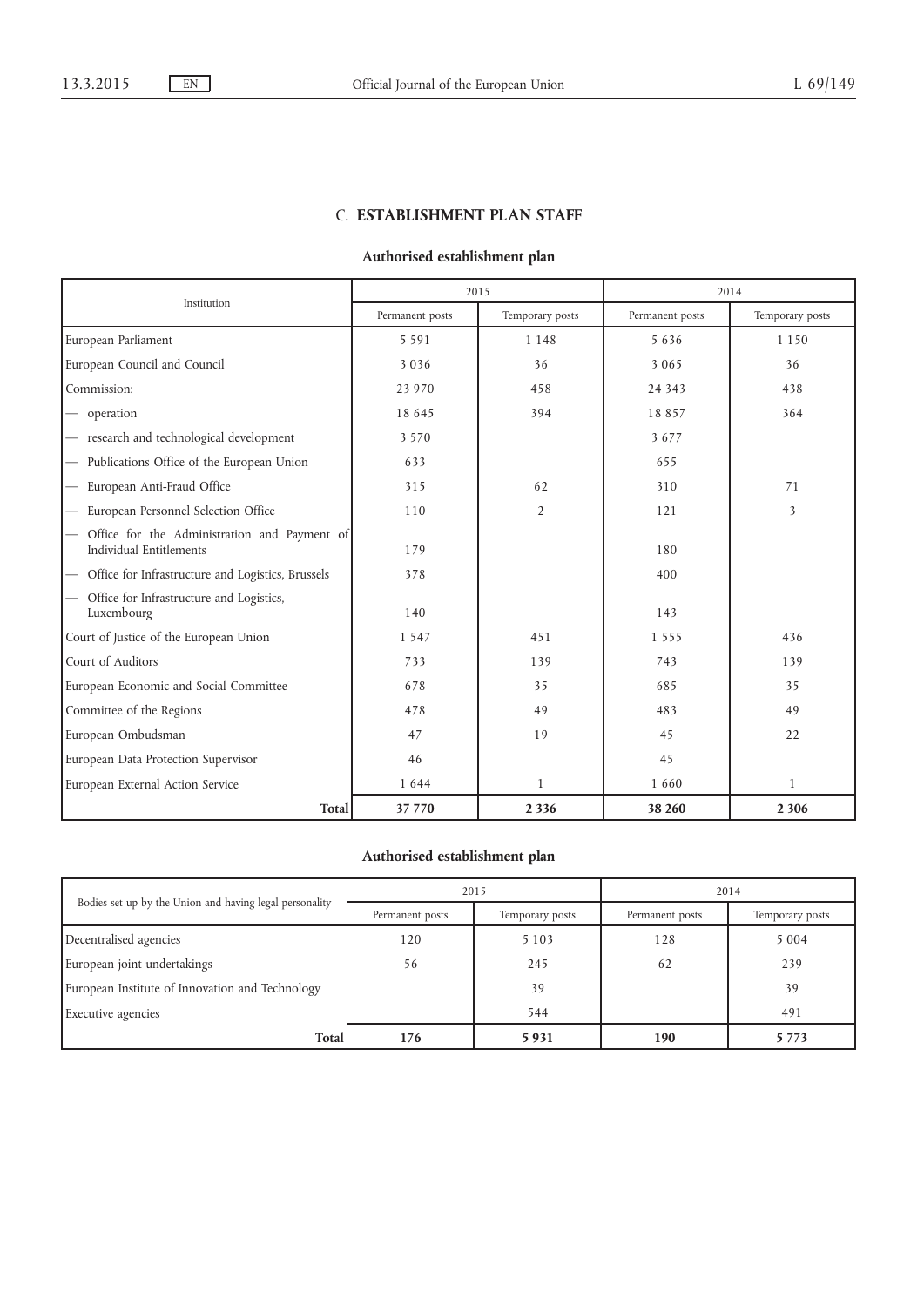# D. BUILDINGS

|              |                                                                         | Buildings rented             |                              |                     |  |
|--------------|-------------------------------------------------------------------------|------------------------------|------------------------------|---------------------|--|
|              | Institutions                                                            | Appropriations<br>$2015$ (2) | Appropriations<br>$2014$ (2) | Buildings owned (1) |  |
| Section I    | European Parliament                                                     | 35 372 000                   | 36 072 000                   | 1095089890          |  |
| Section II   | European Council and Council                                            | 2 806 000                    | 1 692 000                    | 325 729 823         |  |
| Section III  | Commission:                                                             |                              |                              | 1 621 367 023,48    |  |
|              | - headquarters (Brussels and Luxembourg)                                | 247 602 000                  | 248 212 000                  | 1 418 899 875,52    |  |
|              | - offices in the Union                                                  | 12 792 000                   | 12 873 000                   | 34 499 800,42       |  |
|              | - Food and Veterinary Office                                            | 2 3 8 5 0 0 0                | 2 3 8 5 0 0 0                | 18 975 767,99       |  |
|              | — Union delegations (3)                                                 | 20 838 000                   | 30 915 000                   |                     |  |
|              | - Joint Research Centre (4)                                             | 1 3 2 5 0 0 0                | 1 293 938                    | 148 991 579,55      |  |
|              | - Publications Office of the European Union                             | 7 271 000                    | 7 600 000                    |                     |  |
|              | - European Anti-Fraud Office                                            | 4 902 000                    | 4 8 3 0 0 0 0                |                     |  |
|              | - European Personnel Selection Office                                   | 2 8 2 5 0 0 0                | 2 765 000                    |                     |  |
|              | - Office for Administration and Payment of Indi-<br>vidual Entitlements | 3 5 8 3 0 0 0                | 3 542 000                    |                     |  |
|              | - Office for Infrastructure and Logistics, Brussels                     | 5 602 000                    | 5 5 2 0 0 0 0                |                     |  |
|              | - Office for Infrastructure and Logistics,<br>Luxembourg                | 1 458 000                    | 2 450 000                    |                     |  |
| Section IV   | Court of Justice of the European Union                                  | 42 321 500                   | 42 932 000                   | 394 606 958,16      |  |
| Section V    | Court of Auditors                                                       | 160 000                      | 181 000                      | 86 335 055,11       |  |
| Section VI   | European Economic and Social Committee                                  | 13 886 537                   | 13 682 195                   | 117 230 577         |  |
| Section VII  | Committee of the Regions                                                | 10 254 617                   | 10 094 194                   | 75 182 146          |  |
| Section VIII | European Ombudsman                                                      | 749 000                      | 715 000                      |                     |  |
| Section IX   | European Data-Protection Supervisor                                     | 885 000                      | 885 000                      |                     |  |
| Section X    | European External Action Service:                                       |                              |                              | 108 962 217,80 (5)  |  |
|              | - headquarters (Brussels)                                               | 18 372 000                   | 18 18 2 000                  |                     |  |
|              | - Union delegations                                                     | 84 055 736 (6)               | 56 425 000                   |                     |  |
|              | <b>Total</b>                                                            | 519 445 390                  | 503 246 327                  | 3 824 503 690,55    |  |

( 1) Net book value entered in balance sheet at 31 December 2013 (except when stated otherwise).

( 2) These appropriations represent the cumulative amounts entered in Items 2000 (rent), 2001 (annual lease payments) and 2003 (acquisition of immovable property).

( 3) Commission's contribution towards the Union delegations.

( 4) These appropriations cover the renting of premises financed by Item 10 01 05 03 — Other management expenditure for research and innovation programmes — Horizon 2020.

( 5) Net booked value as at 1 June 2014. The buildings of the Union delegations were transferred to the European External Action Service on 1 January 2011.

(9) Including amounts transferred from Section III Commission as a result of the 2015 budgetary procedure. As from 2015, appropriations for rents and construction acquisition of delegations' premises are fully included in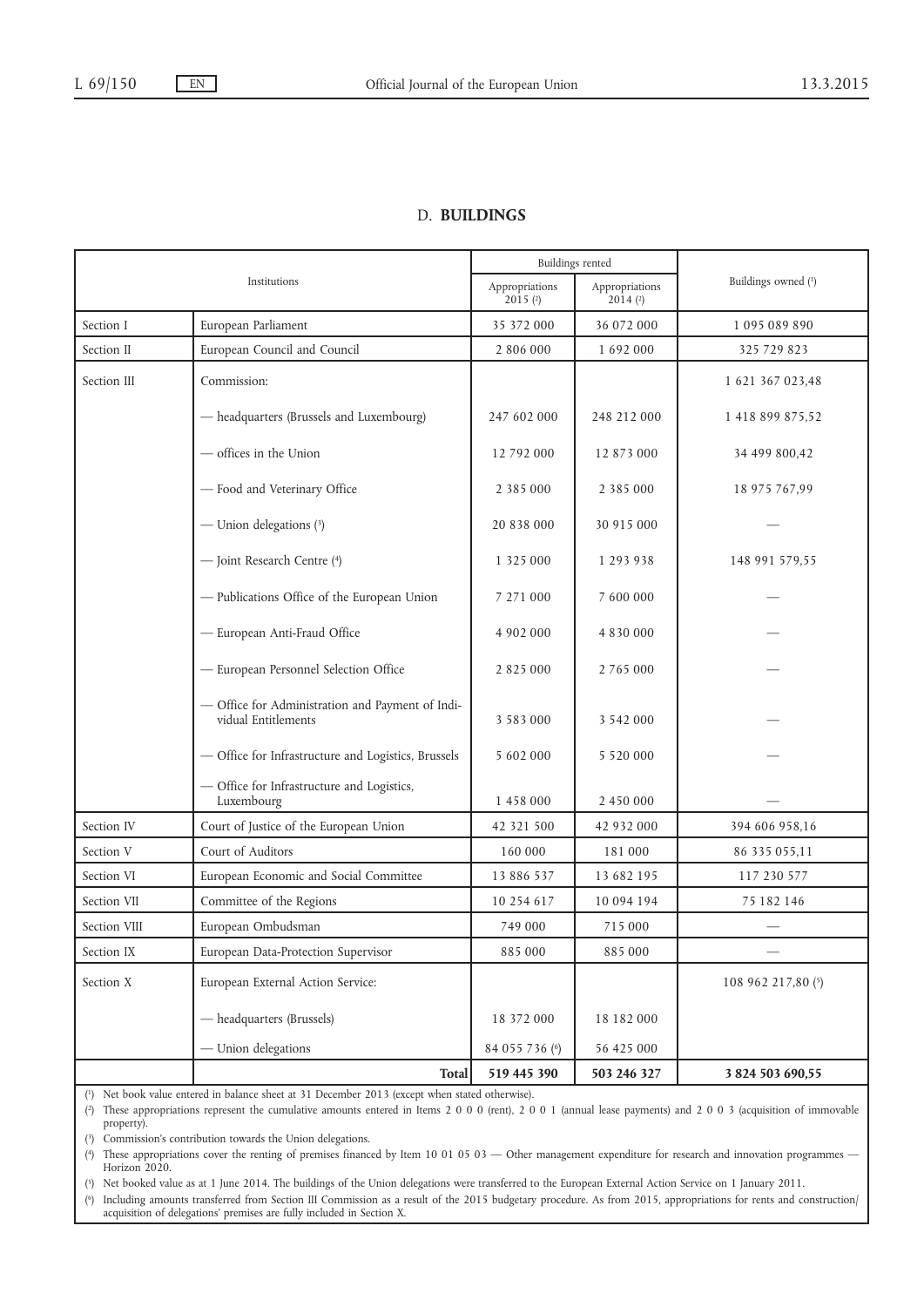|                                 | Location                                       | Year of<br>purchase | Net booked value (1) |               |  |
|---------------------------------|------------------------------------------------|---------------------|----------------------|---------------|--|
| Institution                     |                                                |                     | Subtotal             | Total         |  |
| European Parliament             | <b>Brussels</b>                                |                     |                      | 687 035 164   |  |
|                                 | Land                                           |                     | 125 647 743          |               |  |
|                                 | Paul-Henri Spaak                               | 1998                | 46 815 390           |               |  |
|                                 | Altiero Spinelli                               | 1998                | 233 606 359          |               |  |
|                                 | Willy Brandt                                   | 2007                | 75 762 157           |               |  |
|                                 | József Antall                                  | 2008                | 108 720 670          |               |  |
|                                 | Atrium                                         | 1999                | 18 823 395           |               |  |
|                                 | Atrium II                                      | 2004                | 6 5 3 9 7 0 9        |               |  |
|                                 | Montoyer 75                                    | 2006                | 18 404 457           |               |  |
|                                 | Trier I                                        | 2011                | 11 160 000           |               |  |
|                                 | Eastman                                        | 2008                | 14 7 38 3 33         |               |  |
|                                 | Cathedrale                                     | 2005                | 1 668 078            |               |  |
|                                 | Wayenberg (Marie Haps)                         | 2003                | 5 130 707            |               |  |
|                                 | Remard                                         | 2010                | 11 528 167           |               |  |
|                                 | Montoyer 70                                    | 2012                | 8 490 000            |               |  |
|                                 | Strasbourg (Louise Weiss)                      | 1998                |                      | 199 199 651   |  |
|                                 | Strasbourg (Churchill, de Madariaga, Pflimlin) | 2006                |                      | 101 618 752   |  |
|                                 | Strasbourg (Václav Havel)                      | 2012                |                      | 6 690 000     |  |
|                                 | Luxembourg (Konrad Adenauer)                   | 2003                |                      | 36 038 668    |  |
|                                 | Luxembourg (KAD Z)                             | 2010                |                      | 1 542 687     |  |
|                                 | Jean Monnet House (Bazoches)                   | 1982                |                      | 1 1 1 5 0 4 4 |  |
|                                 | Lisbon                                         | 1986                |                      | 361 899       |  |
|                                 | Athens                                         | 1991                |                      | 3 192 255     |  |
|                                 | Copenhagen                                     | 2005                |                      | 3 421 324     |  |
|                                 | The Hague                                      | 2006                |                      | 4 3 5 8 7 5 4 |  |
|                                 | Valletta                                       | 2006                |                      | 2038790       |  |
|                                 | Nicosia                                        | 2006                |                      | 2 570 113     |  |
|                                 | Vienna                                         | 2008                |                      | 22 527 320    |  |
|                                 | London                                         | 2008                |                      | 11 307 859    |  |
|                                 | Budapest                                       | 2010                |                      | 3 2 2 4 9 1 0 |  |
|                                 | Sofia                                          | 2013                |                      | 8 8 4 6 7 0 0 |  |
| European Council and<br>Council | Brussels                                       |                     |                      | 325 729 823   |  |
|                                 | Land                                           |                     | 67 525 000           |               |  |
|                                 | Justus Lipsius                                 | 1995                | 105 420 994          |               |  |
|                                 | Crèche                                         | 2006                | 9 9 5 6 4 2 9        |               |  |
|                                 | Lex                                            | 2007                | 142 827 400          |               |  |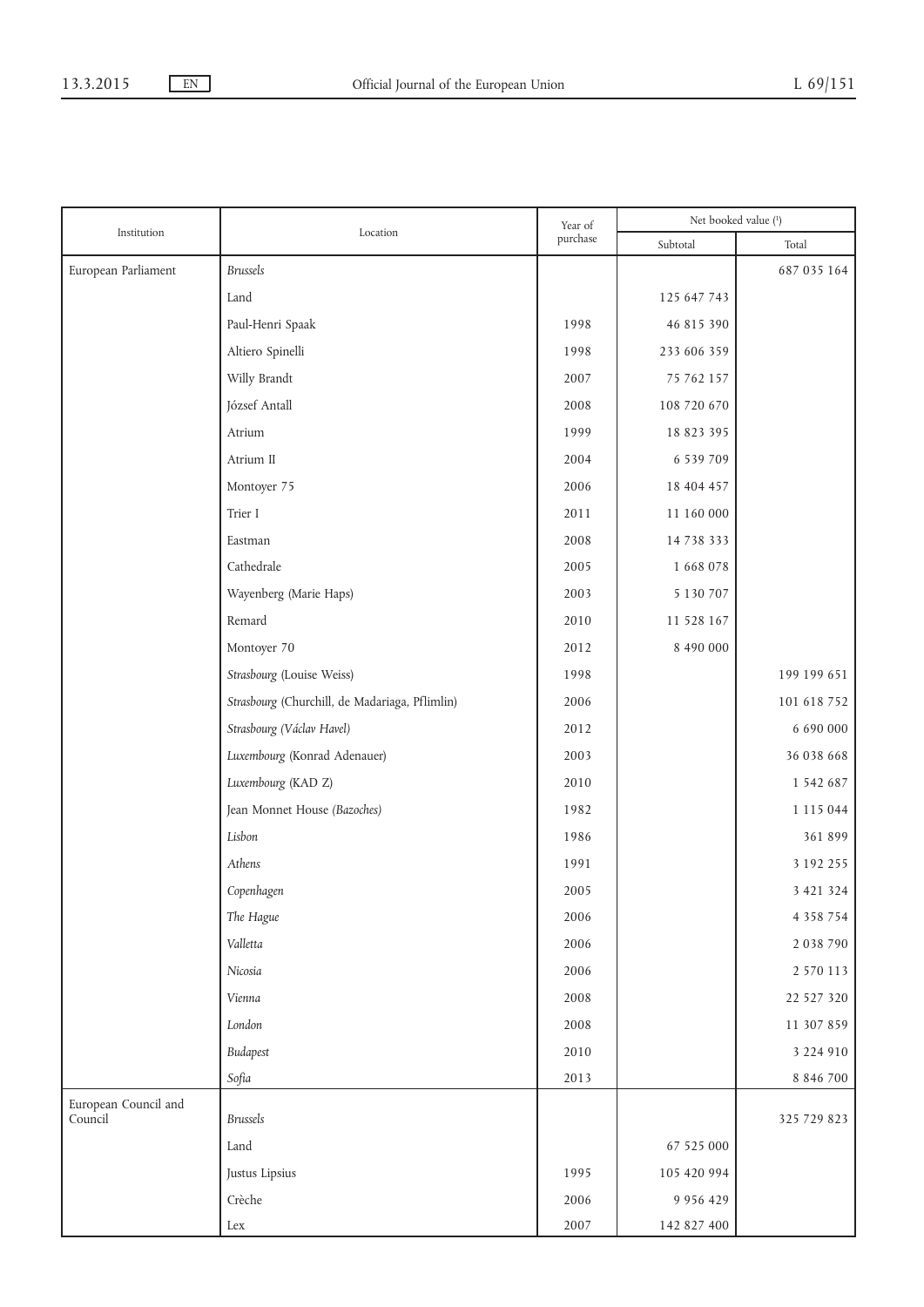|             | Location             | Year of<br>purchase | Net booked value (1) |                  |  |
|-------------|----------------------|---------------------|----------------------|------------------|--|
| Institution |                      |                     | Subtotal             | Total            |  |
| Commission  | <b>Brussels</b>      |                     |                      | 1 335 226 478,85 |  |
|             | Overijse             | 1997                | 1 347 406,47         |                  |  |
|             | Loi 130              | 1987                | 51 649 644,00        |                  |  |
|             | Breydel              | 1989                | 9 144 188,06         |                  |  |
|             | Haren                | 1993                | 5 964 315,03         |                  |  |
|             | Clovis               | 1995                | 8 686 354,92         |                  |  |
|             | Cours Saint-Michel 1 | 1997                | 16 056 061,08        |                  |  |
|             | Belliard 232 (2)     | 1997                | 17 747 454,31        |                  |  |
|             | Demot 24 (2)         | 1997                | 28 127 844,61        |                  |  |
|             | Breydel II           | 1997                | 33 162 003,12        |                  |  |
|             | Beaulieu 29/31/33    | 1998                | 31 515 319,83        |                  |  |
|             | Charlemagne          | 1997                | 100 301 165,01       |                  |  |
|             | Demot 28 (2)         | 1999                | 22 436 381,31        |                  |  |
|             | Joseph II 99 (2)     | 1998                | 15 941 850,85        |                  |  |
|             | Loi 86               | 1998                | 29 475 179,99        |                  |  |
|             | Luxembourg 46 $(3)$  | 1999                | 33 319 860,29        |                  |  |
|             | Montoyer 59 (2)      | 1998                | 16 446 776,61        |                  |  |
|             | Froissart 101 (2)    | 2000                | 17 571 297,77        |                  |  |
|             | VM 18 (2)            | 2000                | 15 876 641,32        |                  |  |
|             | Joseph II 70 (2)     | 2000                | 36 157 175,77        |                  |  |
|             | Loi 41 $(2)$         | 2000                | 58 773 890,51        |                  |  |
|             | SC 11 (2)            | 2000                | 18 745 254,22        |                  |  |
|             | Joseph II 30 (4)     | 2000                | 30 968 253,23        |                  |  |
|             | Joseph II 54 (2)     | 2001                | 37 706 551,28        |                  |  |
|             | Joseph II 79 (2)     | 2002                | 36 114 099,17        |                  |  |
|             | VM2 $(2)$            | 2001                | 35 750 430,96        |                  |  |
|             | Palmerston           | 2002                | 6 388 321,37         |                  |  |
|             | SPA $3(2)$           | 2003                | 25 734 685,00        |                  |  |
|             | Berlaymont (2)       | 2004                | 365 104 390,35       |                  |  |
|             | $CCAB$ $(2)$         | 2005                | 41 793 842,70        |                  |  |
|             | $BU-25$              | 2006                | 47 052 211,78        |                  |  |
|             | Cornet-Leman         | 2006                | 19 554 008,89        |                  |  |
|             | Madou                | 2006                | 106 390 775,74       |                  |  |
|             | WALI                 | 2009                | 14 222 843,30        |                  |  |
|             | Luxembourg           |                     |                      | 83 673 396,67    |  |
|             | Euroforum (2)        | 2004                | 76 631 730,00        |                  |  |
|             | Foyer européen       | 2009                | 7 041 666,67         |                  |  |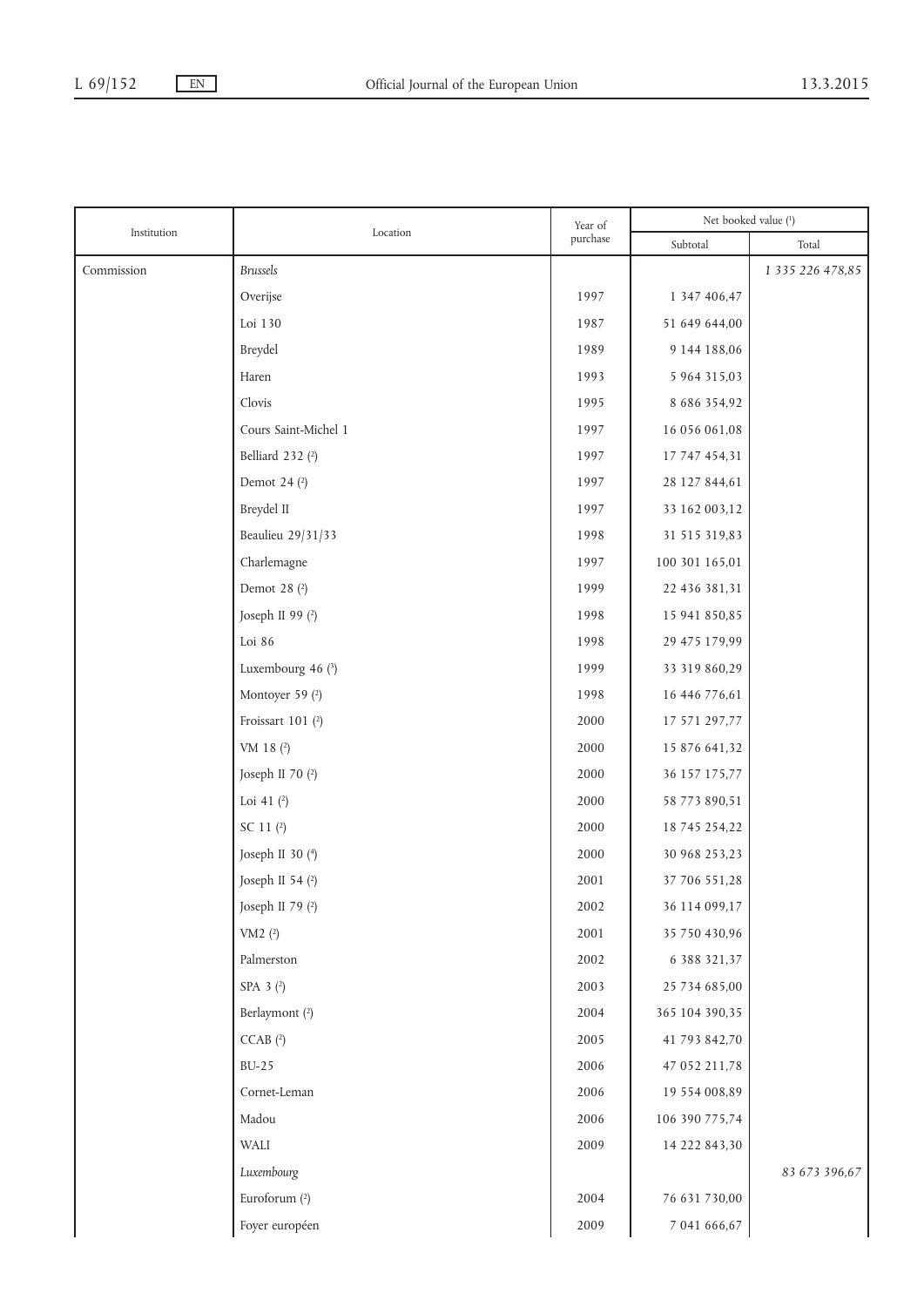|                                               | Location                                                                                               | Year of<br>purchase | Net booked value (1) |                |
|-----------------------------------------------|--------------------------------------------------------------------------------------------------------|---------------------|----------------------|----------------|
| Institution                                   |                                                                                                        |                     | Subtotal             | Total          |
|                                               | Offices in the Union                                                                                   |                     |                      | 34 499 800,42  |
|                                               | Lisbon                                                                                                 | 1986                |                      |                |
|                                               |                                                                                                        | 1993                | 252 948,42           |                |
|                                               | Marseille                                                                                              | 1991                | 39 312,30            |                |
|                                               |                                                                                                        | 1993                | 13 132,50            |                |
|                                               | Milan                                                                                                  | 1986                |                      |                |
|                                               | Copenhagen                                                                                             | 2005                | 3 410 162,74         |                |
|                                               | Valletta                                                                                               | 2007                | 2 112 152,12         |                |
|                                               | Nicosia (Byron)                                                                                        | 2006                | 2 570 113,33         |                |
|                                               | The Hague                                                                                              | 2006                | 4 299 753,22         |                |
|                                               | London                                                                                                 | 2010                | 16 961 952,09        |                |
|                                               | Budapest                                                                                               | 2010                | 4 840 273,70         |                |
|                                               | Joint Research Centre                                                                                  |                     |                      | 148 991 579,55 |
|                                               | Ispra                                                                                                  |                     | 89 458 835,96        |                |
|                                               | Geel                                                                                                   |                     | 25 091 084,39        |                |
|                                               | Karlsruhe                                                                                              |                     | 24 182 259,34        |                |
|                                               | Petten                                                                                                 |                     | 10 259 399,86        |                |
|                                               | Food and Veterinary Office                                                                             |                     |                      | 18 975 767,99  |
|                                               | Grange (Ireland) (5)                                                                                   | 2002                | 18 975 767,99        |                |
|                                               | <b>Total Commission</b>                                                                                |                     |                      | 1621367023,48  |
| Court of Justice of the<br>European Union     | Luxembourg                                                                                             |                     |                      | 394 606 958,16 |
|                                               | Annex 'A' - Erasmus, Annex 'B' - Thomas More, and<br>Annex 'C'                                         | 1994                | 19 969 582,81        |                |
|                                               | New Palais buildings complex (renovated original Palais,<br>Anneau, two towers and connecting gallery) | 2008                | 374 637 375,85       |                |
| Court of Auditors                             | Luxembourg                                                                                             |                     |                      | 86 335 055,11  |
|                                               | Land                                                                                                   | 1990                | 776 631,00           |                |
|                                               | Luxembourg (K1)                                                                                        | 1990                | 7 579 122,27         |                |
|                                               | Luxembourg (K2)                                                                                        | 2004                | 16 200 108,82        |                |
|                                               | Luxembourg (K3)                                                                                        | 2009                | 61 779 193,02        |                |
| European Economic and<br>Social Committee (2) | <b>Brussels</b>                                                                                        |                     |                      | 117 230 577    |
|                                               | Montoyer 92-102                                                                                        | 2001                | 28 419 632           |                |
|                                               | <b>Belliard 99-101</b>                                                                                 | 2001                | 69 021 931           |                |
|                                               | Belliard 68-72                                                                                         | 2004                | 8 2 2 0 1 6 4        |                |
|                                               | Trèves 74                                                                                              | 2005                | 7 312 416            |                |
|                                               | Belliard 93                                                                                            | 2005                | 4 2 5 6 4 3 5        |                |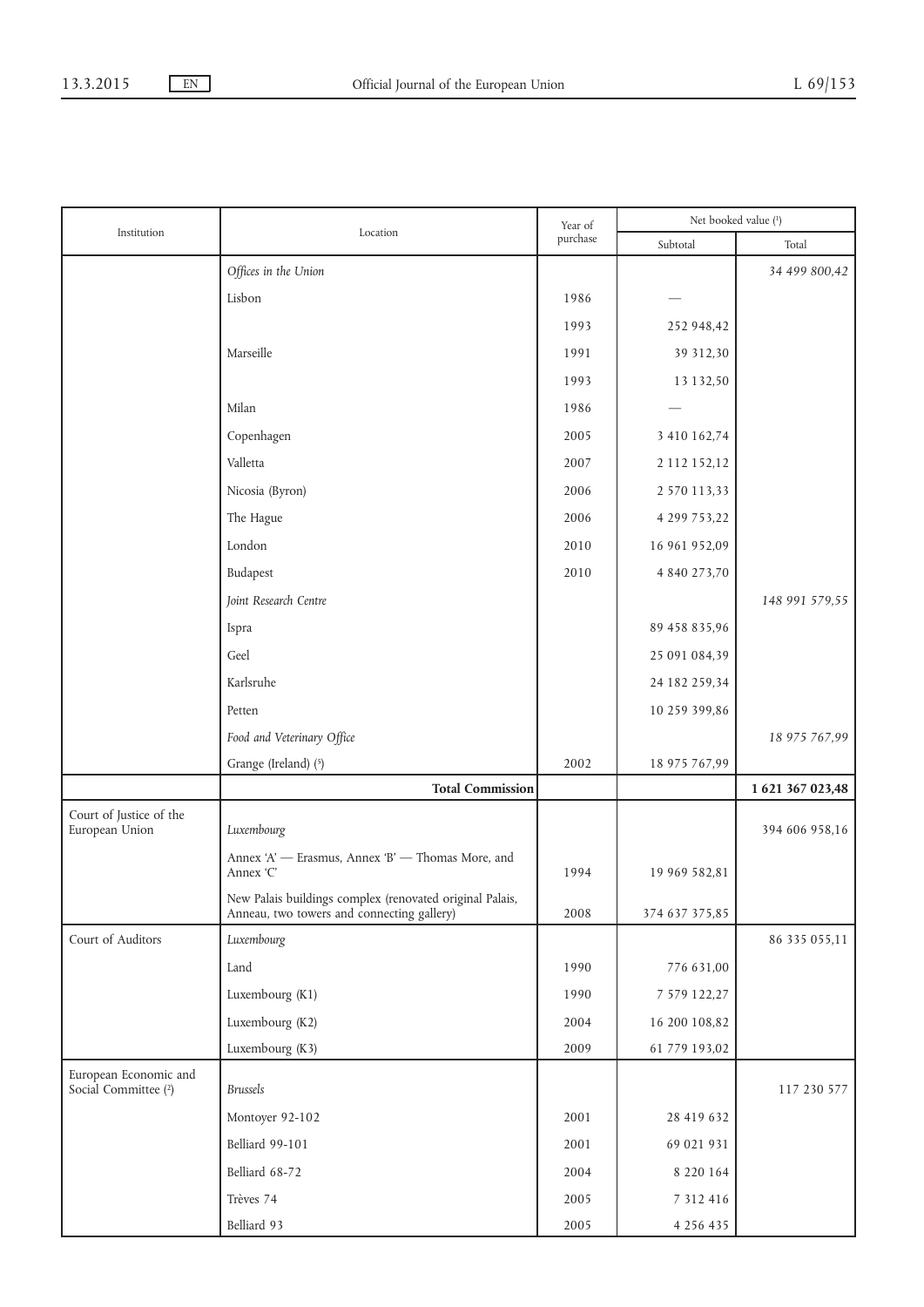|                                     | Location                          | Year of<br>purchase | Net booked value (1) |                    |  |
|-------------------------------------|-----------------------------------|---------------------|----------------------|--------------------|--|
| Institution                         |                                   |                     | Subtotal             | Total              |  |
| Committee of the<br>Regions (2)     | <b>Brussels</b>                   |                     |                      | 75 182 146         |  |
|                                     | Montoyer                          | 2001                | 13 961 443           |                    |  |
|                                     | <b>Belliard 101-103</b>           | 2001                | 33 893 257           |                    |  |
|                                     | Belliard 68                       | 2004                | 12 192 398           |                    |  |
|                                     | Trèves 74                         | 2004                | 10 905 425           |                    |  |
|                                     | Belliard 93                       | 2005                | 4 2 2 9 6 2 3        |                    |  |
| European External Action<br>Service | Union delegations                 |                     |                      | 108 962 217,80 (6) |  |
|                                     | Buenos Aires (Argentina)          | 1992                | 408 040,28           |                    |  |
|                                     | Canberra (Australia)              | 1983                | $\overline{0}$       |                    |  |
|                                     |                                   | 1990                | 101 858,32           |                    |  |
|                                     | Cotonou (Benin)                   | 1992                | 147 395,85           |                    |  |
|                                     | Gaborone (Botswana)               | 1982                | 50 866,95            |                    |  |
|                                     |                                   | 1985                | 14 594,35            |                    |  |
|                                     |                                   | 1986                | 5 9 1 2, 8 5         |                    |  |
|                                     |                                   | 1987                | 12 572,25            |                    |  |
|                                     | Brasilia (Brazil)                 | 1994                | 281 592,03           |                    |  |
|                                     | Ouagadougou (Burkina Faso)        | 1984                | 19 248,47            |                    |  |
|                                     |                                   | 1997                | 848 150,44           |                    |  |
|                                     | Bujumbura (Burundi)               | 1982                | 36 584,40            |                    |  |
|                                     |                                   | 1986                | 111 426,72           |                    |  |
|                                     | Phnom Penh (Cambodia)             | 2005                | 517 917,28           |                    |  |
|                                     | Ottawa (Canada)                   | 1977                | 64 132,79            |                    |  |
|                                     | Praia (Cape Verde)                | 1981                | 14 091,34            |                    |  |
|                                     | Bangui (Central African Republic) | 1983                | 65 707,89            |                    |  |
|                                     | N'Djamena (Chad)                  | 1991                | 16 260,13            |                    |  |
|                                     |                                   | 2009                | 361 840,50           |                    |  |
|                                     | Beijing (China)                   | 1995                | 2 3 5 1 0 7 4, 8 0   |                    |  |
|                                     | Moroni (Comoros)                  | 1988                | 18 232,81            |                    |  |
|                                     | Brazzaville (Congo)               | 1994                | 114 202,81           |                    |  |
|                                     | San José (Costa Rica)             | 1995                | 180 192,15           |                    |  |
|                                     | Abidjan (Côte d'Ivoire)           | 1993                | 136 777,83           |                    |  |
|                                     |                                   | 1994                | 178 054,31           |                    |  |
|                                     | Malabo (Equatorial Guinea)        | 1986                | 0                    |                    |  |
|                                     | Paris (France)                    | 1990                | 1 541 851,40         |                    |  |
|                                     |                                   | 1991                | 25 561,89            |                    |  |
|                                     | Libreville (Gabon)                | 1996                | 235 528,17           |                    |  |
|                                     | Banjul (Gambia)                   | 1989                | 22 778,48            |                    |  |
|                                     | Bissau (Guinea-Bissau)            | 1995                | 236 195,20           |                    |  |
|                                     | Tokyo (Japan)                     | 2006                | 80 599 919           |                    |  |